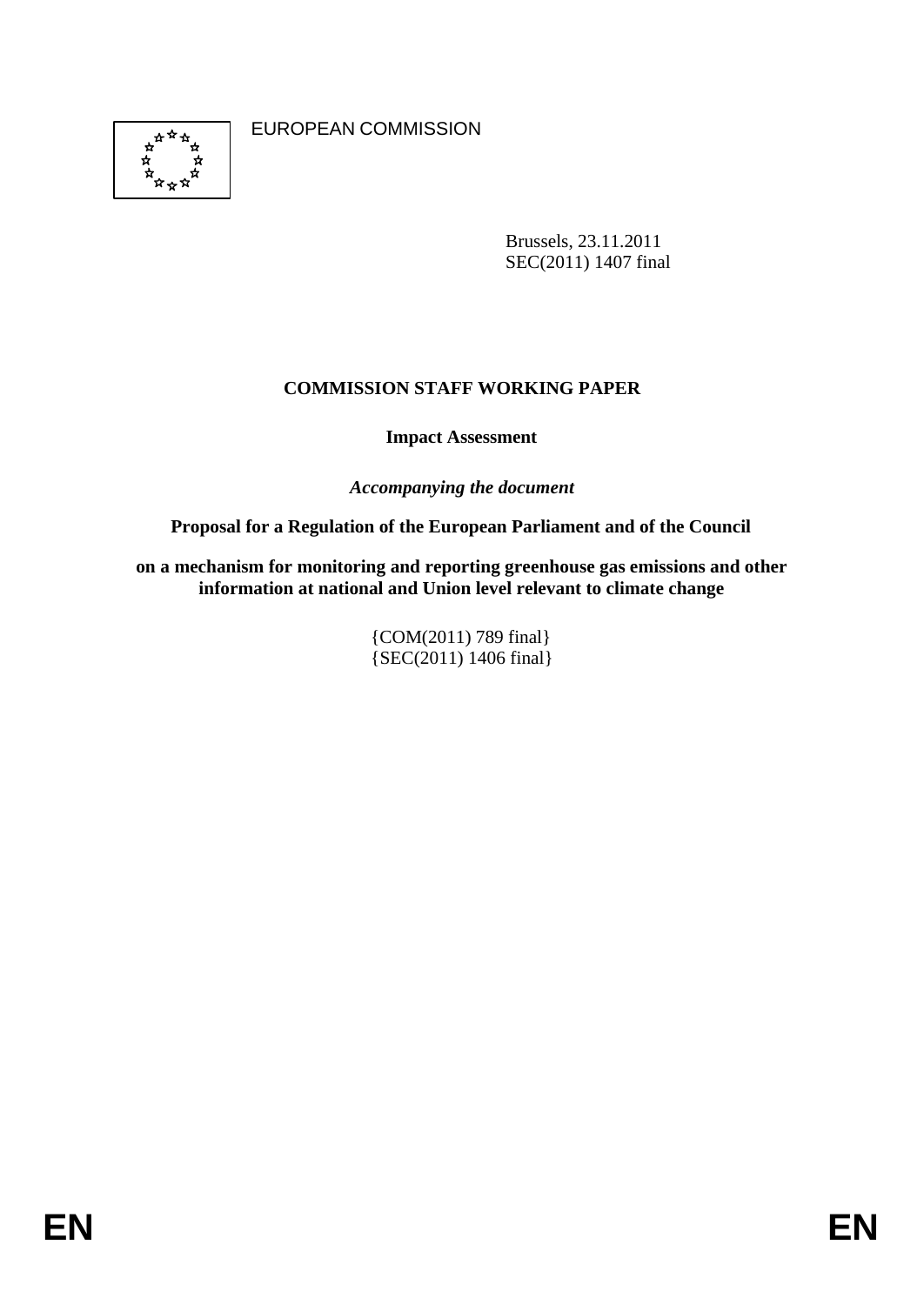#### Disclaimer

This report commits only the Commission's services involved in its preparation and does not prejudge the final form of any decision to be taken by the Commission.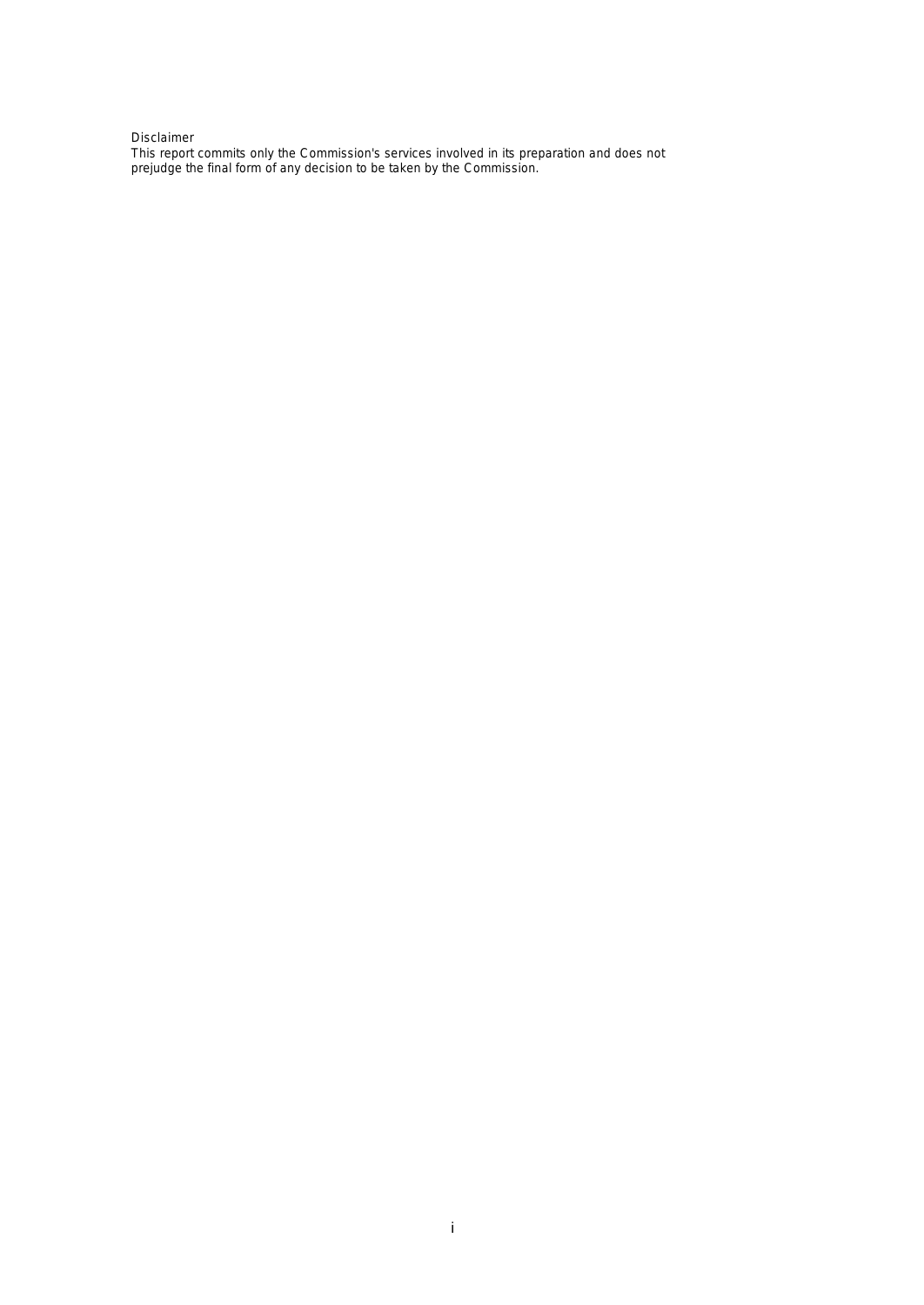# **Table of contents**

| 1 |     |                                                                                         |     |
|---|-----|-----------------------------------------------------------------------------------------|-----|
|   | 1.1 |                                                                                         |     |
|   | 1.2 |                                                                                         |     |
|   | 1.3 |                                                                                         |     |
|   |     | 1.3.1                                                                                   |     |
|   |     | 1.3.2                                                                                   |     |
|   |     | 1.3.3                                                                                   |     |
|   | 1.4 |                                                                                         |     |
| 2 |     |                                                                                         |     |
|   | 2.1 | Current monitoring and reporting framework under the MMD and links to the               |     |
|   |     |                                                                                         |     |
|   |     | 2.1.1                                                                                   |     |
|   | 2.2 |                                                                                         |     |
|   | 2.3 | New requirements arising from EU implemented or planned legislation/actions             |     |
|   | 2.4 | New requirements arising from international decisions under the UNFCCC  11              |     |
|   | 2.5 |                                                                                         |     |
|   | 2.6 |                                                                                         |     |
|   |     | 2.6.1                                                                                   |     |
|   |     | 2.6.2                                                                                   |     |
| 3 |     |                                                                                         |     |
|   | 3.1 |                                                                                         |     |
|   | 3.2 |                                                                                         |     |
|   | 3.3 |                                                                                         |     |
| 4 |     |                                                                                         |     |
|   | 4.1 | Establishment of an EU review and compliance cycle under the Effort Sharing             |     |
|   |     |                                                                                         | .15 |
|   | 4.2 | Incorporate the reporting requirements for the use of auctioning revenues under the     |     |
|   | 4.3 | Establish reporting requirements for emissions from international maritime              |     |
|   |     |                                                                                         |     |
|   | 4.4 | Establish reporting requirements related to the non- $CO2$ impacts of aviation on the   |     |
|   |     |                                                                                         |     |
|   | 4.5 |                                                                                         |     |
|   | 4.6 |                                                                                         |     |
|   | 4.7 | Establish reporting requirements on financial and technology support provided to        |     |
|   |     |                                                                                         |     |
|   | 4.8 | Enhance consistency with other legal instruments in the EU targeting air pollutants  19 |     |
|   | 4.9 | Enhance reporting taking into account lessons learned from past implementation 19       |     |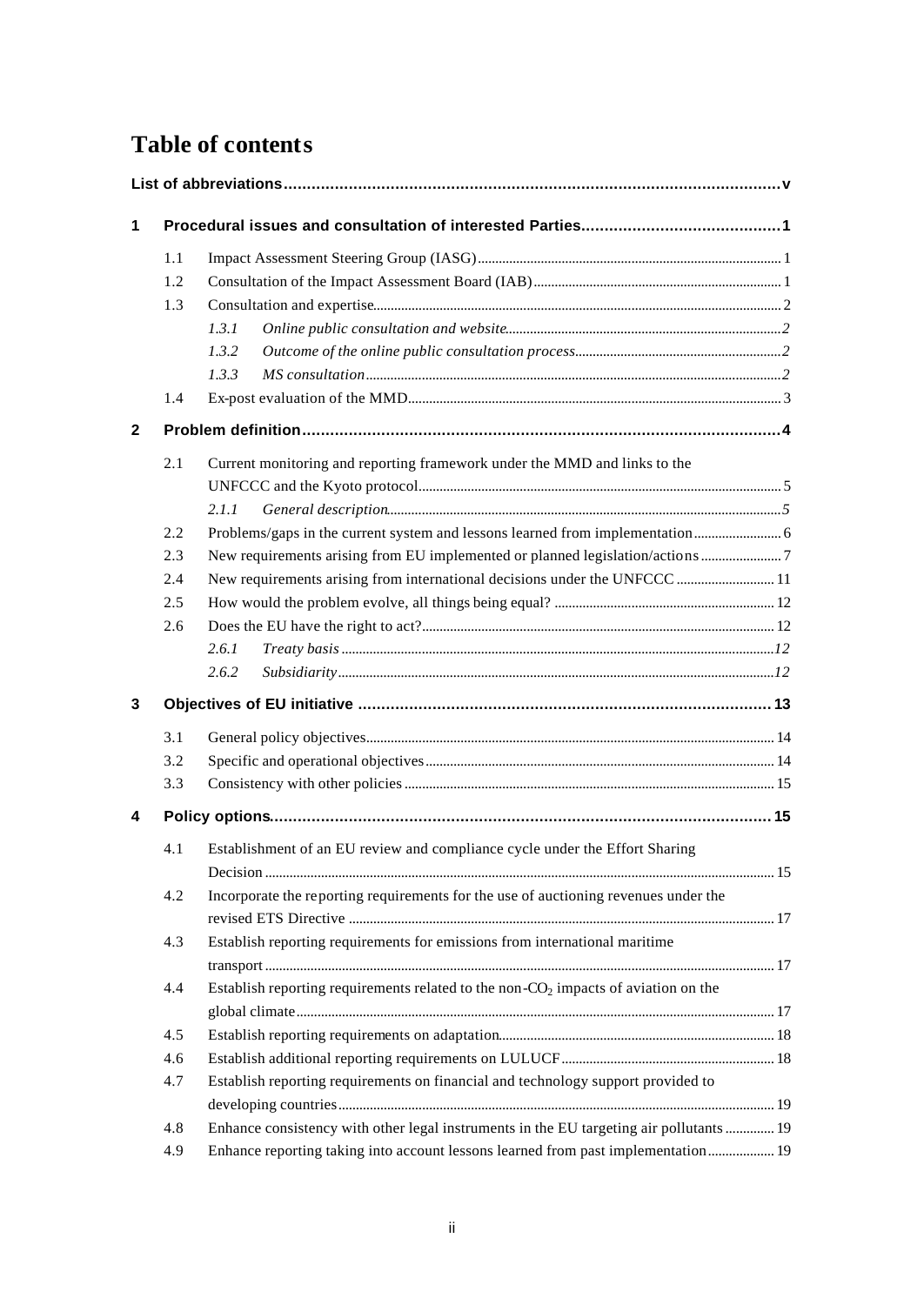| 5 |      |       |                                                                                            |  |
|---|------|-------|--------------------------------------------------------------------------------------------|--|
|   | 5.1  |       |                                                                                            |  |
|   | 5.2  |       |                                                                                            |  |
|   |      | 5.2.1 | Establishment of an EU review and compliance cycle under the ESD22                         |  |
|   |      | 5.2.2 | Establish reporting requirements for emissions from international                          |  |
|   |      |       |                                                                                            |  |
|   |      | 5.2.3 | Establish reporting requirements related to the non- $CO2$ impacts of                      |  |
|   |      |       |                                                                                            |  |
|   |      | 5.2.4 | Establish reporting requirements on climate change adaptation30                            |  |
|   |      | 5.2.5 |                                                                                            |  |
|   |      | 5.2.6 | Establish reporting requirements on financial and technology support                       |  |
|   |      |       |                                                                                            |  |
|   |      | 5.2.7 | Enhance consistency with other legal instruments in the EU targeting air                   |  |
|   |      |       |                                                                                            |  |
|   |      | 5.2.8 | Enhance reporting taking into account lessons learned from past                            |  |
|   |      |       |                                                                                            |  |
| 6 |      |       |                                                                                            |  |
|   |      |       |                                                                                            |  |
|   | 6.1  |       | Establish a review and compliance cycle under the Effort Sharing Decision  41              |  |
|   | 6.2  |       |                                                                                            |  |
|   | 6.3  |       | Establish reporting requirements for non-CO <sub>2</sub> climate impacts from aviation  43 |  |
|   | 6.4  |       |                                                                                            |  |
|   | 6.5  |       |                                                                                            |  |
|   | 6.6  |       | Establish reporting requirements on financial and technology support provided to           |  |
|   |      |       |                                                                                            |  |
|   | 6.7  |       |                                                                                            |  |
|   | 6.8  |       | Enhance reporting taking into account lessons learned from past implementation 45          |  |
|   | 6.9  |       |                                                                                            |  |
| 7 |      |       |                                                                                            |  |
|   |      |       |                                                                                            |  |
|   | 7.1  |       |                                                                                            |  |
|   |      |       |                                                                                            |  |
|   |      |       |                                                                                            |  |
|   |      |       | Annex B - Summary results of online public stakeholder consultation on the                 |  |
|   |      |       | Revision of the Monitoring Mechanism Decision (MMD) - Decision 280/2004 59                 |  |
|   |      |       |                                                                                            |  |
|   |      |       |                                                                                            |  |
|   |      |       |                                                                                            |  |
|   |      |       |                                                                                            |  |
|   | C.1. |       | Establishment of an EU review and compliance cycle under the Effort Sharing                |  |
|   |      |       |                                                                                            |  |
|   | C.2. |       | Implementation of the revised ETS Directive (Reporting on the use of auctioning            |  |
|   |      |       |                                                                                            |  |
|   |      |       |                                                                                            |  |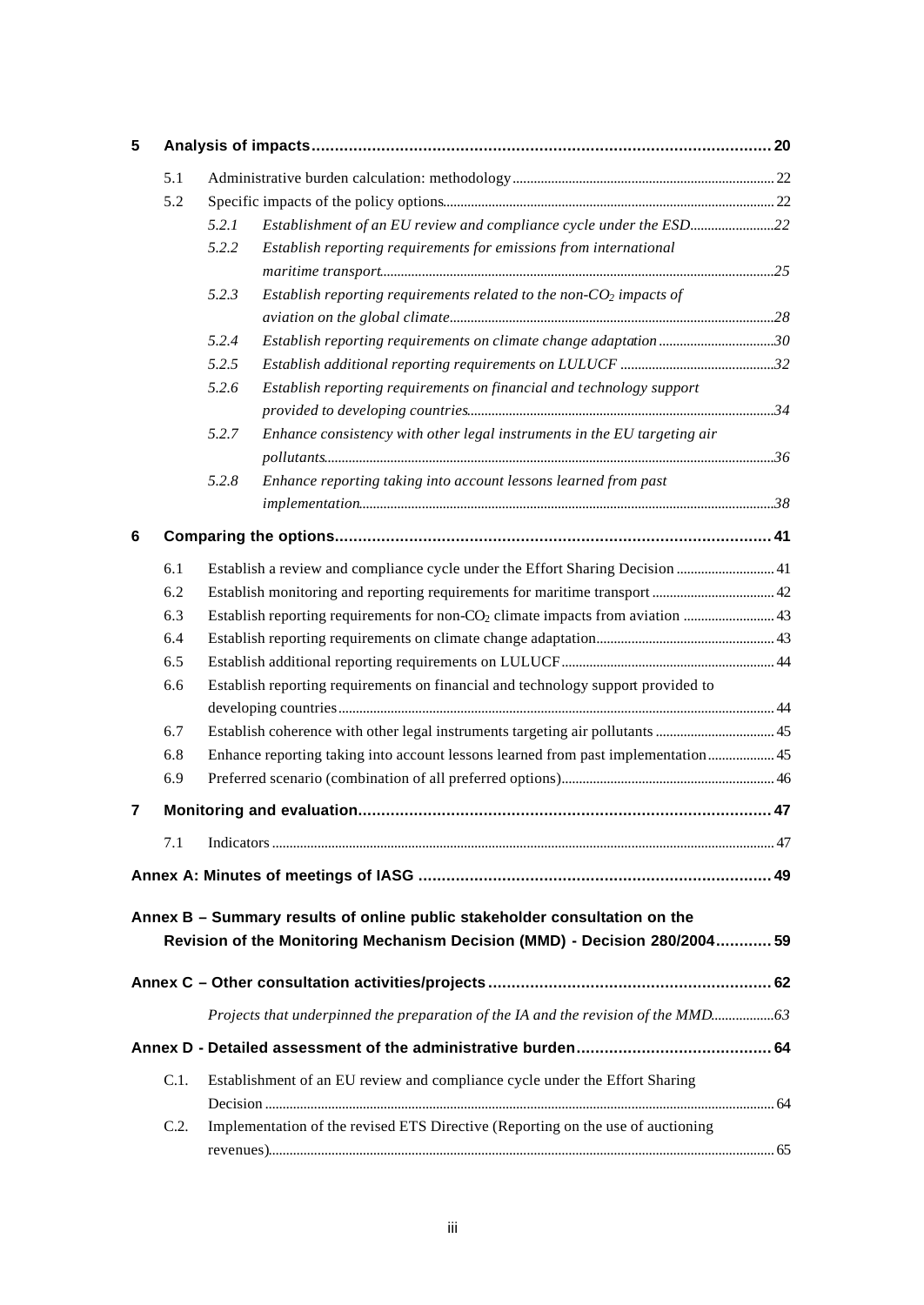| C.3. |                                                                                    |                                                                                                                                                                                                                                                                                                                                                                                                                                                          |
|------|------------------------------------------------------------------------------------|----------------------------------------------------------------------------------------------------------------------------------------------------------------------------------------------------------------------------------------------------------------------------------------------------------------------------------------------------------------------------------------------------------------------------------------------------------|
|      |                                                                                    |                                                                                                                                                                                                                                                                                                                                                                                                                                                          |
|      |                                                                                    |                                                                                                                                                                                                                                                                                                                                                                                                                                                          |
|      |                                                                                    |                                                                                                                                                                                                                                                                                                                                                                                                                                                          |
|      |                                                                                    |                                                                                                                                                                                                                                                                                                                                                                                                                                                          |
| C.4. | Reporting requirements related to the non- $CO2$ impacts of aviation on the global |                                                                                                                                                                                                                                                                                                                                                                                                                                                          |
|      |                                                                                    |                                                                                                                                                                                                                                                                                                                                                                                                                                                          |
| C.5. |                                                                                    |                                                                                                                                                                                                                                                                                                                                                                                                                                                          |
| C.6. |                                                                                    |                                                                                                                                                                                                                                                                                                                                                                                                                                                          |
| C.7. | Reporting requirements on financial and technology support to developing           |                                                                                                                                                                                                                                                                                                                                                                                                                                                          |
|      |                                                                                    |                                                                                                                                                                                                                                                                                                                                                                                                                                                          |
| C.8. |                                                                                    |                                                                                                                                                                                                                                                                                                                                                                                                                                                          |
|      |                                                                                    |                                                                                                                                                                                                                                                                                                                                                                                                                                                          |
| C.9. |                                                                                    |                                                                                                                                                                                                                                                                                                                                                                                                                                                          |
|      |                                                                                    |                                                                                                                                                                                                                                                                                                                                                                                                                                                          |
|      |                                                                                    |                                                                                                                                                                                                                                                                                                                                                                                                                                                          |
|      |                                                                                    |                                                                                                                                                                                                                                                                                                                                                                                                                                                          |
|      |                                                                                    |                                                                                                                                                                                                                                                                                                                                                                                                                                                          |
|      |                                                                                    |                                                                                                                                                                                                                                                                                                                                                                                                                                                          |
|      |                                                                                    |                                                                                                                                                                                                                                                                                                                                                                                                                                                          |
|      |                                                                                    |                                                                                                                                                                                                                                                                                                                                                                                                                                                          |
|      |                                                                                    |                                                                                                                                                                                                                                                                                                                                                                                                                                                          |
|      |                                                                                    |                                                                                                                                                                                                                                                                                                                                                                                                                                                          |
|      |                                                                                    |                                                                                                                                                                                                                                                                                                                                                                                                                                                          |
|      |                                                                                    |                                                                                                                                                                                                                                                                                                                                                                                                                                                          |
|      |                                                                                    |                                                                                                                                                                                                                                                                                                                                                                                                                                                          |
|      |                                                                                    |                                                                                                                                                                                                                                                                                                                                                                                                                                                          |
|      |                                                                                    |                                                                                                                                                                                                                                                                                                                                                                                                                                                          |
|      |                                                                                    |                                                                                                                                                                                                                                                                                                                                                                                                                                                          |
|      |                                                                                    |                                                                                                                                                                                                                                                                                                                                                                                                                                                          |
|      |                                                                                    | Establishment of an EU review and compliance cycle under the Effort Sharing Decision  102<br>Implementation of the revised ETS Directive (Reporting on the use of auctioning<br>Reporting requirements related to the full impacts of aviation on the global climate 118<br>Reporting related to biennial reporting on climate change impacts and adaptation120<br>Enhance comprehensiveness, completeness, consistency and transparency of reporting by |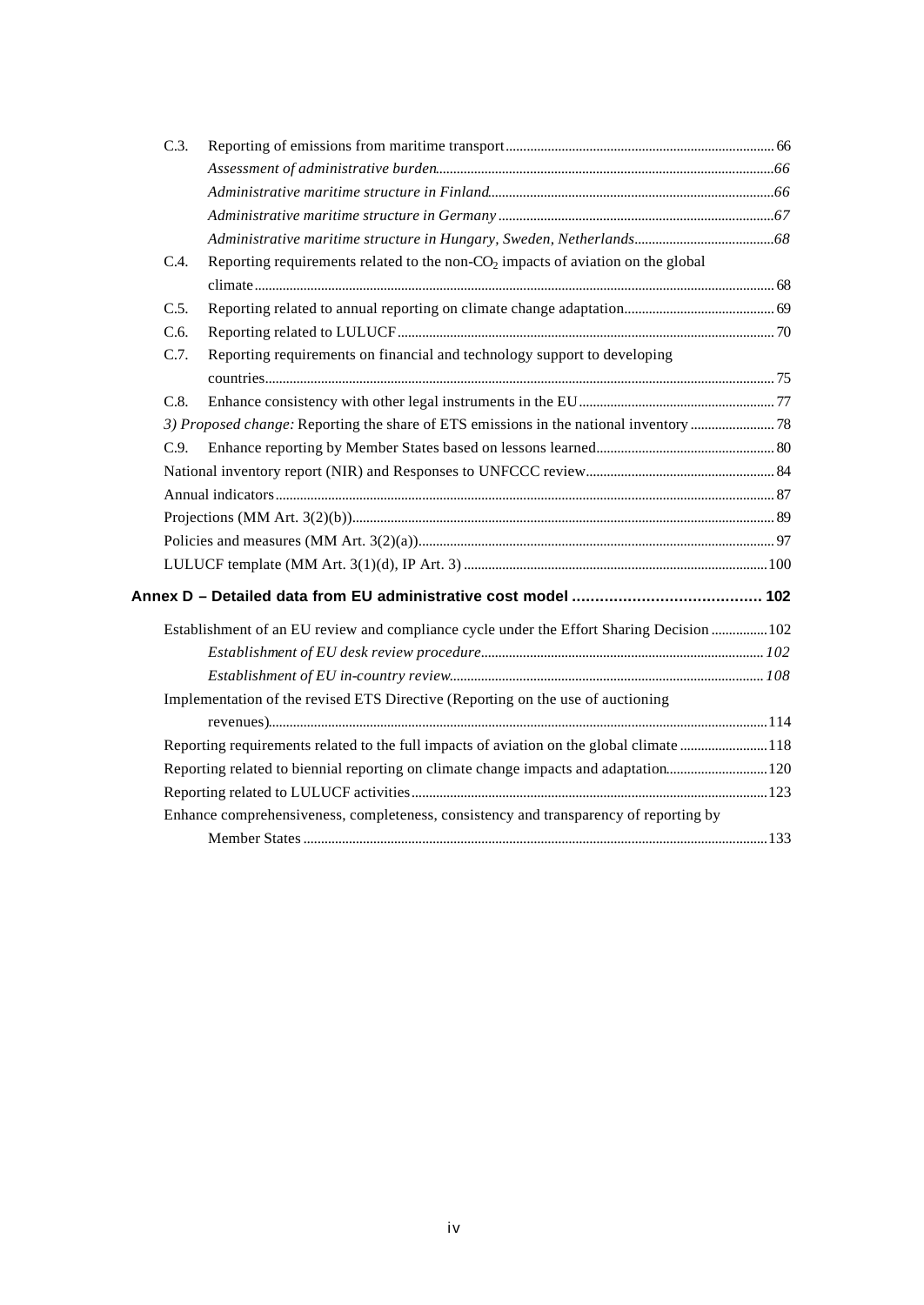# **List of abbreviations**

| CO <sub>2</sub>         | Carbon dioxide                                                      |
|-------------------------|---------------------------------------------------------------------|
| <b>CRS</b>              | <b>Creditor Reporting system</b>                                    |
| CTC-N                   | Climate and Technology Centre and Network                           |
| <b>DAC</b>              | Development Assistance Committee (under the OECD)                   |
| DG                      | Directorate-General                                                 |
| <b>DG CLIMA</b>         | Directorate-General for Climate Action                              |
| DG ENV                  | Directorate-General for the Environment                             |
| <b>EEA</b>              | <b>European Environment Agency</b>                                  |
| EC                      | <b>European Commission</b>                                          |
| EF                      | <b>Emission</b> factor                                              |
| <b>EMSA</b>             | European Maritime Safety Agency                                     |
| E-PRTR                  | European Pollutant Release and Transfer Register                    |
| <b>ESD</b>              | Decision No 406/2009/EC (or "Effort Sharing Decision")              |
| <b>ETS</b>              | (European) Emissions Trading System                                 |
| EU                      | <b>European Union</b>                                               |
| <b>GHG</b>              | Greenhouse gas                                                      |
| F-Gas                   | Fluorinated greenhouse gas                                          |
| <b>GWP</b>              | <b>Global Warming Potential</b>                                     |
| <b>HWP</b>              | <b>Harvested Wood Products</b>                                      |
| IA                      | <b>Impact Assessment</b>                                            |
| <b>IPCC</b>             | <b>Intergovernmental Panel on Climate Change</b>                    |
| <b>IMO</b>              | <b>International Maritime Organization</b>                          |
| $\overline{\text{ISG}}$ | <b>Inter-Service Steering Group</b>                                 |
| <b>ISPS</b>             | International code for the security of ships and port facilities    |
| <b>JRC</b>              | <b>Joint Research Centre</b>                                        |
| <b>LULUCF</b>           | Land use, land use change and forestry                              |
| <b>ISG</b>              | <b>Inter-Service Steering Group</b>                                 |
| <b>MARPOL</b>           | International Convention for the Prevention of Pollution From Ships |
|                         | (abbreviation for marine pollution)                                 |
| <b>MMD</b>              | Monitoring Mechanism Decision                                       |
| <b>MS</b>               | <b>Member States</b>                                                |
| <b>MRV</b>              | Measurement, reporting, and verification                            |
| Mt                      | Million tons                                                        |
| <b>NEC</b>              | National emissions ceiling                                          |
| NF <sub>3</sub>         | Nitrogen trifluoride                                                |
| <b>ODA</b>              | <b>Official Development Assistance</b>                              |
| <b>OECD</b>             | Organisation for Economic Co-operation and Development              |
| QA/QC                   | Quality Assurance / Quality Control                                 |
| SG                      | <b>Steering Group</b>                                               |
| <b>TACCC</b>            | Transparency, Accuracy, Comparability, Consistency and Completeness |
| <b>TEC</b>              | <b>Technology Committee</b>                                         |
| <b>UNCLOS</b>           | United Nations Convention on the Law of the Sea                     |
| <b>UNFCCC</b>           | United Nation Framework Convention on Climate Change                |
| $\overline{\text{WG}}$  | Working group                                                       |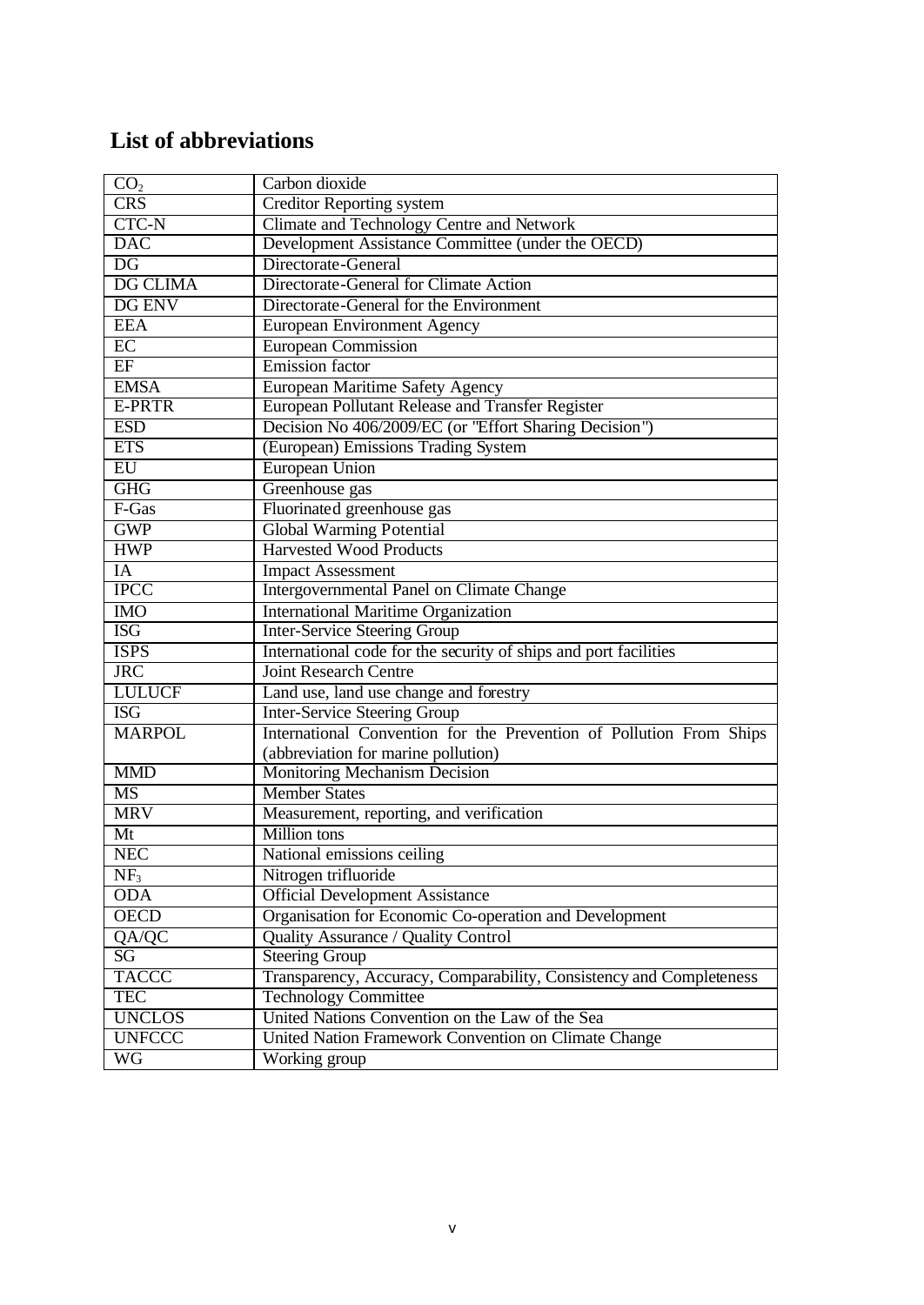# **1 Procedural issues and consultation of interested Parties**

**Lead DG:** DG CLIMA **Agenda planning /WP reference:** 2011/CLIMA/006

### **1.1 Impact Assessment Steering Group (IASG)**

Work on the impact assessment was carried out by a European Commission Inter-Service Steering Group (ISG) set up by DG CLIMA which met four times. The following Directorates-General (DGs) of the European Commission were invited to participate in the work of the group: DG ENER, DG ENV, DG ENTR, Secretariat-General (SG), Legal Service (SJ), DG ESTAT, DG JRC-ISPRA, DG AGRI, DG RTD, DG ELARG, DG MOVE, DG ECFIN, DG MARE, DG DEVCO, and the European Environment Agency (EEA). The minutes of the relevant meetings can be found in Annex A.

### **1.2 Consultation of the Impact Assessment Board (IAB)**

The impact assessment (IA) report was submitted to the IAB on 20 May 2011. The IAB issued a positive opinion on 27 June 2011 acknowledging that the IA report provides a basis for decisionmaking but that it should be improved in a number of important aspects.

The IAB indicated that the report should better present the general background /policy context and explain the problems and the main drivers of change in clear and simple language. In this respect, the problem definition section of this report was extensively amended and restructured to provide clear description of the current monitoring system, the problems and gaps of this system have been detailed and the existing compliance issues highlighted. Special references to lessons learned and experiences gained were also made. The language was also further reviewed and simplified throughout chapter 2. Finally, the objectives section was also redrafted to more clearly indicate the scope and goals of the proposed revision.

The IAB also recommended that the results of any ex-post evaluation should be included in the report. The report now includes a separate subsection referring to the relevant studies for ex-post evaluation highlighting their main conclusions.

The IAB further asked that the report provide a better justification for change to the EU monitoring requirements at this stage given that similar UN reporting requirements are under development. In the problem definition section relevant explanations are now provided pointing to the reasons that indeed it is now opportune to proceed with the revision of the EU monitoring requirements.

The IAB requested that the report better justify the added value of additional EU-level reporting in particular relating to measures for financial and technical support and climate change adaptation. The problem definition section was revised to better provide such justific ations but also the section on subsidiarity has been significantly expanded to better present the added value of reporting in particular in the areas identified by the IAB. Proportionality is also further addressed in the comparison of options chapter with regards to each preferred option.

The IAB also recommended that the report should explain why the imposition of new reporting requirements on MS does not give rise to additional burden for industry and to provide a better assessment of the impact on industrial sectors including SMEs and on individual MS. The problem definition section was redrafted to make clear the current scope of the MMD and of the proposed revisions and in this respect clarify why indeed there is no impact on industry or SMEs. The section on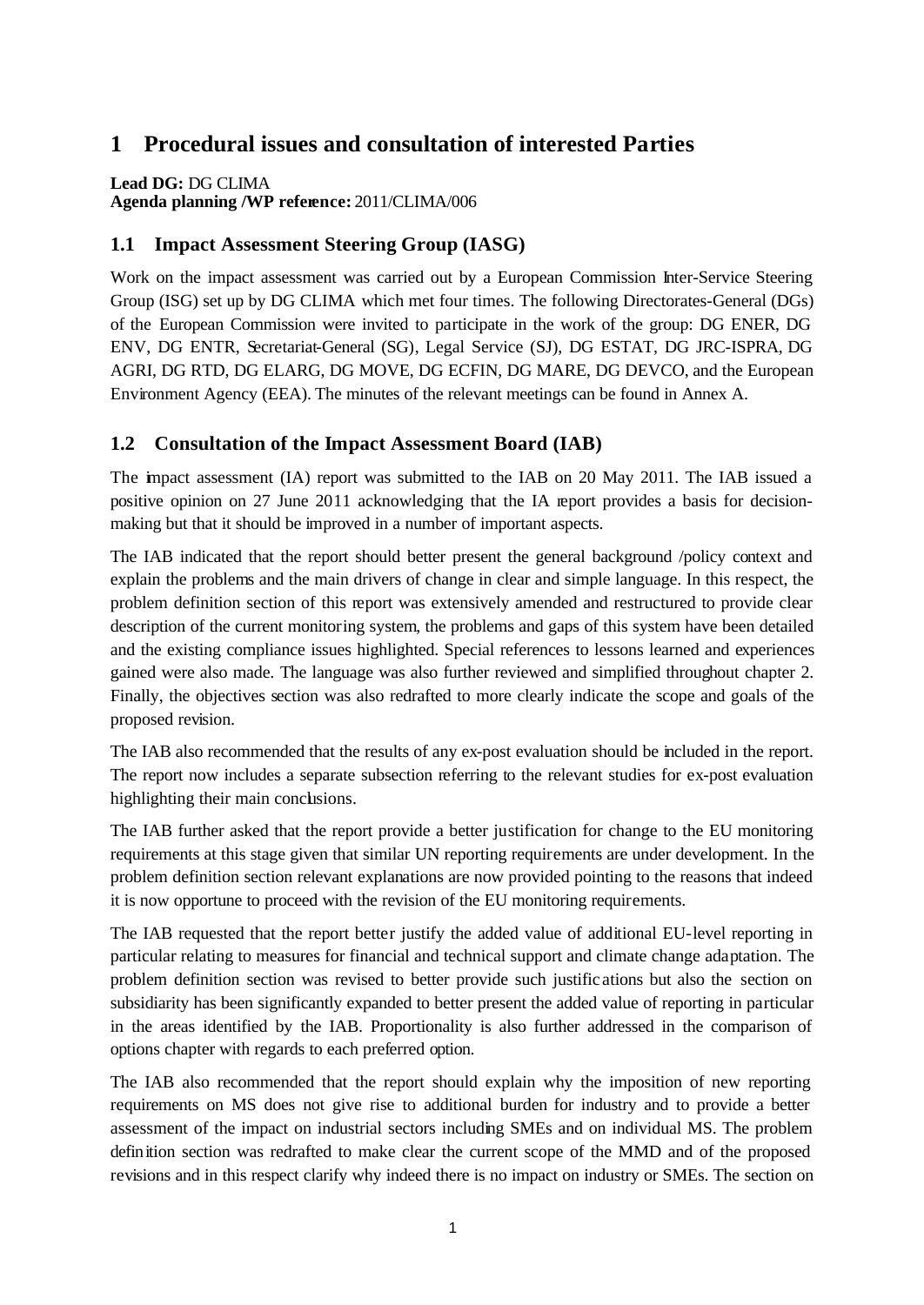industry/SMEs impacts in the administrative burden chapter was also significantly expanded to present the relevant arguments as they also relate to specific revisions proposed. It has not been possible to provide further details in the IA report on individual MS as the related uncertainties were considered too high.

Finally, the IAB recommended that the reports should better integrate different stakeholder views throughout the text. In the comparison of options section, such views were presented for the preferred options.

# **1.3 Consultation and expertise**

### **1.3.1 Online public consultation and website**

In addition to the expert meetings and workshops, a wide online stakeholder consultation covering all aspects of the planned revision of Decision 280/2004 ("Monitoring Mechanism Decision" or "MMD") was also launched from 07.03.2011 to 29.04.2011. The on-line questionnaire was accessible through DG CLIMA's and the "Your Voice" website. The questionnaire was made available in all official languages and care was taken to inform relevant stakeholders.

### **1.3.2 Outcome of the online public consultation process**

The data collected through the online stakeholder consultation suggest a keen interest of EU citizens in climate change information and support the further improvement of reporting in this area, in particular with regard to the comprehensiveness and transparency of the information collected. Overall, respondents found that despite a relatively good amount and quality of information and data on climate change there is still scope for improvement and the majority of respondents considered that enhanced reporting requirements in all of the areas considered in this impact assessment would be meaningful. A summary of the opinions expressed is presented in Annex B. The results of the consultation are also made available on the relevant Commission website  $^1$ .

### **1.3.3 MS consultation**

l

Two workshops, a series of technical and thematic expert meetings and a number of projects (see Annex B) were conducted in 2009, 2010 and 2011 to inform MS on the revision of the MMD. In these meetings, MS agreed overall that there is a need to revise the MMD to take into account domestic and international developments as well as lessons learned through its implementation, however, they were concerned about the resulting administrative burden.

*Administrative burden/costs*: Seven MS (Finland, Germany, Hungary, Netherlands, Slovakia, Spain, Sweden) volunteered to provide information on administrative burden/costs. These MS were consulted twice by questionnaires, however, only 5 of them (Finland, Germany, Hungary, Netherlands, Sweden) provided answers to the second questionnaire. The low response rate to the second questionnaire is mostly due to the fact that the questions dealt primarily with new provisions that are to be introduced in the MMD thus MS found it difficult to estimate the potential administrative burden. As a follow-up, and in accordance with the advice of the IASG, MS were further contacted by both phone and email in an effort to gather additional data or to further clarify the information received. This iterative process led to the final administrative burden data that underpin this impact assessment.

<sup>1</sup> http://ec.europa.eu/clima/consultations/0008/index\_en.htm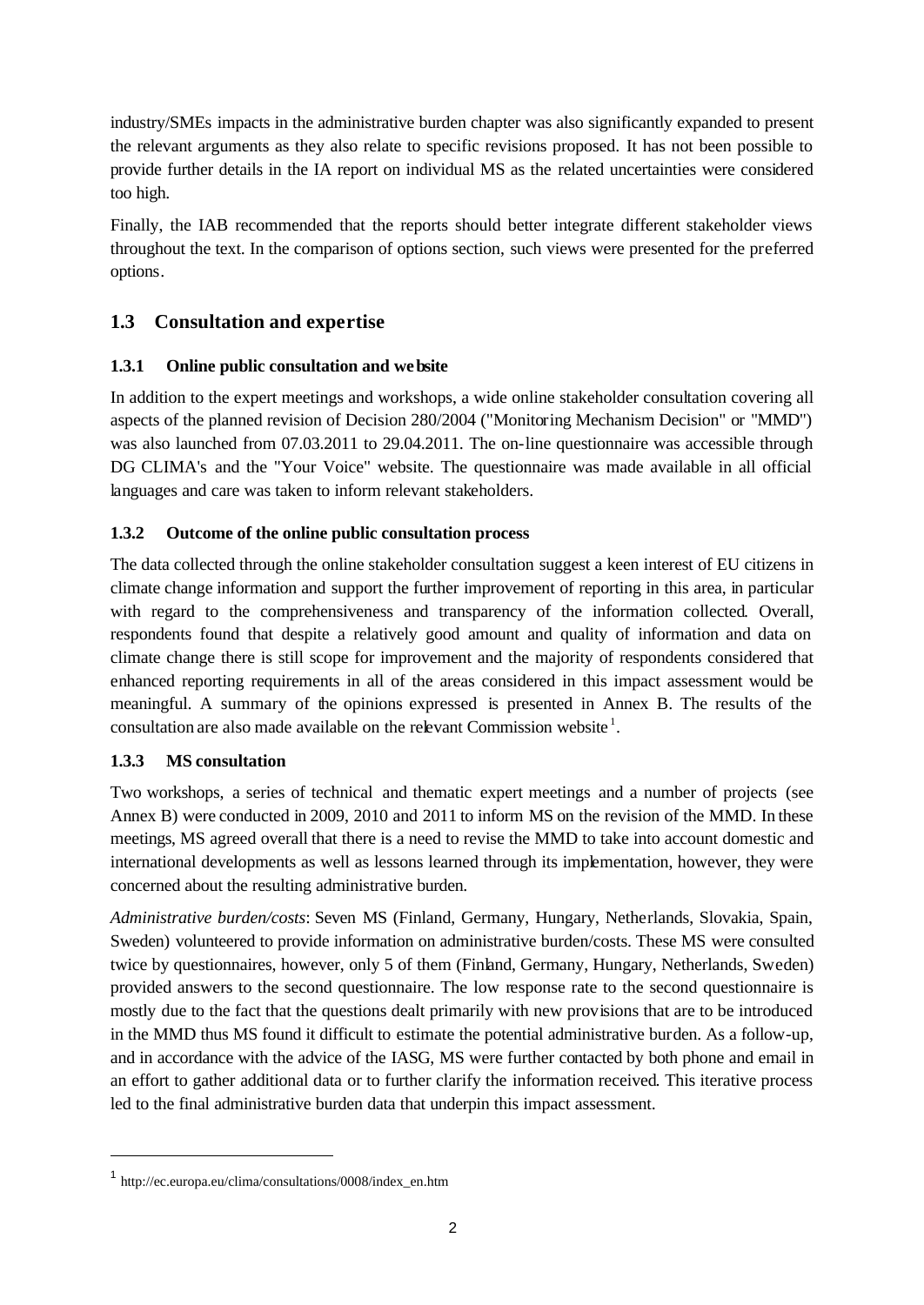### **1.4 Ex-post evaluation of the MMD**

The MMD was revised in 2004 mainly incorporating the reporting requirements under the Kyoto Protocol into EU legislation. In this process, implementing provisions in Commission Decision 2005/166/EC were elaborated for the first time. Since then 6 years of experience have been gained in the implementation of both decisions at the EU level. During this time, the EC has commissioned 5 projects (see below) with a view to evaluate and assess various aspects of the MMD implementation and to ensure that in moving forward any experiences and lessons learned are taken into account and that meaningful improvements are proposed.

These 5 projects indicated among others that there are a number of areas where the MMD could be improved. These improvements range from relatively simple ones related to clarifying the logistics of submissions, to more complex ones related to improved and harmonised reporting on policies and measures and projections, to enhancement of synergies with reporting under other legal instruments, to the urgent need for adding reporting requirements to address new challenges in the area of climate change. As a result, and in view of all the latest developments in the field of climate change, the Commission has decided that it would be appropriate to revise the MMD and its implementing provisions.

- "Assessment of GHG methodologies for projections" aiming at improving the methodologies used by MS for projections;

Some of the findings of this project were that:

- MS' projections improved considerably in terms of completeness in recent years but MS' reports differ in depth and scope due to lack of adequate guidance.
- Consistency of reporting would improve, if a number of key general assumptions for projections would be agreed at EU level for use by all Member States.
- The harmonization of reporting schedules for projections under different international requirements would strongly help to improve the comparability of projections.
- To enhance consistency it would be useful to develop specific guidance on the requirements for each projection scenario.
- Updating of projections should be sufficiently frequent to take into account recent policy developments and to enhance accuracy with regard to the scope and intensity of policies.
- Both Member States and the Commission should advance the GHG inventory system to a more complex integrated reporting system that includes reporting on policies and measures and projections. Such an integrated reporting system would ensure a consistent planning and consistency of methods used for projected emissions estimates.

- "Ex-post quantification of the effects of policies and measures" to develop suitable methodologies for the ex-post quantification of the impact of policies and measures;

This project found a large variation in the level of experience between different MS, of which there were three groups: those with well developed capacity and expertise in ex-post evaluation, those with some expertise in ex-post evaluation but in a more ad-hoc way (for example, had experience in evaluating a few individual policies); and those with limited or no experience in ex-post evaluation of climate change policies. In broad terms the EU-15 tended to have more experience in ex-post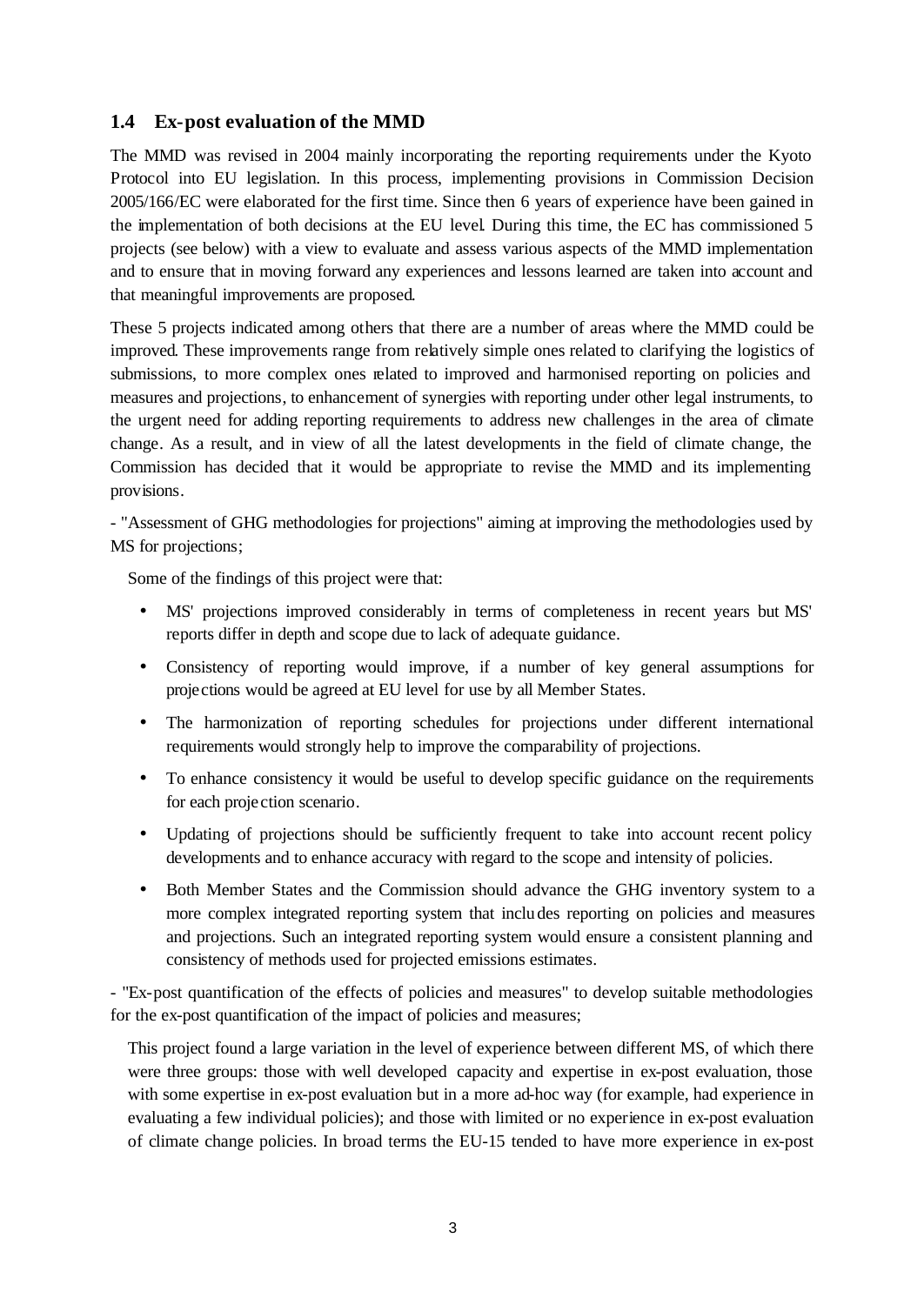evaluations and more often had formalised monitoring and evaluation systems in place than the EU-12.

This project recommended that the MMD include specific provisions on the need for the ex-ante appraisal and ex-post evaluation of policies impacting on GHG emissions and the regular revision of such appraisals and evaluations accompanied by a relevant report to the Commission. The project also recommended that a requirement be introduced for the establishment at both the national and the EU level of a system for policy evaluation and appraisal.

- "Streamlining climate change and air pollution reporting requirements" to identify the inter-linkages between the monitoring and reporting requirements of the various pieces of legislation in the fields of air pollution and climate change;

This project revealed that the problems that stakeholders encounter when reporting GHG emissions or emissions from air pollutants arise from some of the specific requirements of individual instruments and logistical barriers to fulfilling them.

The key problems identified were:

- Duplicated reporting;
- A lack of clarity in and interoperability between datasets reported;
- Missing and inaccurate data.

MS reported that improvements in the following areas would help:

- Clearer terminology and definitions across instruments;
- Stronger co-ordination of the QA/QC activities across instruments;
- Changes to instruments that would allow greater integration of reporting (e.g. one database);
- Guidance to support national level reporting and data gathering;
- Improved review and verification activities.

- "Assistance with the revision of the MMD" to take into account lessons learned and eliminate obsolete requirements;

- "Assistance with the revision of the MMD taking into account the Effort Sharing Decision" to consolidate the recommendations from the four other projects and address the requirements of the Climate and Energy package.

The results of these two last projects are reflected in section 2.2 which addresses the problems and gaps in the current system and problems related to implementation.

# **2 Problem definition**

Because of concerns with the growing threat of global climate change from increasing concentration of greenhouse gases (GHG) in the atmosphere, both at the international and at the EU level a series of mitigation policies and actions have been planned or are under implementation. In this context, the establishment of a solid monitoring, evaluation, reporting, and verification framework will be important so as to enable the EU to:

- monitor the implementation of an action/policy and to monitor (or measure) its results
- report on progress in implementation of its commitments and on any results achieved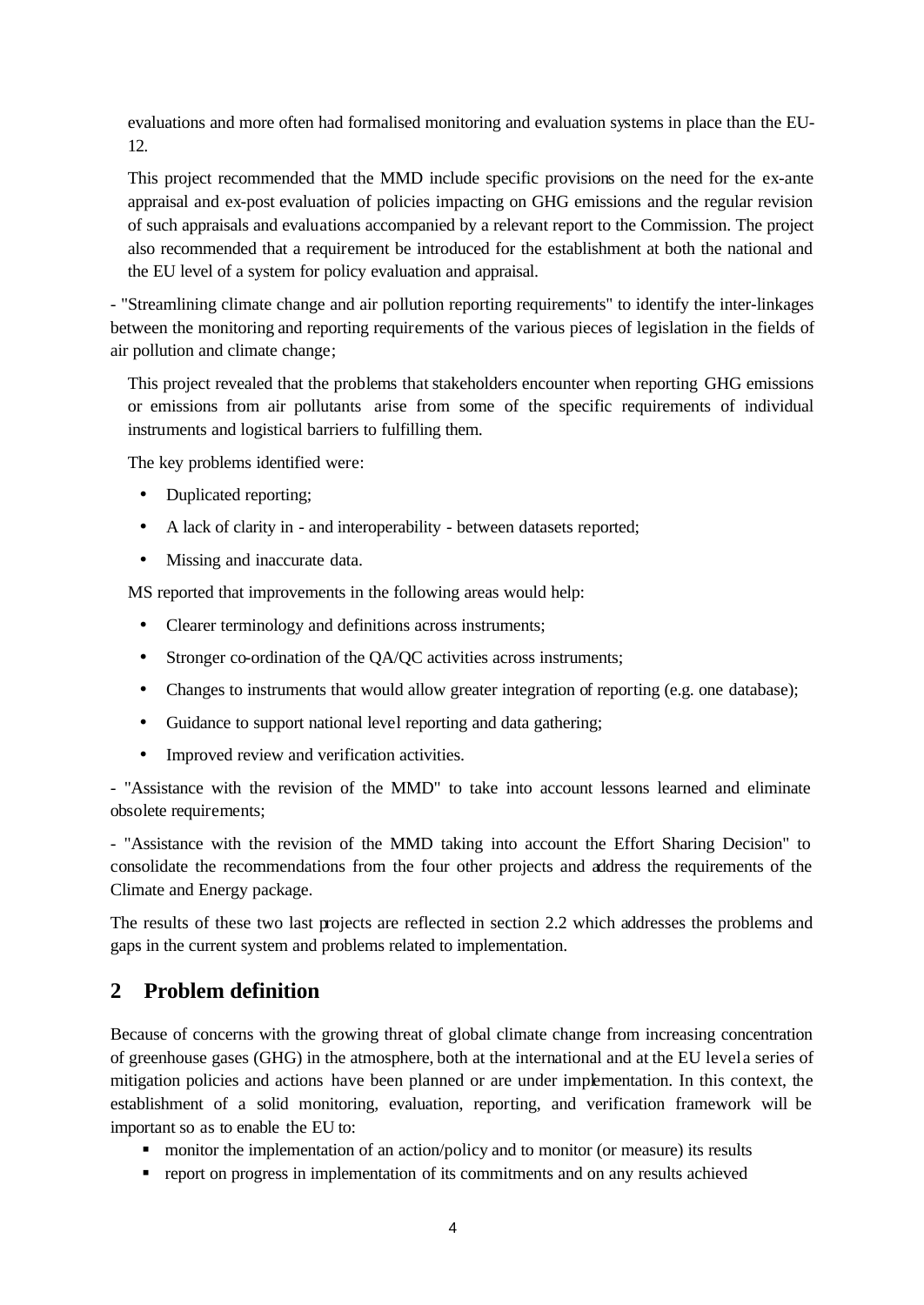■ to verify at the end whether "all went according to plan".

The EU has already committed to continue to lead the way in combating climate change, independent of the developments at the international level, by adopting the Climate and Energy package in 2009. As the Kyoto Protocol commitment period comes to an end in 2012 it is imperative that the EU now moves seamlessly with the implementation of its domestic commitments as set out in the package. The MMD is the instrument for the implementation of the legal obligation that was foreseen in the package as well as to ensure monitoring of the progress in implementation of the commitments agreed under the package. Therefore, stalling its revision would mean backtracking on a commitment already made at EU level. In addition, even if not all the details of the international system post-Kyoto have been elaborated yet (although everyone is in agreement that they should build as much as possible on the existing system under the Kyoto Protocol), a number of decisions have already been made that set out the main axes and parameters for future reporting. These driving parameters can already be considered now and will be incorporated in the revised MMD with specific details and particularities to be captured in implementing provisions/delegated acts later on.

In this respect, the MMD is being revised so as to take into consideration lessons learned/experience with the implementation of the MMD over the last 6 years as well as new monitoring and reporting requirements arising a) from implemented or planned legislation at the Union level; b) from international decisions; or c) from a combination thereof, while ensuring the timeliness, transparency, accuracy, completeness, comparability, and consistency of EU and MS reporting.

The MMD covers GHG emission reporting at the national aggregate level and the revision of the MMD will in particular focus on addressing requirements linked to reporting on non-ETS emissions under the Effort Sharing Decision. The revision will also specifically address reporting on greenhouse gas emissions from maritime, aviation and land use, land-use change and forestry (LULUCF), again at the national aggregate level as well as reporting on other climate change information such as on policies and measures and projections, on financial and technology support provided to developing countries, and on adaptation.

# **2.1 Current monitoring and reporting framework under the MMD and links to the UNFCCC and the Kyoto protocol**

### **2.1.1 General description**

l

Decision 280/2004/EC concerning a mechanism for monitoring EU greenhouse gas emissions and for implementing the Kyoto Protocol and its implementing provisions (Decision  $2005/166/EC$ )<sup>2</sup> are the main monitoring, reporting, and review instruments in the EU with regard to GHG emissions. The reporting covered under the MMD has primarily been reporting by the EU and its MS pursuant to the United Nations Framework Convention on Climate Change (UNFCCC) and the Kyoto Protocol.

Under the UNFCCC and the Kyoto protocol, both the Commission, on behalf of the EU, and the MS have reporting obligations. These are:

a) to report annually on their GHG emissions (annual GHG inventories)

<sup>&</sup>lt;sup>2</sup> Commission Decision 2005/166/EC of 10 February 2005 laying down rules implementing Decision No 280/2004/EC of the European Parliament and of the Council concerning a mechanism for monitoring Community greenhouse gas emissions and for implementing the Kyoto Protocol (OJ L 55, 1.3.2005, p. 57)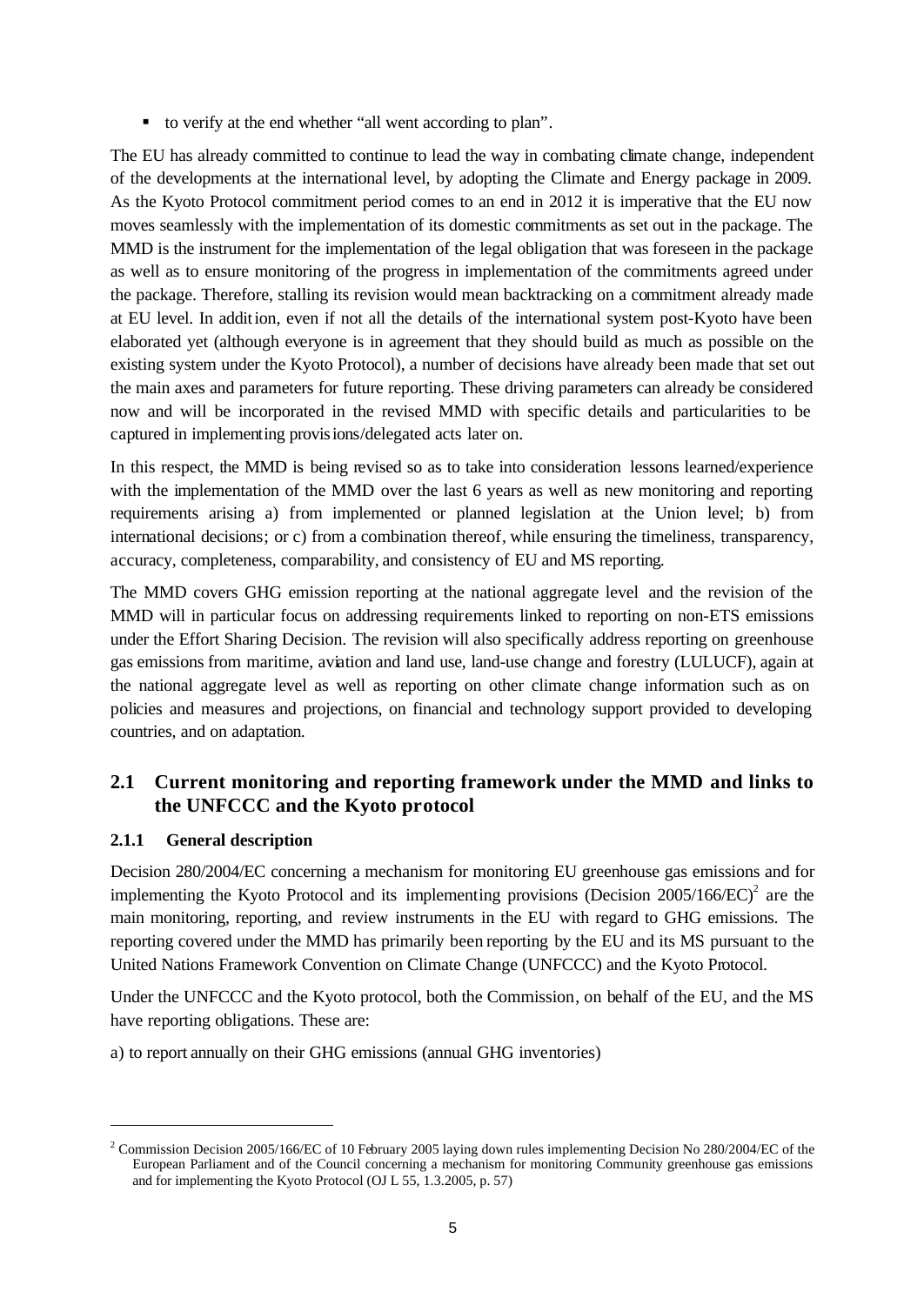The annual GHG inventories are based on existing aggregated statistical (activity) data at the national level and follow UNFCCC guidelines (national level reporting, not industry level reporting). They cover the 6 greenhouse gases and greenhouse gas emissions from all sectors (energy (including transport), industrial processes, solvents, waste, agriculture, and LULUCF) and are based on methodologies established under the IPCC (Intergovernmental Panel on Climate Change). In the annual inventories, emissions from international maritime transport and international aviation are reported as a memo item and do not count towards compliance.

The Union inventory is a compilation of the information and data reported by MS every year in January and March.

Once the inventory reports are submitted to the UNFCCC (April), they undergo a review process that lasts approximately one year. This review process assesses the degree of compliance with the reporting requirements under the UNFCCC and the Kyoto protocol and also makes suggestions for improvements.

b) to report every 4 years a wider set of climate-related information and data

The national communications require reporting on a country's national circumstances, actual emissions, policies and measures, projected emissions, financial and technology support provided to developing countries, adaptation, research and systematic observation, and education.

The national communications submitted by countries are again being reviewed by the UNFCCC for compliance with the existing requirements under the UNFCCC and the Kyoto Protocol and with a view to enable improvements.

 The national communication prepared by the Commission on behalf of the EU is largely based on Commission level data (except for projections) but also draws on MS reported data as needed so as to more clearly demonstrate the important interactions between national and EU level action.

The MMD currently includes all reporting requirements related to GHG inventories but only covers reporting on projections, policies and measures (including all underpinning information) with relation to the preparation of the national communications, albe it at a higher frequency (reporting in the MMD is every 2 years).

Based on the information submitted by the MS to the Commission (annual and projected emissions, policies and measures), the Commission prepares annually a progress report towards its commitments under the UNFCCC and the Kyoto Protocol which is communicated to the European Parliament and the Council.

# **2.2 Problems/gaps in the current system and lessons learned from implementation**

Experience with the implementation of the MMD has shown that certain reporting requirements did not deliver as expected (e.g., indicators requested), or the information was not used as antic ipated thus these requirements would need to be amended to ensure that the reporting is meaningful and purposeful. A number of other requirements have become obsolete as time has passed.

Studies commissioned over the last few years have found that several legal instruments (eg. EU ETS, EPRTR, NEC directive) require the monitoring and reporting of emissions data but, when taken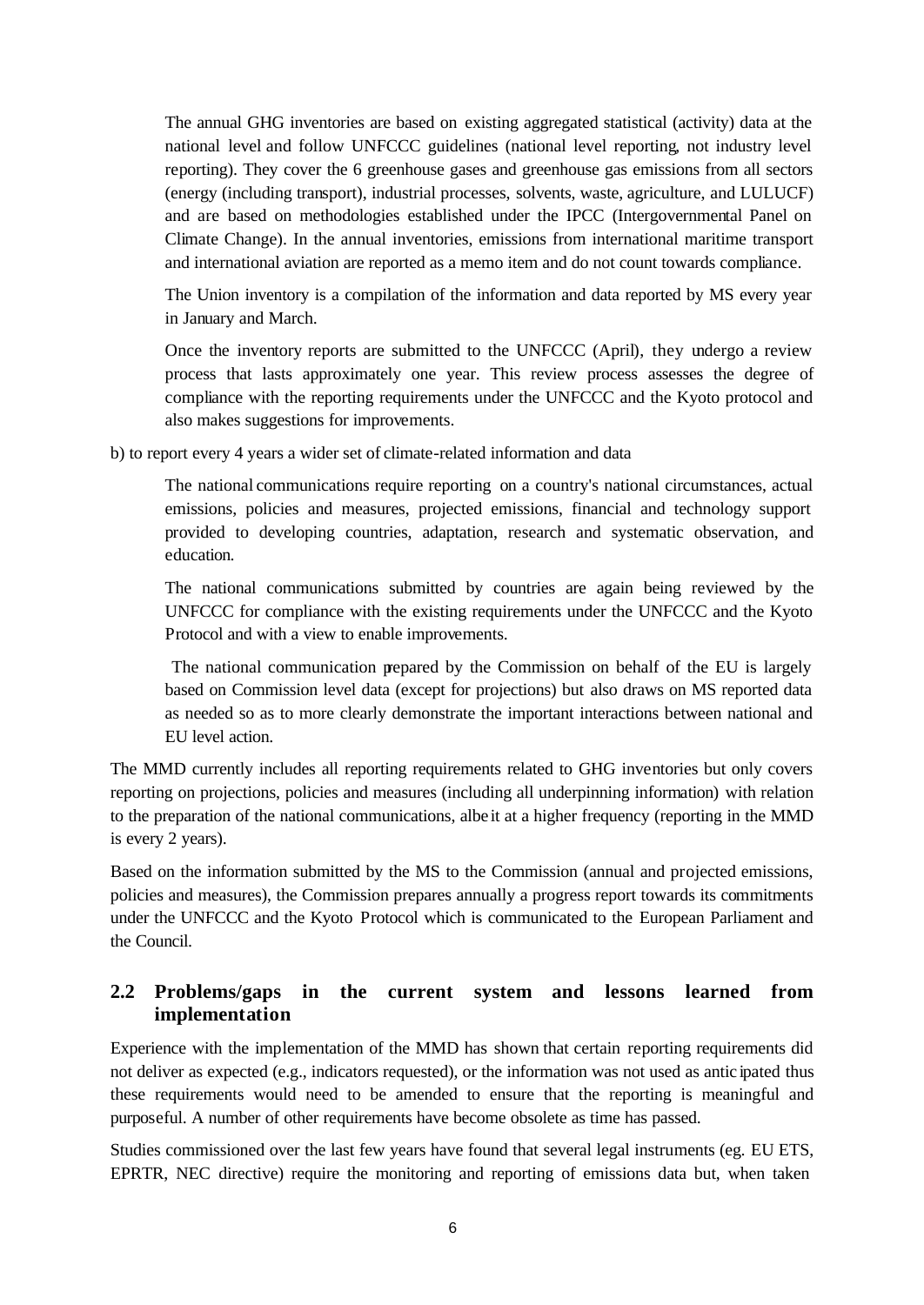together, the body of information they provide is patchy and datasets are difficult to cross-compare. This inconsistency adds uncertainty, and makes it difficult for the EC to quantify the emissions that are captured by these different policy instruments. As a consequence, there are a number of areas where reporting under the MMD could be made more coherent and complimentary so as to, in the long-term, avoid duplication of efforts and related burden.

Finally, as the science on climate change has evolved, data on GHG emissions have been collected and the political dimension of climate change has become more and more prevalent, it has becomes clear that the current reporting system is not adequate. For example, international maritime and aviation emissions which in the current system are only reported as memo items are now very important emissions sources and their share of emissions keeps increasing drastically making it imperative that action be taken and that their emissions be closely monitored. Financial and technology support to developing countries, areas where the EU had only minor commitments under the UNFCCC are now main components of a global deal on climate and again require close monitoring and reporting. The same is true for adaptation which in the past had small significance as the impacts of climate change were not fully appreciated and now is on an equal footing with mitigation as it is clear that even if the emission reduction commitments are fulfilled this will not be enough to avoid the inevitable consequences of climate change.

#### *Compliance*

The implementation of the existing MMD has been linked to a relatively high rate of non-compliance cases indicating that there are areas where the effectiveness and efficiency of the existing monitoring and reporting system could be improved. Although, at the beginning this was mostly due to the lack of experience on the side of the MS. As experience with implementation grew and MS became more and more familiar with the reporting requirements the number of cases of non-compliance was reduced by almost half. Non-compliance related in particular to the reporting on projections, and policies and measures  $\sim$  1/3 non-compliant MS) where the data reported by the MS in these areas have been frequently insufficient and not adequately transparent, in particular with regard to the methodologies used. This lack of transparency made it difficult to compile a consistent set of information at EU level. On the other hand, in the area of the reporting on annual emissions the number of cases of noncompliance has been less than 1/5 of all the MS in the last couple of years.

It is clear that reporting on projections and policies and measures is more complex than reporting on GHG emissions, there is no proper methodological guidance and it is closely linked to political considerations at the national level. This makes compliance difficult. However, it is also clear that the reporting on annual GHG emissions is far more stringent and structured and of a higher frequency thus enabling better compliance. There is a national system supporting reporting on GHG emissions, there are checks performed at the EU level, there are annual detailed technical reviews under the UNFCCC and a strong compliance system and finally reporting is frequent which ensures that improvements are continuously made and capacity is not lost from one reporting cycle to the next. These are important lessons learned through the implementation of the MMD and it's important that they be taken into consideration in devising new reporting requirements as part of the MMD revision.

### **2.3 New requirements arising from EU implemented or planned legislation/actions**

**a) The Climate and Energy package**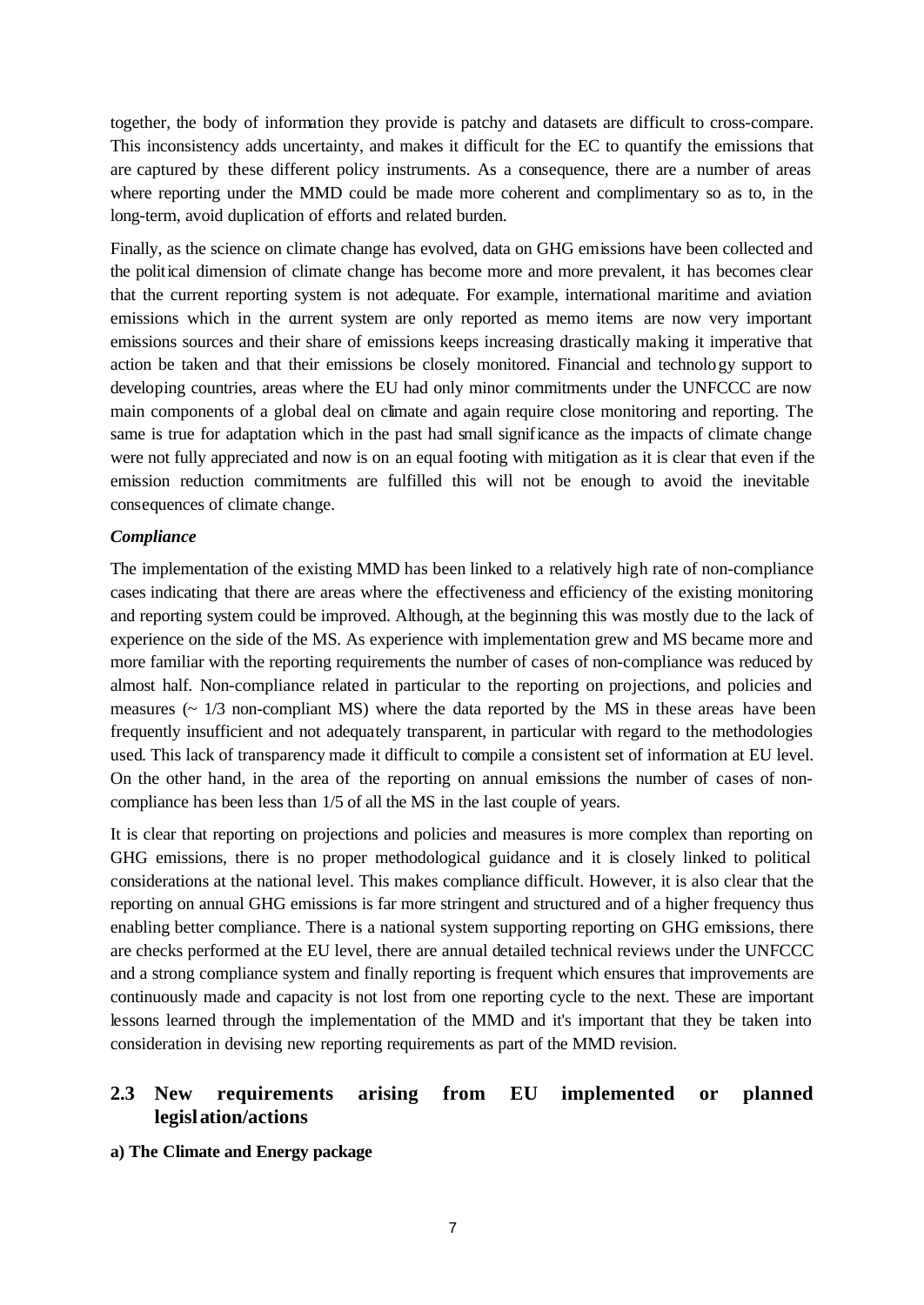The Climate and Energy package, in particular Decision 406/2009/EC of the European Parliament and of the Council on the effort of MS to reduce their greenhouse gas emissions to meet the EU's greenhouse gas emission reduction commitments up to 2020 ("Effort Sharing Decision" or 'ESD")<sup>3</sup> and the Directive 2003/87/EC as amended by Directive 2008/101/EC and Directive 2009/29/EC (hereinafter the "revised ETS directive")introduced new requirements as regards monitoring and reporting for MS, which need to be incorporated in the revision of the MMD so as to enter into effect. These instruments have also identified areas where action at the EU level would be necessary but where there is currently not adequate data or not accurate enough data collected at EU and MS level.

#### *Effort Sharing Decision*

l

Article 6(5) of the ESD states that the European Commission shall, where appropriate, make proposals to amend the MMD to ensure *faster, efficient, transparent and cost-effective* monitoring, reporting and verification of greenhouse gas emissions. In addition, the ESD establishes an annual compliance cycle, which requires that the reporting and review of GHG emission inventories be organised in such a way so as to allow the determination of compliance with the ESD at the end of each reporting year.

The current reporting system relies largely on aggregated statistical data at the national level which become available within set delays. Thus there is not much scope for making the actual reporting of emissions faster and more efficient. However, there is scope through the revised MMD to shorten and make more efficient the annual review process which is currently conducted under the UNFCCC and which may take more than a year to be completed (from the moment of inventory submission) due to resource constraints and a heavy administrative process under the UN.

*Recalculations:* One of the issues addressed during the review process of a GHG inventory are any recalculations that a country has made to previously submitted GHG emission estimates. Such revisions, or *recalculations*, can generally occur under two separate circumstances: a) when improved methodologies or statistics become available (case 1), b) changes are made in the international monitoring and reporting rules (case 2).

The impact of such revisions on the reported GHG emissions with respect to the annual efforts required for MS under the ESD should be considered and the MMD can set the relevant framework for such consideration.

*Distinguishing between ETS and Non-ETS sectors:* Article 6 of the ESD requires Member States to report projected progress towards meeting their obligations under that Decision, including information on national policies and measures and national projections. As the ESD only applies to the GHG emissions that are not covered by the EU ETS, it is necessary that the MMD is amended to ensure that MS distinguish in the reporting of policies and measures and projections between those policies and measures targeting the ETS sectors covered by the revised ETS Directive and those targeting the non-ETS sectors covered by the ESD. As it is possible that measures target both sectors, a third category of policies and measures that target both legal instruments would be necessary.

*Reporting on auctioning revenues:* Directive 2008/101/EC amending Directive 2003/87/EC so as to include aviation activities in the scheme for greenhouse gas emission allowance trading within the Union contains provisions on the use of auctioning revenues, on reporting on the use of auctioning

<sup>3</sup> The ESD lays down for each **Member State binding annual targets for the period 2013-2020** for greenhouse gas emissions outside the scope of the EU Emissions Trading System. About 55% of the total EU-27 greenhouse gas emissions are covered by the ESD. The most important emitting sectors are transport (about 30% of total ESD emissions), buildings and services (25%), and agriculture (15%).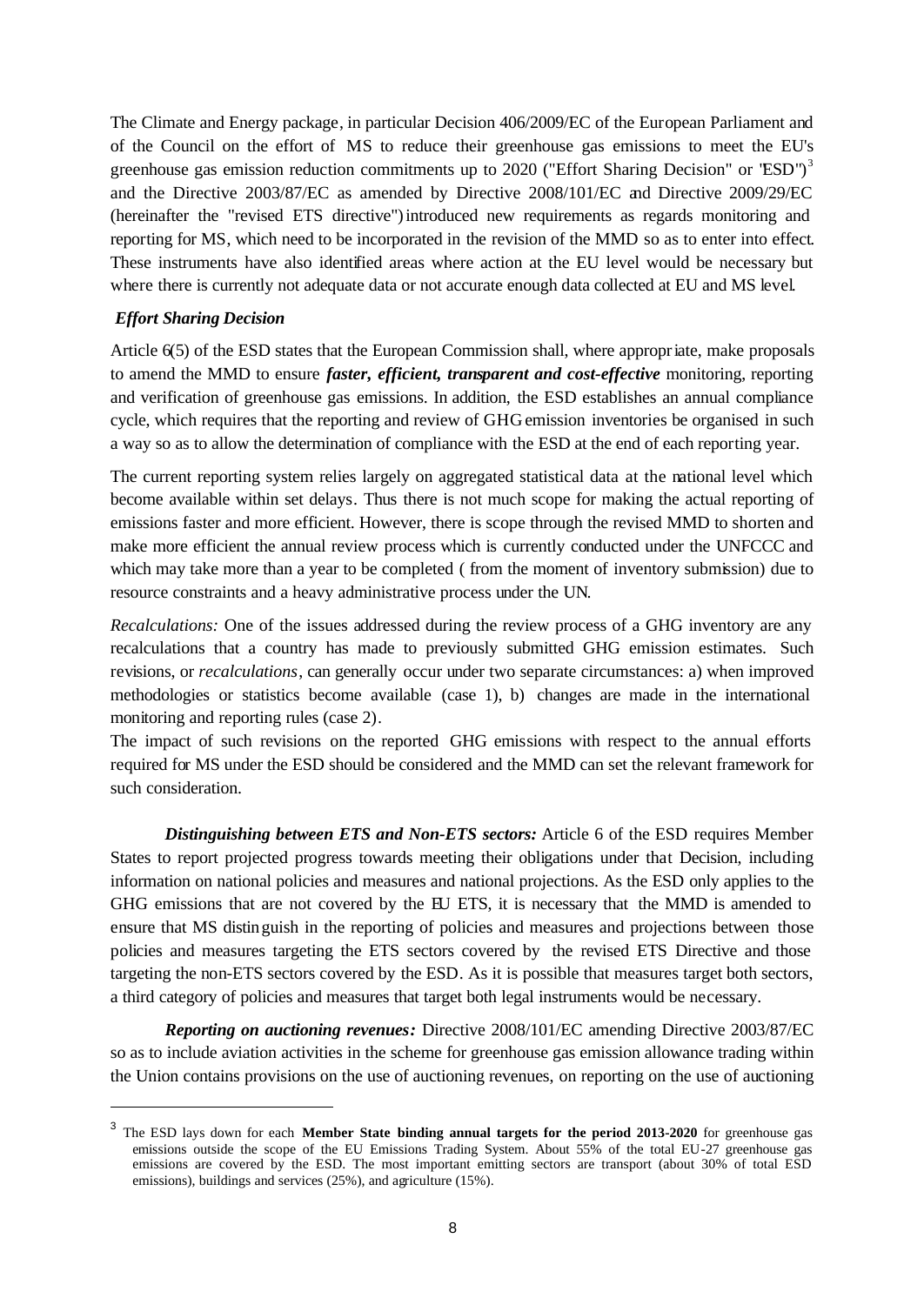revenues by the Member States and on the actions taken in relation to the auctioning of aviation allowances pursuant to Article 3d(1) or (2) of Directive 2003/87/EC to monitor that 100 per cent of those revenues or an equivalent amount have been used for the purpose of one or more of the actions referred to in Article 3d(4) of Directive 2003/87/EC.

The revised MMD will need to enable reporting on auctioning revenues in accordance with the agreed rules without seeking to amend them.

*Maritime transport:* In the current system, emissions related to international maritime transport are only reported as a memo item in the GHG inventories based on fuel sales in MS and tend to be of very low or inconsistent quality. In addition, these data may not capture all relevant GHG emissions which has made it difficult for MS and/or the sector to understand the impact of policy measures in this area. Finally, the share of maritime emissions has drastically increased over the last few years making it imperative that reporting is improved and good quality data be collected to monitor the development of these emissions.

The increasing trend of maritime emissions and their overall share has prompted the International Maritime Organization (IMO) to start exploring appropriate mitigation actions to ad dress those emissions. At the EU level these same considerations have led to the introduction in the Climate and Energy package of a recital stating that *"In the event that no international agreement which includes international maritime emissions in its reduction targets through the International Maritime Organisation has been approved by the Member States or no such agreement through the UNFCCC has been approved by the Community by 31 December 2011, the Commission should make a proposal to include international maritime emissions according to harmonised modalities in the Community reduction commitment, with the aim of the proposed act entering into force by 2013. Such a proposal should minimise any negative impact on the Community's competitiveness while taking into account the potential environmental benefits."* (recital 3 of the ETS Directive, recital 2 of the Effort Sharing Decision).

In order for effective measures to be proposed on maritime it is important that the underpinning database be significantly enhanced. This would ensure that a situation be avoided where a measure is proposed without there being a clear understanding of the implementation aspects and complexities, and where the outcomes would be hard to quantify as there would be no clearly identified baseline. An inclusion of a framework requirement in the MMD at this point could expedite the establishment of a solid framework for MS reporting once the design of the measure applicable to vessels has become clear. Finally, a proactive approach has the benefit that if relevant measures for vessels are defined by the International Maritime Organization (IMO) or at the EU level then the MS will benefit from a monitoring and reporting requirement which effectively compliments those implemented measures.

*Aviation:* In addition to  $CO<sub>2</sub>$ , aviation has an impact on the global climate through releases of nitrogen oxides, water vapour and sulphate and soot particles. These are complicated to evaluate, as they depend not only on emissions but also on other parameters such as trajectory, time of the day, etc. but important as was outlined by the Intergovernmental Panel on Climate Change (IPCC). The IPCC has estimated that aviation's total climate impact is some 2-4 times that of its direct  $CO<sub>2</sub>$  emissions alone (excluding the potential impact of cirrus cloud enhancement).

In accordance with recital 19 of Directive 2008/101/EC, all climate impacts of aviation should be addressed to the extent possible. In the current reporting system, only  $CO<sub>2</sub>$  emissions from aviation are accounted for reflecting to some extent the scientific uncertainty associated with non- $CO<sub>2</sub>$  impacts. However, scientific uncertainties aside, it is clear that such impacts have drastically been increasing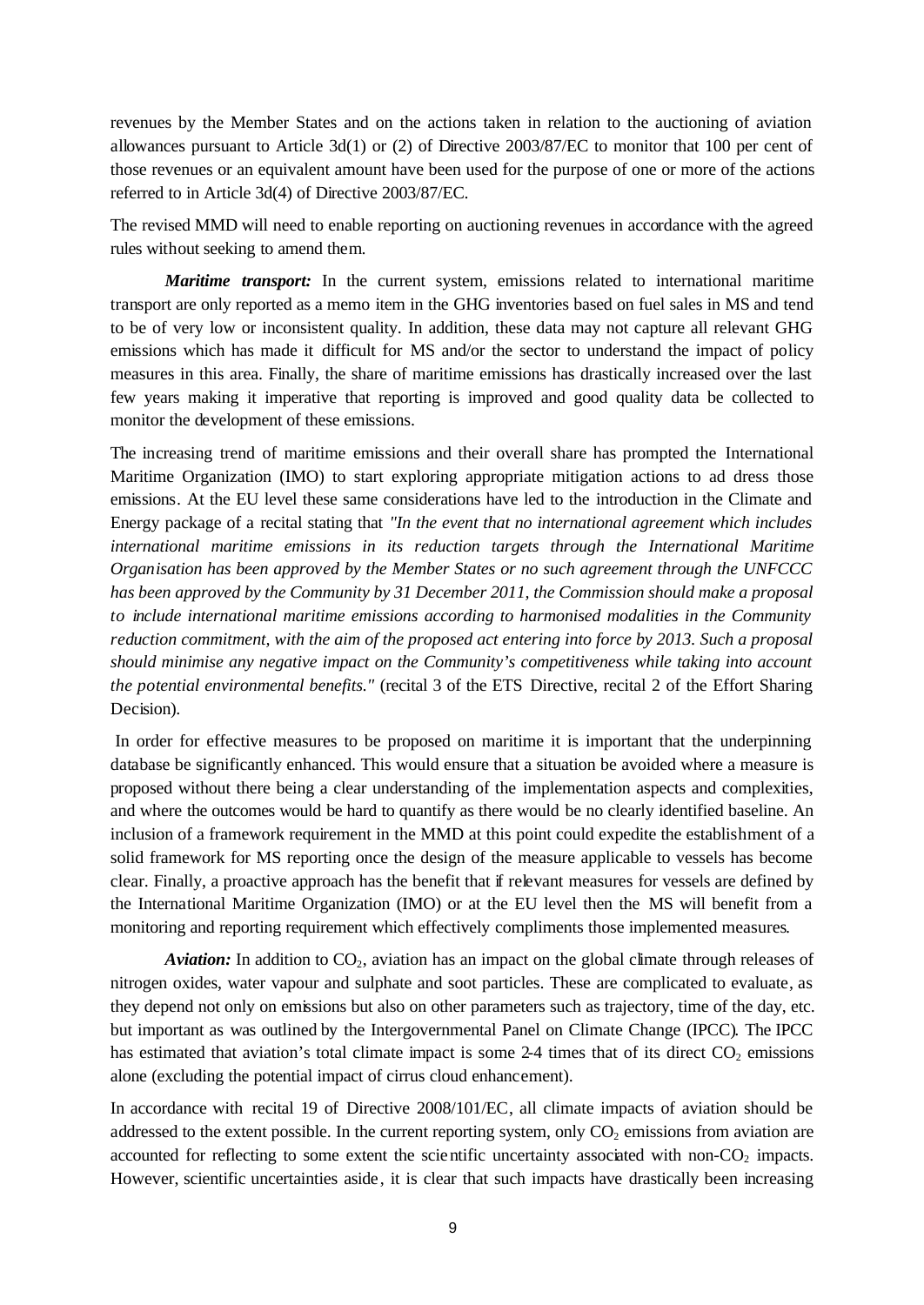over the past years and are projected to continue to do so. Thus it is imperative that a precautionary approach be followed. Introducing a reporting requirement in the MMD on such impacts would not only highlight the importance of such impacts but, at a later stage, would also enable the Commission to explore as appropriate options for mitigation.

### *b) The Europe 2020 strategy*

The Europe 2020 strategy, the new integrated economic policy strategy for growth and jobs, includes the European and national emissions limitation targets as headline targets. In this context, accurate and recent emissions data should allow the European Council to monitor the progress towards the European and national emissions limitation targets and to promptly react if necessary. The current system, with a two (respectively three) years delay between the moment emissions occur and the moment the corresponding national inventory is submitted (respectively reviewed), should then be improved.

### *c) LULUCF*

LULUCF is part of the current reporting requirements but with a limited scope which does not take into consideration all the reporting items needed to meet the requirements currently being discussed under the UNFCCC. In addition, there is a pending Commission proposal to include the sector in the EU's reduction commitment, which may lead to similar or additional reporting requirements as those discussed under the UNFCCC. To ensure coherence with the international requirements and with the legal act to be adopted at the EU level it is important that the issue be addressed in the upcoming revision of the MMD.

### *d) Adaptation*

The EU's White paper "Adapting to climate change: Towards a European framework for action" stipulates that there is a need for building a stronger knowledge base on adaptation. As well as trying to combat climate change, there is also a need to adapt to its inevitable consequences. The costs of adaptation for Europe are estimated at approximately  $\epsilon$ 16 billion/year by 2030. Individual national studies imply even larger adaptation costs, particularly for flood protection. When scaled up to the European level these national studies suggest costs of tens of billions/year. The current reporting guidelines under the UNFCCC only contain a very generic requirement for countries to provide in their national communications every 4 years an outline of their adaptation actions and information on the expected impacts of climate change. Experience has indicated that the current reporting frequency may not be adequate to make informed policy decisions, in particular, as it does not ensure that systems are put in place for such information to be collected in a systematic manner ensuring quality, completeness and comparability.

Introducing a reporting requirement in the MMD would enable the collection of up-to-date information on a more frequent basis and would significantly contribute to identifying reporting gaps and subsequently enabling improvements. Sound up-to-date information would help to: 1) assess the vulnerability of MS and prepare them to address adverse climate impacts; 2) maintain an EU database on adaptation actions (EU Clearinghouse Mechanism); 3) understand how advanced MS are in adapting to climate change; and 4) allow to better target adaptation strategies at the EU level, and to disseminate best practices.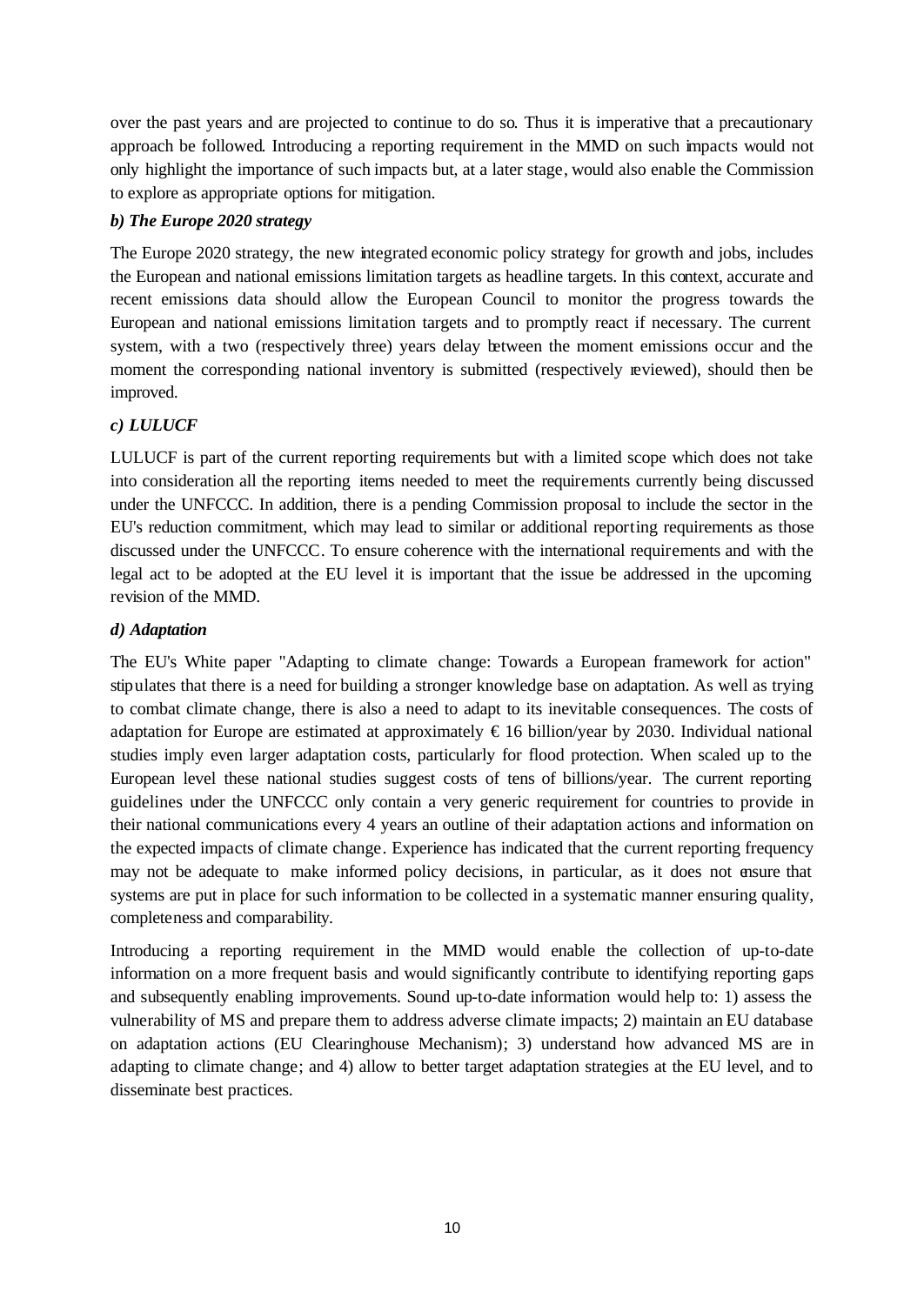#### **2.4 New requirements arising from international decisions under the UNFCCC**

At the Conference of the Parties (COP) under the UNFCCC in Copenhagen (COP 15), the Union and the Member States committed to providing significant fast-start and long-term climate financing and technological support to developing countries.

At COP 16 in Cancun, countries agreed (paragraph 40 of Decision 1/CP.16) that each developed country under the UNFCCC shall enhance reporting on the provision of financial, technological and capacity-building support to developing country Parties. Enhanced reporting is essential for the recognition of the Union's and the Member States' efforts in fulfilling their commitments. Decision 1/CP.16 also established a new Technology Mechanism with a view to enhance international technology transfer. This Mechanism should ensure that robust up-to-date information on technology transfer activities to developing countries is made available.

*Climate finance:* With respect to the EU's public climate finance, there are three main channels where public climate finance is being reported to some extent: a) UNFCCC National Communications (every 4 years), b) OECD DAC CRS database, c) EU level Fast Start Finance reports to the UNFCCC in May 2011, 2012, and 2013. However, none consistently captures all of what might be considered "climate finance". Moreover, the actual application of existing guidelines still varies significantly within the EU due also to a difference in the status of the MS, both as regards membership to OECD's Development Assistance Committee (OECD DAC) (only EU-15 are members and report on climate ODA according to DAC guidelines) and as to their UNFCCC status (12 new MS are non-annex II and have lighter reporting requirements on finance in their national communications). Besides the fact that reported information has often been found incomplete, not adhering to the relevant international guidelines and not being comparable, as the EU and the MS all have the obligation to report to the UNFCCC, reporting inconsistencies between the EU and the MS have also been noted. These problems have often led to severe criticism by other countries that the EU and its MS are not fulfilling their commitments. This situation needs to be resolved.

*Technology support:* On technology support, if at all covered in the existing reports (eg. national communications, every 4 years), there is a limited level of information on the technologies covered in cooperation projects. The information suffers from inconsistencies and lack of standardised definitions. Again, as for finance, the actual application of existing guidelines (eg. national communication) still varies significantly among MS. In addition, while the international discussions on technology cooperation still suffer from a lack of robust information on technology cooperation action, at COP16 in Cancún, new mechanisms for technology transfer were established4. Details on how these mechanisms will be operating are still under development but it is already clear that their agreed functions will trigger enhanced reporting and information sharing on technology cooperation.

Transparency and comprehensiveness on the type and amount of financial and technology support provided is essential to ensure the EU's visibility, the efficient delivery of the EU's climate message and to build trust with our partners. The revision of the MMD will provide an opportunity to set out requirements to increase the comparability and consistency of reporting in these areas through the establishment of common rules, methods and formats to the extent possible and will enable the clear identification of gaps and subsequent improvements. Only on the basis of a systematic, common

l

<sup>&</sup>lt;sup>4</sup> The Technology Mechanism with the Technology Committee (TEC) under the UNFCCC, and the Climate and Technology Centre and Network (CTC-N).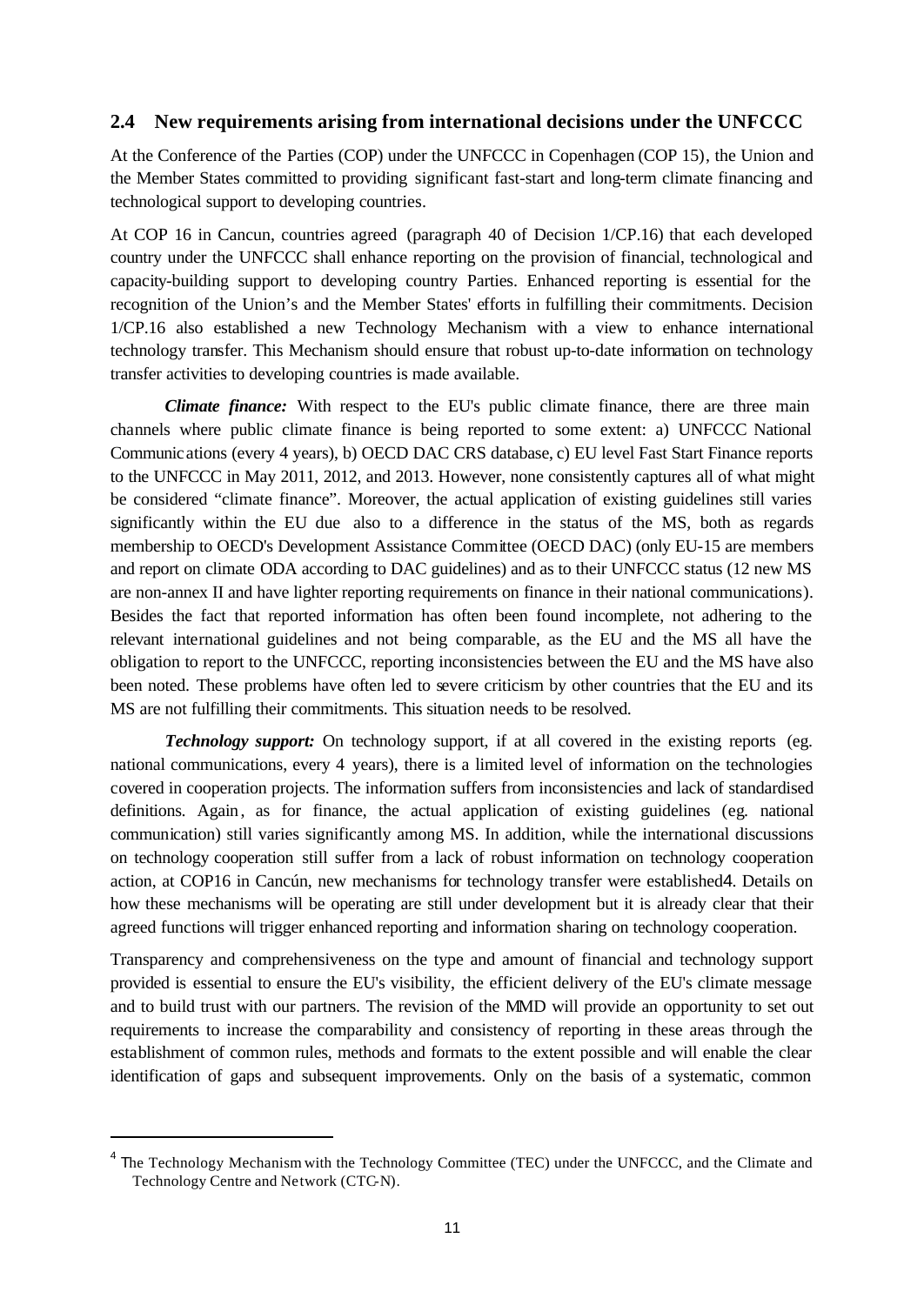approach to reporting on support will the EU be able to demonstrate its compliance with its obligations under the UNFCCC and ensure its credibility.

### **2.5 How would the problem evolve, all things being equal?**

The continuation of the MMD in its current form is used as the baseline option in this impact assessment. If the MMD were not revised then among other:

a) existing cases of incompliance with domestic and international requirements would persist for a number of MS,

b) improvements in quality, completeness, timeliness of information would be limited to those stipulated/motivated at the international level,

c) the EU would not be able to deliver on its domestic commitments,

d) the EU would have limited capacity to address new international commitments in a consistent and comparable way, and finally,

e) the design of meaningful and effective policy actions would be impaired due to lack of adequate underpinning data and information.

Through the evolving nature of the climate policy landscape and the experiences gained, many possibilities for improvement and alignment of MS reporting have been identified and a number of new policy instruments have been devised (e.g., Climate and Energy package) or are under preparation (e.g., LULUCF). The effective implementation of these instruments requires the establishment of an effective monitoring and reporting system. Should such a system not be put in place, then the new or envisaged policy obje ctives will remain largely empty and unfulfilled.

Although the MS have gone a long way in introducing domestic legislation to address existing and future requirements, these can only go so far in supporting the overarching existing and future policy initiatives and objectives which have been set at the EU level so as to maximize their efficiency and effectiveness. In addition, the EU has existing international commitments and is in the process of taking on additional enhanced commitments. If the monitoring and reporting system at the Union level is not significantly enhanced it will not have the ability to respond to the increased domestic and international reporting requirements and obligations and the existing weaknesses and problems identified above would remain.

### **2.6 Does the EU have the right to act?**

### **2.6.1 Treaty basis**

The legal basis for the legislative proposal is Article 192(1) TFEU. The legislative proposal pursues a legitimate objective within the scope of Article 191(1) TFEU, namely, combating climate change (mitigation and adaptation). The purpose of the legislative proposal is to improve the availability of information for Union policy and decision making and the coordination and consistency of EU and MS' reporting under the UNFCCC. This objective pursued cannot be achieved by less restrictive means than the legislative proposal. Even so, the general division of responsibilities between the Union and the MS with regard to monitoring and data collection and reporting as established under the MMD are not affected by the proposed changes compared to the current situation.

### **2.6.2 Subsidiarity**

In order for EU action to be justified, it is also necessary for the subsidiarity principle to be respected:

 *a) Transnational nature of the problem (necessity test)*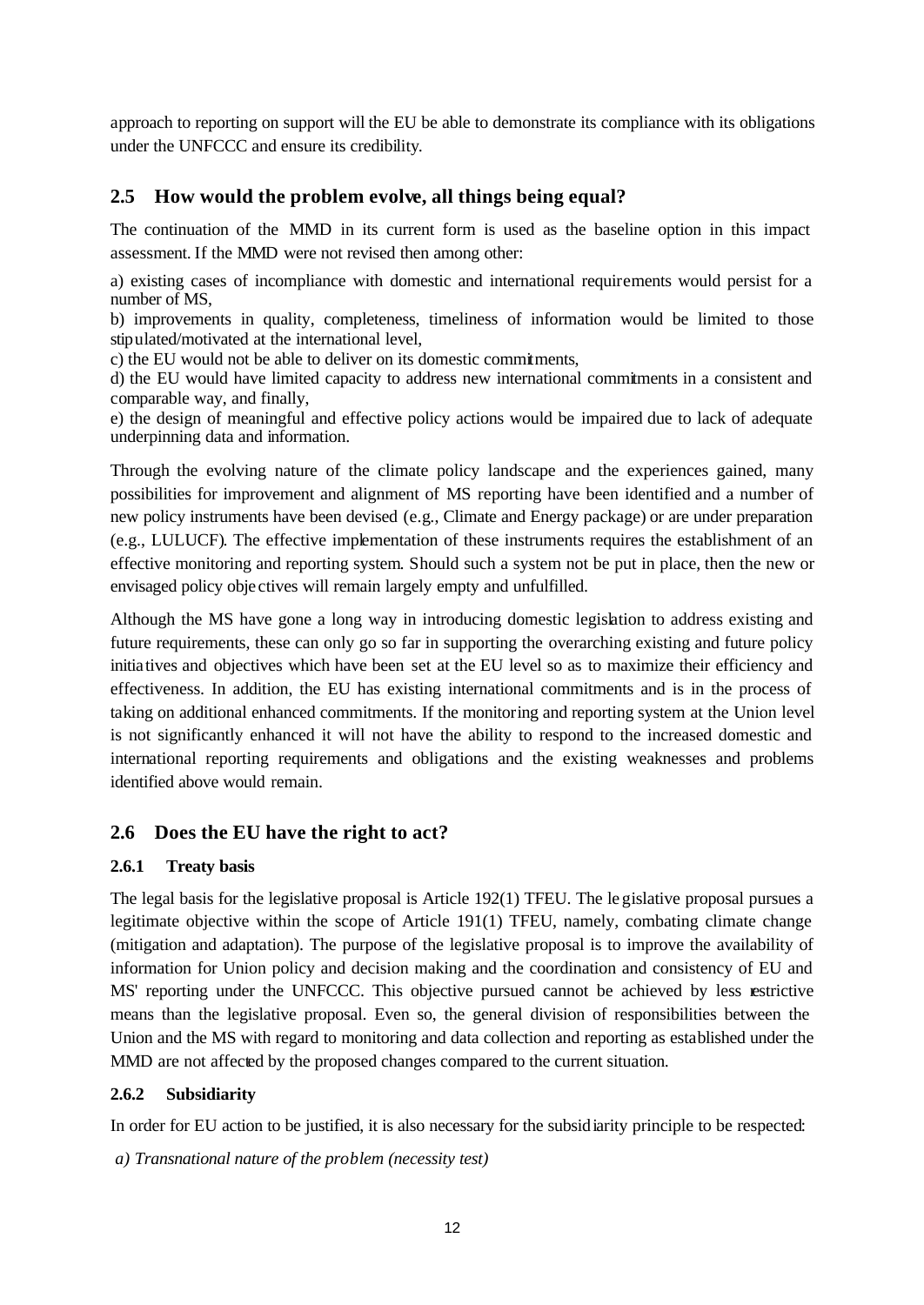The transnational nature of climate change is an important element in determining whether EU action is necessary. Domestic action alone would not allow the compliance against the internationally agreed commitments and would also not suffice for the fulfilment of the obje ctives and the achievement of the targets set under the ESD. It is therefore necessary that the EU creates the enabling framework for addressing international and EU requirements, ensuring harmonised reporting to the extent possible. Improvements to the reporting efficiency, which require co-ordination across a range of instruments, and the timeliness and quality of EU reporting under the UNFCCC which is associated with the compilation of data from all 27 MS, also require EU level coordination.

#### *b) Effectiveness test (added value)*

Besides the fact that most of the proposed revisions arise from existing or upcoming EU and international requirements, action at EU level would produce clear benefits compared with action at the level of MS by reason of its effectiveness. As the overarching commitments are made at the EU level, it is more effective to develop the required reporting instruments at the EU level. In addition, overcoming the identified problems, such as quality and timeliness of EU and MS' reporting, requires the co-ordination of data and methods across all EU27 MS which can be carried out more effectively at the EU level.

Experience in particular, with the required reporting on GHG emissions to the UNFCCC has shown that the MMD has largely contributed in both facilitating and enforcing good quality reporting. The additional checks and analysis of MS data enabled by the MMD has led to better quality reporting to the UNFCCC, has helped to proactively assist MS in fulfilling their commitments and has also largely contributed to limiting non-compliance cases under the UNFCCC. The added level of compliance enforcement through the infringement procedures of the Commission has also been instrumental in this respect.

It is expected that by enabling reporting through the MMD on yet new areas covered by the UNFCCC such as reporting on finance and technology support will also have similar significant benefits. MMD reporting will enable a more detailed assessment and appreciation of the available MS data, will ensure that gaps and weaknesses are clearly identified and concrete action is taken to address those as these are two very important areas of reporting with regard to the EU's international credibility. In addition, MMD reporting will ensure at least some common minimum standards for reporting of this information which so far has been reported in a rather inconsistent way. Finally, the application of the infringement procedures will also be important in ensuring that any remaining issues are dealt internally within the EU as opposed to the UNFCCC where the political implications could be significant.

With regard to reporting on adaptation the MMD will have similar benefits to those mentioned above with the added advantage that it will also enable best practice sharing. As adaptation is a common problem for all EU MS centralizing the reporting of information will be instrumental in understanding adaptation needs, but also in identifying best practices as well as gaps that could be addressed either through action at the EU level or though cooperation among the MS themselves.

# **3 Objectives of EU initiative**

The revision of the MMD will not change its nature. The revised MMD will continue to strictly be a monitoring and reporting instrument aiming at ensuring that the EU and its MS are able to provide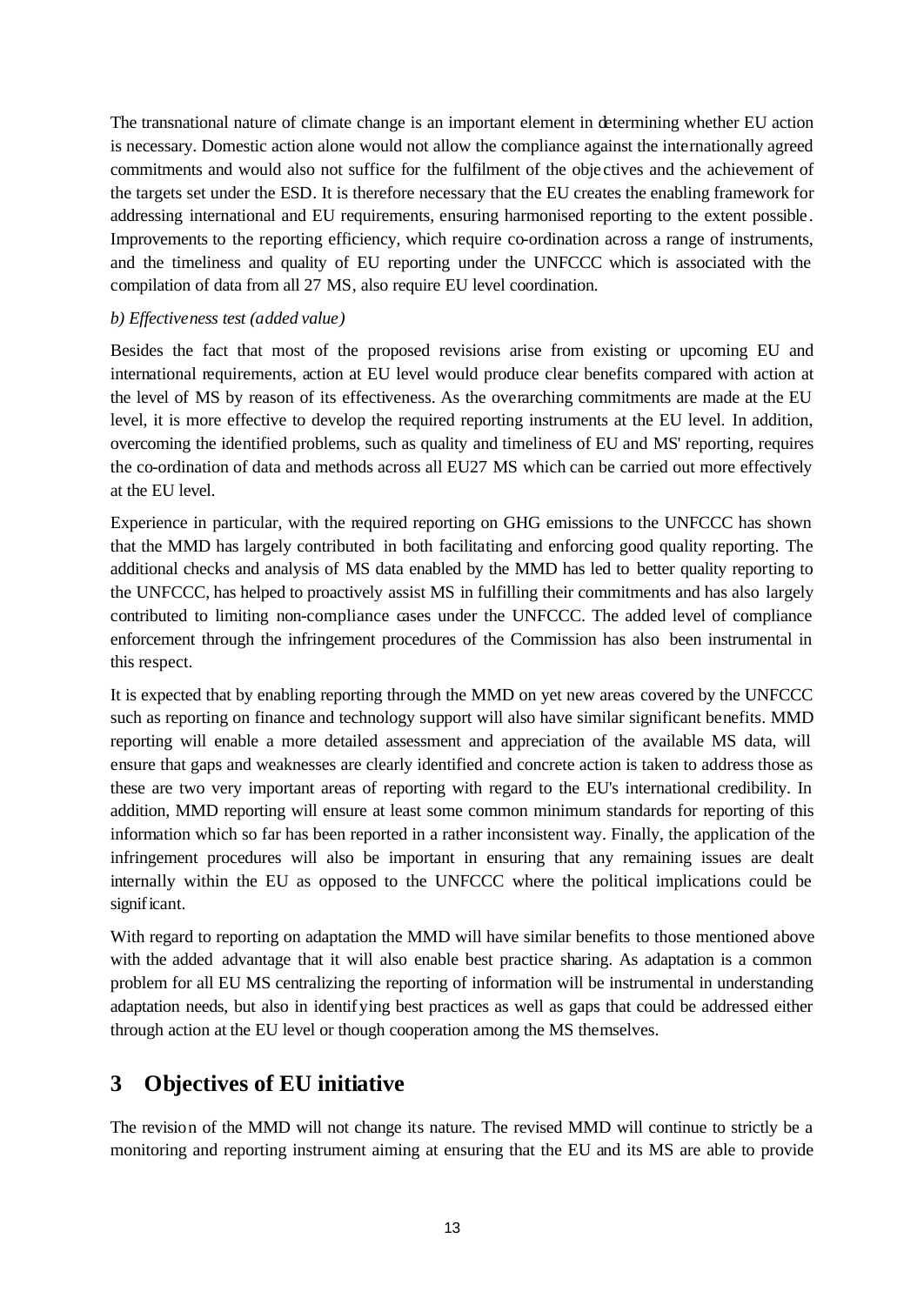good quality, timely information to underpin the commitments that were made either domestically or internationally through other legal instruments with regard to climate change.

However, what the MMD revision will strive to do will be to ensure that compliance with all requirements and commitments is ensured internally within the EU and that cases of international noncompliance or criticism are avoided to the extent possible. In order to achieve this, the aim will be, based on the lessons learned and experience with implementation, to build a well-structured robust monitoring system which includes the necessary checks, sets suitable reporting frequency and provides for the formats and guidance needed.

The MMD revision will also aim at ensuring that the monitoring and reporting framework put in place is adequate to deal with the reporting requirements linked to new policy developments. Climate change policy is fast evolving, thus the monitoring and reporting system needs to have enough flexibility to address such new developments and avoid that too frequent revisions be made which can be detrimental for compliance.

# **3.1 General policy objectives**

The general objective is, through *timely, and transparent, accurate, complete, consistent, comparable (TACCC)* reporting at EU and MS level, to:

- (a) support the EU and the MS in meeting their commitments under the UNFCCC,
- (b) support the EU and the MS in meeting their domestic mitigation and adaptation commitments,
- (c) support the effective development of EU policies.

### **3.2 Specific and operational objectives**

- ß *Implement the reporting and review requirements of the ESD and the EU ETS Directive*
	- o Operational objectives:
		- ß Establish a review and compliance cycle under the Effort Sharing Decision;
		- ß Incorporate the reporting requirements for the use of auctioning revenues of the revised ETS Directive;
- ß *Enhance the current monitoring and reporting framework so as to meet the needs of future EU and international legislation*
	- o Operational objectives:
		- **Establish monitoring and reporting requirements for international maritime transport;**
		- Establish reporting requirements for non- $CO<sub>2</sub>$  climate impacts from aviation;
		- Establish reporting requirements on climate change adaptation;
		- **Establish additional reporting requirements on LULUCF;**
- **E**nhance EU and MS reporting on financial and technology support provided to developing *countries ensuring adherence to international commitments under the UNFCCC*
	- o Operational objective: Specify reporting requirements on financial and technology support provided to developing countries;
- **Enhance** *consistency of reporting under the MMD with the reporting under other legal instruments in the EU targeting air pollutants*
	- o Operational objective : Establish links with the reporting of GHG emissions under the EU ETS, the reported information under the E-PRTR, the NEC Directive and the F-Gas Regulation;
- ß *Enhance reporting taking into account lessons learned from past implementation*
	- o Operational objectives
		- Improve reporting on projections, policies and measures;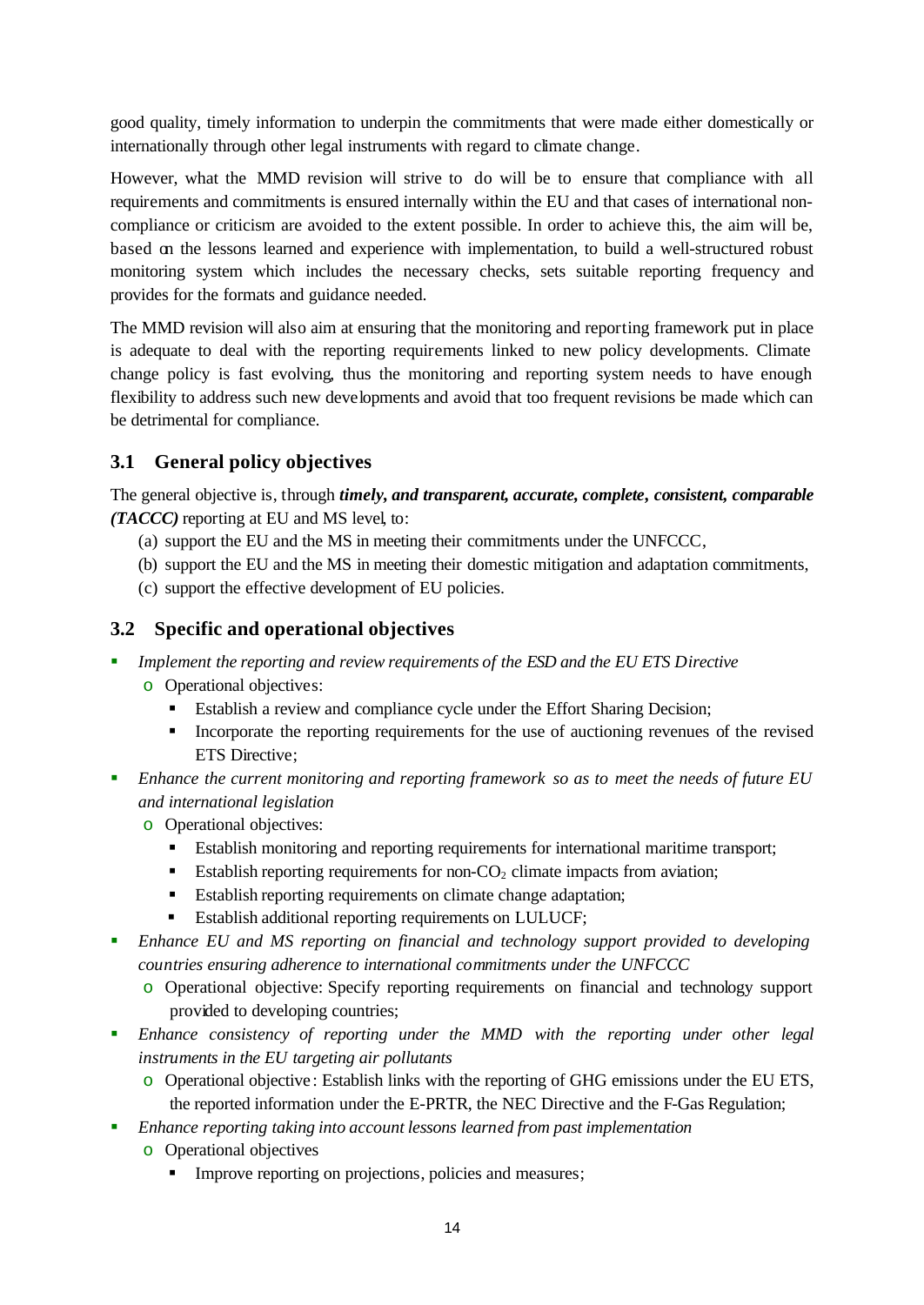**IMPROVE the preparation of the national inventory report;** 

### **3.3 Consistency with other policies**

The revision of the MMD:

- ß contributes to the overall objectives of the Climate and Energy package to reduce global GHG emissions, is consistent with the individual legal instruments adopted as part of the package, and aims at advancing the implementation of additional policies in areas not yet sufficiently covered by the package;
- **Example 1** is in line with the discussions under the UNFCCC on a future MRV system both in terms of the issues proposed to be covered and in terms of the reporting areas selected for enhancement;
- ß is in line with the Europe 2020 strategy which includes emissions limitation commitment as one of its headline target and which requires that updated and recent information is made available with regard to climate change action so as to enable progress monitoring of the MS and the EU;
- ß is in line with the simplification and better regulation objectives of the EU, as the revision takes into consideration lessons learned through its implementation and the feedback received from stakeholders. The revision aims at dealing with weaknesses and problems identified and at simplifying reporting requirements, as applicable , while new requirements introduced are aligned with and have thoroughly taken into consideration existing reporting streams and information.

# **4 Policy options**

# **4.1 Establishment of an EU review and compliance cycle under the Effort Sharing Decision**

*Option 1:* No internal review at EU level. Rely on current UNFCCC review. ("no policy change")

*Option 2:* An internal inventory review at the European level is implemented for target setting purposes (initial review) while the EU continues to rely on the inventory review under the UNFCCC, as in the current MMD, for the annual compliance cycle under the ESD.

*Option 3:* Establish a "light" EU-level annual review and compliance cycle for the implementation of the ESD and a comprehensive initial review. (The annual review would be performed in a shorter time frame with mostly automatic checking routines supplemented by an analysis of the previous UNFCCC review reports, building on existing checks and procedures currently carried out by the European Environment Agency (EEA) under the MMD). ("Light review")

*Option 4:* Establish a comprehensive EU annual review process and compliance cycle for the implementation of the ESD along with a comprehensive initial review. This review would be mirrored after the UNFCCC review but in a shorter time-frame to allow for a compliance assessment during the calendar year. ("Comprehensive review")

*Option 1* was discarded at an early stage because it would make the implementation of the ESD impossible. The Commission needs reviewed inventory data in order to set the initial targets in time for the start of the compliance period in 2013. The current UNFCCC review system takes about 12 months from the time emissions data is reported to the UNFCCC (in April each year) until the time MS receive the final UNFCCC emissions inventory review reports (i.e. March/April of the following year). Thus the UNFCCC timing will deliver review results too late to allow for a compliance assessment at the end of the same calendar year, and also too late to enable the determination of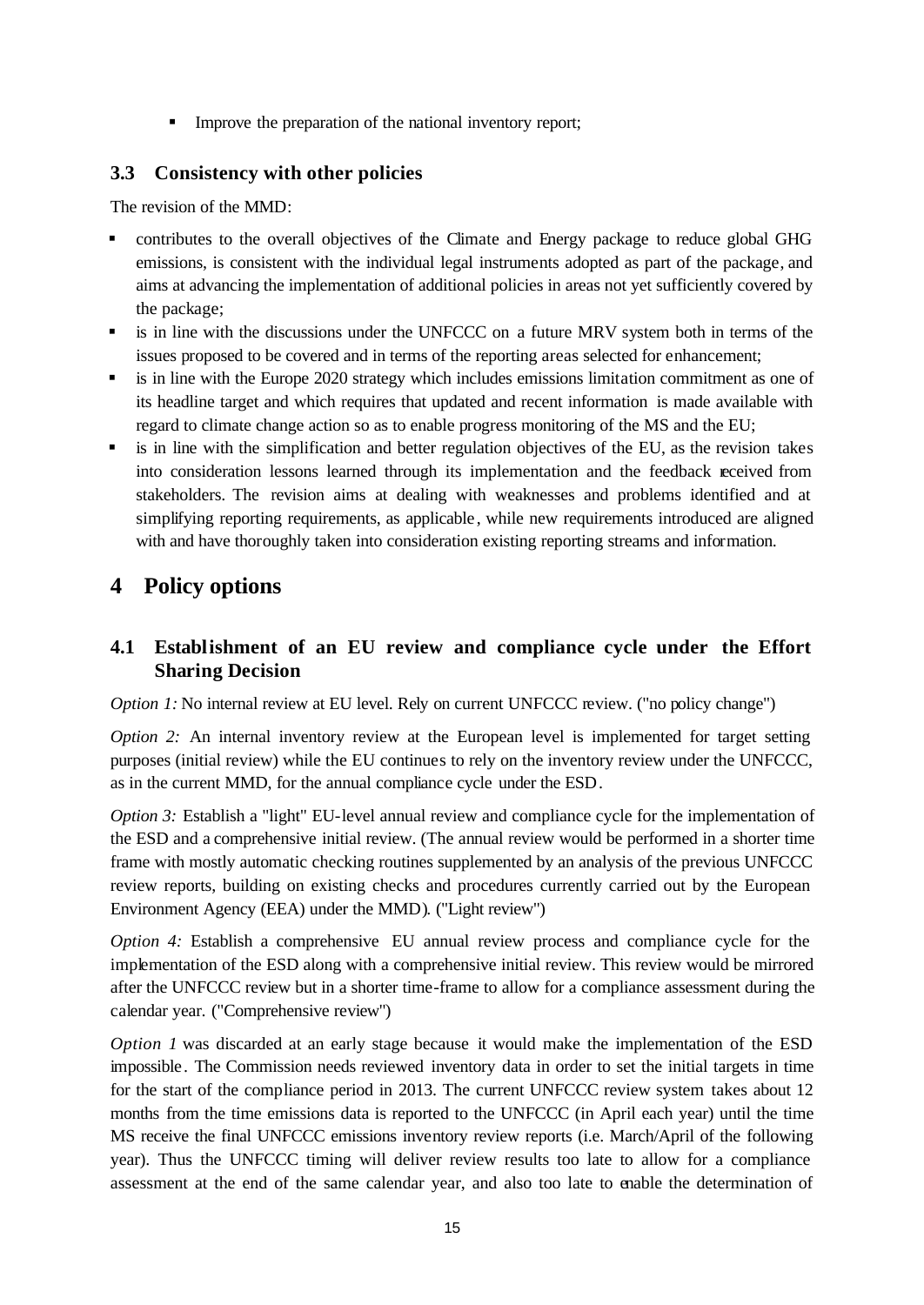annual emission allowances by 2013 as required under the ESD. In addition, the ESD requires a number of specific checks to be performed that are not covered by the UNFCCC review. For these reasons, relying only on the current UNFCCC inventory review system is not an option for the ESD annual compliance cycle .

*Option 2* was discarded at an early stage because the annual review under the current UNFCCC system would be completed too late to allow for compliance assessment at the end of each calendar year. There is also the uncertainty limited to the future of the Kyoto Protocol review post-2012, and the need for specific checks for the purpose of the ESD. For these reasons, relying only on the current UN inventory review system is not an option for the ESD compliance cycle .

### **Suboptions related to the treatment of recalculations resulting from methodological or data improvements in the annual reporting, review and compliance cycle (case 1)**:

*Suboption A1:* MS are not allowed to recalculate their inventories. No effect on targets and compliance.

This sub-option was discarded at an early stage as the UNFCCC guidelines require that MS recalculate their inventories in an effort to continuously ensure the best emission estimates. If the EU were to follow this option, then this would lead to significant administrative burden as MS would be preparing two separate reports one with recalculations for the UNFCCC and one without for the EU.

*Suboption A2*: Methodological changes are allowed for annual emissions reporting but the determined annual emission allocations remain fixed. Recalculations in an actual inventory submission due to updated data or methodologies that change inventory estimates submitted in previous years are not taken into account after compliance was determined for a particular year. This option is similar to the reporting and compliance system under the Kyoto Protocol, under which targets cannot be recalculated but recalculations of annual inventories are allowed until compliance has been assessed. ("Recalculations not taken into account")

*Suboption A3:* MS are allowed to recalculate their inventories due to annual methodological or data improvements as per usual practice but these recalculations will have no retroactive effect on compliance, nor will they lead to a recalculation of determined annual emission allocations. The quantitative effects of recalculations for previous years would only be estimated during the final year of the period 2013 to 2020. Any deviation (either positive or negative) resulting from the recalculated time-series would be carried over to the post-2020 period so that MS may have to compensate a deficit or may take advantage of a surplus. ("Recalculations taken into account at the end")

### Suboptions related to the treatment of recalculations resulting from a change in the reporting **rules at the international level (case 2):**

*Suboption B1:* MS continue applying the existing (as of 2011) reporting rules regardless of any future changes in international rules. No recalculations and no effect on targets and compliance ("No recalculations")

*Suboption B2*: A provision is included in the MMD, allowing the Commission to consider the change and recalculate the targets, if and as required at the time that the international rules change, while already having defined now in delegated acts the principles of recalculating the targets.("Consideration of recalculations possible")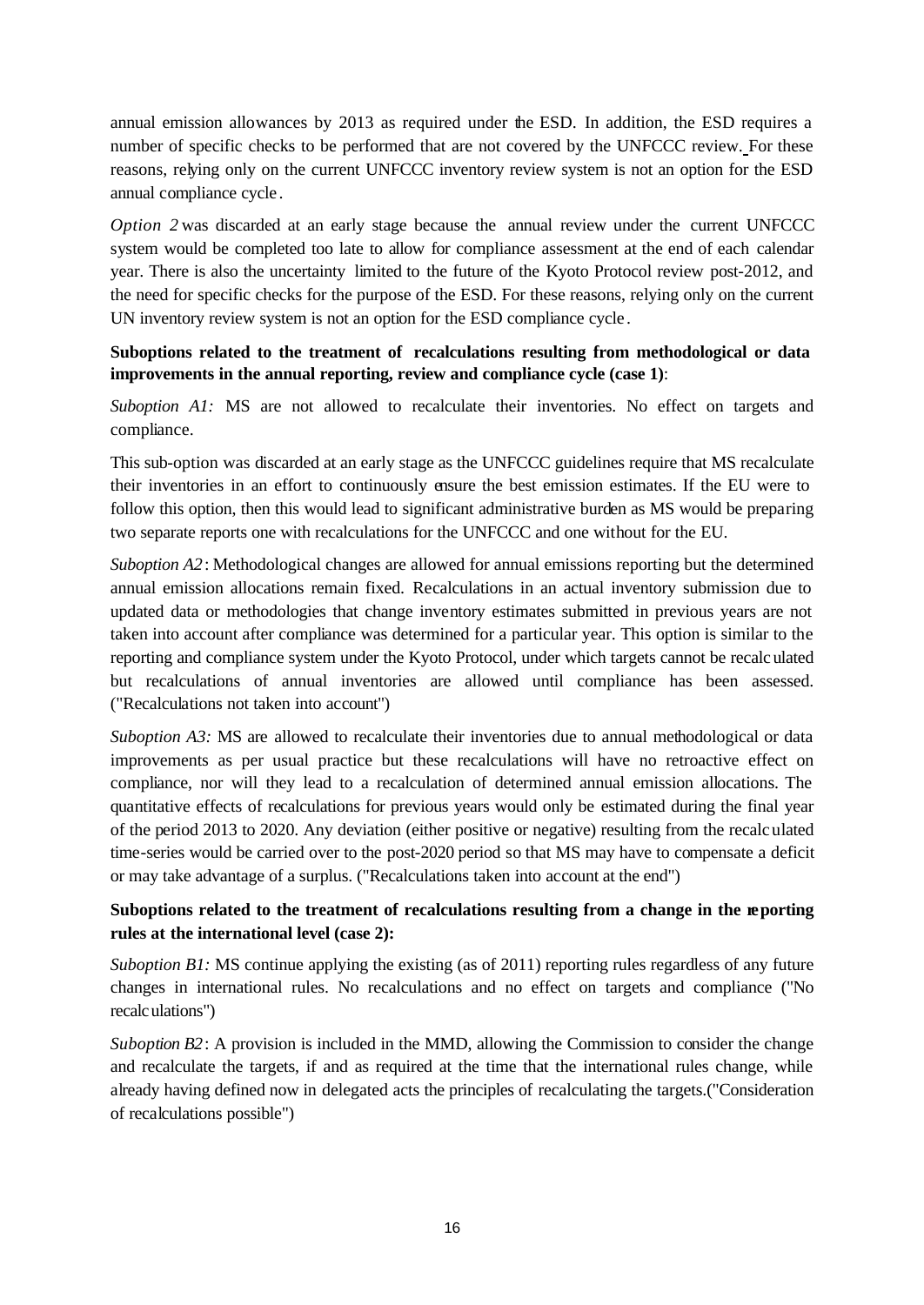# **4.2 Incorporate the reporting requirements for the use of auctioning revenues under the revised ETS Directive**

The revised ETS Directive has clearly specified that the additional reporting requirements related to the use of revenues from auctioning of allowances shall be reported in the reports submitted under the MMD<sup>5</sup>. Preliminary assessment has shown that this reporting is only linked to small administrative burden (in the range of  $\epsilon$ 32,000 for the EU-27) thus it is not further analyzed in the present impact assessment.

# **4.3 Establish reporting requirements for emissions from international maritime transport**

*Option 1:* Continue with current monitoring and reporting of GHG emissions from domestic and international maritime transport in GHG inventories without establishing the basis for collecting improved underlying data. ("no policy change")

*Option 2:* Establish detailed monitoring and reporting requirements for MS.(This option would include defining the basis for monitoring (fuel consumption, distance travelled etc.), the criteria for the allocation of emissions to MS (based on flag, most port visits, ship owner, ship manager, territorial waters etc.) and the administrative details related to reporting (report annually to port authority using existing radio or satellite systems, report biannually to a defined competent authority using pre-defined template, report on every port visit etc.). ("Detailed reporting requirements now")

*Option 3:* Establish the basis for new monitoring and reporting guidelines allowing for the detailed provisions to be adopted in future legislation through comitology once a measure has been adopted by the IMO or proposed by the EU. ("Framework now, details later")

# **4.4 Establish reporting requirements related to the non-CO<sup>2</sup> impacts of aviation on the global climate**

*Option 1:* Continue with current reporting of GHG emissions from domestic and international aviation in GHG inventories limited to  $CO<sub>2</sub>$  emissions.("no policy change")

*Option 2:* Require that MS report on the non-CO<sub>2</sub> climate impacts of aviation by multiplying the  $CO<sub>2</sub>$ impacts by a pre-defined factor. (This factor could be established by the Commission and changed by the Climate Change Committee to reflect the latest scientific results.) ("Multiplier Approach")

*Option 3:* Require that MS report the non- $CO<sub>2</sub>$  climate effects of aviation based on detailed models. ("Modelling approach")

*Option 4:* Adopt new reporting requirements for the non- $CO<sub>2</sub>$  effects of aviation for MS based on a two-tiered system. (Under this option, those Members States which reported more than 3% of the total EU  $CO<sub>2</sub>$  emissions from aviation would report the non- $CO<sub>2</sub>$  effects of aviation based on detailed models. (Currently, this would apply to France, Germany, Italy, the Netherlands, Spain and UK which are jointly responsible for approx. 80% of the  $CO<sub>2</sub>$  emissions.) All other MS could report using detailed models but, if not feasible, they could use the multiplier approach instead. ("Tiered approach")

l

<sup>&</sup>lt;sup>5</sup> The use of the reports submitted under Decision No 280/2004/EC for the reporting of the auctioning revenues is not specifically provided for the "aviation" allowances in Article 3d(4), nevertheless, for consistency will be implemented accordingly.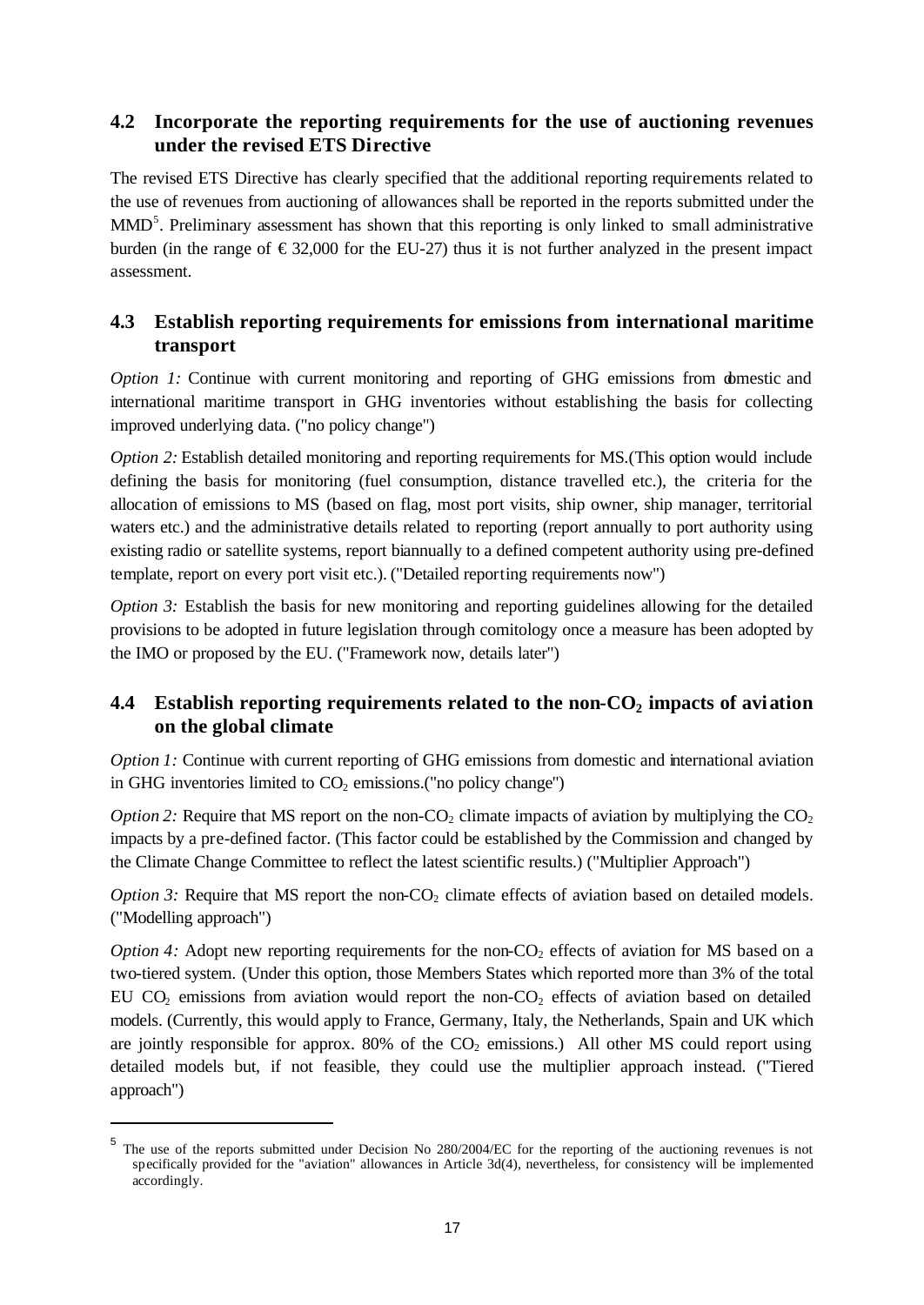### **4.5 Establish reporting requirements on adaptation**

*Option 1:* Continue with current reporting on adaptation in MS' national communic ations under the UNFCCC and use this information for EU purposes. ("no policy change")

*Option 2:* Require that MS comprehensively report on an annual basis on their climate change impacts, vulnerability and adaptation actions.(This option would cover among other the observed and projected impacts per sector, the assessment of key vulnerabilities per region and per sector, the existing national and/or regional adaptation strategy and implemented and planned measures, information on strategies and on bilateral and multilateral projects on adaptation and the respective budget allocated.) (" Comprehensive reporting")

*Option 3:* Require that MS report on an annual basis on their implemented and planned climate change national adaptation actions. (In this option an indicative list of information to be reported would be provided). ("Reporting on actions")

### **4.6 Establish additional reporting requirements on LULUCF**

*Option 1:* Continue with current reporting on LULUCF. ("no policy change")

*Option 2:* Establish revised reporting requirements for LULUCF activities, based on information from the ongoing international negotiations (in addition to existing reporting requirements), in the following areas ("Detailed requirements now"):<sup>6</sup>

- **Estimate and report emissions and removals from forest management activity on a mandatory basis**
- **Extimate and report data on emissions from the harvested wood products pool (mandatory)**
- Estimate and report emissions and removals from rewetting and drainage<sup> $\tau$ </sup> (voluntary)
- Estimate and report emissions and removals subject to "force majeure"<sup>8</sup> (voluntary)
- ß Updating of forest management reference level values based on new data or methodological improvements

*Option 3:* Establish the basis for new reporting guidelines allowing for the detailed provisions to be adopted in future legislation once relevant measures have been adopted at the EU level or internationally. (Effectively, this means that the scope of reporting would be determined through the co-decision procedure of legislating on the role of LULUCF in the EU's GHG emission reduction commitment whilst the technical details would be established through delegated acts ("comitology") within the framework agreed by the European Parliament and Council.) ("Framework now, details later")

l

<sup>6</sup> The detailed elements are based on a draft decision under the Kyoto Protocol

Rewetting and drainage" is a system of practices for rewetting and draining on land with organic soil that covers a minimum area of 1 hectare. The activity applies to all lands that have been drained and/or rewetted since 1990 and that are not accounted for under any other activity as defined in this annex, where drainage is the direct human induced lowering of the soil water table and rewetting is the direct human-induced partial or total reversal of drainage;

<sup>8</sup> Events beyond the control and not materially influenced by the country including a demonstration that no land use change has occurred on lands subject to force majeure events, a demonstration that the occurrences were beyond the control of the Party, a demonstration of efforts taken to rehabilitate the lands subject to force majeure events, a demonstration that emissions associated with salvage logging were not excluded (e.g. the identification of all lands, incl. their geo-referenced location, year and type of force majeure; that no land-use change has occurred on lands subject to the provisions; that the events / occurrences were beyond the control of, and not materially influenced by, the MSs during the commitment period by demonstrating efforts to manage or control, where practicable, the occurrences that led to the applications of the provisions; that demonstrates efforts taken to rehabilitate the carbon stocks on the lands subject to the provisions; and showing that emissions associated with the salvage logging were not excluded from accounting, see FCCC/KP/AWG/2010/CRP.4/Rev.4 for more information).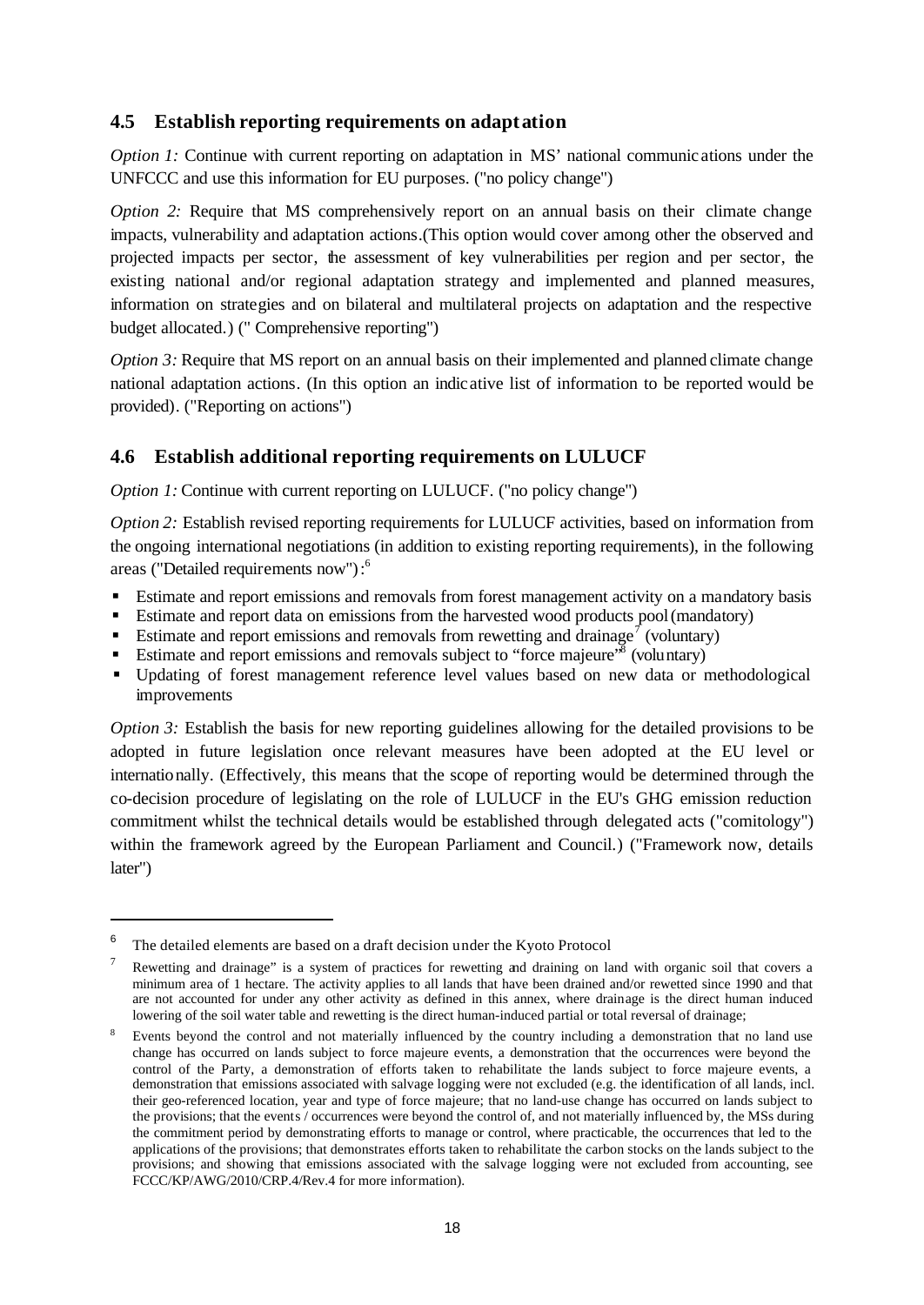# **4.7 Establish reporting requirements on financial and technology support provided to developing countries**

*Option 1:* Continue with current reporting of financial and technology support to developing countries through MS' national communications under the UNFCCC without separate reporting requirements at EU level.("no policy change")

*Option 2:* Require MS to voluntarily report information on financial and technology support provided every 2 years based on the national communication guidelines. ("Voluntary reporting")

*Option 3:* Require that MS report on an annual basis through streamlined formats the financial and technical support provided to developing countries building on the existing national communication guidelines but requiring more comprehensive information on technology programmes and the use of methodologies developed within EU for reporting on financial support and indicators for financial flows of the OECD Development Assistance Committee (DAC). ("Comprehensive reporting")

# **4.8 Enhance consistency with other legal instruments in the EU targeting air pollutants**

*Option 1:* Deal with reporting requirements in the MMD and other legal instruments separately and do not streamline the reporting under different instruments. ("no policy change")

*Option 2:* Establish requirements to report on the consistency of information between the reporting under the MMD and the reporting under the EU ETS, the E-PRTR, the NEC Directive and the F-Gas Regulation and to report on the QA/QC checks conducted to ensure consistency across the different legal instruments (including on the share of ETS emissions). ("Report on consistency")

*Option 3:* Establish a requirement that MS' existing inventory national systems are amended to allow access to data resulting from other reporting instruments (e.g., ETS, EPRTR, NEC) and consequently that inventory data is also being made available for reporting under other reporting instruments. ("Amend national system")

*Option 4:* Establish a requirement that the data reported via other instruments be used directly, such as EU ETS, EPRTR, F-Gas Regulation, NECD, by aligning reported pollutant data via reconciling the: disaggregation, contents, procedures, tools and formats they use/define.

Option 4 has been discarded at an early stage as the EU ETS, the E-PRTR and the F-Gas regulation have a different scope and coverage of emission sources and from a technical point of view the direct use of these emissions would violate the IPCC GHG inventory reporting guidelines.

# **4.9 Enhance reporting taking into account lessons learned from past implementation**

*Option 1:* Keep existing reporting guidance under the MMD and the implementing provisions and rely on the methodological guidance specified under the UNFCCC. Pursue changes of the reporting guidance under the UNFCCC. ("no policy change")

*Option 2:* Require annual reporting and further specify type of information/data to be reported, and/or the relevant formats (" Streamline formats")

*Option 3:* Further specify methodological guidance for the effects of policies and measures and the preparation of GHG emission projections. ("Harmonize methodologies")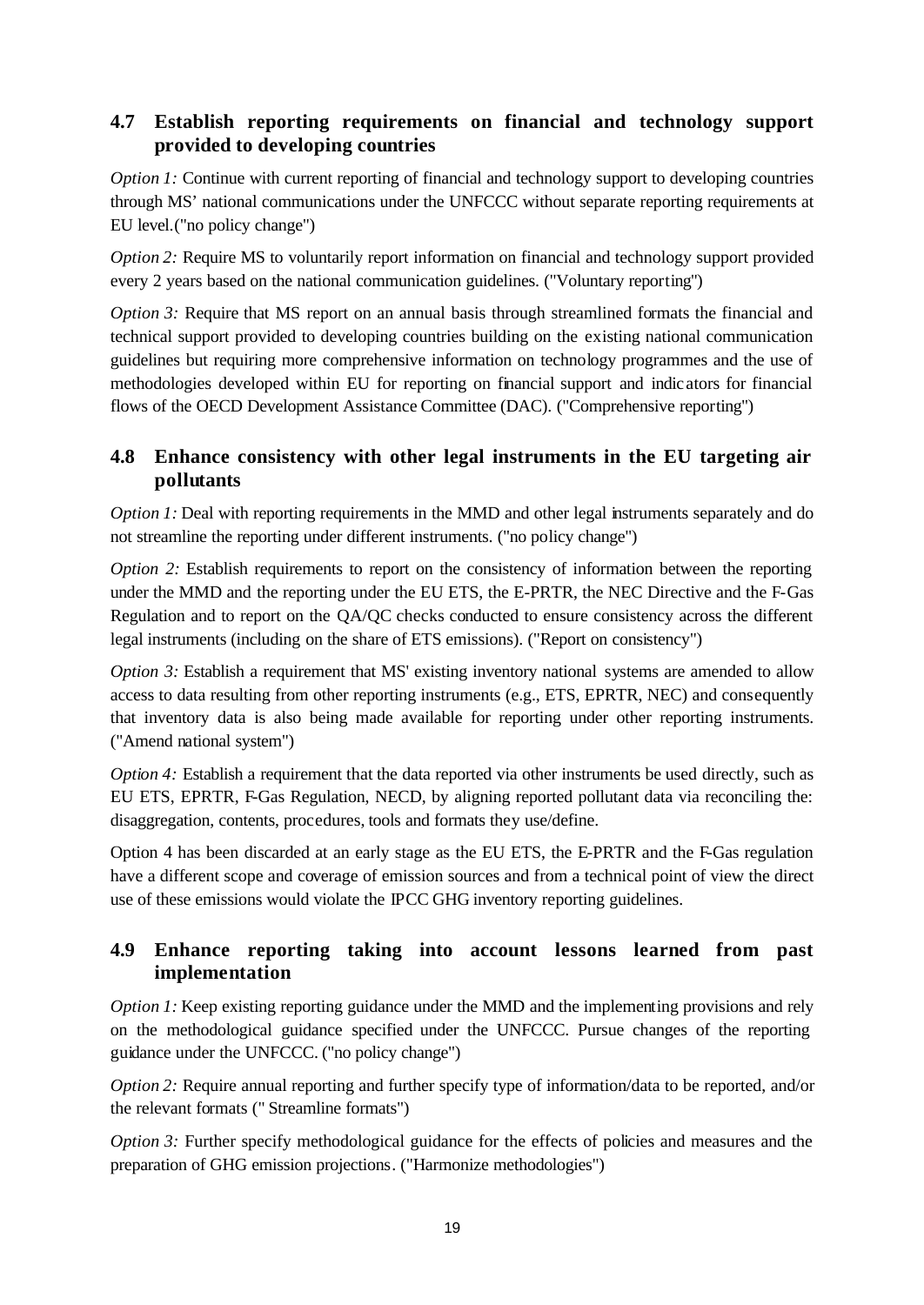*Option 4:* Require the establishment of a national system for reporting on projections, policies and measures<sup>9</sup> (along similar main principles as for that established for GHG inventories) ("Establish national system")

# **5 Analysis of impacts**

General considerations on the likely environmental, social and economic impacts<sup>10</sup>

#### *Environmental impacts*

The MMD is being revised to increase the EU's environmental performance:

- a) through ensuring the availability of better quality and more complete data and information (data quality/completeness),
- b) through enabling better compliance with domestic and international targets, commitments and requirements (compliance with domestic and/or international commitments), and
- c) through enabling further future policy actions in this field to be designed, developed and implemented (further policy development/implementation).

The environmental impacts have been assessed for each of the proposed options based on a combination of the three criteria above as applicable  $11$ .

#### *Assessment of simplification potential and compliance aspects*

Policy options are also assessed, as applicable , for coherence with the better regulation objective that EU legislation should be made simpler and more transparent. Compliance aspects of the options in question are also assessed<sup>12</sup> to the extent feasible, with particular focus placed on identifying potentia l obstacles and incentives to compliance at the national level.

### *Economic impacts*

l

The MMD is an instrument through which domestic and international reporting requirements are implemented. These requirements are at the national level, hence the main economic impacts linked to the revision of the MMD relate to the administrative burden that public authorities at the MS level would incur once these changes were implemented.

The assessment of the positive or negative effects on administrative burden on public administrations resulting from the revision of the MMD were primarily based on the mapping of the introduction of new, or suppression of existing, information obligations and data collected by the MS. The burden was then quantified on the basis of the EU "Standard Cost Model".

<sup>&</sup>lt;sup>9</sup> The objective of the national system, as known under the Kyoto protocl is to guarantee the preparation of an annual greenhouse gas inventory, which complies with the quality criteria set for the inventories, and its reporting to the secretariat of the United Nations Framework Convention on Climate Change (UNFCC) and the Commission of the European Union. The national system produces the emission and background data of the inventory. Included are also the archiving of the data used in emission calculations, the publication of the results, participation in inventory investigations and the quality management of the inventory.

<sup>&</sup>lt;sup>10</sup> It needs to be noted that the impacts linked to many of the areas (not for aviation or international maritime transport) addressed in the MMD revision were assessed when the Climate and Energy Package was adopted. The impact assessment is contained in the Commission staff working document on the impact assessment document "accompanying the Package of Implementation measures for the EU's objectives on climate change and renewable energy for 2020" (SEC (2008) 85/3) and its annex SEC (2008)85) Vol II.

<sup>&</sup>lt;sup>11</sup> Ratings: + or – is used to denote positive or negative impacts respectively, = signifies no impact, +/- low impact,  $++/--$ , medium impact,  $++/--$  high impact).

<sup>12</sup> Ratings used: LL: low likelihood, ML: medium likelihood, HL: high likelihood.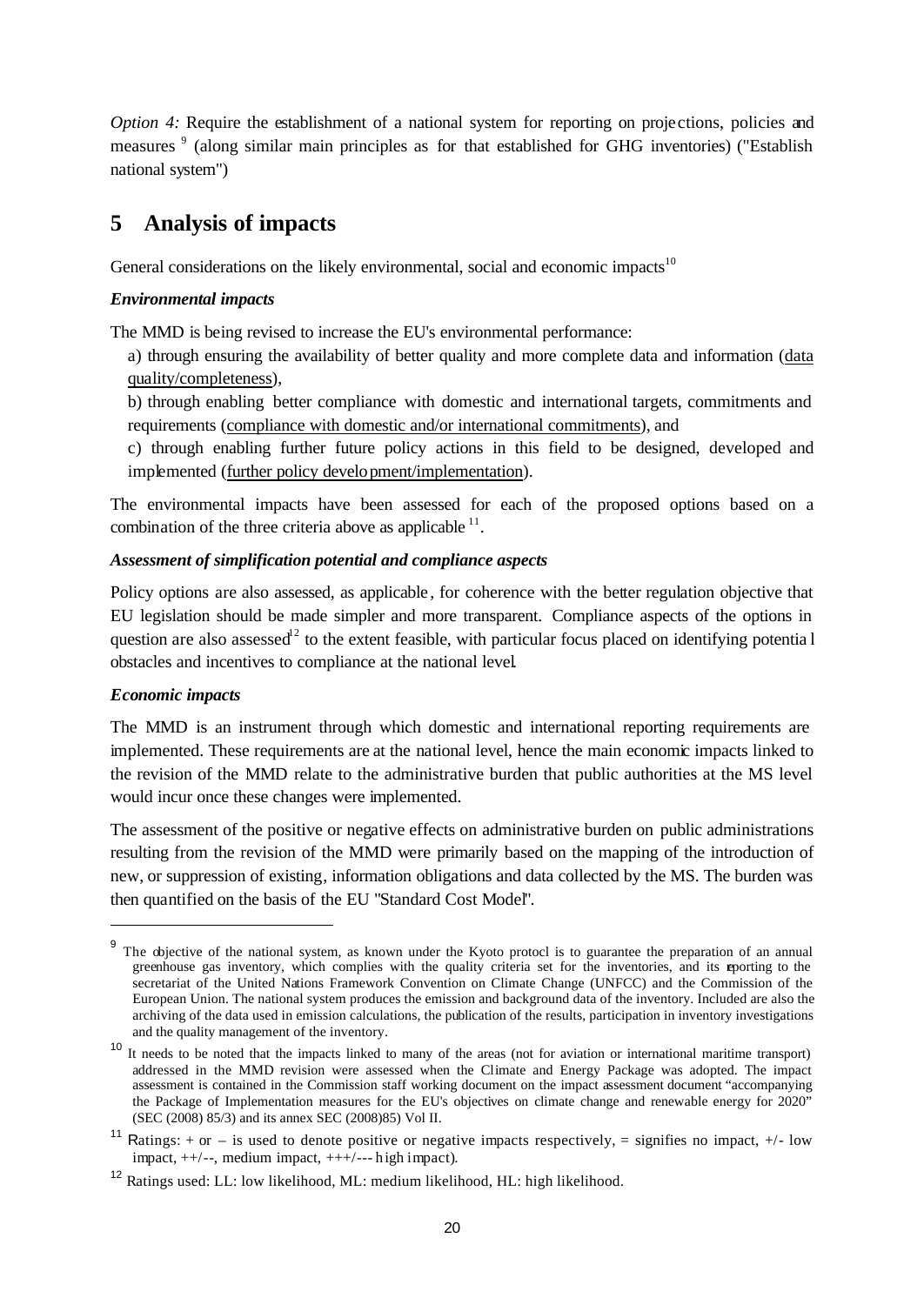#### *Social impacts*

The proposed options will have minor social impacts, if at all, thus these are not specifically addressed. The question that seems most relevant to answer with regard to social impacts is whether the presented options make the public better informed on climate change issues. The revision of the MMD should strive to ensure the availability of better and more comprehensive information on climate change-related issues, and the public's access to available information, main long-term goal being to help further raise awareness on climate change issues.

#### *Impacts on employment, industry, SMEs*

The reporting covered under the MMD is reporting from the EU and its Member States to the United Nations Framework Convention on Climate Change (UNFCCC) and the Kyoto Protocol. It covers 6 greenhouse gases and greenhouse gas emissions from all sectors (energy, industrial processes, LULUCF, waste, agriculture, etc) and is based on methodologies established under the IPCC (Intergovernmental Panel on Climate Change) and existing aggregated statistical (activity) data at the national level. The reporting under the MMD is to be contrasted with reporting under the ETS Directive which covers reporting from companies to Member State authorities and is directly based on data collected by industry.

As the reporting requirements of the MMD are set at the national level based on the IPCC methodologies and existing statistical data, the main impacts will be on national public authorities which are the ones responsible for gathering and analyzing the relevant data and producing the reports required under the MMD. The revision will not necessitate additional data collection, there are no direct or indirect reporting requirements imposed on SMEs or industry and the proposed changes will not have any impact on the administrative burden of ETS installation operators or any other industrial players, thus no such impacts are included in our analysis. It should be noted that the reporting requirements as regards financial and technology support, and adaptation also do not impose any obligations on companies and rather refer to national authority level reporting.

In addition, it needs to be noted that the only requirement linked to the ETS directive that is being implemented under the MMD is that linked to the reporting on auctioning revenues by Member States, where the MMD will simply provide the appropriate template for that reporting to take place along the principles already agreed upon in the climate and energy package. This does not impose any obligations and costs on companies, as this is mainly directed to treasuries/finance ministries and in substance is no different than many other existing reporting obligations in financial and monetary affairs.

As regards reporting on international maritime transport emissions, the revision only establishes the basis for such reporting (enabling framework) within the MMD without prejudging the underpinning detailed reporting rules to be established at a future stage. Should at that stage these rules require further data collection the related burden will be addressed in a separate impact assessment. Any resulting burden will greatly depend on the mitigation instrument decided upon as well as on the reporting methodology chosen. It needs to be noted that enabling colle ction of sound data, is the sine qua non for good policy-making. Establishing an enabling framework for data reporting with regard to maritime transport is also a necessary step to enable robust future impact assessments when ultimately concrete policy proposals are brought forward.

On the non- $CO<sub>2</sub>$  climate impacts of aviation, the proposed modelling approach would again be based on available statistical data (notably those collected for air traffic management inter alia, the 4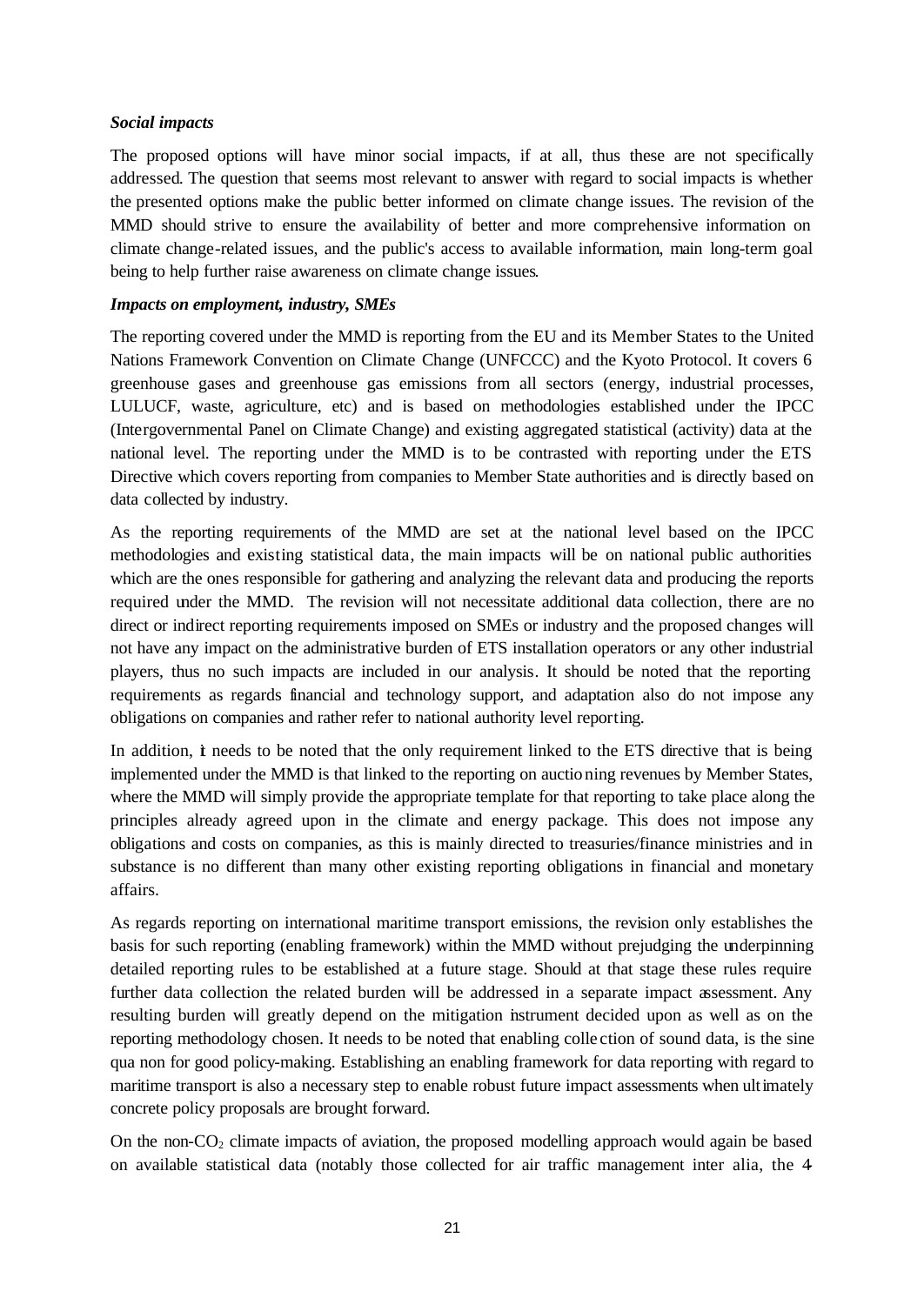dimensional flight route, aircraft and engine types, fuel burn and 4-dimensional atmospheric conditions) and again would not require further data collection. The multiplier-approach is based on data already currently reported and would involve a simple multiplication.

Based on the above it is also clear that the MMD will not have any impacts on employment either.

### **5.1 Administrative burden calculation: methodology**

The EU Standard Cost Model was used to assess the administrative costs on public authorities in the Member States through defining the costs for the various information obligations imposed by the revision of the MMD. The administrative burden was estimated for the preferred option and when possible also for the other options covered in this impact assessment. In applying the cost model both recurring and one-off administrative costs were taken into account. The assessment of the administrative burden focuses on public administrations as these are the ones expected to incur any additional costs resulting from the revision of the MMD. The quantification of the burden was done with the help of the "Administrative Burdens Calculator" and the "EU database on Administrative Burdens'. The information obligations and the required actions were identified in accordance with the impact assessment guidelines.

The approach used to assess the administrative burden was to sample the estimated costs within different Member States, and then to scale these results up to an EU level. Seven MS (Finland, Germany, Hungary, Netherlands, Slovakia, Spain, Sweden) volunteered to provide information on administrative burden/costs. These MS were consulted twice by questionnaires. The questionnaires outlined each of the problems associated with the current MMD, together with the required actions. Member States were then requested to estimate the frequency of a required action. A case by case approach was used to appropriately deal with the data reported for each action and any observed outliers.

Only 5 Member States (Finland, Germany, Hungary, Netherlands, Sweden) provided answers to the second questionnaire. The low response rate to the second questionnaire was mostly due to the fact that the questions dealt primarily with new provisions that are to be introduced in the MMD thus MS found it difficult to estimate the potential administrative burden. As a follow-up, and in accordance with the advice of the IASG, MS were further contacted by both phone and email in an effort to gather additional data or to further clarify the information received. This iterative process led to the final administrative burden data that underpin this impact assessment.

In measuring the baseline administrative costs there is an implicit assumption that the MMD is fully implemented by all MS. An analysis of the baseline scenario has been performed with a view to understand the degree of compliance with the existing MM Decision requirements. Thus, the final estimated impact on administrative burden might underestimate the actual costs faced by some MS if they currently do not comply with the reporting obligations under the existing MM Decision.

# **5.2 Specific impacts of the policy options**

### **5.2.1 Establishment of an EU review and compliance cycle under the ESD**

*Option 3: Establish a "light" EU-level annual review and compliance cycle for the implementation of the ESD and a comprehensive initial review.* 

*Environmental impacts*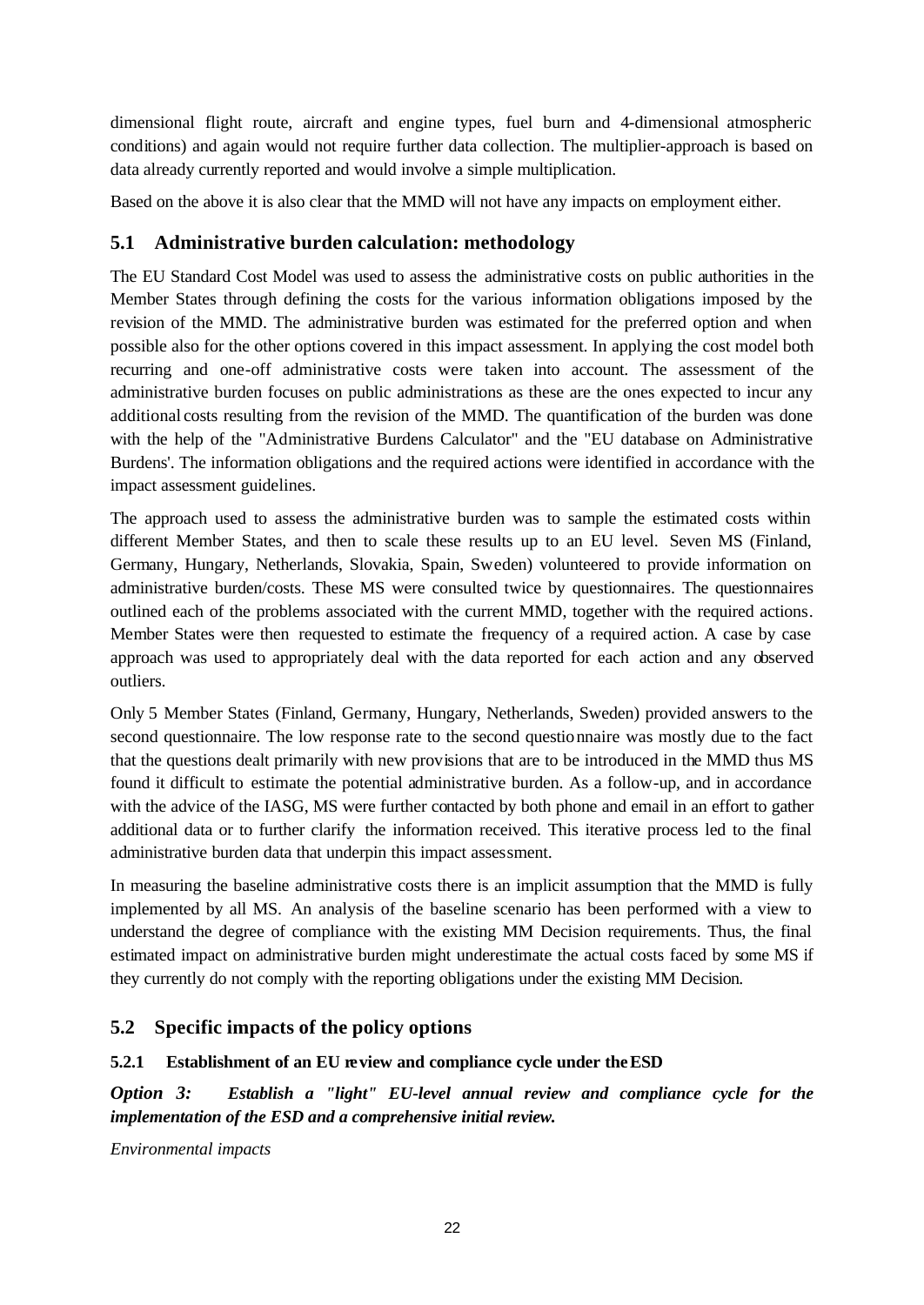Compliance with domestic commitments: The ESD has established the notion of an annual compliance cycle. In this context, it is required that reporting by the MS, and then the review and compliance assessment be completed within the same calendar year. This option supports the implementation of the ESD as it ensures that: a) the Commission has conducted the review process of the reported information in a timely manner for determining the annual emission allocations for each MS (as per article 3.2 of the ESD), and b) that the annual compliance process is also completed in the shortest delays possible. This option would also have the advantage of increasing the performance of the EU in relation to its GHG mitigation targets as non-compliant MS would be detected at an early stage and would hence, be able to swiftly develop and implement additional mitigation measures to ensure compliance and the overall achievement of their target for 2020. However, this option might not be adequate should the review system under the Kyoto protocol were to cease to exit or was significantly altered.

Data quality/completeness: This option has the disadvantage of not providing the Commission with indepth reviewed data for assessing compliance. A "light" annual review would be less thorough than the current review under the UNFCCC and could overlook problems in the reported information and data that could potentially be picked up during the UNFCCC review. Also there may be a loss of credibility in the EU's environmental performance if the EU review were perceived as less stringent than the UNFCCC review.

### *Economic impacts*

Administrative burden: A "light" annual EU-based review system would impose an additional administrative burden on the EU and the MS without having the advantage of securing a comprehensive review for the EU in case the UNFCCC/Kyoto review system ceased to exist. No indications for the specific costs of this option were requested from MS because these administrative costs cannot be quantified without knowing the detailed checks to be conducted. However, based on the cost data collected for a desk-review (which would be more comprehensive) it was estimated that this "lighter" option consisting primarily of enhanced automatic checks would lead to a very limited additional administrative burden in the range of  $\bigoplus 5,000-30,000$  (recurring costs) for the EU27. This option would also lead to additional administrative costs for the EEA, estimated at an annual cost of €360,000, compared to the current system of annual quality checks under the MMD.

### *Option 4: Establish a comprehensive EU annual review process and compliance cycle for the implementation of the ESD along with a comprehensive initial review.*

### *Environmental impacts*

Compliance with domestic commitments: Same as option 3, this option would ensure that the EC could rely on reviewed data in time for target setting purposes, that the annual compliance cycle would be kept short as needed by the ESD, and that the overall performance of the EU with respect to its climate targets would increase. This option as it advocates for a comprehensive review, would also ensure that no matter what happens with the review system under the UNFCCC, the EU would continue to fulfil seamlessly the requirements of the ESD.

Data quality/completeness: This option would also ensure the equal treatment of the MS and would reduce the risk of inconsistencies on how the review is conducted for each MS. This option would overall ensure the environmental integrity of the process through high quality and consistent review outcomes for both the initial and annual reviews, and by assuring the availability of robust data and information for the compliance assessment.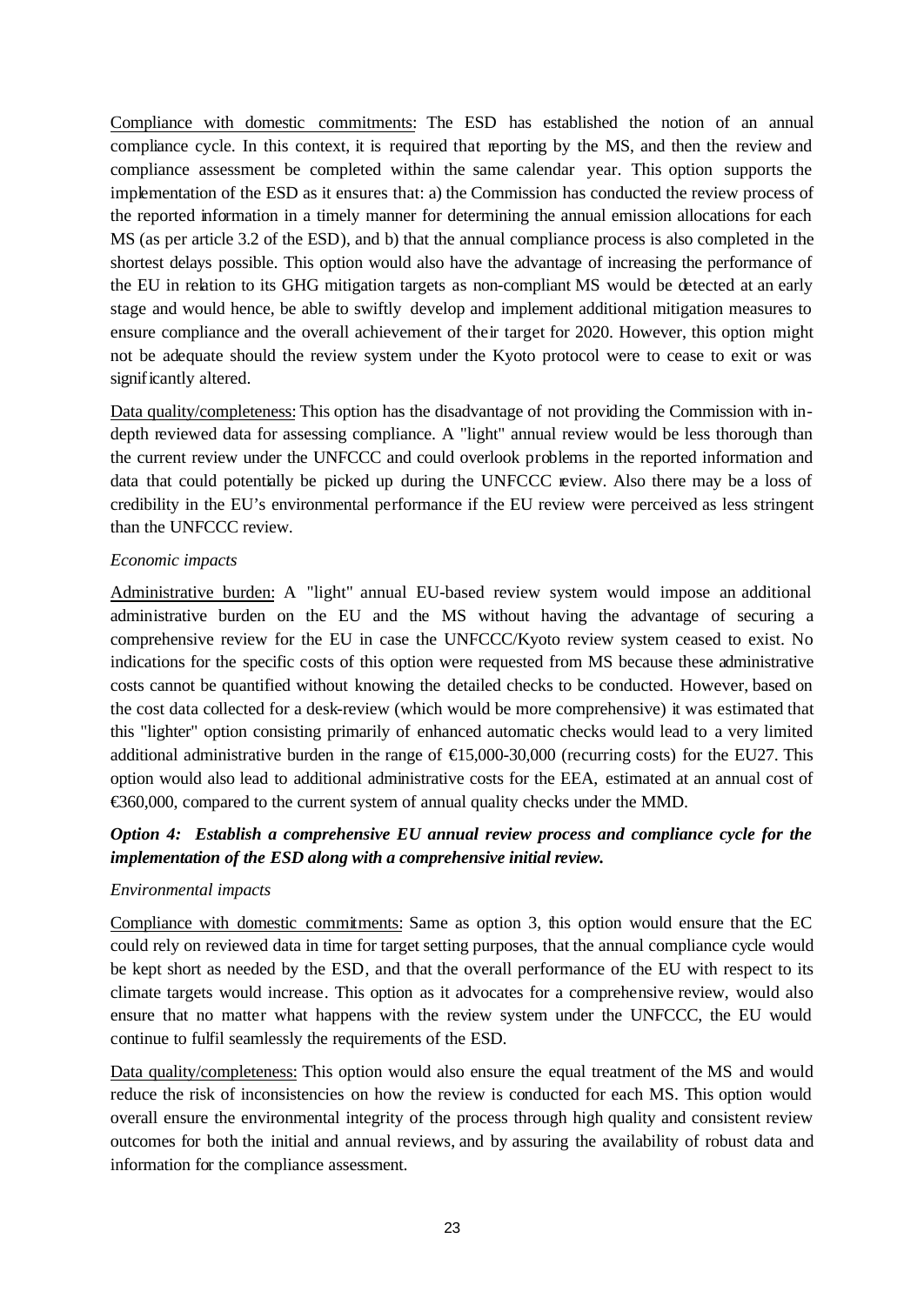#### *Economic impacts*

Administrative burden: The implementation of an EU review system might imply the risk of duplicating to a certain degree the UNFCCC review and imposing an additional administrative burden at both the EU and the MS level. However, it would at the same time reduce the burden linked to the UNFCCC review as a significant part of the work that this review would require at both the MS and the EU level, would in essence already have been conducted during the EU review. It should be noted that even if an EU-based review system would require additional administrative resources for the Commission, the EEA and the MS, the final amount would depend on whether the current UNFCCC/Kyoto review system would continue to exist post-2012 and on its scope and rigour. Should the current Kyoto Protocol review system cease to exist, a self-standing EU review system would have to be implemented in any case so as to fulfil the requirements of the ESD.

The administrative burden for the EU27 per year was estimated in the range of  $\epsilon$ 50,000 to  $\epsilon$ 100,000 for a desk review (including benefits to approximate the lower administrative burden during the subsequent UNFCCC review) with a negligible part of this cost being one-off and linked to the need for the MS to familiarize themselves with the relevant process. An in-country visit, if this was deemed necessary, would entail additional costs in the order of  $\bigoplus$ 0,000 for the MS in question. This option would also impose additional administrative burden on the EEA in the order of  $\epsilon$ 1.2 million.

|          | <b>Environmental Impacts</b> | Administrative burden     |
|----------|------------------------------|---------------------------|
| Option 3 |                              | $\bigoplus$ 5.000 -30.000 |
| Option 4 | $+ + +$                      | $\bigoplus$ 0.000-100.000 |

**Suboptions related to the treatment of recalculations, resulting from the annual methodological or data improvements, in the annual reporting, review, compliance cycle("case 1")**:

*Suboption A2:* **Methodological changes are allowed for annual emissions reporting but the determined annual emission allocations remain fixed. Recalculations in an actual inventory submission due to updated data or methodologies that change inventory estimates submitted in previous years are not taken into account after compliance was determined for a particular year.** 

#### *Environmental impacts*

In this option, the resulting emission changes due to methodological and data improvements in annual reporting are not taken into account in the annual compliance assessment under the ESD. This could put in question the credibility of the EU's system.

#### *Economic impacts*

Administrative burden:This sub-option does not create any additional administrative burden as, in the case of data or methodological improvements, MS are required by international rules to recalculate their emissions.

*Suboption A3:* **MS are allowed to recalculate their inventories due to annual methodological or data improvements as per usual practice but these recalculations will have no retroactive effect on compliance, nor will they lead to a recalculation of determined annual emission allocations. The quantitative effects of recalculations for previous years would only be taken into account in the assessment of the final year of the period 2013 to 2020. Any deviation (either positive or negative) resulting from the recalculated time -series would be added to the emissions so that MS may have to compensate a deficit or may take advantage of a surplus.**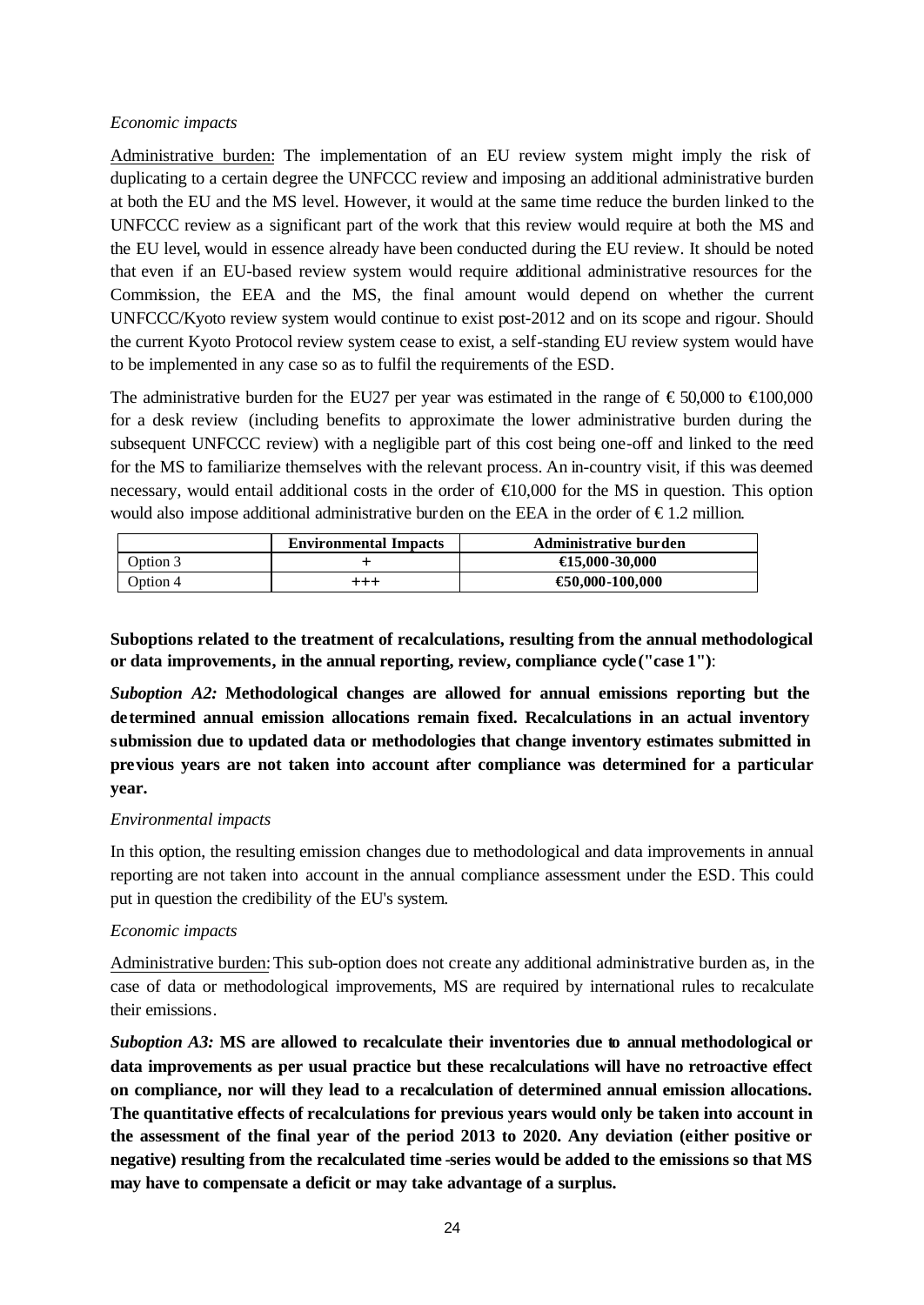### *Environmental impacts*

This option ensures that the resulting emission changes due to the methodological and data improvements in annual reporting are taken into account in the final compliance assessment under the ESD, leading to transparency and credibility of the EU's environmental performance.

### *Economic impacts*

Administrative burden:This sub-option does not create any additional administrative burden as, in the case of data or methodological improvements, MS are required by international rules to recalculate their emissions.

**Suboptions related to the treatment of recalculations, resulting from a change in the reporting rules at the international level, in the annual reporting, review, compliance cycle ("case 2"):** 

*Suboption B1:* **MS** continue applying the existing (as of 2011) reporting rules regardless of any **future changes in international rules. No recalculations and no e ffect on targets and compliance.**

### *Environmental impacts*

This option would ensure that the level of effort set at the beginning of the commitment period remains unchanged for each MS. However, this option could also lead to inconsistencies between EU and UNFCCC reporting in case of changes in international reporting during the ESD commitment period. Such inconsistencies between the two systems could put in question the EU's credibility and in doubt its environmental performance.

### *Economic impacts*

Administrative burden: No additional administrative burden is envisaged, provided there are no changes in international rules. Should the international reporting rules change during the commitment period, this option would lead to the preparation of two inventories for MS, one following the current rules for ESD purposes and the other following the new ones for UNFCCC purposes. This would entail significant administrative burden for the MS.

*Suboption B2:* **A provision is included in the MMD, allowing the Commission to consider the change and recalculate the targets, if and as required, at the time that the international rules change, while already having defined now in the implementing provisions the principles of recalculating the targets.**

### *Environmental impacts*

This sub-option has the advantage of providing the EU with the flexibility to adapt the best to the international developments while also having the opportunity to more thoroughly examine how these may impact EU policy implementation and take the relevant decision while ensuring environmental integrity (eg., should the international reporting rules change in the last year of commitment, the costs, resulting environmental benefits, and legal considerations, may in fact support a continuation of the current rules for a limited time period).

### *Economic impacts*

Administrative burden: This sub-option would ensure that no unnecessary additional administrative burden is imposed on MS through duplication of reporting.

### **5.2.2 Establish reporting requirements for emissions from international maritime transport**

*Option 1: No policy change*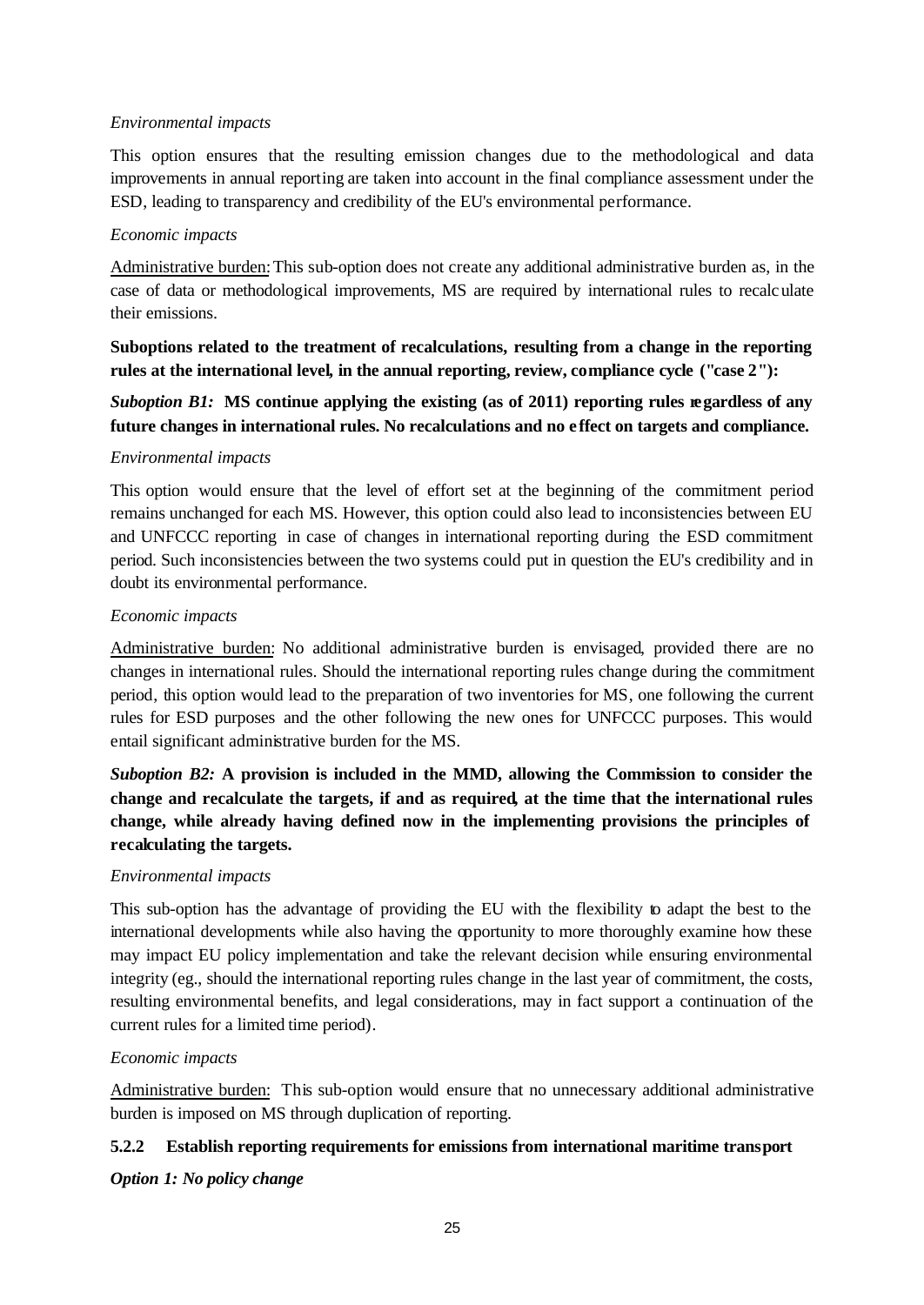### *Environmental impacts*

Data quality/completeness<sup>13</sup>: This option makes it difficult to get comprehensive data on maritimerelated emissions as it continues with the current reporting of GHG emissions from international navigation as a memo item in GHG inventories without improved underlying data, frequently based on an uncertain separation of fuel consumption between domestic and international navigation and on bunker fuel sales which are also linked to some extent to uncertainties. Unlike the aviation sector, maritime vessels don't regularly or necessarily take on fuel when visiting a port. This means that continuing to use an "upstream" approach as currently used for the memo item, creates a high degree of uncertainty on the country-by-country allocation of GHG emissions.

.Future policy development/implementation: As the IMO have found that up to 50% of the emissions from the sector could be mitigated at negative cost, an improved understanding of these emissions will benefit the climate and will likely create efficiencies for the sector as well. This option would delay addressing emissions from the maritime sector.

#### *Option 2: Establish detailed monitoring and reporting requirements*

#### *Environmental impacts*

Data quality/completeness: The current monitoring and reporting requirements for this sector are not sufficiently accurate nor detailed enough to facilitate measures to reduce emissions. This option has the benefit of creating a broader understanding of the emissions from this sector.

It is the preference of the EU that measures for this sector be adopted by the IMO (failing that, a measure to include these emissions in the EU target should be proposed by the Commission). However, as the detailed design of an IMO measure is not yet fully elaborated and related crucial design elements such as: the scope of the requirement (limited by vessel size or type), and the determination of the administering MS (how the emissions are allocated and to whom they are reported (based on number of port visits, flag, ship manager) etc, have not yet been determined, there is a risk that such a detailed elaboration at this point in the MMD would conflict with the eventual design agreed at the IMO and could create inconsistent reporting.

Future policy development/implementation: This option provides for an early start of collection of fuel consumption and emission data from maritime vessels thus enabling early policy development.

#### *Other impacts*

Compliance: This option would create new data collection and reporting obligations thus compliance, at least until all the necessary structures are put in place, might be difficult. Compliance could in particular be jeopardized if the requirements established at the international level were to be different.

#### *Economic impacts*

l

Administrative burden: It is clear that such a requirement would create a new data collection and reporting obligation and an additional burden for the administering MS of the vessels which are required to report emissions. Depending on the design of the requirement, the burden could be significant. Additional administrative burden for the MS and/or vessels covered could also result from this option as it could lead to inconsistencies as mentioned above with the requirements of the IMO.

<sup>&</sup>lt;sup>13</sup> In all sections of this document, data quality refers to the transparency, the accuracy, the consistency and the comparability of the information reported (TACCC).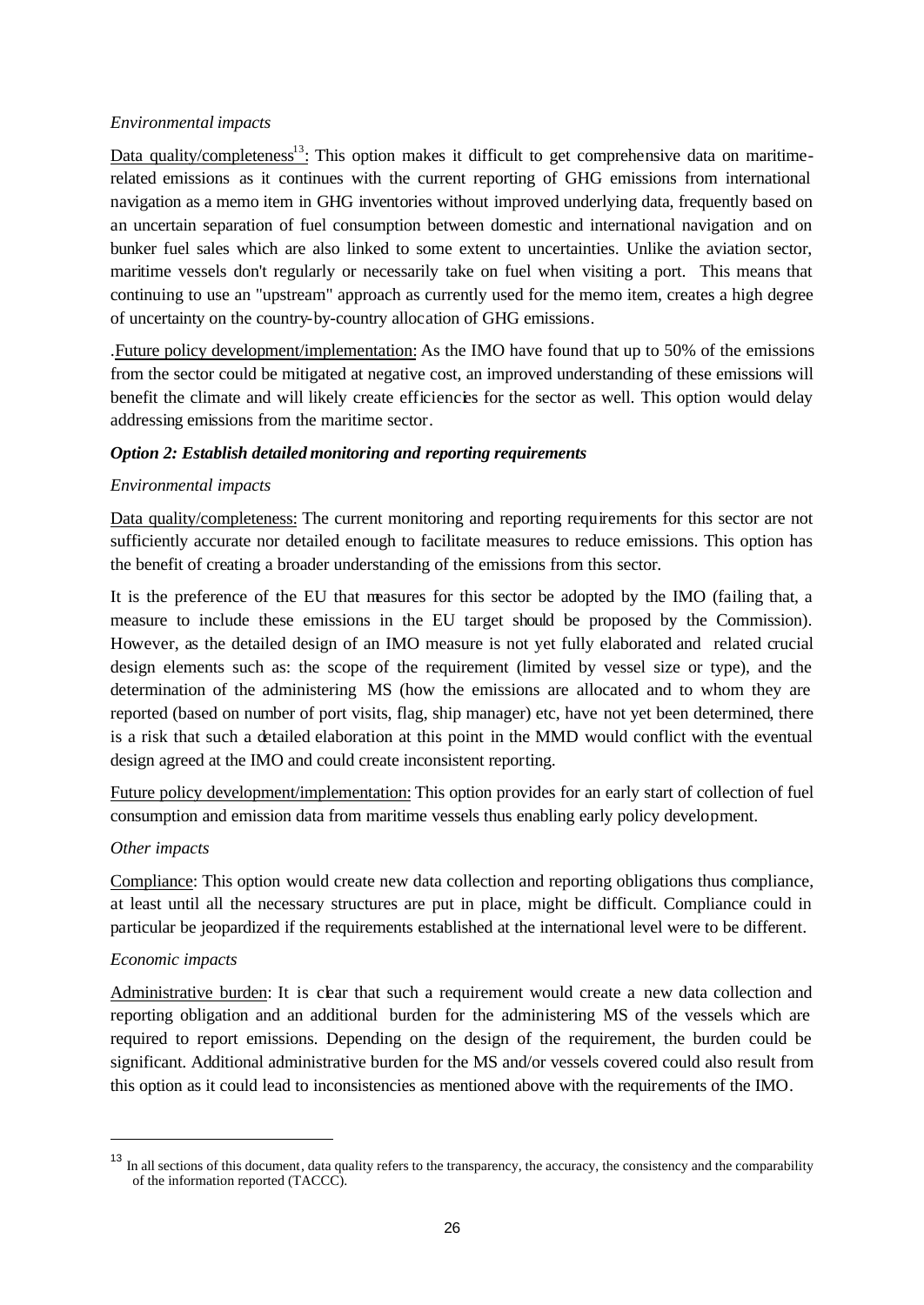### *Option 3: Establish the basis for new monitoring and reporting guidelines allowing for the detailed provisions to be adopted in future legislation through comitology once a measure has been adopted by the IMO or the EU.*

This option involves inserting a provision in the revised MMD to adopt, through delegated acts, any changes in the requirements on reporting of data related to international maritime transport once an international agreement is reached at IMO or once EU legislation on the inclusion of emissions from international maritime transport in the EU's commitment to reduce GHG emissions by 2020 has been approved.

### *Environmental impacts*

Data quality/completeness: Same as for option 2, given that the current monitoring and reporting requirements for this sector are not sufficiently accurate nor detailed enough to facilitate measures to reduce emissions, this option has the benefit of introducing an enabling reporting framework that will allow in the near future a broader understanding of the emissions from this sector.

Future policy development/implementation: Given that this option implies action only once international or EU legislation is in place, it would ensure that all necessary arrangements are introduced once there is clarity at the domestic and/or international level of the exact measures and requirements. The option would also ensure that legal requirements are met and that emissions in MS are transparently presented. It is important that this is done through delegated acts so that the necessary changes can be swiftly implemented once future legislation is in place and so that all monitoring and reporting is defined by the MMD also in the future. By implication, the scope/ framework of reporting would effectively be decided by a co-decision procedure whilst the technical details of such reporting would be decided through specific provisions of the MMD.

### *Other impacts*

Compliance: Compliance could be difficult as there would eventually be new reporting requirements for this sector, however, compliance is better assured compared to option 2 as the reporting requirements would be linked to a concrete mitigation measure at the domestic or international level.

### *Economic impacts*

Administrative burden: This option would also create a new data collection and reporting obligation and an additional burden for the administering MS and some point in the future, but the detailed administrative and economic impact of this option cannot be determined at this stage. Quantitative additional administrative burden for vessel operators and MS can only be specified on the basis of detailed monitoring and reporting guidelines which are not yet available. Preliminary consultation of the MS indicate, that the administrative burden among MS could vary significantly (from low to high) and strongly depends on the MS' current monitoring systems for vessels. MS would have an opportunity to voice support or concern on the principle of introducing mandatory reporting requirements for international maritime transport through the revision of the MMD. If these were agreed, the detailed proposal, to be adopted through comitology, would be preceded by an impact assessment to determine the burden associated with various design options. The proposal would be based on measures agreed through the IMO or proposed by the EU in accordance with Recital 3 of the revised ETS Directive. The proposal will also abide by the principles of environmental integrity and transparency, and will strive to ensure coherence with the commitments made and to minimize administrative burden. By engaging with MS through comitology with allowed scrutiny by Parliament,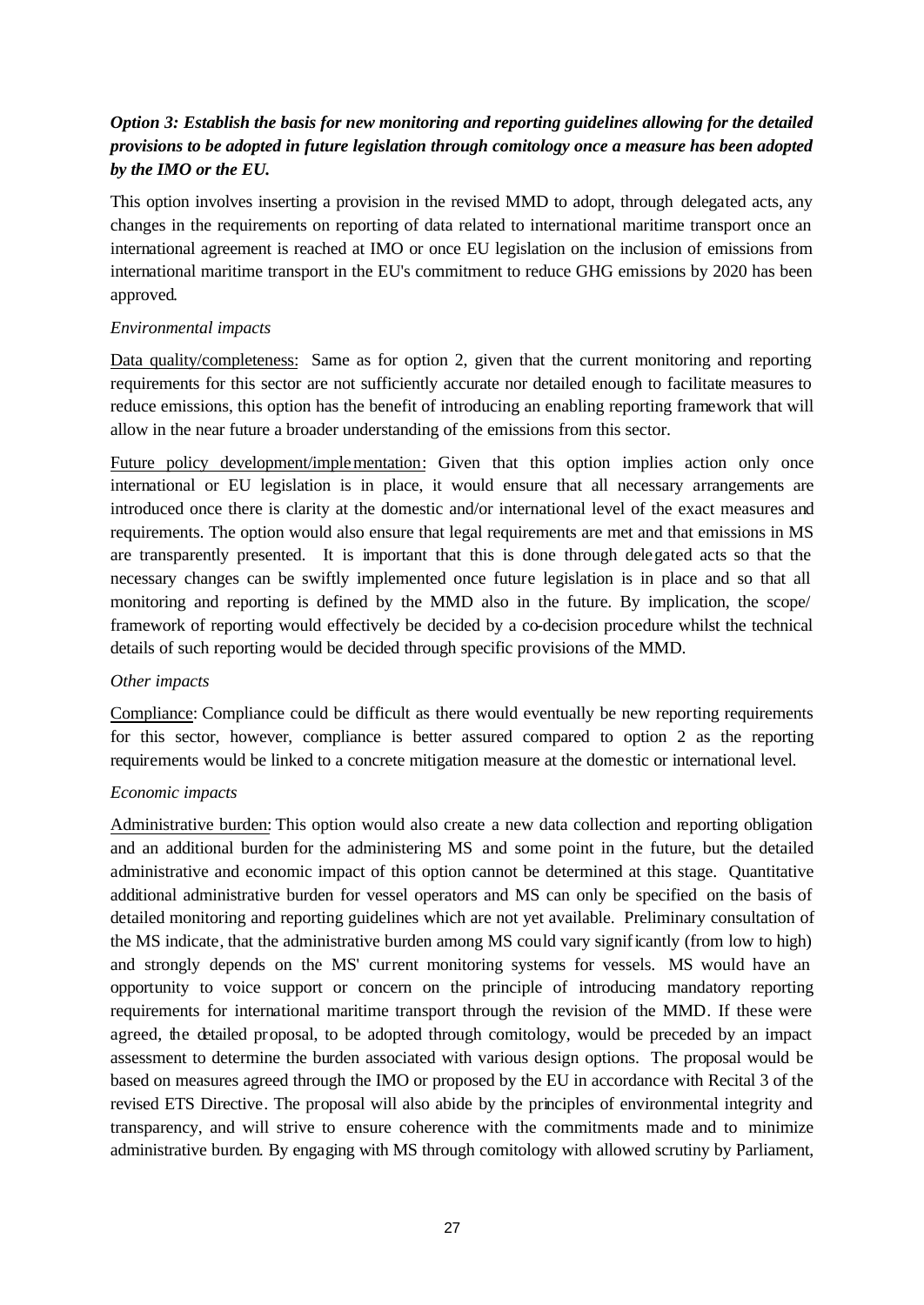the crucial requirement for the monitoring and reporting of these emissions would be aligned with an IMO proposal if one were forthcoming.

|                                               | <b>Environmental</b><br><b>Impacts</b> | Compliance | <b>Administrative</b><br>burden |
|-----------------------------------------------|----------------------------------------|------------|---------------------------------|
|                                               |                                        |            |                                 |
| Option 1: no policy change                    | $ -$                                   | na         | na                              |
| Option 2: Detailed reporting requirements now |                                        | ML         | ---                             |
| Option 3: Framework now, details later        |                                        | HL         | -                               |

### **5.2.3 Establish reporting requirements related to the non-CO2 impacts of aviation on the global climate**

#### *Option 1: No policy change*

This option does not fulfil the needs of directive 2008/101 which requires that all climate impacts of aviation should be addressed to the extent possible. Currently this is not possible as only  $CO<sub>2</sub>$  and air pollution emissions from aviation are monitored and reported.

### *Option 2: Require that MS report on the non-CO2 climate impacts of aviation by multiplying the CO2 impacts by a pre-defined factor.*

#### *Environmental impacts*

Data quality/completeness: The multiplier approach will not directly help to increase the certainty or the accuracy linked with the information available on the non- $CO<sub>2</sub>$  impacts of aviation, although in the long-term bringing attention to these emissions is likely to spark an interest at the MS level in increasing the type, amount and quality of information available.

Compliance with domestic commitments: This option would largely address the needs of directive 2008/101 which requires that all climate impacts of aviation be addressed to the extent possible.

#### *Other impacts*

Compliance: This is a simple and straightforward option (eg., multiplic ation of  $CO<sub>2</sub>$  emissions by a factor of two) so compliance will not be an issue.

#### *Economic impacts*

Administrative burden: This option would introduce a new reporting requirement on non- $CO<sub>2</sub>$  impacts from aviation. Due to the simplicity of the proposal administrative burden is also not an issue and estimated at  $\epsilon$ 24,000 per year (recurring costs) for the EU27.

### *Option 3: Require that MS report the non-CO2 climate effects of aviation based on detailed models.*

#### *Environmental impacts*

Data quality/completeness: This approach leads to the most accurate reporting of non- $CO<sub>2</sub>$  impacts of aviation by MS. On the other hand, the accuracy improvements in the data reported by some of the smaller MS which have low emissions related to aviation may improve overall accuracy only to a small extent due to high modelling uncertainties. The scientific uncertainty about the climate impacts of non- $CO<sub>2</sub>$  emissions will also only be partly addressed.

Compliance with domestic commitments: This option would largely address the needs of directive 2008/101 which requires that all climate impacts of aviation be addressed to the extent possible.

#### *Other impacts*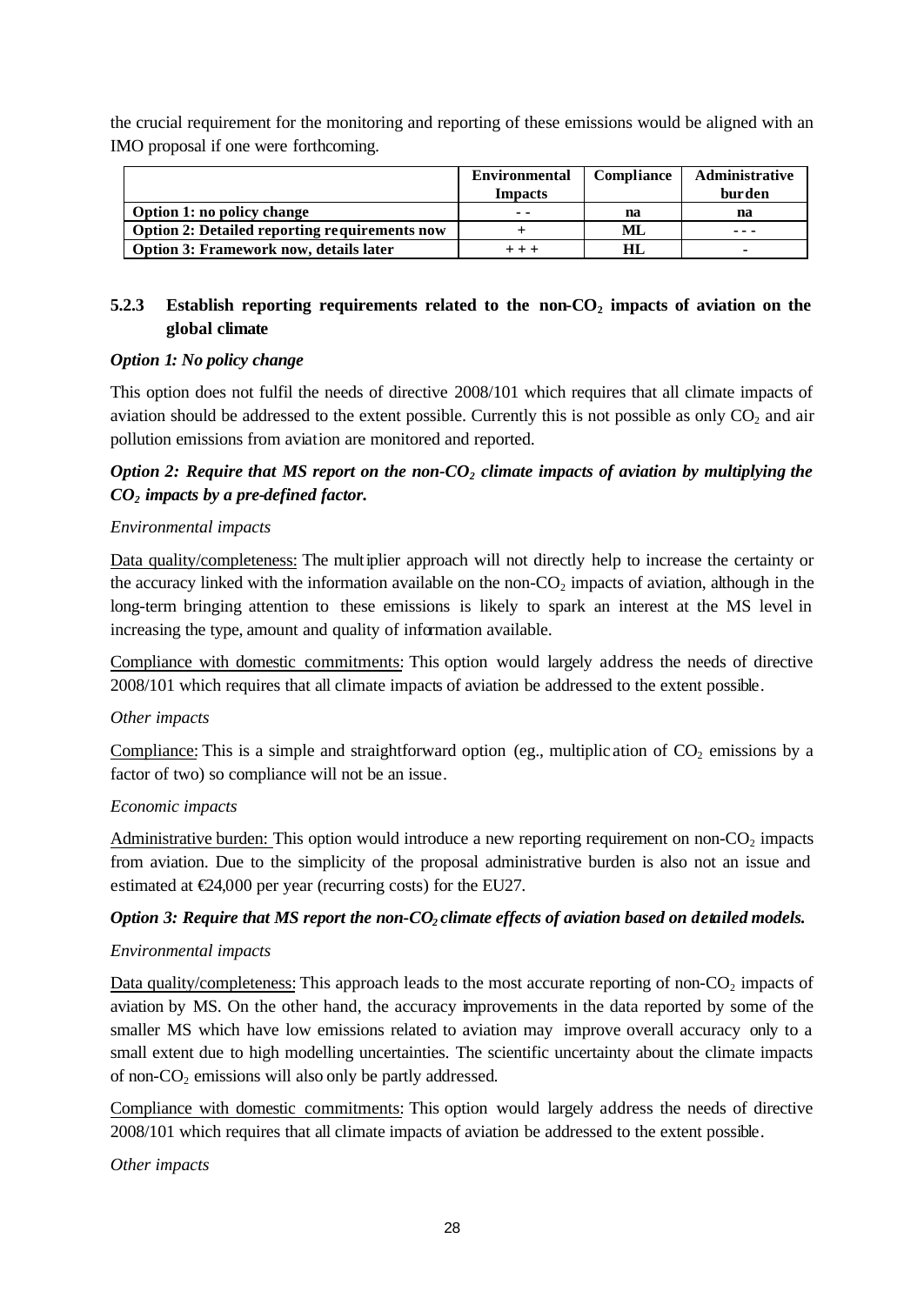Compliance: It might be difficult, in particular for some of the smaller MS to comply with such an obligation as they may not have the models or underlying modelling capacity to perform this exercise and they would need to develop this over the years. It may also be difficult for some of the smaller in area MS to develop appropriate modelling approaches (due to the modelling requirements).

### *Economic impacts*

Administrative burden: This option would introduce a new reporting requirement on non- $CO<sub>2</sub>$  impacts from aviation and the added administrative burden for MS is significant as the required models will have to be sourced and managed by all MS. If the costs for 6 MS are in the range of  $\bigoplus$ .5 million (see option 4), this cost could reasonably be expected to be a lot higher, in the order of  $\epsilon$ 6.75 million, if all the MS were to be requested to use models, and dependent on the size of the MS which would make a modelling approach more or less complex. However, the administrative burden would significantly decrease as the cost provided above is linked to the actual development of a new model (one-off cost). Once the model was developed then the recurring costs would be linked to the collection of data and production of new data and would be significantly lower, although still higher than for options 2 and option 5.

### *Option 4: Adopt new reporting requirements for the non-CO2 effects of aviation for MS based on a two-tiered system (use of multiplier for some MS and modelling for others).*

### *Environmental impacts*

Data quality/completeness: Although, the overall scientific uncertainty about the climate impacts of non- $CO<sub>2</sub>$  emissions might only still be partly addressed. This option allows for a high degree of accuracy for the majority of reported emissions (80%) in the EU as the countries responsible for those emissions would need to base their reporting on modelling approaches.

Compliance with domestic commitments: This option would largely fulfil the needs of directive 2008/101 which requires that all climate impacts of aviation be addressed to the extent possible.

### *Other impacts*

Compliance: This option takes into consideration the level of importance of MS emissions in this exercise, and requires modelling by those MS which are also most likely to have in place models to estimate such emissions due to their significance. However, compliance for those MS required to use models could still be a problem.

### *Economic impacts*

Administrative burden: This option would introduce a new reporting requirement on non- $CO<sub>2</sub>$  impacts from aviation and this option would have a significant impact on those MS required to use detailed modelling as the estimation and reporting of non- $CO<sub>2</sub>$  impacts of aviation would require the inclusion of the 4-dimensional flight route, aircraft and engine types, fuel burn and 4-dimensional atmospheric conditions. This modelling is complex and would require continuous data collection. The overall estimated costs at the EU level for the two-tiered approach would be in the order of  $\epsilon$ 1.52 million (mostly one-off costs as mentioned above linked to the development of the necessary model). The administrative burden would decrease after the models are established and ongoing reporting would be-come less costly, but still higher than for option 2.

|                            | <b>Environmental</b><br>impacts | Compliance | <b>Administrative</b><br>burden |
|----------------------------|---------------------------------|------------|---------------------------------|
| Option 1: no policy change |                                 | –<br>-     |                                 |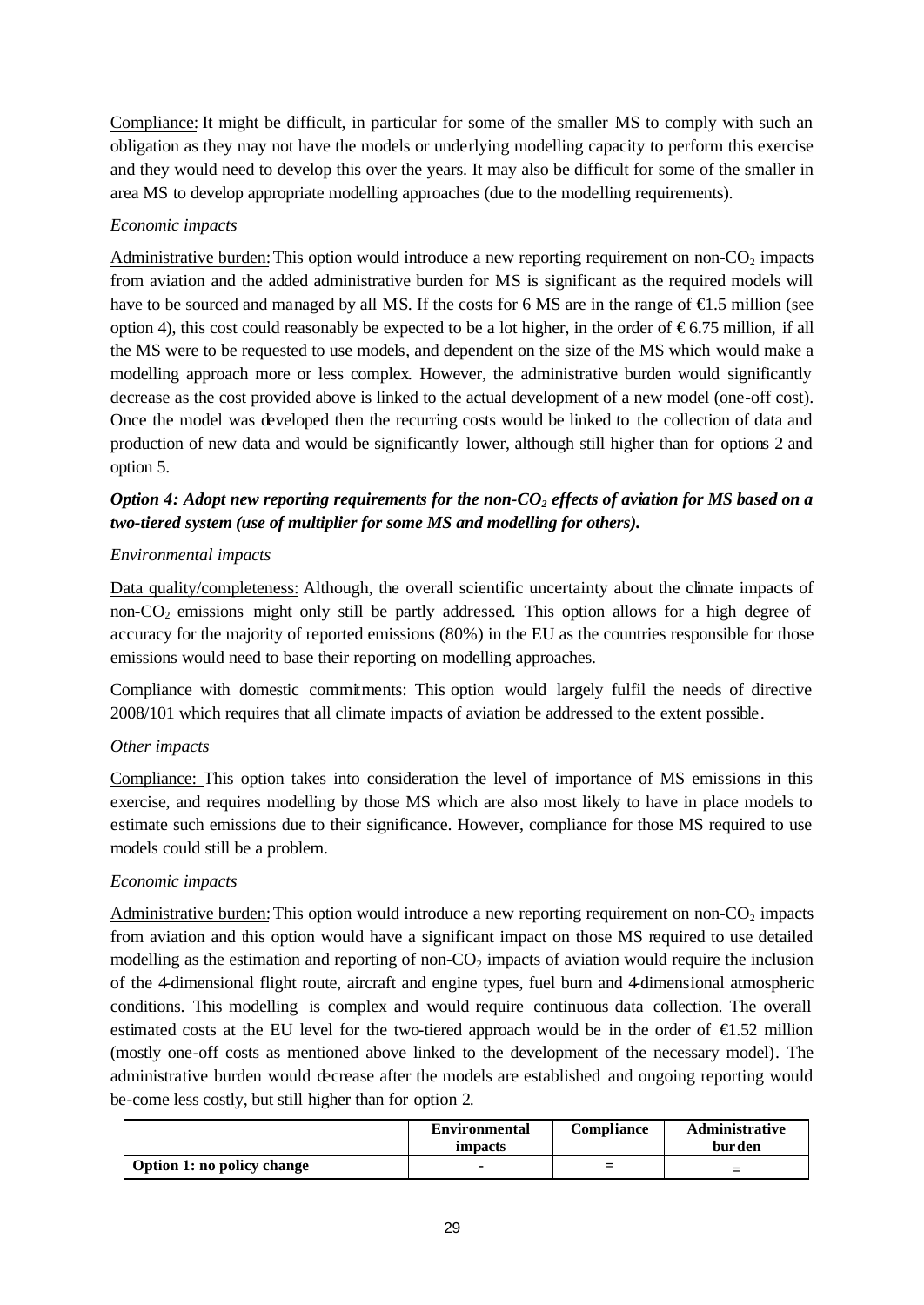| <b>Option 2: Multiplier Approach</b>                                          |             | HL | €24.000       |
|-------------------------------------------------------------------------------|-------------|----|---------------|
| <b>Option 3: Modelling approach</b>                                           |             | LL | €6.75 million |
| <b>Option 4: Two-tiered approach</b><br>(multiplier for some MD modelling for | $^{\rm ++}$ | ML | €1.52 million |
| others)                                                                       |             |    |               |

#### **5.2.4 Establish reporting requirements on climate change adaptation**

#### *Option 1: No policy change*

#### *Environmental impacts*

Data quality/completeness: Although MS already have reporting requirements under the national communications in the UNFCCC context, and under the Floods and the Water Framework Directive and despite the fact that some MS have established national platforms for disaster risk reduction, reporting and monitoring of adaptation actions is still at a very early stage of development and the information remains largely scarce, non-coherent and incomplete.

Future policy development/implementation: This option would not allow assessing available data sources, identifying data gaps and uncertainties and addressing the policy needs on adaptation adequately. The revision of the MMD is an opportunity to include specific provisions to allow for the reporting of progress on adaptation in MS, with the objective of providing an evaluation of the extent to which MS are implementing some form of adaptation actions and to identify how current and planned adaptation actions are mainstreamed into other key sectoral policy areas.

### *Option 2: Require that MS comprehensively report on an annual basis on their climate change impacts, vulnerability and adaptation actions.*

### *Environmental impacts*

Data quality/completeness: This option would significantly increase the availability on climate change impacts, vulnerability and adaptation activities publicly available (including within industry and at the local level), and hence increase information for citizens, stakeholders, municipalities, regional entities and would contribute to better information of the public in an area where the public can strongly be affected in the future. However this option would not have a significant effect on the comparability of the reported information.

Future policy development/implementation: The information provided would form a particularly good basis for analysing vulnerability/risks at all levels, including at sub-national level. This approach would also allow for more coherence and the development of integrated policy approaches on all components of adaptation, including on impacts and vulnerability.

This option would also help support the needs of the EU Clearinghouse Mechanism, in which a natural platform for the dissemination and comparison of national adaptation actions would be provided.

Compliance with domestic commitments: This option would overall be consistent with the principles of the EU strategy on adaptation outlined in the White Paper on adaptation. This option would also be coherent with current reporting under the UNFCCC.

### *Other impacts*

Compliance: Compliance by MS could be difficult at first given the breadth of information to be provided and the high reporting frequency, although some familiarity with the information obligation would be there, as a similar set of information on climate change impacts and adaptation actions is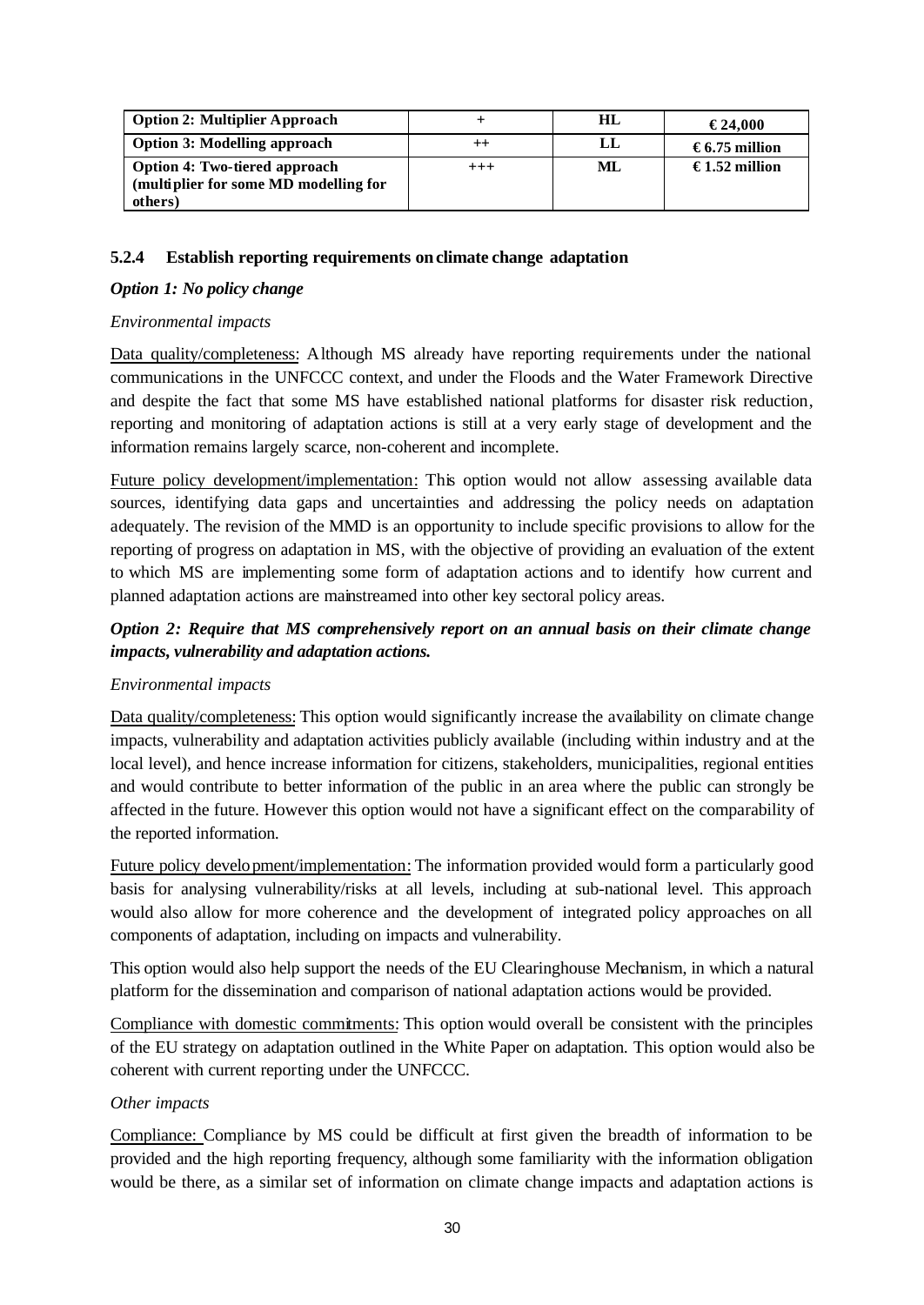reported in the national communications under the UNFCCC. In addition, the information provided should not be expected to drastically change annually and compliance should improve over time.

### *Economic impacts*

Administrative burden: This option would introduce a new reporting requirement at EU level with a higher level of detail and disaggregation of information than the reporting in the national communications and with a higher reporting frequency. It would be linked to the highest administrative burden for MS to collect information and could potentially lead to some duplication of efforts with other information channels at the international (UNFCCC), national or at the EU level. Benefits would occur for the reporting of national communications under the UNFCCC because the additional EU information could be directly used under the UNFCCC. First estimates indicate that outsourcing costs linked to this reporting requirement could be in the range of  $\epsilon$  800,000 to  $\epsilon$  2.35 million while direct administrative costs for the EU27 could be about €450,000 (part of these costs are one-off costs linked to the need for MS to familiarize themselves with this obligation and to train staff but these costs vary significantly from one MS to the other (as much as  $~5\%$  to  $~60\%$  of the total costs)). The total annual costs for the new reporting requirement would amount to  $\epsilon$  1 to  $\epsilon$  2.24 million taking into account the benefit for the production of the national communication. Administrative, and in particular, outsourcing costs are expected to decrease over the years as experience with reporting is gained.

# *Option 3: Require that MS report on an annual basis on their implemented and planned climate change national adaptation actions*

### *Environmental impacts*

Data quality/completeness: Although this option would limit reporting to adaptation actions, it would have the benefit of being more focused in one important area of reporting, enabling MS to better focus their efforts in providing complete, transparent and accurate information on adaptation actions. This option would also lead to the provision of better and more complete data and information to the public.

It would also allow more time to agree at the EU level on the degree of harmonisation needed on monitoring of impacts, methods for vulnerability/risk assessments and of assessing adaptation actions.

Compliance with domestic commitments: This option would overall be consistent with the principles of the EU strategy on adaptation and consistent with reporting under the UNFCCC

### *Other impacts*

Compliance: Compliance by MS would be easier as reporting would be focused on only one area which is also less complex to report on, than the ones on vulnerability and impacts.

### *Economic impacts*

Administrative burden: This option would introduce a new reporting obligation at EU level, but it would have a significantly lower administrative burden than option 3 because it is limited to reporting on adaptation actions and would also lead to some benefits for the reporting of national communications. The estimated administrative burden without taking into account co-benefits for the national communication preparation would be about  $\text{E}20,000$  (part of these costs are one-off costs linked to the need for MS to familiarize themselves with this obligation and to train staff but these costs vary significantly from one MS to the other (as much as  $~5\%$  to  $~60\%$  of the total costs)).

|  | <b>Environmental</b><br>impacts | <b>Compliance</b> | <b>Administrative burden</b> |
|--|---------------------------------|-------------------|------------------------------|
|--|---------------------------------|-------------------|------------------------------|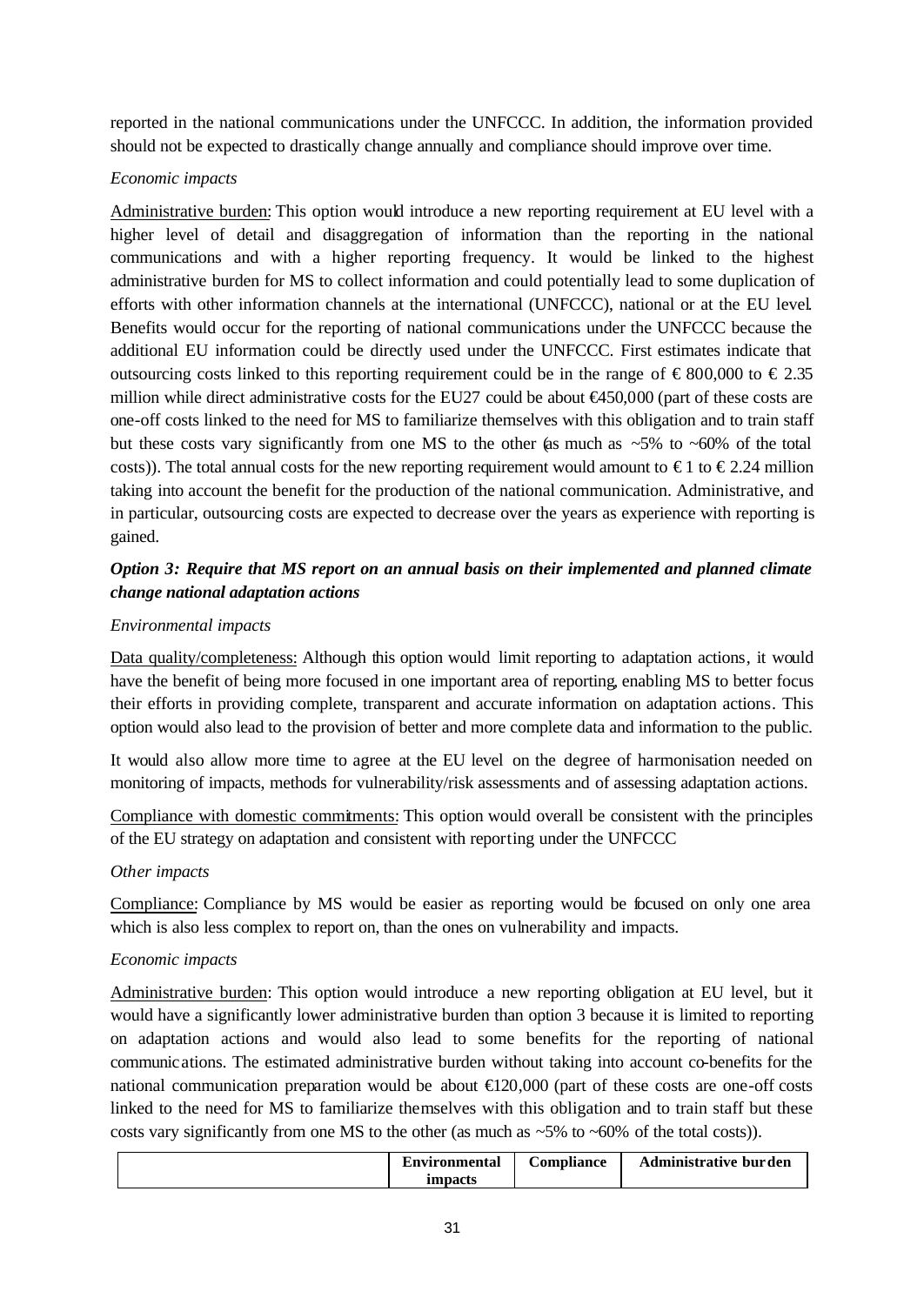| Option 1: no policy change               |            |     | -                  |
|------------------------------------------|------------|-----|--------------------|
| <b>Option 2: Comprehensive reporting</b> | $^{+ + +}$ |     | €1 to 2.24 million |
| <b>Option 3: Reporting on actions</b>    | $^{++}$    | HI. | €120.000           |

### **5.2.5 Establish additional reporting requirements on LULUCF**

### *Option 1: No policy change*

### *Environmental impacts*

Compliance with domestic/international commitments: This option is essentially a "non-option"; if no provision is introduced in the MMD to enable further reporting on LULUCF, this will very likely lead to a further revision of the MMD in the future as there is high certainty that the reporting provisions in a future international agreement will change. In addition, the EU is preparing a legislative proposal in this area that would necessitate additional reporting

# *Option 2: Establish detailed revised reporting requirements for LULUCF activities, in line with the likely outcome of the international negotiations under the UNFCCC*

### *Environmental impacts*

Compliance with domestic/international commitments: The reporting items of this option would address the additional requirements for reporting stemming from a future international agreement and, at least partially, those of future EU legislation. However, and whilst there is a good understanding of what a final agreement would look like, the absence of an agreement and the exact implementation of an EU act on LULUCF makes it difficult to predict the exact reporting requirements. Thus, at this point in time, applying this option could result to inconsistent domestic and international reporting requirements and could prejudge the outcome of the EU's proposal while at the same time it would not ensure that domestic or international commitments are met or fulfilled.

### *Other impacts*

Compliance: This option would create new data collection and reporting obligations thus compliance, at least until all the necessary structures are put in place, might be difficult. Compliance could in particular be jeopardized if the requirements established at the international level or through an EU mitigation instrument were to be different.

### *Economic impacts*

Administrative burden: From the information provided by MS it is difficult to assess which costs are one-off and which ones are recurring. This largely depends on the level of preparedness of reporting by each MS and can vary significantly from one MS to the next. Some of the one-off costs highlighted by MS in their response were those related to training employees and familiarizing with the new reporting requirements.

| <b>Sub-elements</b>                                                                         | <b>Administrative</b><br>burden $(\in)$ - EU 27                                | Comment                                                                                                                                               |
|---------------------------------------------------------------------------------------------|--------------------------------------------------------------------------------|-------------------------------------------------------------------------------------------------------------------------------------------------------|
| Report emissions and<br>removals from forest<br>management activity on a<br>mandatory basis | €344,000                                                                       | Reporting would be mandatory<br>Only relevant for 12 MS.<br>No costs assumed for MS already reporting on FM<br>under the KP.                          |
| Report data on emissions<br>from the harvested wood<br>products pool                        | €286,000 for EU-27 per<br>year within a range of $\in$<br>238,000 to €333,000. | The provided estimates imply high methodological<br>tiers. However, MS could also rely on default values<br>which would significantly lower the cost. |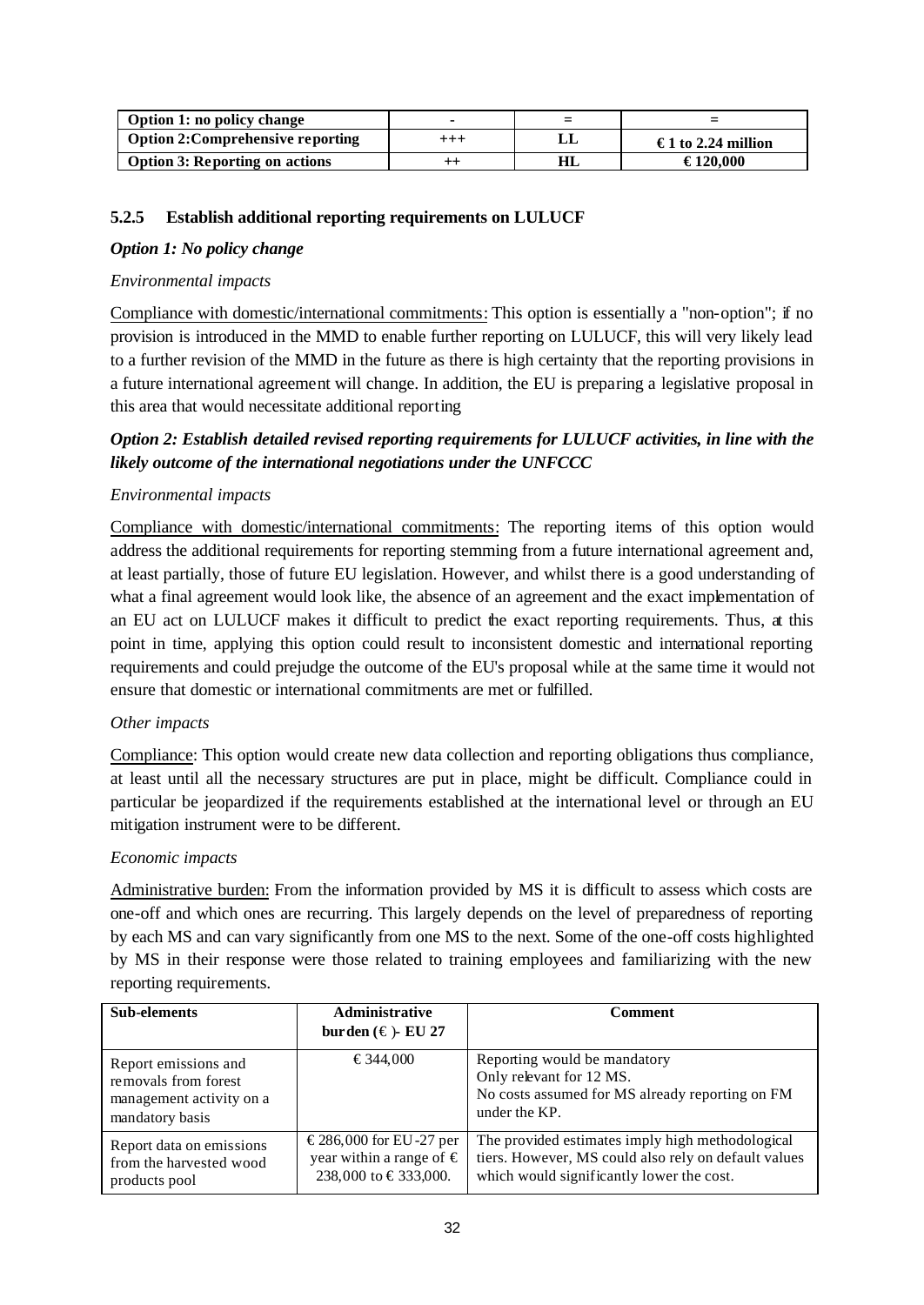| Sub-elements                                                          | <b>Administrative</b><br>burden $(\in)$ - EU 27 | <b>Comment</b>                                                                                                                                                                                                                                                                                                                                                                                                                                                                                                                 |
|-----------------------------------------------------------------------|-------------------------------------------------|--------------------------------------------------------------------------------------------------------------------------------------------------------------------------------------------------------------------------------------------------------------------------------------------------------------------------------------------------------------------------------------------------------------------------------------------------------------------------------------------------------------------------------|
|                                                                       |                                                 | Indeed, this pool is unlikely to be important for MS<br>with small forests and the default approach could be<br>applied in those cases.<br>However, it should also be noted that the data<br>availability may already be good in those countries<br>that responded to the questionnaire (SE, FI).<br>Costs will be higher at the start of the new obligation<br>and are likely to drop in subsequent years, but the<br>implementation of higher tier approaches will incur<br>costs at similar level during a number of years. |
| Report emissions and<br>removals from rewetting<br>and drainage       | €85,000                                         | Voluntary. Activity does not occur in all MS due to<br>soil conditions. Costs if MS elect this activity. Costs<br>could be fully related to the implementation of<br>additional requirements under the UNFCCC.                                                                                                                                                                                                                                                                                                                 |
| Report emissions and<br>removals subject to "force<br>majeure" events | €20,000                                         | Voluntary and only applicable after force majeure<br>events, compensated through preferential changes in<br>accounting of emissions and remo vals                                                                                                                                                                                                                                                                                                                                                                              |
| <b>Updating of forest</b><br>management reference level<br>values     | € $2,000$                                       | Voluntary, but likely to occur frequently because of<br>recalculations (due to methodological improvements)                                                                                                                                                                                                                                                                                                                                                                                                                    |
| <b>Total EU-27</b>                                                    | €610,000 to €710,000                            | Reflects only mandatory activities, some activities<br>only for a limited number of MS                                                                                                                                                                                                                                                                                                                                                                                                                                         |

# *Option 3: Establish the basis for new reporting guidelines allowing for the detailed provisions to be adopted in future legislation once relevant measures have been adopted at the EU level or internationally.*

This option involves inserting a provision in the revised MMD to adopt, through delegated acts, any changes in the requirements on reporting of data related to LULUCF once an international agreement is reached or EU legislation on the inclusion of LULUCF in the EU's commitment to reduce GHG emissions by 2020 has been adopted. Importantly, and by implication, the scope / framework of reporting would therefore be decided by a co-decision procedure through the adoption of legislation on LULUCF whilst the technical details of such reporting would be decided through specific delegated acts in the MMR. The delegated acts would abide by the principles of environmental integrity and transparency, and would strive to minimize administrative burden while ensuring coherence with the commitments made. This option would likely imply at that point in time reporting along the same subelements as Option 2.

# *Environmental impacts*

Compliance with domestic/international commitments: This option implies action only once international or EU legislation is in place, and ensures consistency as all necessary changes related to LULUCF would be introduced once there is clarity at the domestic and/or international level of the exact measures and requirements on LULUCF. Implementation through comitology rather than codecision will allow the necessary changes to be swiftly implemented as well as safeguard proportiona lity (changes in the process will be proportional to the changes proposed).

The option would also ensure that legal requirements are met and that changes in emissions and removals in MS are transparently presented.

*Other impacts*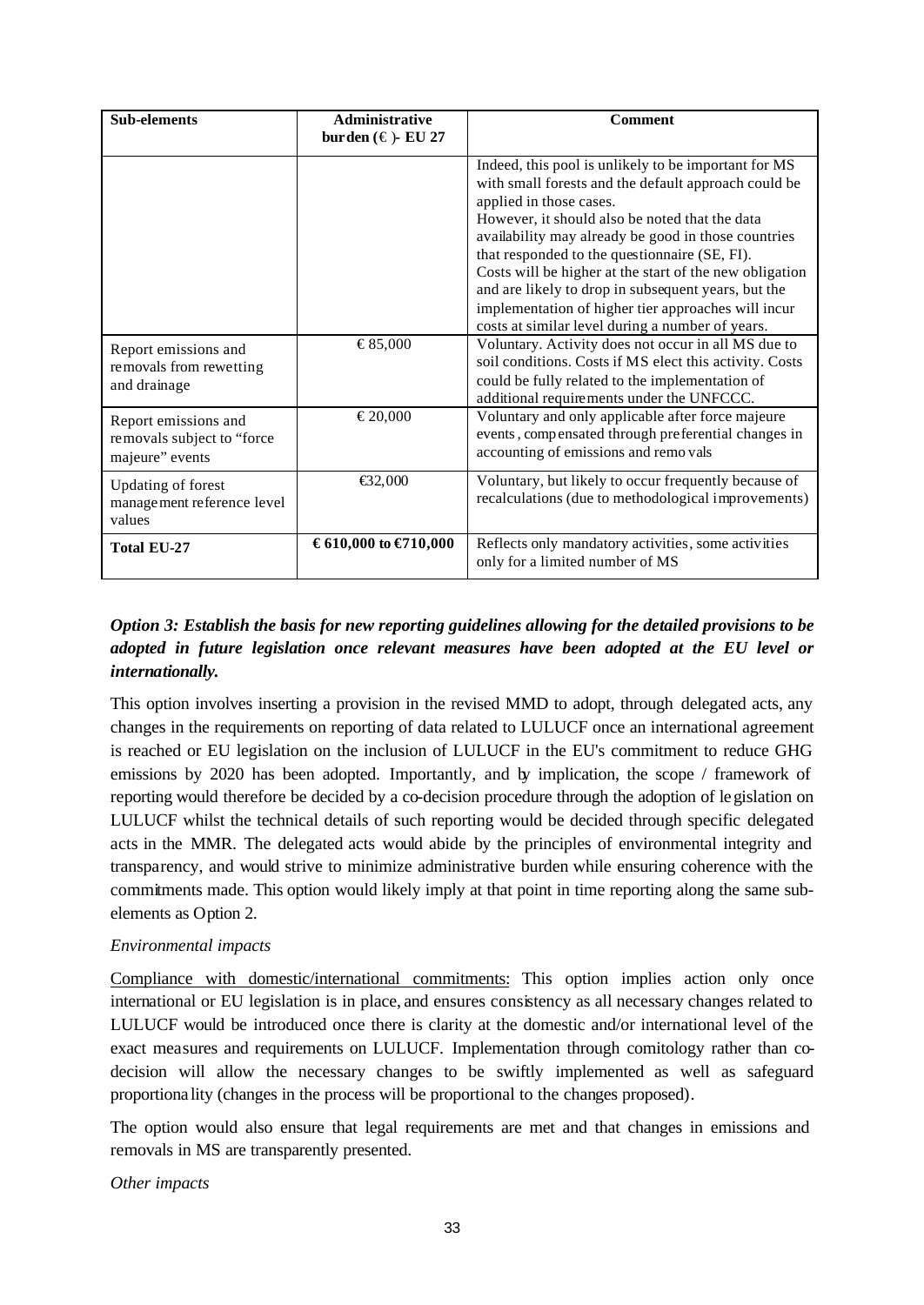Compliance: Compliance could be difficult as there would eventually be new reporting requirements for this sector, however, compliance is better assured compared to option 2 as the reporting requirements would be linked to a concrete outcome at the domestic or international level.

### *Economic impacts*

Administrative burden: Option 3 although it envisages similar new reporting requirements as option 2, to be introduced at a later stage, it could result to overall less administrative burden for MS because it would ensure that no inconsistencies be introduced with respect to decisions made at the domestic or international level.

|                                           | <b>Environmental</b><br>impacts | Compliance | <b>Administrative</b><br>burden |
|-------------------------------------------|---------------------------------|------------|---------------------------------|
| Option 1: no policy change                | ---                             |            |                                 |
| <b>Option 2:Detailed requirements now</b> | $+ +$                           | ML         | €610,000 to €710,000            |
| Option 3: Framework now, details later    | $+ + +$                         | HL         | $\lt$ €610,000 to €             |
|                                           |                                 |            | 710.000                         |

Note: In option 2 the total administrative costs do not reflect the voluntary requirements.

# **5.2.6 Establish reporting requirements on financial and technology support provided to deve loping countries**

### *Option 1: No policy change*

### *Environmental impacts*

Data quality/completeness: Current reporting of information on finance and technology support to developing countries is included in national communications under the UNFCCC every 4 years, the OECD DAC indicators and also most recently captured through reporting on fast-start finance provided to developing countries. However, it often lacks transparency, completeness, comparability and consistency and has proven barely adequate to inform the international discussions and to underpin the EU and MS commitments, thus the option of no EU action is no longer considered appropriate.

Compliance with domestic/international commitments: The agreement under the UNFCCC achieved at the Cancún conference foresees enhanced reporting on financial and technology support by developed countries thus MS reporting on finance and technology support will need in any case to be enhanced, and the option of continuing with the current reporting framework will not be adequate. In addition the EU has made a concrete commitment to provide financial and technology support to developing countries, which it will need to support with concrete data and information.

# *Option 2: Require MS to voluntarily report information on financial and technology support provided every 2 years based on the national communication guidelines.*

### *Environmental impacts*

Data quality/completeness: This option due to its voluntary nature could be expected to result in incomplete, inconsistent and not comparable reporting as experience shows that only few MS would be willing to take on this extra administrative burden if not mandatory. In addition, the current reporting practices among the EU-15 and EU-12 MS differ significantly thus this option would not lead to comparable, and consistent information and would not make possible an aggregation at the EU level. Same as for option 1, the current situation would basically continue leading to a significant lack of robust information on technology cooperation action and finance provided by the EU it MS and would not reflect the need for enhanced reporting in this area.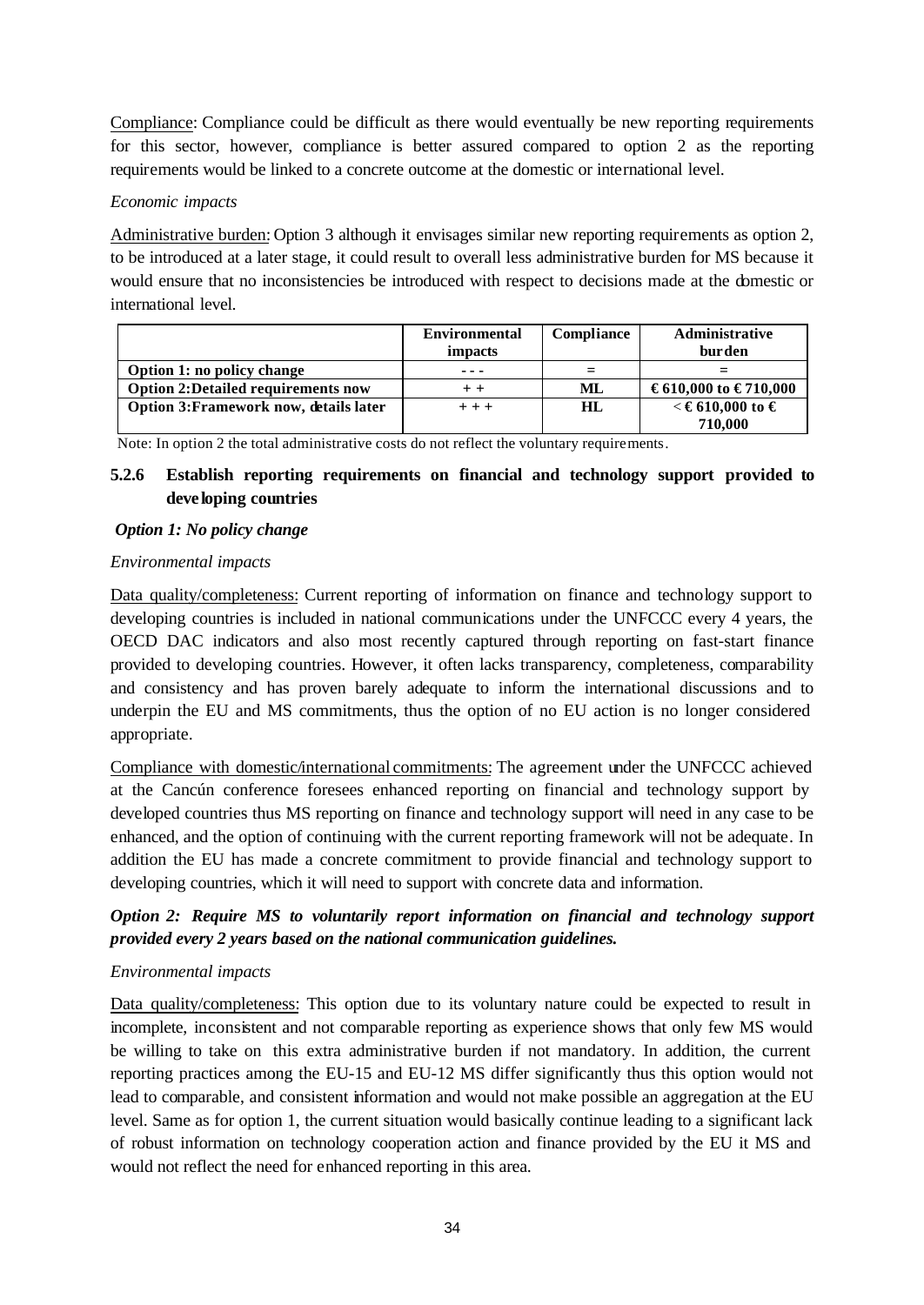Compliance with domestic/international commitments: This option would ensure that more information is made available on the issue of financial and technology support and would be consistent with regard to the reporting frequency with the new agreement under Cancun which calls for reporting every 2 years. On the other hand, this information would not be sufficient to inform the international debate on EU action in these two areas.

### *Other impacts*

Compliance: For the EU-15 this option would represent relatively limited challenges. The option implies no introduction of new standards or reporting formats or qualitative changes in what is already being provided, but simply implies that the information provided through the national communications would be coordinated and compiled at EU level. For the EU12 producing and submitting such information (outside the Fast Start reporting) is not standard practice, therefore meaningful compliance with national communication guidelines would result in a need to develop country specific practices and capacities. As the option is voluntary it is unlikely that the many MS would prioritise this and ensure compliance.

### *Economic impacts*

Administrative burden: This option would add a new reporting obligation at EU level, reflecting the commitments made under the UNFCCC. The estimated burden for the EU-27, if all MS were to voluntarily report, would be about  $\epsilon$ 65,000 with the majority of these costs being recurring costs. As the international guidance on biennial reporting is not yet elaborated, an EU implementation of this requirement prior to an agreement under the UNFCCC is likely to cause additional administrative costs and there is a small likelihood that the EU guidance would be inconsistent with the international guidance in some areas.

*Option 3: Require that MS report on an annual basis through streamlined formats the financial and technical support provided to developing countries building on the existing national communication guidelines but requiring more comprehensive information on technology cooperation programmes and the use of methodologies developed within EU for reporting on financial support (Fast Start reporting template used in the context of Monterrey donor accountability reporting 2010) and Rio Marker indicators for financial flows of the OECD DAC.*

### *Environmental impacts*

Data quality/completeness: The additional reporting on financial support provided and technology cooperation in defined formats will considerably increase the transparency, consistency, and comparability of the information available for developing countries on the support activities by the EU and its MS. Building from the existing DAC guidelines and the methodology deve loped within the EU for the purposes of tracking fast-start financing flows of the EU MS, the EU would be able to further harmonise its reporting and provide more consistent and standardised data to the international community.

Compliance with domestic/international commitments: As the new Technology Mechanism will necessitate frequent reporting to the UNFCCC (at least annual) having frequent updated information on EU action in the area of technology transfer, in particular on which technologies have been employed in cooperation projects will become even more important over time in ensuring compliance with our commitments and also the completeness of the EU reporting.

Overall, increased transparency and completeness of reporting within the EU would also facilitate improved and more effective positioning on financial and technology issues in the context of the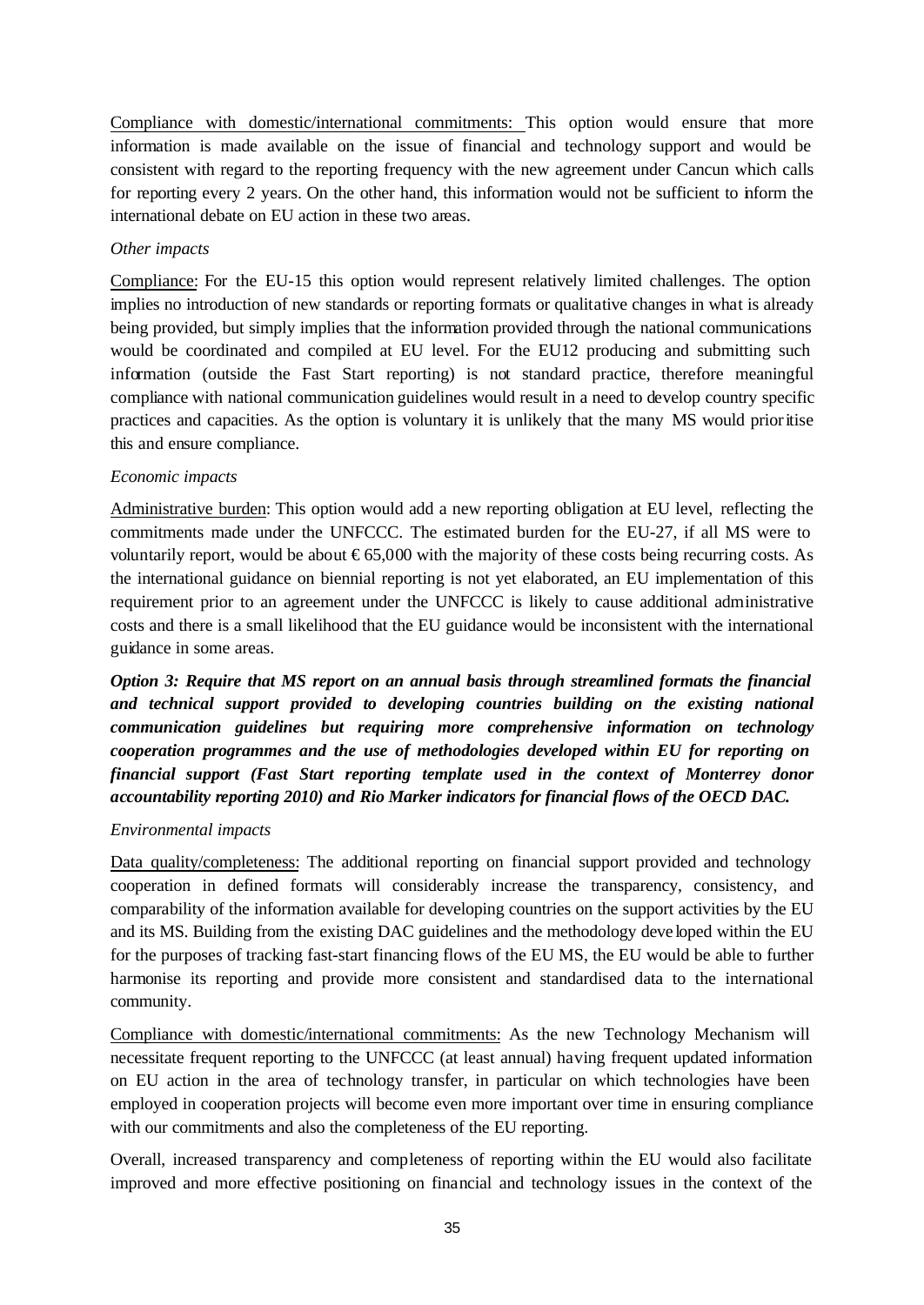UNFCCC negotiations and would enhance the EU's ability to contribute very concretely to the international development of MRV of climate financing both under the UNFCCC and the OECD DAC.

### *Other impacts*

Compliance: Since Copenhagen the EU has worked to produce transparent reports on its Fast Start Finance pledges. This information has been compiled at EU level and since 2011 the data compilation task has been carried out by the Commission based on a reporting template developed on the basis of OECD reporting practices. This option would imply broadening the use of the template to cover all climate financing and further standardisation of data at EU level. Given the significant steps already implemented, it is assumed that compliance will not be difficult for MS. New MS (Annex II Parties under the UNFCCC) do not have the same mandatory requirement to provide financial support to developing countries and hence might in general face more difficulties with compliance. Some challenges may also be associated with the introduction of private financing flows in the context of the reports due to the lack of clear definitions and confidentiality concerns.

### *Economic impacts*

Administrative burden: Variations in current reporting practices are often due to the different ways that financial and technology support to developed countries is tracked at national level. There are in particular significant differences to be observed between the EU-15 and EU-12. The harmonization of reporting and use of detailed streamlined formats may therefore require changes at the national level in the way that financial support to developing countries is tracked, reported and categorized, in particular by the EU 12 MS, resulting in higher costs and administrative implications. The additional administrative burden related to the requirement to use DAC indicators will be small for those 14 MS that already report this information to the OECD. The total burden due to the use of common methodologies and formats was estimated at  $\epsilon$ 65,000 per year for EU27. The estimated burden for the EU27 due to general reporting on financial and technology support on an annual basis is estimated to entail double the burden linked to biennial reporting and would be about  $\bigoplus$  30,000. The total administrative burden for this option is estimated at  $\epsilon$ 195,000 for EU27 with the majority of these costs being recurring costs and a small part, linked to familiarizing with the information requested, would be one-off costs.

|                                          | <b>Environmental</b><br>impacts | <b>Compliance</b> | <b>Administrative</b><br>burden |
|------------------------------------------|---------------------------------|-------------------|---------------------------------|
| <b>Option 1:no policy change</b>         | ---                             |                   |                                 |
| <b>Option 2: Voluntary reporting</b>     |                                 | МL                | $\bigoplus$ 5.000               |
| <b>Option 3: Comprehensive reporting</b> | $^{+++}$                        | МL                | <del>€</del> 195,000            |

### **5.2.7 Enhance consistency with other legal instruments in the EU targeting air pollutants**

### *Option 1: No policy change*

### *Environmental impacts*

Data quality/completeness: Option 1 would continue business as usual and thus lead to limited improvements to the consistency of reported GHG emissions and activity data in inventories with emission estimates and activity data from other legal instruments. Data consistency would depend on MS' willingness to implement QA/QC checks and the EU-27 estimates will remain connected with higher uncertainties and their credibility could be questioned.

### *Other impacts*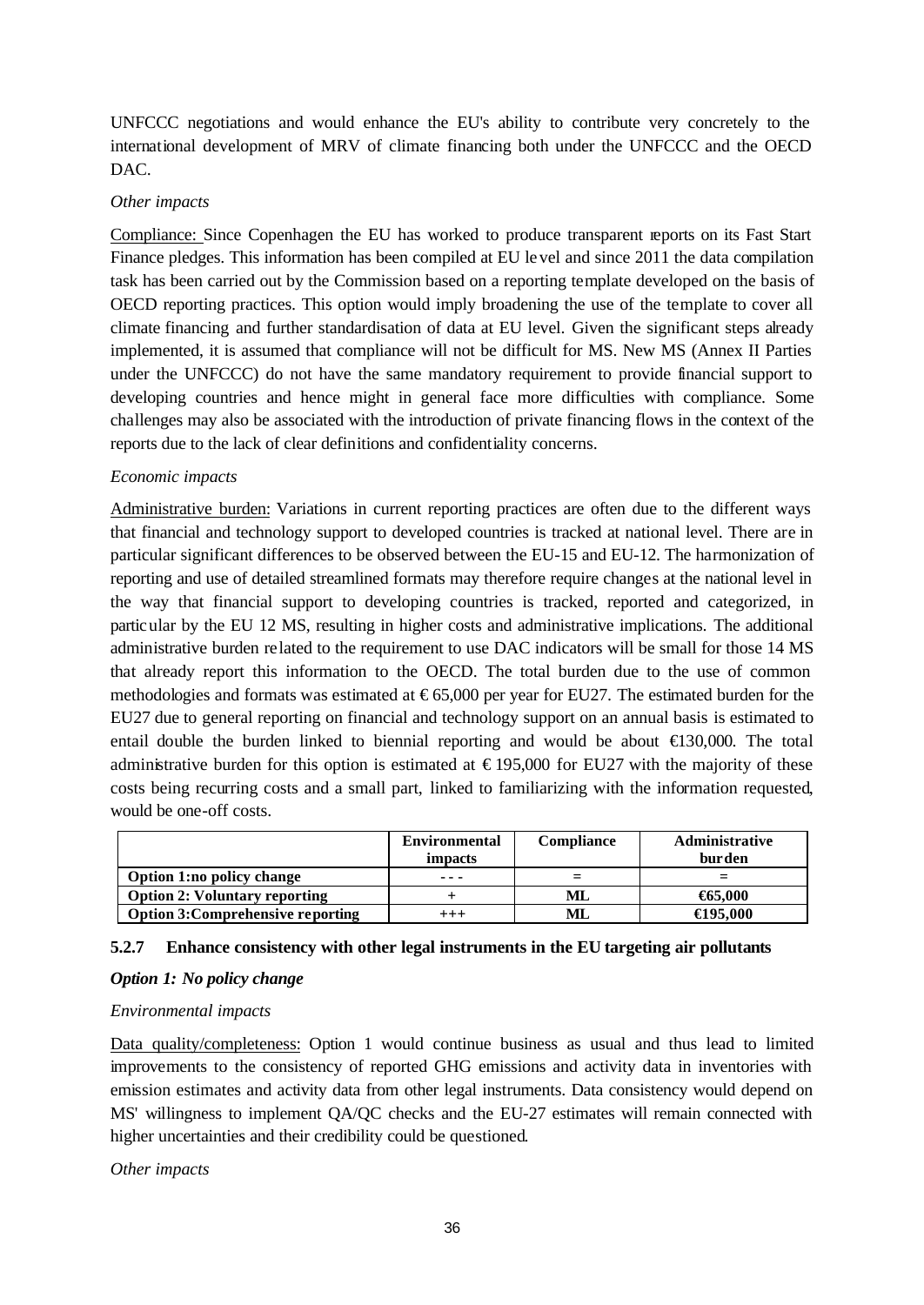Simplification: In addition, this option would not lead to simplification of current reporting and reduction of burden that would occur if the reporting systems were better aligned.

### *Economic impacts*

Administrative burden: QA/QC activities are already important requirements in the guidance on national inventory systems under the Kyoto Protocol and in the EU. If MS do not perform appropriate QA/QC checks across different data sources, they are likely to be obliged to implement such QA/QC checks ad hoc in a very short time period as a response to the UNFCCC review process which could create more costs than continued domestic QA/QC activities.

*Option 2: Establish requirements to report on the consistency of information between the reporting under the MMD with the reporting under the EU ETS, the E-PRTR, the NEC Directive and the F-Gas Regulation and to report on the QA/QC checks conducted to ensure consistency across the different legal instruments (including share of ETS emissions).* 

### *Environmental impacts*

Data quality/completeness: This option improves the data uncertainty, consistency and the credibility of the EU's emission estimates under different legal obligations as it encourages the cross comparison and use of the same pools of activity data.

### *Other impacts*

Compliance: Most MS already perform QA/QC checks between GHG inventories and ETS emissions as reported in their national inventory reports. The UNFCCC inventory review often required such QA/QC checks if not performed by MS on a voluntary basis. Therefore MS will be able to implement this provision in a straightforward way.

Simplification: This option could lead to simplification of reporting at MS level in the long-term as the checks performed and the additional reporting on consistency would help identify those areas where information is currently not reported efficiently or effectively and would increase the use of common data and sources.

### *Economic impacts*

Administrative burden: This option would mainly strengthen an existing obligation. Many MS already implement consistency checks between the inventory estimates and the verified emissions under the EU ETS (as indicated in the EC national inventory report) therefore this additional requirement is already partially addressed by most MS on a voluntary basis or due to recommendations from expert review teams under the UNFCCC. The additional administrative burden is therefore considered to be small. Also many MS have systems in place already that ensure that the same data and methods are used for reporting across legal instruments. This requirement would result in costs of  $\bigoplus$ 45,000 (EU27) for the additional reporting requirements while specifically the requirement to report on the share of the ETS emissions in inventory emissions would result in costs of  $\epsilon$ 380,000, leading to total costs in the order of  $\epsilon$ 525,000 for EU27 per year (recurring costs). These costs do not include the simplification benefits that would occur over time as MS will be increasingly using the same sources and data to fulfil reporting across various legal instruments.

# *Option 3: Establish requirements that MS' existing inventory national systems are amended to allow access to data resulting from other reporting instruments*

*Environmental impacts*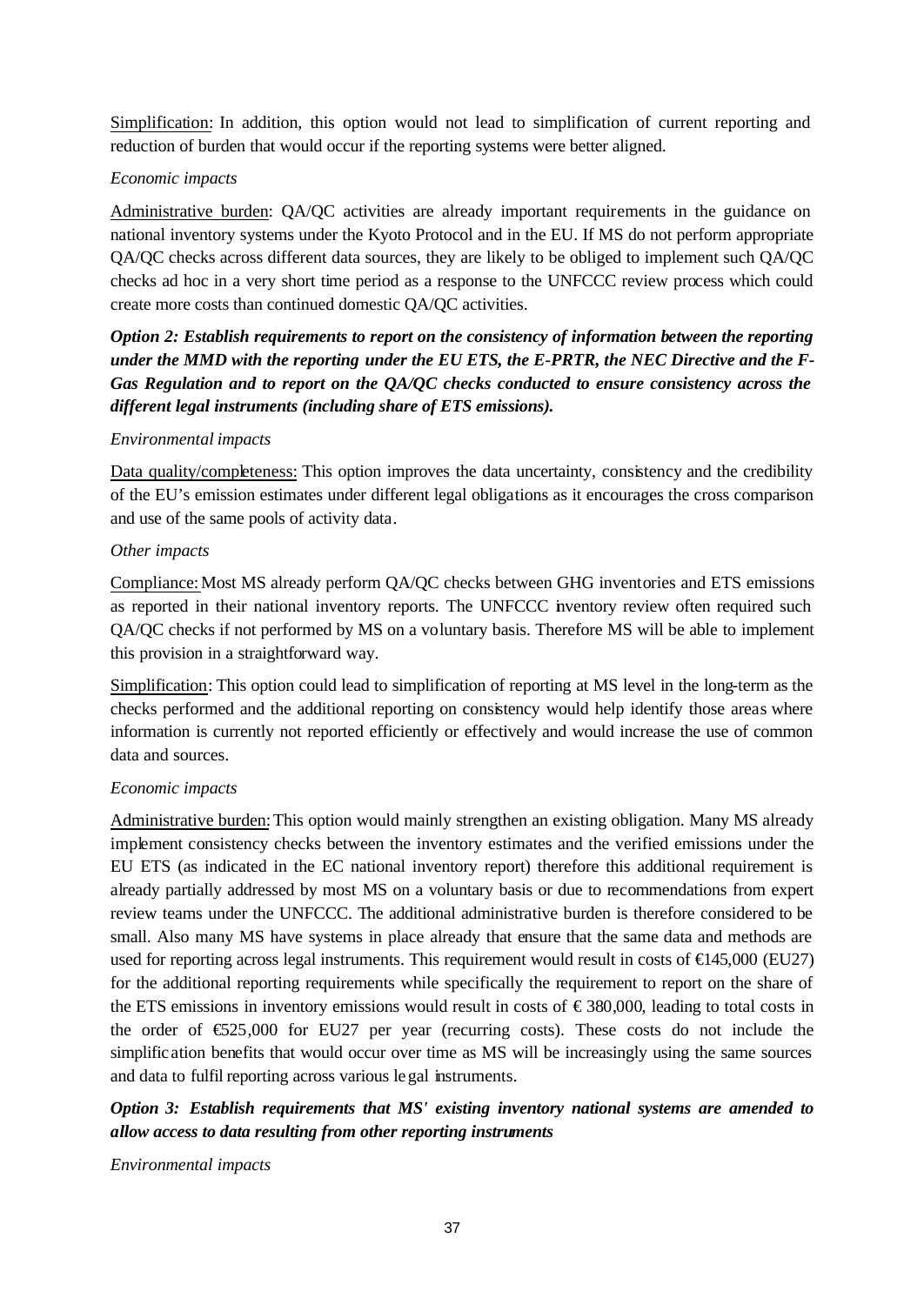Data quality/completeness: Inventory compilers still face problems in getting access to more detailed information reported by installations to competent authorities under the EU ETS. This option would facilitate access to relevant data for both air pollution and climate change reporting and would lead to greater consistency and credibility of the information presented.

### *Other impacts*

Compliance: Many MS already have enabled access to ETS data for their inventory agencies and for others such EU legal requirement will support the national implementation as also frequently requested by the UNFCCC review. Therefore compliance with this requirement is not expected to be difficult for MS.

Simplification: This option could also lead to avoid doing double work as information would only be collected once and then used as appropriate to fulfil reporting requirements under different instruments.

### *Economic impacts*

Administrative burden: This option would strengthen the existing obligation to establish national inventory systems. It would however be linked to higher administrative burden at the beginning for some MS who would need to put in place the necessary institutional structures, legal provisions or memoranda of understanding to allow such access to data. Confidentia lity concerns are also an issue which, however, could be addressed by carefully drafting the provisions for making available the requested data at Member State level. However, this would concern only few MS in which access to data may be difficult for the inventory compilers while in most MS cooperation is already implemented. The additional one-off administrative burden is estimated to be in the range of  $\epsilon$ 380,000 with only small "maintenance" costs in the long run but additional benefits.

|                                        | <b>Environme</b> | Simplific | Complian | <b>Administrative burden</b> |
|----------------------------------------|------------------|-----------|----------|------------------------------|
|                                        | ntal             | ation     | ce       |                              |
|                                        | impacts          |           |          |                              |
| Option 1:no policy change              |                  | - -       |          | Potential costs if lack of   |
|                                        |                  |           |          | QA/QC is raised by           |
|                                        |                  |           |          | <b>UNFCCC</b> review         |
| <b>Option 2: Report on consistency</b> | $+ +$            | $^{++}$   | HL       | €525,000 (not including      |
|                                        |                  |           |          | simplification benefits)     |
| <b>Option 3:Amend national system</b>  | $+ + +$          | $^{+++}$  | HL       | €380,000                     |

# **5.2.8 Enhance reporting taking into account lessons learned from past implementation**

### *Option 1: No policy change*

### *Environmental impacts*

Data quality/completeness: The "no action" option is highly likely to result in only minor if any improvements in reporting by the MS, especially as enforcement at the international level is limited to reporting of actual emissions.

### *Other impacts*

Compliance: In this option the cases of non-compliance with timelines and guidance and the low quality of the information reported will largely persist.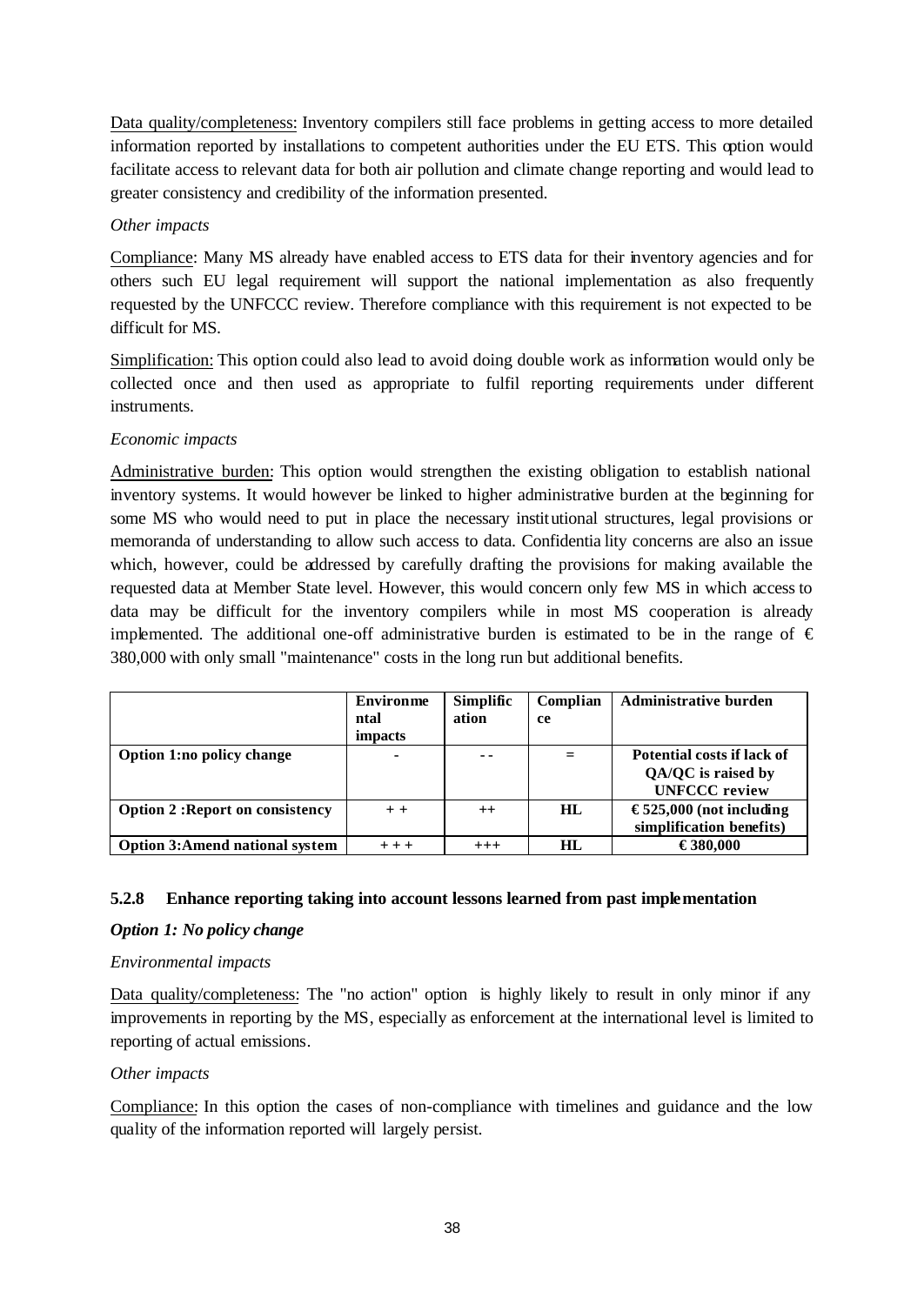Simplification: This option would signify that known weaknesses and complexities of reporting would persist and potential for simplification and improvement would be ignored.

# *Option 2: Require annual reporting and further specify type of information/data to be reported, and/or the relevant formats*

This option would require changes to a number of specific elements of the MM linked to both the reporting of policies and measures and the preparation of the national inventory report.

### *Environmental impacts*

Data quality/completeness: Specifying the type and format of reported data will help to ensure the consistency, completeness, transparency of the data and information reported as it will be clearer to the MS what it is that they are requested to report and in what form. This will in turn make it easier to compile and analyze this data at the EU level and present them in a user-friendly way to all relevant stakeholders. This option would also make compliance checking easier and would also enable MS to have a better overview of where the gaps are in their reporting and more work needs to be done. This option addresses in a limited way the issue of comparability of information as it does not specify the methodologies that need to be followed in the derivation of the data.

Compliance with domestic/international commitments: This option ensures coherence with both the Climate and Energy package which requires the transparent reporting of ETS and non-ETS related data and information, and with the existing and emerging requirements under the UNFCCC to enhance the reporting on actual emissions, projections, policies and measures.

### *Other impacts*

Compliance:Overall, compliance should not be an issue as this option will introduce requirements that were already complied with on an informal basis by the majority of the MS. The reporting of information at a more frequent basis will help ensure that the most up-to-date information is always available to the Commission and will help address the requirements of the Europe 2020 strategy.

Simplification: This is an area where simplification is enabled through removing obsolete requirements, addressing areas where reporting was not effective, and clarifying reporting requirements (e.g.., by removing reporting on problematic indicators).

### *Economic impacts*

Administrative burden:This option does not add a new reporting obligation, but clarifies and supports the implementation of existing provisions and it increases the frequency of reporting. This option will not impose a significant burden on MS as a number of them were already sending updated data to the Commission annually and annual reporting does not necessarily imply the production of new data unless relevant. The estimated burden for the EU27 taking into account the simplification potential would be  $\epsilon$ 980,000 to  $\epsilon$ 1.3 million (mostly recurring costs with small one-off costs linked to training and familiarizing with the reporting obligation) and would address improvements and changes linked to both actual and projected emission reporting and to policies and measures.

# *Option 3: Further specify methodological guidance for the effects of policies and measures and the preparation of GHG emission projections.*

### *Environmental impacts*

Data quality/completeness: This option would involve the EU specifying the actual methodologies to be used by MS in reporting their projections and the effects of their policies and measures. This option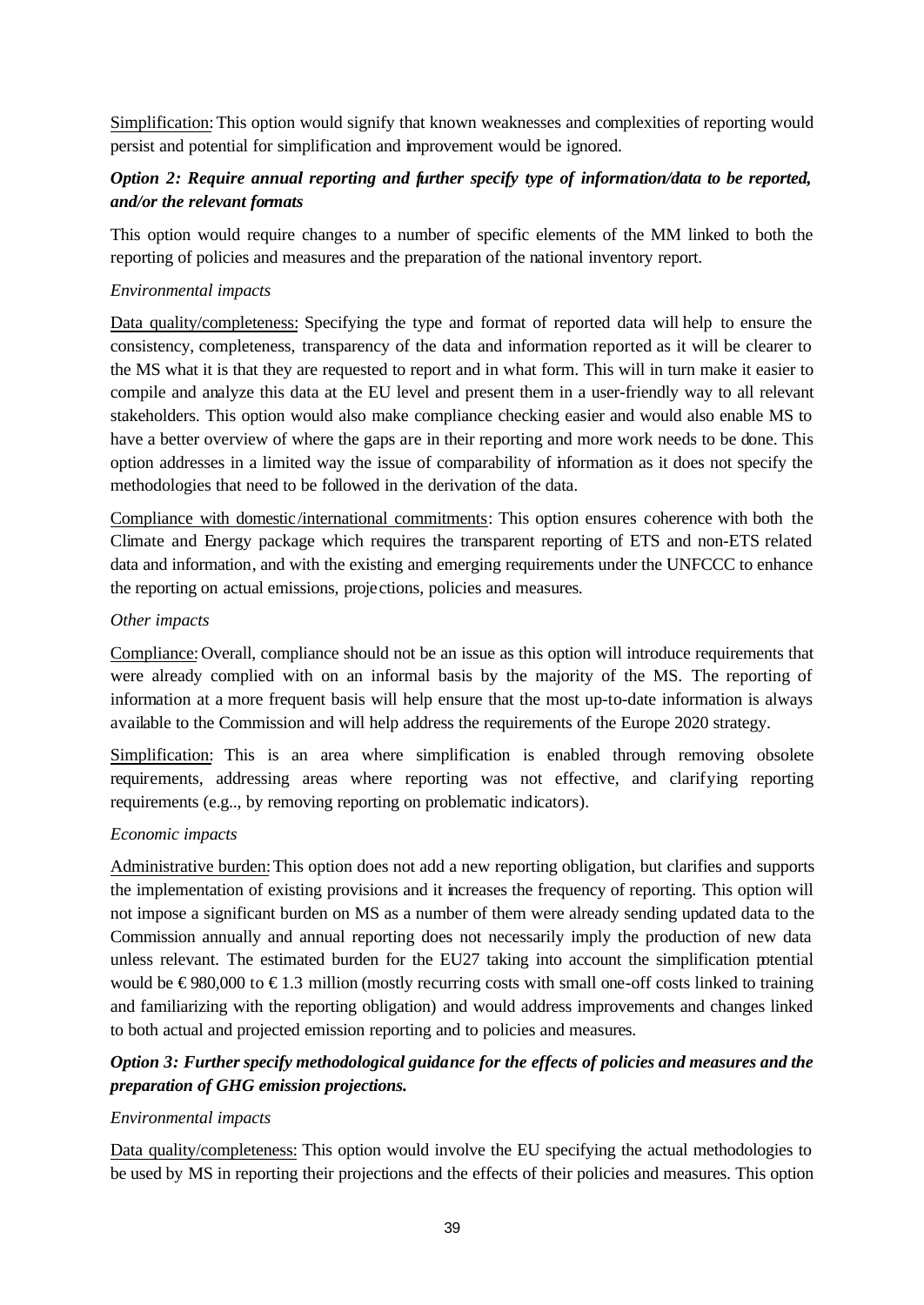would ensure the highest degree of comparability and consistency of the data and information reported.

Compliance with domestic/international commitments: This option ensures coherence with both the Climate and Energy package which requires the transparent reporting of ETS and non-ETS related data and information, and with the existing and emerging requirements under the UNFCCC to enhance the reporting on actual emissions, projections, policie s and measures.

### *Other impacts*

Compliance: This option would very likely be linked to high rates of non-compliance at least at the beginning as MS would struggle to familiarize themselves with these methodologies and replace their own.

Simplification: It also needs to be taken into consideration that unlike reporting of actual emissions the methodologies available for reporting of both projections and the effects of policies and measures are fairly complex and not as advanced and their implementation could vary significantly. This option would not, at least at a first stage, lead to any simplification, although in the long run harmonization at the EU level would entail benefits.

### *Economic impacts*

Administrative burden: This option would add new obligations because MS would need to use specifically designed methodologies. Imposing the use of specific methodologies also provides less flexibility to MS than they currently have, would require that MS change their established methods and systems and therefore would be associated with a higher level of administrative burden.

# *Option 4: Require the establishment of a national system for reporting on projections, policies and measures*

This option would go beyond the specification of reporting templates and methodologies and require MS to set up a national system for reporting projections and the effects of policies and measures. A national system for projections and policies and measures would clearly define the responsible institutions, processes, data flows, data management, and quality assurance processes for policy evaluation and appraisal.

### *Environmental impacts*

Data quality/completeness: MS have national systems in place for the preparation of their annual inventories. These systems have proven very effective in ensuring the long-term sustainability of the inventory process and the consistent improvement of the inventory work. Similar long-term benefits would be expected if such systems were to be established for the reporting on proje ctions, policies and measures.

Compliance with domestic/international commitments: This option ensures coherence with both the Climate and Energy package which requires the transparent reporting of ETS and non-ETS related data and information, and with the existing and emerging requirements under the UNFCCC to enhance the reporting on actual emissions, projections, policies and measures.

### *Other impacts*

Compliance:With respect to compliance, MS should not encounter difficulties as the establishment of the system means in essence formalizing relations, institutional arrangements and data flows that already existed.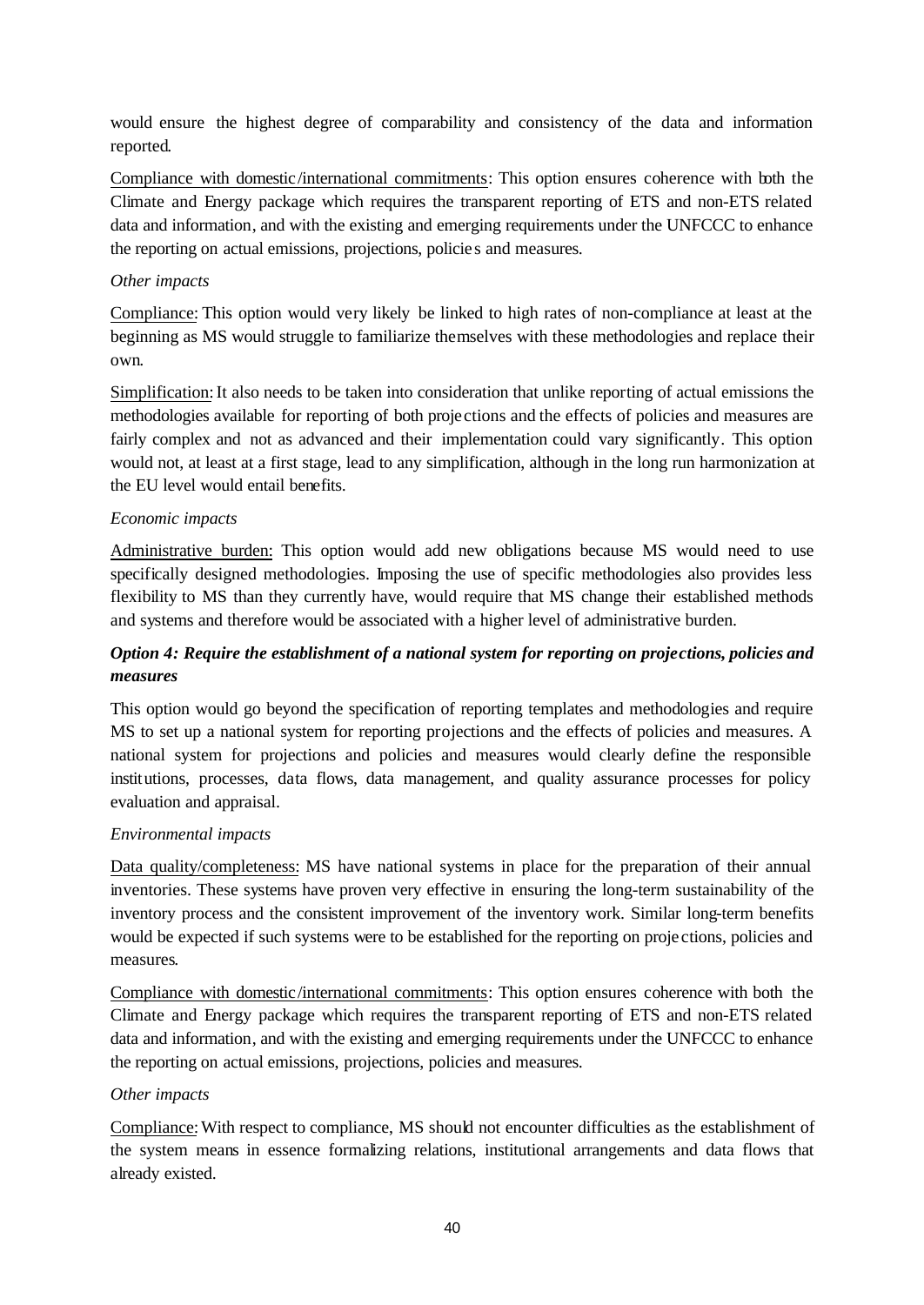Simplification: This option could lead in the long-run to simplification of the efforts made by MS in reporting in the field of projections, policies and measures. Currently, reporting despite the existing guidance and timelines is done largely on an ad hoc basis, leading to relatively high rates of noncompliance. Once a system is established and roles and responsibilities are defined, the reporting process should become simpler.

### *Economic impacts*

Administrative burden: This option strengthens the already existing systems by formalizing existing institutional structures and processes. A formulation of such a national system is likely to require a great deal of organisation and coordination efforts made at first and would be linked to significant oneoff costs, although once in place the costs of maintaining the system in operation would be expected to be limited. The estimated one-off costs linked to this option at the EU level are in the order of  $\epsilon$ 290,000.

|                                            | <b>Environment</b><br>al impacts | Compliance | Simplificati<br>on | Administrative<br>burden |
|--------------------------------------------|----------------------------------|------------|--------------------|--------------------------|
| Option 1: no policy change                 |                                  |            |                    |                          |
| <b>Option 2: Streamline formats</b>        | $^{++}$                          | HL         | $+ +$              | $\bigoplus 80,000$ -     |
|                                            |                                  |            |                    | $\bigoplus$ .3million    |
| <b>Option 3: Harmonize methodol ogies</b>  | $+++$                            | LL         | ۰                  | <b>Higher than</b>       |
|                                            |                                  |            |                    | for option 2             |
| <b>Option 4: Establish national system</b> | $^{+++}$                         | МL         |                    | 290,000                  |

# **6 Comparing the options**

This assessment presents a multi-criteria analysis for the identified policy options including quantitative information in some areas, in particular the related administrative costs as well as a qualitative analysis for other impacts. The following criteria have been used for the comparison of the options: a) effectiveness of the option in relation to the objectives, b) efficiency of the option in achieving the objectives, c) coherence of the option with the overarching EU objectives, strategies and priorities.

The ratings used in the table below are:  $=$  no effect, low (L), medium (M), and high (H).

# **6.1 Establish a review and compliance cycle under the Effort Sharing Decision**

Option 3 is linked to a relatively small administrative burden and is in line with the EU's commitment to have an annual compliance cycle, however, it would not be as effective in delivering the objective of high environmental performance and of equal and transparent treatment of the MS and given its cost would not be efficient either.

*Option 4* is the preferred option. This option is related to high administrative burden, but also to the highest effectiveness in achieving the objective of ensuring the environmental integrity of both the process and of the implementation of the ESD. It would increase the overall performance of the EU with respect to its climate targets. It would ensure equal treatment of MS and provide a robust basis both for the annual review and compliance assessment and for the initial review. It is also coherent with the objectives of the ESD which require that the annual reporting, review and compliance cycle is completed during the same *calendar* year and determination of annual emission allocations is in time for the start of the compliance period in 2013. This option is also proportional as under the ESD compliance is to be determined at EU level. MS have expressed some concerns with regard to this option as this option could, if not properly set out, replicate to some extent the UNFCCC review process. These concerns can best be addressed when establishing the detailed requirements for this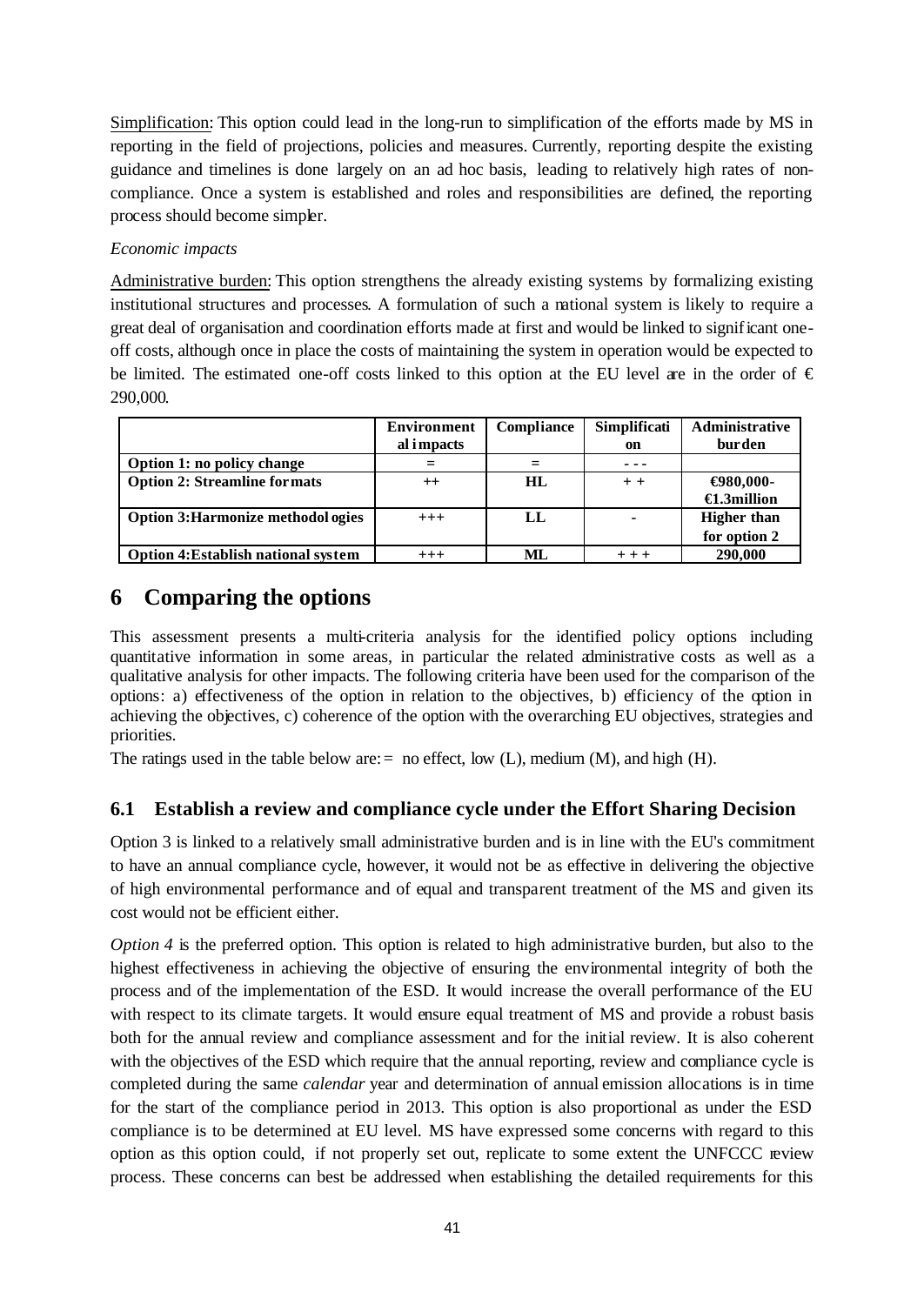option which again is considered as the only suitable given the EU's unilateral emission reduction goals.

For the sub-options related to recalculations, *sub-option A3* that takes into account inventory recalculations without changing compliance decisions already taken for previous years together with sub-option B2 (allowing the Commission to consider recalculations if international rules change) achieve the best rating as again they ensure the effective implementation of the ESD and consistency with international commitments. Suboption A2 would not be as effective as it would put in question the credibility of the EU's environmental performance.

|                                                            | <b>Effectiveness</b> | <b>Efficiency</b> | Coherence |
|------------------------------------------------------------|----------------------|-------------------|-----------|
| Option 3: "Light" review                                   |                      |                   | м         |
| <b>Option 4: Comprehensive review</b>                      | н                    | M                 |           |
| <b>Suboptions A</b>                                        |                      |                   |           |
| Suboption A2: Recalculations not taken into account        |                      | na                | n.a       |
| Suboption A3: Recalculations taken into account at the end | H                    | na                | n.a       |
| <b>Sub-options B</b>                                       |                      |                   |           |
| Suboption B1: No recalculations                            |                      |                   |           |
| Suboption B2: Consideration of recalculations possible     | Н                    |                   |           |

# **6.2 Establish monitoring and reporting requirements for maritime transport**

Option 1 although it does not entail any costs, it is not coherent with the EU's political commitment to take appropriate action to limit emissions from this sector, nor does it effectively contribute to the objective of ensuring comprehensive, and transparent reporting.

Option 2 would be coherent with the EU's obligation to address emissions from the maritime sector, however, this option would run the risk of not being effective as it would introduce requirements that could prejudge or be inconsistent with the requirements resulting from the policies envisaged at the EU and/or at the international level. In this respect, it would also not be efficient as MS would need to spend significant resources to implement new reporting systems which could indeed lead to good quality reporting but which might need to be revised. Stakeholders have also expressed similar concerns with regard to this option.

Option 3 is the preferred option as, similar to Option 2, it is coherent with the need to enable actions to reduce emissions from the maritime sector but would enable a swifter implementation of the monitoring and reporting requirements once the legislative framework has been approved. It is effective as it enables detailed reporting requirements to be established with regard to the maritime sector ensuring this way that reporting in this area will be enhanced and it is also efficient in that it avoids imposing at this stage undue burden on the MS by requiring them to put systems in place which they may need to amend again in the near future. This option is also proportional as it does not go beyond what is necessary at present to enable appropriate future action.

|                                                       | <b>Effectiveness</b> | Efficiency | Coherence |
|-------------------------------------------------------|----------------------|------------|-----------|
| Option 1: no policy change                            |                      |            |           |
| Option 2: Full reporting requirements implemented now |                      |            | M         |
| Option 3: Framework now, details later                |                      |            |           |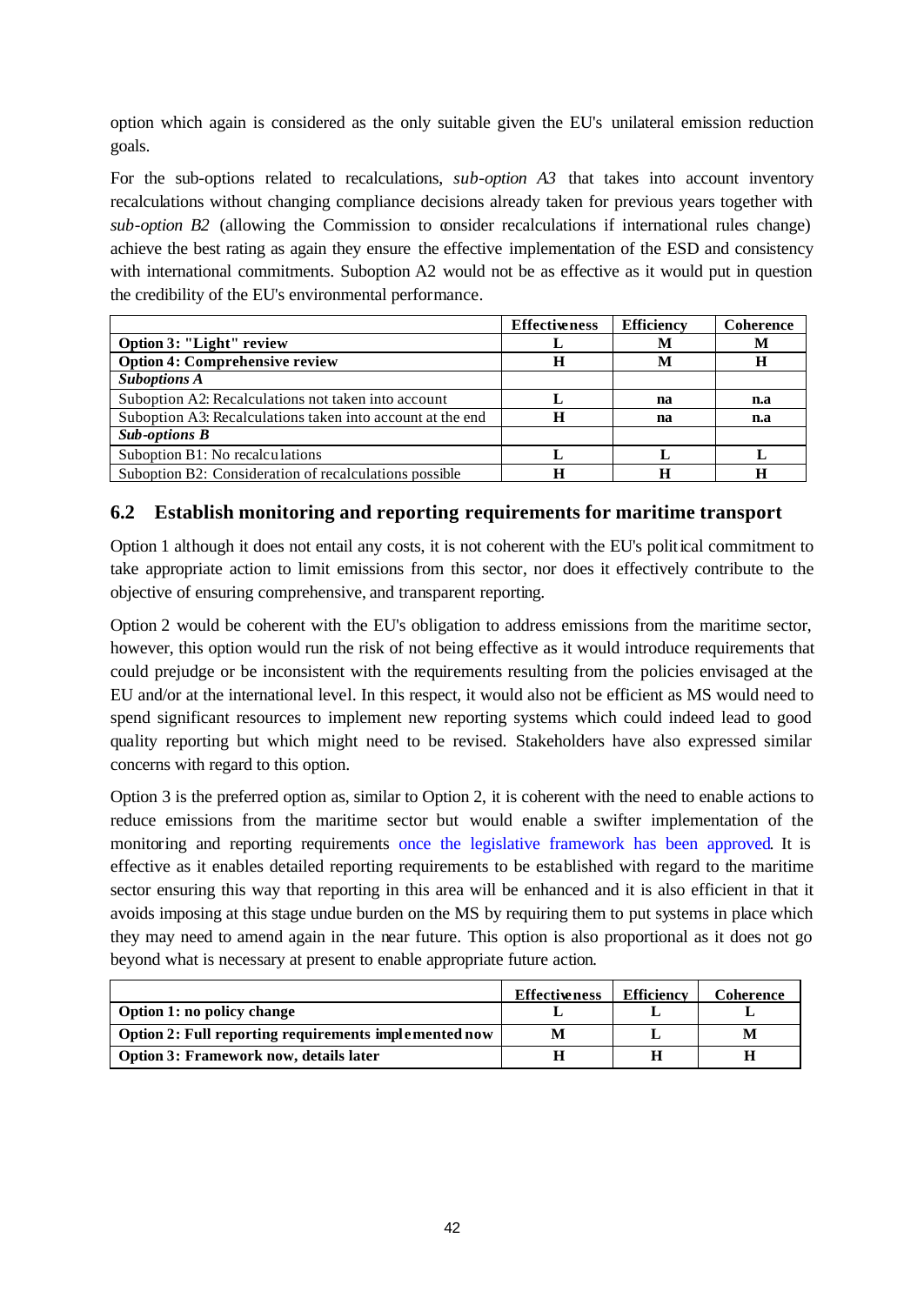# **6.3 Establish reporting requirements for non-CO<sup>2</sup> climate impacts from aviation**

Option 1 may not entail any administrative burden but is not coherent with the provisions of Directive 2008/101 which stipulates that all climate impacts of aviation should be addressed to the extent possible, nor is it effective in achieving the objective of ensuring enhanced reporting in this area.

Option 2 is linked to very small additional administrative costs, is coherent with Directive 2008/101 but is not as effective in ensuring that the objective of accurate, transparent reporting is fully achieved as the resulting data will be linked to potentially significant uncertainties. Thus despite the low administrative costs this option is not considered to be as efficient.

Option 3 is also coherent with EU policy and is the most effective in fulfilling the objective of ensuring that good quality, comprehensive data is being reported, however, it does entail significant administrative burden for the MS. Hence, same as option 2 it is not considered to be efficient.

Option 4 combines the benefits of options 2 and 3 and is the preferred approach although same as options 2 and 3 does not fully address the issue of scientific uncertainty linked to these impacts. Stakeholders have also expressed some concerns in that this option does not ensure comparable reporting. However, this option is coherent with EU policy and is effective in that it ensures that a step forward is made in enhancing reporting by the most significant EU emitters. This option is also considered to be the most efficient and is proportional as it leads to less administrative burden than option 3 (although significantly more than option 2) but it places most of the burden on the MS that are responsible for the majority of the impacts and thus there is every interest to have them produce better and more comprehensive data.

|                                      | <b>Effectiveness</b> | <b>Efficiency</b> | Coherence |
|--------------------------------------|----------------------|-------------------|-----------|
| Option 1: no policy change           |                      |                   |           |
| <b>Option 2: Multiplier Approach</b> | N                    |                   |           |
| <b>Option 3: Modelling approach</b>  |                      |                   |           |
| <b>Option 4: Tiered approach</b>     |                      |                   |           |

# **6.4 Establish reporting requirements on climate change adaptation**

Option 1, although not linked to administrative burden, is not effective in addressing the need for better and more complete information on adaptation nor is it coherent with the EU's white paper on adaptation which advocates building a stronger knowledge base in this area since sound data is vital in the development of climate policy.

Option 2 is coherent with the white paper on adaptation and would be effective in enhancing the current knowledge base on adaptation, although it would not be effective in ensuring the comparability and the comprehensiveness of the information reported as compliance with such broad requirements could be difficult, in particular since adaptation monitoring and reporting in MS is still at an early stage. This option is also not very efficient as it would entail significant administrative burden.

Option 3 emerged as the preferred option. This option is coherent with the White Paper on adaptation since it enables the EU to further take forward its implementation by providing crucial reporting on the progress of adaptation actions undertaken by MS. This option would also be more effective than option 2 as MS would be more likely to comply with these more streamlined requirements and would allow for time to agree on the level of harmonisation needed on monitoring of adaptation actions. This option is linked to lower administrative burden than option 2 and thus is overall more efficient.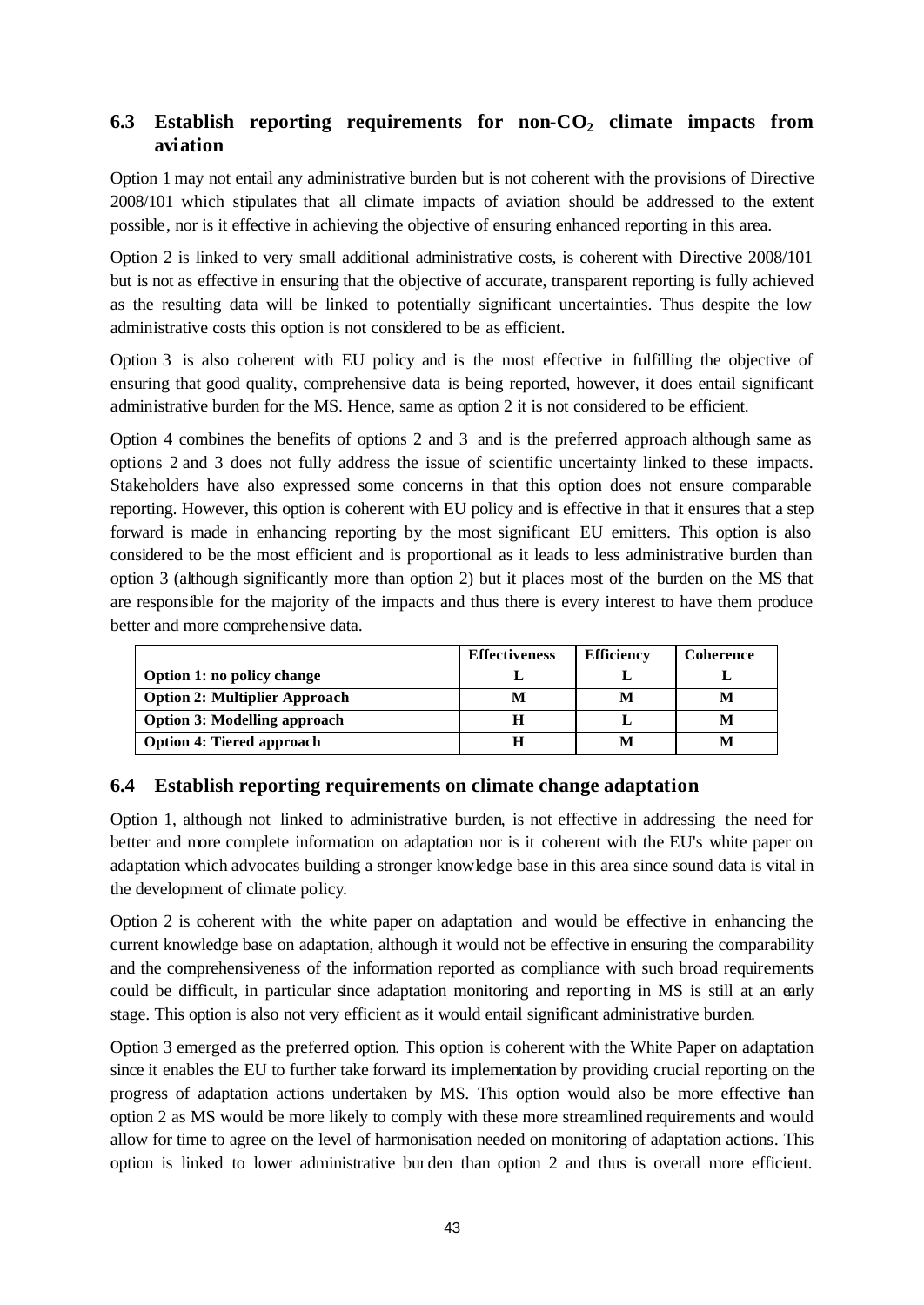Finally, this option is proportional as the proposed reporting intensity is the minimum required to enable meaningful action in this area. This option also goes further in addressing the views of those who are concerned with unnecessary, duplicative reporting.

|                                          | <b>Effectiveness</b> | <b>Efficiency</b> | Coherence |
|------------------------------------------|----------------------|-------------------|-----------|
| Option 1: no policy change               |                      |                   |           |
| <b>Option 2: Comprehensive reporting</b> | M                    |                   |           |
| <b>Option 3: Reporting on actions</b>    |                      |                   |           |

# **6.5 Establish additional reporting requirements on LULUCF**

Option 1 is not effective as it has too limited a scope and would fall short of the objective of comprehensive, good quality reporting in this area while it would also not be coherent with the EU's domestic and international commitments.

Option 2 may in principle be coherent with the broadened scope of reporting needed to underpin the achievement of the EU's 2020 targets and to highlight the environmental, social and economic benefits of LULUCF, and may appear effective in meeting the objectives of good, comprehensive reporting However, in practice, it might result in inconsistencies with the approaches under discussion at the EU or at the international level and could result in further (re)adjustments of the legislation once an EU legal instrument has been adopted or an international agreement has been reached. It is also linked to significant administrative burden which makes it overall not very efficient.

Option 3 is the preferred option. This option would ensure coherence with future policy developments as it aims at extending the scope of reporting to exactly meet the needs of future international and EU legislation. It is also more effective as it foresees that in reaching the objective of good, comprehensive reporting. This option is also more efficient as it would not involve unnecessary costs and would ensure even if at a slight later stage the fulfilment of both domestic and international commitments. Finally, this option is proportional as it takes into consideration the on-going developments and only ensures that the basic reporting framework can be established.

|                                           | <b>Effectiveness</b> | <b>Efficiency</b> | Coherence |
|-------------------------------------------|----------------------|-------------------|-----------|
| Option 1: no policy change                |                      |                   |           |
| <b>Option 2:Detailed requirements now</b> | М                    |                   |           |
| Option 3: Framework now, details later    |                      |                   |           |

# **6.6 Establish reporting requirements on financial and technology support provided to developing countries**

Option 1 would not be able to ensure compliance with our international obligations and would also not contribute to enhancing both MS and EU level reporting.

Option 2 would lead to enhancement of reporting and would be in line with our international obligations. However, the comprehensiveness, comparability and consistency of the information received could not be ensured given the voluntary nature of this option. This option is, however, linked to relatively limited additional administrative burden and hence relatively efficient.

Option 3 is the preferred option as despite the administrative burden and the small risk for some duplication of reporting, it is expected to lead to greater, not only comprehensiveness, but also consistency and comparability of reporting, fully in line with our international commitments and obligations, especially, as reporting needs on financial support have become a crucial element in international negotiations and can only be met on a sustained basis with availability of up-to-date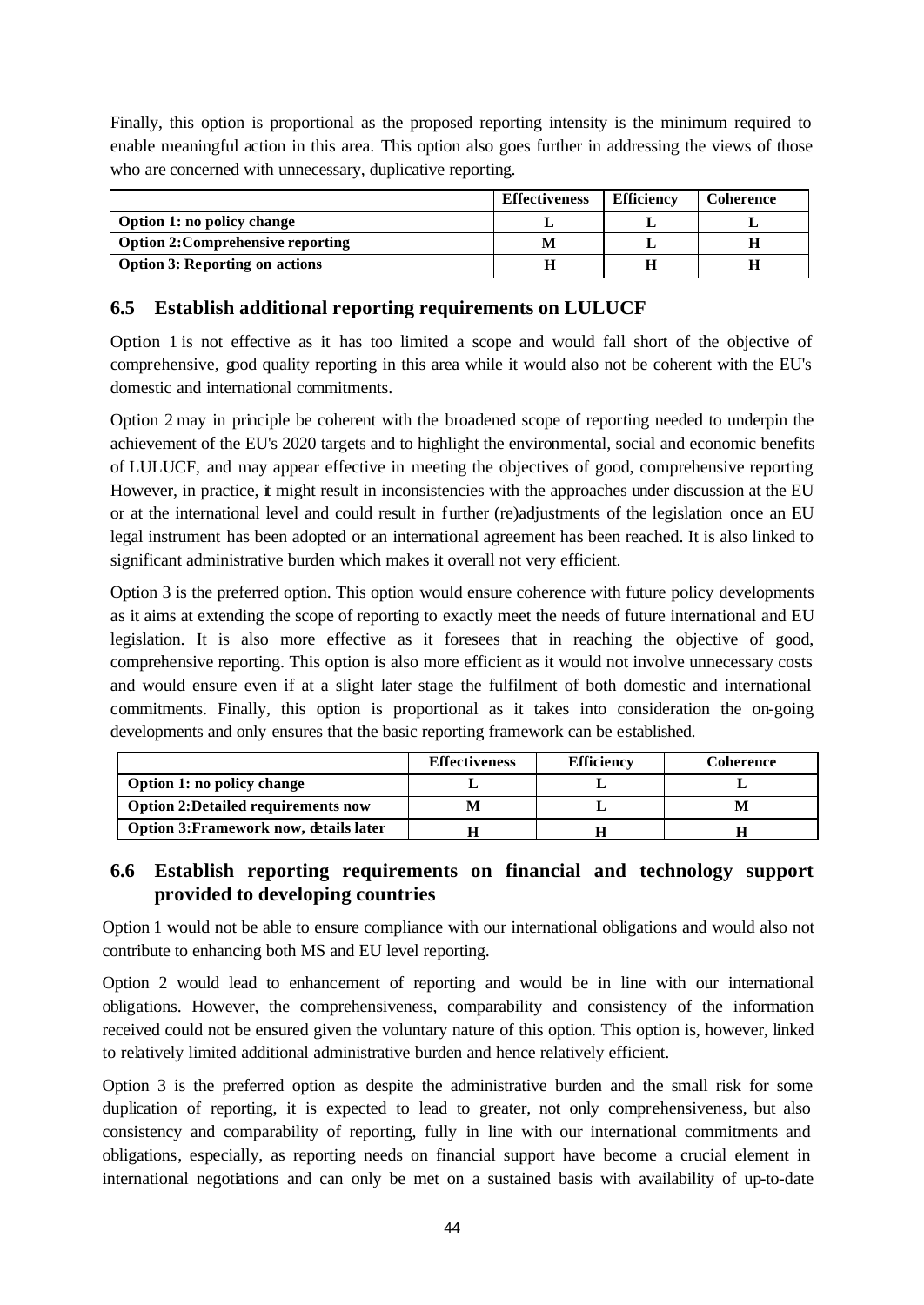information and data for the whole EU. This option is also proportional given the extent of the EU's and the MS' international commitments. As provision of financial support is within MS competence there is, however, some concern expressed with regard to the introduction of a reporting requirement at the EU level.

|                                          | <b>Effectiveness</b> | <b>Efficiency</b> | Coherence |
|------------------------------------------|----------------------|-------------------|-----------|
| <b>Option 1:no policy change</b>         |                      |                   |           |
| <b>Option 2: Voluntary reporting</b>     |                      |                   |           |
| <b>Option 3: Comprehensive reporting</b> |                      | M                 |           |

# **6.7 Establish coherence with other legal instruments targeting air pollutants**

Option 1 is not effective as it would not lead to better reporting and is also not coherent with the EU's policy objectives for ensuring better regulation and simplification, as this option would not take into consideration the lessons learned from the implementation of the MMD, nor the simplification potential of the MMD.

Option 2 would be consistent with the EU policy on simplification and in accordance with the objectives of more transparent and consistent reporting, however it would be linked to significant administrative burden.

Option 3 is also linked to significant administrative burden but ensures that instead of symptomatically addressing the problems encountered with MS reporting, it goes to the root of the problem attempting to put in place the structures that will both ensure long-term simplification and streamlining of efforts and reduction of costs. This option would also ensure long-term compliance.

A combination of options 2 and 3 would be the preferred option as option 3 will ensure long-term certainty and performance, and option 2 will ensure that in the short-term there is better data and that understanding is built of the existing linkages among different legal instruments. This combination of options has also appeared as a preferred one in workshops conducted with MS experts.

|                                        | <b>Effectiveness</b> | <b>Efficiency</b> | Coherence |
|----------------------------------------|----------------------|-------------------|-----------|
| <b>Option 1:no policy change</b>       |                      |                   |           |
| <b>Option 2: Report on consistency</b> |                      | M                 |           |
| <b>Option 3:Amend national system</b>  |                      | M                 |           |

# **6.8 Enhance reporting taking into account lessons learned from past implementation**

Option 1 which represents the continuation of the baseline scenario could indeed continue to bring some benefits, however, these would be limited, delivered at a slow pace, and would not reflect the increased needs linked to both our domestic and international commitments.

Option 2 will increase the transparency, consistency, comparability of information provided but would only indirectly contribute to increasing the completeness and accuracy of the reported information. This option may be linked to relatively high administrative burden but is quite efficient as it encompasses a wide range of improvements. It is also largely coherent with domestic and international commitments which require enhanced reporting.

Option 3 would be effective as it would lead to increased data quality and completeness. It would also be coherent with our domestic and international commitments but it would not very efficient as the benefits would come at significant costs for the MS.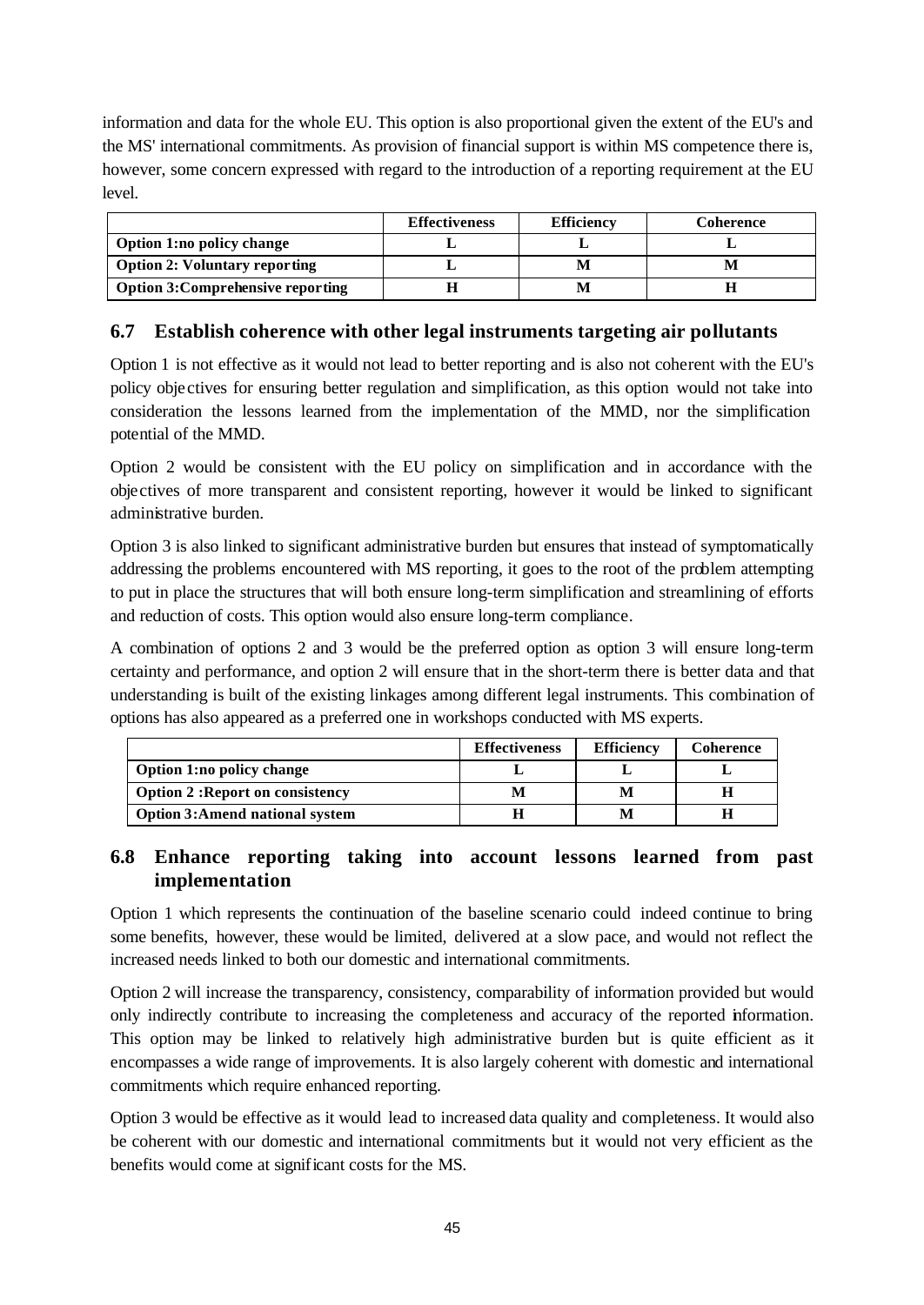Option 4 is also linked to significant administrative burden but ensures that instead of symptomatically addressing the problems encountered with MS reporting, it goes to the root of the problem attempting to put in place the structures that will ensure long-term simplification of efforts, increased compliance and an eventual reduction of costs.

The preferred option is a combination of options 2 and 4. This combination also ensures proportiona lity, in particular, given the emphasis at the international level on enhancing reporting on mitigation actions and projections. Option 2 addresses a large number of shortcomings of the current MMD and helps improve the consistency of the information provided by MS. Option 4 ensures that an appropriate enabling framework is put in place that will ensure long-term delivery of good quality information.

|                                            | <b>Effectiveness</b> | <b>Efficiency</b> | Coherence |
|--------------------------------------------|----------------------|-------------------|-----------|
| Option 1: no policy change                 |                      |                   |           |
| <b>Option 2: Streamline formats</b>        | м                    |                   |           |
| <b>Option 3: Harmonize methodologies</b>   |                      |                   |           |
| <b>Option 4: Establish national system</b> |                      |                   |           |

# **6.9 Preferred scenario (combination of all preferred options)**

Main objective of the MMD is to support the EU and its MS in meeting their, domestic and international, commitments and goals, and future policy development, through ensuring transparent, accurate, consistent, comparable, complete reporting. The preferred scenario ensures that these objectives will be met in an efficient and effective way. The overall administrative burden linked to the preferred scenario is in the range of  $\epsilon$ 4-5 million for the EU-27.

Given the uncertainties linked to a future climate regime, the preferred scenario foresees the establishment of an EU level review process of the GHG data submitted by the MS so as to ensure that compliance with the ESD targets is assessed in a comprehensive, transparent, credible and timely manner as foreseen in the Climate and Energy package. With regard to reporting on emissions from international maritime transport and the LULUCF sector where policy discussions, both domestically and internationally, are on-going a prudent approach is followed by ensuring that the MMD provides an adequate framework for establishing the detailed reporting requirements at a later stage when a concrete policy outcome is reached (either domestically or internationally). This way coherence with a future policy framework is ensured and duplication of efforts is avoided while it is also ensured that the EU is able to most efficiently implement the detailed requirements. With regard to the non- $CO<sub>2</sub>$ climate impacts of aviation coherence is again ensured with existing domestic policy which requires that an effort be made to take into consideration its impacts. It has to be noted that the proposal included in the draft Regulation on the non- $CO<sub>2</sub>$  climate impacts of aviation, which requires that the Commission assess biennially those impacts on the basis of the latest available emission data and scientific advancements, differs from those explored in the impact assessment and reflects the useful input received by other Commission services during the interservice consultation process. This new proposal was included in the draft Regulation as it was deemed to ensure coherence with existing Union policy, and to achieve equivalent benefits at a significantly lower administrative burden. With regard to finance and technology support the preferred option of enhancing reporting based on common methods is again coherent with the EU's obligation to provide transparent and complete information on the financial and technology support it has been providing to developing countries and results in limited burden. With regard to adaptation, the annual reporting on adaptation actions will help further define an EU-wide adaptation strategy and will also support the EU Clearinghouse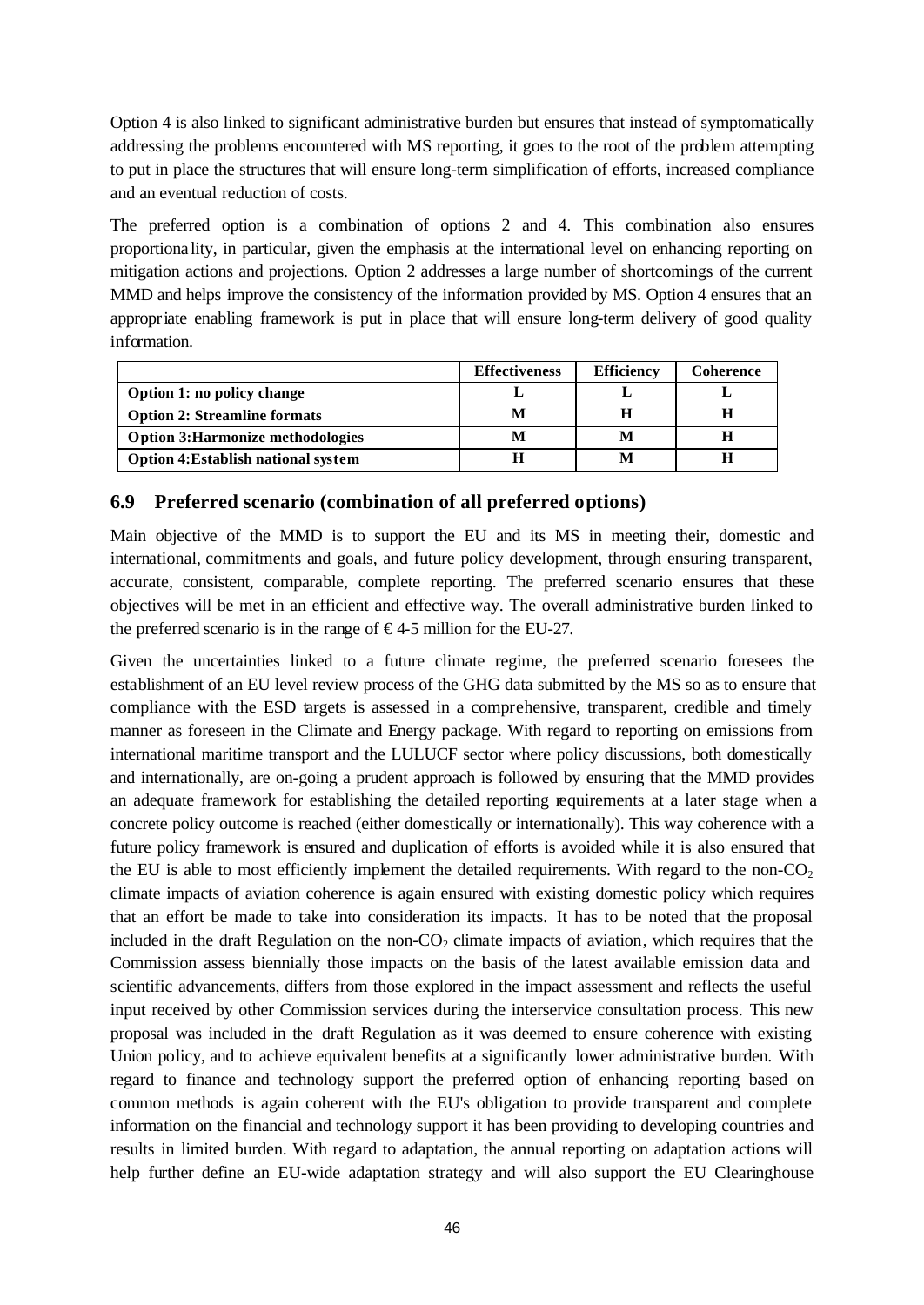Mechanism. This is an efficient option as it is linked to limited administrative burden while it also ensures that the EU is better able to address its international reporting obligations. Finally, the preferred scenario also foresees the enhancement of the existing national system in the MS to also address reporting on projections and policies and measures, as well as consistency with other legal instruments targeting air pollutants. This is an efficient way forward as despite the related burden it leads in the long-run to better compliance, simplification of efforts and an eventual reduction of costs. The preferred scenario also foresees better QA/QC provisions and the introduction of streamlined reporting formats and guidance so as to increase the quality and completeness of the data provided and to simplify existing reporting requirements without imposing undue administrative burden.

# **7 Monitoring and evaluation**

As all the policy options relate to monitoring and reporting requirements the completeness, transparency, and adherence of the resulting reports to the domestic and international requirements will in itself demonstrate whether the objectives set have been achieved through the revised MMD.

The reports prepared under the MMD will continue to be assessed at the EU and/or the international level annually, every 2 and/or every 4 years. The assessment of actual emissions will continue to be comprehensive and conducted by experts at both the EU and the international level. The goal of the assessment is to help improve reporting but also to assess compliance with targets and commitments made. The assessment of all other climate data and information is now proposed to be conducted also on an annual basis at the EU level with the focus being on completeness and adherence to existing guidance, while at the international level this assessment will be every 2 and/or every 4 years. Again the assessment is conducted by experts and the goal is again to identify areas for further improvement but also assessment of compliance.

The actors that have been traditionally involved at EU level in the monitoring and evaluation exercise, besides DG CLIMA, are the EEA, the JRC and Eurostat. These same actors will continue to assist in this exercise in the future.

The results of both the EU and the international assessment, besides being used for compliance purposes, have also been used to most effectively direct improvement efforts and capacity building activities at the EU and the MS level. The WG1 on Annual inventories and the WG2 on projections, policies and measures and the implementation of the ESD have played a crucial role in this respect and will continue to be the main instruments to exchange best practices and promote le ssons learned among the EU and the MS.

# **7.1 Indicators**

The following indicators were devised that correspond to the general, specific and operational objectives set in this impact assessment:

- If Number of non-compliance cases identified at the EU level or under the UNFCCC;
- Number of reports submitted on time to the Commission and/or the UNFCCC;
- The consistency of the EU level reports with those submitted by the EU MS as evidenced through the EU and UNFCCC reviews;
- ß The consistency of the emission data reported by MS under MMD and other reporting instruments as evidenced through the EU and UNFCCC reviews;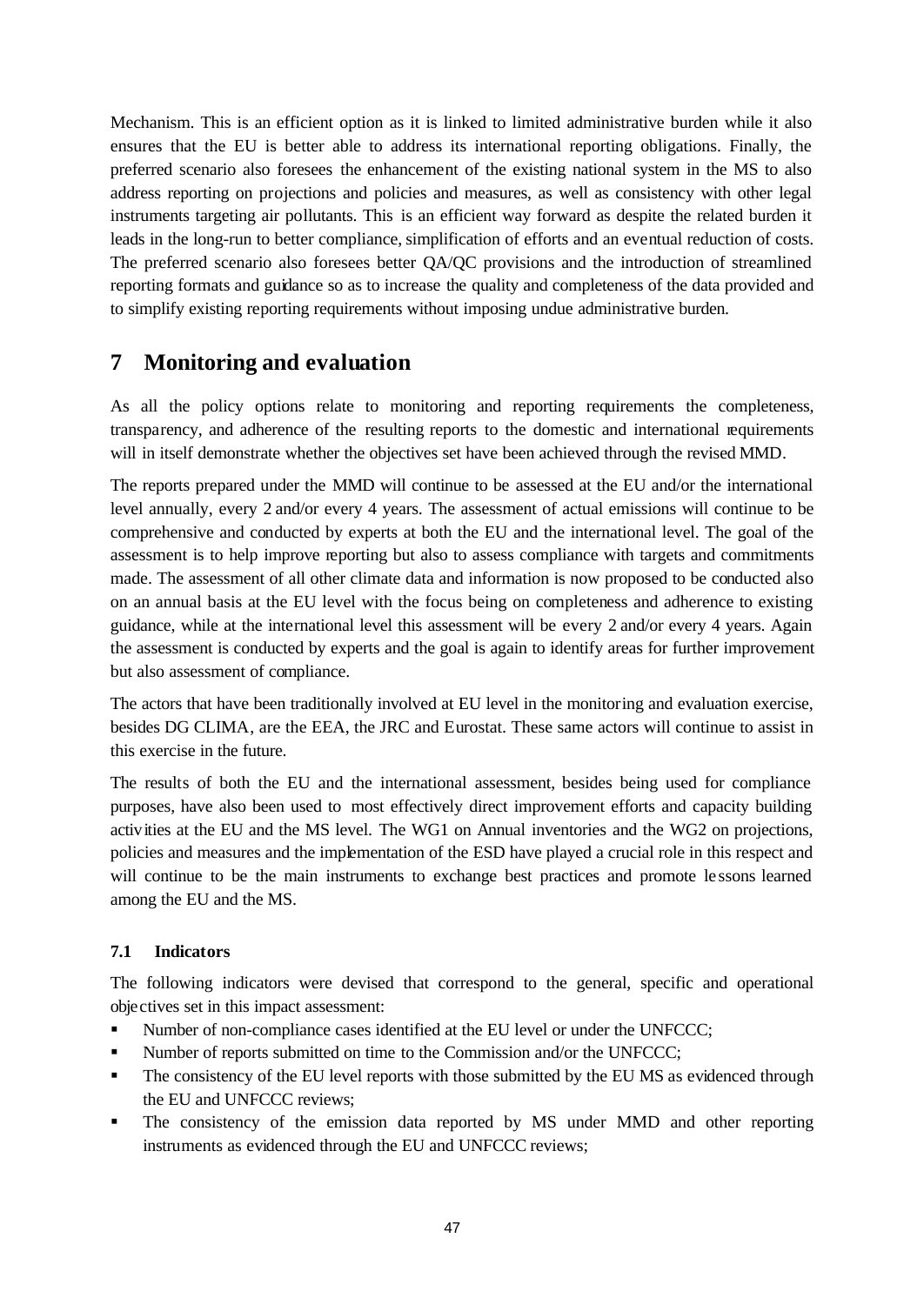- **Extent of completeness of MS reports submitted to the Commission and under the UNFCCC** when compared to existing requirements;
- **Extent of application by MS of common reporting methodologies and formats with regard to** reporting on financial and technology support;
- ß Extent of application by MS of domestic and international methodological and reporting guidelines;
- **Extent of completeness of MS reports submitted to the Commission and under the UNFCCC** when compared to existing requirements;
- **Extent of application by MS of common reporting practices and formats with regard to** projections, policies and measures and actual emissions;
- Availability of data and information and creation of new information flows in the areas targeted by the revised Decision.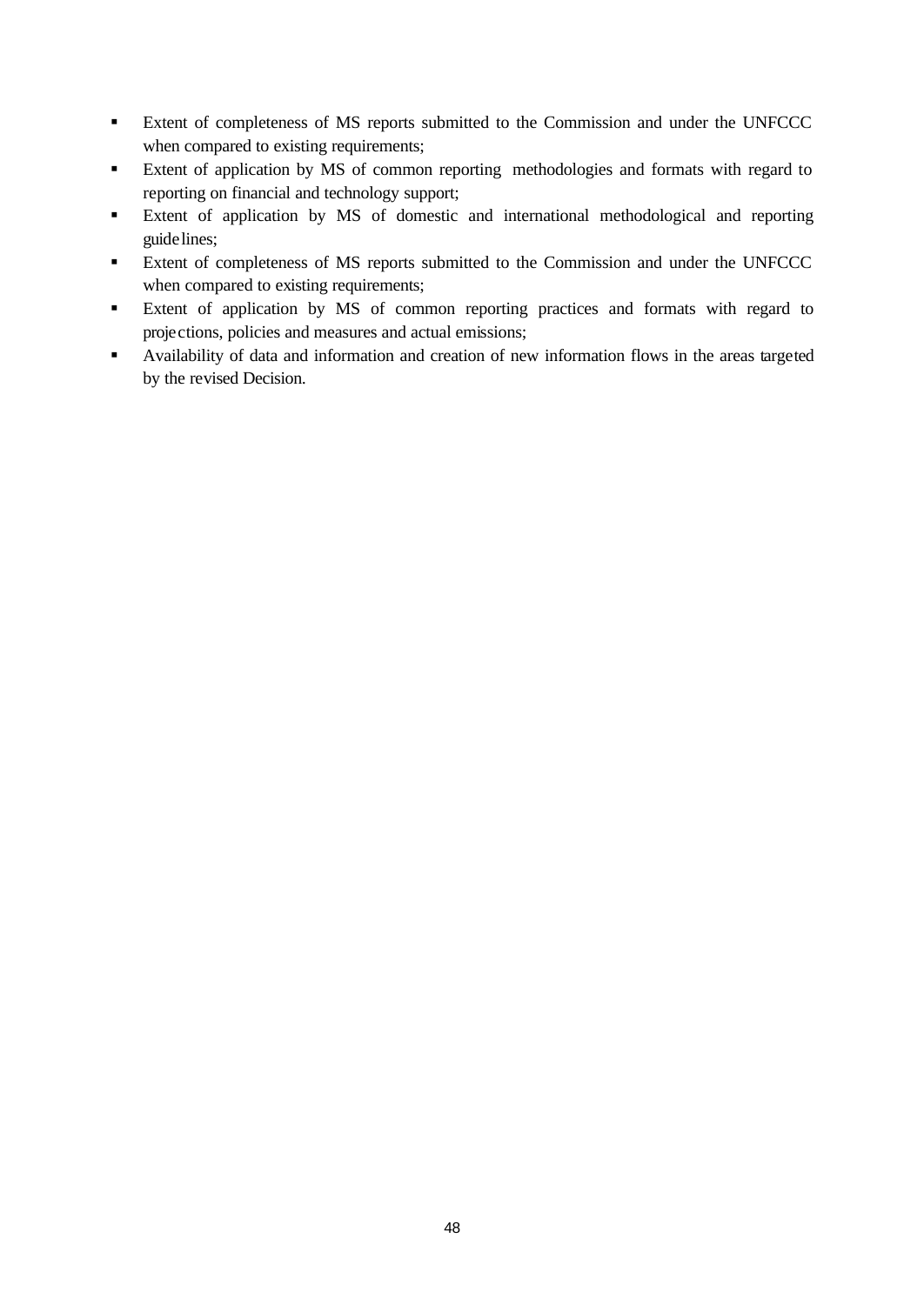# **Annex A: Minutes of meetings of IASG**

Minutes:  $f^t$  meeting of the Impact assessment steering group on the Revision of Decision **280/2004-Brussels, 22 November 2010**

### **Invitees: DG CLIMA, DG ENER, DG ENV, DG ENTR, SG, SJ, DG ESTAT, DG JRC-ISPRA, DG AGRI, DG RTD, DG ELARG, DG MOVE, DG ECFIN and the EEA**

### **Present at the meeting: DG CLIMA, DG ENV, DG ENTR, SG, SJ, DG MOVE and the EEA**

DG CLIMA opened the meeting with a presentation providing an overview of the issues to be addressed through the Revision of Decision 280/2004 (Monitoring Mechanism Decision – "MM Decision") and providing the relevant background.

In its presentation DG CLIMA noted that the MM Decision was revised in 2004 mainly incorporating the reporting requirements under the Kyoto Protocol into EU legislation. In this process, implementing provisions in Decision 2005/166 were elaborated for the first time. Since then six years of experience have been gained in the implementation of both decisions and a number of significant developments took place in the field of climate change, both domestically and internationally that make imperative the revision of Decision 280/2004.

DG CLIMA highlighted that the Revision of Decision 280/2004/EC and its implementing provisions Decision 2005/166 is also mandated by:

- The need to implement the Climate and Energy package agreed by the European Parliament and Council in December 2008;
- Future possible reporting obligations resulting from the ongoing international discussions and negotiations following the Copenhagen Accord; and
- The need to implement the Europe 2020 strategy which incorporates sustainable growth as one of its 3 key priorities, and the climate energy package targets as one of its 5 headline targets.

DG CLIMA stated that the main objectives of the Revision of the MM Decision will be:

- ß To streamline the current reporting framework (EU ETS, NEC Directive, EPRTR, F-gases regulation);
- To improve the quality, comprehensiveness, timeliness and usefulness of the data reported;
- To incorporate the new reporting requirements arising from domestic and international legislation (implementation of review and compliance cycle of Effort sharing decision, reporting on finance);
- $\blacksquare$  To address, to the extent possible, future reporting needs (non-CO<sub>2</sub> impacts of aviation, maritime transport, adaptation, LULUCF).

DG CLIMA informed that in preparing the IA 7 MS will be approached via a questionnaire so as to gather relevant administrative burden information.

In regards to timing, DG CLIMA informed that the presentation of the proposal to the Impact Assessment Board is anticipated in May while the final proposal is expected to be adopted in September.

DG CLIMA's presentation was followed by a "questions and answers" session.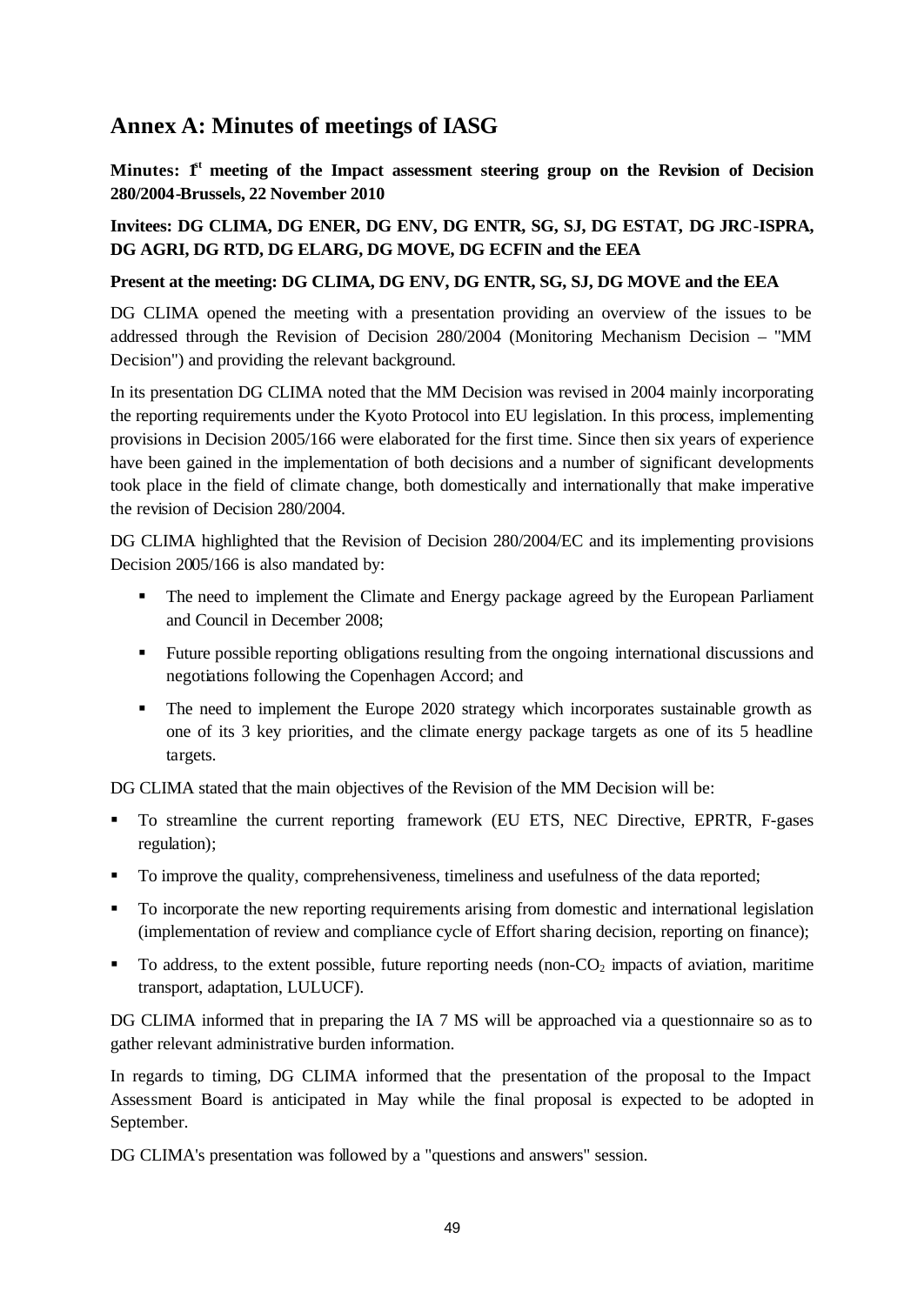DG ENV noted that in revising Decision 280/2004 coherence needs to be ensured with other legal requirements. DG ENV informed that the NEC Directive review is suspended at the moment but will be coordinated with the review of the air quality legislation in 2013. The option of amending the NEC Directive with regard to its reporting requirements is considered at technical level. Thus there are opportunities to harmonize the MMD with the NEC Directive as well as with the EPRTR.

DG ENV suggested that for the revision of the MM Decision, comitology also be used to allow flexibility in addressing future potential international requirements. DG ENV remarked that international aviation and international shipping are already covered by the NEC Directive and that there could be redundancies in case of new provisions in the MM Decision.

With regard to international aviation DG CLIMA responded that to its understanding the approach to be followed does not overlap with the NEC requirements but that it would further doublecheck this particular issue.

DG MOVE provided preliminary comments to DG CLIMA's presentation and informed that more detailed comments will follow in writing. DG MOVE remarked that the intended scope of the revision is too broad and highlighted the trade-off between enhancing the quality of data and widening the scope of the data collected. Considering the current situation (difficulty to obtain data from MS, timeliness problems, cases of non-compliance), attention should be focused on the quality and consistency of the data collected through the existing reporting requirements. DG MOVE also noted that there was a need to address the discrepancy between energy statistics and emissions reporting (e.g. for inland waterways), and deal with issues such as how to attribute emissions to the end user (e.g. for railways).

DG MOVE noted that in order to be able to obtain route data on maritime emissions, legislation on how to deal with international maritime emissions should be first established. Otherwise the opposition of MS may be strong as data collection is expensive. In regards to aviation, DG MOVE remarked that given the scientific uncertainty on the non- $CO<sub>2</sub>$  impacts of aviation on climate, it is a purely political choice to apply a multiplication to existing emission statistics. Again, in the absence of a Commission decision on how to deal with these impacts, including them in the scope of the revision may be premature. To illustrate the arbitrary nature of this choice, DG MOVE pointed to the inconsistency in DG CLIMA's approach addressing only the non- $CO<sub>2</sub>$  impacts aviation, but not that of shipping.

DG MOVE agreed that more transparency on the reporting on the use of auctioning revenues (with details on how they were invested) and on the project credits used by MS under the Effort Sharing Decision would be useful. Finally, DG MOVE questioned the extent to which doing further work in regards to MS projections is really necessary given that the Commission already makes its own EUwide projections.

In response to DG MOVE's comments on the scope of the revision, DG CLIMA noted that many of the changes to be incorporated in the revised MM decision reflecting the le ssons learned are actually requested by the MS. Other changes are mandated by the Climate and Energy Package for the implementation of which an effort will be made that the existing monitoring, reporting and review system be used as much as possible to avoid duplication of efforts. In regards to the addition of new reporting requirements on, for example international maritime transport, these are considered necessary in establishing a solid basis for future mitigation measures without however pre-empting upcoming political decisions. In regards to aviation DG CLIMA promised to reflect further on the question on the non- $CO<sub>2</sub>$  impacts of the international maritime sector and also informed that a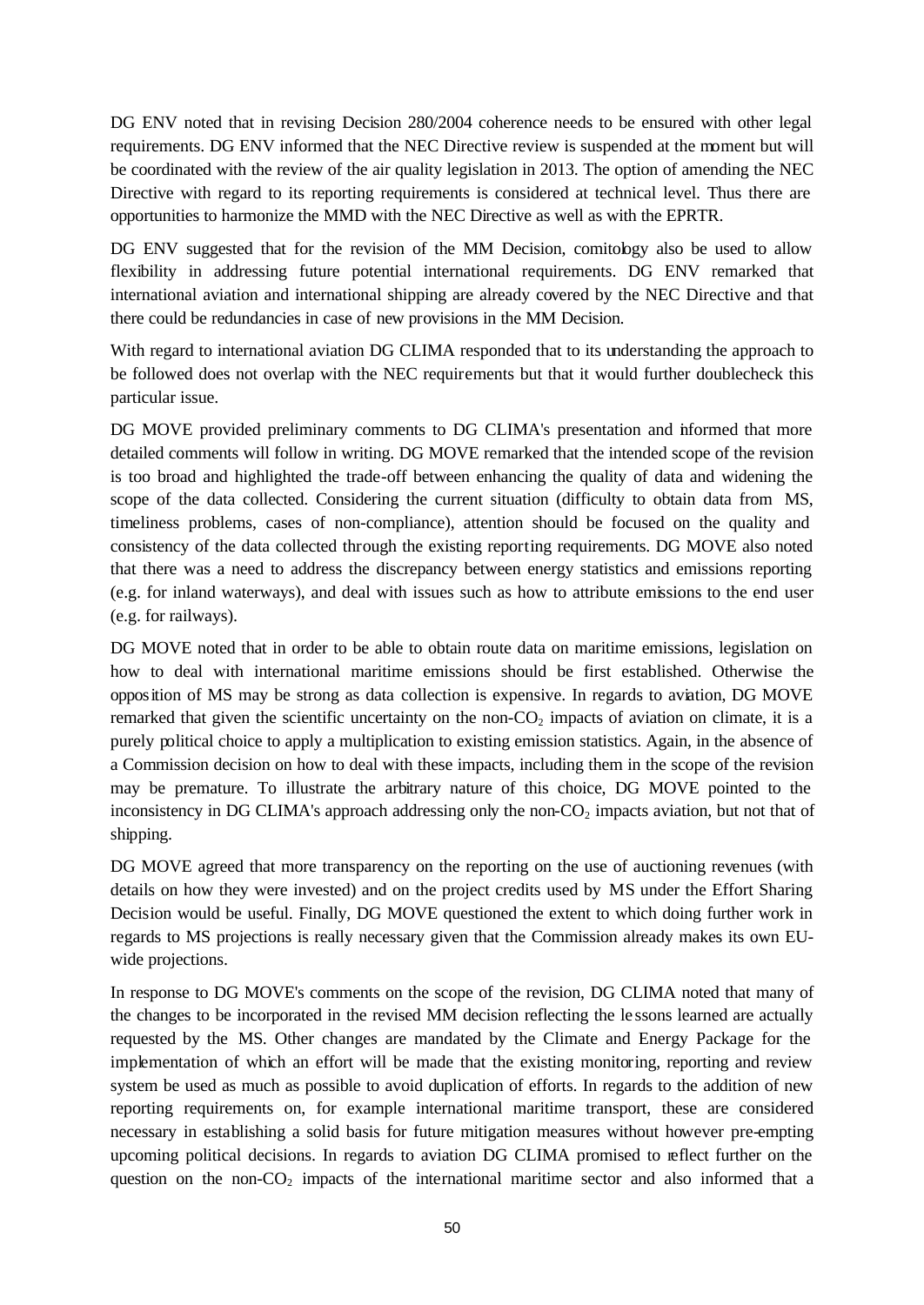legislative proposal to address international maritime emissions is included in the 2012 work programme. It was therefore acknowledged that even if the data collection on shipping route-based data was established during the revision, the data would not become available in time for the legislative proposal.

On auctioning revenues, DG CLIMA is of the opinion that there is no need to provide options in the IA as this is a fairly minor issue clearly defined and mandated in the ETS Directive. As concerns the use of comitology indeed an effort will be made to ensure flexibility without compromising the contents of the revised Decision.

With regard to the aviation impacts, the EEA commented that this issue is inc luded in the ETS Directive and would be addressed in a simple manner in the revised decision. On the reporting on the use of auctioning revenues the EEA emphasized DG CLIMA's point that the ETS Directive gives a clear mandate for reporting requirements on the use of auctioning revenues and that the implementation is relatively straightforward thus this is not an important issue for the impact assessment.

The SG questioned the inclusion of reporting on financial support in the revised MM Decision and suggested that this might be better addressed also in the future via the established joint EPC/EFCworking group under the ECOFIN council in view of likely sensitivities of MS to give the Commission a greater role here. The SG noted that DG CLIMA should explore whether some of the envisaged amendments to the MM Decision could be addressed by other instruments. The SG also highlighted that flexibility should be ensured via using comitology, in particular as international monitoring and reporting provisions are yet to be decided. The SG noted that care should be taken in selecting which issues will be included in the revised MM so as to ensure maximum effectiveness of the revision. Quick agreement by the co-legislators and the wide-spread acceptance of comitology would only be likely if the proposal was limited to technical issues of reporting and did not include implicitly fundamental political questions. The SG also noted that given the uncertainty at the international level in regards to monitoring and reporting of GHG emissions maybe the scope of the revision should be narrowed. The SG informed about a framework contract that could be used for the preparation of the IA as regards simplific ation and the reduction of administrative burden.

On SG's remarks, DG CLIMA responded that reporting requirements on financial support provided are not out of the scope of the existing framework as such reporting is covered by the national communications required under the UNFCCC and the KP but reassured that this would be further checked with the SJ. On a comprehensive MMD review vs. a more adhoc approach, DG CLIMA remarked that the MMD review is needed in any case to implement the Climate and Energy Package and the lessons learned. It presents also an opportunity to include other requirements that will be useful for policy development. In particular, DG CLIMA is of the opinion that the revision of the MM presents a great opportunity to consolidate, under one instrument, as many reporting requirements on climate change related issues, hence ensuring consistency.

DG ENTR asked whether there will be new reporting requirements for ETS installations included in the revised MM.

DG CLIMA specified that there will be no such new reporting requirements incorporated in the MM Decision but that the Decision will attempt to ensure consistency with the reporting under the EU ETS.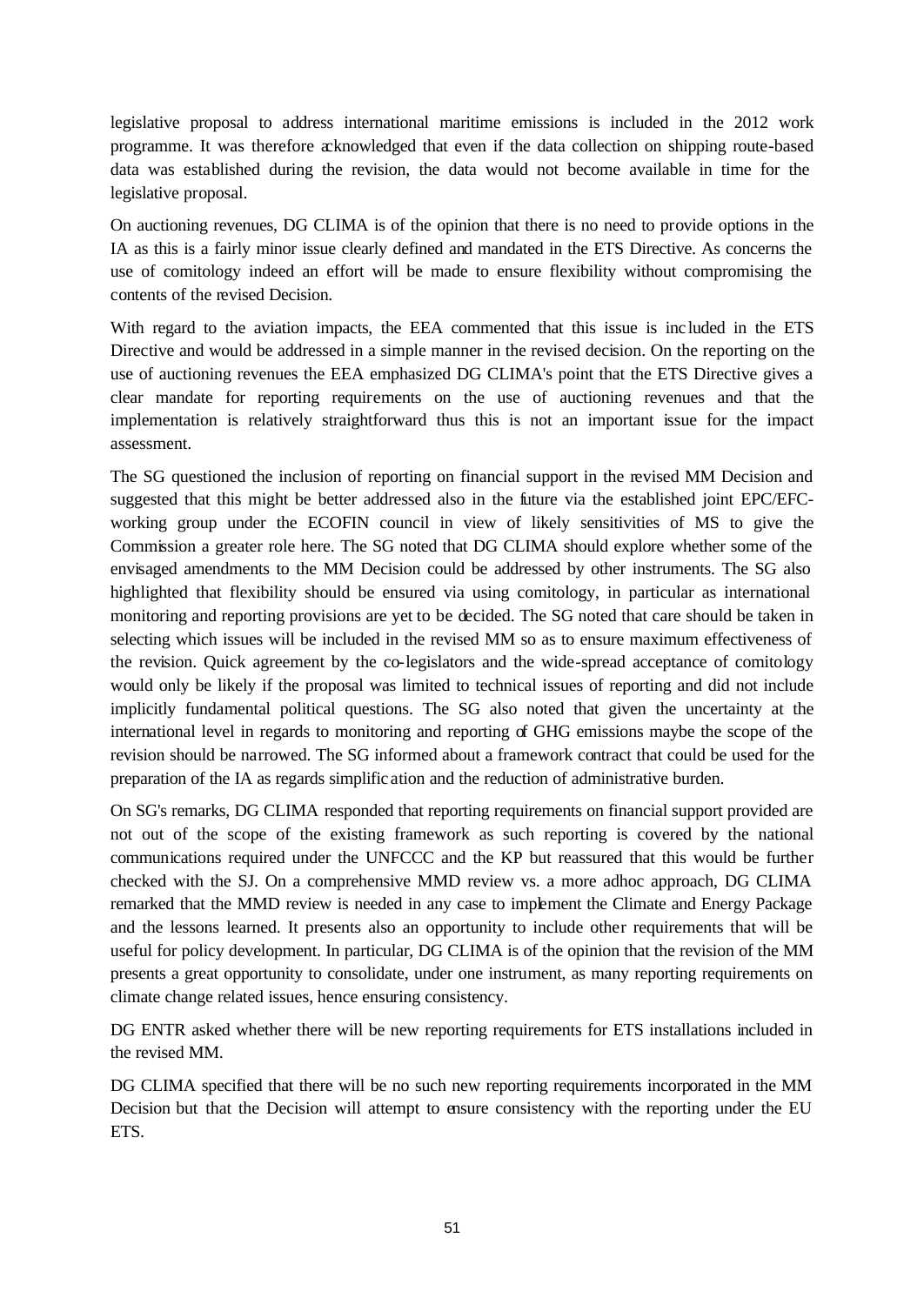In concluding the meeting, DG CLIMA informed that the next meeting will be in January. Prior to this a description of the problem, a list of general and specific objectives and the main options will be sent to the IASG members. The members were also encouraged to provide their feedback on the upcoming revision and respective impact assessment report in writing.

# **Minutes: 2nd meeting of the Impact assessment steering group on the Revision of Decision 280/2004, Brussels, 11 February 2011**

**Invitees: DG CLIMA, DG ENER, DG ENV, DG ENTR, SG, SJ, DG ESTAT, DG JRC-ISPRA, DG AGRI, DG RTD, DG ELARG, DG MOVE, DG ECFIN, DG MARE, DG DEVCO and the EEA**

### **Present at the meeting: DG CLIMA, DG ESTAT, DG ECFIN, SG, DG MOVE and the EEA**

DG CLIMA opened the meeting requesting the adoption of the minutes of the previous meeting and of the agenda for this meeting.

DG ECFIN requested that the wording in the minutes related to the use of auctioning revenues be better aligned with the corresponding legal provision. The minutes of the previous meeting were considered adopted subject to the proposed DG ECFIN modification.

DG ESTAT asked which MS were concerned by the questionnaire on the administrative burden and who the respondents would be. DG CLIMA indicated the list of the 8 MS that will take part in this exercise. The coordinating responsibility for providing responses to the questionnaire will be mainly with officials from environment ministries  $\alpha$  from the environmental agencies of the member states that have been contacted

### **Presentation and discussion**

DG CLIMA presented the current state of play for the impact assessment addressing in particular the problem definition, the objectives (general, specific, operational) and the options identified. DG CLIMA also presented an updated timeline for the preparation and submission of the impact assessment and the adoption of the legal text (see meeting documents and the presentation). DG CLIMA's presentation was followed by a discussion among the participants in the meeting.

### Maritime emissions

DG MOVE indicated that the legal basis for monitoring maritime emissions needs to be established before the MM Decision can set out provisions. The technical choices made (e.g, tonnage of ships to be covered) need to be justified. DG MOVE considers that introducing any monitoring and reporting obligation in the revised Monitoring Mechanism decision could prejudge the outcome of the negotiations under the IMO or at EU level. DG MOVE is also concerned by the potential administrative burden for shipping operators and MS.

DG MOVE was also skeptical with regard to the amount of detail that was presented in the draft impact assessment with regard to reporting on maritime emissions. DG CLIMA clarified that after further consideration of previous DG MOVE comments and own work, it has reconsidered its approach with regard to the level of detail to be included in the monitoring mechanism decision on this issue and that this updated approach will be reflected in a future version of the impact assessment. DG CLIMA's new proposal is that detailed monitoring and reporting guidelines be proposed only if an agreement is reached at the IMO or if a policy instrument is proposed at EU level. The reason for including any provision in the revised MM Decision is to allow the Commission to adopt monitoring requirements quickly after the adoption of a relevant measure at IMO or by the Commission. DG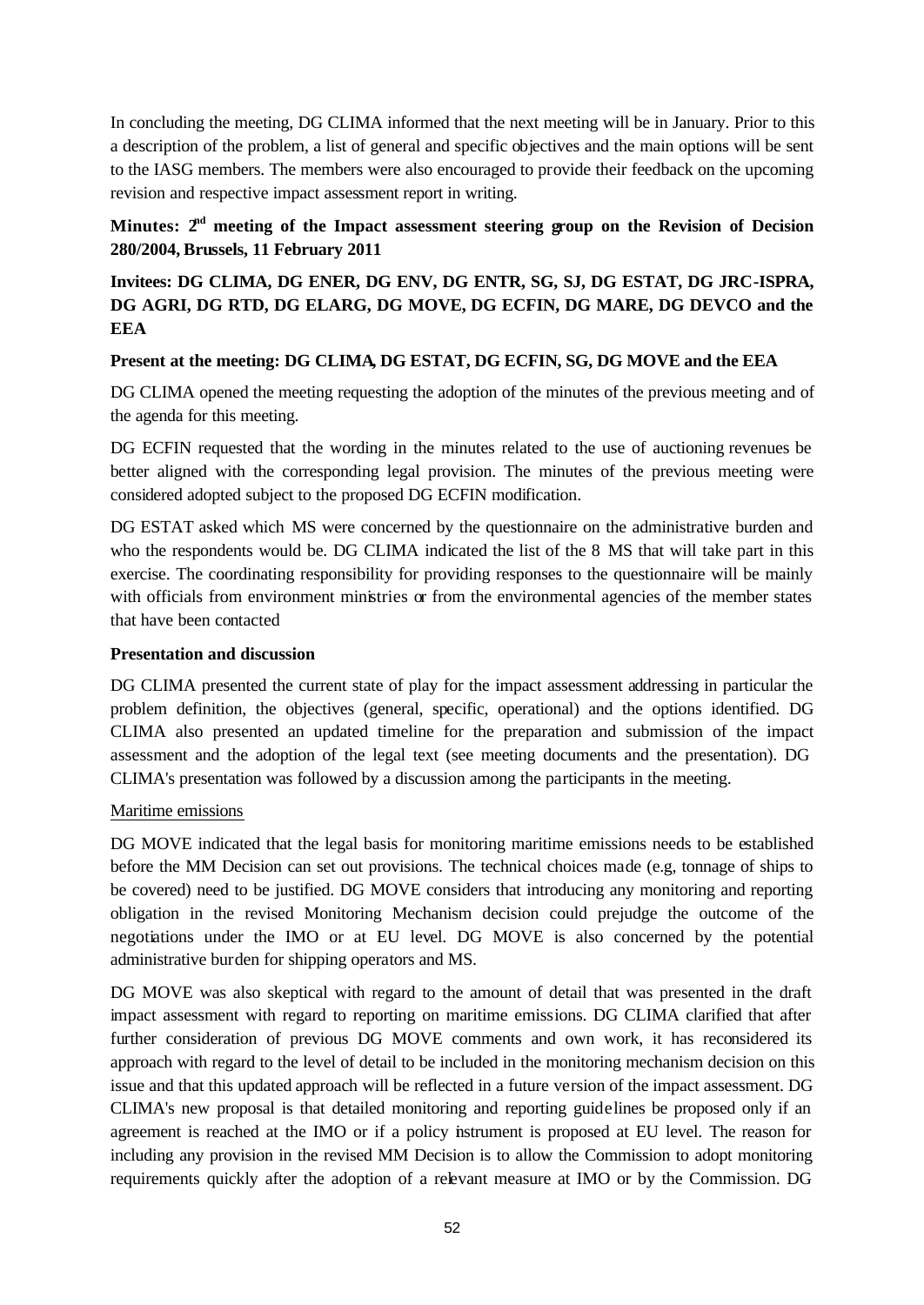MOVE noted that the most appropriate place for setting out monitoring provisions for maritime emissions is the legislative text based on the prospective IMO agreement or the Commission legislative proposal.

DG CLIMA questioned how much detail should be included in the impact assessment at this stage, if references to reporting of emissions from maritime transport in the legal text remain at a minimum. The rationale would be that the actual detailed impacts would be captured at a later stage when the reporting guidelines on emissions from maritime transport would be developed. The SG indicated that any provisions on maritime emissions should be as concrete as possible so as to make it clear what the intention of the Commission is. If the details of the issue at stake are dealt with at a later stage through a comitology procedure, then DG CLIMA will need to assure that indeed the relevant impact assessment will be carried out at that point. With regard to the current impact assessment text, the SG indicated that the text will need to clarify why the Commission opted to not include further details in the legal text and the impact assessment at this stage. With reference to the options presented in the draft impact assessment the SG indicated that these will need to still capture the variety of parameters that could ultimately be part of the legal text even if the majority of the details is left for a comitology procedure later on.

### Non- $CO<sub>2</sub>$  impacts of aviation

DG MOVE considers that the use of the multiplier approach would not bring any additional information or improve the existing knowledge base with regard to aviation emissions. At the same time, it is also unclear that MS have sufficient modeling capabilities to comply with some of the policy options suggested in the IA, and how the Commission could assist them with developing a coherent modeling framework. DG MOVE is of the opinion that the existing scientific uncertainties cannot be meaningfully addressed in the revised monitoring mechanism decision.

DG CLIMA argued that including this reporting requirement in the reports submitted by the Member States would help to raise awareness on the true potential impacts of aviation. The need to address this issue was recognised in a recital in the Aviation EU ETS Directive.

DG MOVE commented that as non- $CO<sub>2</sub>$  impacts of aviation were not part of any GHG target of the EU, and therefore the proposal to include them in reporting is not in line with the general objectives set out in the IA. For the sake of completeness, the option of all MS using the multiplier approach needs to be added in the IA.

### Adaptation

DG ESTAT said that the amount of information that could be collected on adaptation is potentially massive and that care should be taken that this exercise remains manageable.

DG MOVE asked what the purpose of this data collection would be. DG CLIMA indicated that the legal basis and the scope for new reporting requirements on adaptation need to be addressed. The main purpose is to share information on climate change impacts, vulnerability and adaptation among Member States to disseminate best practices in adaptation strategies and to analyse how advanced member states are in mainstreaming adaptation in key sectoral policies and in fulfilling UNFCCC commitments (i.e. budget allocation).

The SG commented that it is necessary to also consider how new reporting requirements would be enforced and that the relevance of having these new reporting requirements in the revised MMD should be duly justified. SG commented that it might very well be that this theme could be better covered under another piece of legislation.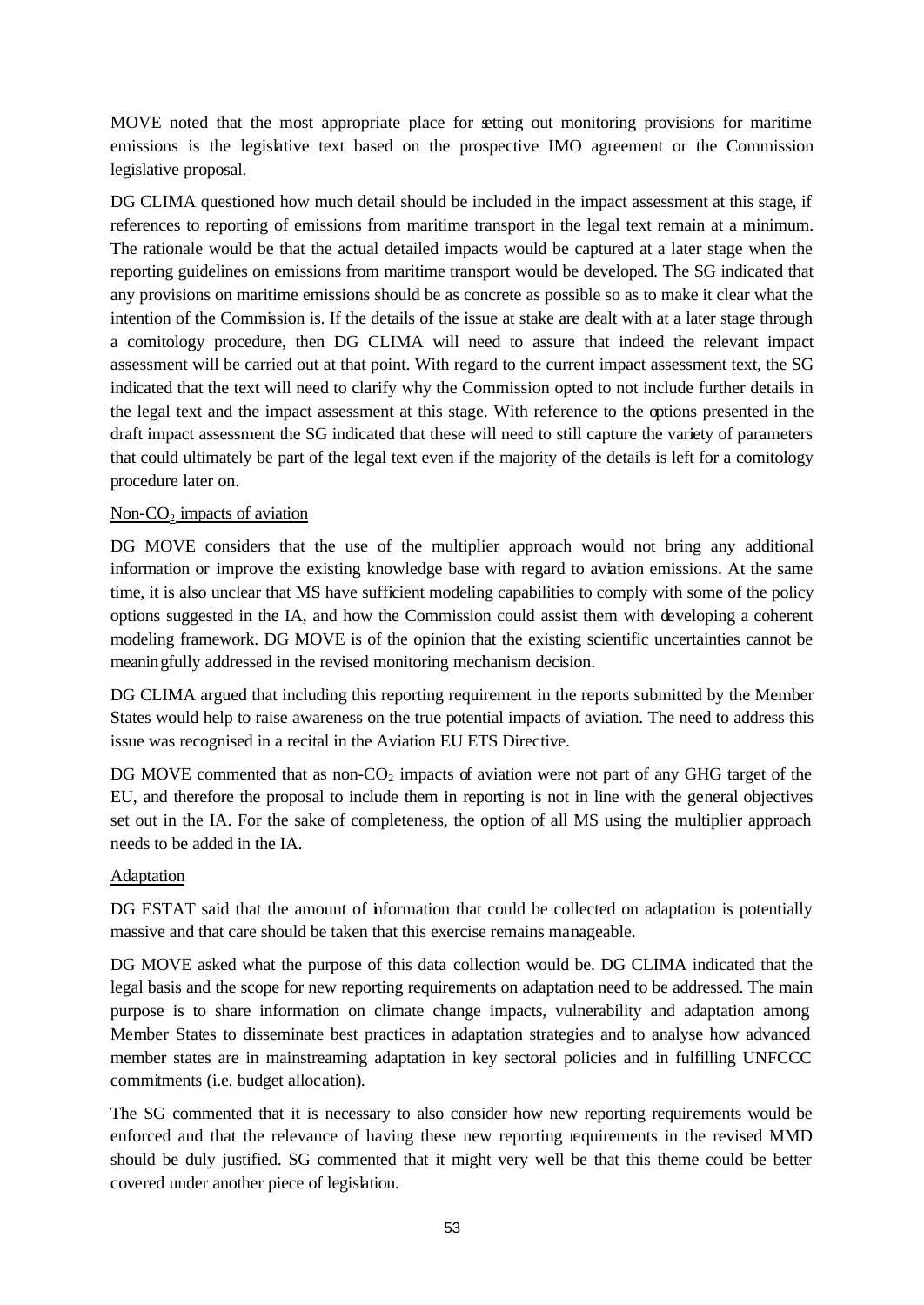### Finance

DG ECFIN said that finance and technology transfer considerations should be addressed separately in the impact assessment and the legal text. DG ECFIN asked if reporting every 2 years would be sufficient for these particular reporting requirements. DG CLIMA commented that the issue of frequency is under consideration but that in principle a 2-year frequency would be consistent with the requirements of the Cancun agreement. DG ECFIN also recalled that Member States already report on their financial support to developing countries in the annual "Monterrey report", including climaterelated support, and that this should be taken into account in the Impact Assessment, to avoid creating unnecessary additional reporting requirements.

DG CLIMA mentioned that an ongoing project led by unit A2 was looking at this issue in detail.

The SG recalled that inclusion of finance under this piece of legislation would be politically sensitive, as this would increase the Commission's role on finance compared to the current situation, so would need to be argued carefully.

### Other issues

DG CLIMA asked the SG whether a 8-week delay is sufficient for the public online questionnaire and the SG confirmed that indeed this would be sufficient.

### **Conclusions**

In concluding the meeting, DG CLIMA informed that the draft questionnaire for the online public consultation would be circulated for comments and that the next meetings of the IASG are tentatively planned for end March and mid-May.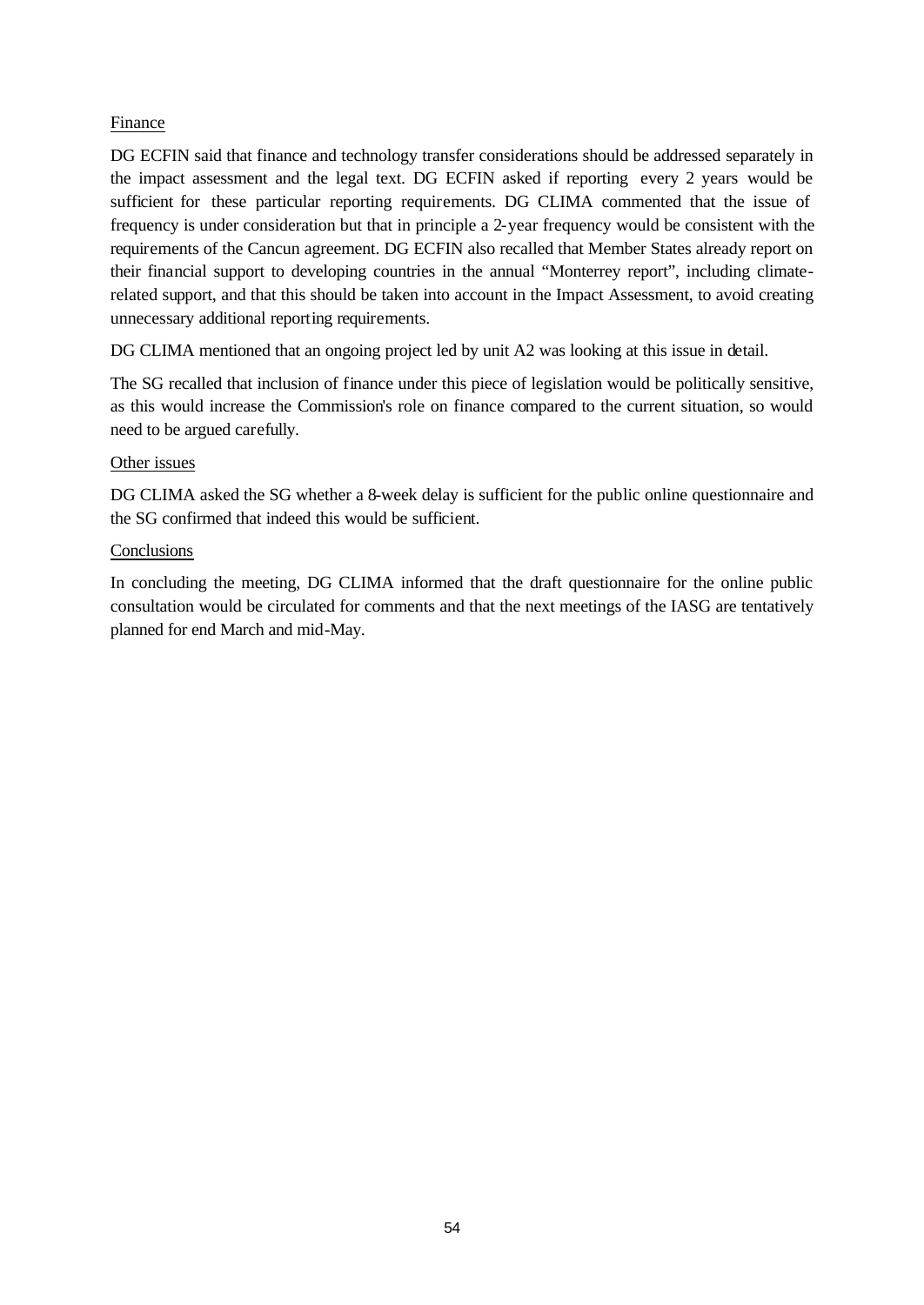# **Minutes: 3rd meeting of the Impact assessment steering group on the Revision of Decision 280/2004, Brussels, 18 April 2011**

# **Invitees: DG CLIMA, DG ENER, DG ENV, DG ENTR, SG, SJ, DG ESTAT, DG JRC-ISPRA, DG AGRI, DG RTD, DG ELARG, DG MOVE, DG ECFIN, DG MARE, DG DEVCO and the EEA**

### **Present at the meeting: DG CLIMA, SG**

DG ESTAT could not be present at the meeting but sent a set of comments on the impact assessment in advance of the meeting cautioning against having too open-ended requirements on adaptation, which is indeed a very broad issue on which a wealth of data could be reported. DG ESTAT also informed on some interesting transport-related statistics that will be collected in the future that may be relevant for reporting on maritime and aviation

DG CLIMA presented the administrative burden data collected in preparation of the impact assessment through questionnaires that were sent to those MS that wished to participate in this exercise. DG CLIMA also presented an updated timeline for the revision of the Monitoring Mechanism Decision, and informed on the advances with regard to the options to be included in the draft final legal text and on the first results of the online stakeholder consultation.

With regard to the information presented on administrative burden the SG indicated that further efforts should be made by DG CLIMA to clarify the data that were provided by the MS. Large discrepancies in the collected data should be explored and explained to the extent possible and additional information and/or data should be gathered to the extent feasible in particular in areas where there was a low response rate by the MS. In presenting the administrative burden data in the impact assessment judgement should be exercised on whether averages, ranges or other appropriate means of presentation should be used to better represent the collected information.

Concerning the public stakeholder consultation the SG advised that a short summary should be provided in the main impact assessment text while more detailed results could be provided in an annex.

In presenting and elaborating the options, the text should clearly reflect which are the objectives set and which are the available policy options for these obje ctives. The wording used in the current draft is confusing. Also in assessing the options, great care should be taken in justifying the "ratings" attributed to each option.

Overall, the SG noted that the audience for the impact assessment is the general public thus the text should refrain from being overly technical. It could be worth considering providing definitions for technical terms in an annex.

On the substance of the provisions to be included in the revised MMD with regard to maritime transport the SG was concerned as to whether it might be early for including relevant provisions in the legal text given that an instrument for action in the maritime sector has not been defined yet.

DG CLIMA responded that there are main principles and reporting structures that could already be put in place without prejudging the form of a future policy instrument. Having a reporting basis already set now would also speed up implementation of future requirements.

On finance the SG commented that the introduction of new reporting requirements should be well justified as this is a field where already a number of reporting requirements exists.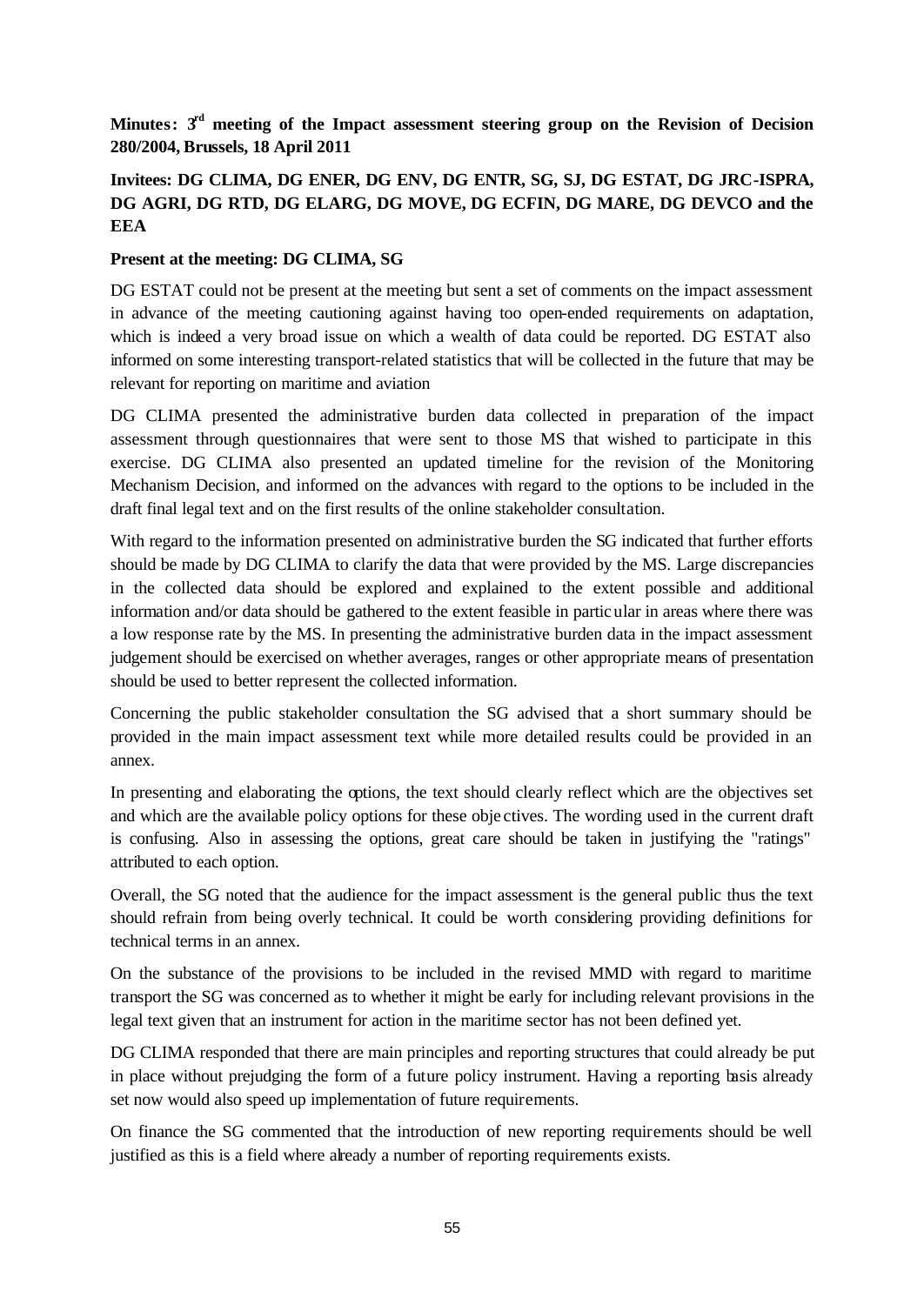With regard to adaptation, DG CLIMA asked to what extent the costs of inaction should be discussed. The SG replied that in general the impact assessment should be focused on the costs and benefits of the specific monitoring and reporting requirements to be introduced in a revised decision rather than on the costs of the mitigation or adaptation actions as such.

DG CLIMA closed the meeting by informing that the final meeting of the IASG will take place in mid-May.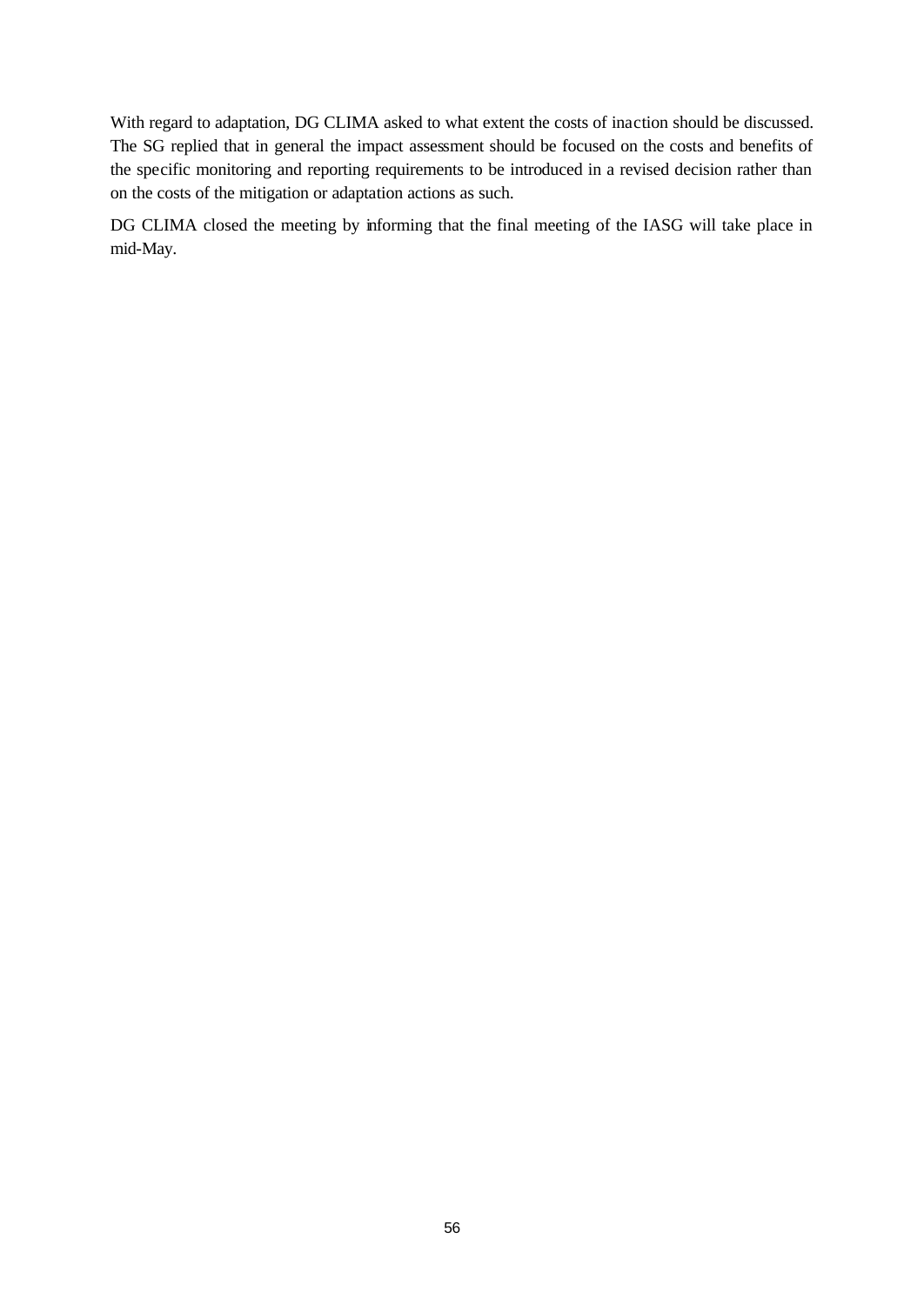#### **Minutes: 4th meeting of the Impact assessment steering group on the Revision of Decision 280/2004, Brussels, 16 May 2011**

### **Invitees: DG CLIMA, DG ENER, DG ENV, DG ENTR, SG, SJ, DG ESTAT, DG JRC-ISPRA, DG AGRI, DG RTD, DG ELARG, DG MOVE, DG ECFIN, DG MARE, DG DEVCO and the EEA**

### **Present at the meeting: DG CLIMA, SG, DG AGRI**

DG CLIMA presented the improvements that were made to the impact assessment (IA) since the previous meeting of the IASG based on the comments received. DG CLIMA highlighted in particular the additional efforts made to gather additional administrative burden data through further contacts with the Member States via phone and email. Also DG CLIMA pointed to the significant improvements made in the analysis and comparison of options chapters which now contain comprehensive information on all options and clearly present the underlying rationale for identifying the preferred option. In these chapters, also tables are now provided so as to increase the userfriendliness of the information presented. DG CLIMA noted that further work was done also in the other chapters of the report in an effort to adhere even closer to the IA guidelines and also to improve the clarity of the text. DG CLIMA also presented the final preferred options and raised its remaining questions with regard to the IA work.

DG AGRI supported the choice made by DG CLIMA with regard to the preferred option on LULUCF reporting. DG AGRI noted the inherent complexities of reporting emissions from this sector and pointed to the fact that although MS have in place the structures to do forest monitoring, the cycle of the carbon changes is 5-10 years and does not coincide with the annual reporting cycle established under the Effort Sharing Decision. DG AGRI mentioned that a particular problem for monitoring in the LULUCF sector is soils because the national inventories are not good enough for many countries. DG AGRI proposed that the specific challenges for the monitoring and reporting of LULUCF emissions and removals should be shortly mentioned in the IA text and informed that it will send some track changes.

DG AGRI asked how LULUCF emissions or removals will be accounted for. DG CLIMA replied that the accounting rules will be decided through the upcoming legal instrument that will cover the LULUCF sector or at the international level under the UNFCCCC.

### *Adaptation*

DG AGRI asked how the reporting requirements for adaptation relate to the EU adaptation clearinghouse mechanism currently under preparation. DG CLIMA replied that one of the objectives of the reporting requirements for adaptation is to increase the transparency of adaptation information and disseminate good practices. As a consequence, the intention is to publish all the collected information, for example through the EU adaptation clearinghouse mechanism, although the clearinghouse is expected to contain broader information.

### *Administrative burden assessment*

DG CLIMA asked whether extrapolation is acceptable in the cases where there is only a limited number of responses for the administrative burden assessment. SG replied that this is dependent on the type of information available. If there is confidence that the data is reasonable then extrapolation could be appropriate with any caveats clearly presented.

DG CLIMA asked how the underpinning information on administrative burden should be distributed between the main body and the annex. SG replied that key figures, caveats and explanations should be present in the main body so that the reader does not need to constantly refer back to the annex.

### *General comments*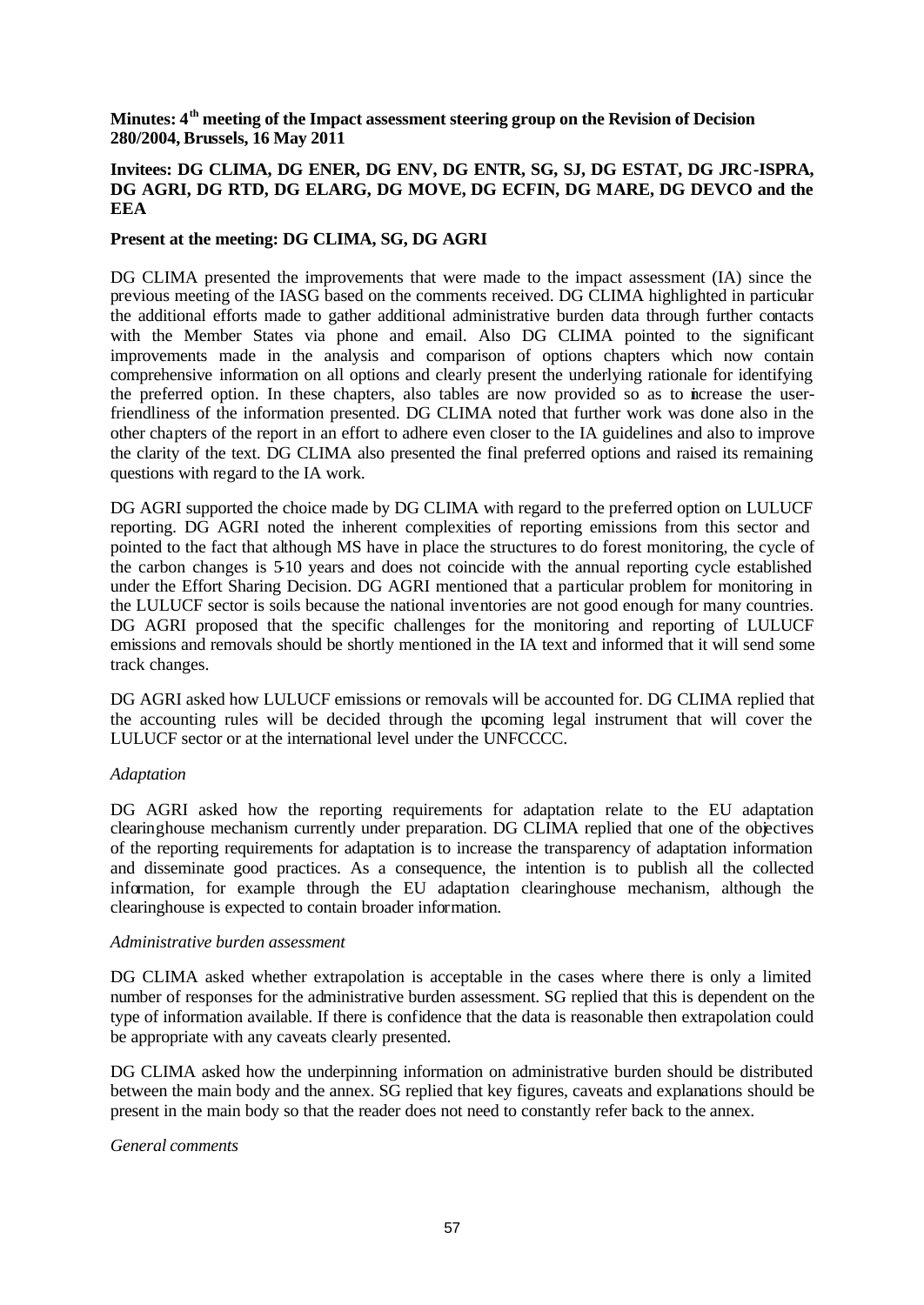SG mentioned that the tables in chapters 5 and 6 (analysis and comparison of options)should more clearly specify what each option represents so as to increase their user-friendliness.

SG also mentioned that the ratings introduced in the comparison of options section could be justified a bit further in the underpinning text.

SG proposed to round all administrative burden data in the main text to avoid giving an impression of false accuracy.

If the proposal is unlikely to have an impact on companies and employment, SG proposed that a paragraph to this extent be added in the analysis of impacts chapters.

DG CLIMA asked how much detail should be provided for each option identified. The SG was of the opinion that if the DG has a cle ar view on the details of the option, these should be provided. SG also emphasized that more emphasis in general should be placed on the policy choices linked to the more significant impact.

SG and DG AGRI asked that, when a comitology procedure is referred to, the principles that will guide any future Commission proposal (e.g. environmental integrity, transparency, cost-effectiveness) be specified.

SG suggested that the draft IA be read by a colleague without prior expertise in this specific field to make sure that it is understandable to the general audience.

SG proposed that DG CLIMA adds a short section at the end of chapter 6 on comparison of options shortly presenting the overall impact of the preferred approach.

DG CLIMA asked what should be included in the annex with regard to the consultation process. SG proposed that the minutes of the 4 IASG meetings be included.

SG suggested that DG CLIMA organises an interservice group to discuss the legal text before launching the interservice consultation.

Overall, the SG was of the opinion that the final draft IA text has greatly improved over earlier versions and is well done. DG AGRI echoed the opinion of the SG.

DG ESTAT sent comments by email also commending on the well-drafted and structured text. DG ESTAT appreciated in particular the improvements made in the adaptation section where it also agrees with the preferred option identified.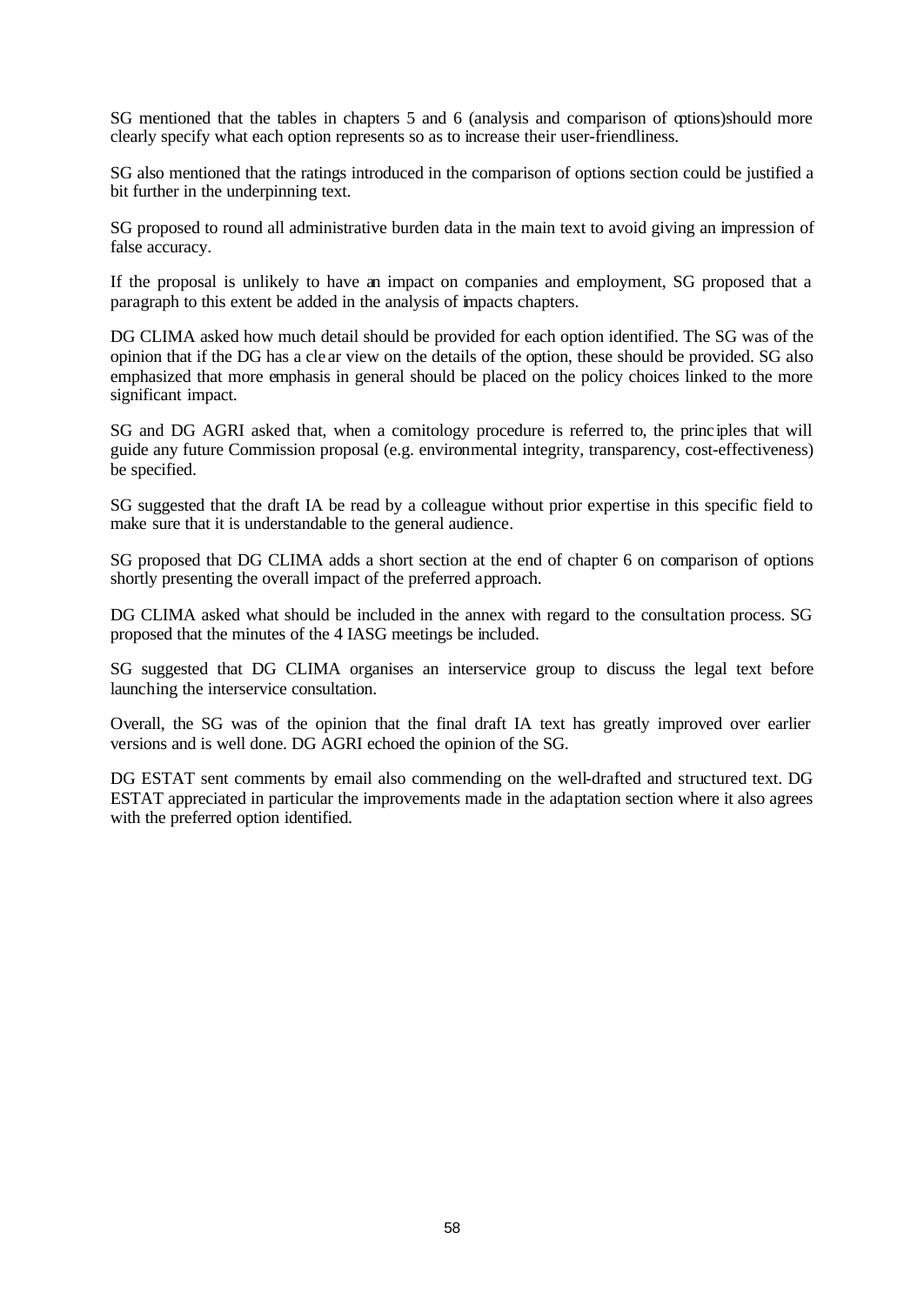# **Annex B – Summary results of online public stakeholder consultation on the Revision of the Monitoring Mechanism Decision (MMD) - Decision 280/2004**

### **General**

29 responses were received to the questionnaire, the majority of which were from private individuals (12) indicating the strong interest of citizens in climate change issues. The remainder of the responses was from industry, private companies, 2 national administrations (Belgium and the United Kingdom), 2 NGOs (including Climate Action Network Europe) and a research institution. The responses originated in 18 different countries one of which outside the EU with the majority of the responses originating in Belgium, France and Spain. There was a fairly even mix of EU-15 and EU-12 respondents to the questionnaire.

The majority of the respondents (24) were "familiar" to "very familiar" with climate change policies and aware that GHG data is collected and made publicly available at the EU (26) and also considered that they are "somewhat" to well informed by public authorities on efforts made to combat climate change (total 25 respondents). However, 19 respondents still considered that there is room for improvement with regard to the amount and quality of information communicated to the public.

The majority of the respondents to the questionnaire indicated that they use at least once a year, if not more often, the databases and reports made available to the public by the European Commission and the European Environmental Agency (EEA) in the context of the monitoring mechanism decision. Most of them consider this information understandable, clear and easy to retrieve and use.

20 respondents declared that they are familiar with the monitoring mechanism decision but only 10 of them have been "directly" (5) or "indirectly" (5) involved in its implementation. From the 24-25 respondents who expressed an opinion on whether the comprehensiveness, reliability and transparency is satisfactory the majority (including the Member States) seemed to "somewhat agree" (most popular response) to "strongly agree" that this was indeed so whereas the NGOs tended to disagree. Views seemed to more widely diverge with regard to the transparency of the data. In any case, the majority of the respondents (70%) agreed that the MMD needs to be improved. Opinions, however, differed significantly as to whether the MMD should be the main instrument to address reporting matters linked to various climate change data and information (8) or whether this should be tackled through various reporting instruments (11) with a slight preference for the latter.

### **Reporting on policies and measures**

Most of the respondents (including the NGOs but not the responding national administrations) indicate that they are not really satisfied with the level of information and the methods used to report on projections, policies and measures. Further elaboration of methods to be used and of reporting formats seem to be highly favoured options for implementation among the respondents.

### **Streamlining**

Most respondents are in favour of streamlining of the MMD enabling streamlining of reporting of all data (actual, projected, policies and measures. A bit more than half of the respondents, including the NGOs but not the two national administrations, also advocate the establishment of a national inventory review process at the EU level to assess the information provided by MS.

### **Climate-change related financial flows**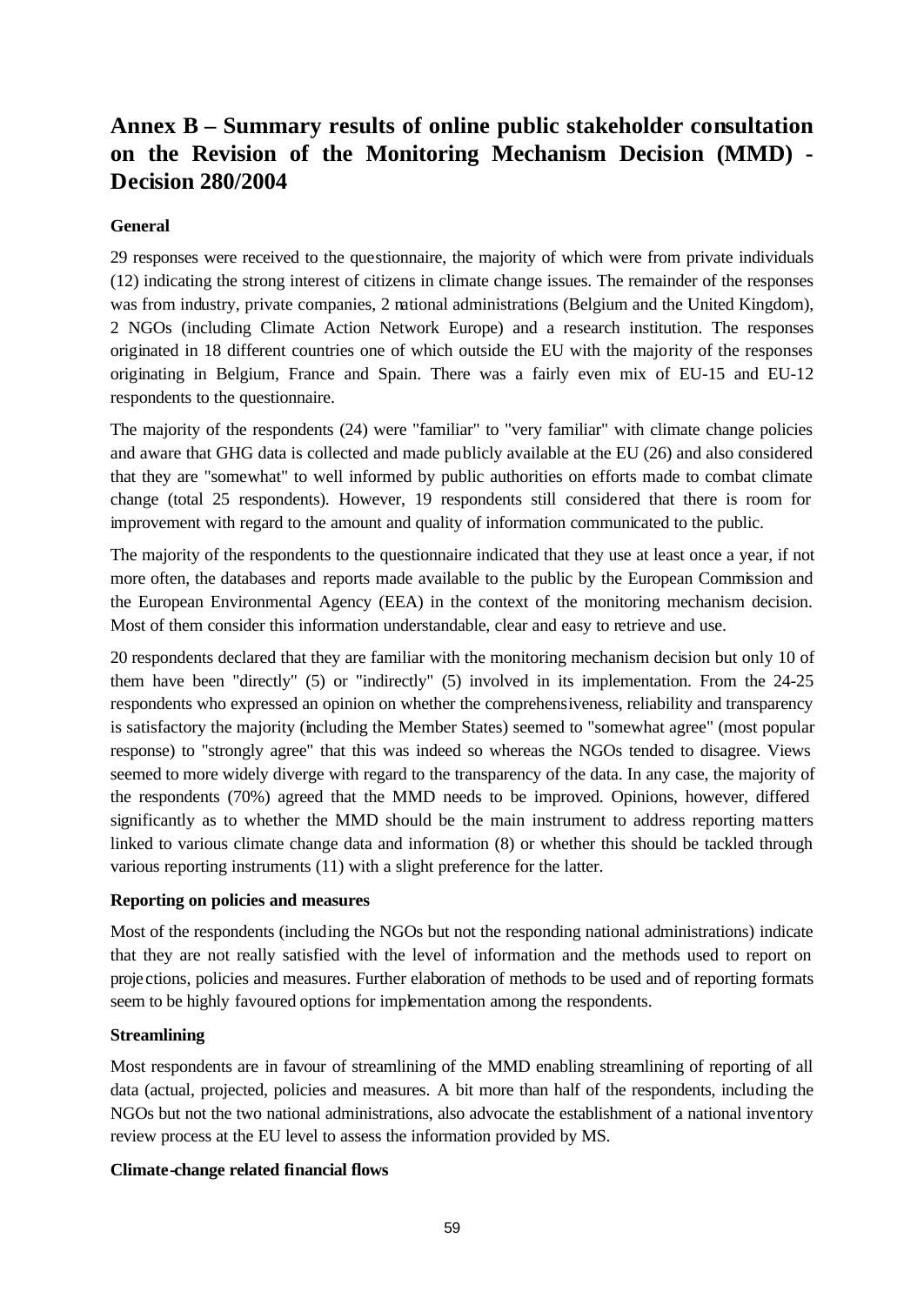The majority of the respondents (55%) believe that the information available on climate-related funding is not transparent, easy to access and to compile and believe that including this information in the MMD will have an added value compared to existing development finance reporting. The majority of the respondents, but not the two national administrations, also believe that it would be useful to monitor such flows centrally at EU level.

### **Adaptation**

On adaptation, the majority of the respondents (54%), but not the two national administrations, were of the opinion that reporting should include measures taken at national and regional level along with budgetary allocation while there seem to be little preference for simply providing information linked to a web-based information system. The option of setting a national focal point responsible for adaptation was highly favoured (63%).

### **LULUCF**

On LULUCF the majority of the respondents (59%) were in favour of establishing additional reporting on rewetting and drainage, force-majeure events and harvested wood products.

### **Maritime transport**

There was significant agreement (76%) among respondents that more accurate data on emissions from the maritime sector should be required to facilitate future action to tackle these emissions and 36% believes that the collection and consolidation of related data should be done both at the EU and at the national level with second preferred choice that of having only a central body at EU level.

### **Aviation**

74% of the respondents acknowledge that existing reporting instruments do not provide enough information to enable us to understand the full impact of aviation on the climate.

### **Specific comments provided**

In the comments provided issues raises were among other the need for the revised MMD to allow for flexibility in reporting and for the reporting frequency to reflect the frequency of data and information changes. The need to avoid overlaps with other monitoring, reporting and review streams at both the domestic and the international level was also noted as this could create consistency and comparability issues and could undermine these other processes.

For the reporting of projections, policies and measures, the need for determining basic assumptions and for providing guidance on appropriate methods and formats was noted.

On finance, the need for transparency, for taking into consideration the OECD process, for enabling ex-ante assessment and creating new climate finance lines were some of the issues brought forward.

On international maritime transport and aviation a concern was raised as to whether the EU has the right to regulate. Also opinions varied as to whether these areas are appropriate for inclusion in the MMD, on maritime because decisions are still pending at the international level and on aviation because of the high uncertainties and the existing ongoing scientific processes. Other comments, however, encouraged the collection of fairly detailed data on aviation and advocated for inclusion of the maritime sector so as to enable further action.

On adaptation, generally the information gaps were acknowledged and people felt that this is an area were more information would be useful, there was a commentary advocating the creation of national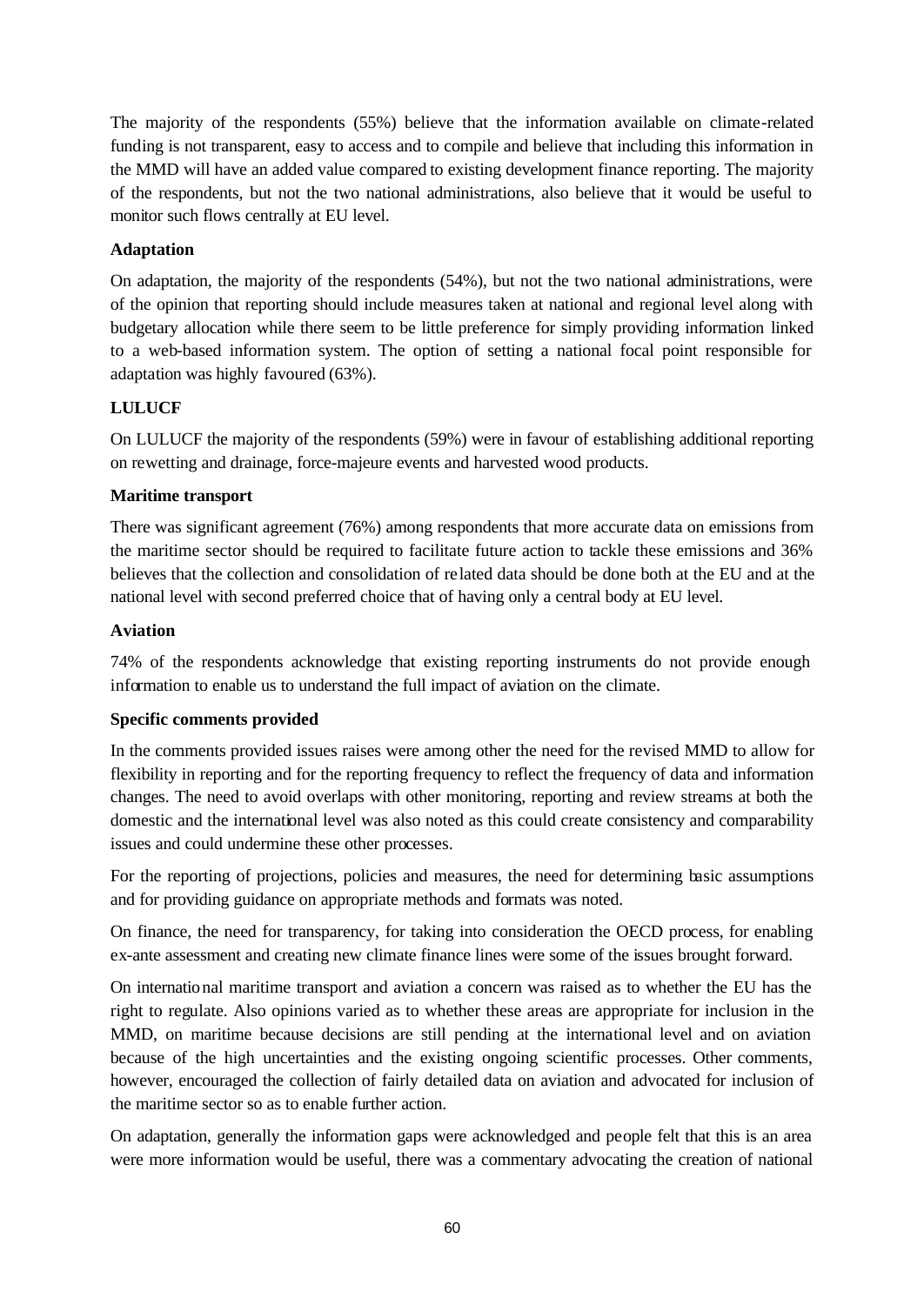adaptation systems. However, another respondent felt that although adaptation is important there is no need for further regulating reporting at the EU level.

Other issues brought forward in the comments were with respect to the need:

- **for transparent information on the use of auctioning revenues;**
- for transparent implementation of the annual emission allowances linked to the non-ETS sectors;
- **for establishment of voluntary reporting frameworks for post 2012 Green investment schemes;**
- to address soil carbon;
- $\blacksquare$  to have an assessment of the costs of inaction;
- ß to create space-based monitoring systems to address both mitigation and adaptation and for the initiation at EU level of a satellite monitoring constellation.

With regard to the reports and tools available reflecting the information captured through the MMD respondents felt that these are not adequately "advertised" and do not reach the European citizens. Further use of media and communication channels could be helpful in bringing this information more effectively back back to the public.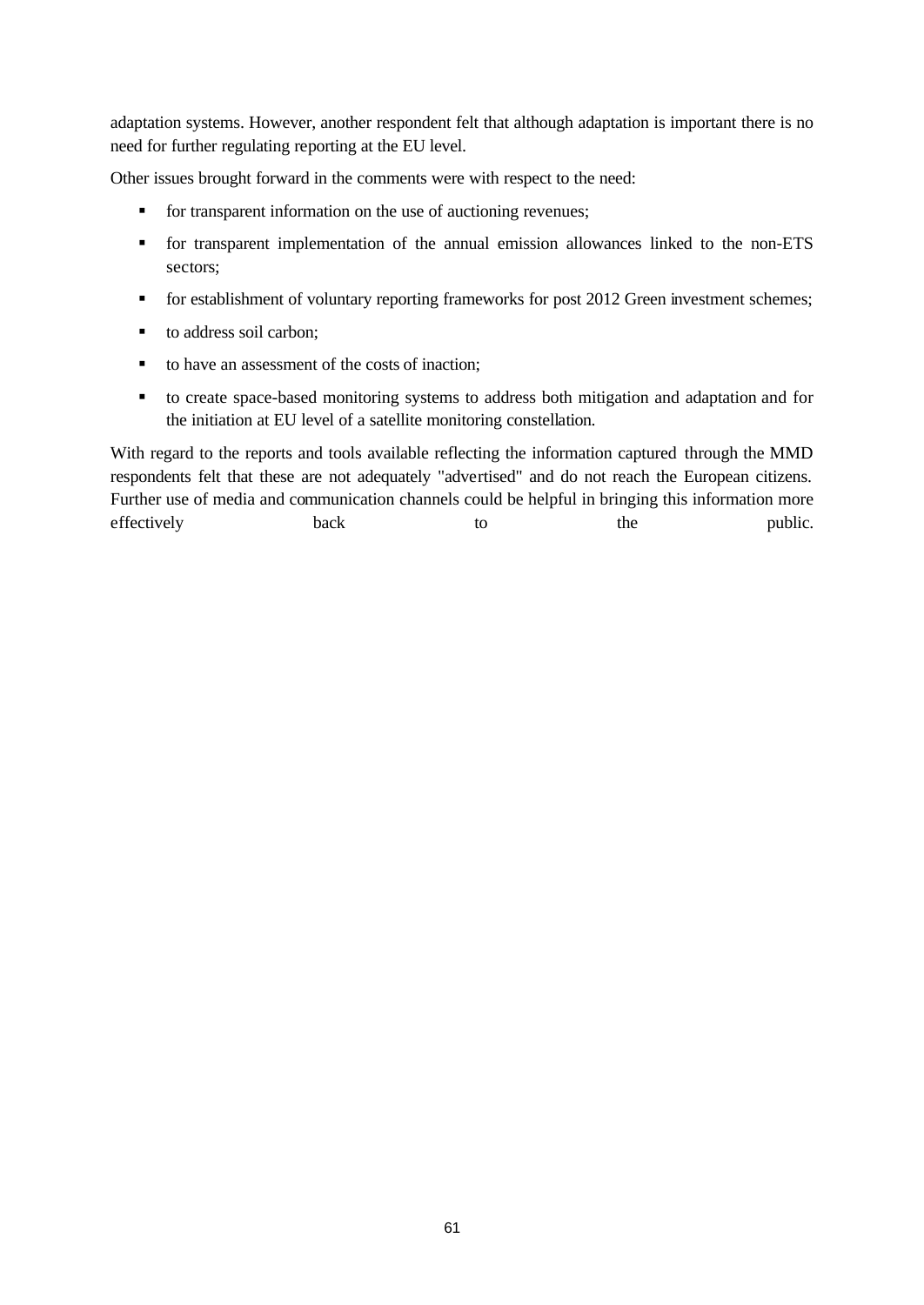# **Annex C – Other consultation activities/projects**

### **Theme specific consultations**

*LULUCF:* The European Council and Parliament requested the Commission to assess the possibility to include LULUCF in the 2020 target and make a legislative proposal, as appropriate. This work is ongoing. In this context, an internet-based public consultation was carried out in 2010 to collect views on the opportunities and challenges related to the inclusion of LULUCF in the EU's GHG emission reduction commitment. The majority of stakeholders want LULUCF to count towards the EU's target for 2020, predominantly in addition to the level of efforts that has already been agreed. In the public stakeholder consultation, the majority of respondents suggested that, if included, emissions and removals related to forestry activities should be accounted for on a mandatory basis and also agreed that there is a need for further harmonisation and standardisation between MS in terms of monitoring, reporting and verification of emissions and removals.

*Finance:* In October 2010 the Commission launched a specific study to look into the EU MS' existing monitoring, reporting and verification (MRV) practices for financial support provided to third countries.<sup>14</sup> The study included several case studies and a comprehensive questionna ire that was sent out to all MS. Although the final report will only be ready in August 2011, several observations made in the report were taken into consideration for the revision of the MMD and the preparation of the impact assessment report.

The option of including financing in the scope of the revised MMD was also discussed with EU stakeholders in the context of the need to improve MRV practices at the Joint Working Group of Climate and Finance experts (EPC/EFC) on April 2010. During these discussions the MS expressed some hesitation regarding the added value of the inclusion of financing in the scope of the MMD. In their view many parallel processes were already established and work on-going on their revision (Monterrey process, OECD DAC, National Communications), and the inclusion to MMD might undermine those efforts. However, there was broad acceptance of MRV of finance being an area for improvement at EU level.

*International Maritime Transport:* In February 2011, the first meeting of the European Climate Change Programme (ECCP) working group on ships was convened. The group was set up to provide input to the Commission in its work to develop and assess options for the inclusion of international maritime transport in the EU's GHG reduction commitment should there be no sufficient international agreement addressing these emissions. The input from this meeting shaped the analysis of the policy options considered herein. Significantly the following was concluded at the meeting:

- There appears to be significant monitoring done for commercial reasons while there is no standard approach;
- Log Books and Bunker Delivery Notes are maintained by all relevant ships and contain the information required for ships to monitor  $CO<sub>2</sub>$  emissions;
- **Monitoring creates efficiencies and is beneficial for ship-owners, vessel-operators;**
- An adequate level of data accuracy is available;

l

- **•** Verification and reporting needs further discussion;
- **•** Although mandatory GHG monitoring was not successful when initially proposed in the IMO, MS should aim to again propose mandatory emissions reporting.

<sup>&</sup>lt;sup>14</sup> AEA, SEI, EcoSecurities" measuring, Reporting and Verifying the provision for financial support by the EU and its M ember States", Ref: 070307/2010/575268/SER/A2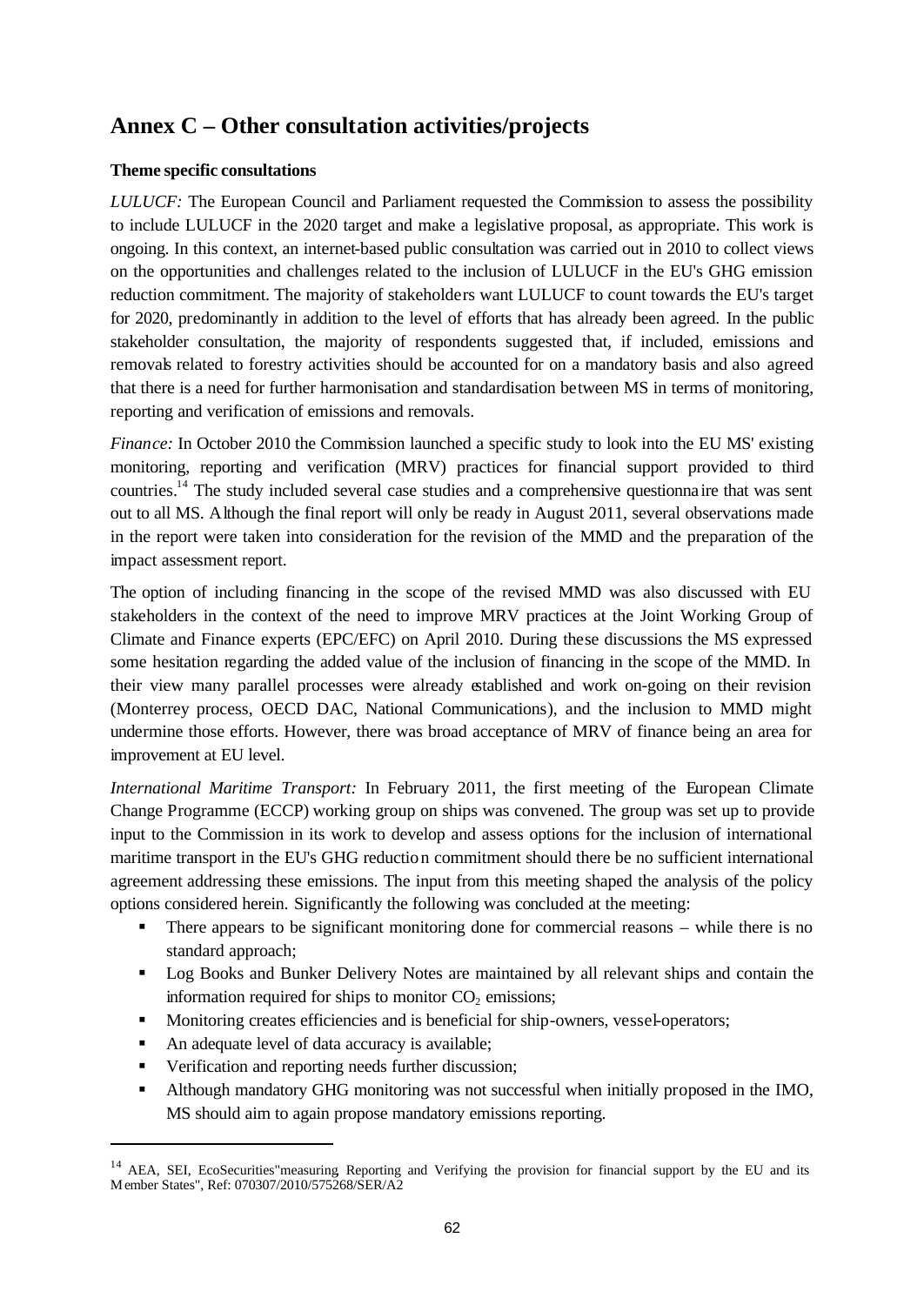*Adaptation:* The possible inclusion of new reporting requirements on adaptation was mentioned in March 2011 during the third meeting of the Working Group on Knowledge Base (WGKB) and during the first meeting of the Indicator Working Group under the WGKB attended by the EEA and various DGs (ESTAT,REGIO, SANCO, ENV, CLIMA). The relevance for the development of a harmonised set of indicators on adaptation in view of the possible inclusion of new reporting requirements on adaptation in the framework of the ongoing revision of the MMD was discussed. It was indicated that there is a need to develop first a methodology on indicators on adaptation before requiring their reporting at MS level, and that it is necessary to also consider how new reporting requirements would be enforced. DG ESTAT stated that the amount of information that could be collected on adaptation is potentially massive and that care should be taken that this effort remains manageable.

### **Projects that underpinned the preparation of the IA and the revision of the MMD**

There have been six projects so far aimed at feeding into the revision of the MMD and its implementing provisions and/or at supporting the relevant impact assessment:

- "Assessment of GHG methodologies for projections" aiming at improving the methodologies used by MS for projections

- "Ex-post quantification of the effects of policies and measures" to develop suitable methodologies for the ex-post quantification of the impact of policies and measures

- "Streamlining climate change and air pollution reporting requirements" to identify the inter-linkages between the monitoring and reporting requirements of the various pieces of legislation in the fields of air pollution and climate change

- "Assistance with the revision of the MMD" to take into account lessons learned and eliminate obsolete requirements

- "Assistance with the revision of the MMD taking into account the Effort Sharing Decision" to consolidate the recommendations from the four other projects and address the requirements of the Climate and Energy package.

- "Assistance with the impact assessment of the revision of the MMD"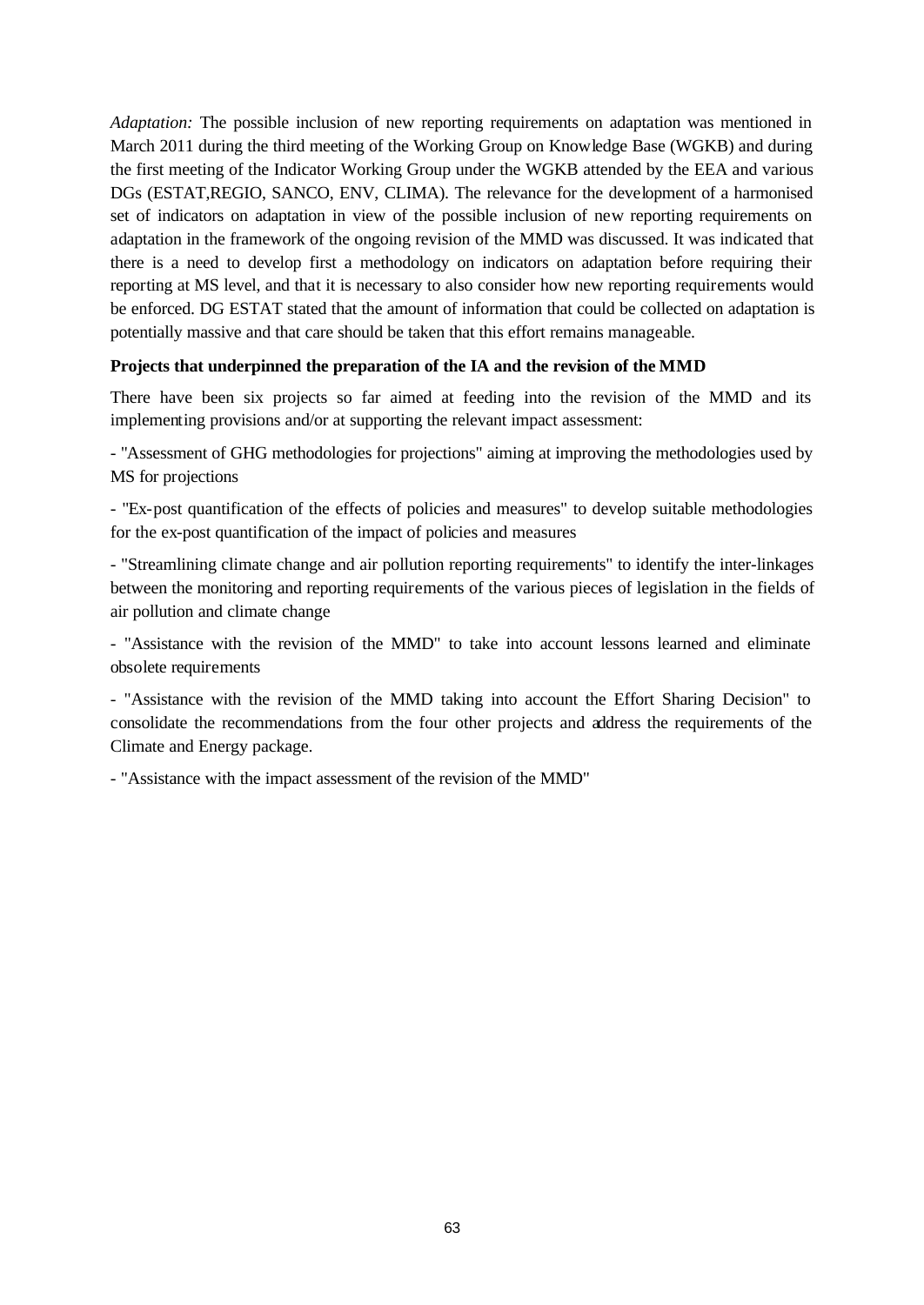# **Annex D - Detailed assessment of the administrative burden**

# **C.1. Establishment of an EU review and compliance cycle under the Effort Sharing Decision**

The administrative burden for the establishment of an EU review and compliance cycle under the Effort Sharing Decision must be seen against the background of the baseline scenario: "Continue with reporting of annual GHG inventory information and biennial information to the EU and the UNFCCC and rely on the inventory review under the UNFCCC as under current Monitoring Mechanism Decision."

### *1) Proposed change: Implementation of an EU desk review procedure of Member States' GHG inventories which is performed in a shorter time frame than the UNFCCC review during which the MS would need to provide feedback to the questions of the review team*

This proposed change is estimated to cause an administrative burden in selected MS as shown in the following table:

| <b>MS</b>          | Days | <b>Outsourcing</b><br>[Euro] | <b>Total administrative</b><br>costs [Euro] | <b>Additional information</b>                               |
|--------------------|------|------------------------------|---------------------------------------------|-------------------------------------------------------------|
| Finland            | 3.4  |                              | 1,130                                       | No additional information                                   |
| Germany            | 16.5 | 6,930                        | 11,830                                      |                                                             |
| Hungary            | 30   | 4,000                        | 5.990                                       | No additional information                                   |
| <b>Netherlands</b> | 27   | 11,000                       | 18,810                                      | 7 national experts assumed to be<br>involved in the process |
| Sweden             |      | 8.100                        | 8.100                                       | No additional information                                   |

The estimates depend on the ways Member States have organized their national inventory system, whether such work is outsourced to consultancy companies and whether MS have a centralized or a federal organization system, they depend on the size of the country and the related size of inventory teams and the number of experts involved in the inventory preparation. Whereas the time indicated by Finland is rather low, around 30 days plus outsourcing costs indicated by the Netherlands and Hungary seems to be rather high.

Member States were grouped into three categories to reflect the differences in the answers received (For Member States that provided answers in the questionnaire these estimates were used without variation):

Large Member States with complex national inventory system: Belgium, Germany, Netherlands (assumption average 15,320  $\epsilon$  per year (average of Germany and the Netherlands), low assumption 11,800 € high assumption 18,800 €

Member States with a high share of outsourcing: France, UK, Spain, Sweden (average assumption 8,100  $\epsilon$  per year (Swedish indication), low assumption 7,500  $\epsilon$  per year, high assumption 11,000  $\epsilon$  per ear)

Medium and small Member States with a less complex inventory system: all remaining Member States (average assumption 3,250 € per year (average of Finland and Hungary), low assumption 1,000 € per year, high assumption 5,660  $\epsilon$  per year)

Based on these assumptions total administrative costs for **EU-27 were estimated at € 143,000 per year with a range of**  $\epsilon$ **98,000 to**  $\epsilon$ **199,000 per year. It is assumed that** 50% of these costs are benefits for the UNFCCC review because part of the questions that will be raised in this review have already been answered. This assumption leads **to average costs for the comprehe nsive review of € 72,000 within a range of € 49,000 to € 100,000 per year for EU27**.

For the "light" review mainly based on automatic checks, it is assumed that the administrative burden is only 30% of a more comprehensive desk review, the resulting costs for the light review are **on average € 22,000 within a range of € 15,000 to € 30,000 per year for EU-27.**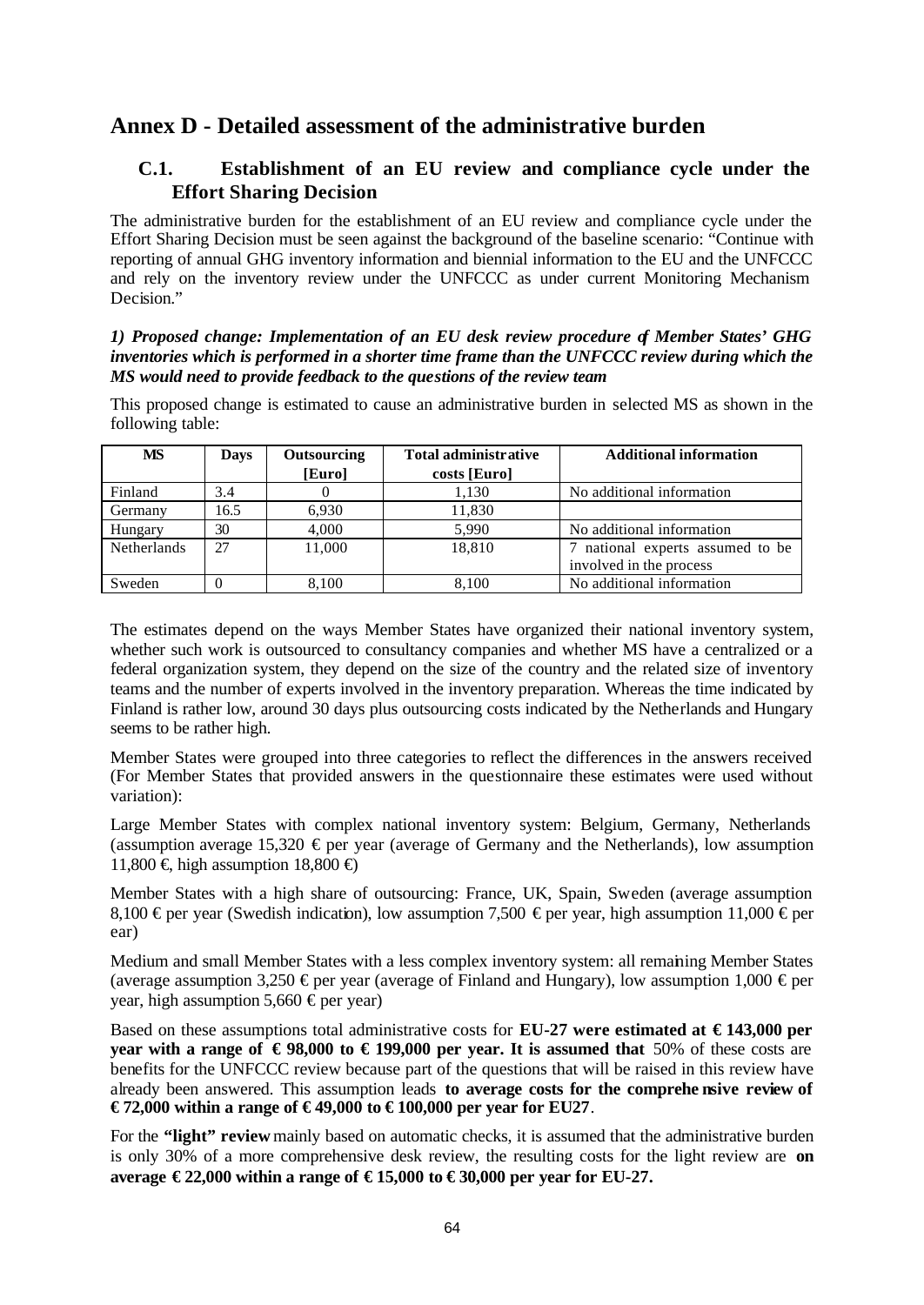### *2) Proposed change: Implementation of an EU in-country review procedure of Member States' GHG inventories during which the Member State would be visited by a review team and during which the MS would need to provide feedback to the questions of the review team*

This proposed change is estimated to cause an administrative burden in selected MS as shown in the following table:

| <b>MS</b>          | <b>Days</b> | Outsourcing<br>[Euro] | Total administrative<br>costs (Euro) | <b>Additional information</b> |
|--------------------|-------------|-----------------------|--------------------------------------|-------------------------------|
| Finland            | 4.6         |                       | 1,130                                | No additional information     |
| Germany            | 36          | 18,640                | 29.920                               | No additional information     |
| Hungary            | 30          | 4.000                 | 5.990                                | No additional information     |
| <b>Netherlands</b> | 41          | 26,000                | 46.920                               | 7 national experts assumed to |
|                    |             |                       |                                      | be involved in the process    |
| Sweden             |             | 40,000                | 40,000                               | No additional information     |

The estimates indicated for an in-country review differ even stronger depending on the amount of outsourcing indicated by the Member States. The Finnish estimate is considered as an outlier, given the fact that the number of days indicated by other MS shows a similar range.

Member States were grouped into two categories of EU12 and EU15 to reflect the differences in the answers received related to the overhead costs (For Member States that provided answers in the questionnaire these estimates were used without variation). An average, low and high estimate was calculated with different assumptions. For the average 37 days were assumed. For the low estimate 34 working days and for the high estimate 41 working days. Outsourcing costs for new MS were assumed with  $\epsilon$ 6,000 for the average and for old MS with  $\epsilon$ 22,000.

However, an in-country review of all Member States in one single years over a short period of several months seems impossible from a practical point of view. Therefore it was assumed that each year 4 Member States would be selected for an in-country review. It was assumed that the selection would cover 2 new Member States with lower costs and 2 old Member State with higher costs. These 4 incountry reviews would add on average  $\epsilon$  38,600 to the administrative burden within a range of  $\epsilon$ 36,600 to 41,000. The total administrative costs of this option for EU27 (including desk reviews for ost Member States and 4 in-country reviews) was estimated in a range of  $\epsilon$ 86,000 to 141,000.

# **C.2. Implementation of the revised ETS Directive (Reporting on the use of auctioning revenues)**

The reporting requirements in paragraph 3 of Article 10 of the revised ETS Directive and in second subparagraph of paragraph 4 of Article 3d of that Directive could be addressed via an electronic reporting template to be submitted annually. The reporting template would for example be a table of which each line is an item listed in Article 10 paragraph 3 and the columns could be "allocated revenues for year X in  $\epsilon$ ", "spent revenues for year X in  $\epsilon$ " and "corresponding activities"

### *1) Proposed Change: Report annually the use of auctioning revenues spent in earmarked areas in an electronic format attached to the national inventory report*

This proposed change is estimated to cause an administrative burden in selected MS as shown in the following table:

|             | Days    | <b>Total</b><br>administrative<br>costs (Euro) | <b>Additional information</b>                                                                               |
|-------------|---------|------------------------------------------------|-------------------------------------------------------------------------------------------------------------|
| Finland     | No data | No data                                        | No information received                                                                                     |
| Germany     | 4       | 1,190                                          | If reporting categories are not too detailed only few days<br>are necessary to provide the answers          |
| Hungary     |         | 7.051                                          | Of which $\epsilon$ 4,000 is for outsourcing                                                                |
| Netherlands | 4       | 1,000                                          | In the book keeping system not direct relation to the<br>revenues generates and allocations can be made. So |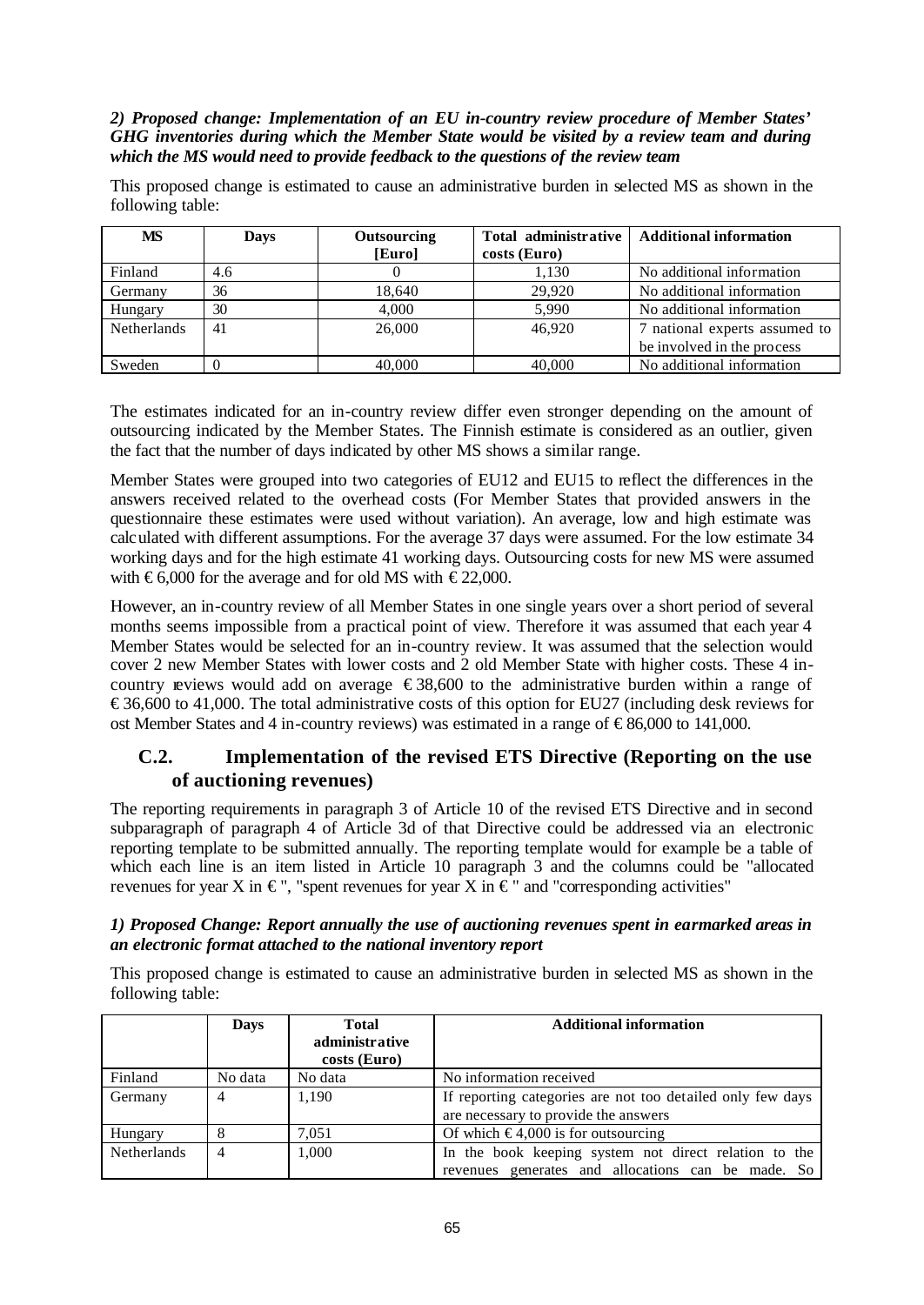|        |         |         | reporting will be restricted to revenues generated, allocated<br>and spent. For the allocation (miljoenen-nota) and spending<br>(jaarrekening) the documents to the Parliament will be<br>used. |
|--------|---------|---------|-------------------------------------------------------------------------------------------------------------------------------------------------------------------------------------------------|
| Sweden | No data | No data | No information received                                                                                                                                                                         |

An average number of 5.5 days was assumed for this task taking into account that it will not be very likely that many Member States will need to outsource the compilation of key budget information, but that such information is usually available in ministries for finance/ budget, environment and development assistance. All Member States were estimated based on standard tariffs for gross earnings including overhead resulting in an **average cost of € 32,000 for EU-27 per year**.

# **C.3. Reporting of emissions from maritime transport**

The administrative burden for reporting emissions from maritime transport must be seen against the background of the baseline scenario: "Continue with current reporting of GHG emissions from domestic and international maritime transport in GHG inventories without establishing the basis for improved underlying data."

This proposed change is estimated to cause an administrative burden in selected MS as shown in the following table:

|             | <b>Days</b> | <b>Total</b><br>administrative<br>costs (Euro) | <b>Additional information</b> |
|-------------|-------------|------------------------------------------------|-------------------------------|
| Finland     |             | 700                                            | See sections below            |
| Germany     | No data     | No data                                        | See sections below            |
| Hungary     |             | 1.000                                          | See sections below            |
| Netherlands | No data     | No data                                        | See sections below            |
| Sweden      | No data     | No data                                        | See sections below            |

**Assessment of administrative burden**

|             | Communicate data to centralized agency                   | Collection of additional vessel-<br>specific data at seaport         |
|-------------|----------------------------------------------------------|----------------------------------------------------------------------|
| Finland     | Small additional burden                                  | Minimal<br>additional<br>burden<br>making use of existing structures |
|             |                                                          |                                                                      |
| Germany     | Moderate additional burden                               | No information received                                              |
| Hungary     | Small additional burden                                  | No information received                                              |
| Netherlands | No information received                                  | No information received                                              |
| Sweden      | Significant additional burden if model.                  | - major additional port resources                                    |
|             | Comment: Today activity data are based on a              | required to feed into existing                                       |
|             | questionnaire monitoring annual deliveries of fuel. The  | structures;                                                          |
|             | calorific values are based on evaluations conducted by   | - major need to expand existing                                      |
|             | The Swedish Maritime Administration (Sjörfartsverket).   | structures                                                           |
|             | Calculating vessel-specific GHG emissions would          |                                                                      |
|             | require establishing a register of each vessel, their    |                                                                      |
|             | nationality and their effects/capacity utilis ation etc. |                                                                      |

### **Administrative maritime structure in Finland**

The existing administrative structure of national maritime administrations in Finland is:

The Finnish Maritime Administration (and Finnish Transport Safety agency and Ministry of Transport and Communication) host the PortNet system that is used nationwide for vessel traffic in Finland. Each and every ship calling at a Finnish port has to provide information regarding its timetable, route, cargo, any hazardous cargo, waste and maritime fees. It is also possible to give security announcements according to ISPC -instructions. Vessels arrival announcement is required 24 hours before the arrival to the port and cargo announcement 1 hour before arrival to the port. The user interface for the PortNet system is Internet-based. PortNet is a telematic system, where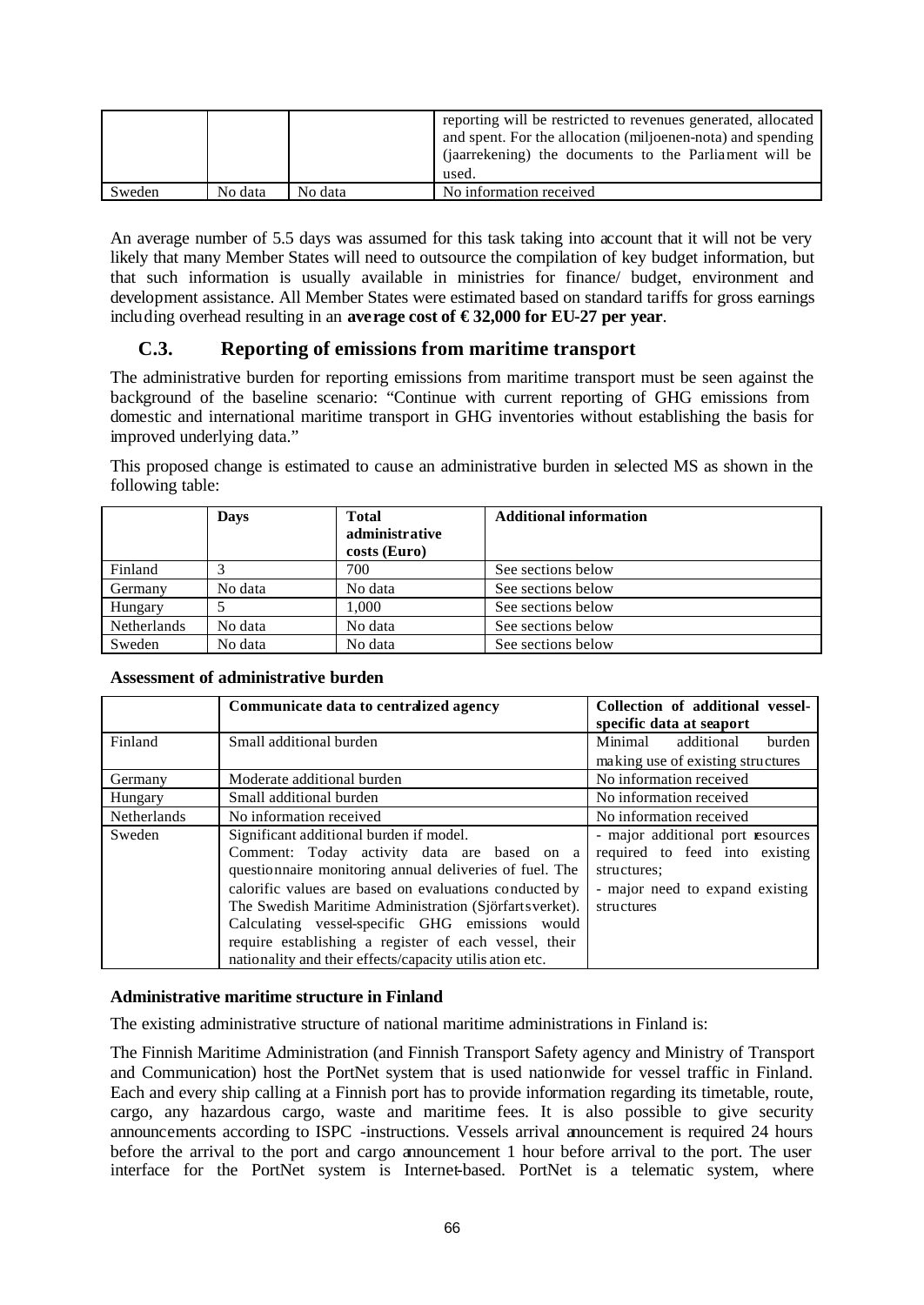telecommunications and an information system are combined together. The main user groups for the system are the Customs, Port Authorities, Ship Agents, Stevedoring Companies, Maritime Administration, Vessel traffic opera-tors, and the Frontier guard.

#### **Administrative maritime structure in Germany**

The existing administrative structure of national maritime administrations in Germany is based on following regulations:

• Directive 2009/16/EC on Port State Control

The Federal Republic of Germany has to a large degree transferred the implementation of the international conventions in the sector of maritime safety and marine environmental protection, and the ordinances passed in supplement thereof, to the Ship Safety Division ('Dienststelle Schiffssicherheit'), which is a unit within the Accident Prevention and Insurance Association for Transport and Traffic ('Berufsgenossenschaft (BG) Transport und Verkehr'). The statutory framework is provided by the Law on the Government's Functions in the Field of High-Sea Shipping, through which 'BG Transport and Verkehr' is effectively accorded the status of a central federal authority under the jurisdiction of the Federal Ministry of Transport. The Ship Safety Division is performing port state control inspections in Germany according to European Directives 2009/16/EC on Port State Control.

• Directive 2002/59/EC on vessel traffic monitoring

The Central Command for Maritime Emergencies – CCME ('Havariekommando', HK) in Cuxhaven, a joint establishment of the federal government and the German coastal states, operates the German marine casualty management system for the North Sea and Baltic Sea. The Maritime Emergency Reporting and Assessment Centre (MERAC), which is part of the CCME, deals with complex marine casualties off the German coast and is respon-sible for planning, preparing, and implementing measures to save injured persons, combat pollution, fight fires, provide technical assistance, and carry out salvage operations in order to combat hazards. MERAC also operates Germany's national and international reporting centre for marine casualties and marine pollution in its capacity as the notified National Contact Point in Germany, and the Central Reporting System of Germany for Hazardous and Noxious Goods carried on Sea ('Zentrales Meldesystem für Gefahrgut und Schiffsverkehre der Bundesrepublik Deutschland' (ZMGS)) in connection with Directive 2002/59/EC on Vessel Traffic Monitoring within SafeSeaNet network.

- Directive 2010/65/EC on reporting formalities
- Regulation (EC) No 725/2004 on ship and port security

• Regulations from international conventions such as MARPOL Annex VI (e.g. bunker fuel delivery notes)

The Federal Maritime Agency ("Bundesamt für Seeschifffahrt und Hydrographie", BSH), a subordinate agency to the Federal Ministry of Transport, is the competent authority in Germany for Directive 2010/65/EC on reporting formalities and Regulation (EC) No 725/2004 on ship and port security.

The Federal Maritime Agency is furthermore the administrative authority for implementing environmental protection measures relating to maritime shipping. The statutory framework is the Federal Maritime Responsibilities Act ('Seeaufgabengesetz', SeeAufgG) in conjunction with the MARPOL Con-vention, Helsinki Convention and Ballast Water Conventions (§ 10 Nr. 2). BSH assist in inspections of the European Commission or International Organizations, to which Germany is a member state, as far as these are required to comply with EU or international regulations within the scope of SeeAufgG (§1 Nr. 15 SeeAufgG). As such, BSH maintains a register of local suppliers of fuel oil according to regulation 18 of annex VI of the MARPOL Convention, and takes on measures to prevent the dispersal of non-native species by ships including the evaluation, authorization and surveillance of ballast water treatment systems.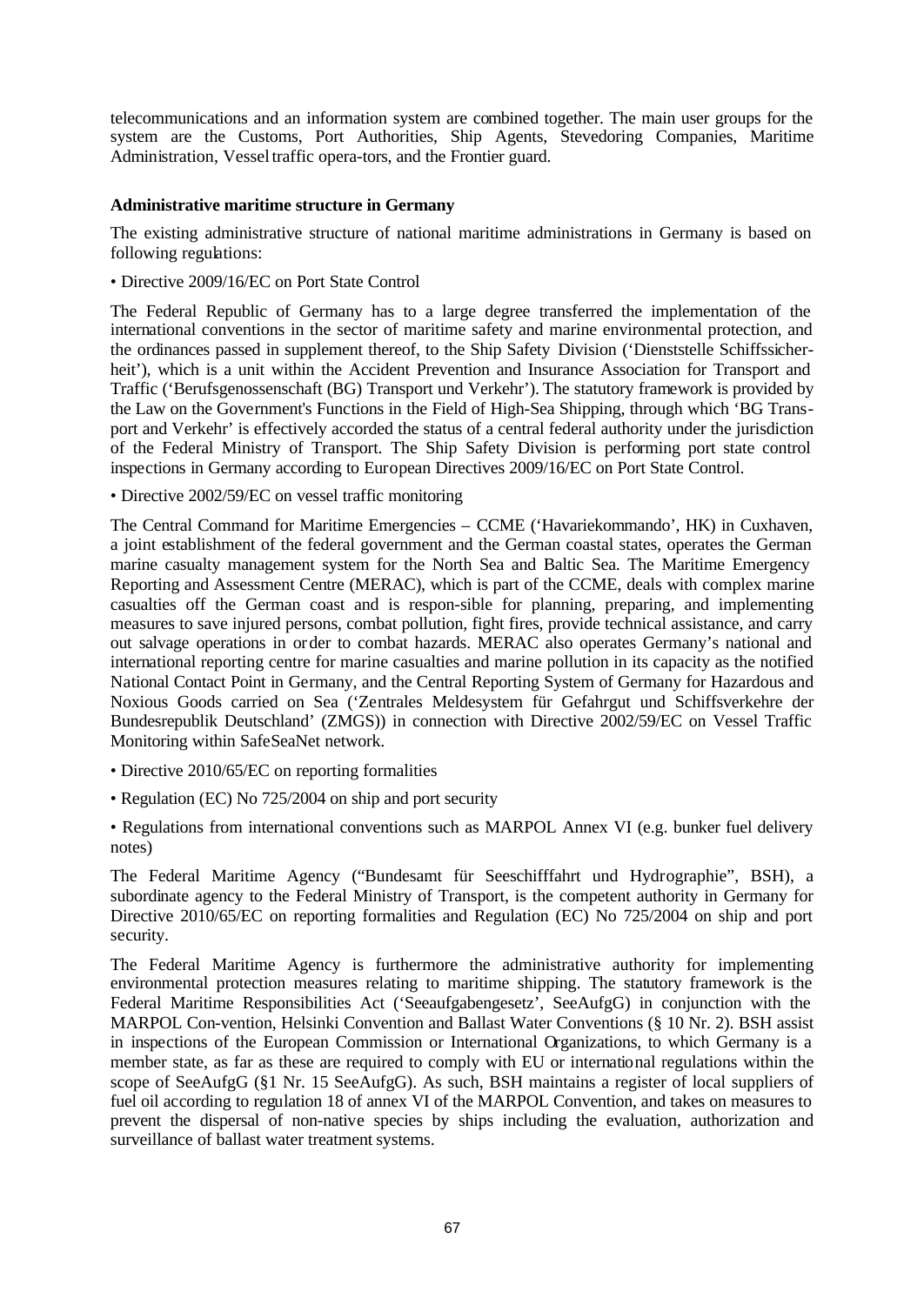Certificates according to MARPOL 1973/78 are issued by 'BG Transport and Verkehr', i.e., the certificates according to Annex I (regulation 6), Annex II (regulation 6, paragraph 49; regulation 9; regulation 11), Annex IV (regulation 4 to 7) and Annex VI (regulation 6 and 8).

### **Administrative maritime structure in Hungary, Sweden, Netherlands**

No information received.

l

## **C.4. Reporting requirements related to the non-CO<sup>2</sup> impacts of aviation on the global climate**

A new reporting requirement on the non- $CO<sub>2</sub>$  effects of aviation for Member States may be proposed where the non- $CO<sub>2</sub>$  impact of aviation would be reported either based on detailed modelling data or based on a multiplier approach on an annual basis in the annual national inventory reports.

#### *1) Proposed Change: Estimation and reporting of non-CO2 impacts of aviation based on modelling*

In the proposed option those Members States which reported more than  $3\%$  of the total EU CO<sub>2</sub> emissions from aviation would report the non-CO<sub>2</sub> effects of aviation based on detailed models. Currently, this would apply to France, Germany, Italy, the Netherlands, Spain and UK which are jointly responsible for approx. 80% of the CO2 emissions. The other Member States would apply a multiplier to estimate the emissions.

Member States indicated that the estimation and reporting of non- $CO<sub>2</sub>$  impacts of aviation based on the proposed modelling is a costly task. The inclusion of the 4-dimensional flight route, aircraft and engine types, fuel burn and 4-dimensional atmospheric conditions requires complex modelling and continuous data collection. A specific estimation of expenses of such modelling could not be provided by Member States. Currently such model was only developed at EU level, but not at Member States' level which requires a higher level of detail and stratification which has not yet been implemented. The development costs have been  $\epsilon$ 1.677 million in the EU 5<sup>th</sup> framework programme<sup>15</sup>. It is assumed that a similar budget of  $\epsilon$ 1.5 million would be necessary for an expansion of the model to develop estimates for the  $6$  member States with the highest shares of  $CO<sub>2</sub>$  emissions from aviation in the EU. If Member States would start to develop their own models independently, costs in this order of magnitude could occur in each Member State and it would be important to develop a research project that would use synergies and provide estimates for all relevant Member States. Total administrative costs for the modelling MS and the MS using a multiplier would be at about **€ 1.52 million**.

### *2) Proposed Change: Estimation and reporting of non-CO2 impacts of aviation by using a multiplier*

This proposed change is estimated to cause an administrative burden in selected MS as shown in the following table:

|             | <b>Days</b> | Total administrative<br>costs (Euro) | <b>Additional information</b>                                                                                                                                                                                                                                     |
|-------------|-------------|--------------------------------------|-------------------------------------------------------------------------------------------------------------------------------------------------------------------------------------------------------------------------------------------------------------------|
| Finland     |             | No data                              | No information received                                                                                                                                                                                                                                           |
| Germany     |             | No additional costs                  | The estimation and reporting of non- $CO2$<br>impacts of aviation by using a multiplier<br>means an insignificant additional effort. The<br>$CO2$ emissions would be calculated as ever and<br>multiplied by the multiplier to include the non-<br>$CO2$ impacts. |
| Hungary     |             | 390                                  | No additional information                                                                                                                                                                                                                                         |
| Netherlands |             | No data                              | No information received                                                                                                                                                                                                                                           |
| Sweden      |             | No data                              | No additional information received                                                                                                                                                                                                                                |

<sup>&</sup>lt;sup>15</sup> Project cost as reported in EU CORDIS database for project AERO2K in  $5<sup>th</sup>$  framework programme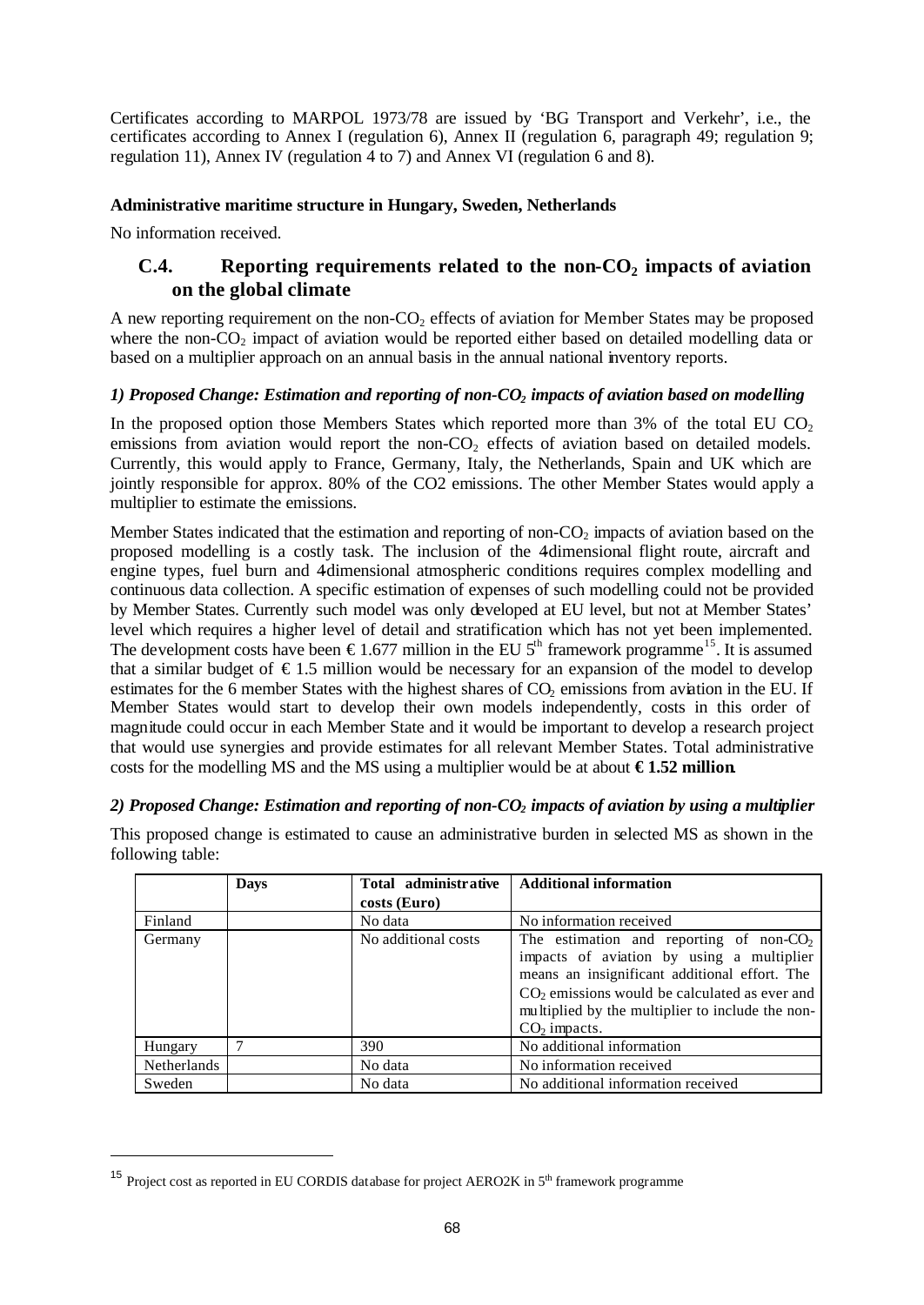The use of a multiplier will only add few days of additional work for the calculation and the writing of the respective report section. For all Member States an additional burden of 5 days was assumed and costs were calculated with average The average cost per Member State were estimated by multiplying a tariff (based on average labour cost per hour including prorated overheads) with the number of days required. The average administrative burden for the reporting on the basis of an multiplier was estimated to be at  $\epsilon$ 24,000 per year for EU-27.

# **C.5. Reporting related to annual reporting on climate change adaptation**

Only Germany and Hungary provided estimates with regard to the administrative costs for the new biennial reporting on climate change impacts and adaptation. Some Member States could not provide answers as no such reporting responsibility exists at the moment, therefore new responsibilities would need to be designated and training and the compilation of information has to start from scratch. As the requirements would be more detailed than the reporting in the national communication, some Member States could not interpolate estimates from this experience.

| <b>MS</b>          | <b>Days</b> | Outsourcing<br>[Euro] | <b>Total administrative</b><br><b>Additional information</b><br>costs [Euro] |                                                                                        |  |  |
|--------------------|-------------|-----------------------|------------------------------------------------------------------------------|----------------------------------------------------------------------------------------|--|--|
| Finland            | No data     | No data               | No data                                                                      | No additional information                                                              |  |  |
| Germany            | 84          | 30,000                | 54,900                                                                       | Outsourcing considered for 2<br>training workshops on each section<br>of the reporting |  |  |
| Hungary            | 107         | 87,000                | 96,700                                                                       | No additional information                                                              |  |  |
| <b>Netherlands</b> | No data     | No data               | No data                                                                      | 7 national experts assumed to be<br>involved in the process                            |  |  |
| Sweden             | No data     | No data               | No data                                                                      | No additional information                                                              |  |  |

Only two Member States provided estimates for the additional administrative burden for this new area. Some Member States could not provide estimates because no such reporting responsibility exists at the moment, therefore new responsibilities would need to be designated and training and the compilation of information needs to start from scratch. As the requirements would be more detailed than the reporting in the national communication, some Member States could not interpolate estimates from this experience. As both Member States that reported estimates provided a rather close estimate of days necessary for the reporting, the average of 95 days was used for each MS and costs were calculated based on standard tariffs for each Member State. It is very likely that the introduction of a new requirement incurs some outsourcing costs and the outsourcing costs of 30,000  $\epsilon$  provided by Germany were used as a minimum and the outsourcing costs provided by Hungary as a maximum for the introduction of this new reporting requirement.

This approach leads to direct **administration costs for Member States of € 452,000 € per year for EU-27** and for the introduction of the reporting requirements additional outsourcing costs in the range of **€ 810,000 to € 2,349,000** per year would occur which would give a range **of € 1.26 to 2.80 million for EU-27** at least for the first years when the new requirement is introduced. It is assumed that a benefit would occur for the reporting in the national communication which is assumed with 20%. Taking this benefit into account the total costs per year would be in the range of  $\epsilon$  1 million to 2.24 **million.**

The administration costs indicated do not include the collection of new statistics in the area of climate change impacts or adaptation. A more detailed data assessment based on detailed reporting requirements would need to be conducted by Member States to assess such needs. Some Member States indicated that it would be difficult to compile new statistics due to the general political strategy to reduce the statistical burden.

**2) Proposed change: Report biennially on climate change impacts and adaptation, financial resources provided to developing countries and technology transfer (as per UNFCCC reporting guidelines for national communications).**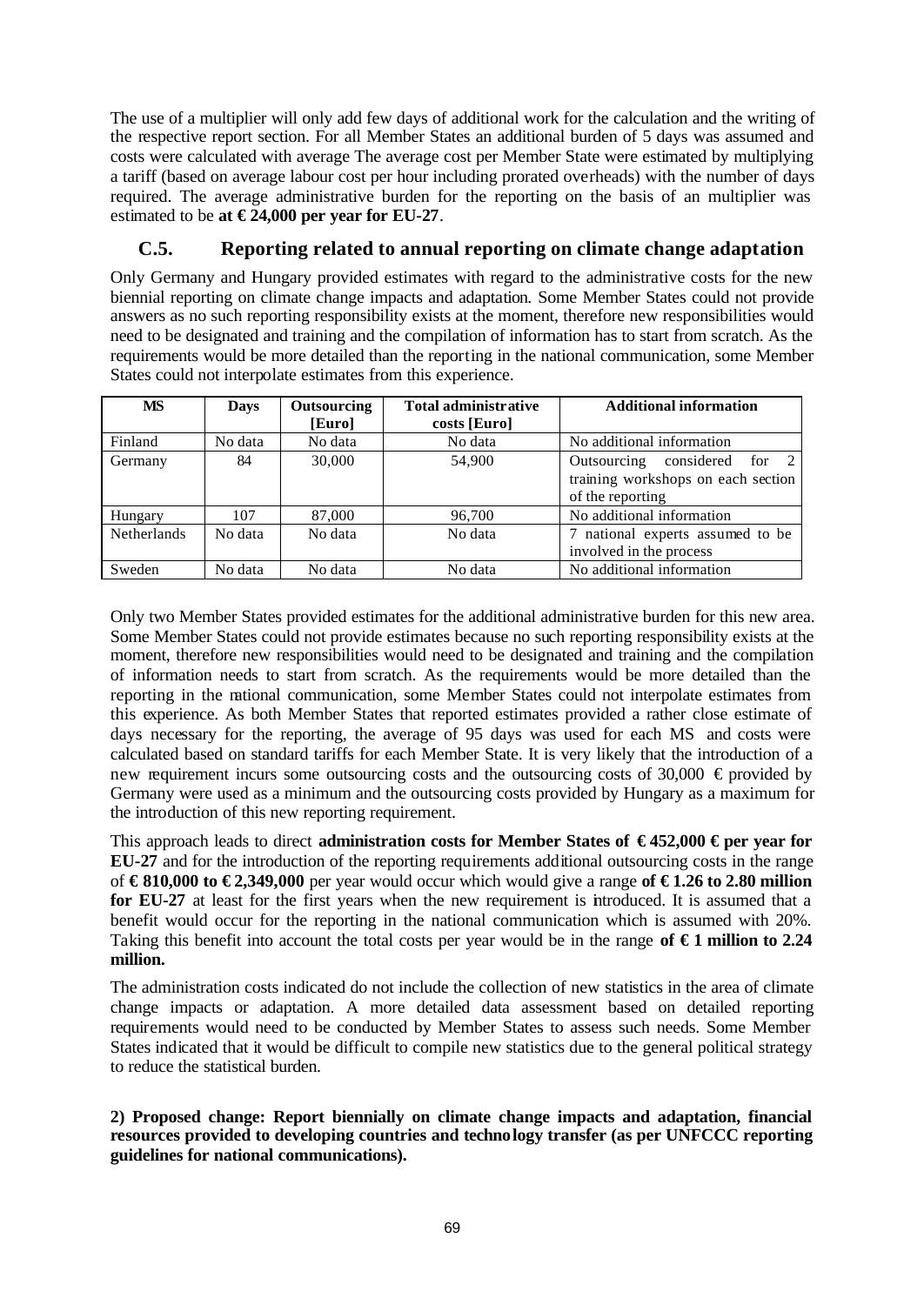An earlier analysis of administrative costs had been conducted for which Member States indicated costs to report the same information as covered in the national communication under the UNFCCC in a biennial frequency to the Commission. These indications include reporting on adaptation and the reporting on financial support to developing countries.

| <b>Specific Proposed Change</b> | <b>Types of required</b>   | <b>Information</b> | <b>Central Scenario</b> |                      |  |
|---------------------------------|----------------------------|--------------------|-------------------------|----------------------|--|
|                                 | action due to change       | obligation         | Costs $(\bigoplus$      | Days (per<br>vear/MS |  |
| Report on financial and         | Familiarising with the     | Submission         | 28,465                  |                      |  |
| technical support provided to   | information obligation     | of (recurring)     |                         |                      |  |
| developing countries            |                            | reports            |                         |                      |  |
|                                 | Producing new data         |                    | 66,418                  |                      |  |
|                                 | Adjusting existing<br>data |                    | 66,418                  |                      |  |
|                                 | Submitting the             |                    | 28,465                  |                      |  |
|                                 | information to the         |                    |                         |                      |  |
|                                 | relevant authority         |                    |                         |                      |  |
| <b>Total EU27</b>               |                            |                    | 189,766                 |                      |  |

As it is unknown how the earlier estimates provided can be differentiated to reporting on financial support and adaptation the amount of information reported in the  $5<sup>h</sup>$  national communication was analysed and a split derived that reporting on adaptation is on average 65% and financial support 35% from the total amount of information reported in both areas. Based on this assumption the estimate derived for EU-27 of €189,766 was split to reporting on adaptation with €123,350 for EU-27 and for financial support with  $\epsilon$ 66,400 for EU-27.

# **C.6. Reporting related to LULUCF**

The administrative burden for reporting related to LULUCF activities must be seen against the background of the baseline scenario: "Continue with current reporting on land use, land use change and forestry."

### *Summary*

l

The sub-options related to the "Comprehensive reporting option" introduce at least partially additional reporting requirements to the existing ones. In assessing this option, it should be noted that MS are already required to report on emissions and removals in the land categories forest, cropland and grassland, as mandated by the UNFCCC,<sup>16</sup> as well as additional information related to the accounting under the Kyoto Protocol (mandatorily: afforestation, reforestation and deforestation and, voluntarily, any of the elected activities forest management, cropland management, grazing land management and revegetation). It should also be noted that the costs of the implementation of new estimation requirements also depend on the level of methodological tier used by MS and on the current level of reporting capacity. Tier 1 methods are relatively easy to use with existing data, whereas higher tier methods often require additional research and data collection activities and are therefore more costly. It should also be noted that the revisions outlined in this option would involve additional costs only to the extent that they imply mandatory reporting.

For the likely outcome of the UNFCCC negotiations this "incremental" approach has the following implications:

<sup>&</sup>lt;sup>16</sup> Reporting under the UNFCCC is mandatory for all land categories for which IPCC Good Practice Guidance exists.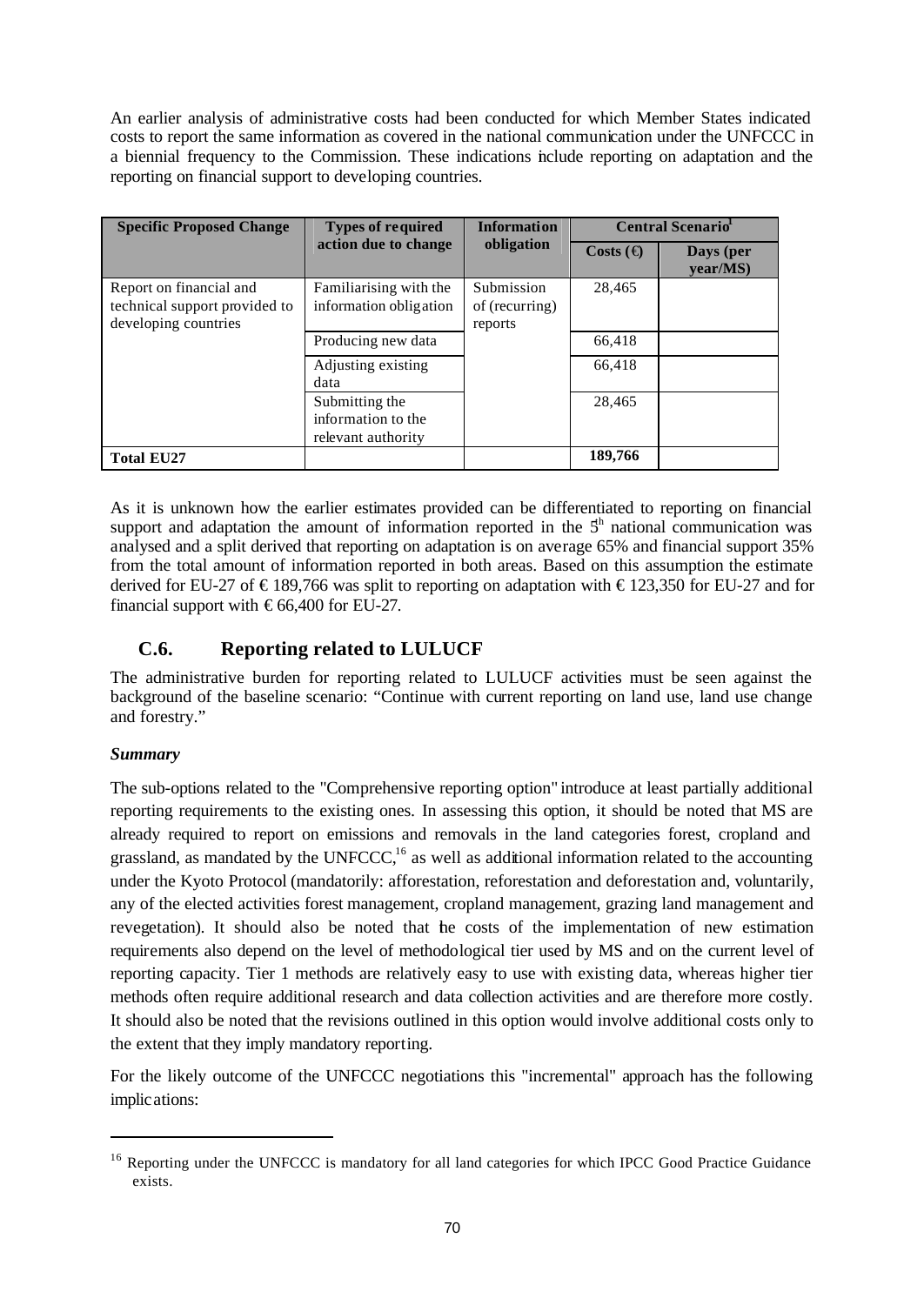1) With regard to forest management, 17 MS have already chosen to elect for this activity in the first commitment period under the Kyoto Protocol and the accounting for these countries will continue in the future. This revised provision does not imply any additional reporting burden for these MS. A significant additional administrative burden would occur for those 10 MS (Austria, Belgium, Luxembourg, the Netherlands, Estonia, Ireland, Latvia, Slovakia, Malta and Cyprus) that have not yet elected forest management as a LULUCF activity under the Kyoto Protocol. No cost indications were provided by those MS that did not yet elect forest management under the Kyoto Protocol. Based on estimates provided by MS that already report on forest management a total additional administrative burden of  $\epsilon$ 345,000 per year for these 10 MS was estimated.

2) Reporting on HWP is currently a voluntary option, therefore MS may also be affected in different ways if it is made mandatory. Reporting in this area could require new modelling activities by MS, however MS could also use standard spreadsheet models and default data which would lower the cost. The additional administrative costs for the reporting on HWP for EU-27 in the first year was estimated in the range of  $\epsilon$ 240,000 to 330,000. These costs include the development of the spreadsheet model and will decline in the subsequent reporting years once the new approach is established.

3) Estimation and reporting of emissions and removals from rewetting and drainage allows to report and account for an area of substantial net removals (rewetting and restoration of previously drained areas) for which some researchers estimate substantial  $CO<sub>2</sub>$  removals which are currently not accounted for in GHG inventories. On the other hand an emission source (drainage) would also be included and would ensure more complete accounting of all emissions from the LULUCF sector. The activity will not be relevant in southern MS where no drainage of organic soils occurs and will be limited to those MS choosing to elect the activity. The estimates provided show that the potential administrative costs can vary substantially and are in the range of  $\text{\textsterling}85,000$  to 455,000 for EU27. The higher estimate includes basic research costs which go beyond the reporting requirements. It can be assumed that MS electing rewetting and removals as new activity will carefully balance the related administrative costs and benefits from the election.

4) Reporting on force-majeure events is a requirement that would only be triggered after, and if such an event occurred and reporting is not a regular or mandatory obligation. Only few MS with strong inter-annual fluctuations of emissions due to forest fires would potentially be able to use this provision. The objective of this new rule is to reduce the burden of emission reductions in countries suffering from natural disasters beyond the control and not materially influenced by MS. The indications for additional administrative costs were rather limited and it was assumed that not more than 2 MS would be able to apply this provision per year. This assumption was estimated to lead to an additional administrative burden of  $\epsilon$ 20,000 per year at the level of the EU-27. However, the application of this provision would be voluntary and it can be assumed that MS will apply this rule only if they stand to have benefits, i.e. that the costs would be fully compensated through the benefits of not accounting for emissions.

5) Updating of forest management reference level values based on new data or methodological improvements is similar to other recalculations of the GHG inventory but requires some extra efforts, because reference levels as baselines are a new concept in the accounting of LULUCF activities. These extra efforts were estimated at  $\text{\textsterling}32,000$  for EU27 per year.

The costs presented above assume that the EU framework, if established now would accurately mirror, the international framework or the outcome of a future EU proposal, however, in case of inconsistency, it is plausible that Option 2 would involve additional costs to those presented above as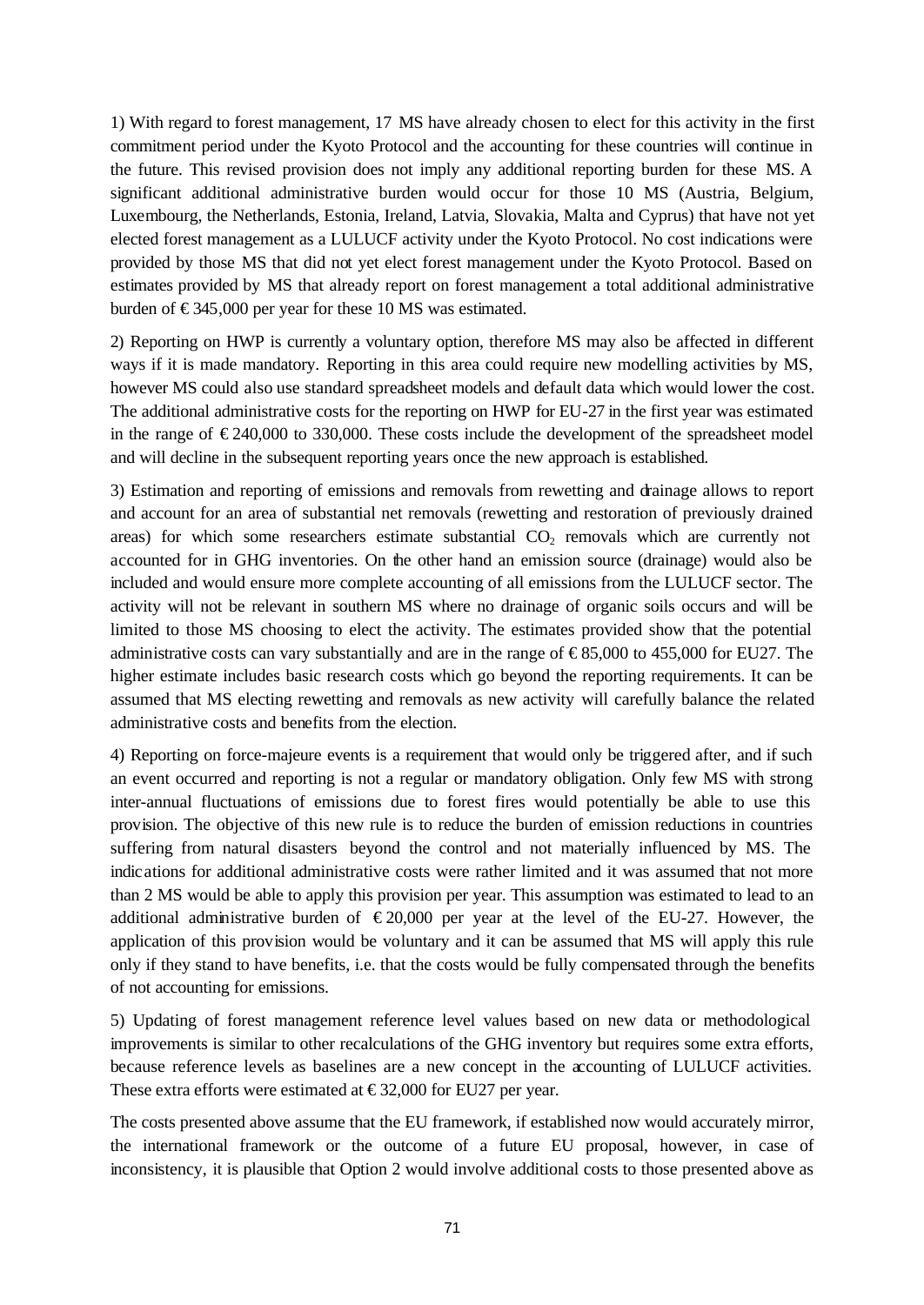there would be a need to align the revised MMD with the final legislation (EU or international) and would require an update of the implementing provisions linked to the MMD at a later stage. The reporting costs of adopting EU legislation at a later stage for the inclusion of LULUCF in the EU's GHG emission reduction commitment would depend on its exact contents but is likely to be similar or involve additional requirements compared to an international agreement.

### *1) Proposed Change: Report emissions and removals from forest management activities on a mandatory basis*

The proposed change is estimated to cause an administrative burden in selected MS as shown in the following table:

|                    | Total administrative<br>costs (Euro)                         | <b>Additional information</b>                                                                                                                                                                                                                   |
|--------------------|--------------------------------------------------------------|-------------------------------------------------------------------------------------------------------------------------------------------------------------------------------------------------------------------------------------------------|
| Finland            | $6,240 -$<br>31,900 (no<br>detailed information<br>received) | 30-130 days. If the same calculation as for UNFCCC reporting<br>can be used the activity needs 30 days. If separately and<br>additional calculations are needed, the time need will be much<br>higher, now estimated to be additional 100 days. |
| Germany            | No data                                                      | No information received                                                                                                                                                                                                                         |
| Hungary            | No data                                                      | No information received                                                                                                                                                                                                                         |
| <b>Netherlands</b> | No data                                                      | No information received                                                                                                                                                                                                                         |
| Sweden             | 2,463                                                        | Sweden reports FM today and we do only expect minor<br>additional costs. Costs indicated provide for some changes and<br>refinements in the UNFCCC reporting requirements.                                                                      |

For the Member States that already report on forest management under the Kyoto Protocol, no additional administrative costs will occur, as no additional requirements different to the international ones are foreseen in the policy option. The estimates provided by those Member States can be seen as completely related to the implementation of future requirements under the UNFCCC.

With regard to forest management, 17 Member States already elected forest management as an activity to be accounted in the first commitment period under the Kyoto Protocol and the accounting for these countries will continue in the future. This revised provision does not imply any additional reporting burden for these Member States. A significant additional administrative burden would occur for those 10 Member States (Austria, Belgium, Luxembourg, the Netherlands, Estonia, Ireland, Latvia, Slovakia, Malta and Cyprus) that have not yet elected forest management as an LULUCF activity under the Kyoto Protocol. No cost indications were provided by those Member States that did not yet elect forest management under the Kyoto Protocol. It was assumed that the estimated provided by Finland with additional 100 days can be seen as a minimum of administrative effort required to the implementation of the reporting on forest management in these Member States. For the implementation of these requirements at technical level subcontracting to organizations performing the LULUCF calculations will be necessary. For additional subcontracting amounts of  $\epsilon$ 40,000 were foreseen in EU-15 Member States and € 20,000 in new Member States taking into account lower subcontracting costs in these Member States. As the additional work is related to calculations already performed in current inventories by all Member States 23 months of subcontracting work were assumed to be sufficient for the additional information required.

#### **Based on these assumptions total administrative costs for EU-27 are estimated at € 345,000.**  (without Malta and Cyprus the costs are  $\epsilon$  300,000)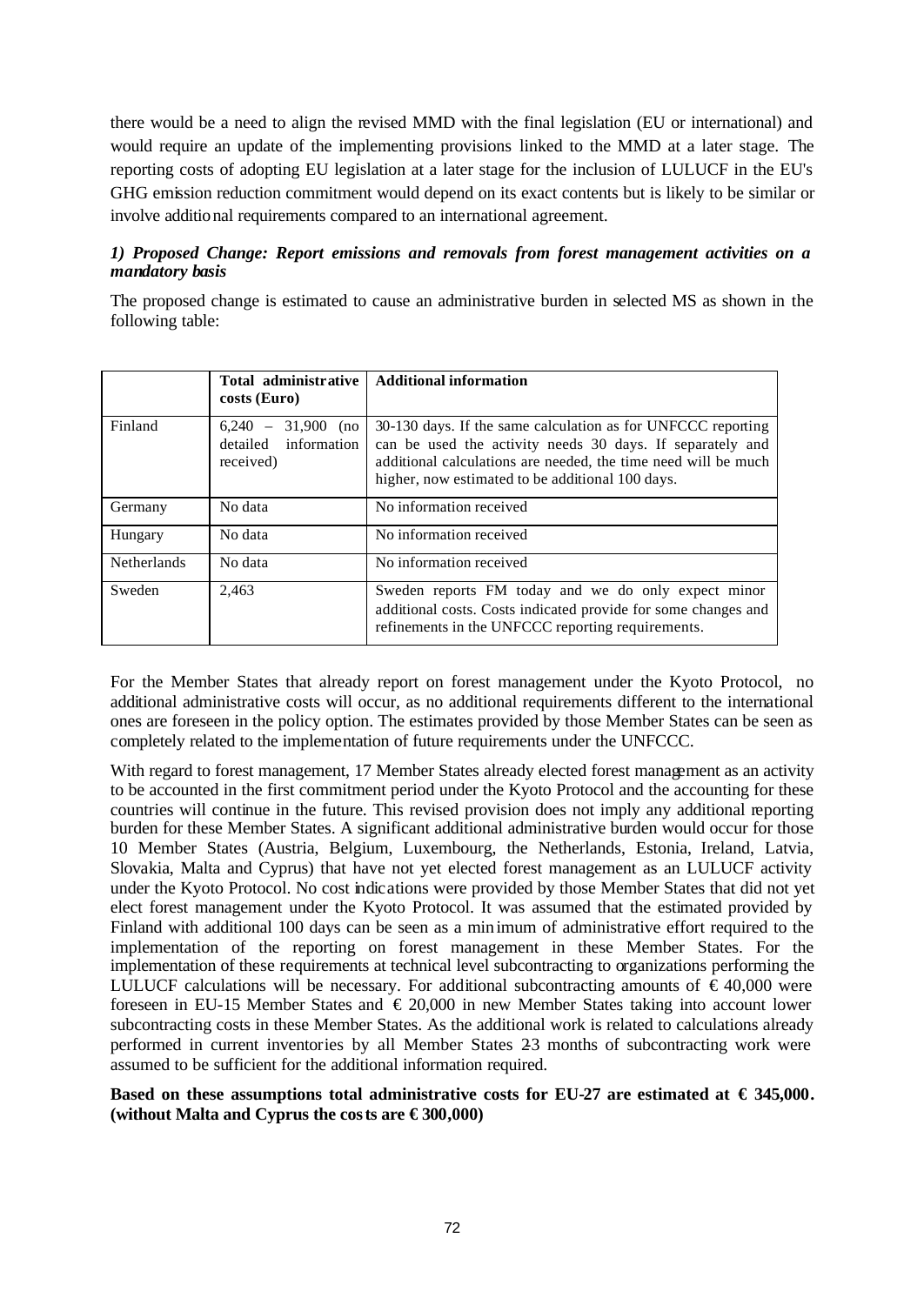|             | <b>Days</b> | Outsourcing  | administrative<br>Total                            | <b>Additional information</b>                                                                                                                                                                                    |  |  |
|-------------|-------------|--------------|----------------------------------------------------|------------------------------------------------------------------------------------------------------------------------------------------------------------------------------------------------------------------|--|--|
|             |             | costs (Euro) | costs (Euro)                                       |                                                                                                                                                                                                                  |  |  |
| Finland     | 50          | 50,000       | 62,300<br>detailed<br>(no<br>information received) | 50 days. About $\text{\textsterling}50\ 000$<br>to improve and develop<br>the national<br>method<br>assuming<br>the<br>implementation of a<br>higher tier approach                                               |  |  |
| Germany     |             |              | No data                                            | No information received                                                                                                                                                                                          |  |  |
| Hungary     |             |              | No data                                            | No information received                                                                                                                                                                                          |  |  |
| Netherlands |             |              | No data                                            | No information received                                                                                                                                                                                          |  |  |
| Sweden      | 72          | 62,000       | 82,700                                             | Projects for developing<br>improved national EF<br>might be costly, but in this<br>questionnaire Sweden<br>refered to Tier 1. More<br>advanced projections of<br>HWP might be costly but<br>no such plans exist. |  |  |

*2) Proposed Change: Report data on emissions from the harvested wood products pool.*

As part of the 2006 IPCC Guidelines a standard spreadsheet model was developed by the IPCC. The new reporting requirement requires a much more detailed estimation of carbon contained in different kind of wood products form the domestic market or from imports and the calculation of the duration the carbon will be stored in these products until they will finally decompose or be burnt at which point the carbon is released to the atmosphere. Thus, the detailed reporting on carbon stored in HWPs requires new modelling activities by Member States, however Member States could use the IPCC standard model for the estimation of emissions from harvested wood products and do not need to develop new models. The IPCC model would need to be filled with country-specific data related to annual production, imports and exports of different wood and paper product types and wood specifications and rates at which products are discarded from use. Such elaboration of a detailed model for HWP consistent with IPCC and UNFCCC reporting requirements would be necessary which actually only exists in few countries (Germany, Finland).

It is difficult to estimate an average administrative burden based on only two estimates provided by Member States. Therefore the days indicated by Member States were used and multiplied by average labour costs in Member States to derive an approximated estimate. In some Member States the work would consist in the elaboration of a model using mainly default data (tier 1) and more advanced Member States would use more country-specific parameters. An average of 60 days for the preparation of such model was used within a range of 50 days (as provided by Finland) and 70 days (as provided by Sweden). This assumption would result in approximated  $\epsilon$  285,800 of additional administrative costs for EU-27 within a range of  $\epsilon$ 238,100 to  $\epsilon$ 333,400.

| 3) Proposed Change: Estimate and report emissions and removals from rewetting and drainage |  |  |  |  |  |  |
|--------------------------------------------------------------------------------------------|--|--|--|--|--|--|
| activities                                                                                 |  |  |  |  |  |  |

|             | <b>Days</b>    | <b>Total</b>                                         | <b>Additional information</b>                                                                                                                                                                                                                                |
|-------------|----------------|------------------------------------------------------|--------------------------------------------------------------------------------------------------------------------------------------------------------------------------------------------------------------------------------------------------------------|
|             |                | administrative                                       |                                                                                                                                                                                                                                                              |
|             |                | costs (Euro)                                         |                                                                                                                                                                                                                                                              |
| Finland     | 200            | $41,600$ (no<br>detailed<br>information<br>received) | A cautious estimate of the time need to report this activity<br>is 200 days. This is a new activity and at the moment there<br>is no suitable national data and methods available. Also<br>research work is needed to fulfill the reporting<br>requirements. |
| Germany     |                | No data                                              | No information received                                                                                                                                                                                                                                      |
| Hungary     |                | No data                                              | No information received                                                                                                                                                                                                                                      |
| Netherlands |                | No data                                              | No information received                                                                                                                                                                                                                                      |
| Sweden      | 13 plus 13,000 | 16.730                                               | Projects for developing improved national EF might be                                                                                                                                                                                                        |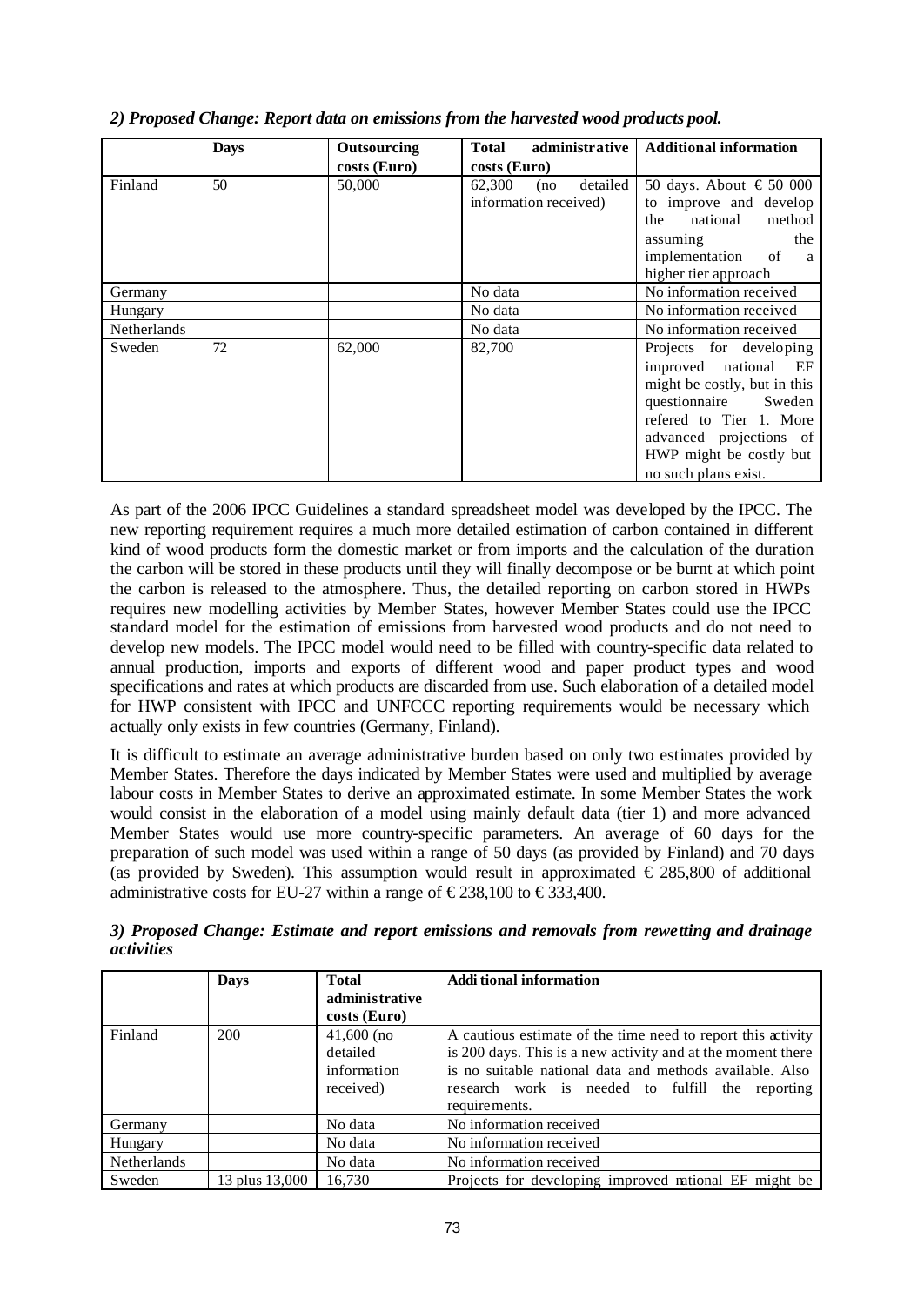| Davs                            | <b>Total</b><br>administrative<br>costs (Euro) | <b>Additional information</b>                                                                                                                                    |
|---------------------------------|------------------------------------------------|------------------------------------------------------------------------------------------------------------------------------------------------------------------|
| $\epsilon$ outsourcing<br>costs |                                                | costly, but in this questionnaire we refer to Tier 1; We<br>assume that this activity is quite limited in Sweden and<br>will probably not become a key-category. |

Estimation and reporting of emissions and removals from rewetting and drainage allows to report and account for an area of substantial net removals (rewetting and restoration of previously drained areas) for which some researchers estimate substantial  $CO<sub>2</sub>$  removals which are currently not accounted for in GHG inventories. On the other hand an emission source (drainage) would also be included and would ensure more complete accounting of all emissions from the LULUCF sector. The estimates provided show that the potential administrative costs can vary substantially and the response from Member States is insufficient to provide an average estimate. In the international negotiations a voluntary election of rewetting and drainage is foreseen and taking the experiences from the  $f<sup>t</sup>$ commitment period under the Kyoto Protocol into account, it is likely that only few Member States would elect such activity resulting in additional administrative burden. In addition these activities only occur in temperate or Northern Member States and not in the Mediterranean MS.

An estimate at EU-27 level is difficult due to the lack in response and the difference between the estimates provided. The Finnish response covers research activities which are not part of the original reporting obligation and that the costs therefore may be too high. For the EU27 estimate it was assumed that 5 Member States would elect such new activity and a range was estimated based on the wide range provided. This approach would lead to a range of €85,000 to 455,000 for EU27  $\triangleleft$  year It can be assumed that Member States electing rewetting and removals as new activity will carefully balance administrative costs and benefits from the election. Any additional administrative costs would fully be related to additional reporting requirements under the UNFCCC and would not be specific for EU purposes.

|             | <b>Total</b><br>administrative | <b>Additional information</b>                                   |
|-------------|--------------------------------|-----------------------------------------------------------------|
|             | costs (Euro)                   |                                                                 |
| Finland     | 1,040<br>10,216<br>(no         | 5-50 days. If it is possible for a member state to handle       |
|             | detailed<br>information        | forest areas subject to force majeure as part of a forest land, |
|             | received)                      | the time need is lower. If member states are obligated to       |
|             |                                | follow these areas separately more effort is needed to fulfill  |
|             |                                | the requirement.                                                |
| Germany     | No data                        | No information received                                         |
| Hungary     | No data                        | No information received                                         |
| Netherlands | No data                        | No information received                                         |
| Sweden      | 12,314                         | All Forest land is assumed man-aged and therefore it may        |
|             |                                | be difficult to claim "force majeure". It is also, by nature,   |
|             |                                | difficult to guess costs for events "out of control"            |
|             |                                | Risk of for example storms, in-sect attacks and forest fires    |
|             |                                | might be modelled for different management alternatives,        |
|             |                                | but since they are connected to management Sweden will          |
|             |                                | probably not claim "Force majeure" for such events.             |

As force majeure events will not occur for all Member States at the same time, but will be an exceptional situation, the administrative costs provided by Finland and Sweden were used and it was assumed that 2 Member State would be in a situation to apply these provision per year resulting in an additional administrative burden of about **€ 20,000 per year for EU-27**.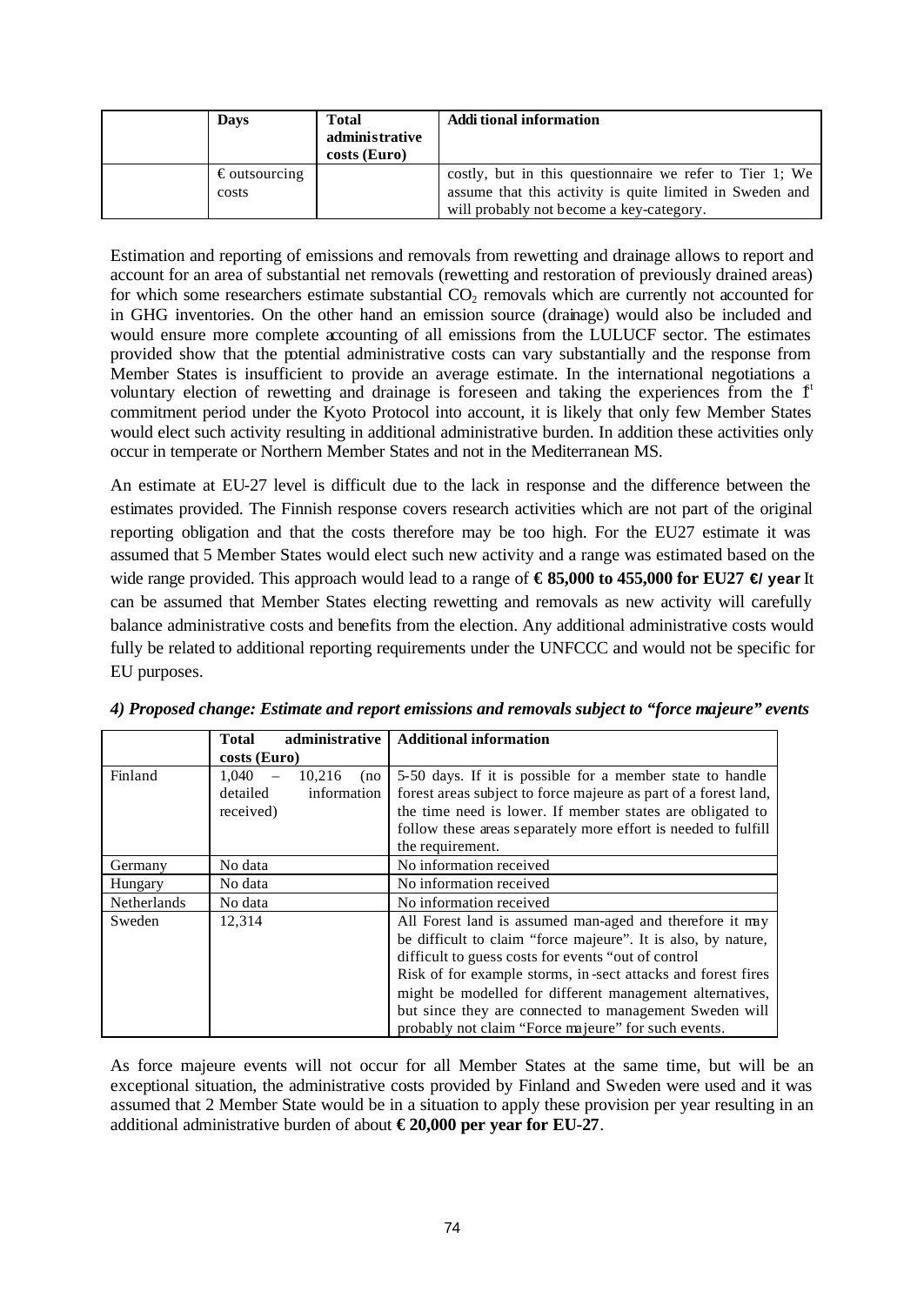*5) Proposed change: Updating of forest management reference level values based on new data or methodological improvements*

|             |                       | Total administrative   Additional information |
|-------------|-----------------------|-----------------------------------------------|
|             | costs (Euro)          |                                               |
| Finland     | 4,160 (no detailed    | 20 days                                       |
|             | information received) |                                               |
| Germany     | No data               | No information received                       |
| Hungary     | No data               | No information received                       |
| Netherlands | No data               | No information received                       |
| Sweden      | 1.231                 | 1 day and $\epsilon$ 1,000 outsourcing costs  |

Updating of forest management reference level values based on new data or methodological improvements is similar to other recalculations of the GHG inventory but requires some extra efforts, because reference levels as baselines are a new concept in the accounting of LULUCF activities and so far do not need to be recalculated. However, the amount of days indicated by Finland seems to be too high for the updating of already existing estimations in which new forest data available in the countries need to be integrated. As the recalculation are performed for the entire spreadsheet models and estimations, the updating of the reference levels can be linked closely to the other recalculations in the sector and few days can be assumed for this purpose. Therefore the Swedish estimate of one day of work was used together with outsourcing costs of  $\epsilon$ 1,000 per country and estimated on the basis of standard labour costs for the individual Member States.

This approach leads to additional administrative costs **at EU level of €31,800.** 

## **C.7. Reporting requirements on financial and technology support to developing countries**

The administrative burden for reporting on financial support to developing countries must be seen against the background of the baseline scenario: "Continue with current reporting of financial and technology support to developing countries in Member States' national communications under the UNFCCC without separate reporting requirements at EU level."

*1) Proposed Change: Biennially report information on financial and technology support to developing countries to the Commission*

| Finland                                                                                                                                                                          | Germany                                                      | Hungary                                                   | Netherland<br>s                                          | Slovakia                                                                                                    | Spain     | Sweden    | comment |
|----------------------------------------------------------------------------------------------------------------------------------------------------------------------------------|--------------------------------------------------------------|-----------------------------------------------------------|----------------------------------------------------------|-------------------------------------------------------------------------------------------------------------|-----------|-----------|---------|
| $30-90$ days in<br>first<br>and<br>the<br>subsequent<br>(Finland<br>years<br>already includes<br>this information<br>in the NC, but<br>not<br>a<br>$^{\circ}$<br>biennial basis) | 43<br>days<br>in<br>the<br>first and<br>subseque<br>nt years | 30 days in<br>the<br>first<br>and<br>subsequen<br>t years | 50 days in<br>the<br>first<br>and<br>subsequent<br>years | 0 days<br>There is not<br>substantive<br>difference<br>between two<br>4 years<br>Оľ<br>reporting<br>period. | <b>NA</b> | <b>NA</b> |         |

Under the current UNFCCC National Communications guidelines, Annex I Parties are required to report where feasible, activities related to technology transfer, including success and failure stories. Some MS in the EU27 are not required to report this since they are not an Annex I Party to the UNFCCC.

MS would now have to report this information on a biennial basis rather than every four years as they currently do for the NC. This applies to the EU 15 MS who are Annex I Parties under the UNFCCC. The EU12 MS are currently not obliged to report on climate change impacts and adaptation, financial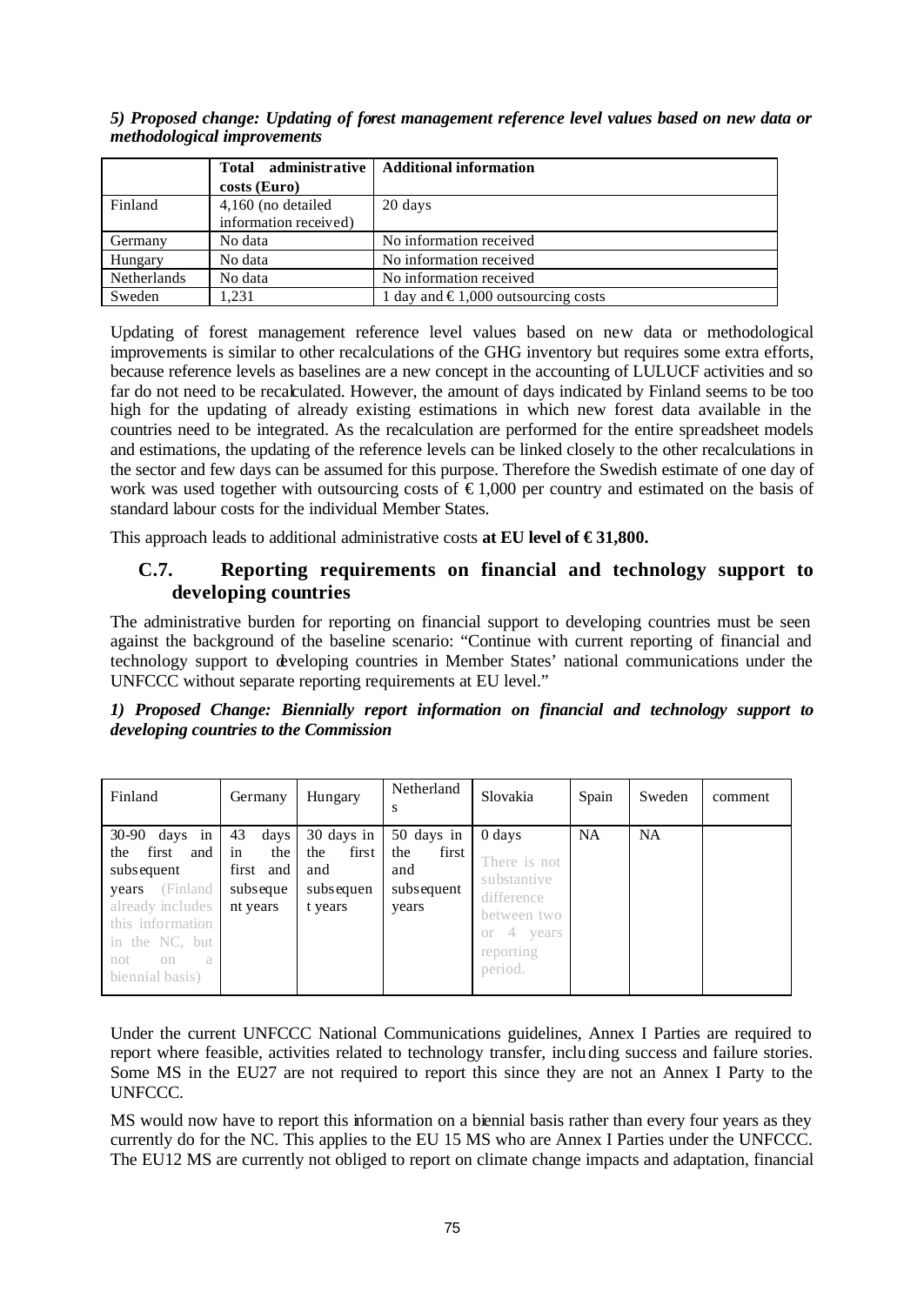resources provided to developing countries and technology transfer therefore t would be require additional staff time.

To estimate the EU27 administrative burden we proposed to split the MS into EU15 and EU12. We will use the average of the reported estimates of Finland<sup>17</sup>, Germany and Netherlands as the best fit for all EU15 MS (51 days per MS). For all EU12 MS we propose to use the average of the highest estimate reported by Finland and the estimate reported by Hungary (60 days). The reason for combining these two values is that Hungary's estimate is considered to be an underestimate relative to the other MS responses and since the EU12 are currently under no obligation to report this information under the current MM it is anticipated that the cost would be higher for the EU12 than the EU15. Slovakia responded that the cost implications would not be different if they have to report biennially or every four year. We do however suggest using a high<sup>18</sup> and low<sup>19</sup> scenario in subsequent years to show the range in values provided (high 61 additional days and low 41 additional days):

Total EU-27, first year central:  $(51\times15\times201.00^{20}) + (60\times12\times50.00^{21}) = \text{\textsterling}189,765.00$ Total EU-27, subs. years central:  $(51\times15\times201.00) + (60\times12\times50.00) = \text{\textsterling}189,765.00$ Total EU-27, subs. years low-case scenario  $41 \times 27 \times 134.00^{22} = \text{\textsterling}148,338.00$ Total EU-27, subs. years high-case scenario:  $61 \times 27 \times 134.00 = \text{\textsterling}220,698.00$ 

| <b>Specific Proposed Change</b>                                                  | <b>Types of required</b>                                               | <b>Information</b>                      | <b>Central Scenario</b> |                          |  |
|----------------------------------------------------------------------------------|------------------------------------------------------------------------|-----------------------------------------|-------------------------|--------------------------|--|
|                                                                                  | action due to change                                                   | obligation                              | Costs $\Theta$          | Days (per<br>$vear/MS$ ) |  |
| Report on financial and<br>technical support provided to<br>developing countries | Familiarising with the<br>information obligation<br>Producing new data | Submission<br>of (recurring)<br>reports | 28,465<br>66,418        |                          |  |
|                                                                                  | Adjusting existing<br>data                                             |                                         | 66,418                  |                          |  |
|                                                                                  | Submitting the<br>information to the<br>relevant authority             |                                         | 28,465                  |                          |  |
| <b>Total EU27</b>                                                                |                                                                        |                                         | 189,766                 |                          |  |

As it is unknown how the earlier estimates provided can be differentiated to reporting on financial support and adaptation the amount of information reported in the  $5<sup>h</sup>$  national communication was analysed and a split derived that reporting on adaptation is on average 65% and financial support 35% from the total amount of information reported in both areas. Based on this assumption the estimate derived for EU-27 of €189,766 was split to reporting on adaptation with €123,350 for EU-27 and for financial support **with € 66,400 for EU-27.**

| 2) Proposed change: Enhance the current reporting by using a consistent format based on |  |  |  |  |  |  |
|-----------------------------------------------------------------------------------------|--|--|--|--|--|--|
| indicators for financial flows of the OECD Development Assistance Group (DAC            |  |  |  |  |  |  |

|         | <b>Days</b> | Total administrative costs   Additional information<br>(Euro) |                                                                           |
|---------|-------------|---------------------------------------------------------------|---------------------------------------------------------------------------|
| Finland |             | No data                                                       | No information received                                                   |
| Germany |             | 1,800                                                         | DAC indicators are already part of<br>existing statistical system and can |

<sup>&</sup>lt;sup>17</sup> The average reported figure for Finland (60 days) is used to derive the EU15 average

<sup>&</sup>lt;sup>18</sup> High value estimated using the average using the 90 days by Finland excluding response from Hungary for all MS

<sup>19</sup> Low value estimated using the average using 30 days by Finland excluding response from Hungary for all MS

 $20$  This is the average daily cost of labour in the EU-15.

<sup>&</sup>lt;sup>21</sup> This is the average daily cost of labour in the EU-12.

 $^{22}$  This is the average daily cost of labour in the EU-27.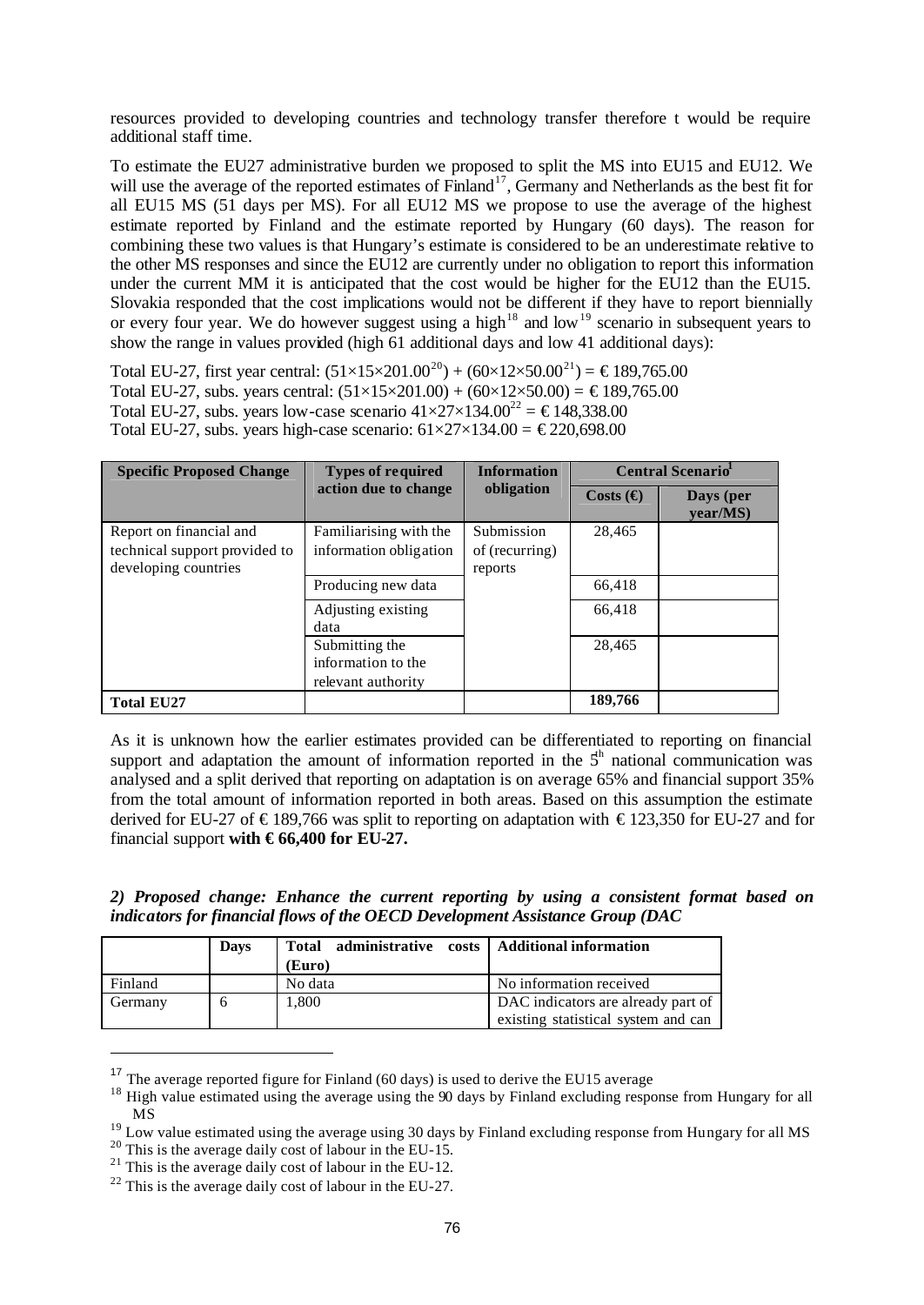|                    |    |         | be compiled from statistics      |
|--------------------|----|---------|----------------------------------|
| Hungary            | 47 | 42,600  | System of DAC indicators not yet |
|                    |    |         | in place and no experience       |
| <b>Netherlands</b> |    | No data | No information received          |
| Sweden             |    | No data | No information received          |

The administrative burden for all information activities associated with this proposed change will depend on whether the DAC indicator system for climate change (mitigation and adaptation) is already used and implemented by MS. Currently the OECD database on climate change related support indicates that 14 Member States report on the basis of DAC climate change indicators.

For the estimation of costs at EU-27 level it was assumed that the number of days indicated by Germany are applicable to the 14 Member States that already report DAC indicators to the OECD.For the remaining Member States, the amount of days indicated by Hungary were used to estimate the administrative burden. Based on these assumptions the total administrative costs assumed for **EU-27 are € 65,500.**

## **C.8. Enhance consistency with other legal instruments in the EU**

The administrative burden for enhancing consistency with other legal instruments in the EU must be seen against the background of the baseline scenario: "Deal with reporting requirements in the Monitoring Mechanism Decision and other legal instruments separately and do not streamline the reporting under different instruments."

Establish a requirement to report on the consistency of emission information reported under the Monitoring Mechanism Decision with the reporting under the EU ETS, with the reported information in the European Pollutant Release and Transfer Register (E-PRTR), with Directive 2001/81/EC on national emission ceilings for certain atmospheric pollutants (NEC Directive) and the F-Gas Regulation (Regulation No 842/2006) as well as on the quality assurance and quality control checks conducted to ensure consistency across the different legal instruments

#### *1) Proposed change: Report as part of the national inventory report on the consistency of emission information reported under the Monitoring Mechanism Decision with the reporting under the EU ETS, with the reported information in E-PRTR), with the information reported under the NEC Directive and the F-Gas Regulation (include reporting on share of ETS emissions).*

|             | Total administrative costs (Euro) | <b>Additional information</b> |
|-------------|-----------------------------------|-------------------------------|
| Finland     | No data                           | No information received       |
| Germany     | No data                           | No information received       |
| Hungary     | 4.102                             | No additional information     |
| Netherlands | No data                           | No information received       |
| Sweden      | No data                           | No information received       |

|             | Days | Outsourcing | <b>Total</b>   | <b>Additional information</b> |
|-------------|------|-------------|----------------|-------------------------------|
|             |      | costs       | administrative |                               |
|             |      |             | costs (Euro)   |                               |
| Finland     |      |             | No data        | No information received       |
| Germany     |      |             | No data        | No information received       |
| Hungary     |      | 3.600       | 4.102          | No additional information     |
| Netherlands |      |             | No data        | No information received       |
| Sweden      |      |             | No data        | No information received       |

Only one Member State provided quantitative estimates for the administrative burden for this option. Many Member States already implemented consistency checks between the inventory estimates and the verified emissions under the EU ETS (as indicated in the EC national inventory report) therefore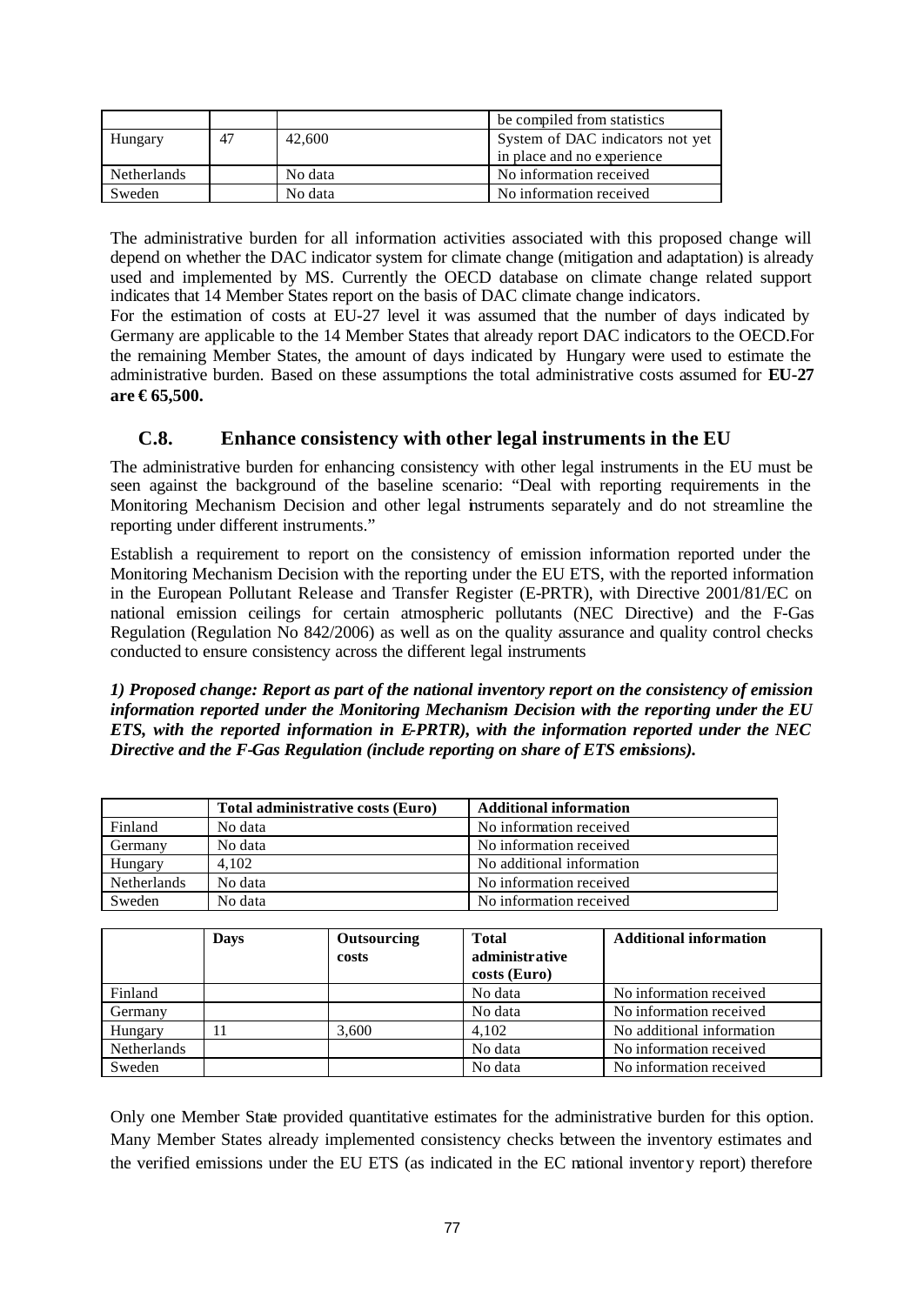this additional requirement is already partially addressed by most Member States on a voluntary basis or due to recommendations from expert review teams under the UNFCCC and the additional administrative burden is therefore considered to be small. Hungary indicated a relatively small amount of days needed for this requirement which confirms with the qualitative assessment above. Therefore an additional amount of 10 days of work were calculated based on standard labour costs for each Member State and an outsourcing amount of  $3,600 \in \text{as indicated by Hungary}$  was assumed.

### **Based on these assumptions the additional administrative costs at EU level are estimates at € 144,800.**

*2) Proposed change: Member States' national inventory system (NIS) shall ensure access to data reported by installations and operators under other reporting instruments*

| Finland        | <b>Germany</b>    | $\bf H$<br>$\mathbf{U}$ | <b>Netherlands</b> | Slovakia          | <b>Spain</b>     | <b>Sweden</b>                    | Com<br>ments |
|----------------|-------------------|-------------------------|--------------------|-------------------|------------------|----------------------------------|--------------|
| None<br>Yes.   | 300<br>days<br>in | No.                     | $10-100$ days      | We<br>were        | No data (ETS     | 12 days in first year            | Data         |
| have<br>we     | first year and    | ne                      | in first year      | proposed the      | data is only     | and $2-7$ days in                | very         |
| access to the  | 80<br>days<br>in  |                         | and 0 days in      | direct<br>cost    | for<br>used      | subsequent<br>years              | uncert       |
| data and use   | subsequent        |                         | subsequent         | for software      | some limited     | (very<br>uncertain,              | ain          |
| it in the      | (Plant)<br>years. |                         | years.             | system<br>in      | checking<br>- of | These<br>staff-days              |              |
| inventory,     | specific          |                         |                    | first year to     | ETS.             | cover giving the staff           |              |
| some of the    | information are   |                         |                    | $\epsilon$ 50.000 | emissions        | the<br>access<br>10 <sup>1</sup> |              |
| data directly, | confidential.)    |                         |                    |                   | results<br>VS.   | required ETS<br>data.            |              |
| – for<br>some  |                   |                         |                    |                   | Inventory        | Editing<br>and                   |              |
| verification.) |                   |                         |                    |                   | emissions        | calculations are not             |              |
|                |                   |                         |                    |                   | estimates.)      | included)                        |              |

*3) Proposed change:* **Reporting the share of ETS emissions in the national inventory**

The two proposed changes under EU ETS will be discussed together due to their close nature.

**1. Proposed change:** MS shall report the amount of verified emissions reported by installations and operators under Directive 2009/29/EC in each relevant CRF source category of the national GHG inventory. MS should present a table with the verified emissions broken down to CRF categories (MS comments in grey).

| Finland                                                                                                                                                                                                                                                                                                                                                                                            | Germany                                                                                                                                                                               | <b>Hungary</b>                                                                                                                                                                                                                                                                     | <b>Neth</b><br>erlan<br>ds                                                           | Slovakia                                                                                                                                                             | <b>Spain</b>                                                               | <b>Sweden</b>                                                                                  | Comme<br>nts                            |
|----------------------------------------------------------------------------------------------------------------------------------------------------------------------------------------------------------------------------------------------------------------------------------------------------------------------------------------------------------------------------------------------------|---------------------------------------------------------------------------------------------------------------------------------------------------------------------------------------|------------------------------------------------------------------------------------------------------------------------------------------------------------------------------------------------------------------------------------------------------------------------------------|--------------------------------------------------------------------------------------|----------------------------------------------------------------------------------------------------------------------------------------------------------------------|----------------------------------------------------------------------------|------------------------------------------------------------------------------------------------|-----------------------------------------|
| First<br>45<br>days,<br>year<br>subsequent year 10 days<br>(Because the EU ETS<br>data is<br>mostly<br>more<br>aggregated and allocated<br>differently compared to<br>the CRF<br>used in<br>the<br>it.<br>inventory,<br>is<br>not<br>currently<br>possible<br>to<br>implement the proposal<br>fully.<br>We have started a project<br>in which we are looking<br>closely at this<br>more<br>issue.) | $100$ days in<br>first year<br>and 50 days<br>in<br>subsequent<br><b>years.</b> $(No,$<br>but<br>we<br>prepare<br>a<br>system<br>to<br>fit ETS data<br><b>CRF</b><br>to<br>category.) | 20 to 30 plus $\in$<br>7.000<br>€<br>to<br>10.000<br>for<br>consulting costs<br>first years, 10 to<br>15<br>subsequent<br><b>year</b> (We would<br>need<br>access to<br>facility<br>level<br>from the<br>data<br>energy statistics<br>provider<br>to to<br>ensure<br>consistency.) | 80<br>days<br>in<br>first<br>year<br>and 5<br>days<br>in<br>subse<br>quent<br>years. | 5 days in<br>first year<br>and 5 days<br>in<br>subsequen<br>t<br>years<br>(No, only)<br>the shares<br>of energy<br>sector and<br>industrial<br>processes<br>sector.) | 10<br>days<br>in<br>first<br>year and<br>5 days in<br>subseque<br>nt years | $112 -$<br>117 days<br>in<br>first<br>and<br>year<br>$9-12$ days<br>in<br>subsequen<br>t years | Data<br>very<br>uncertai<br>$\mathbf n$ |

#### **Qualitative discussion**

Reporting the share of ETS emissions in the national inventory is a new element within the currently revised EU MM. The majority of member states commented that facility data are currently very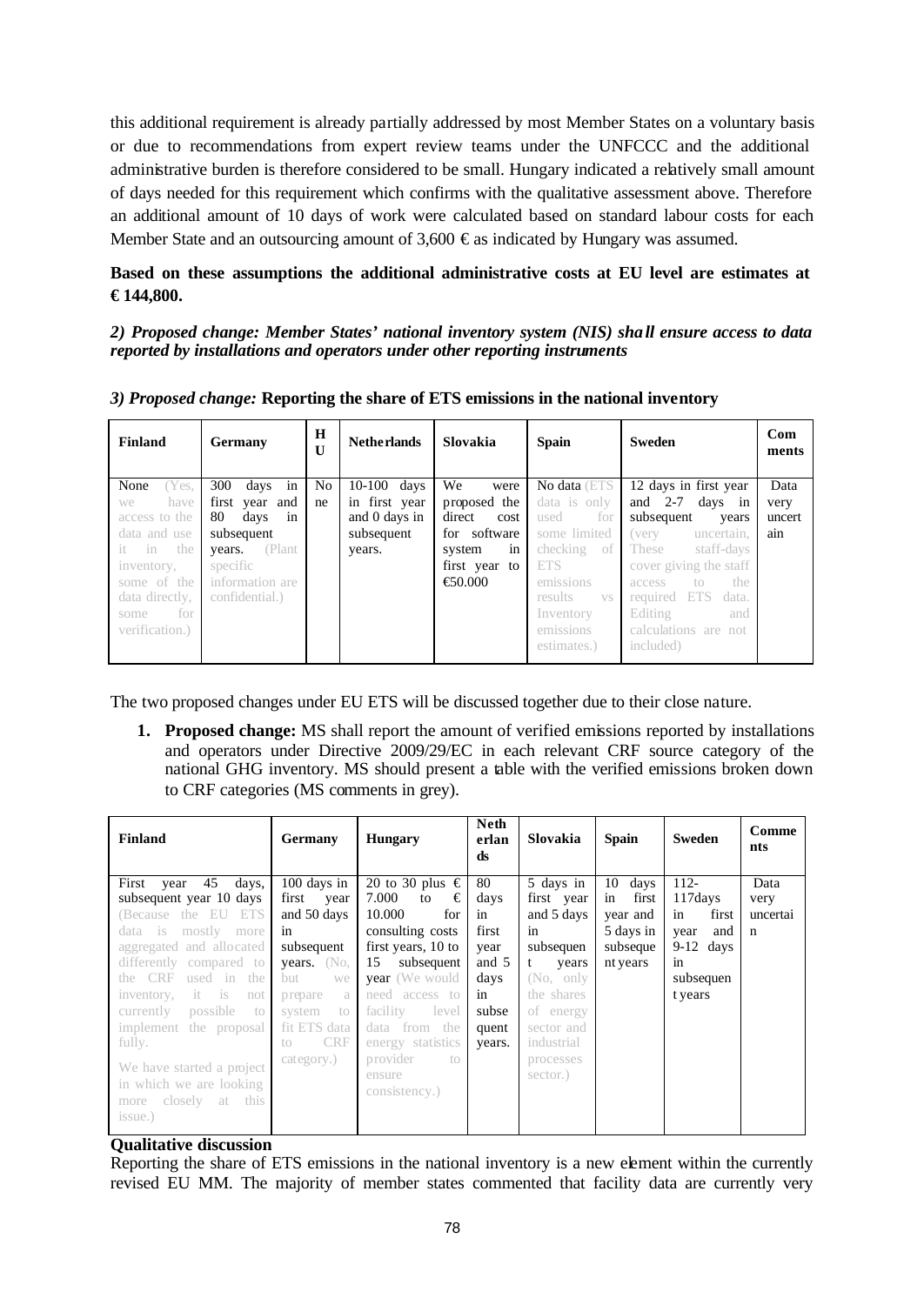difficult to access due to confidentiality reasons. Three out of seven counties provided an estimate of additional staff days required. The values provided vary significantly between countries ranging from 0 to 300 additional staff days under the first change and 5 to 155 additional staff days under the second change in two tables above. Further clarification with the MS underlined these initial responses. Overall countries are very uncertain about the magnitude of the impact on the overall reporting under the MM of such a proposed change. The main concern is the confidentially of the facility data.

Other issue raised that were raise are:

- EU ETS data are more aggregated and allocated differently compared to the CRF used in the inventory; it is not currently possible to implement the proposal fully.
- There is not yet an established clear legal base for the national inventory expert to receive data from the EU ETS installations.

Due to the lack of data it is not possible to accurately quantify the impact of the proposed changes related to EU ETS and it is certainly an area Oeko need to consider in their IA of the climate and energy package. For the purpose of the existing project it will be possible to give an indicative estimate using surrogate data together with the MS estimates. The number of additional staff days will be closely linked to the number of facilities covered in the EU ETS for each country. The administrative structure of the national inventory system and the national coordination of the EU ETS will also play a role but can not be taken into account at this stage due to lack of information. We propose to split the countries that provided an estimate into groups based on their  $CO<sub>2</sub>$  emissions covered under EU ETS (excluding Aviation) using the latest PRIMES data. For example, Germany indicates that it would take an additional 300 staff days to incorporate EU ETS data into their NIS whereas Hungary already uses EU ETS data. The PRIMES data show that 434 Mt of Germany's total CO2 emissions are covered within the EU ETS in 2005. Hungary, Netherlands and Sweden captured 25 Mt, 85 Mt and 17 Mt CO<sub>2</sub> under EU ETS respectively in 2005. It is highly unlikely that Member States will require no additional staff costs incorporating EU ETS data into their NIS and thus we will exclude the Hungarian estimate of 0.

For the two changes related to EU ETS emissions we propose to split the MS into three groups based on the amount of  $CO_2$  emissions per MS covered under EU ETS as an indication for the number of facilities within each MS. We propose to use the average number of days of additional staff time provided by Germany, Sweden and Netherlands as the best fit for the MS for the following groups:

- Group 1: We will apply the same number of additional staff days as Sweden  $(114.5 + 12 \text{ in the})$ first year and  $10.5 + 4.5$  in subsequent years) to all countries with EU ETS CO<sub>2</sub> emissions of less that 50 Mt based on the 2005 PRIMES value (Finland, Hungary, Slovakia, Sweden).
- Group 2: We will apply the same number of additional staff days as the Netherlands  $(55 + 80)$ in the first year and  $0 + 5$  in subsequent years) to all countries with EU ETS CO<sub>2</sub> emissions between 50 and 100 Mt based on the 2005 PRIMES value.
- Group 3: We will apply the same number of additional staff days as Germany (300 in the first year and 80 in subsequent years) to all countries with EU ETS  $CO<sub>2</sub>$  emissions above 100 Mt based on the 2005 PRIMES value.

Group 1, first year: 126.5×17×126.43<sup>23</sup> = **€ 271,888.00** Group 1, subs. years:  $15 \times 17 \times 126.43 = \text{\textsterling}32,240.00$ Group 2, first year:  $135 \times 4 \times 98.44^{24} = \text{\textsterling}53,158.00$ Group 2, subs. years: 5×4×98.44 = **€ 1,969.00** Group 3, first year:  $400 \times 6 \times 180.00^{25} = \text{\textsterling}432,000.00$ 

<sup>&</sup>lt;sup>23</sup> This is the average daily cost of labour of the 17 Member States falling within this group of countries (Malta, Luxembourg, Latvia, Cyprus, Lithuania, Slovenia, Estonia, Sweden, Ireland, Slovakia, Hungary, Denmark, Austria, Finland, Portugal, Bulgaria and Belgium).

 $24$  This is the average daily cost of labour of the 4 Member States falling within this group of countries (Greece, Romania, Czech Republic and Netherlands).

<sup>&</sup>lt;sup>25</sup> This is the average daily cost of labour of the 6 Member States falling within this group of countries (France, Spain, Poland, Italy, United Kingdom and Germany).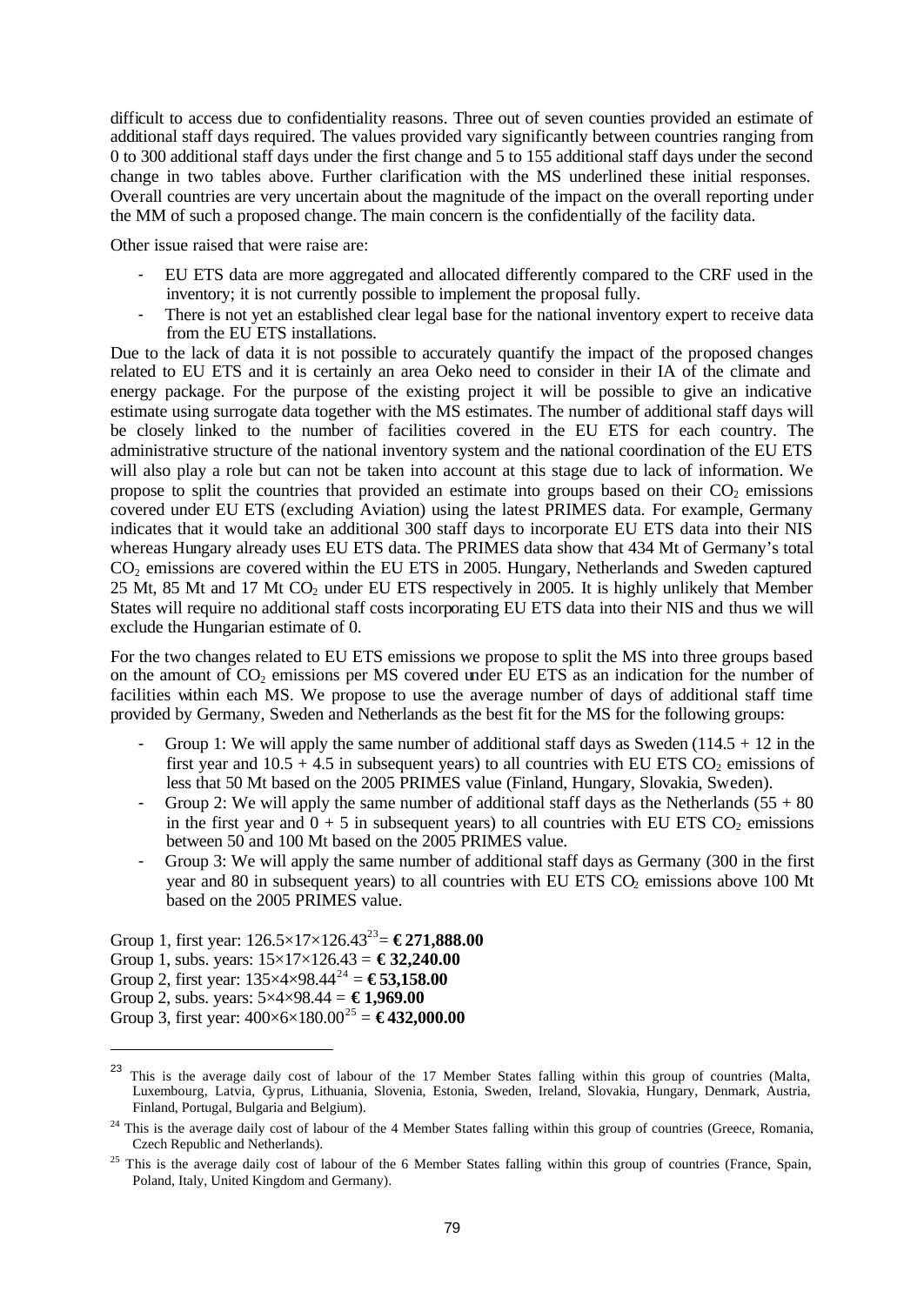#### Group 3, subs. years:  $130 \times 6 \times 180.00 = \text{\textsterling}140,400.00$ **Total EU-27**, first year: **€ 757,046.00<sup>26</sup>**

### **Total EU-27**, subsequent years: **€ 174,609.00**

It has to be noticed that software system development and consulting costs for a total of around  $\epsilon$ 58,500 (software system development costs for €50,000 reported by Slovakia and consulting costs for  $\epsilon$ 7,000-10,000 reported by Hungary) have been separated out and not included in the calculation of the administrative burden above.

We appreciate that the proposed grouping of member States might over or underestimate the costs in some countries but we emphasis that it is only an indicative estimate showing the likely administrative burden these two changes might have.

# **C.9. Enhance reporting by Member States based on lessons learned**

### *1) Proposed change: Establishment of a national system for reporting projections, and policies and measures*

The table below provides the results of the estimation of administrative costs for the establishment of a national system for the reporting on projections and policies and measures. These administrative costs mainly occur for the activities to establish the system such as the drafting of memoranda of understandings, documents describing the systems and meetings within the administration to establish a more formal agreement to prepare the tasks involved and for a clear definition of responsibilities and costs of such tasks within a Member State. The costs are one-off costs that do no longer occur once the system is established, but the clarification achieved will subsequently reduce the permanent administrative burden as general decisions taken will strongly support the subsequent regular work on projections and policies and measures in Member States.

| <b>Specific Proposed Change</b>                                                             | <b>Types of required</b>                                                  | <b>Information</b>                                                     | <b>Central Scenario</b> |                                 |  |
|---------------------------------------------------------------------------------------------|---------------------------------------------------------------------------|------------------------------------------------------------------------|-------------------------|---------------------------------|--|
|                                                                                             | action due to<br>change                                                   | obligation                                                             | <b>Costs</b><br>(€)     | <b>Days</b><br>(per<br>vear/MS) |  |
| Enlarge national system to<br>include reporting on<br>projections, policies and<br>measures | Training members<br>and employees about<br>the information<br>obligations | Cooperation<br>with audits<br>& inspection<br>by public<br>authorities | 219,894                 | 48.8                            |  |
|                                                                                             | Submitting the<br>information to the<br>relevant authority                |                                                                        | 73.298                  | 16.3                            |  |
| <b>Total EU-27</b>                                                                          |                                                                           |                                                                        | 293,192                 |                                 |  |

### *2) Proposed change: Report projections separately for the ETS-sector and the non-ETS sector*

This proposed change is estimated to cause an administrative burden in selected MS as shown in the following table:

|         | <b>Davs</b> | <b>Outsourcing</b><br>costs | <b>Total</b><br>administrative<br>costs (Euro) | <b>Additional information</b> |
|---------|-------------|-----------------------------|------------------------------------------------|-------------------------------|
| Finland |             |                             | .022                                           | No additional information     |

<sup>&</sup>lt;sup>26</sup> Resulting from the sum of Group 1, Group 2 and Group 3.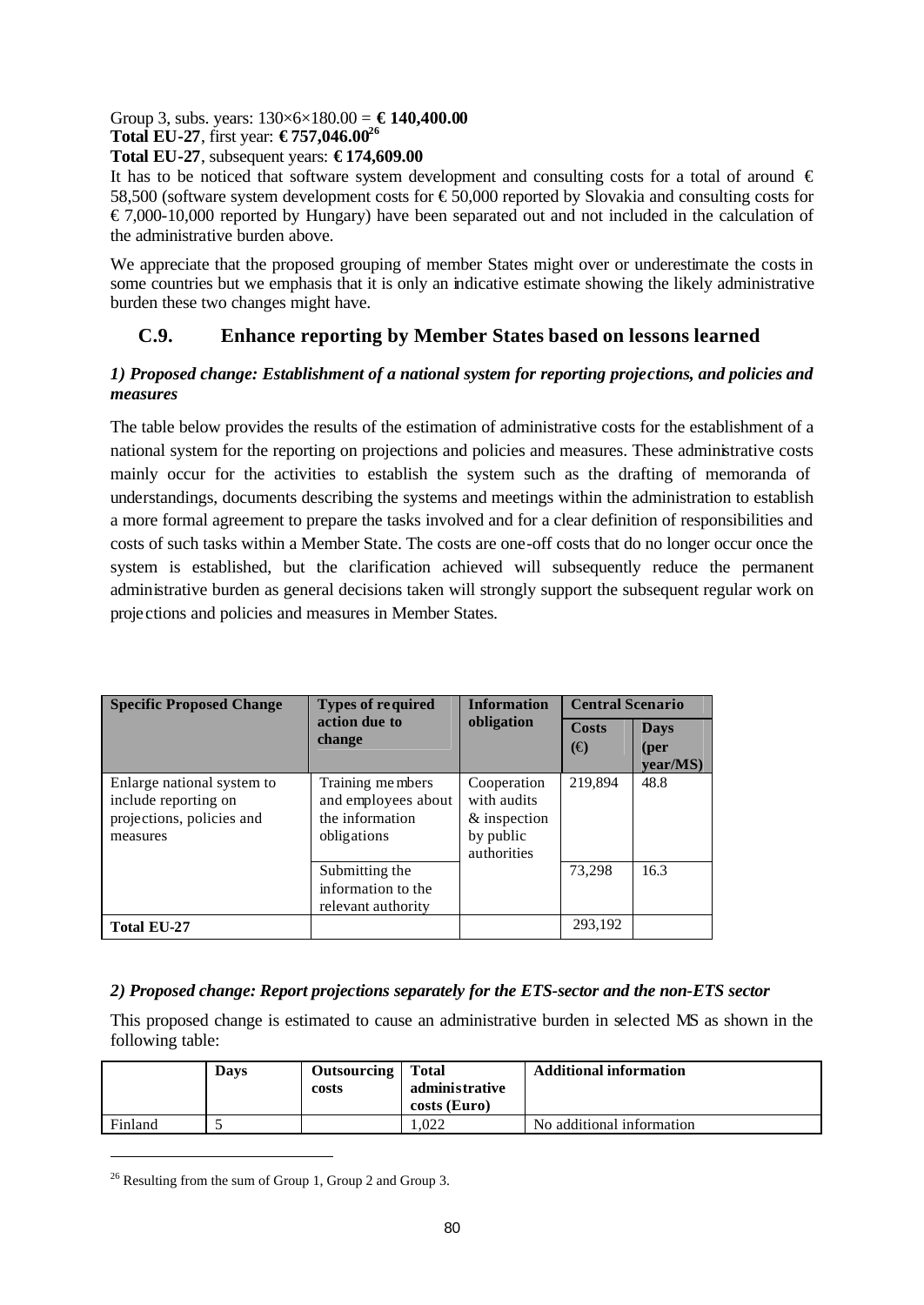|             | <b>Days</b> | <b>Outsourcing</b><br>costs | <b>Total</b><br>administrative<br>costs (Euro) | <b>Additional information</b>                                                                                                         |
|-------------|-------------|-----------------------------|------------------------------------------------|---------------------------------------------------------------------------------------------------------------------------------------|
| Germany     |             |                             | No data                                        | projection<br>received,<br>information<br>No.<br>estimates are already separated                                                      |
| Hungary     | 6           | 20,000                      | 20,502                                         | Drafting the report $-$ this exercise would be<br>outsourced. Each activity would require 2<br>people for 1 day for consultations etc |
| Netherlands | 35          |                             | 8,552                                          | Total time: 35 days, not all sepa-rate groups<br>in statistics                                                                        |
| Sweden      |             |                             | No Data                                        | No information received                                                                                                               |

For the estimation of total costs at EU-level, the data provided by Hungary were used as typical for the costs for new MS (6 days plus consultancy costs)

MS with advanced reporting on projections such as Germany have already implemented the separation of projections into the two separate areas. For those MS 5 additional days were estimated. For the remaining MS the Dutch indication of 35 days were used for the implementation of the new requirement. The total administrative cost at EU-27 based on this approach was estimated at **€ 300,500** when the requirement is introduced. For the subsequent years, an average of 5.5 days was used in the calculation as indicated by FI and DE that have implemented such reporting. Therefore follow up costs in subsequent years at EU27 were estimated at  $\epsilon$ 26,000.

#### *3) Proposed change: Report policies and measures separately for the ETS-sector and the non-ETS sector*

This proposed change is estimated to cause an administrative burden in selected MS as shown in the following table:

|             | <b>Days</b> | Outsourcing<br>costs | <b>Total</b><br>administrative<br>costs (Euro) | <b>Additional information</b>                                                                                                         |
|-------------|-------------|----------------------|------------------------------------------------|---------------------------------------------------------------------------------------------------------------------------------------|
| Finland     | 3.5         |                      | 860                                            | No additional information                                                                                                             |
| Germany     |             |                      | 1.187                                          | No additional information                                                                                                             |
| Hungary     | 6           | 10.500               | 11.107                                         | Drafting the report $-$ this exercise would be<br>outsourced. Each activity would require 2<br>people for 1 day for consultations etc |
| Netherlands | 29          |                      | 7,308                                          |                                                                                                                                       |
| Sweden      |             |                      | No Data                                        | No information received                                                                                                               |

The separation of policies and measures into those targeting the ETS sector and those targeting the non-ETS sector or both, is a rather straightforward exercise that does not include additional complicated calculation steps, but mainly some new summation. Therefore the Dutch estimates were discarded as it seems to be an outlier and to take into account some additional work beyond the separation. The average days reported by FI, DE and HU (4.5 days) were used to calculate an EU27 estimate **of € 38,000** per reporting cycle. The Hungarian indication of outsourcing costs for drafting the report were taken as exceptional as in general the national systems should ensure that authorities can prepare the relevant reports.

#### *4) Proposed change: annual reporting on GHG projections, policies and measures*

GHG emission projections are mostly prepared in a cycle of approximately 45 years based on new energy projections, new agricultural projections, etc). This is a usually very resource intensive task. Apart from the various projects for calculating the projections different ministries/stakeholders at various stages have to be involved, firstly related to the basic projections (energy balance, agriculture), then for the specific GHG emissions proje ctions.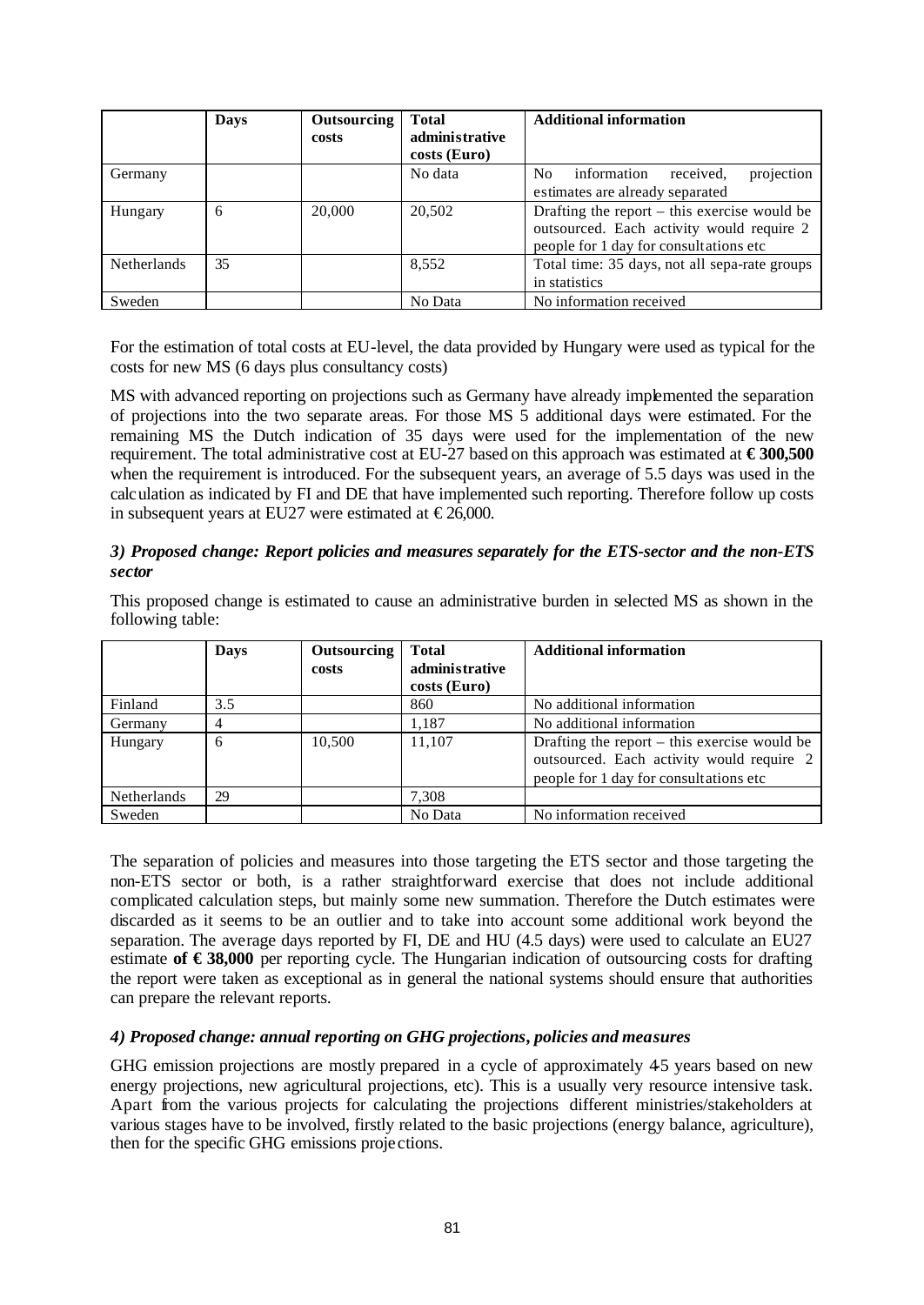Even if underlying projections are available the reporting of emission projections is resource intensive because there is always new/more detailed information available/mistakes to be corrected etc. Therefore, always a process of coordination and final approval of the projections, sometimes also involvement of ministries/stakeholders, etc ("national system") is needed before reporting. Therefore it was assumed that annual reporting needs similar resources per year than biannual reporting, even if the underlying projections are not updated.

The total costs for the preparation of GHG projections were not requested from MS and only data from DE were available where a 3 year project for the update of GHG emission projection is outsourced for € 440,300. For the related coordination and reporting 200 days for different parts of the administration were assumed leading to total costs of  $\epsilon$ 510,000 for one projection cycle of 4 years and annual costs of  $\epsilon$ 127,000 for one country. For the additional reporting an amount of 20 days was assumed as individual steps of the reporting (e.g. filling of reporting format) were already estimated in option 1 and option 2. For Germany this assumption would lead to additional costs of  $\epsilon$ 6,000, which is 4.7% of the actual costs related to projections.

If additional 20 days for the annual reporting are assumed for all MS, this would lead to additional costs for EU27 of **€ 95,000**.

*5) Proposed change: Further specify type of information/data to be reported, and/or relevant formats*

| Types of required action due to change                           | <b>Central Scenario</b>   |
|------------------------------------------------------------------|---------------------------|
|                                                                  | Costs $\left(\in \right)$ |
| Familiarising with the information obligation                    | 65,080                    |
| Producing new data                                               | 113,133                   |
| Adjusting existing data                                          | 110,028                   |
| Submitting the information to the relevant authority             | 29,593                    |
| Training members and employees about the information obligations | 3,383                     |
| Retrieving relevant information from existing data               | 163,849                   |
| Filling forms and tables                                         | 17,670                    |
| <b>Total EU-27</b>                                               | 502,735                   |

### **Summary table**

| Code  | <b>Specific Proposed Change</b>                                                                                                                                           | <b>Types of required</b><br>action due to                      | <b>Information</b>                         |                              | <b>Central Scenario</b>         |
|-------|---------------------------------------------------------------------------------------------------------------------------------------------------------------------------|----------------------------------------------------------------|--------------------------------------------|------------------------------|---------------------------------|
|       |                                                                                                                                                                           | change                                                         | obligation                                 | <b>Costs</b><br>$(\bigoplus$ | <b>Days</b><br>(per<br>year/MS) |
|       | <b>Preparation of National Inventory Report (NIR)</b>                                                                                                                     |                                                                |                                            |                              |                                 |
| 1A1   | <b>UNFCCC</b><br><b>NIR</b><br>Report<br>in<br>format                                                                                                                     | Familiarising<br>with<br>information<br>the<br>obligation      | Submission<br>of<br>(recurring)<br>reports | 13,983                       | 3.1                             |
|       |                                                                                                                                                                           | Adjusting<br>exis ting<br>data                                 |                                            | 41,949                       | 9.3                             |
| 1 A 2 | Specify means of submission<br>of information on historical<br>time series of emissions                                                                                   | Adjusting<br>exis ting<br>data                                 | Submission<br>of<br>(recurring)<br>reports | no additional<br>costs/days  |                                 |
| 1 A 3 | MS to list the major changes<br>of the NIR submitted on the<br>15th January to accompany the<br>final NIR submitted to the<br>15 <sub>th</sub><br>Commission<br>the<br>on | Retrieving<br>relevant<br>information<br>from<br>existing data | Submission<br>of<br>(recurring)<br>reports | 6,766                        | 1.5                             |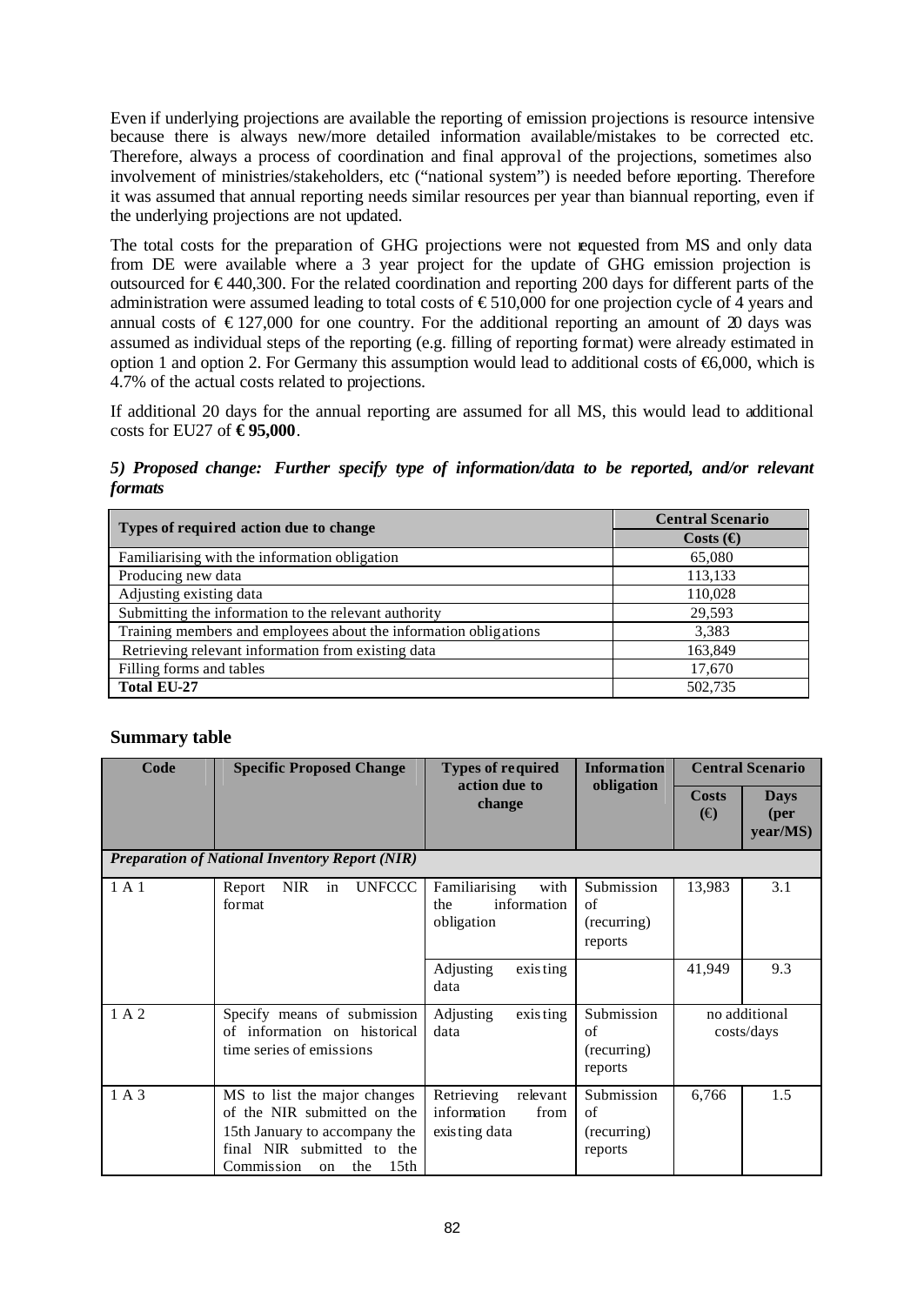| <b>Code</b>                   | <b>Specific Proposed Change</b>                                                           | <b>Types of required</b><br>action due to                      | <b>Information</b>                         |                              | <b>Central Scenario</b>                   |
|-------------------------------|-------------------------------------------------------------------------------------------|----------------------------------------------------------------|--------------------------------------------|------------------------------|-------------------------------------------|
|                               |                                                                                           | change                                                         | obligation                                 | <b>Costs</b><br>$(\bigoplus$ | <b>Days</b><br>( <b>per</b> )<br>year/MS) |
|                               | March                                                                                     |                                                                |                                            |                              |                                           |
| 1 A 4                         | Report<br>explanations<br>for<br>emissions<br>changes<br>in<br>in<br>successive years     | Retrieving<br>relevant<br>information<br>from<br>existing data | Submission<br>of<br>(recurring)<br>reports | 5,142                        | 1.1                                       |
| 1 A 5                         | Report<br>responses<br>the<br>to<br><b>UNFCCC</b><br>reviews<br>in<br>a<br>harmonized way | relevant<br>Retrieving<br>information<br>from<br>existing data | Submission<br>of<br>(recurring)<br>reports | 1,353                        | 0.3                                       |
|                               |                                                                                           | Filling<br>forms<br>and<br>tables                              |                                            | 451                          | 0.1                                       |
|                               | Reporting on LULUCF accounting (MM Art. 3(1)(d), IP Art. 3)                               |                                                                |                                            |                              |                                           |
| 1 A 6                         | Make LULUCF questionnaire<br>submission mandatory                                         | Familiarising<br>with<br>information<br>the<br>obligation      |                                            | 1,883                        | 0.4                                       |
|                               |                                                                                           | relevant<br>Retrieving<br>information<br>from<br>existing data |                                            | 3,766                        | 0.9                                       |
|                               |                                                                                           | Filling out forms and<br>tables                                |                                            | 1,883                        | 0.4                                       |
| Projections (MM Art. 3(2)(b)) |                                                                                           |                                                                |                                            |                              |                                           |
| 1 A 7                         | Report using the reporting<br>template for projections                                    | Familiarising<br>with<br>information<br>the<br>obligation      | Submission<br>of<br>(recurring)<br>reports | 7,781                        | 1.7                                       |
|                               |                                                                                           | Retrieving<br>relevant<br>information<br>from<br>existing data |                                            | 15,562                       | 3.5                                       |
|                               |                                                                                           | Filling out forms and<br>tables                                |                                            | 7,781                        | 1.7                                       |
| 1 A 8                         | Submit methodology report on<br>projections                                               | Retrieving<br>relevant<br>information<br>from<br>existing data | Submission<br>of<br>(recurring)<br>reports | 54,128                       | 12.0                                      |
| 1A9                           | Prepare modelling scenarios<br>using harmonised parameters<br>for fuel and carbon prices  | Familiarising<br>with<br>information<br>the<br>obligation      | Submission<br>of<br>(recurring)            | $-2,706$                     | $-0.6$                                    |
|                               |                                                                                           | Adjusting<br>exis ting<br>data                                 | reports                                    | $-3,789$                     | $-0.8$                                    |
|                               |                                                                                           | Producing new data                                             |                                            | $-4,330$                     | $-1.0$                                    |
| 1 A 10                        | Carry out a sensitivity analysis<br>of projections                                        | Adjusting<br>exis ting<br>data                                 | Submission<br>of<br>(recurring)            | 26,688                       | 5.9                                       |
|                               |                                                                                           | Producing new data                                             | reports                                    | 26,688                       | 5.9                                       |
|                               | Annual and projected indicators and parameters                                            |                                                                |                                            |                              |                                           |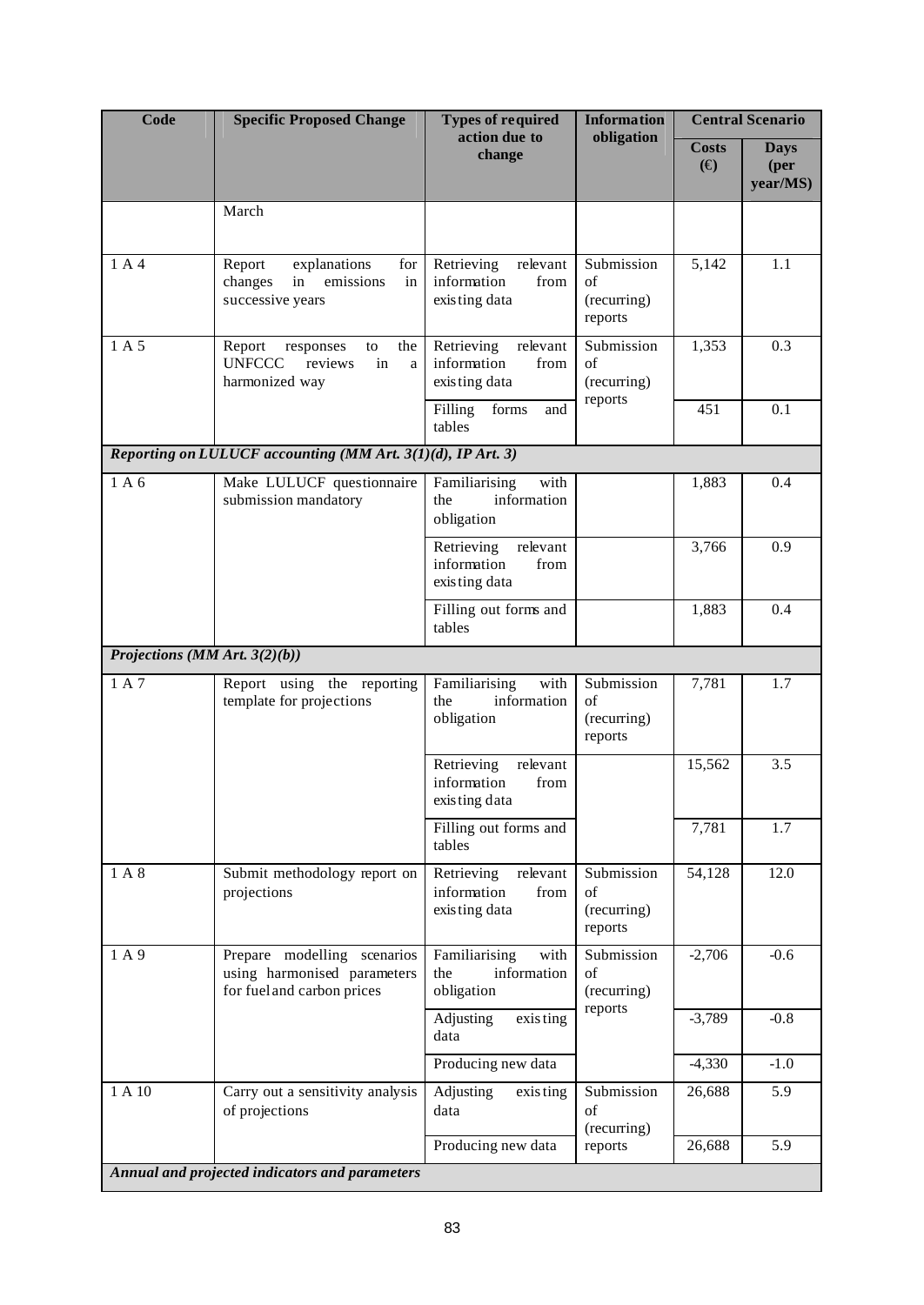| Code   | <b>Specific Proposed Change</b>                                                                                                                               | <b>Types of required</b><br>action due to                      | <b>Information</b>                                         |                              | <b>Central Scenario</b>                   |
|--------|---------------------------------------------------------------------------------------------------------------------------------------------------------------|----------------------------------------------------------------|------------------------------------------------------------|------------------------------|-------------------------------------------|
|        |                                                                                                                                                               | change                                                         | obligation                                                 | <b>Costs</b><br>$(\bigoplus$ | <b>Days</b><br>( <b>per</b> )<br>year/MS) |
| 1 A 11 | Include new annual and<br>projected emission indicators<br>(e.g., on F-gas regulation)                                                                        | Familiarising<br>with<br>information<br>the<br>obligation      | Non<br>labelling<br>information<br>for<br>third            | 8,119                        | 1.8                                       |
|        |                                                                                                                                                               | parties                                                        | 24,357                                                     | 5.4                          |                                           |
| 1 A 12 | Delete<br>those<br>priority/supplementary annual<br>indicators<br>that<br>can<br>be<br>calculated from Eurostat data<br>and emissions reported in the<br>CRF. | Adjusting<br>exis ting<br>data                                 | Submission<br>of<br>(recurring)<br>reports                 | $-7,142$                     | $-1.6$                                    |
| 1 A 13 | Delete selected mandatory and<br>all<br>voluntary<br>projection<br>parameters                                                                                 | Adjusting<br>exis ting<br>data                                 | Submission<br>of<br>(recurring)<br>reports                 | $-7,330$                     | $-1.6$                                    |
| 1 A 14 | Delete<br>those<br>priority/supplementary<br>projections indicators that can<br>be calculated from Eurostat<br>data or other data sources.                    | Adjusting<br>exis ting<br>data                                 | Submission<br>of<br>(recurring)<br>reports                 | $-6,766$                     | $-1.5$                                    |
|        | Policies and measures (MM Art. $3(2)(a)$ )                                                                                                                    |                                                                |                                                            |                              |                                           |
| 1 A 15 | Report<br>policies<br>on<br>and<br>measures using the reporting<br>template                                                                                   | Familiarising<br>with<br>information<br>the<br>obligation      | Submission<br>of<br>(recurring)<br>reports                 | 7,555                        | 1.7                                       |
|        |                                                                                                                                                               | Retrieving<br>relevant<br>information<br>from<br>existing data |                                                            | 15,111                       | 3.4                                       |
|        |                                                                                                                                                               | Filling<br>forms<br>and<br>tables                              |                                                            | 7,555                        | 1.7                                       |
| 1 A 16 | Submit methodology report on<br>quantification<br>e x-ante<br>of<br>policies and measures                                                                     | relevant<br>Retrieving<br>information<br>from<br>existing data | Non<br>labelling<br>information<br>for<br>third<br>parties | 62,021                       | 13.8                                      |

#### **National inventory report (NIR) and Responses to UNFCCC review**

**Rationale** : The UNFCCC requires the submission of the European Union's GHG inventory report submission by the  $15<sup>th</sup>$  April each year. The EU inventory compilers must process inventory data from all 27 Member States in a short timeframe, based on preliminary inventory submissions by the 15<sup>th</sup> January and complete submissions by the  $15<sup>th</sup>$  March. Currently some elements of the EU's inventory are only compiled for the 27 May resubmission.

**Proposals**: The proposed changes are covering several aspects, e.g. MS should report in accordance with the **UNFCCC annotated outline of the NIR** and also report the responses to the **UNFCCC review** in a harmonized way, for example in a table listing all recommendations from the Expert Review Teams and the ways in which the recommendations were addressed. In addition, MS should report the most important reasons for emission changes between year x-2 and x-3.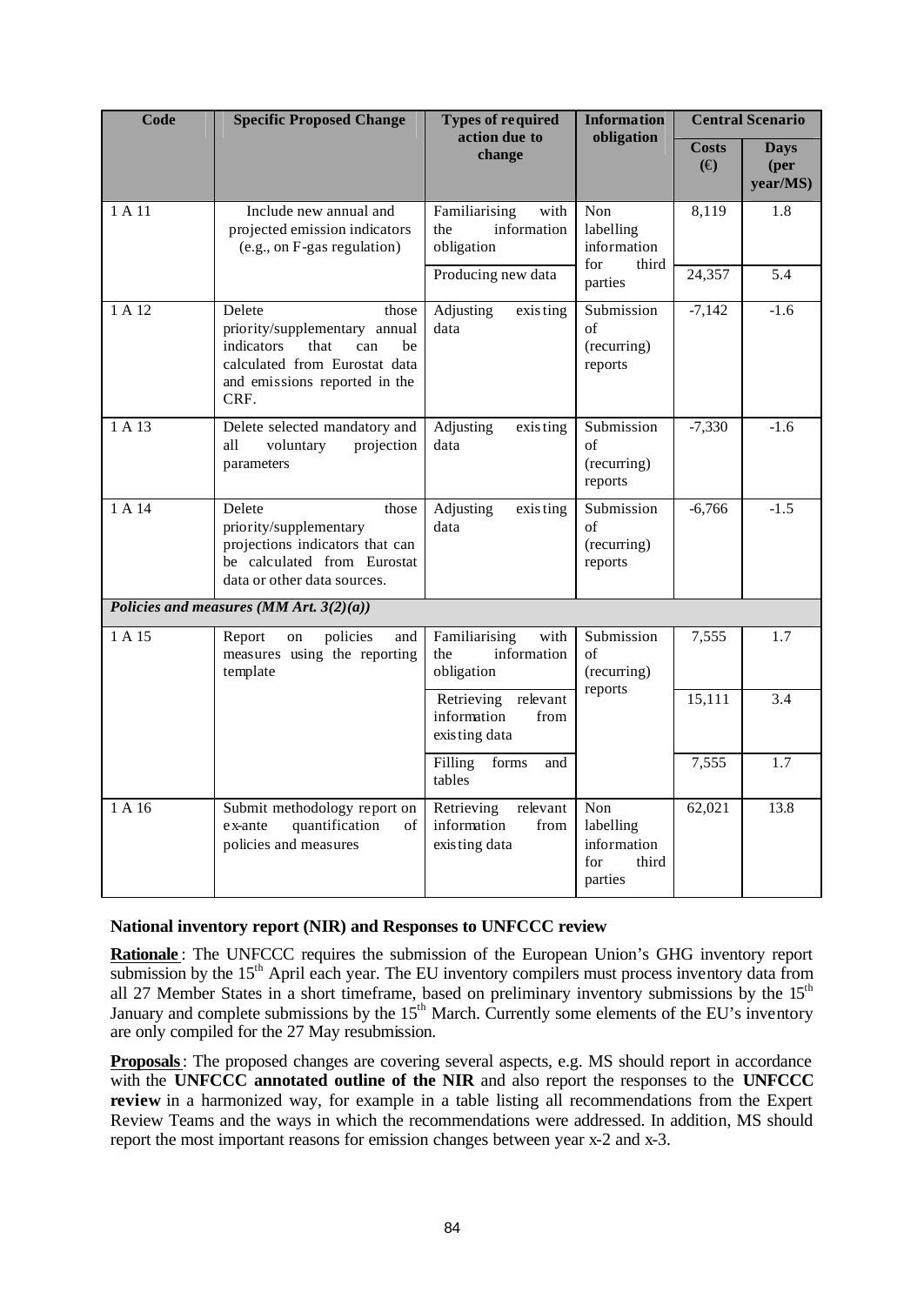Member States proposed in the August workshop that they could provide a list of the **major changes** of the NIR to accompany the final NIR submitted to the Commission, which would enable the EU inventory compilers to more quickly and easily identify changes between the  $15<sup>th</sup>$  January and  $15<sup>th</sup>$ March submissions. Also, in the  $15<sup>th</sup>$  January submission on NIR elements Member State could be required to report on areas where **methodologies** will be updated in the final NIR submission by the  $15<sup>th</sup>$  March.

1) **Proposed change:** MS shall report in accordance with the UNFCCC annotated outline of the NIR (MS comments added in grey)

| <b>Finland</b>                                                                                                                      | <b>Germany</b> | <b>Hungary</b>                    | <b>Netherlands</b> | Slovakia                                                                  | <b>Spain</b>                                                           | Sweden                                           | <b>Comments</b>                                                                                        |
|-------------------------------------------------------------------------------------------------------------------------------------|----------------|-----------------------------------|--------------------|---------------------------------------------------------------------------|------------------------------------------------------------------------|--------------------------------------------------|--------------------------------------------------------------------------------------------------------|
| 10<br>Approx<br>days in first<br>1-2<br>year,<br>days<br>in<br>subsequent<br>Yes,<br>years<br>(with<br>some<br>minor<br>exemptions) | None           | 15<br>days<br>first<br>1n<br>year | None               | days in<br>30<br>first<br>year<br>and 5 days<br>in<br>subsequent<br>years | 15 days in<br>first<br>year<br>and 5 days<br>1n<br>subsequent<br>years | 15<br>extra<br>for<br>days<br>2011<br>submission | average<br>estimate: 12,4<br>days in first<br>year and 1.64<br>davs<br>1n<br>subsequent<br>year per MS |

The estimated level of administrative burden is relatively low and is broadly consistent across all MS, except Slovakia whose costs are higher. We consider the estimates to have a good level of accuracy given that most MS already report in accordance with the annotated outline – only small improvements are required to ensure full accordance, except Slovakia whose current reporting is less in line with the outline:

Some general comments were also made on this proposed change by the MS, e.g. "The guidance on reporting of  $KP^{27}$  information is not always clear and in some parts incoherent" and that the LULUCF<sup>28</sup> parts in particular need more work.

2) **Proposed change:** MS to report Greenhouse gas emissions by sources and removals by sinks, for the complete time series 1990-year  $n - 2$  as CRF Excel sheets and Xml files.

| <b>Finland</b> | Germany | <b>Hungary</b> | <b>Netherlands</b> | Slovakia | <b>Spain</b> | Sweden | <b>Comments</b>                     |
|----------------|---------|----------------|--------------------|----------|--------------|--------|-------------------------------------|
| None           | None    | None           | None               | None     | None         | None   | Average<br>estimate:<br>days per MS |

All EU27 MS already submit CRF in xls and xml files. We assume no additional staff day per MS will be required:

3) **Proposed change:** MS to include the most important reasons for emission changes between year x-2 and x-3 (MS comments added in grey)

| Finland | Germany | <b>Hungary</b> | <b>Netherlands</b> | Slovakia | <b>Spain</b> | <b>S</b> wede<br>n | <b>Comments</b> |
|---------|---------|----------------|--------------------|----------|--------------|--------------------|-----------------|
|---------|---------|----------------|--------------------|----------|--------------|--------------------|-----------------|

<sup>&</sup>lt;sup>27</sup> Kyoto Protocol

<sup>&</sup>lt;sup>28</sup> Land Use, Land-Use Change and Forestry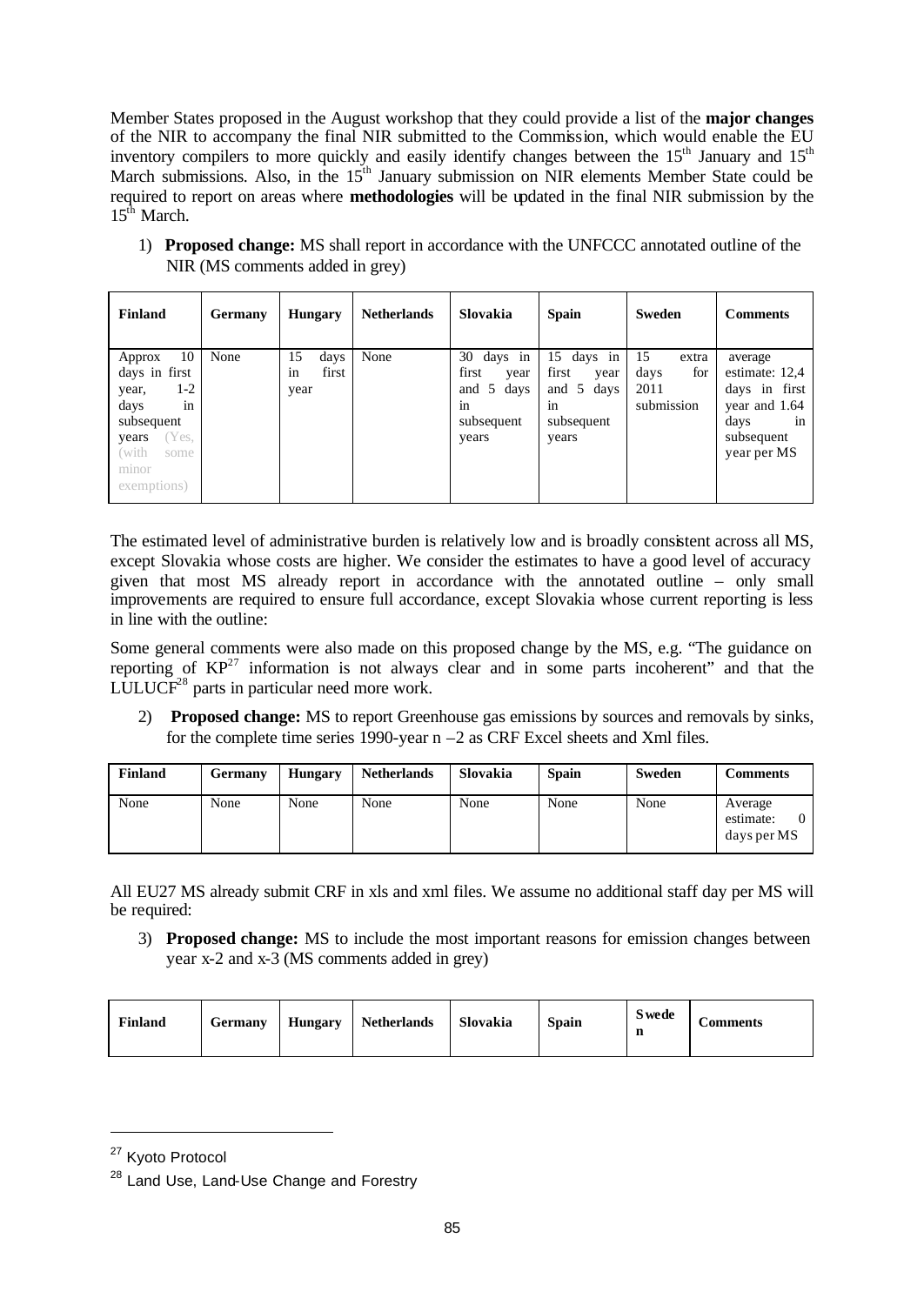| None | None<br>Incl.<br>1 <sub>n</sub><br>NIR<br>preparatio<br>n. | None | None | days<br>1n<br>first<br>year<br>and 2 days<br>1n<br>subsequent<br>years | days<br>1n<br>first<br>year<br>and 3 days<br>1n<br>subsequent<br>years | None | Average estimate:<br>1.14 days per MS<br>the first year<br>1n<br>and 0.7 days per<br>MS in subsequent<br>years. |
|------|------------------------------------------------------------|------|------|------------------------------------------------------------------------|------------------------------------------------------------------------|------|-----------------------------------------------------------------------------------------------------------------|
|      |                                                            |      |      |                                                                        |                                                                        |      |                                                                                                                 |

Most of the MS reported no additional administrative burden associated with this change. Spain already describes changes throughout the NIR; the additional cost reported is to prepare a short list. The additional cost for Slovakia is not explained since they already reports on this so there should not be an additional cost:

4) **Proposed change:** MS to list the major changes of the NIR submitted on the 15<sup>th</sup> January to accompany the final NIR submitted to the Commission on the  $15<sup>th</sup>$  March (MS comments added in grey)

| Finland                                                                                                                    | <b>Germany</b> | <b>Hungary</b>                                                 | <b>Netherlands</b> | Slovakia                                               | <b>Spain</b>                                                                | Sweden | <b>Comments</b>                                                                                            |
|----------------------------------------------------------------------------------------------------------------------------|----------------|----------------------------------------------------------------|--------------------|--------------------------------------------------------|-----------------------------------------------------------------------------|--------|------------------------------------------------------------------------------------------------------------|
| $1-2$<br>Approx<br>days in first<br>1-2<br>year,<br>days<br>1n<br>subsequent<br><b>years</b> (Not in<br>the $\text{IIR}$ ) | None           | 4 days in<br>first year,<br>2 days on<br>subseque<br>nt years. | None               | 1 day in first  <br>and<br>year<br>subsequent<br>years | days<br>in<br>4<br>first<br>year<br>and 2 days<br>1n<br>subsequent<br>years | None   | average<br>estimate:<br>1.5<br>days in first<br>years and 0.9<br>1n<br>years<br>subsequent<br>years per MS |

Hungary's report focuses on changes from  $x-3$  to  $x-2$ , additional effort required to look at Jan to March changes. While Finland reports major changes on the cover note of the submission, they are not reported in the NIR so there is a small amount of additional effort. The Netherlands indicate that no methodological changes would occur after January. Similarly Sweden indicate that they normally only submit in January.

### **Qualitative discussion covering the proposed changes 1 to 4**

The impact of the proposed changes related to the **NIR format and content** are assumed to be minor given that all EU  $27$  member countries already have to provide the information under the existing MM. The proposed changes are predominately related to changes in the format or templates currently used to submit the information. The responses provided by MS confirm this assumption. Overall, all seven countries already partly follow the proposed changes. However, a small amount of additional time is needed to fully implement the changes to the NIR format and content and UNFCCC responses. All countries reported a single value for the estimated burden associated with the proposed changes indicating a reasonable degree of certainty in the estimates and a good understating of the question.

For the purposes of the impact assessment we suggest to use the average estimate of all provided values (1.5 for the first year and 0.9 for subsequent years) as the best fit for all EU27 countries for these proposed changes.

The average estimates by proposed change are listed in the right hand column in the four tables above. The reported numbers of additional staff days are evenly spread across the seven member states and don't show any particular trends in EU15 or EU12 member states. We do however suggest using an additional high and low scenario to show the range of values provided.

5) **Proposed change:** MS shall report the responses to the UNFCCC review in a harmonised way, listing all recommendations from the Expert Review Teams (ERTs) and the ways in which the recommendations were addressed

| ≖<br>Finland | Germany | $\mathbf{r}$<br><b>Hungary</b> | <b>Netherlands</b> | Slovakia | Spain | $\sim$<br>Sweden | comments |
|--------------|---------|--------------------------------|--------------------|----------|-------|------------------|----------|
|--------------|---------|--------------------------------|--------------------|----------|-------|------------------|----------|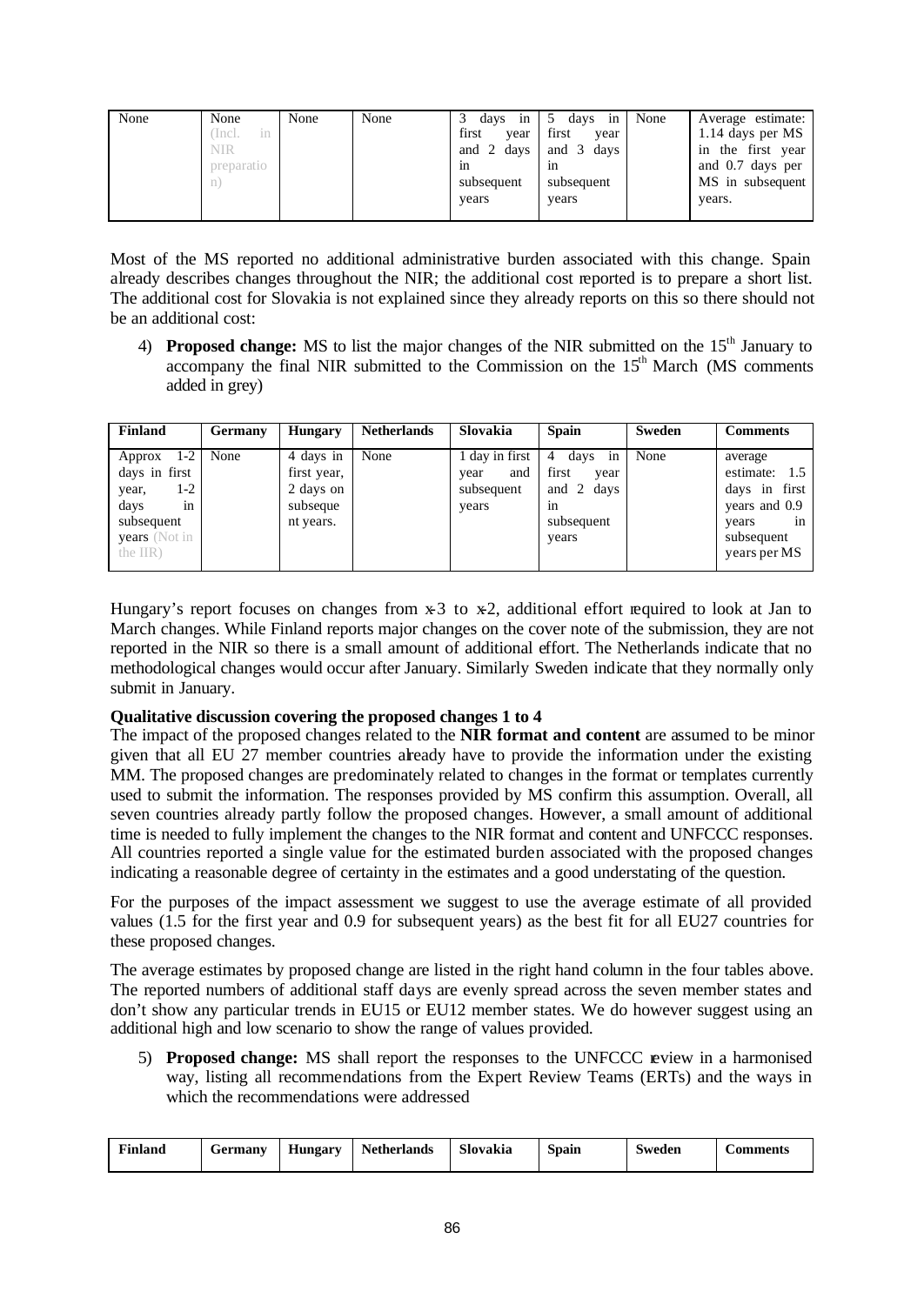| None | None | None | None | 10<br>days in | days<br>1n<br>15 | days<br>1n<br>$\mathcal{L}$ | Varied |
|------|------|------|------|---------------|------------------|-----------------------------|--------|
|      |      |      |      | first<br>vear | first<br>vear    | first<br>year               |        |
|      |      |      |      | and 10 days   | and 8<br>days    | and 1 day in                |        |
|      |      |      |      | 1n            | 1n               | subsequent                  |        |
|      |      |      |      | subsequent    | subsequent       | years                       |        |
|      |      |      |      | years         | years            |                             |        |
|      |      |      |      |               |                  |                             |        |

Spain's estimate of additional effort appears high given that Spain provided the EC with a report on the 2010 Inventory on the recommendations of ERTs and how these recommendations had been addressed. Presumably little additional work would be required to put into a standard format/template. Sweden's additional cost is for reporting details of all recommendations (currently not all reported). Slovakia's estimates also appear high given that there is a table in chapter 10 with the recommendations from the expert review and Slovakia's response.

Overall, the responses related to this proposed change, '**Responses to UNFCCC review**', vary amongst the member states. Countries commented that the change in format is not clearly defined by the term 'harmonised way'. According to the existing reporting guidelines Member States already have to report 'any responses to the UNFCCC review of previous national inventories received since the submission of the previous national inventory and information on any recalculations performed'. Thus, the impact of the proposed changes is minor and is predominately related to re-formatting of exiting information. The high number of additional staff days provided by Spain and Slovakia are very conservative estimates and quite likely overestimate the additional time needed to comply with the proposed change.

We propose to exclude Spain and Slovakia, as outliers. The average of data provided is 0.4 additional staff days. For the subsequent years we divide 1 day by 5, resulting in 0.2 additional staff days.

For the high case scenarios, we applied the same methodology:  $(0+0+0+0+2+15+10)/7=3.86$  for the first year and  $(0+0+0+0+1+8+10)/7=$  2.71 for the subsequent years.

#### **Annual indicators**

**Rationale:** The rationale behind the proposed changes to the annual indic ators is related to Annex II of the Implementation Provision that sets out the information to be reported on annual (historical) indicators. The purpose of the requirement was to establish a legal basis for data reported on a voluntary basis to the Eurostat questionnaires. A new Regulation  $1099/2008$  on energy statistics<sup>29</sup> now provides a legal obligation for reporting of these energy balance data, hence some of the denominators used in the indicators could be taken from Eurostat data, while the emissions data reported by MS in the CRF could be used for some of the numerators. Member States have indicated their preference for the indicators to be streamlined to reduce the reporting burden.

**Proposal:** It is proposed to delete those indicators that can be calculated from Eurostat data and emissions reported in the CRF. It is further proposed to include additional indicators, especially in relation to non-ETS emissions and to the emissions covered by the Effort Sharing Decision.

1) **Proposed change:** Delete those priority/supplementary indicators that can be calculated from Eurostat data and emissions reported in the CRF.

| Finland                                                           | <b>Germany</b> | <b>Hungary</b>                              | <b>Netherlands</b>                                  | Slovakia                                                         | <b>Spain</b> | <b>Sweden</b> | <b>Comments</b>               |
|-------------------------------------------------------------------|----------------|---------------------------------------------|-----------------------------------------------------|------------------------------------------------------------------|--------------|---------------|-------------------------------|
| Between 2 to<br>3 days <b>saved</b><br>in first and<br>subsequent | None           | 2 days<br>saved in<br>first and<br>subseque | 5 days saved<br>in first and<br>subsequent<br>years | 1 day of<br>additional<br>effort in<br>first years<br>and 2 days | None         | None          | aver age day<br>saved is 1.58 |

<sup>29</sup> OJ L 304, 14.11.2008, p.1.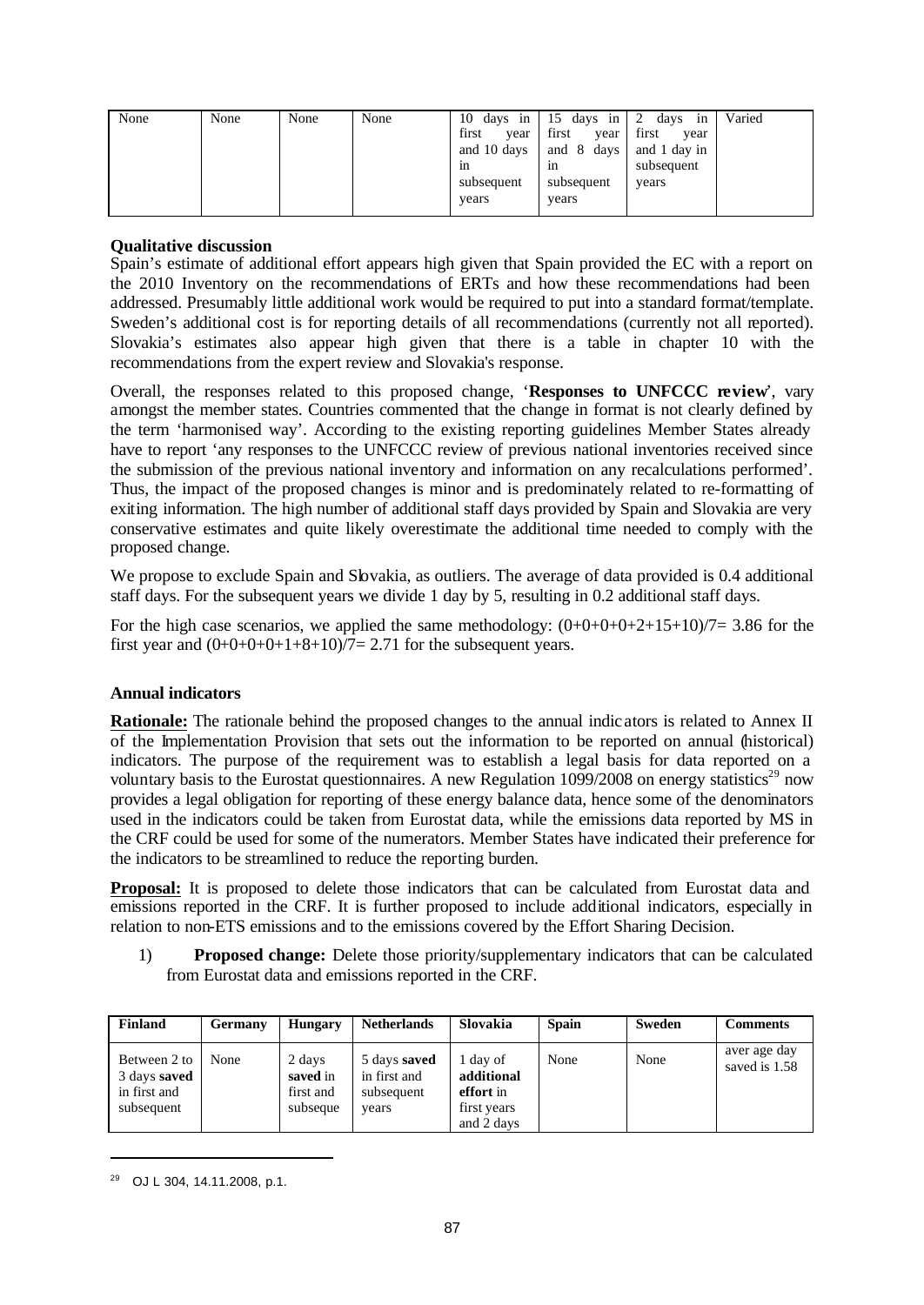| years | nt years | 1n<br>subsequent<br>years |  |  |
|-------|----------|---------------------------|--|--|
|       |          |                           |  |  |

The proposed change indicates a reduction in scope of the existing reporting requirements which clearly suggests a reduction in staff time needed to compile the annual indic ators required under the existing MM. However only 2 MS reported a reduction in staff time. One country reported an increase in staff days. The comments provided by member states indicate that the reduction in scope is not sufficiently explained. The MS do not know the full list of additional indicators proposed under this change. One MS voiced some concern, indicating that 'the need to report the remaining indicators and the proposed new ones should be carefully evaluated. Only indicators which are required for a specific purpose should be reported. Consistency with inventory and projection indicators should also be considered'. The provided estimates on staff days are very conservative and quite likely overestimate the actual administrative burden because MS do not know the amount of additional data that will be required for the new indicators. Under the existing reporting obligation all member states have to provide all of the priority, additional and supplementary indicators. Hence it can be assumed that no Member States will have to invest in additional staff days to comply with the proposed change. The deletion of certain indic ators does not necessarily have to result in a reduction in staff days given that member states have to collect the data for the remaining indicators which can be subsets of larger data sets. Three out of 7 MS reported that they expect to save between 2 to 5 days and 2 countries indicated no savings**.** 

For the impact assessment we suggest to use the average estimate of all values provided  $(-1.58 \text{ days})$ as the best estimate for each EU27 country. We will however exclude the values provided by member states that show an increase in staff days:

2) **Proposed change:** Include indicators on: F-gas regulation: amount filled into new manufactured products (Fire protection systems, Windows, Shoes, Tyres, Magnesium casting (MS comments in grey)

| <b>Finland</b> | <b>Germany</b> | <b>Hungary</b>                                                | <b>Netherlands</b>                                                                                              | Slovakia                                                                   | <b>Spain</b>                                                             | Sweden                                                | <b>Comments</b> |
|----------------|----------------|---------------------------------------------------------------|-----------------------------------------------------------------------------------------------------------------|----------------------------------------------------------------------------|--------------------------------------------------------------------------|-------------------------------------------------------|-----------------|
| <b>NA</b>      | unknown        | 5 days in<br>first and 1<br>day<br>in<br>subseque<br>nt years | $\overline{0}$<br>NL currently<br>not have<br>$d_{0}$<br>data.<br>the<br>Foresee<br>confidentialit<br>y issues. | 10<br>days in<br>first<br>years<br>and 5 days<br>1n<br>subsequent<br>years | 20 days in<br>first<br>years<br>and 10 days<br>1n<br>subsequent<br>years | 1 day in first<br>and<br>years<br>subsequent<br>years |                 |

### **Qualitative discussion**

Under this change it is also proposed to include additional indicators on non-ETS emissions (e.g. F gases) and emissions covered by the Effort Sharing Decision. Two Member States commented that it would be difficult to provide data either due to lack of time series data or confidentiality and data access issues. The estimates provided by Member States are within the range of 5 to 30. The scope and data needed for the additional indicators is not explained in enough detailed to enable countries to provide a realistic estimate. Slovakia commented that the information required under the new indicator is partly provided under other reporting mechanism such as the F gas regulation. However, the data availability will differ between member states depending on the data collections mechanism in each country. Thus, it is more difficult to select a specific value from the numbers provided.

We propose to use the average estimate of all values provided (5 days, 10 days, 20 days, 0 days, 1 days) as the best fit for each EU27 MS. In addition, we will give a high and low scenario using the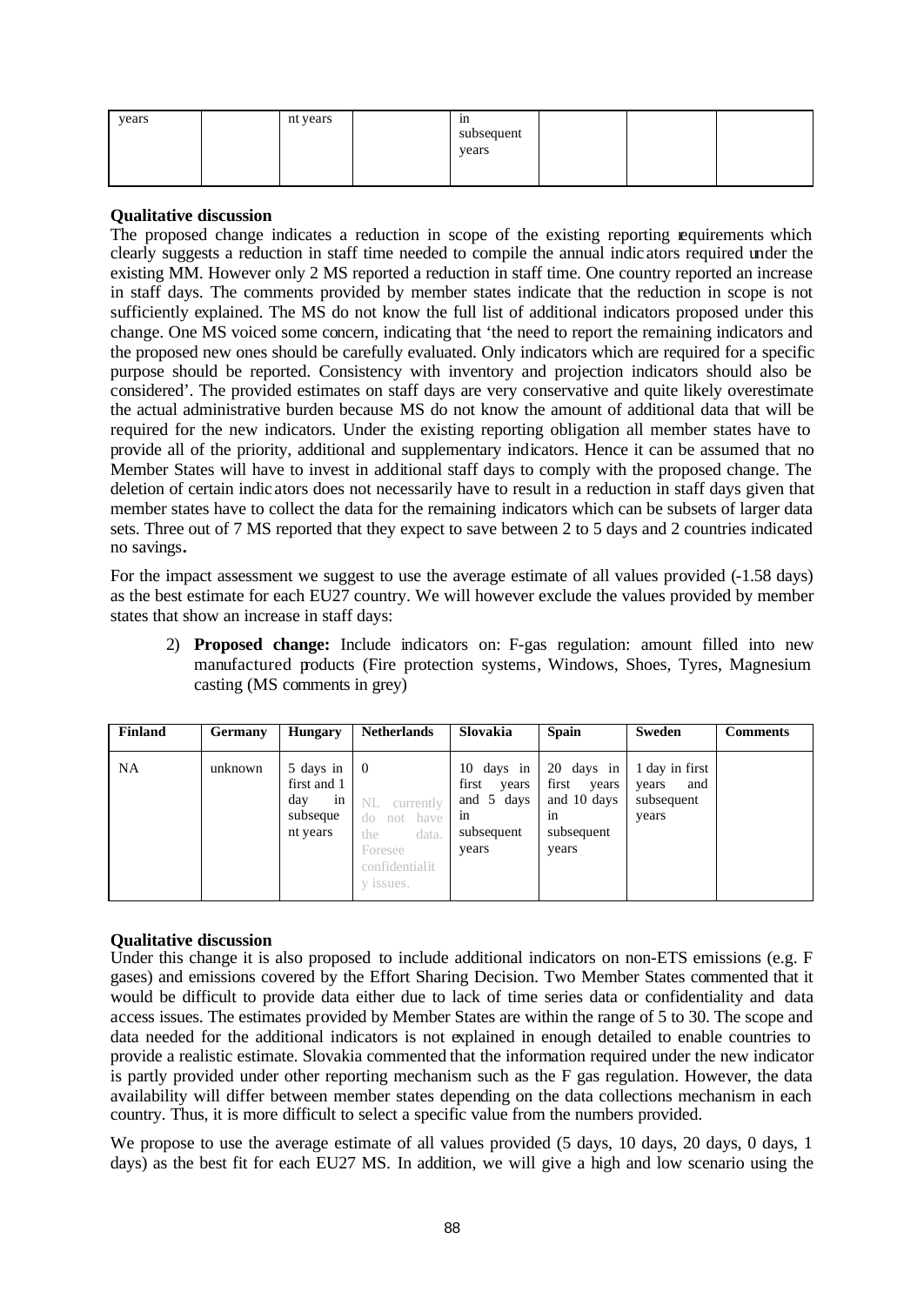highest and lowest values to show the range of the data provided to reflect the uncertainly in the estimates:

Central estimate: 7.2 days first year, 3.4 subsequent year

Low estimate: 0.5 days first year, 0.5 subsequent year

High estimate: 15 days first year, 7.5 subsequent year

## **Projections (MM Art. 3(2)(b))**

The proposed changes relate to the Excel Reporting template for projections, the sectoral disaggregation, timeframe for projections and sensitivity analysis.

**Rationale:** For the reporting of projections a number of changes have been introduced through the work of WG 2 under the Climate Change Committee and these changes should be formally implemented in the revised decisions. Currently there is no guidance with regard to explanations of the projection methodologies or the projected trends. If separate methodological guidance for projections is agreed, the Monitoring Mechanism Decision and implementing provisions can be very general in establishing the requirement to apply the methodological guidance.

**Proposals:** The legal document should include the Excel Reporting template for projections as an annex to the implementing provisions. The reporting years in the implementing provisions should be generalised. The Excel Reporting template results in a harmonized sectoral and source category structure which is essential for the aggregation of Member States' proje ctions at EU level.

**1) Proposed change -** MS shall report information on projections in the "Excel Reporting template for projections" (MS comments in grey)

| Finland                                                                                                                                                                                                                                                                                                                                                                                                                                                                                                                                                                                                                                                               | D<br>E                     | Hunga<br>ry                                                             | <b>Netherla</b><br>nds                                                  | Slovakia                                                                                                             | <b>Spain</b>                                                                                                         | <b>SE</b>                      | comment                                                                                                                                                                                                                                                         |
|-----------------------------------------------------------------------------------------------------------------------------------------------------------------------------------------------------------------------------------------------------------------------------------------------------------------------------------------------------------------------------------------------------------------------------------------------------------------------------------------------------------------------------------------------------------------------------------------------------------------------------------------------------------------------|----------------------------|-------------------------------------------------------------------------|-------------------------------------------------------------------------|----------------------------------------------------------------------------------------------------------------------|----------------------------------------------------------------------------------------------------------------------|--------------------------------|-----------------------------------------------------------------------------------------------------------------------------------------------------------------------------------------------------------------------------------------------------------------|
| 3-4 days first year then 2 days<br>subsequent years. The Excel<br>reporting template used in the<br>2009 reporting<br>was<br>very<br>elaborate. It covered<br>only<br>partially the required information<br>lot more<br>a<br><b>but</b><br>had<br>extra<br>questions in addition to that<br>(these were in most cases marked)<br>as voluntary). There is a strong<br>need to update the template<br>according to the changes made to<br>the MM and remove or mark<br>clearly the voluntary parts. Some<br>inputs could be taken directly<br>from the information and reports<br>related to various directives and<br>reporting under article $3(1)$<br>(inventories). | No<br>res<br>po<br>ns<br>e | 8 days<br>first<br>year<br>then $5$<br>days<br>subseq<br>uent<br>years. | 20<br>days<br>first year<br>then no<br>days for<br>subseque<br>nt years | Commented<br>they<br>that<br>already<br>report using<br>the<br>template so<br>additional<br>days<br>not<br>required. | Commented<br>that<br>they<br>already<br>report using<br>the<br>template so<br>additional<br>days<br>not<br>required. | N <sub>0</sub><br>respo<br>nse | Most MS use<br>the template<br>at present but<br>the degree of<br>completion is<br>variable so<br>additional<br>effort<br>required to<br>comply fully<br>also varies.<br>This would<br>also be<br>affected by<br>the<br>complexity of<br>a revised<br>template. |

#### **Qualitative discussion**

Under the existing MM, many MS already voluntarily report their biennial (every 2 years) projections using the 'Excel Reporting template for proje ctions'. The mixture in the quality and completeness of the current reporting by MS under the MM support the argument provided in the response to the questionnaire. Many of the MS find the reporting template complex and time consuming. Therefore, it is considered that a simplification of the reporting template would improve the completeness and quality of the submission of this reporting template under the existing MM and that there is a need to do so. A way to simplify the template could be the use of automated systems, for example calculating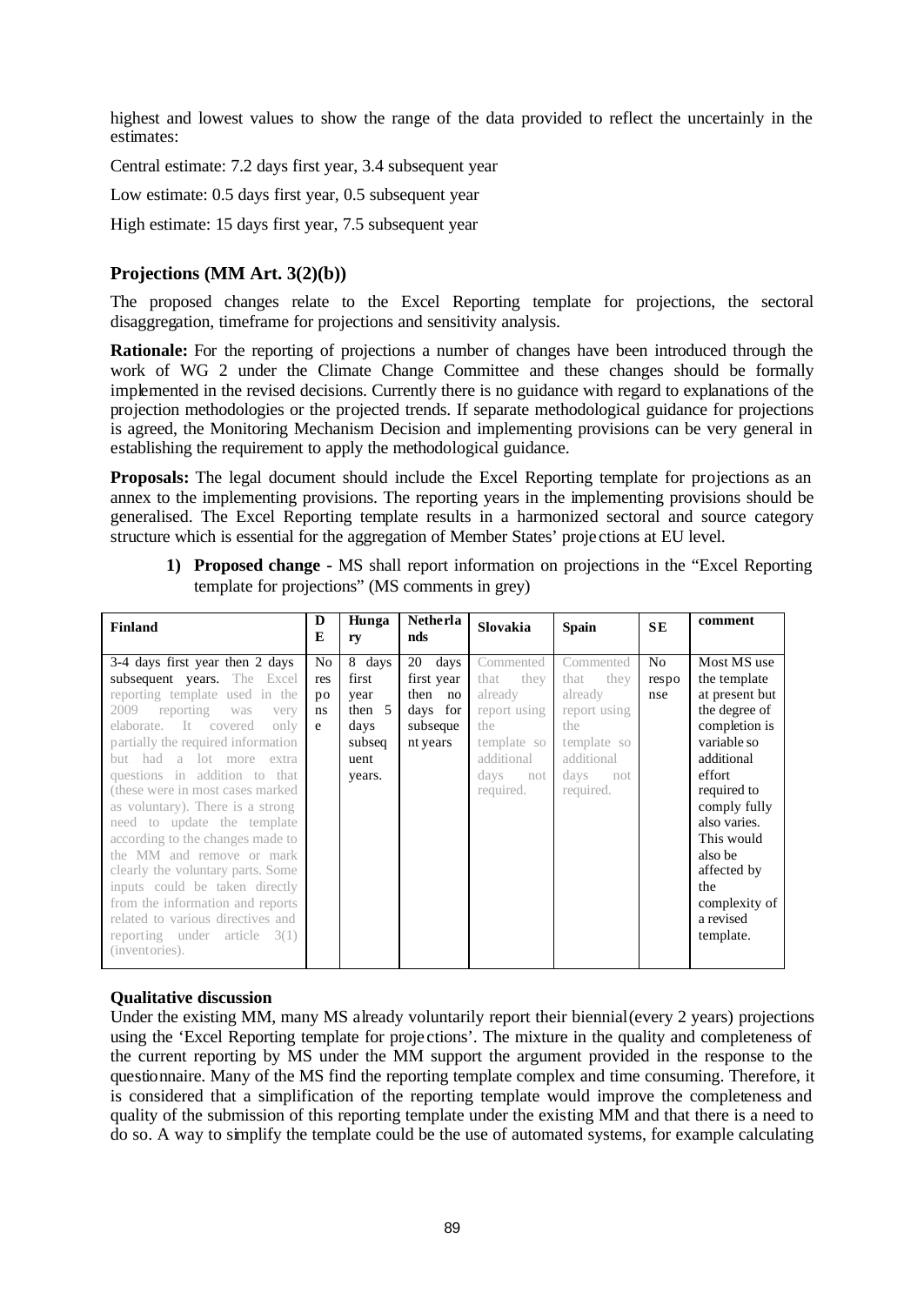projection indicators automatically from projected emissions and indicators and deleting some of the voluntary reporting aspects, as suggested in Oeko  $2010^{30}$ .

The use of the 'Excel Reporting template for projections' by all MS would ensure that all the submissions are in a consistent format. This would simplify the further use of the reported data, for example the compilation of the EU27 projections. In addition, it will also increase the transparency of the reported data and reduce room for error or misinterpretation.

The administrative burden is only related to the time required to complete the template, not to produce the projections themselves. There is no difference between the proposed change and the current requirement in terms of the amount of data that has to be reported. Therefore, assuming that the mandatory reporting requirements are kept constant in the revised MM, the administrative burden of the proposed change will be small as MS purely have to report existing data in a different format. However, the cost of the proposed change will significantly rise if the level of detail required in the reporting template will change, for example the level of disaggregated CRF projections reporting. If the complexity of the template is reduced, the additional number of days required would also reduce accordingly.

The estimates provided by the Netherlands in the first year is very high but important to consider as their submission using the reporting template was very incomplete in the 2009 reporting round.

We propose to use the average estimate of 6.9 staff days per MS in the first year (average of 8 days and 20 days for HU and NL and 4 days for other MS) then 4 days per MS in subsequent years. The reported numbers of additional staff days varies greatly across the 7 member states depending on whether they already comply with this proposed change. We use the assumption that the above 7 MS present a fair representative of the EU27's current over compliance. We do however suggest using a high (5 additional days per MS) and low (3 additional days per MS) scenario in subsequent years to show the range in values provided:

| Finland                        | <b>Germany</b> | <b>Hungary</b> | Netherlands      | Slovakia   | <b>Spain</b> | <b>SE</b> | <b>Comments</b>    |
|--------------------------------|----------------|----------------|------------------|------------|--------------|-----------|--------------------|
|                                |                |                |                  |            |              |           |                    |
|                                |                |                |                  |            |              |           |                    |
| First year 24 days then 16-    | <b>NA</b>      | 10<br>days     | $2 - 15$<br>days | 10 days    | <b>NA</b>    | <b>NA</b> | Some<br>MS         |
| 18 days subsequently. The      |                | first<br>year  | first<br>year    | first year |              |           | already submit a   |
| proposed report structure      |                | then<br>8      | then $1$ day     | then $10$  |              |           | projections        |
| information<br>for<br>$\Omega$ |                | in<br>days     | subsequent       | days       |              |           | methodology        |
| projections contains           |                | subsequent     | years.           | subseque   |              |           | report<br>and      |
| additional elements            |                | years.         | Depending        | nt years   |              |           | include<br>some    |
| compared to<br>the             |                |                | on the detail    |            |              |           | information<br>in  |
| information we provide         |                |                | required,        |            |              |           | their<br>NC.       |
| currently. When there are      |                |                | which<br>are     |            |              |           | Relatively<br>high |
| changes to the methods         |                |                | likely to take   |            |              |           | estimates          |
| and the assumptions, they      |                |                | place            |            |              |           | reported by MS     |
| have to be described anew.     |                |                |                  |            |              |           | of similar order   |
|                                |                |                |                  |            |              |           | of<br>magnitude    |
|                                |                |                |                  |            |              |           | with<br>the        |
|                                |                |                |                  |            |              |           | exception of the   |
|                                |                |                |                  |            |              |           | lower range for    |
|                                |                |                |                  |            |              |           | NL.                |
|                                |                |                |                  |            |              |           |                    |

2) **Proposed Change**- MS shall submit separate information describing the projection methodologies as well as data and assumptions used (MS comments in grey)

**Qualitative discussion**

 $30$  'Assistance with the Revision of the Monitoring Mechanism Decision report', (Oeko 2010)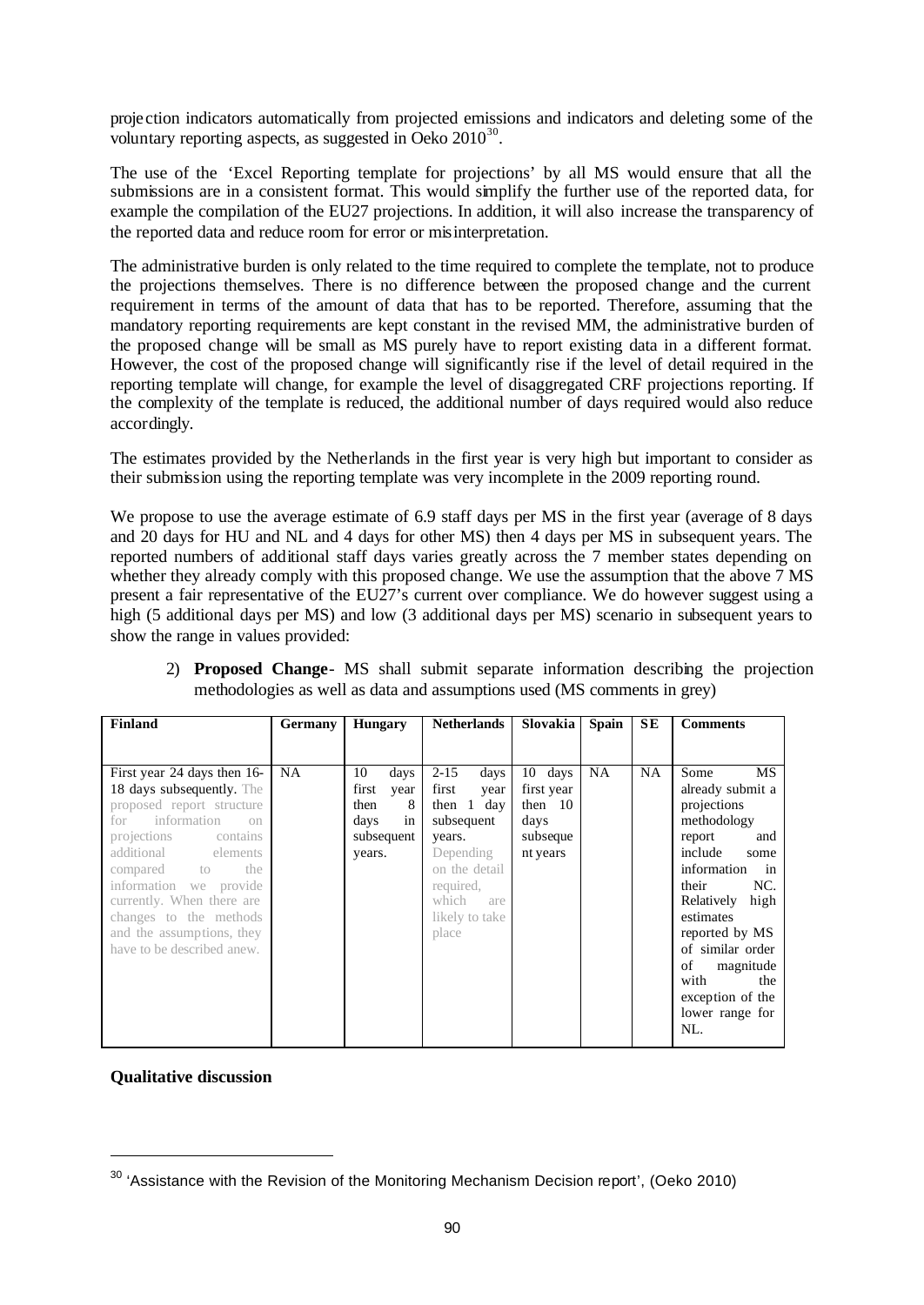All MS report their emission proje ctions in either their biennial (every 2 years) EUMM submission or in their National Communication. Therefore it is possible to state that all MS have a methodology to compile projections. Some MS already provide their methodology with the MM or in their NC, although the level of detail varies significantly. Oeko (2010) recommends developing a reporting guideline. Such a guideline developed for the projections reporting, similar to the 'the UNFCCC reporting guidelines for annual inventories' would improve the transparency of the proje ctions modelling used by MS significantly.

In the future, the projection methodology reports could be used to better understand the MS projections, for example, to get a better understanding of the policies considered and whether they reflect the economic downturn. This would enable the EC to obtain a clearer picture of the projected emissions for each MS and the EU-27 as a whole. A better understanding of the projection methodologies currently used by the MS may enable the Commission to better streamline these methodologies when developing such a guideline.

The cost of this proposed change will be largely driven by the complexity of the current projections methodology used by each MS and the extent to which the method is already described for other reporting purposes (voluntary or mandatory). This is in turn partly dependent on the number of sources contributing to the GHG emissions. The higher the number of sources contributing to the total GHG the more complex their projections methodology is likely to be, increasing the administrative burden.

It is possible to conclude from the responses that a substantial number of days would be required by the MS to compile such a report. As the Netherlands indicates, this will be highly dependent on the detail required.

It is difficult to assess which estimate, given by the MS is more realistic. However, the estimates do not vary significantly from MS to MS, indicating a common understanding of the scope of the impact. It is possible to hypothesise that the high Dutch value is more realistic compared to the lower number of additional days required by other MS. One day for subsequent years reported by the Netherlands is also very low. Therefore we propose to use the estimates provided by Hungary and Slovakia for estimating the number of days for subsequent years. Finland's response is considered to be an overestimate, however it should be included in the final cost estimate for the EU27 since some MS will have a more complex methodology and may take longer than others to compile such a report and including a higher estimate would ensure this is reflected.

The analysis of the baseline shows that the majority of these 7 MS already discuss their projections methodology either in a projection methodology report submitted with the biennial (every 2 years) EUMM or within their National Communication submission.

We propose to use the average estimate of 12 staff days per MS (24 days Finland and 10 days for other MS) then 10 staff days per MS in subsequent years (17 days Finland and 9 days for other MS). We do however suggest using a high (11 additional staff days per MS using 18 days Finland and 10 days for other MS) and low (9 additional staff days per MS using 16 days Finland and 8 days for other MS) scenario in subsequent years to show the range in values provided:

**3) Proposed change -** MS shall report the varying GDP, fuel price and carbon price assumption used in the sensitivity analysis and shall perform sensitivity analysis at sectoral level. In the energy sector energy demand should be varied if it is an exogenous parameter.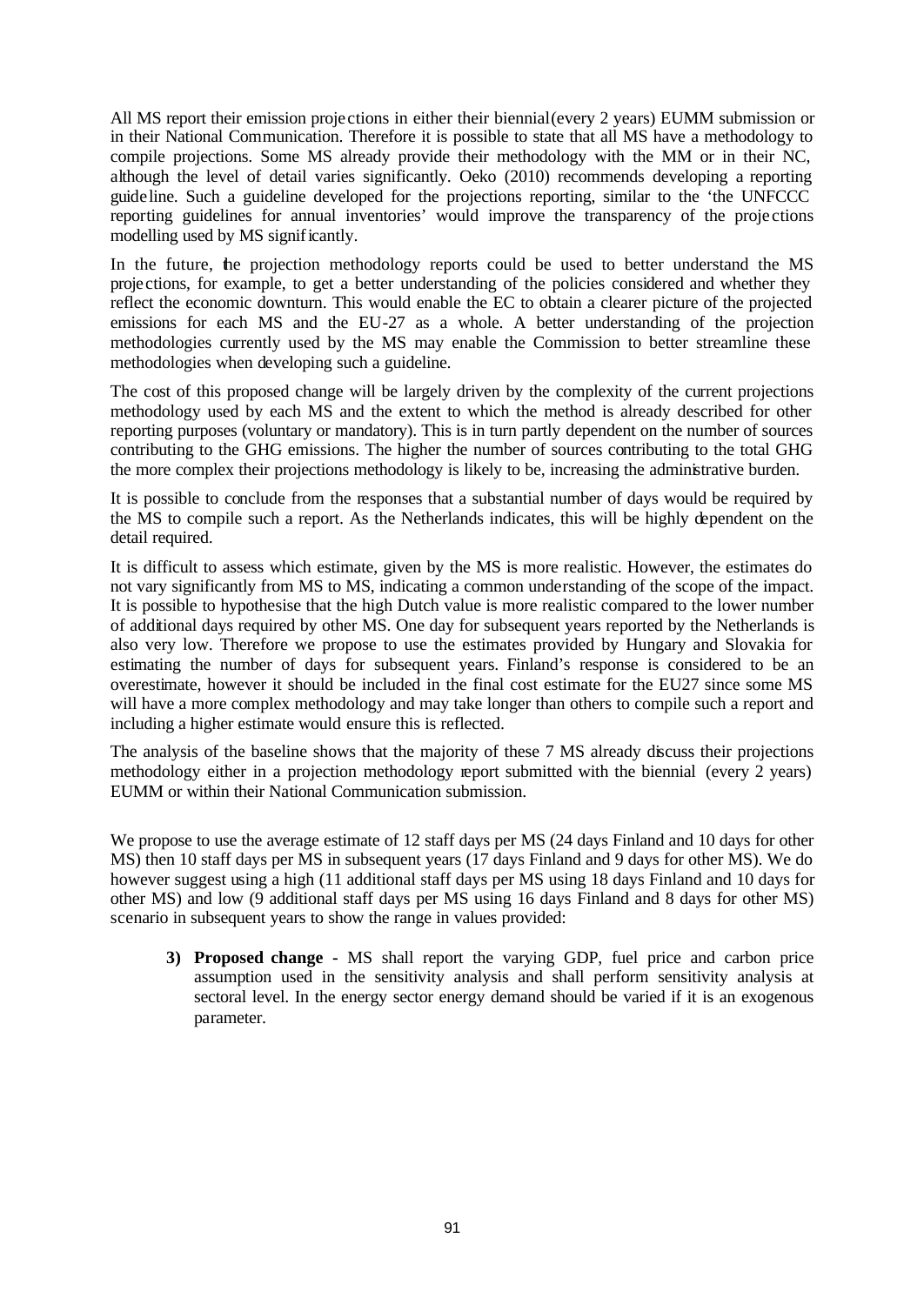| Finland                                                                                                                                                                                                                                                                                                                                                                                                                            | DE  | <b>Hungary</b>                                                                       | <b>Netherlands</b>                                                                                                                                                                                        | <b>Slovakia</b>                              | <b>Spain</b> | <b>SE</b> | comme<br>nt |
|------------------------------------------------------------------------------------------------------------------------------------------------------------------------------------------------------------------------------------------------------------------------------------------------------------------------------------------------------------------------------------------------------------------------------------|-----|--------------------------------------------------------------------------------------|-----------------------------------------------------------------------------------------------------------------------------------------------------------------------------------------------------------|----------------------------------------------|--------------|-----------|-------------|
| Consulting costs<br>from<br>$\bigoplus$ 0000 to $\bigoplus$ 0000 for first<br>and subsequent years. It is<br>necessary to provide<br>guidance for the sensitivity<br>analysis e.g. how to divide<br>GDP changes to different<br>sectors etc. The uniformity<br>of the starting points of the<br>sensitivity analysis in<br>different sectors and their<br>coordination in the national<br>level takes plenty<br>- of<br>resources. | NA. | 10 staff days<br>in first year<br>then 8 staff<br>in<br>days<br>subsequent<br>years. | $1-40$ days for<br>first<br>and 1<br>subsequent<br>years. If you<br>use what you<br>already have is<br>1 day more. If<br>the<br>commission<br>require new<br>data to be<br>collected it s<br>up to $40$ . | 5 in the first<br>and<br>subsequent<br>years | <b>NA</b>    | <b>NA</b> |             |

Under the current MM, IP Article 10 (2) states that 'Member States shall undertake a sensitivity analysis of their projections, focused on the key input variables in their projection models.' However, a list of key input variables is not given, although fuel price, energy demand and GDP are mandatory parameters. As carbon price is not currently a mandatory parameter to be reported, some MS may not use carbon price to compile their proje ctions.

A formal requirement for sensitivity analysis varying these parameters to be carried out will enable the EC to grasp a better understanding of how the parameters influence the outcome of the projections. In addition, it may provide a clearer picture of how the emissions projections may change in the event of extreme circumstances, such as the financial crisis that has just occurred, as we have seen that the biennial (every 2 years) projections currently reported does not capture the emissions path in such event very well, and one of the reasons to is as there is no sensitivity analysis reported.

An average figure for the EU27 is calculated using Hungary's, Spain's and the average of Netherlands' estimates. The high estimate is calculated using the same methodology but based on the Netherlands' estimate of 40 days and the low estimate is based on the Netherlands' estimate of 1 day.

We propose to use the average estimate of 11.83 staff days per MS then 8.38 staff days per MS in subsequent years. Please not that as Finland reported consulting costs in the first and subsequent years for  $\epsilon$  10,000 to  $\epsilon$  50,000, these costs have been separated out and not included in the calculation of the average. We do however suggest using a high and low (17.67 and 4.67 additional staff days per MS) scenario in subsequent years to show the range in the values provided:

**4) Proposed change -** Proposal to delete all of the voluntary projection parameters in point 2 of IP Annex IV (MS comments in grey)

| Finland                             | DE        | Hungar     | <b>Netherland</b> | Slova          | ES        | <b>SE</b> | comments             |
|-------------------------------------|-----------|------------|-------------------|----------------|-----------|-----------|----------------------|
|                                     |           |            | s                 | kia            |           |           |                      |
| 2 days saved during first year      | <b>NA</b> | No         | $2-3$ days in     | $\overline{2}$ | <b>NA</b> | <b>NA</b> | Consistent response  |
| then the same in subsequent         |           | changes.   | first<br>year     | days           |           |           | from MS estimating   |
| <b>years.</b> We have estimated the |           | We do      | then 2 days       | saved          |           |           | a saving of 2-3 days |
| savings from the reduced number     |           | report all | in                | in             |           |           | from deleting the    |
| of mandatory parameters. We         |           | the        | subsequent        | first          |           |           | voluntary projection |
| have reported all mandatory         |           | mandato    | (no)<br>years     | and            |           |           | parameters.          |
| parameters, except the transport    |           | ry         | negative          | subse          |           |           |                      |
| and building sector parameters      |           | projectio  | sign<br>but       | quent          |           |           |                      |
| and some voluntary information      |           | ns         | considered        | years          |           |           |                      |
| related to mandatory parameters     |           | paramete   | to be<br>- a      |                |           |           |                      |
| (e.g. historic values). We have     |           | rs at the  | saving).          |                |           |           |                      |
| not reported the parameters         |           | moment.    | They              |                |           |           |                      |
| Point<br>heading<br>2<br>under      |           |            | currently         |                |           |           |                      |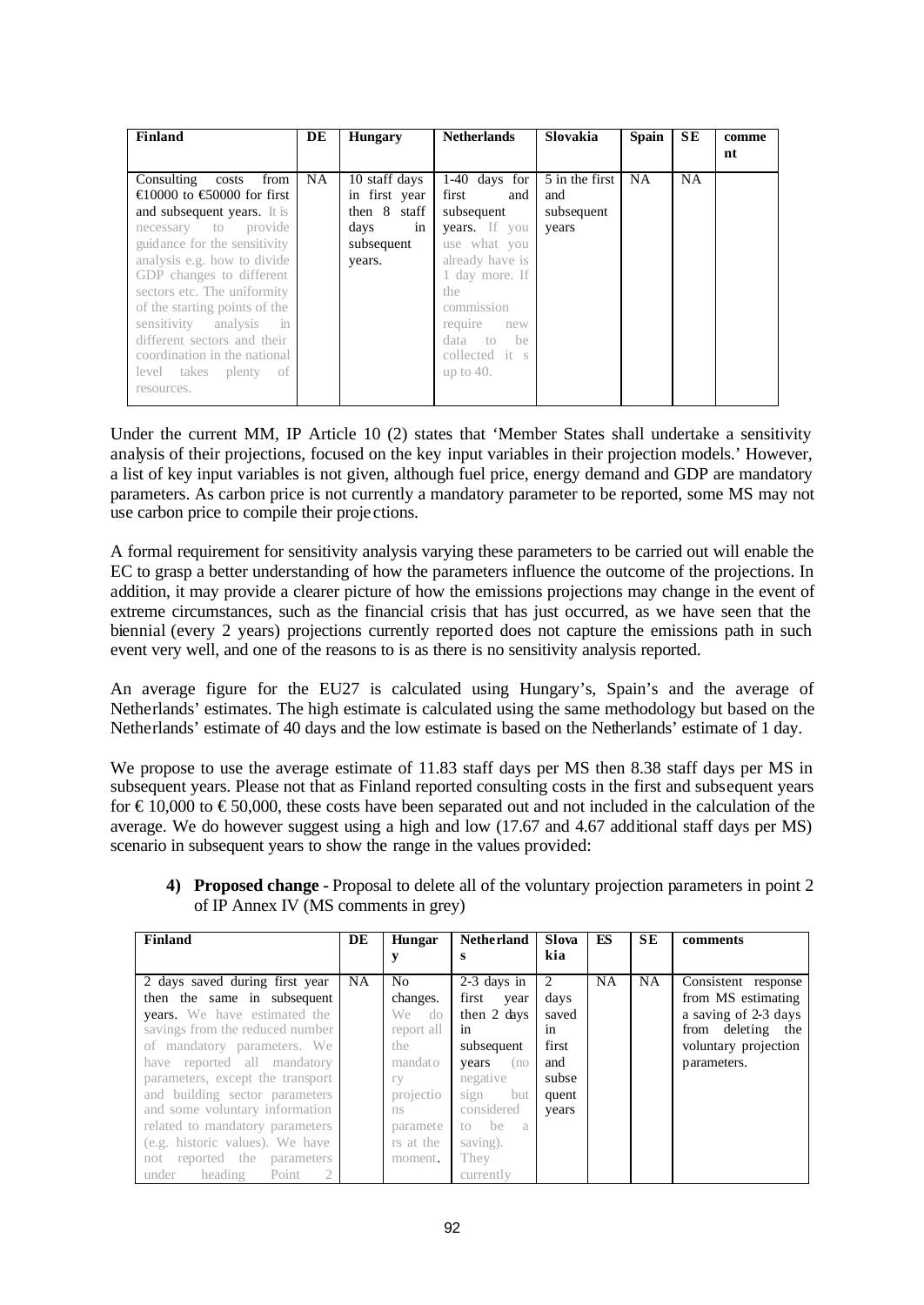| Parameters. Recommended. All<br>for<br>mandatory parameters<br>agriculture are reported. Not all<br>voluntary reported. New<br>parameters for N-input are not<br>currently<br>reported.<br>There is a need to differentiate | report<br>not<br>all<br>parameters<br>but what is<br>available. |  |  |  |
|-----------------------------------------------------------------------------------------------------------------------------------------------------------------------------------------------------------------------------|-----------------------------------------------------------------|--|--|--|
| various solid fuels (e.g. coal,<br>$peak$ ).                                                                                                                                                                                |                                                                 |  |  |  |

As previously highlighted, one of the reasons the current reporting Excel template is too complex due to the high number of voluntary indicators. In many cases the voluntary parameters are not filled out by the MS. Deleting the voluntary indicators from the EUMM may encourage MS to complete the mandatory parameters.

The number of days saved will depend on the current reporting of the voluntary projection parameters. If it is assumed that all voluntary parameters are currently reported then the number of days saved would be significant. This is not a feasible assumption since the reporting of these parameters is only 'voluntary' and not a current requirement. Therefore, it is a realistic assumption to use the average of all estimates provided to calculate the impact on each EU27 MS. The consistency between the estimates reported by the MS supports the use of this methodology.

We propose to use the average estimate of 0.38 staff days per MS saved (an average of the reported values) for the first years then 0.5 days saved per MS for all subsequent years (as an average of the reported values). The reported numbers of additional staff days do not vary greatly across the 7 member states:

5) **Proposed change -** MS shall report harmonised parameters for fuel prices and carbon prices and harmonised assumptions. The timeframe for projected parameters would be the same as for projections. (MS comments in grey)

| Finlan<br>d  | Germany                                                                                                                                                                                                                                                                           | <b>Hungary</b>                                                          | <b>Netherlands</b>                                                                                                                                                                                                                                                                                                                                                             | Slovak<br>ia | Spa<br>in | <b>S</b> wed<br>en | comments                                                                                                                                                                                        |
|--------------|-----------------------------------------------------------------------------------------------------------------------------------------------------------------------------------------------------------------------------------------------------------------------------------|-------------------------------------------------------------------------|--------------------------------------------------------------------------------------------------------------------------------------------------------------------------------------------------------------------------------------------------------------------------------------------------------------------------------------------------------------------------------|--------------|-----------|--------------------|-------------------------------------------------------------------------------------------------------------------------------------------------------------------------------------------------|
| No<br>change | 20 staff days<br>saved in first<br>and<br>subsequent<br>years.<br>Currently the<br>procedure to<br>arrive<br>- at<br>energy/carbon<br>price<br>estimations is<br>time<br>consuming.<br>Harmonised<br>values<br>provided<br>by<br>the<br>commission<br>would<br>be<br>appreciated. | 8 days in<br>first<br>year<br>then 6 days<br>in<br>subsequent<br>years. | 0-50 days. On prices we<br>use various international<br>sources like IEA and<br>DOE, deutsche bank,<br>etc. No problem to use<br>EU data if needed. An<br>extra effort would be to<br>annually<br>update<br>projections with these<br>annually changing data.<br>do basic<br>We<br>now<br>projections only once in<br>5 years<br>and<br>an<br>occasional update in<br>between. | No<br>change | <b>NA</b> | NA                 | Significant<br>range in the<br>reported<br>number of<br>days. This<br>is likely to<br>be due to<br>differences<br>their<br>in<br>current<br>projections<br>methodolo<br>and<br>gy<br>procedure. |

### **Qualitative discussion**

The project on projection methodologies noted that it is rather difficult to compare the fuel prices used in GHG projections across Member States because units differ widely; some prices are given in US dollars and others in Euro with different reference years and assumed exchange rates are rarely given. In addition to this, the reported values for the common assumptions (fuel prices, GDP) differ widely across MS (Oeko 2010). The harmonisation of such parameters would ensure consistency of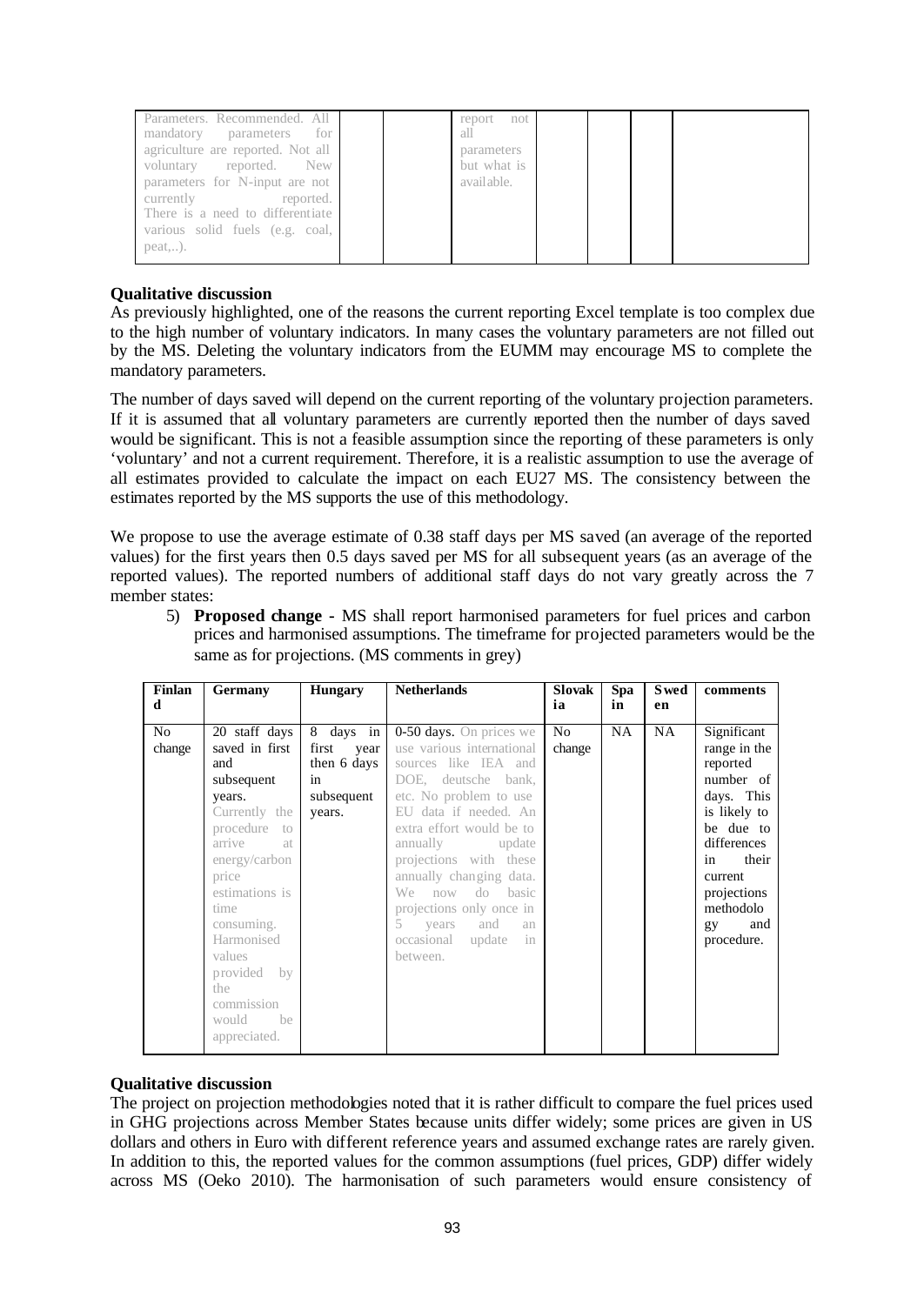assumptions across all MS making their projections more comparable. The current reporting requirement does not include the reporting of carbon price assumptions used in the economic models sued to calculate projections. As a consequence only a few MS report a value for this assumption.

In the 'workshop on the Revision of the EC Monitoring Mechanism Decision and Implementing Provisions', the participants proposed that GDP assumptions should come from national sources and should not be harmonised. For the fuel prices and carbon prices they suggested developing a procedure for how common assumptions are established (Oeko 2010).

If, as suggested, the assumptions to be used for the reporting of the proje ctions will be determined outside of the MS control then the number of additional days required by the MS to include this figure should be relatively consistent across all the MS. Extra number of days may arise for MS that do not currently use the carbon price in their modelling as a parameter. The baseline analysis shows that not many MS report the carbon price assumption used in the projections, although this does not necessarily mean that they do not use the carbon price as a projection parameter.

Germany's response suggests that harmonised values provided by the commission would reduce the time consuming process required for estimating the energy and carbon price estimates, and assist MS facing problems with unit conversions. The figure provided by Slovakia and Finland of 'no change' seem realistic for this proposed change. The estimate provided by the Netherlands can be considered an exception because they currently only run a set of projections every 5 years. For the Netherlands the figure of 0 days is used since this proposed change is not indicating that the projections need to be run more frequently than currently requested. They also indicate that it would not be a problem to use EU data if needed. Hungary's estimate is included in the average to account for the fact that some MS might not currently use the carbon price and may be required to change their methodology to include the parameter.

We propose to use the average estimate of 2.4 staff days saved per  $MS<sup>31</sup>$  in the first year and then 2.8 days saved per MS in subsequent years<sup>32</sup>. Many MS report no change in the days required or saved. The provided estimates are very similar; therefore a low and high estimate is not calculated for this proposed change:

| <b>Finland</b>                  | Germany                               | <b>Hungary</b> | <b>Netherl</b> | SК        | ES        | <b>SE</b> | comments        |
|---------------------------------|---------------------------------------|----------------|----------------|-----------|-----------|-----------|-----------------|
|                                 |                                       |                | ands           |           |           |           |                 |
| We are in favour                | As<br>above<br>We<br>stated           | 2<br>days      | No             | <b>NA</b> | <b>NA</b> | <b>NA</b> | $1 - 3$<br>days |
| deleting<br>all<br>of           | currently only report the             | saved<br>in    | specific       |           |           |           | savings         |
| projection                      | parameters<br>that<br>are             | first<br>year  | time           |           |           |           | estimated       |
| indicators.                     | readily available<br>as               | then 1 day     | consumi        |           |           |           | from deleting   |
| $\frac{1}{15}$<br>Perhaps<br>it | modelling<br>input<br><b>Oľ</b>       | saved<br>in    | ng             |           |           |           | the indicators  |
| possible<br>in<br>the           | results. We<br>d <sub>0</sub><br>not. | subsequent     | indicator      |           |           |           | that can be     |
| future for EEA                  | anticipate the deletion of            | At<br>years.   | $2 - 3$<br>S.  |           |           |           | calculated      |
| and/or                          | indicators<br>that can be             | the            | days will      |           |           |           | from            |
| Commission<br>$\overline{10}$   | calculated from Eurostat              | moment.        | be saved       |           |           |           | Eurostat and    |
| calculate relevant              | data or other data sources            | transport      | first<br>in    |           |           |           | other<br>data   |
| indicators<br>from              | to have a significant                 | indicators     | and            |           |           |           | A<br>sources.   |
| projections<br>the.             | impact on the workload.               | take<br>up     | subseque       |           |           |           | list of which   |
| other<br>and                    | Nevertheless, we support              | bulk of the    | nt years.      |           |           |           | indicators      |
| information                     | a decision to get as many             | time           |                |           |           |           | needed<br>to    |
| reported by the                 | parameters from already               | required.      |                |           |           |           | determine<br>a  |
| MS.                             | available sources.                    |                |                |           |           |           | more            |
|                                 |                                       |                |                |           |           |           | accurate        |

6) **Proposed change-** Delete those priority/supplementary indicators that can be calculated from Eurostat data or other data sources (MS comments in grey)

<sup>&</sup>lt;sup>31</sup> Using 8 days additional for Hungary, 20 days saved for Germany and no change for all other MS

 $32 \text{ Using } 6$  days additional for Hungary then 20 days saved for Germany and no change for all other MS.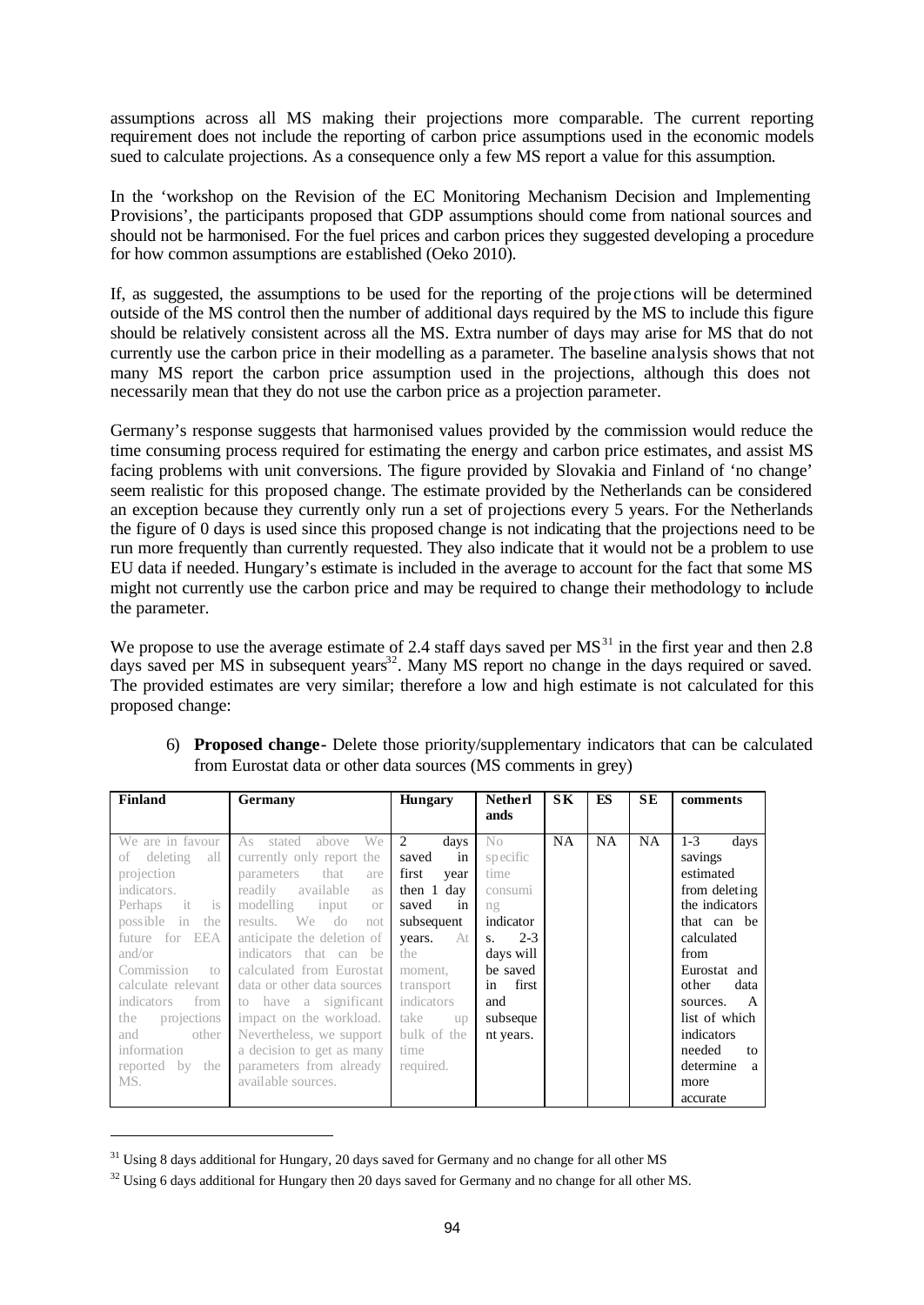|  |  |  | estimate. |
|--|--|--|-----------|
|  |  |  |           |
|  |  |  |           |
|  |  |  |           |
|  |  |  |           |
|  |  |  |           |
|  |  |  |           |
|  |  |  |           |
|  |  |  |           |
|  |  |  |           |
|  |  |  |           |

These indicators were added in Decision 2005/166/EC to enable Eurostat to establish a legal basis for some of the data that only had to be reported on a voluntary basis to them. Therefore a considerable amount of data was added to the required reporting obligation. MS often argued after the adoption of this decision that some of the data could be directly taken from Eurostat data. The new Regulation (EC) No 1099/2008 of the European Parliament and of the Council of 22 October 2008 on energy statistics (Energy Statistics Regulation)<sup>33</sup> changed the legal basis of the Eurostat data and established a common framework for the production, transmission, evaluation and dissemination of comparable energy statistics in the Community. Therefore some of the required denominators used in the indicators can be now be provided by Eurostat. A list of the indicators and energy statistics that can be extracted from Eurostat and the CRF is available in (Oeko 2010).

Sweden indicate in their response related to Decision 280/2004/EC and 2005/166/EC that the requirement to report annual indicators should be deleted. Also, other MS have indicated in the past that they would prefer to streamline and reduce the reporting burden related to indicators (Oeko 2010). The response provided by Finland and Germany in the questionnaire support this view.

The number of days saved from removing some of the indicators depends on the amount of time taken to collect and report the data at the moment. This is likely to depend on the complexity of the economy and administrative reporting structure in each MS. However, as Germany indicates in their response, they only report indicators that are available from the modelling inputs and results. This may be the case for many MS submissions. This is reflected on the fact that MS have reported a relatively low number of days saved as a result of dele ting these indicators.

The responses indicate that the MS are supportive of this change. However to estimate a more accurate figure of staff days saved, the MS would require a list of which indicators will be deleted.

We propose to use the average estimate of 1.5 staff days saved per MS as an average in the first year and 1.17 days saved in subsequent years. We do however suggest using a high (1.33 staff days saved per MS) and low (1 day saved per MS) scenario in subsequent years to show the range in values provided:

**7) Proposed change**- Establishment of a national system for reporting projections, and policies and measures

| Finland | Germany | <b>Hungary</b> | <b>Netherlan</b> | Slovakia | Spain | S wede | comment |
|---------|---------|----------------|------------------|----------|-------|--------|---------|
|         |         |                | ds               |          |       |        | Ð       |

<sup>33</sup> OJ L 304, 14.11.2008, p.1.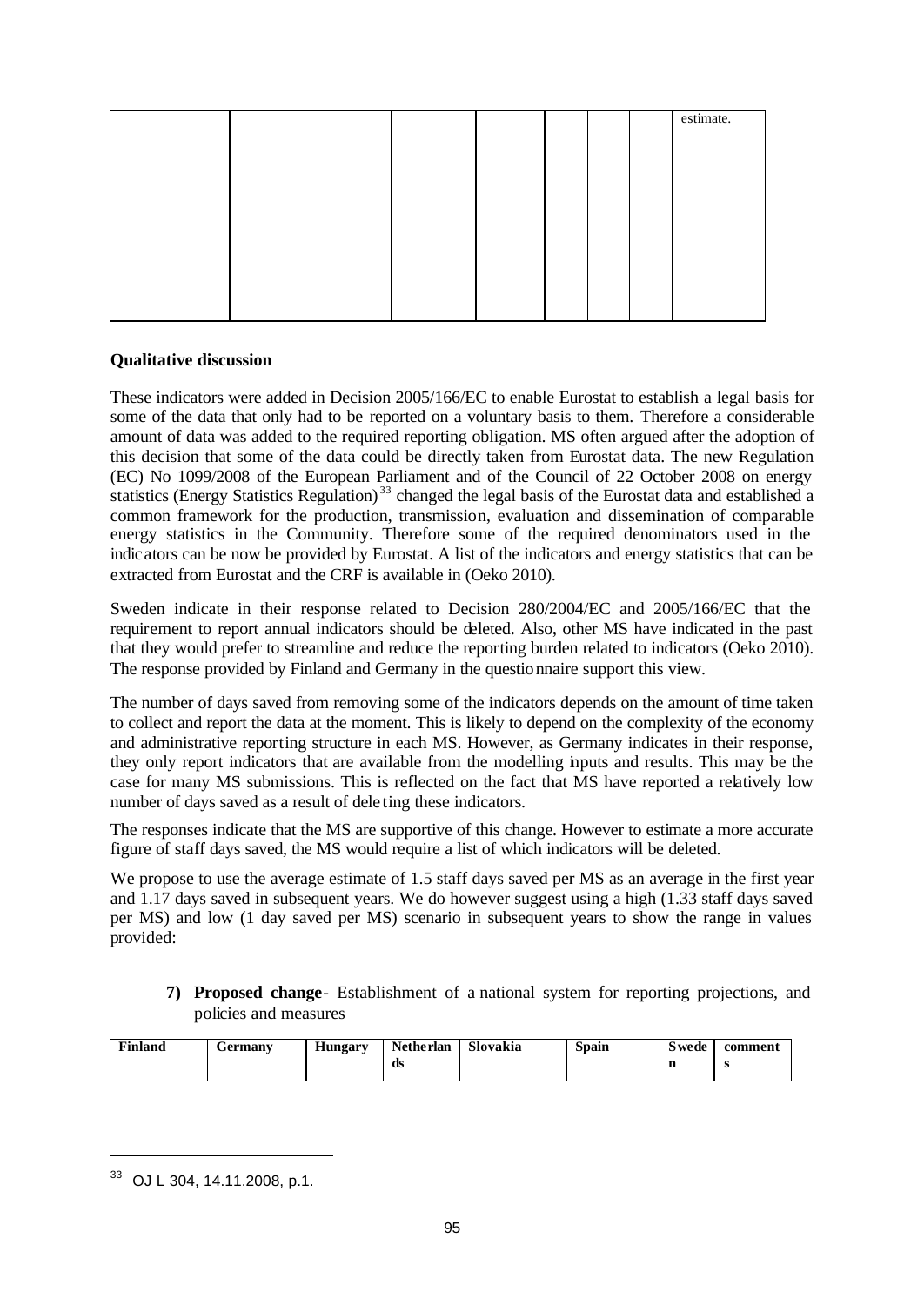| Currently no            | Currently no                 | Costs                 | Initial cost | Currently<br>no   | Emission                  | <b>NA</b> | Responses           |
|-------------------------|------------------------------|-----------------------|--------------|-------------------|---------------------------|-----------|---------------------|
| national                | national                     | depend on             | of<br>100    | national system   | projections               |           | suggest             |
| system for the          | system for the               | the                   | days.        | for<br>the        | are reported              |           | difficult to        |
| reporting of            | reporting of                 | structure             | Yearly:      | of<br>reporting   | and                       |           | quantify            |
| projections             | projections                  | he<br>10 <sup>1</sup> | Likely<br>a  | projections and   | elaborated by             |           | the cost of         |
| and policies            | and policies                 | establishe            | good         | policies<br>and   | the<br>same               |           | creating a          |
| and measures.           | and measures.                | d<br>in               | national     | measures.         | administrativ             |           | national            |
| We<br>are               | If this national             | accordanc             | system       | substantial       | e Unit that is            |           | system for          |
| planning<br>a           | system were                  | e with a              | will lead    | effort to create  | in charge of              |           | projection          |
| similar                 | to have the                  | future                | to quality   | framework for     | the emission              |           | and<br>$\mathbf{s}$ |
| system as the           | same quality                 | legal                 | improvem     | co-ordination     | inventory                 |           | policies            |
| National                | as the national              | framewor              | ent<br>en    | and appropriate   | and are both              |           | and                 |
| of 1<br>System          | system for the               | but<br>$\mathbf{k}$   | improved     | participation of  | integrated                |           | measures.           |
| inventories             | inventories.                 | estimated             | consistenc   | involved<br>all   | into<br>a                 |           | However.            |
| for                     | effort<br>the                | number of             | y and thus   | This<br>bodies.   | national                  |           | comments            |
| projections             | required<br>for              | 30 days.              | to<br>some   | will<br>probably  | for<br>system             |           | indicate a          |
| policies<br>and         | conducting                   |                       | lower        | require           | which<br>the              |           | substantia          |
| and measures.           | the                          |                       | cost.        | governmental      | General                   |           | effort              |
| but is not yet          | projections                  |                       |              | approval. It is   | Directorate               |           | will<br>be          |
| well<br>SO <sub>2</sub> | would                        |                       |              | not possible at   | of                        |           | required.           |
| defined<br>and          | probably                     |                       |              | time to<br>this   | Environment               |           |                     |
| structured as           | multiply.                    |                       |              | exact<br>suggest  | <b>Ouality</b><br>al      |           |                     |
| regards with            | More precise                 |                       |              | staff-days<br>for | and                       |           |                     |
| <b>GHG</b>              | estimates are                |                       |              | national system   | Assessment,               |           |                     |
| inventories.            | difficult<br>10 <sup>1</sup> |                       |              | preparation, but  | Ministry of               |           |                     |
|                         | make at this                 |                       |              | we expect time    | Environment               |           |                     |
|                         | point.                       |                       |              | and<br>expert     | Rural<br>and              |           |                     |
|                         |                              |                       |              | consuming         | Marine<br>and             |           |                     |
|                         |                              |                       |              | work.             | Affairs.<br>$\frac{1}{1}$ |           |                     |
|                         |                              |                       |              |                   | competent.                |           |                     |
|                         |                              |                       |              |                   |                           |           |                     |

Setting up an equivalent national system for projections and policies and measures similar to the historic inventory system would enable the EC to better understand how projections and policies and measures are structured (increase of transparency). This may include aspects such as details of responsible institutions, processes, data flows and data management, QA processes etc for policy evaluation and appraisal. Instead of establishing a parallel system for policy evaluation, this should be integrated into the current national system. Such system does not necessarily require a large degree of detail on responsible institutions or data flows (Oeko 2010).

Responses from the MS suggest that they do not currently have national systems for compiling projections and policies and measures. A formulation of such national system is likely to take a significant amount of organisation and coordination which is reflected in the high number of additional staff days provided by MS. The Netherlands acknowledge that such proposed change would improve the consistency and the quality of the overall reporting of projections.

The cost of the proposed change would depend highly on the current number of institutions involved in the reporting of the projections and policy and measures and their organisational structure.

The majority of the MS estimate that the development of such a national system would require a significant amount of staff days. An average cost of the two reported figures by Hungary and Netherlands is considered to provide the best estimate for the EU27.

We propose to use the average estimate of 65 additional staff days per MS in the first year then the same number of days in subsequent years. We do however suggest using a high (100 additional days per MS) and low (30 additional days per MS) scenario to show the range in values provided.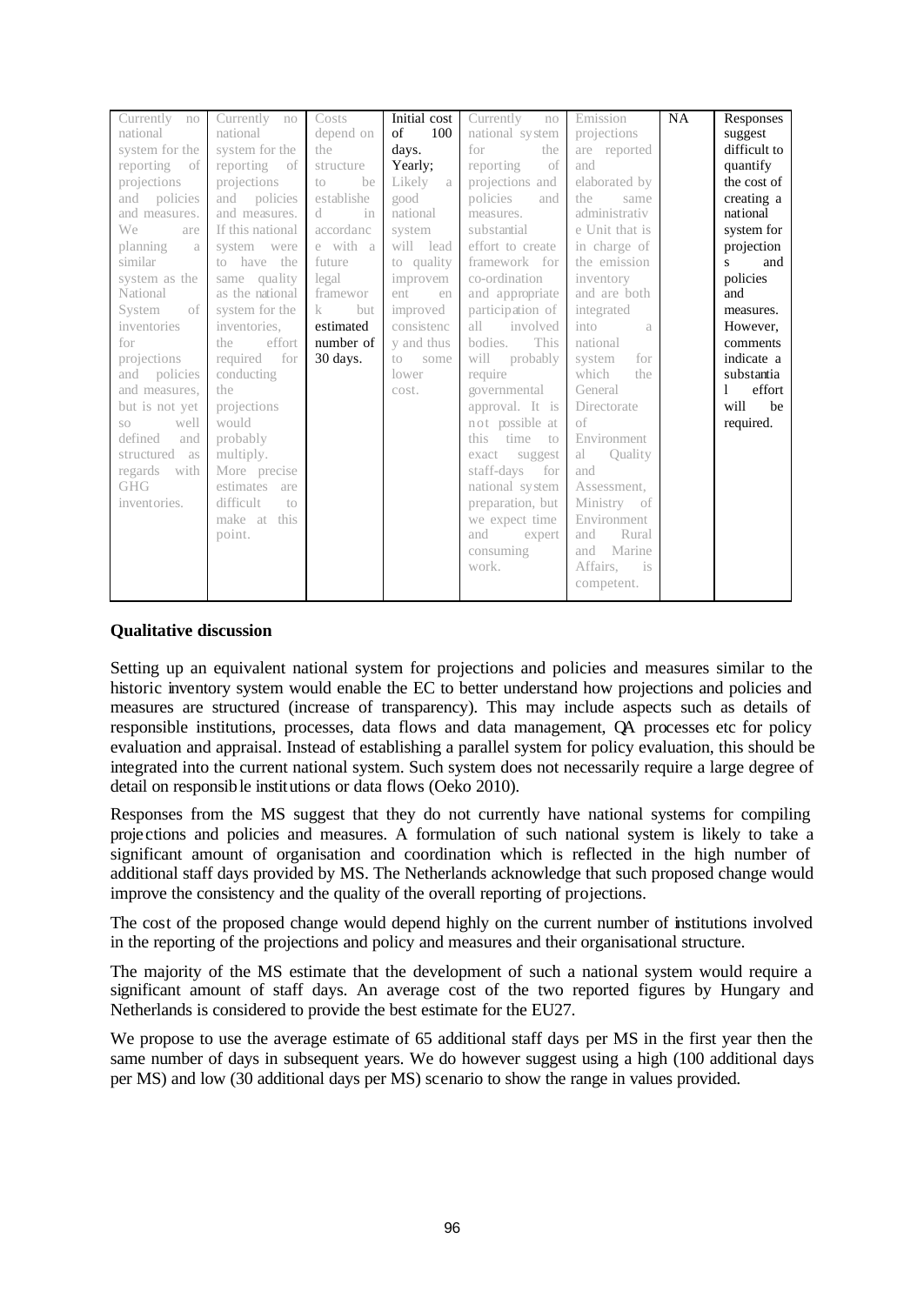### **Policies and measures (MM Art. 3(2)(a))**

**Rationale** : The existing MM Article 3(2)(a) requires Member States to report **quantitative estimates** of the effect of policies and measures on emissions by sources and removals by sinks of greenhouse gases between the base year and subsequent years, including 2005, 2010 and 2015. The legislation currently does not specify whether ex-ante and/or ex-post estimates should be provided, and there is a lack of common procedures for developing quantitative estimates. There is much variation in current reporting by Member States and there is no requirement to report methodologies used, meaning that quantified ex-ante emission reduction effects are not comparable.

**Proposals**: The proposed changes include the extension of the requirement to submit more detailed information on the methodologies and data used to quantify the ex-ante quantitative emission reductions of policies and measures provided in the reporting. A list of policies should be agreed upon, for which a quantitative assessment of the emission reductions effects should be mandatory for all Member States.

| <b>Finland</b>                                                                                                                                                                                                                                                                                                                                                                                                                                                                                                                                                                                                                                                                                                                                                                                                                                                                                                                                                                                                                                                                                                                                                                                                                                                                                         | Ger<br>man<br>y                                       | Hunga<br>ry                                                                                   | <b>Netherl</b><br>ands                                                                                                                                                                                                        | <b>Slovak</b><br>ia                                                                                                                                                                     | <b>Spain</b>                                                                                                                                                                                                                                                                                                                                                                                                                               | <b>SE</b> | commen<br>ts                                                                                                                                                                                                                                                                                                                              |
|--------------------------------------------------------------------------------------------------------------------------------------------------------------------------------------------------------------------------------------------------------------------------------------------------------------------------------------------------------------------------------------------------------------------------------------------------------------------------------------------------------------------------------------------------------------------------------------------------------------------------------------------------------------------------------------------------------------------------------------------------------------------------------------------------------------------------------------------------------------------------------------------------------------------------------------------------------------------------------------------------------------------------------------------------------------------------------------------------------------------------------------------------------------------------------------------------------------------------------------------------------------------------------------------------------|-------------------------------------------------------|-----------------------------------------------------------------------------------------------|-------------------------------------------------------------------------------------------------------------------------------------------------------------------------------------------------------------------------------|-----------------------------------------------------------------------------------------------------------------------------------------------------------------------------------------|--------------------------------------------------------------------------------------------------------------------------------------------------------------------------------------------------------------------------------------------------------------------------------------------------------------------------------------------------------------------------------------------------------------------------------------------|-----------|-------------------------------------------------------------------------------------------------------------------------------------------------------------------------------------------------------------------------------------------------------------------------------------------------------------------------------------------|
| Currently already report the policies<br>and measures using the template.<br>Difficult to estimate the amount of<br>extra work, depends on how detailed<br>information is needed. At the moment<br>it takes 4 days per sector to fill out and<br>verify the data. The excel reporting<br>template used in the 2009 reporting<br>was very elaborate. It covered only<br>partially the required information but<br>had a lot more extra questions in<br>addition to that (these were in most<br>cases marked as voluntary). There is a<br>need to update the template according<br>to the changes made to the MM and<br>remove or mark clearly the voluntary<br>parts. Some inputs could be taken<br>directly from the information and<br>reports related to various directives<br>and reporting under article $3(1)$<br>(inventories). Emission<br>reduction<br>estimations on specific sectoral PaMs<br>shouldn't be asked in the new<br>reporting demands, as it requires<br>substantial additional investments in<br>the compilation of the scenarios<br>(including estimates of the overlap of<br>activities, independent development<br>etc.). Furthermore, estimating the<br>emission reductions in the WM-<br>scenarios is difficult without the<br>WOM-scenarios (which has also its<br>costs). | Alre<br>adv<br>repor<br>$t$ in<br>this<br>form<br>at. | $10-12$<br>days in<br>the first<br>year<br>then 5<br>7 days<br>in<br>subseq<br>uent<br>years. | They<br>already<br>report to<br>a limited<br>extent.<br>No<br>addition<br>al<br>days<br>required<br>fill<br>to<br>the<br>out<br>template<br>Assume<br>d that it<br>could be<br>combine<br>d.<br>with<br>national<br>reporting | Current<br>$\rm{lv}$<br>already<br>report<br>the<br>policie<br>S<br>and<br>measur<br>es<br>using<br>the<br>templat<br>e.<br>Theref<br>ore no<br>additio<br>nal<br>days<br>require<br>d. | Many<br>people<br>dealing<br>with these<br>issues<br>are<br>involved in<br>preparing<br>the reports.<br>Very<br>difficult to<br>quantify.<br>Difficult to<br>quantify the<br>staff<br>and<br>the cost- in<br>future.<br>the<br>We<br>have<br>just<br>participated<br>in<br>the<br>working<br>group<br>II.<br>doing<br>a<br>presentation<br>about<br>OUT<br>policies and<br>measures<br>putting<br>in<br>place in the<br>Non-ETS<br>sectors | NA        | Response<br>s indicate<br>that<br>many<br><b>MS</b><br>already<br>report<br>using<br>template.<br>The<br>degree of<br>completi<br>on<br>is<br>variable<br>SO<br>additiona<br>1 effort to<br>comply<br>fully also<br>varies.<br><b>This</b><br>hluow<br>also<br>be<br>affected<br>by<br>the<br>complexi<br>ty of a<br>revised<br>template. |

1) **Proposed change-** MS shall report information on policies and measures in the "Reporting template for information on policies and measures" (MS comments in grey).

### **Qualitative discussion**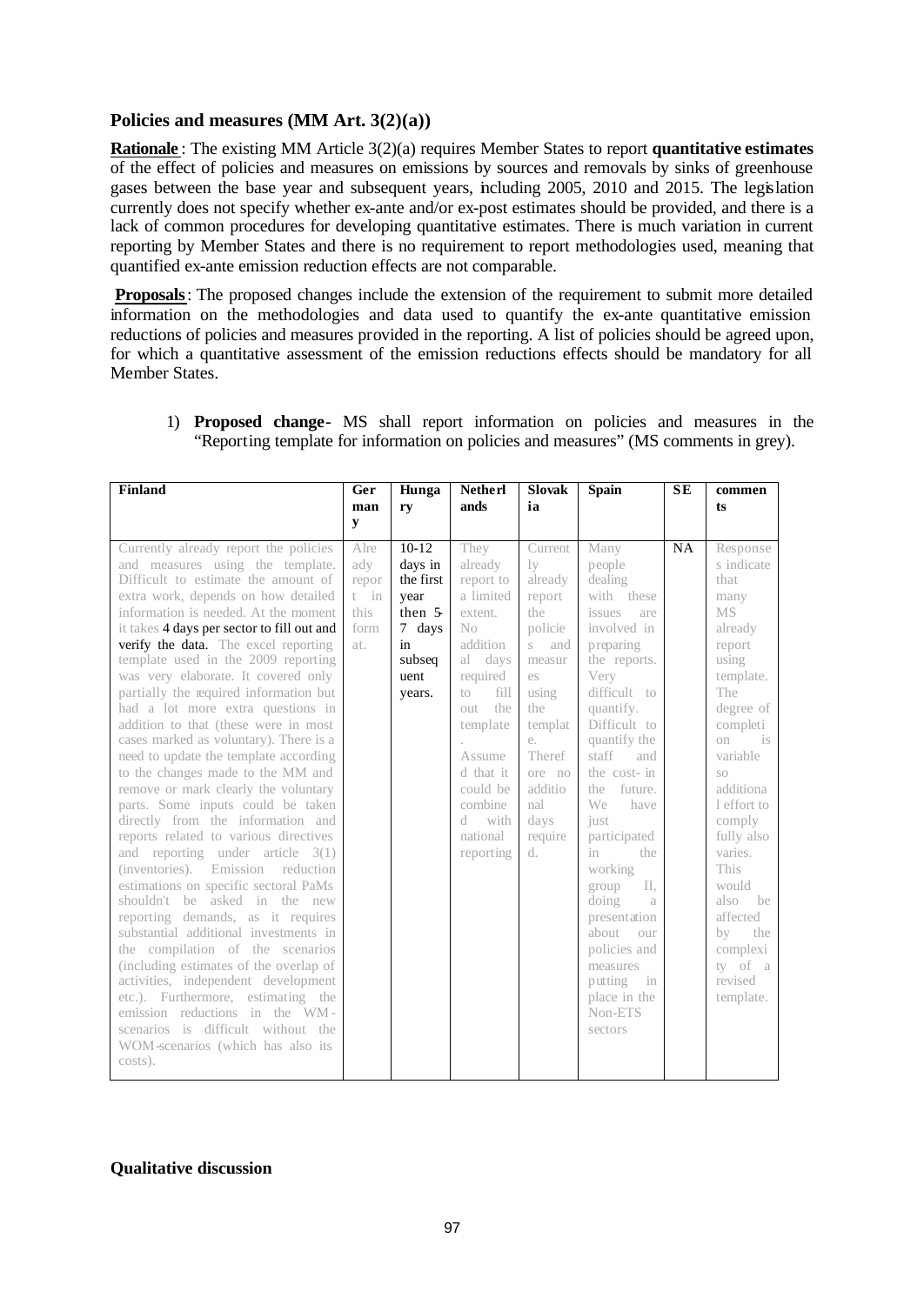The current 'Monitoring Mechanism Reporting Template' should be split into two templates: one for policies and measures and a separate one for projections. These templates should be a legally required submission as part of the reporting of policies and measures and projections under the EU MM. A clear title of the template should be agreed. The baseline analysis of the seven MS shows that some countries already report the quantified effect of policies and measures using the template however the completeness of the data submitted can be improved significantly.

One MS indicate in their response, that the current excel reporting template is very elaborate and complex and that there is the need to make the template clearer and less complex. It is important to note that not all MS will have a list of quantified ex-ante estimate for all their policies and measures. Therefore, there should be a consideration to reduce the scope of the requirement and enforce the quantification of certain policies and measures to be mandatory as stated in Oeko, 2010.

The key drivers influencing the cost of the proposed change is whether a MS has quantified ex-ante emission savings for policies and measures already. The use of the excel file will not require substantial additional time however the actual process of quantifying the emissions savings from policies and measures can be very time consuming. Spain indicates the difficulty to estimate the time such exercise could potentially take.

The responses indicate that MS are aware of the reporting template and some already use the template. However MS raise their concern that quantification of policies and measures is a complex task.

If all MS use the template it would be less time consuming for the EC to collate the information reported. If the quantification of common coordinated policies and measures as proposed in Oeko (2010) were made into a mandatory requirement then the EC could have a more complete overview of the ex-ante GHG mitigation impact of the policies at the EU27 level.

It is considered that this proposed change is only related to the time required to populate the template rather than the time taken to develop a methodology to quantify the impact of policies and measures.

Therefore, it is considered that in the first year their estimate of 11 days on average is realistic. Finland estimate that it takes 4 days per sector at the moment, and since there 7 sectors this equates to 28 days. This is considered as a very high overestimate. Therefore, we assume that for MS that already comply with the use of the template it takes 6 days as Hungary estimates for MS that already comply and for all MS in subsequent years

We propose to use 6.7 additional staff days per MS in the first year then 6 days per MS in subsequent years. However, this is an uncertain estimate due to the lack of response for this question. We do however suggest using a high (7 additional staff days per MS) and low (5 additional days per MS) scenario in subsequent years to show the range in values provided:

2) **Proposed change-** MS shall submit a separate report describing the methodologies and data used to quantify the ex-ante emission reductions of policies and measures. For each policy and measure (or set of polic ies if several policies and measures were assessed together) such report should address the estimation methodology used, the data and assumptions used and the reference levels /baselines used against which the expected emissions reduction effects were quantified. (MS comments in grey)

| $\sim$<br>Finland | DE | $-$<br>Hungary | $\blacksquare$<br>Netherl | C11<br>Slovakıa | -<br>Spain | $\sim$ $-$<br>בונט | comme |
|-------------------|----|----------------|---------------------------|-----------------|------------|--------------------|-------|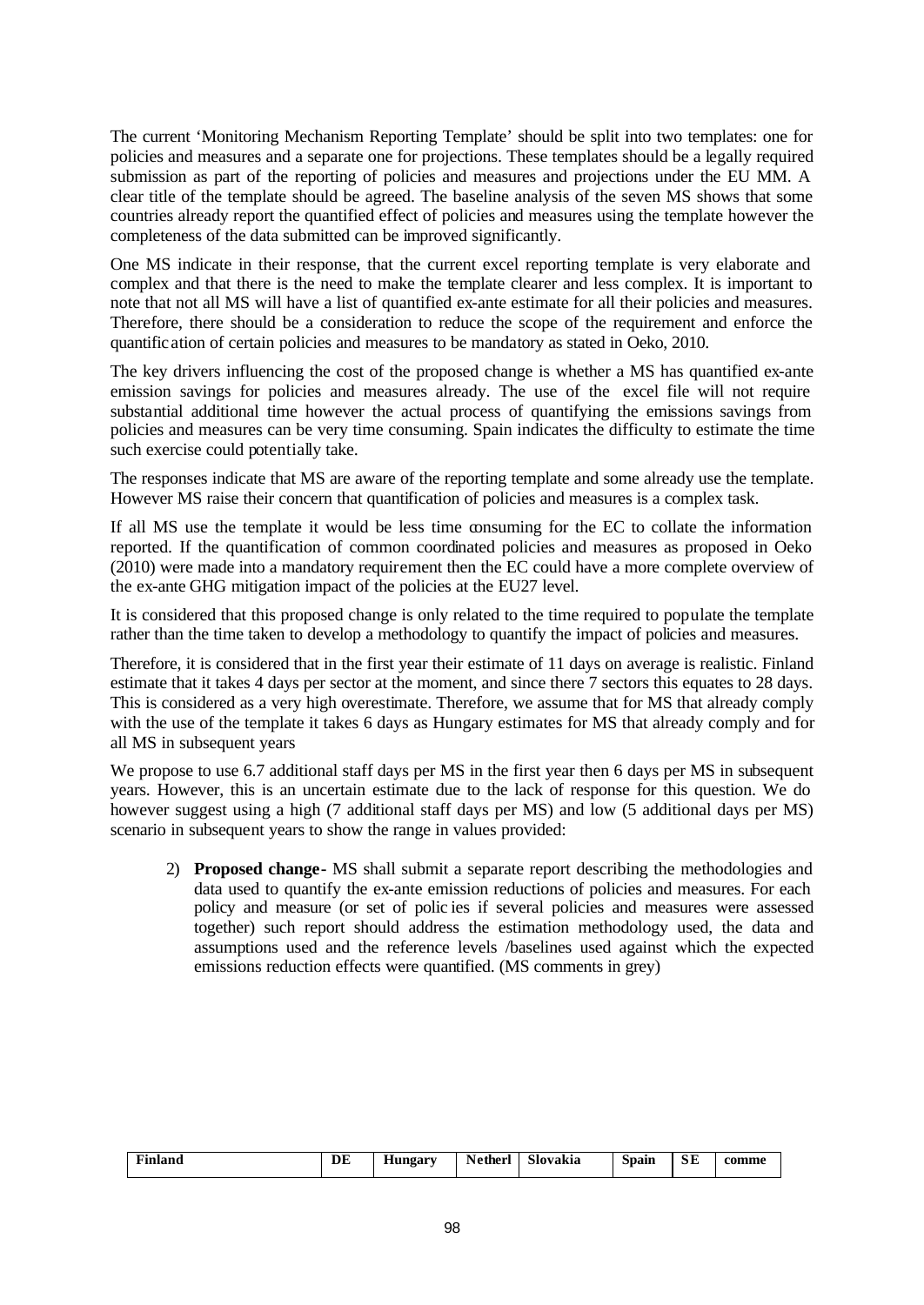|                                                                                                                                                                                                                                                                                                                                                                                                                                                                                                                                                                                                                                                                                                                                                                                                                                                                                                                                                                                                                                                                                                                                                                                                                                                                                                                                |                                                                                                                                                                                                                                                                                                                                                                                                                                                               | ands                                                                                                                                                                                                                                    |                                                                                                                                                                                                                                                                                                                                                                                                                                                                                                                              |                                                                                                                                                                                   |           | nts                                                                                                                                                                                                                                                                                                                                                                                        |
|--------------------------------------------------------------------------------------------------------------------------------------------------------------------------------------------------------------------------------------------------------------------------------------------------------------------------------------------------------------------------------------------------------------------------------------------------------------------------------------------------------------------------------------------------------------------------------------------------------------------------------------------------------------------------------------------------------------------------------------------------------------------------------------------------------------------------------------------------------------------------------------------------------------------------------------------------------------------------------------------------------------------------------------------------------------------------------------------------------------------------------------------------------------------------------------------------------------------------------------------------------------------------------------------------------------------------------|---------------------------------------------------------------------------------------------------------------------------------------------------------------------------------------------------------------------------------------------------------------------------------------------------------------------------------------------------------------------------------------------------------------------------------------------------------------|-----------------------------------------------------------------------------------------------------------------------------------------------------------------------------------------------------------------------------------------|------------------------------------------------------------------------------------------------------------------------------------------------------------------------------------------------------------------------------------------------------------------------------------------------------------------------------------------------------------------------------------------------------------------------------------------------------------------------------------------------------------------------------|-----------------------------------------------------------------------------------------------------------------------------------------------------------------------------------|-----------|--------------------------------------------------------------------------------------------------------------------------------------------------------------------------------------------------------------------------------------------------------------------------------------------------------------------------------------------------------------------------------------------|
| <b>NA</b><br>Mainly already collate the<br>information feeding into your<br>methodologies and data used to<br>quantify the ex-ante emission<br>reductions of policies<br>and<br>measures.<br>100 days in first year and 100<br>days in subsequent years. This<br>depends on the number and<br>type of policies and measures<br>to be reported and the reporting<br>requirements. This can lead to a<br>significant<br>amount<br>of<br>additional work. It is necessary<br>to take a realistic look on the<br>question of what policies and<br>measures and what information<br>on those policies and measures<br>can be reported and develop<br>adequate tools and guidance.<br>Many policies and measures at<br>national level are a result of<br>implementation of a EU<br>directive, regulation etc., which<br>have their own reporting<br>requirements. There is a need<br>to utilise these reporting to full<br>avoid<br>extent<br>and<br>anv<br>overlapping work. This is a<br>new subject which needs<br>additional work. On the other<br>hand, if the projections are<br>made and updated regularly<br>and the methods are created,<br>how and which information<br>should<br>listed.<br>be<br>the<br>compilation of the report could<br>go rather fast. The biggest work<br>lies in any case with the<br>projections. | $18-22$ days<br>in the first<br>vear<br>then<br>$10-12$ days<br>in<br>subsequent<br>years. To a<br>certain<br>extent<br>already<br>collate<br>information<br>of<br>data<br>feeding<br>into<br>the<br>methodolo<br>gy to a<br>extent yes,<br>but we use<br>a<br>proprietary<br>format and<br>uniform<br>a<br>new format<br>might<br>require<br>extra effort.<br>The<br>estimated<br>effort<br>would<br>depend on<br>the<br>detail<br>level of the<br>template. | $5 - 10$<br>days in<br>first<br>and<br>subsequ<br>ent<br>years.<br>Depend<br>ing<br>on<br>the way<br>it has to<br>he<br>reporte<br>d.<br>but<br>this<br>$-$ is<br>basicall<br>$\mathbf V$<br>availabl<br>$\triangle$<br>informa<br>tion | They do no<br>already<br>collate<br>the<br>information<br>feeding into<br>your<br>methodologie<br>s and data<br>used<br>10 <sup>1</sup><br>quantify the<br>ex-ante<br>emission<br>reductions of<br>policies and<br>measures.<br>The<br>development<br>of specific<br>methodologie<br>s for ex ante<br>asses sment of<br>the P&M will<br>also require<br>new<br>additional<br>financial<br>by<br>costs<br>external<br>consultants.<br>Estimated to<br>take 30 days<br>in first year<br>and 10 days<br>in subsequent<br>years. | We<br>already<br>work<br>gatheri<br>ng all<br>the<br>inform<br>ation to<br>make<br>projecti<br>ons in<br>order<br>to<br>analyse<br>the<br>future<br>require<br>d<br>measur<br>es. | <b>NA</b> | Big<br>range in<br>the<br>number<br>of<br>addition<br>al days<br>required<br>to report<br>$\alpha$<br>methodo<br>logy of<br>the<br>quantifi<br>cation<br>of<br>the<br>ex-ante<br>emissio<br>ns. This<br>is<br>largely<br>depende<br>nt.<br>on<br>whether<br>they<br>already<br>collate<br>such<br>informat<br>ion and<br>what the<br>require<br>ment for<br>such<br>report<br>hluow<br>he. |

At the moment, there is no guidance MS can follow to develop a methodology to quantify the ex-ante impact of their policies and measures. Therefore the available information is incomplete and inconsistent across MS. A methodology report to be submitted by the MS and a guidance to be followed would contribute to improve both these.

The key drivers influencing the cost of the proposed change is whether MS already collate this information and hence whether it is readily available. If MS do not already collate this information, the additional number of staff days will be highly dependent on the current complexity of the institutions involved in calculating the impact of policies and measures and the economic structure which will determine their capacity to develop methodologies and collect data.

A methodology report submit by all MS would increase the transparency of the reported GHG emission savings from the MS.

The MS report a wide range of number of additional staff days. Spain, the Netherlands and Finland state that they already collate some of the information required, however additional days are required to develop specific methodologies to meet the new reporting requirements. Reports such as the NIR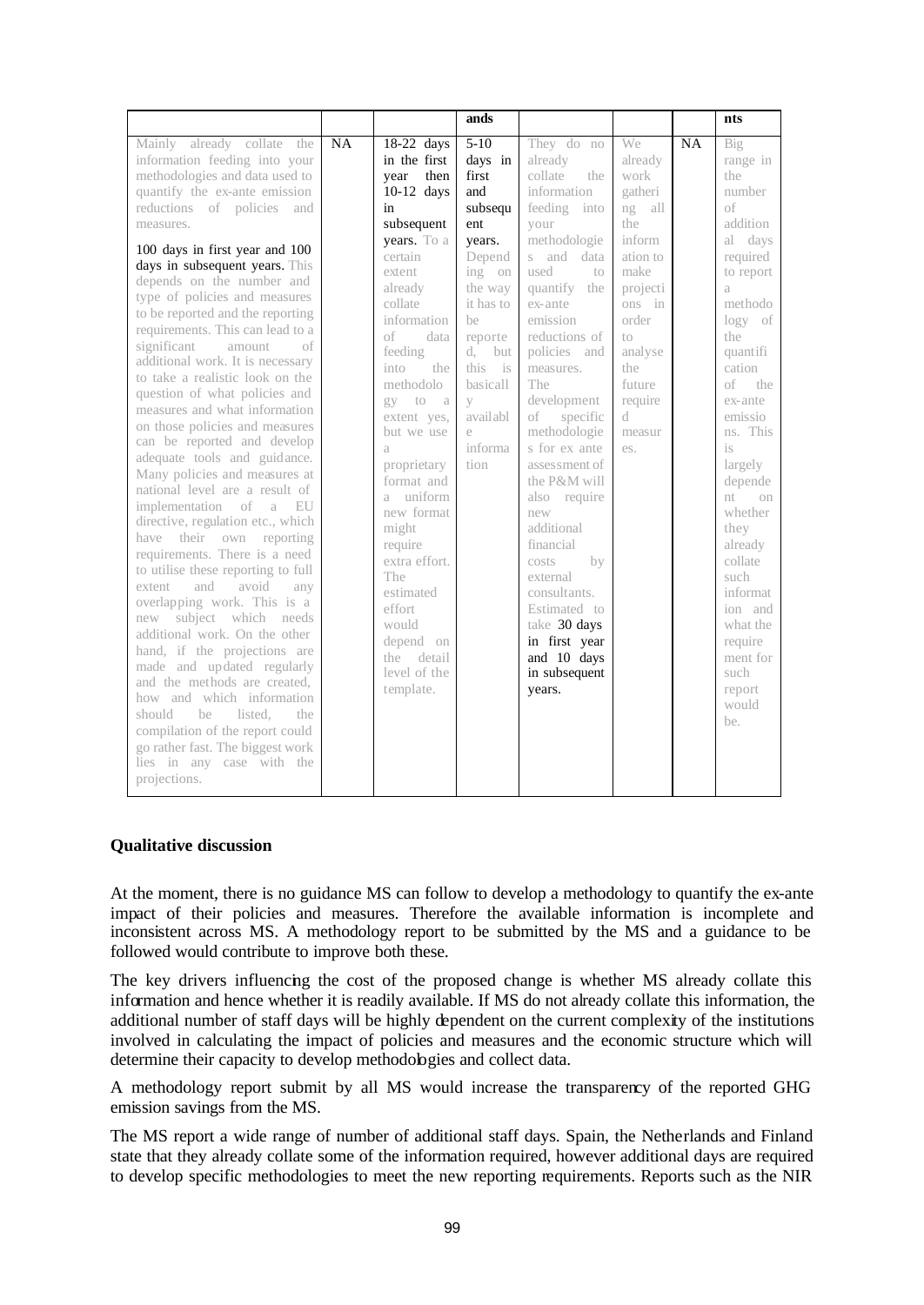and the NC which currently have to be submitted under the MM require a considerable amount of effort. The impact on the administrative burden depends on the scope of the planned methodology report under this proposed change. The 100 days estimated by Finland is considerably high relative to the other responses. They acknowledge however that once the methodology is developed the compilation of the report could be done relatively quickly in subsequent years. In contrast to this, the Netherlands' estimate is considered as a low estimate since their comment suggests that they already have the capacity to implement this methodology relative to the other MS.

The additional costs presented here should reflect the writing of the methodology report as opposed to the development of the quantification of the policies and measures.

The 100 additional staff days reported by Finland and the 0 additional staff days reported by Spain are taken as outlier values and not included in the calculation of the average. Therefore, we propose to use the average number of staff days (13.75 additional staff days per MS) reported as the best fit for each EU27 country in the first year, excluding Finland and Spain's value which is considered to be an overestimate and underestimates respectively. In subsequent years this decreases to 9.25 additional staff days in subsequent year per MS). We do however suggest using a high (16 staff days) and low (11.5 staff days) scenario in the first year as well to show the range in values provided:

#### **LULUCF template (MM Art. 3(1)(d), IP Art. 3)**

**Rationale** : In relation to the **timeframe** to be covered in MS reporting of GHG emissions and removals from LULUCF, Article  $3(1)(d)$  requires reporting for the years between 1990 and the year before last (year X-2). However under the Kyoto Protocol this information is only required for the years 2008-2012.

In the current EU reporting system there is a gap related to the information on LULUCF activities and how credits or debits impact the fulfilment of the Member States' Kyoto targets. An EU **questionnaire** on the use of activities under 3.3 and 3.4 was developed, but the provision of this questionnaire is not mandatory for Member States. However, this information is essential for the assessment of progress to targets and assessment of compliance. For past years this information will be provided as part of the inventory information starting in 2010. Thus, the gap relates to overall assumptions of the contribution of LULUCF activities during the first commitment period. For the  $2<sup>nd</sup>$ commitment period the accounting of LULUCF activities is not yet clear but it is considered likely that a similar system will be used.

**Proposals**: A new approach for LULUCF reporting might soon be developed under a new climate regime. In the meantime, it is proposed to update the current questionnaire and make its submission **mandatory**, as this will not require substantial additional work and would be closest to the existing situation. It is also proposed to correct the requirements in the MM and IP relating to the **timeframe** of information to be reported.

**Proposed change-** MS shall provide information in the EU questionnaire on the use of activities under Articles 3.3 and 3.4 of the Kyoto Protocol on an annual basis with the NIR (MS comments in grey).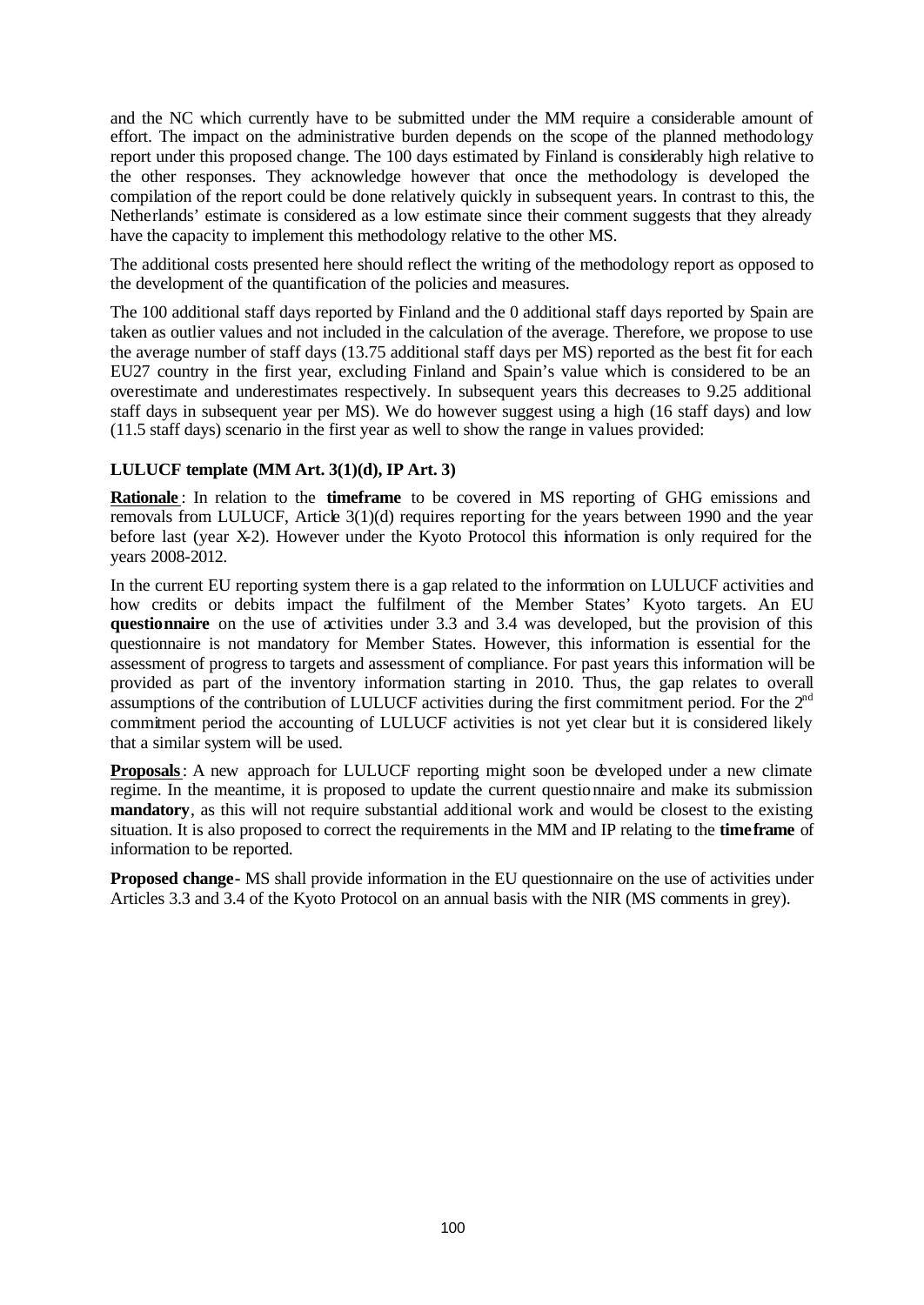| Finland                                                                                                                                                                                    | German<br>y                                                                                                                  | <b>Hungary</b>                                                                                                                                                     | <b>Netherl</b><br>ands                                                                                                             | Slovakia                                                                                                                                                     | <b>Spain</b>                                                                                                                                                                                                                                                                                                                                                                                                                                                                                                                                                                                                                                                                    | <b>Sweden</b>                                                                                                                   | comments                                                                                                                                                                                                                                                                                              |
|--------------------------------------------------------------------------------------------------------------------------------------------------------------------------------------------|------------------------------------------------------------------------------------------------------------------------------|--------------------------------------------------------------------------------------------------------------------------------------------------------------------|------------------------------------------------------------------------------------------------------------------------------------|--------------------------------------------------------------------------------------------------------------------------------------------------------------|---------------------------------------------------------------------------------------------------------------------------------------------------------------------------------------------------------------------------------------------------------------------------------------------------------------------------------------------------------------------------------------------------------------------------------------------------------------------------------------------------------------------------------------------------------------------------------------------------------------------------------------------------------------------------------|---------------------------------------------------------------------------------------------------------------------------------|-------------------------------------------------------------------------------------------------------------------------------------------------------------------------------------------------------------------------------------------------------------------------------------------------------|
| Already<br>respond<br>the<br>to<br>questionn<br>2<br>aire.<br>additional<br>days<br>estimated<br>for<br>the<br>first year<br>$\overline{1}$<br>then<br>for<br>day<br>subseque<br>nt years. | Currently<br>$d\circ$<br>not<br>respond<br>the<br>$10 -$<br>question<br>naire.<br>Addition<br>days<br>al<br>not<br>estimated | Already<br>responds to<br>the<br>questionnai<br>re.<br>3<br>additional<br>days<br>estimated<br>for the first<br>year then 2<br>for<br>days<br>subsequent<br>years. | Already<br>responds<br>the<br>$t_{\rm O}$<br>question<br>naire so<br>$\Omega$<br>addition<br>al<br>days<br>estimate<br>$d_{\cdot}$ | Already<br>responds<br>to<br>the<br>questionnaire<br>. 2 additional<br>days<br>estimated for<br>the first year<br>then 2 days<br>for<br>subsequent<br>years. | 2 additional days for<br>first and subsequent<br>years estimated.<br>Spain submits<br>the<br>Ouestionnaire<br>periodically. Some of<br>the questions in the<br>questionnaire<br>are<br>included already in the<br>NIR for the additional<br>information<br>$_{\text{on}}$<br>LULUCF under the<br>Kyoto Protocol. Spain<br>believes that<br>this<br>of<br>duplication<br>information<br>$-$ is<br>not.<br>needed and should be<br>avoided.<br>The<br>questionnaire should be<br>revised in order to avoid<br>duplication of work,<br>and put the focus on the<br>issues that are<br>not<br>included<br>$\sin$<br>the<br>additional information<br>under article 7 for<br>LULUCF. | Already<br>responds to<br>the<br>questionnai<br>re. $1$ day<br>additional<br>for first and<br>subsequent<br>years<br>estimated. | Majority of<br><b>MS</b><br>responded<br>$\infty$<br>state<br>they<br>that<br>already<br>comply<br>with this<br>change.<br>However,<br>the<br>response to<br>the Article<br>3.3 and 3.4<br>questionna<br>ire become<br>mandatory<br>it.<br>will<br>require an<br>$1-3$<br>extra<br>days<br>per<br>MS. |

In the current MM there is a gap related to the information on LULUCF activ ities and how credits or debits impact the fulfilment of the Member States' Kyoto targets. A specific questionnaire on the use of activities under 3.3 and 3.4 was developed, but it is no compulsory for MS to complete this questionnaire. However, this information is essential for the assessment of progress with the implementation of the targets and the assessment of compliance. For previous years, this information will be provided as part of the inventory information starting in 2010. Thus, the gap is in particular related to overall assumptions of the contribution of LULUCF activities during the first commitment period.

The baseline analysis indicates that some MS already over comply with this proposed change. The responses from the MS generally support this information. However, it is considered that even if they already comply it takes a certain number of days to complete this questionnaire.

All MS report their LULUCF emissions and removals as part of the inventory. Hence they have some form of system to estimate LULUCF emission estimates. Therefore, the additional cost for this proposed change should be not be high and should be of similar magnitude across all MS.

The responses indicate that the MS do understand the proposed change. However, there is some discrepancy when comparing the responses against our baseline. In this situation, the MS response in the questionnaire is considered to be accurate.

We propose to use the average of reported values provided as the best fit for each EU27 country (1.67) additional days per MS in the first year and 1.33 additional days per MS for subsequent years). Since the reported figures are similar, we anticipate that the low and high values would be very similar hence there is no need for a high or low scenario.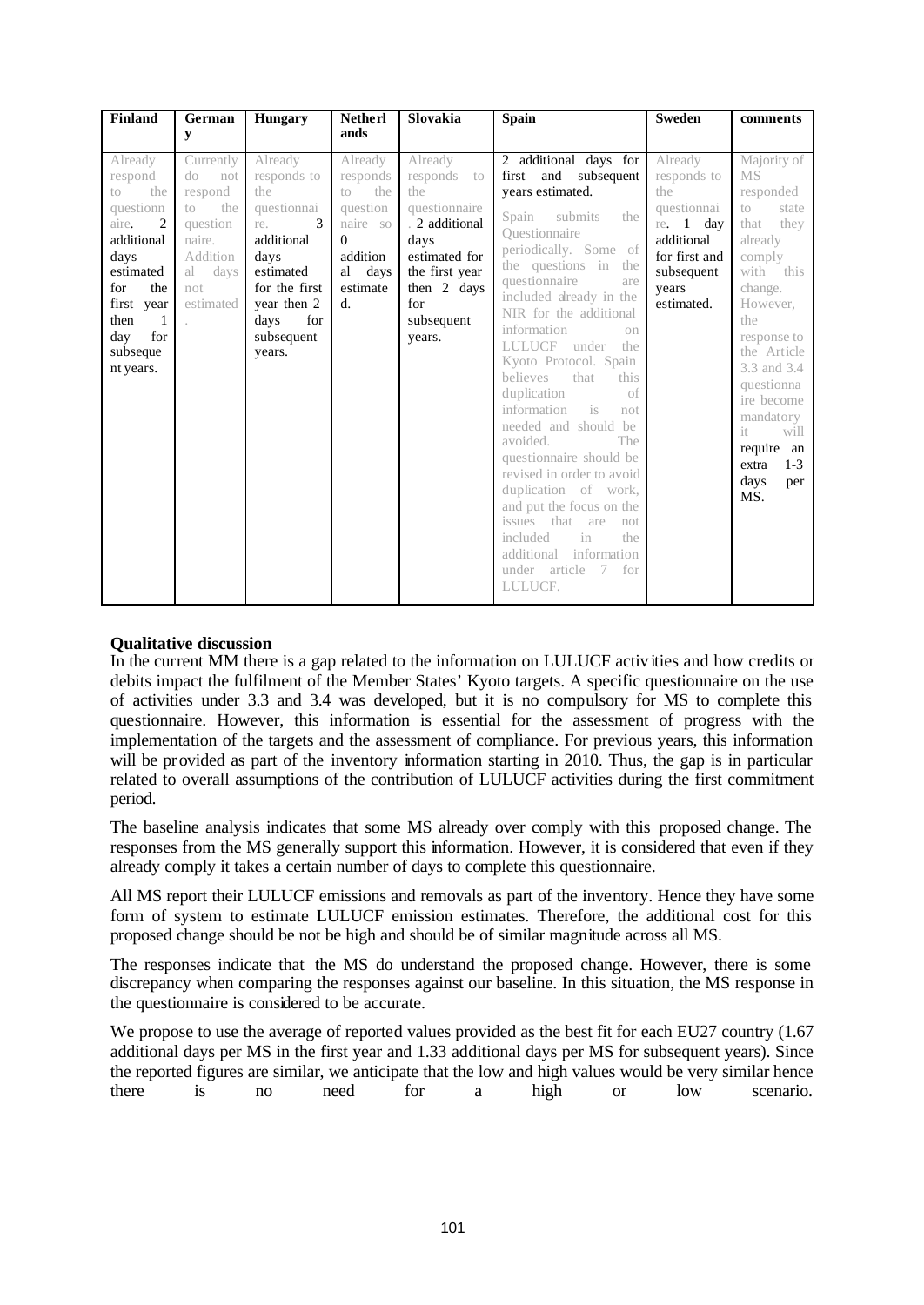# **Annex D – Detailed data from EU administrative cost model**

# **Establishment of an EU review and compliance cycle under the Effort Sharing Decision**

#### **Establishment of EU desk review procedure**

**Hungary**

| Establishment of an EU desk review procedure |                                                                                                                                                                  |      | <b>Tariff</b>                                                                                                                             | <b>Time</b>                                                   | Price            | Freq         | <b>Nbr</b><br>of | <b>Total number</b> | <b>Equipment</b><br>costs | <b>Outsourcing</b><br>costs | <b>Total</b><br><b>Administrative</b> | <b>Business</b><br><b>As Usual</b> | Total<br><b>Administrative</b> | share of<br>activities in<br>total | <b>Regulatory origin</b> |       |       |                  |     |     |
|----------------------------------------------|------------------------------------------------------------------------------------------------------------------------------------------------------------------|------|-------------------------------------------------------------------------------------------------------------------------------------------|---------------------------------------------------------------|------------------|--------------|------------------|---------------------|---------------------------|-----------------------------|---------------------------------------|------------------------------------|--------------------------------|------------------------------------|--------------------------|-------|-------|------------------|-----|-----|
|                                              | If the act assessed is the transposition of one or several acts adopted at another level, insert here the name and<br>reference of that or these 'original' acts |      |                                                                                                                                           | € per hou                                                     | minutes          | (per action) | (per year)       | entities            | of actions                | (per entity<br>& per year)  | (per entity)<br>& per year)           | Costs                              | <b>Costs</b><br>(% of AC)      | <b>Burdens</b><br>$(AC - BAU)$     | dministrative<br>cost    |       | (%)   |                  |     |     |
|                                              | No. Art.                                                                                                                                                         | Art. | Type of obligation                                                                                                                        | Description of required action(s)                             | Target group     |              |                  |                     |                           |                             |                                       |                                    |                                |                                    |                          |       |       | Int<br><b>EU</b> | Nat | Reg |
|                                              |                                                                                                                                                                  |      | Cooperation with audits & inspection by public<br>authorities, including maintenance of<br>appropriate records                            | Familiarising with the information<br>obligation              | public authority |              | 480.0            | 55                  |                           |                             |                                       |                                    |                                | 55                                 | 0%                       | 55    | $1\%$ | 100%             |     |     |
|                                              |                                                                                                                                                                  |      | Cooperation with audits & inspection by public<br>authorities, including maintenance of<br>appropriate records                            | Retrieving relevant information<br>from existing data         | public authority |              | 960.0            | 110                 |                           |                             |                                       |                                    |                                | 110                                | 0%                       | 110   | 2%    | 100%             |     |     |
|                                              |                                                                                                                                                                  |      | Cooperation with audits & inspection by public<br>authorities, including maintenance of<br>appropriate records                            | Adjusting existing data                                       | public authority |              | 2,400.0          | 276                 |                           |                             |                                       |                                    | 2.000                          | 2,276                              | 0%                       | 2,276 | 40%   | 100%             |     |     |
|                                              |                                                                                                                                                                  |      | Cooperation with audits & inspection by public<br>authorities, including maintenance of<br>appropriate records                            | Producing new data                                            | public authority |              | 7,200.00         | 828                 |                           |                             |                                       |                                    | 2.00                           | 2.828                              | 0%                       | 2,828 | 50%   | 100%             |     |     |
|                                              |                                                                                                                                                                  |      | Cooperation with audits & inspection by public<br>authorities, including maintenance of<br>appropriate records                            | Filing forms and tables                                       | public authority | 6.           | 960.0            | 110                 |                           |                             |                                       |                                    |                                | 110                                | 0%                       | 110   | 2%    | 100%             |     |     |
|                                              |                                                                                                                                                                  |      | Cooperation with audits & inspection by public<br>authorities, including maintenance of<br>appropriate records                            | Holding meetings                                              | public authority |              | 480.0            | 55                  |                           |                             |                                       |                                    |                                | 55                                 | 0%                       | 55    | $1\%$ | 100%             |     |     |
|                                              |                                                                                                                                                                  |      | Cooperation with audits & inspection by public Inspecting and checking<br>authorities, including maintenance of<br>appropriate records    | (including assistance to<br>inspection by public authorities) | public authority |              | 960.0            | 110                 |                           |                             | 1                                     |                                    |                                | 110                                | 0%                       | 110   | 2%    | 100%             |     |     |
|                                              |                                                                                                                                                                  |      | Cooperation with audits & inspection by public Submitting the information<br>authorities, including maintenance of<br>appropriate records | (sending it to the designated<br>recipient)                   | public authority |              | 480.0            | 55                  |                           |                             |                                       |                                    |                                | 55                                 | 0%                       | 55    | $1\%$ | 100%             |     |     |
|                                              |                                                                                                                                                                  |      | Cooperation with audits & inspection by public<br>authorities, including maintenance of<br>appropriate records                            | Filing the information                                        | public authority |              | 480.0            | 55                  |                           |                             | 1                                     |                                    |                                | 55                                 | 0%                       | 55    | 1%    | 100%             |     |     |

14,400.00 30

**Total administrative costs (€) 5,656**

*Total administrative burden (€)* 5,656

*Administrative costs by origin (€)* 0 5,656 0 0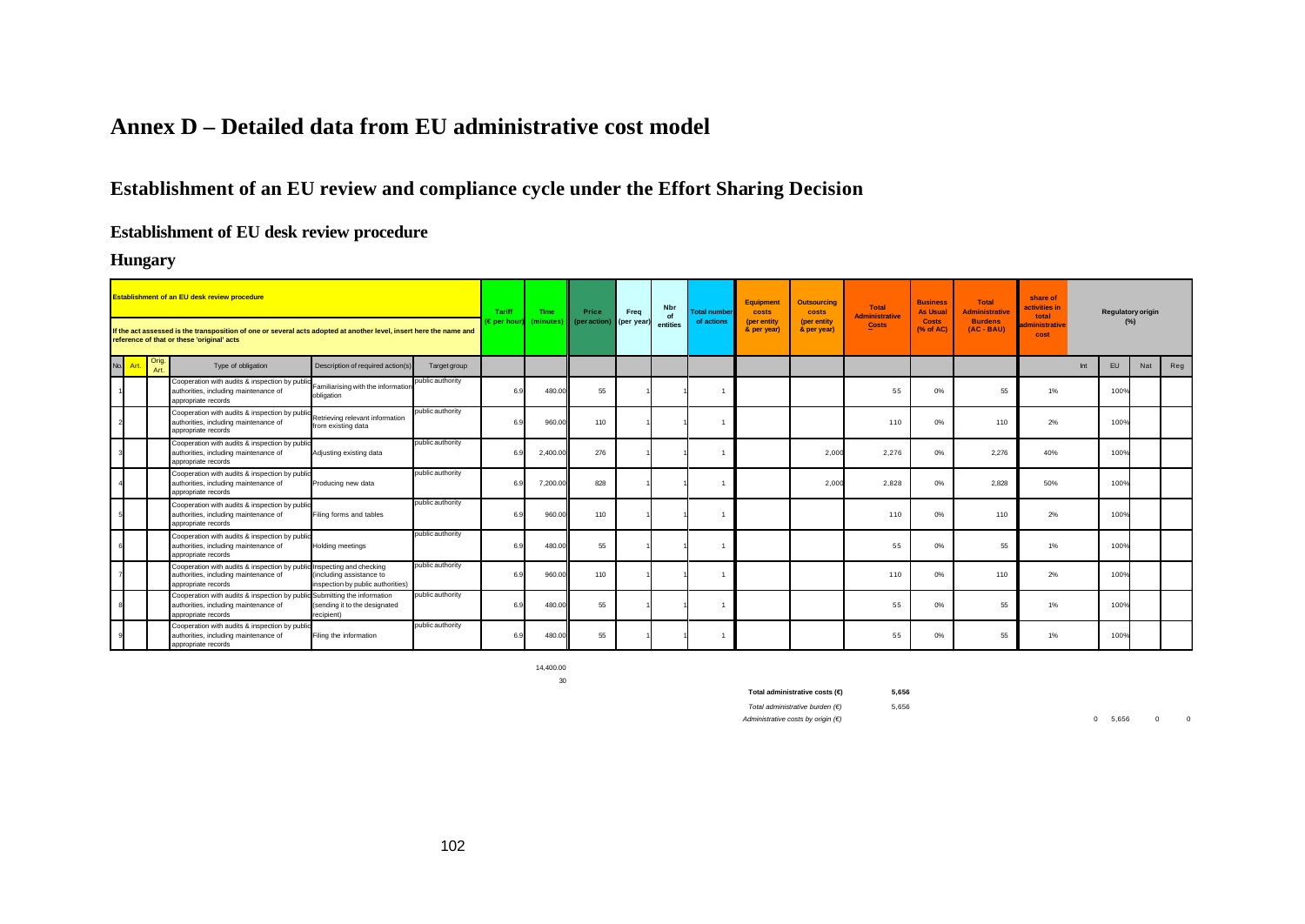### **Netherlands**

|     |      | <b>Establishment of an EU desk review procedure</b>                                                                                                              |                                                                                         |                  | <b>Tariff</b><br>(€per | Time      | Price        | Freq       | <b>Nbr</b><br>of | <b>Total</b><br><b>umber</b> of | Equipment<br>costs         | <b>Outsourcing</b><br>costs | <b>Total</b><br><b>Administrative</b> | <b>Business</b><br><b>As Usual</b> | <b>Total</b><br><b>Administrative</b> | share of activities<br>in total |           | <b>Regulatory origin</b> |     |
|-----|------|------------------------------------------------------------------------------------------------------------------------------------------------------------------|-----------------------------------------------------------------------------------------|------------------|------------------------|-----------|--------------|------------|------------------|---------------------------------|----------------------------|-----------------------------|---------------------------------------|------------------------------------|---------------------------------------|---------------------------------|-----------|--------------------------|-----|
|     |      | If the act assessed is the transposition of one or several acts adopted at another level, insert here the name and<br>reference of that or these 'original' acts |                                                                                         |                  | hour)                  | (minutes) | (per action) | (per year) | entities         | actions                         | (per entity<br>& per year) | (per entity<br>& per year)  | <b>Costs</b>                          | <b>Costs</b><br>(% of AC)          | <b>Burdens</b><br>(AC - BAU)          | administrative cost             |           | (%)                      |     |
| No. | Art. | Type of obligation                                                                                                                                               | Description of required action(s)                                                       | Target group     |                        |           |              |            |                  |                                 |                            |                             |                                       |                                    |                                       |                                 | EU<br>Int | Nat                      | Reg |
|     |      | Cooperation with audits & inspection by public<br>authorities, including maintenance of<br>appropriate records                                                   | Familiarising with the informatio<br>obligation                                         | public authority | 31.                    | 1.440.0   | 756          |            |                  |                                 |                            |                             | 756                                   | 0%                                 | 756                                   | 4%                              |           | 100%                     |     |
|     |      | Cooperation with audits & inspection by public<br>authorities, including maintenance of<br>appropriate records                                                   | Retrieving relevant information<br>from existing data                                   | public authority | 31.5                   | 1,920.0   | 1.008        |            |                  |                                 |                            |                             | 4.032                                 | 0%                                 | 4,032                                 | 21%                             |           | 100%                     |     |
|     |      | Cooperation with audits & inspection by public<br>authorities, including maintenance of<br>appropriate records                                                   | Adjusting existing data                                                                 | public authority | 31.5                   | 960.0     | 504          |            |                  | $\overline{\phantom{a}}$        |                            |                             | 1.008                                 | 0%                                 | 1.008                                 | 5%                              |           | 100%                     |     |
|     |      | Cooperation with audits & inspection by public<br>authorities, including maintenance of<br>appropriate records                                                   | Producing new data                                                                      | public authority | 31.5                   | 480.00    | 252          |            |                  |                                 |                            | 10,000                      | 10.252                                | $0\%$                              | 10.252                                | 54%                             |           | 100%                     |     |
|     |      | Cooperation with audits & inspection by public<br>authorities, including maintenance of<br>appropriate records                                                   | Filing forms and tables                                                                 | public authority | 31.5                   | 480.00    | 252          |            |                  |                                 |                            |                             | 252                                   | 0%                                 | 252                                   | $1\%$                           |           | 100%                     |     |
|     |      | Cooperation with audits & inspection by public<br>authorities, including maintenance of<br>appropriate records                                                   | Holding meetings                                                                        | public authority | 31.5                   | 480.0     | 252          |            |                  |                                 |                            | 1.000                       | 1.252                                 | 0%                                 | 1.252                                 | 7%                              |           | 100%                     |     |
|     |      | Cooperation with audits & inspection by public<br>authorities, including maintenance of<br>appropriate records                                                   | Inspecting and checking<br>including assistance to<br>inspection by public authorities) | public authority | 31.5                   | 480.0     | 252          |            |                  |                                 |                            |                             | 252                                   | 0%                                 | 252                                   | $1\%$                           |           | 100%                     |     |
|     |      | Cooperation with audits & inspection by public<br>authorities, including maintenance of<br>appropriate records                                                   | Submitting the information<br>(sending it to the designated<br>recipient)               | public authority | 31.5                   | 480.00    | 252          |            |                  |                                 |                            |                             | 252                                   | 0%                                 | 252                                   | 1%                              |           | 100%                     |     |
|     |      | Cooperation with audits & inspection by public<br>authorities, including maintenance of<br>appropriate records                                                   | Filing the information                                                                  | public authority | 31.5                   | 480.00    | 252          |            |                  |                                 |                            |                             | 252                                   | 0%                                 | 252                                   | $1\%$                           |           | 100%                     |     |
|     |      | Cooperation with audits & inspection by public<br>authorities, including maintenance of<br>appropriate records                                                   | Other                                                                                   | public authority | 31.5                   | 960.0     | 504          |            |                  |                                 |                            |                             | 504                                   | 0%                                 | 504                                   | 3%                              |           | 100%                     |     |

8,160.00 17

**Total administrative costs (€) 18,812** *Total administrative burden (€)* 18,812

*Administrative costs by origin (€)* 0 18,812 0 0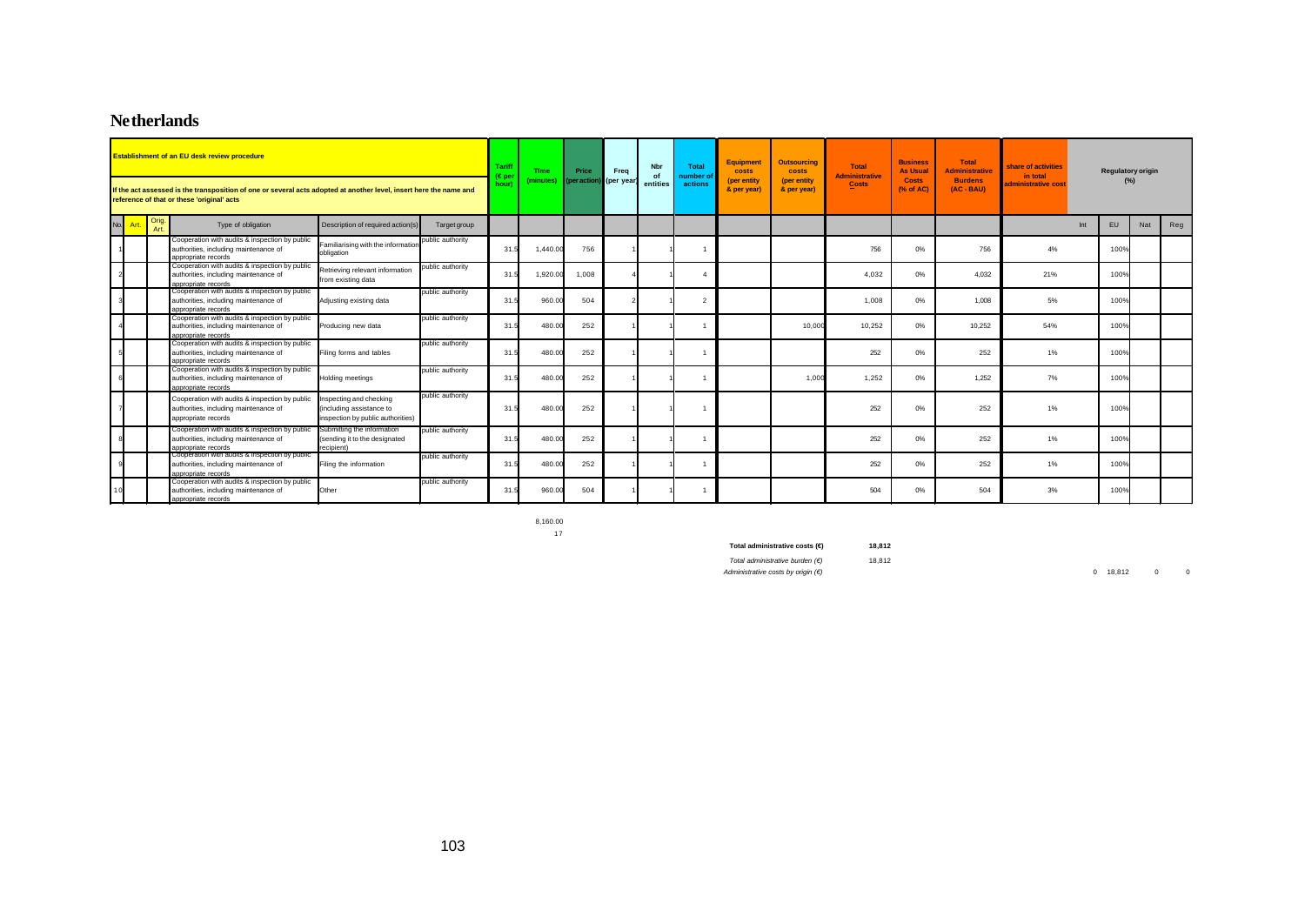# **Germany**

|            |             | <b>Establishment of an EU desk review procedure</b><br>If the act assessed is the transposition of one or several acts adopted at another level, insert here the name and<br>reference of that or these 'original' acts |                                                                                         |                  | <b>Tariff</b><br>(€pe<br>hour) | Time<br>(minutes) | Price<br>(per<br>action) | Freq<br>(per year) | Nbr<br>of<br>entities | <b>Total</b><br>number o<br>actions | <b>Equipment</b><br>costs<br>(per entity<br>& per year) | <b>Outsourcing</b><br>costs<br>(per entity<br>& per year) | Total<br><b>Administrative</b><br>Costs | <b>Business</b><br>AsUsual<br><b>Costs</b><br>(% of AC) | <b>Total</b><br><b>Administrative</b><br><b>Burdens</b><br>$(AC - BAU)$ | share of activities<br>in total<br>administrative cost |     | <b>Regulatory origin</b><br>(%) |     |     |
|------------|-------------|-------------------------------------------------------------------------------------------------------------------------------------------------------------------------------------------------------------------------|-----------------------------------------------------------------------------------------|------------------|--------------------------------|-------------------|--------------------------|--------------------|-----------------------|-------------------------------------|---------------------------------------------------------|-----------------------------------------------------------|-----------------------------------------|---------------------------------------------------------|-------------------------------------------------------------------------|--------------------------------------------------------|-----|---------------------------------|-----|-----|
| No.<br>Art | Orig<br>Art | Type of obligation                                                                                                                                                                                                      | Description of required action(s)                                                       | Target group     |                                |                   |                          |                    |                       |                                     |                                                         |                                                           |                                         |                                                         |                                                                         |                                                        | Int | EU                              | Nat | Reg |
|            |             | Cooperation with audits & inspection by public<br>authorities, including maintenance of appropriate<br>ecords                                                                                                           | Familiarising with the information<br>obligation                                        | public authority | 37                             | 1.440.00          | 890                      |                    |                       |                                     |                                                         | 1.260                                                     | 2.150                                   | 0%                                                      | 2,150                                                                   | 18%                                                    |     | 100%                            |     |     |
|            |             | Cooperation with audits & inspection by public<br>authorities, including maintenance of appropriate<br>records                                                                                                          | Retrieving relevant information<br>from existing data                                   | public authority | 37                             | 960.0             | 594                      |                    |                       |                                     |                                                         | 84                                                        | 1.434                                   | 0%                                                      | 1,434                                                                   | 12%                                                    |     | 100%                            |     |     |
|            |             | Cooperation with audits & inspection by public<br>authorities, including maintenance of appropriate<br>records                                                                                                          | Adjusting existing data                                                                 | public authority | 37                             | 960.0             | 594                      |                    |                       |                                     |                                                         |                                                           | 1.434                                   | 0%                                                      | 1,434                                                                   | 12%                                                    |     | 100%                            |     |     |
|            |             | Cooperation with audits & inspection by public<br>authorities, including maintenance of appropriate<br>ecords                                                                                                           | Producing new data                                                                      | public authority | 37                             | 1,920.00          | 1.187                    |                    |                       |                                     |                                                         | 1.680                                                     | 2.867                                   | 0%                                                      | 2,867                                                                   | 24%                                                    |     | 100%                            |     |     |
|            |             | Cooperation with audits & inspection by public<br>authorities, including maintenance of appropriate<br>records                                                                                                          | Filing forms and tables                                                                 | public authority | 37                             | 480.00            | 297                      |                    |                       |                                     |                                                         |                                                           | 717                                     | 0%                                                      | 717                                                                     | 6%                                                     |     | 100%                            |     |     |
|            |             | Cooperation with audits & inspection by public<br>authorities, including maintenance of appropriate<br>records                                                                                                          | Holding meetings                                                                        | public authority | 37                             | 480.00            | 297                      |                    |                       |                                     |                                                         |                                                           | 717                                     | 0%                                                      | 717                                                                     | 6%                                                     |     | 100%                            |     |     |
|            |             | Cooperation with audits & inspection by public<br>authorities, including maintenance of appropriate<br>records                                                                                                          | Inspecting and checking<br>including assistance to<br>inspection by public authorities) | public authority | 37                             | 960.00            | 594                      |                    |                       |                                     |                                                         |                                                           | 1.434                                   | 0%                                                      | 1.434                                                                   | 12%                                                    |     | 100%                            |     |     |
|            |             | Cooperation with audits & inspection by public<br>authorities, including maintenance of appropriate<br>records                                                                                                          | Submitting the information<br>(sending it to the designated<br>recipient)               | public authority | 37                             | 480.00            | 297                      |                    |                       |                                     |                                                         |                                                           | 717                                     | 0%                                                      | 717                                                                     | 6%                                                     |     | 100%                            |     |     |
|            |             | Cooperation with audits & inspection by public<br>authorities, including maintenance of appropriate<br>records                                                                                                          | Filing the information                                                                  | public authority | 37                             | 240.00            | 148                      |                    |                       |                                     |                                                         |                                                           | 358                                     | 0%                                                      | 358                                                                     | 3%                                                     |     | 100%                            |     |     |

16.5

7,920.00 6,930.00

**Total administrative costs (€) 11,827**

*Total administrative burden (€)* 11,827

*Administrative costs by origin (€)* 0 11,827 0 0

104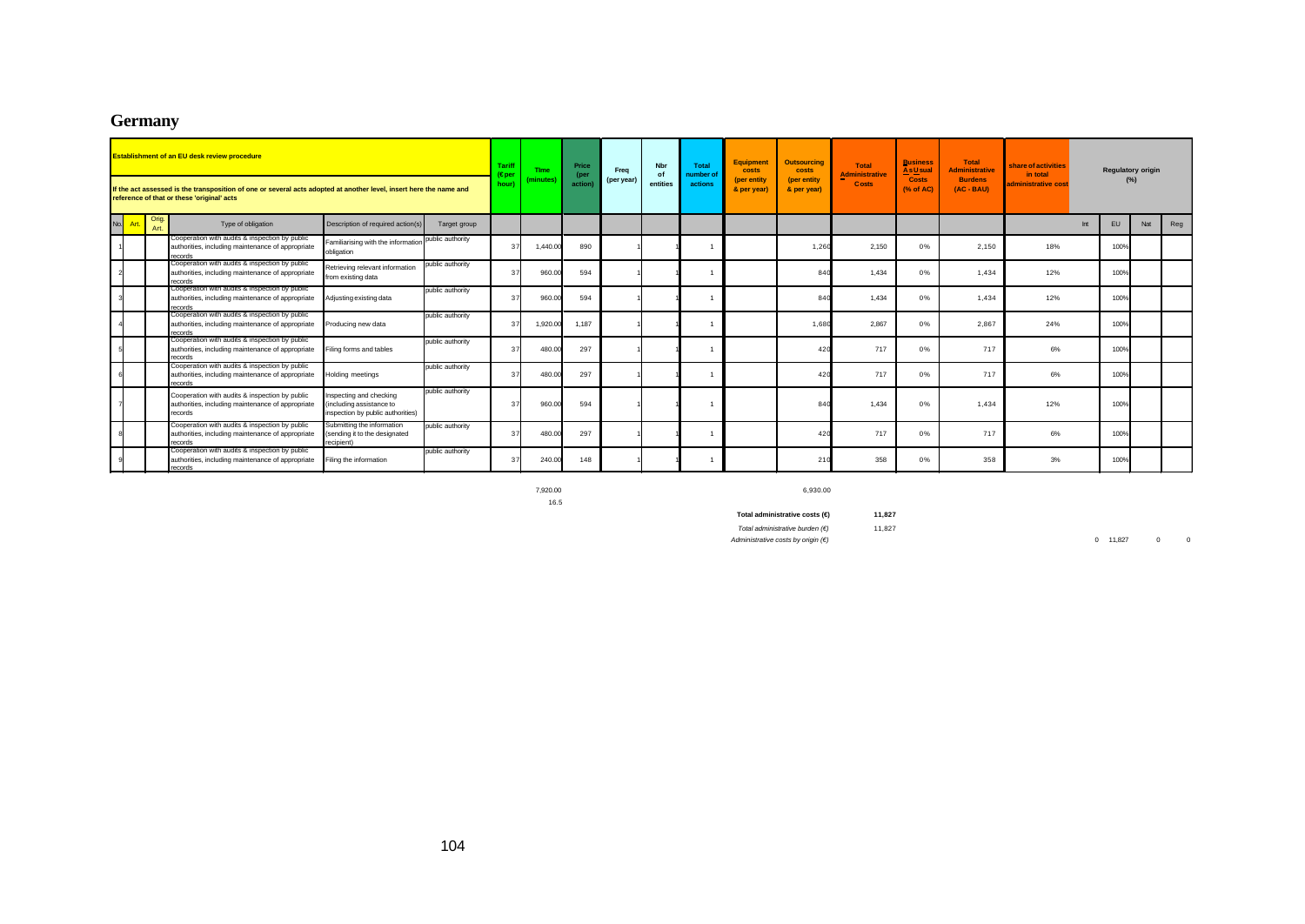### **Finland**

|             |              | <b>Establishment of an EU desk review procedure</b><br>If the act assessed is the transposition of one or several acts adopted at another level, insert here the name and<br>reference of that or these 'original' acts |                                                                               |                  | Tariff<br>(€peı<br>hour) | <b>Time</b><br>minutes) | Price<br><b>K</b> peraction | Frea<br>(per year) | <b>Nbr</b><br><b>nf</b><br>entities | <b>Total</b><br>number o<br>actions | <b>Equipment</b><br>costs<br>(per entity)<br>& per year) | <b>Outsourcing</b><br>costs<br>(per entity<br>& per year) | Total<br><b>Administrative</b><br>Costs | <b>Business</b><br>As Usual<br><b>Costs</b><br>(% of AC) | <b>Total</b><br><b>Administrative</b><br><b>Burdens</b><br>$(AC - BAU)$ | share of activities<br>in total<br>administrative cost |     | <b>Regulatory origin</b><br>(%) |     |     |
|-------------|--------------|-------------------------------------------------------------------------------------------------------------------------------------------------------------------------------------------------------------------------|-------------------------------------------------------------------------------|------------------|--------------------------|-------------------------|-----------------------------|--------------------|-------------------------------------|-------------------------------------|----------------------------------------------------------|-----------------------------------------------------------|-----------------------------------------|----------------------------------------------------------|-------------------------------------------------------------------------|--------------------------------------------------------|-----|---------------------------------|-----|-----|
| No.<br>Art. | Orig<br>Art. | Type of obligation                                                                                                                                                                                                      | Description of required action(s)                                             | Target group     |                          |                         |                             |                    |                                     |                                     |                                                          |                                                           |                                         |                                                          |                                                                         |                                                        | Int | <b>EU</b>                       | Nat | Reg |
|             |              | Cooperation with audits & inspection by public<br>authorities, including maintenance of<br>appropriate records                                                                                                          | Familiarising with the informatio<br>obligation                               | public authority |                          | 96.0                    | 49                          |                    |                                     |                                     |                                                          |                                                           | 49                                      | 0%                                                       | 49                                                                      | 6%                                                     |     | 100%                            |     |     |
|             |              | Cooperation with audits & inspection by public<br>authorities, including maintenance of<br>appropriate records                                                                                                          | Retrieving relevant information<br>from existing data                         | public authority |                          | 240.0                   | 123                         |                    |                                     |                                     |                                                          |                                                           | 123                                     | 0%                                                       | 123                                                                     | 15%                                                    |     | 100%                            |     |     |
|             |              | Cooperation with audits & inspection by public<br>authorities, including maintenance of<br>appropriate records                                                                                                          | Adjusting existing data                                                       | public authority |                          | 240.0                   | 123                         |                    |                                     |                                     |                                                          |                                                           | 123                                     | 0%                                                       | 123                                                                     | 15%                                                    |     | 100%                            |     |     |
|             |              | Cooperation with audits & inspection by public<br>authorities, including maintenance of<br>appropriate records                                                                                                          | Producing new data                                                            | public authority |                          | 480.0                   | 246                         |                    |                                     |                                     |                                                          |                                                           | 246                                     | 0%                                                       | 246                                                                     | 29%                                                    |     | 100%                            |     |     |
|             |              | Cooperation with audits & inspection by public<br>authorities, including maintenance of<br>appropriate records                                                                                                          | Filing forms and tables                                                       | public authority |                          | 96.0                    | 49                          |                    |                                     |                                     |                                                          |                                                           | 49                                      | 0%                                                       | 4 <sup>c</sup>                                                          | 6%                                                     |     | 100%                            |     |     |
|             |              | Cooperation with audits & inspection by public<br>authorities, including maintenance of<br>appropriate records                                                                                                          | Holding meetings                                                              | public authority |                          | 96.0                    | 49                          |                    |                                     |                                     |                                                          |                                                           | $\Delta$ C                              | 0%                                                       | 49                                                                      | 6%                                                     |     | 100%                            |     |     |
|             |              | Cooperation with audits & inspection by public Inspecting and checking<br>authorities, including maintenance of<br>appropriate records                                                                                  | (including assistance to<br>inspection by public authorities)                 | public authority |                          | 240.00                  | 123                         |                    |                                     |                                     |                                                          |                                                           | 123                                     | 0%                                                       | 123                                                                     | 15%                                                    |     | 100%                            |     |     |
|             |              | Cooperation with audits & inspection by publi<br>authorities, including maintenance of<br>appropriate records                                                                                                           | lic Submitting the information<br>(sending it to the designated<br>recipient) | public authority |                          | 96.0                    | 49                          |                    |                                     |                                     |                                                          |                                                           | 49                                      | 0%                                                       | $\Delta$ C                                                              | 6%                                                     |     | 100%                            |     |     |
|             |              | Cooperation with audits & inspection by public<br>authorities, including maintenance of<br>appropriate records                                                                                                          | Filing the information                                                        | public authority |                          | 48.0                    | 25                          |                    |                                     |                                     |                                                          |                                                           | 25                                      | 0%                                                       | 25                                                                      | 3%                                                     |     | 100%                            |     |     |

1,632.00 3.4

**Total administrative costs (€) 835**

*Total administrative burden (€)* 835

*Administrative costs by origin (€)* 0 835 0 0 0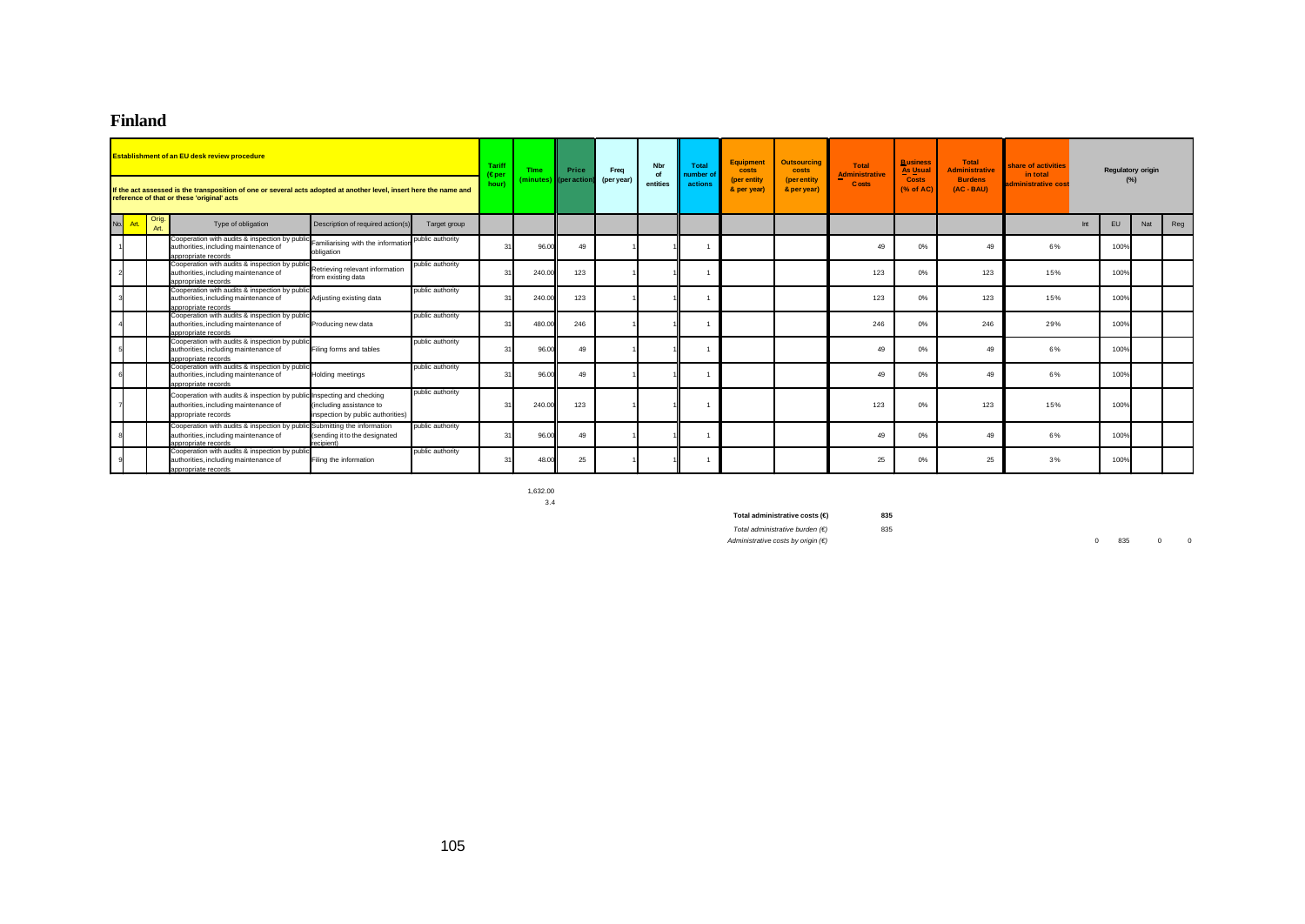### **Sweden**

|     |      | <b>Establishment of an EU review and compliance cycle under the Effort Sharing Decision</b><br>If the act assessed is the transposition of one or several acts adopted at another level, insert here the name<br>and reference of that or these 'original' acts |                                                                                         |                  | <b>Tariff</b><br>Ener<br>hour) | Time<br>(minutes) | Price<br>(per action) | Frea<br>(per year) | <b>Nbr</b><br>$\sim$<br>entities | Total numbe<br>of actions | <b>Equipment</b><br>costs<br>(per entity<br>& per year) | <b>Outsourcing</b><br>costs<br>(per entity<br>& per year) | <b>Total</b><br><b>Administrative</b><br><b>Costs</b> | <b>Business</b><br><b>AsUsual</b><br><b>Costs</b><br>(% of AC) | <b>Total</b><br><b>Administrative</b><br><b>Burdens</b><br>$(AC - BAU)$ | share of activities<br>in total<br>administrative cost |     | <b>Regulatory origin</b><br>(%) |     |     |
|-----|------|-----------------------------------------------------------------------------------------------------------------------------------------------------------------------------------------------------------------------------------------------------------------|-----------------------------------------------------------------------------------------|------------------|--------------------------------|-------------------|-----------------------|--------------------|----------------------------------|---------------------------|---------------------------------------------------------|-----------------------------------------------------------|-------------------------------------------------------|----------------------------------------------------------------|-------------------------------------------------------------------------|--------------------------------------------------------|-----|---------------------------------|-----|-----|
| No. | Art. | Type of obligation                                                                                                                                                                                                                                              | Description of required action(s)                                                       | Target group     |                                |                   |                       |                    |                                  |                           |                                                         |                                                           |                                                       |                                                                |                                                                         |                                                        | Int | EU                              | Nat | Reg |
|     |      | cooperation with audits & inspection by<br>public authorities, including maintenance<br>of appropriate records                                                                                                                                                  | Familiarising with the informatio<br>obligation                                         | public authority | 29                             |                   | $\sqrt{2}$            |                    |                                  |                           |                                                         | 1.00                                                      | 1.000                                                 | $0\%$                                                          | 1.000                                                                   | 12%                                                    |     | 100%                            |     |     |
|     |      | Cooperation with audits & inspection by<br>public authorities, including maintenance<br>of appropriate records                                                                                                                                                  | Retrieving relevant information<br>from existing data                                   | public authority |                                |                   |                       |                    |                                  |                           |                                                         | 2,00                                                      | 2,000                                                 | 0%                                                             | 2,000                                                                   | 25%                                                    |     | 100%                            |     |     |
|     |      | Cooperation with audits & inspection by<br>public authorities, including maintenance<br>of appropriate records                                                                                                                                                  | Adjusting existing data                                                                 | public authority | 29                             |                   | $\sqrt{2}$            |                    |                                  |                           |                                                         | 1,000                                                     | 1,000                                                 | $0\%$                                                          | 1,000                                                                   | 12%                                                    |     | 100%                            |     |     |
|     |      | Cooperation with audits & inspection by<br>public authorities, including maintenance<br>of appropriate records                                                                                                                                                  | Producing new data                                                                      | public authority | 29                             |                   | $\Omega$              |                    |                                  |                           |                                                         | 2,000                                                     | 2.000                                                 | $0\%$                                                          | 2.000                                                                   | 25%                                                    |     | 100%                            |     |     |
|     |      | Cooperation with audits & inspection by<br>public authorities, including maintenance<br>f appropriate records                                                                                                                                                   | Filing forms and tables                                                                 | public authority |                                |                   | $\sqrt{2}$            |                    |                                  |                           |                                                         | 50                                                        | 500                                                   | 0%                                                             | 500                                                                     | 6%                                                     |     | 100%                            |     |     |
|     |      | Cooperation with audits & inspection by<br>public authorities, including maintenance<br>of appropriate records                                                                                                                                                  | Holding meetings                                                                        | public authority | 29                             |                   | $\sqrt{2}$            |                    |                                  |                           |                                                         | 10 <sup>6</sup>                                           | 100                                                   | $0\%$                                                          | 100                                                                     | 1%                                                     |     | 100%                            |     |     |
|     |      | Cooperation with audits & inspection by<br>public authorities, including maintenance<br>of appropriate records                                                                                                                                                  | nspecting and checking<br>(including assistance to<br>inspection by public authorities) | public authority | 29                             |                   | $\sqrt{2}$            |                    |                                  |                           |                                                         | 1,000                                                     | 1.000                                                 | $0\%$                                                          | 1.000                                                                   | 12%                                                    |     | 100%                            |     |     |
|     |      | Cooperation with audits & inspection by<br>public authorities, including maintenance<br>f appropriate records                                                                                                                                                   | Submitting the information<br>(sending it to the designated<br>recipient)               | public authority |                                |                   |                       |                    |                                  |                           |                                                         |                                                           |                                                       | 0%                                                             | $\Omega$                                                                | 0%                                                     |     | 100%                            |     |     |
|     |      | Cooperation with audits & inspection by<br>public authorities, including maintenance<br>of appropriate records                                                                                                                                                  | Filing the information                                                                  | public authority |                                |                   |                       |                    |                                  |                           |                                                         | 500                                                       | 500                                                   | 0%                                                             | 500                                                                     | 6%                                                     |     | 100%                            |     |     |

#### 8,100

**Total administrative costs (€) 8,100**

*Total administrative burden (€)* 8,100

*Administrative costs by origin (€)* 0 8,100 0 0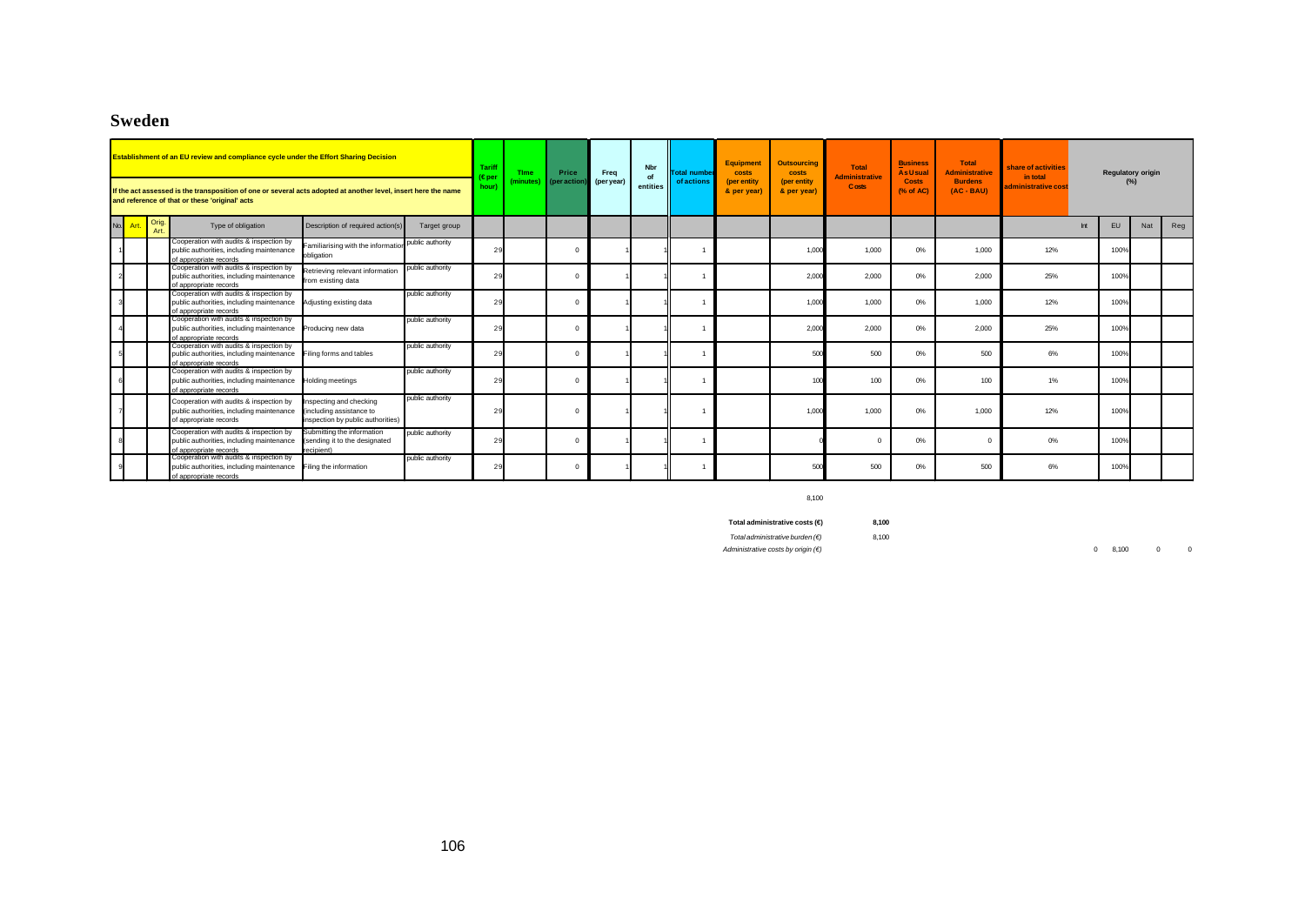Assumption 1: large MS and complex inventory system: average 15,320  $\epsilon$  per year (average of amount indicated by DE and NL)

Assumption 2: high share of outsourcing of inventory work: average  $8,100 \in per$  year (SE indication)

Assumption 3: small MS and less complex inventory system: average 3,250 € per year (average of amount indicated by HU and FI)

| <b>MS</b>                    | Type of inventory system                          | average cost        | low cost  | high cost           |
|------------------------------|---------------------------------------------------|---------------------|-----------|---------------------|
|                              |                                                   | $\epsilon$ per year | €per year | $\epsilon$ per year |
| Belgium                      | complex system                                    | 15,320              | 11,800    | 18,800              |
| <b>Bulgaria</b>              | small MS, less complex system                     | 3,250               | 1,000     | 5,660               |
| Czech Republic               | small MS, less complex system                     | 3,250               | 1,000     | 5,660               |
| Denmark                      | small MS, less complex system                     | 3,250               | 1,000     | 5,660               |
| Germany                      | questionnaire provided                            | 11,827              | 11,827    | 11,827              |
| Estonia                      | small MS, less complex system                     | 3,250               | 1,000     | 5,660               |
| Ireland                      | small MS, less complex system                     | 3,250               | 1,000     | 5,660               |
| Greece                       | small MS, less complex system                     | 3,250               | 1,000     | 5,660               |
| Spain                        | high share of outsourcing                         | 8,100               | 7.500     | 11,000              |
| France                       | high share of outsourcing                         | 8,100               | 7,500     | 11,000              |
| Italy                        | small MS, less complex system                     | 3,250               | 1,000     | 5,660               |
| Cyprus                       | small MS, less complex system                     | 3,250               | 1,000     | 5,660               |
| Latvia                       | small MS, less complex system                     | 3,250               | 1,000     | 5,660               |
| Lithuania                    | small MS, less complex system                     | 3,250               | 1,000     | 5,660               |
| Luxembourg                   | small MS, less complex system                     | 3,250               | 1,000     | 5,660               |
| Hungary                      | questionnaire provided                            | 5,656               | 5,656     | 5,656               |
| Malta                        | small MS, less complex system                     | 3,250               | 1,000     | 5,660               |
| Netherlands                  | questionnaire provided                            | 18,812              | 18,812    | 18,812              |
| Austria                      | small MS, less complex system                     | 3,250               | 1,000     | 5,660               |
| Poland                       | small MS, less complex system                     | 3,250               | 1,000     | 5,660               |
| Portugal                     | small MS, less complex system                     | 3,250               | 1,000     | 5,660               |
| Romania                      | small MS, less complex system                     | 3,250               | 1,000     | 5,660               |
| Slovenia                     | small MS, less complex system                     | 3,250               | 1,000     | 5,660               |
| Slovakia                     | small MS, less complex system                     | 3,250               | 1,000     | 5,660               |
| Finland                      | questionnaire provided                            | 835                 | 835       | 835                 |
| Sweden                       | high share of outsourcing                         | 8,100               | 8,100     | 8,100               |
| United Kingdom               | high share of outsourcing                         | 8,100               | 7,500     | 11,000              |
| <b>Total EU-27</b>           |                                                   | 143,350             | 97,530    | 198,910             |
|                              | Total taking into account synergies for UNFCCC    |                     |           |                     |
| review (50% of costs saved)  |                                                   | 71,675              | 48,765    | 99,455              |
|                              | Total if only automatic checks are performed (30% |                     |           |                     |
| of costs of in-depth review) |                                                   | 21,503              | 14,630    | 29,837              |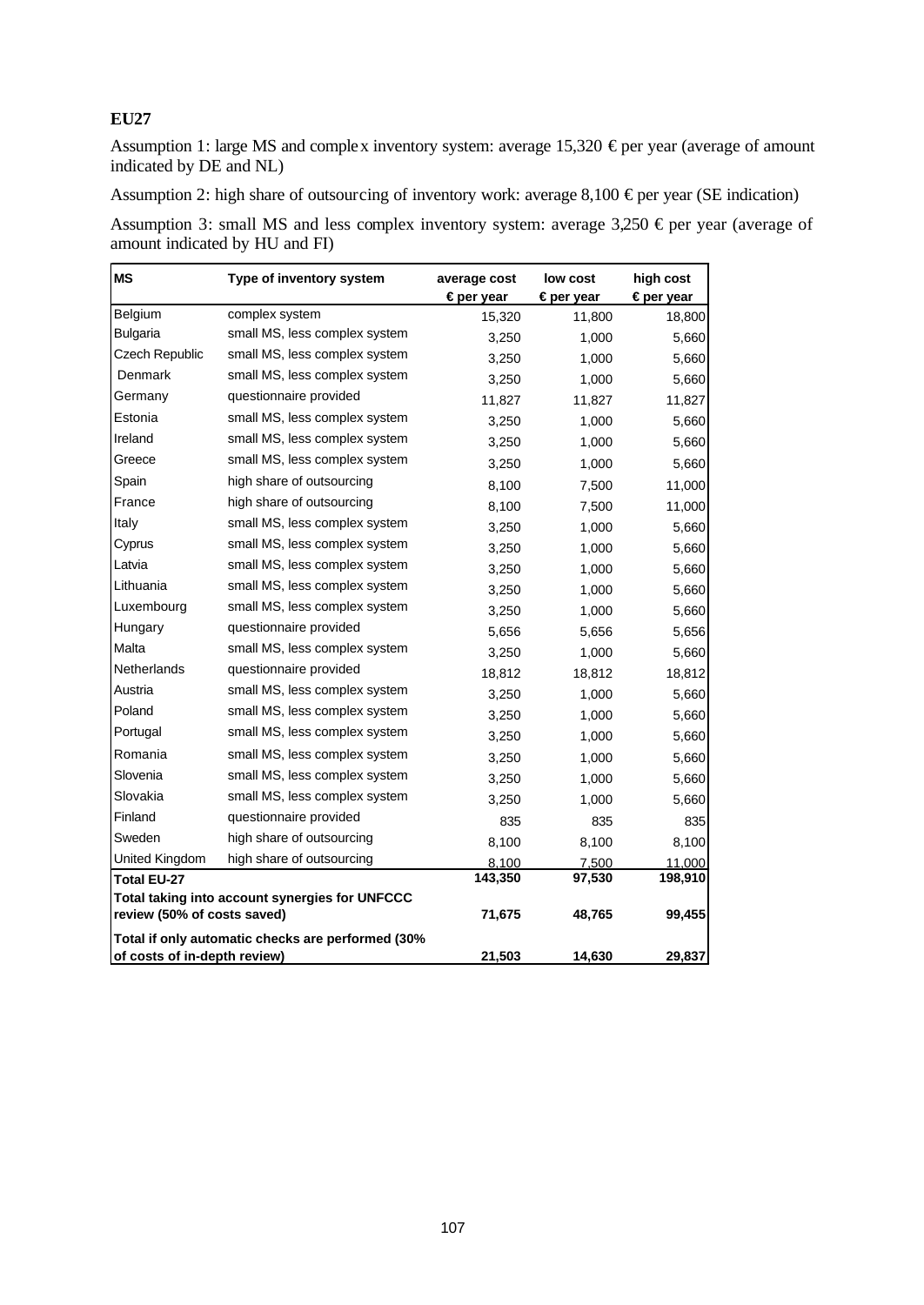# **Establishment of EU in-country review**

# **Hungary**

|     |      | <b>Establishment of an EU in-country review procedure</b><br>If the act assessed is the transposition of one or several acts adopted at another level, insert here the name<br>and reference of that or these 'original' acts |                                                                                    | <b>Tariff</b><br>$(\epsilon$ per<br>hour) | <b>Time</b><br>(minutes) | Price<br>(per<br>action) | Frea<br>(per year) | <b>Nbr</b><br><b>of</b><br>entities | <b>Total</b><br>number of<br>actions | <b>Equipment</b><br>costs<br>(per entity<br>& per year) | <b>Outsourcing</b><br>costs<br>(per entity<br>& per year) | <b>Total</b><br><b>Administrative</b><br><b>Costs</b> | <b>Business</b><br><b>As Usual</b><br><b>Costs</b><br>(% of AC) | <b>Total</b><br><b>Administrative</b><br><b>Burdens</b><br>$(AC - BAU)$ |     | <b>Regulatory origin</b><br>$(\%)$ |     |     |
|-----|------|-------------------------------------------------------------------------------------------------------------------------------------------------------------------------------------------------------------------------------|------------------------------------------------------------------------------------|-------------------------------------------|--------------------------|--------------------------|--------------------|-------------------------------------|--------------------------------------|---------------------------------------------------------|-----------------------------------------------------------|-------------------------------------------------------|-----------------------------------------------------------------|-------------------------------------------------------------------------|-----|------------------------------------|-----|-----|
| No. | Art. | Orig.<br>Type of obligation<br>Art.                                                                                                                                                                                           | Description of required action(s)<br>Target group                                  |                                           |                          |                          |                    |                                     |                                      |                                                         |                                                           |                                                       |                                                                 |                                                                         | Int | EU                                 | Nat | Reg |
|     |      | Cooperation with audits & inspection by<br>public authorities, including maintenance o<br>obligation<br>annronriate records                                                                                                   | public authority<br>Familiarising with the information                             | 6.9                                       | 480.0                    | 55                       |                    |                                     | -1                                   |                                                         |                                                           | 55                                                    | 0%                                                              | 55                                                                      |     | 100%                               |     |     |
|     |      | Cooperation with audits & inspection by<br>public authorities, including maintenance o<br>from existing data<br>annronriate records                                                                                           | public authority<br>Retrieving relevant information                                | 6.9                                       | 2.400.0                  | 276                      |                    |                                     |                                      |                                                         |                                                           | 276                                                   | 0%                                                              |                                                                         |     | 100%                               |     |     |
|     |      | Cooperation with audits & inspection by<br>public authorities, including maintenance of Adjusting existing data<br>annronriate records                                                                                        | public authority                                                                   | 6.9                                       | 2.400.0                  | 276                      |                    |                                     | -1                                   |                                                         | 2,000                                                     | 2,276                                                 | 0%                                                              |                                                                         |     | 100%                               |     |     |
|     |      | Cooperation with audits & inspection by<br>public authorities, including maintenance of Producing new data<br>annronriate records                                                                                             | public authority                                                                   | 6.9                                       | 7,200.0                  | 828                      |                    |                                     |                                      |                                                         | 2,000                                                     | 2,828                                                 | 0%                                                              |                                                                         |     | 100%                               |     |     |
|     |      | Cooperation with audits & inspection by<br>public authorities, including maintenance of Filing forms and tables<br>annropriate records                                                                                        | public authority                                                                   | 6.9                                       | 960.0                    | 110                      |                    |                                     |                                      |                                                         |                                                           | 110                                                   | 0%                                                              |                                                                         |     | 100%                               |     |     |
|     |      | Cooperation with audits & inspection by<br>public authorities, including maintenance of Holding meetings<br>appropriate records                                                                                               | public authority                                                                   | 6.9                                       | 480.0                    | 55                       |                    |                                     |                                      |                                                         |                                                           | 55                                                    | 0%                                                              |                                                                         |     | 100%                               |     |     |
|     |      | Cooperation with audits & inspection by<br>Inspecting and checking<br>public authorities, including maintenance o<br>(including assistance to<br>appropriate records                                                          | public authority<br>inspection by public authorities)                              | 6.9                                       | 960.0                    | 110                      |                    |                                     | $\overline{2}$                       |                                                         |                                                           | 221                                                   | 0%                                                              | $\overline{2}$                                                          |     | 100%                               |     |     |
|     |      | Cooperation with audits & inspection by<br>public authorities, including maintenance o<br>recipient)<br>appropriate records                                                                                                   | Submitting the information<br>public authority<br>(sending it to the designated    | 6.9                                       | 480.0                    | 55                       |                    |                                     | -1                                   |                                                         |                                                           | 55                                                    | 0%                                                              |                                                                         |     | 100%                               |     |     |
|     |      | Cooperation with audits & inspection by<br>public authorities, including maintenance of Filing the information<br>appropriate records                                                                                         | public authority                                                                   | 6.9                                       | 480.00                   | 55                       |                    |                                     | $\overline{1}$                       |                                                         |                                                           | 55                                                    | 0%                                                              |                                                                         |     | 100%                               |     |     |
|     |      | Cooperation with audits & inspection by<br>public authorities, including maintenance o<br>appropriate records                                                                                                                 | public authority<br>Copying (reproducing reports,<br>producing labels or leaflets) | 6.9                                       | 480.00                   | 55                       |                    |                                     | -1                                   |                                                         |                                                           | 55                                                    | 0%                                                              |                                                                         |     | 100%                               |     |     |
|     |      | Cooperation with audits & inspection by<br>public authorities, including maintenance of Other<br>appropriate records                                                                                                          | public authority                                                                   | 6.9                                       |                          | $\Omega$                 |                    |                                     |                                      |                                                         |                                                           | $\Omega$                                              | 0%                                                              |                                                                         |     | 100%                               |     |     |

34

16,320 4,000.00

**Total administrative costs (€) 5,987**

*Total administrative burden (€)* 66

*Administrative costs by origin (€)* 0 5,987 0 0 0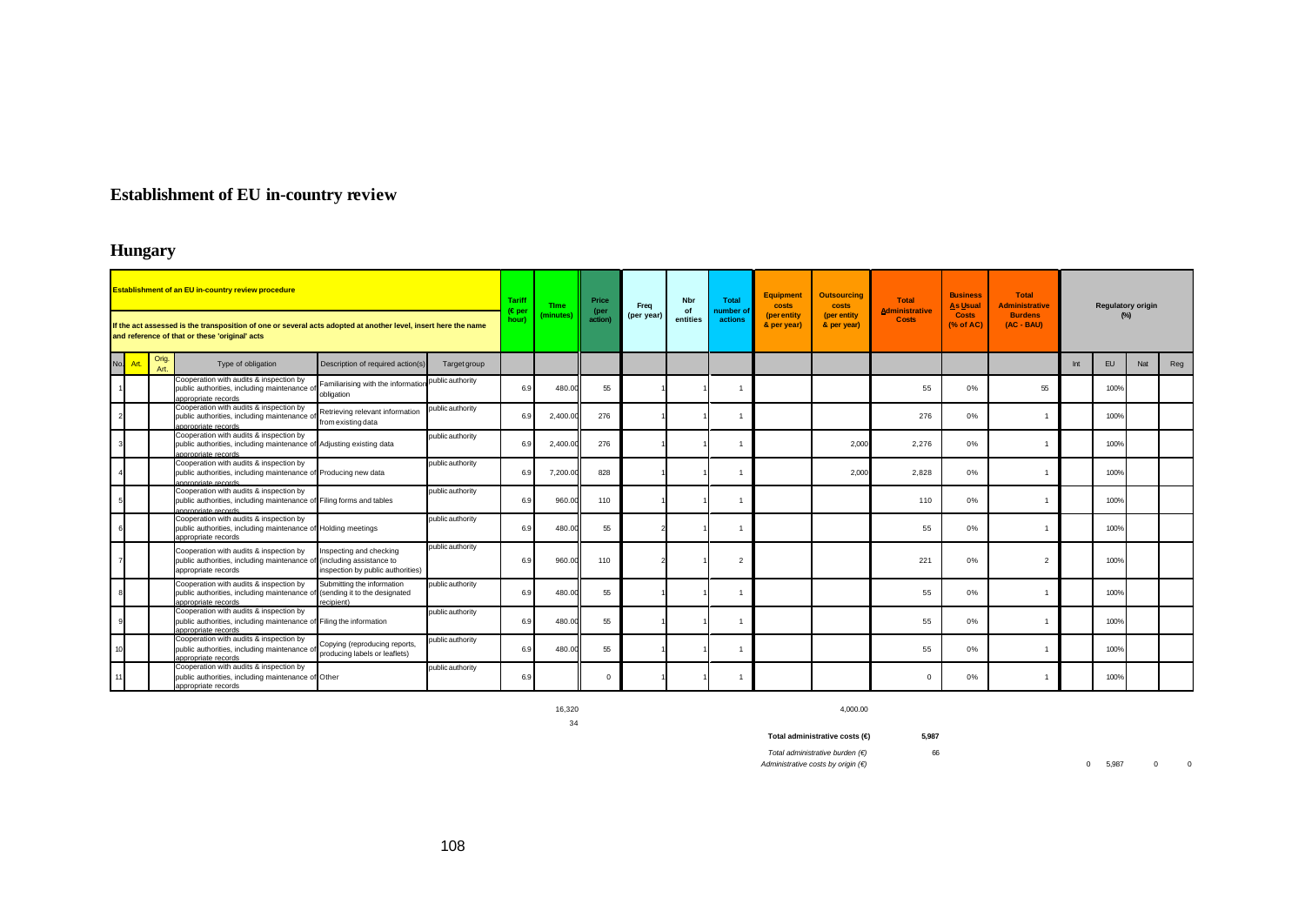# **Sweden**

|    |              | <b>Establishment of an EU in-country review procedure</b>                                                                                                        |                                                                                          |                  | <b>Tariff</b><br>$(E_{per}$<br>hour) | <b>Time</b><br>(minutes) | Price<br>(per<br>action) | Frea<br>(per year) | <b>Nbr</b><br>of<br>entities | <b>Total</b><br>number o<br>actions | <b>Equipment</b><br>costs<br>(per entity | <b>Outsourcing</b><br><b>costs</b><br>(per entity | <b>Total</b><br><b>Administrative</b><br><b>Costs</b> | <b>Business</b><br><b>As Usual</b><br><b>Costs</b><br>$(%$ $(%$ $)$ $($ % of AC) | <b>Total</b><br><b>Administrative</b><br><b>Burdens</b><br>$(AC - BAU)$ |     | <b>Regulatory origin</b><br>(%) |     |     |
|----|--------------|------------------------------------------------------------------------------------------------------------------------------------------------------------------|------------------------------------------------------------------------------------------|------------------|--------------------------------------|--------------------------|--------------------------|--------------------|------------------------------|-------------------------------------|------------------------------------------|---------------------------------------------------|-------------------------------------------------------|----------------------------------------------------------------------------------|-------------------------------------------------------------------------|-----|---------------------------------|-----|-----|
|    |              | If the act assessed is the transposition of one or several acts adopted at another level, insert here the name and<br>reference of that or these 'original' acts |                                                                                          |                  |                                      |                          |                          |                    |                              |                                     | & per year)                              | & per year)                                       |                                                       |                                                                                  |                                                                         |     |                                 |     |     |
| No | Orig<br>Art. | Type of obligation                                                                                                                                               | Description of required action(s)                                                        | Target group     |                                      |                          |                          |                    |                              |                                     |                                          |                                                   |                                                       |                                                                                  |                                                                         | Int | EU                              | Nat | Reg |
|    |              | Cooperation with audits & inspection by public<br>authorities, including maintenance of appropriate<br>ecords                                                    | Familiarising with the information<br>obligation                                         | public authority | 36                                   |                          | $\overline{0}$           |                    |                              |                                     |                                          | 1,000                                             | 1.000                                                 | 0%                                                                               | 1.000                                                                   |     | 100%                            |     |     |
|    |              | Cooperation with audits & inspection by public<br>authorities, including maintenance of appropriate<br>records                                                   | Retrieving relevant information<br>from existing data                                    | public authority | 36                                   |                          | $\Omega$                 |                    |                              |                                     |                                          | 10,000                                            | 10,000                                                | 0%                                                                               |                                                                         |     | 100%                            |     |     |
|    |              | Cooperation with audits & inspection by public<br>authorities, including maintenance of appropriate<br>ecords                                                    | Adjusting existing data                                                                  | public authority | 36                                   |                          | $\Omega$                 |                    |                              |                                     |                                          | 3,000                                             | 3,000                                                 | 0%                                                                               |                                                                         |     | 100%                            |     |     |
|    |              | Cooperation with audits & inspection by public<br>authorities, including maintenance of appropriate<br>records                                                   | Producing new data                                                                       | public authority | 36                                   |                          | $\Omega$                 |                    |                              |                                     |                                          | 6,000                                             | 6,000                                                 | 0%                                                                               |                                                                         |     | 100%                            |     |     |
|    |              | Cooperation with audits & inspection by public<br>authorities, including maintenance of appropriate<br>ecords                                                    | Filing forms and tables                                                                  | public authority | 36                                   |                          | $\Omega$                 |                    |                              |                                     |                                          | 1,000                                             | 1,000                                                 | 0%                                                                               |                                                                         |     | 100%                            |     |     |
|    |              | Cooperation with audits & inspection by public<br>authorities, including maintenance of appropriate<br>ecords.                                                   | <b>Holding meetings</b>                                                                  | public authority | 36                                   |                          | $\Omega$                 |                    |                              |                                     |                                          | 15,000                                            | 15,000                                                | 0%                                                                               |                                                                         |     | 100%                            |     |     |
|    |              | Cooperation with audits & inspection by public<br>authorities, including maintenance of appropriate<br>records                                                   | Inspecting and checking<br>(including assistance to<br>inspection by public authorities) | public authority |                                      |                          | $\Omega$                 |                    |                              |                                     |                                          | 3,000                                             | 3,000                                                 | 0%                                                                               |                                                                         |     | 100%                            |     |     |
|    |              | Cooperation with audits & inspection by public<br>authorities, including maintenance of appropriate<br>records                                                   | Submitting the information<br>(sending it to the designated<br>recipient)                | public authority | 36                                   |                          | $^{\circ}$               |                    |                              |                                     |                                          |                                                   | $\Omega$                                              | 0%                                                                               |                                                                         |     | 100%                            |     |     |
|    |              | Cooperation with audits & inspection by public<br>authorities, including maintenance of appropriate<br>records                                                   | Filing the information                                                                   | public authority | 36                                   |                          | $^{\circ}$               |                    |                              |                                     |                                          | 500                                               | 500                                                   | 0%                                                                               |                                                                         |     | 100%                            |     |     |
|    |              | Cooperation with audits & inspection by public<br>authorities, including maintenance of appropriate<br>records                                                   | Copying (reproducing reports,<br>producing labels or leaflets)                           | public authority | 36                                   |                          | $^{\circ}$               |                    |                              |                                     |                                          | 500                                               | 500                                                   | 0%                                                                               |                                                                         |     | 100%                            |     |     |
|    |              | Cooperation with audits & inspection by public<br>authorities, including maintenance of appropriate<br>records                                                   | Other                                                                                    | public authority |                                      |                          | $\Omega$                 |                    |                              |                                     |                                          |                                                   | $\Omega$                                              | 0%                                                                               |                                                                         |     | 100%                            |     |     |

40,000

#### **Total administrative costs (€) 40,000**

*Total administrative burden (€)* 1,010

*Administrative costs by origin (€)* 0 40,000 0 0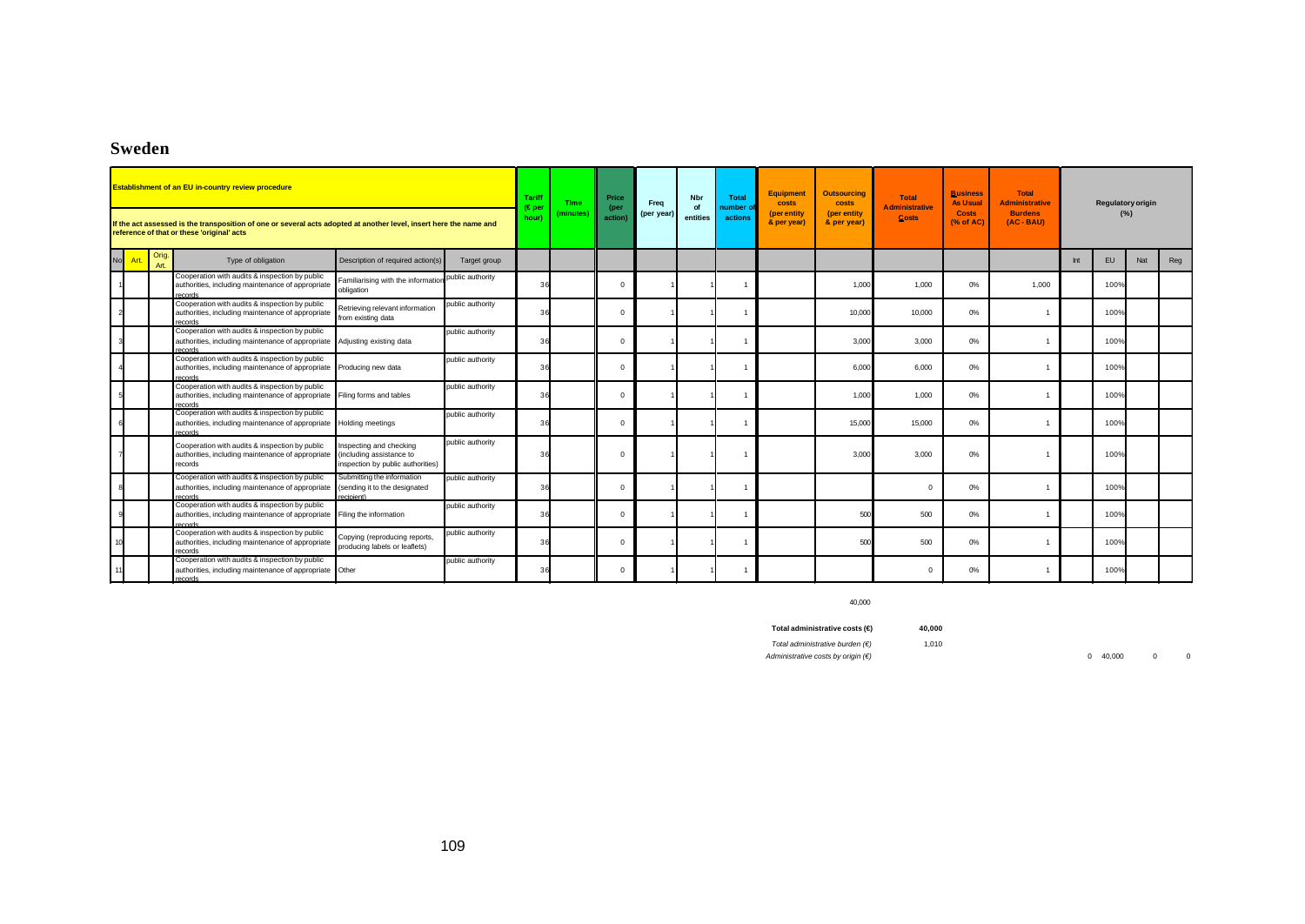# **The Netherlands**

|           |               | <b>Establishment of an EU in-country review procedure</b><br>If the act assessed is the transposition of one or several acts adopted at another level, insert here the name and<br>reference of that or these 'original' acts |                                                                                          |                  | <b>Tariff</b><br>$(\in$ per<br>hour) | <b>Time</b><br>(minutes) | Price<br>(per<br>action) | Frea<br>(per year) | <b>Nbr</b><br>of<br>entities | <b>Total</b><br>number of<br>actions | <b>Equipment</b><br>costs<br>(per entity<br>& per year) | <b>Outsourcing</b><br>costs<br>(per entity<br>& per year) | <b>Total</b><br><b>Administrative</b><br><b>Costs</b> | <b>Business</b><br><b>As Usual</b><br><b>Costs</b><br>(% of AC) | <b>Total</b><br><b>Administrative</b><br><b>Burdens</b><br>$(AC - BAU)$ |     | <b>Regulatory origin</b><br>(%) |     |     |
|-----------|---------------|-------------------------------------------------------------------------------------------------------------------------------------------------------------------------------------------------------------------------------|------------------------------------------------------------------------------------------|------------------|--------------------------------------|--------------------------|--------------------------|--------------------|------------------------------|--------------------------------------|---------------------------------------------------------|-----------------------------------------------------------|-------------------------------------------------------|-----------------------------------------------------------------|-------------------------------------------------------------------------|-----|---------------------------------|-----|-----|
| <b>No</b> | Orig.<br>Art. | Type of obligation                                                                                                                                                                                                            | Description of required action(s)                                                        | Target group     |                                      |                          |                          |                    |                              |                                      |                                                         |                                                           |                                                       |                                                                 |                                                                         | Int | EU                              | Nat | Reg |
|           |               | Cooperation with audits & inspection by public<br>authorities, including maintenance of<br>appropriate records                                                                                                                | Familiarising with the information<br>obligation                                         | public authority |                                      | 3,360.00                 | 1,764                    |                    |                              | -1                                   |                                                         | 1,000                                                     | 2,764                                                 | 0%                                                              | 2,764                                                                   |     | 100%                            |     |     |
|           |               | Cooperation with audits & inspection by public<br>authorities, including maintenance of<br>appropriate records                                                                                                                | Retrieving relevant information<br>from existing data                                    | public authority |                                      | 3,840.00                 | 2,016                    |                    |                              | 6                                    |                                                         |                                                           | 12,096                                                | 0%                                                              | 6                                                                       |     | 100%                            |     |     |
|           |               | Cooperation with audits & inspection by public<br>authorities, including maintenance of<br>appropriate records                                                                                                                | Adjusting existing data                                                                  | public authority |                                      | 960.00                   | 504                      |                    |                              | $\mathfrak{p}$                       |                                                         | 5.00                                                      | 6,008                                                 | 0%                                                              |                                                                         |     | 100%                            |     |     |
|           |               | Cooperation with audits & inspection by public<br>authorities, including maintenance of<br>appropriate records                                                                                                                | Producing new data                                                                       | public authority | 20                                   | 1,440.00                 | 756                      |                    |                              |                                      |                                                         | 15,000                                                    | 15,756                                                | 0%                                                              |                                                                         |     | 100%                            |     |     |
|           |               | Cooperation with audits & inspection by public<br>authorities, including maintenance of<br>innropriate records.                                                                                                               | Filing forms and tables                                                                  | public authority | $\alpha$                             | 960.00                   | 504                      |                    |                              |                                      |                                                         |                                                           | 504                                                   | 0%                                                              |                                                                         |     | 100%                            |     |     |
|           |               | Cooperation with audits & inspection by public<br>authorities, including maintenance of<br>appropriate records                                                                                                                | Holding meetings                                                                         | public authority |                                      | 4,320.00                 | 2,268                    |                    |                              |                                      |                                                         | 5,000                                                     | 7.268                                                 | 0%                                                              |                                                                         |     | 100%                            |     |     |
|           |               | Cooperation with audits & inspection by public<br>authorities, including maintenance of<br>appropriate records                                                                                                                | Inspecting and checking<br>(including assistance to<br>inspection by public authorities) | public authority |                                      | 960.00                   | 504                      |                    |                              |                                      |                                                         |                                                           | 504                                                   | 0%                                                              |                                                                         |     | 100%                            |     |     |
|           |               | Cooperation with audits & inspection by public Submitting the information<br>authorities, including maintenance of<br>inpropriate records                                                                                     | (sending it to the designated<br>recipient)                                              | public authority |                                      | 960.00                   | 504                      |                    |                              | $\overline{1}$                       |                                                         |                                                           | 504                                                   | 0%                                                              |                                                                         |     | 100%                            |     |     |
|           |               | Cooperation with audits & inspection by public<br>authorities, including maintenance of<br>appropriate records                                                                                                                | Filing the information                                                                   | public authority |                                      | 960.00                   | 504                      |                    |                              | -1                                   |                                                         |                                                           | 504                                                   | 0%                                                              |                                                                         |     | 100%                            |     |     |
|           |               | Cooperation with audits & inspection by public<br>authorities, including maintenance of<br>appropriate records                                                                                                                | Copying (reproducing reports,<br>producing labels or leaflets)                           | public authority |                                      | 480.00                   | 252                      |                    |                              |                                      |                                                         |                                                           | 252                                                   | 0%                                                              |                                                                         |     | 100%                            |     |     |
|           |               | Cooperation with audits & inspection by public<br>authorities, including maintenance of<br>appropriate records.                                                                                                               | Other                                                                                    | public authority |                                      | 1,440.00                 | 756                      |                    |                              |                                      |                                                         |                                                           | 756                                                   | 0%                                                              |                                                                         |     | 100%                            |     |     |

41

19,680.00 26,000.00

**Total administrative costs (€) 46,916**

*Total administrative burden (€)* 2,780

*Administrative costs by origin (€)* 0 46,916 0 0 0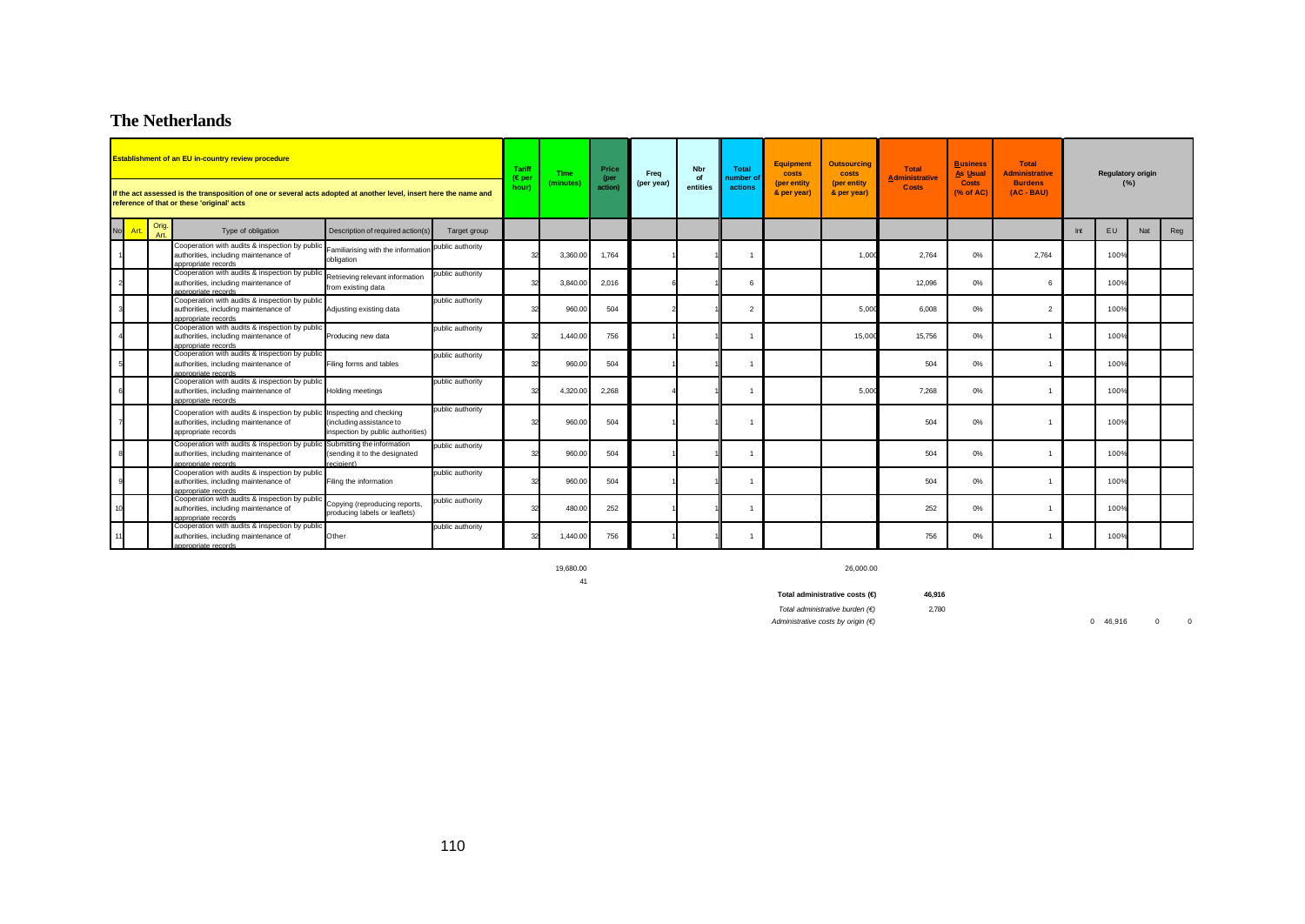# **Germany**

|    |               | <b>Establishment of an EU in-country review procedure</b><br>If the act assessed is the transposition of one or several acts adopted at another level, insert here the name and<br>reference of that or these 'original' acts |                                                                                          |                  | <b>Tariff</b><br>(€per<br>hour) | <b>Time</b><br>(minutes) | Price<br>(per action) | Frea<br>(per year) | Nbr<br>of<br>entities | <b>Total</b><br><b>umber</b> o<br>actions | <b>Equipment</b><br>costs<br>(per entity<br>& per year) | <b>Outsourcing</b><br>costs<br>(per entity<br>& per year) | <b>Total</b><br><b>Administrative</b><br><b>Costs</b> | <b>Business</b><br><b>As Usual</b><br><b>Costs</b><br>(% of AC) | <b>Total</b><br><b>Administrative</b><br><b>Burdens</b><br>(AC - BAU) |     | <b>Regulatory origin</b> |     |     |
|----|---------------|-------------------------------------------------------------------------------------------------------------------------------------------------------------------------------------------------------------------------------|------------------------------------------------------------------------------------------|------------------|---------------------------------|--------------------------|-----------------------|--------------------|-----------------------|-------------------------------------------|---------------------------------------------------------|-----------------------------------------------------------|-------------------------------------------------------|-----------------------------------------------------------------|-----------------------------------------------------------------------|-----|--------------------------|-----|-----|
| No | Orig.<br>Art. | Type of obligation                                                                                                                                                                                                            | Description of required action(s)                                                        | Target group     |                                 |                          |                       |                    |                       |                                           |                                                         |                                                           |                                                       |                                                                 |                                                                       | Int | <b>EU</b>                | Nat | Reg |
|    |               | Cooperation with audits & inspection by public<br>authorities, including maintenance of<br>ppropriate records                                                                                                                 | Familiarising with the information<br>obligation                                         | public authority | 37                              | 1,440.00                 | 890                   |                    |                       |                                           |                                                         | 1,260                                                     | 2,150                                                 | 0%                                                              | 2,150                                                                 |     | 100%                     |     |     |
|    |               | Cooperation with audits & inspection by public<br>authorities, including maintenance of<br>appropriate records                                                                                                                | Retrieving relevant information<br>from existing data                                    | public authority |                                 | 4,800.00                 | 2,968                 |                    |                       |                                           |                                                         | 4,200                                                     | 7,168                                                 | 0%                                                              |                                                                       |     | 100%                     |     |     |
|    |               | Cooperation with audits & inspection by public<br>authorities, including maintenance of<br>appropriate records                                                                                                                | Adjusting existing data                                                                  | public authority | 37                              | 2,400.00                 | 1,484                 |                    |                       |                                           |                                                         | 2,100                                                     | 3,584                                                 | 0%                                                              |                                                                       |     | 100%                     |     |     |
|    |               | Cooperation with audits & inspection by public<br>authorities, including maintenance of<br>poropriate records                                                                                                                 | Producing new data                                                                       | public authority | 37                              | 4.800.00                 | 2.968                 |                    |                       |                                           |                                                         | 4.200                                                     | 7,168                                                 | 0%                                                              |                                                                       |     | 100%                     |     |     |
|    |               | Cooperation with audits & inspection by public<br>authorities, including maintenance of<br>appropriate records                                                                                                                | Filing forms and tables                                                                  | public authority | 37                              | 960.00                   | 594                   |                    |                       |                                           |                                                         | 840                                                       | 1,434                                                 | 0%                                                              |                                                                       |     | 100%                     |     |     |
|    |               | Cooperation with audits & inspection by public<br>authorities, including maintenance of<br>appropriate records.                                                                                                               | Holding meetings                                                                         | public authority | 37                              | 960.00                   | 594                   |                    |                       |                                           |                                                         | 2,520                                                     | 3,114                                                 | 0%                                                              |                                                                       |     | 100%                     |     |     |
|    |               | Cooperation with audits & inspection by public<br>authorities, including maintenance of<br>appropriate records                                                                                                                | Inspecting and checking<br>(including assistance to<br>inspection by public authorities) | public authority | 37                              | 960.00                   | 594                   |                    |                       | $\mathfrak{p}$                            |                                                         | 1.680                                                     | 2,867                                                 | 0%                                                              | $\mathfrak{p}$                                                        |     | 100%                     |     |     |
|    |               | Cooperation with audits & inspection by public<br>authorities, including maintenance of<br>appropriate records                                                                                                                | Submitting the information<br>(sending it to the designated<br>recipient)                | public authority | 37                              | 480.00                   | 297                   |                    |                       |                                           |                                                         | 420                                                       | 717                                                   | 0%                                                              |                                                                       |     | 100%                     |     |     |
|    |               | Cooperation with audits & inspection by public<br>authorities, including maintenance of<br>appropriate records                                                                                                                | Filing the information                                                                   | public authority | 37                              | 480.00                   | 297                   |                    |                       |                                           |                                                         | 420                                                       | 717                                                   | 0%                                                              |                                                                       |     | 100%                     |     |     |
|    |               | Cooperation with audits & inspection by public<br>authorities, including maintenance of<br>opropriate records                                                                                                                 | Copying (reproducing reports,<br>producing labels or leaflets)                           | public authority | 37                              | 0.00                     | $\Omega$              |                    |                       |                                           |                                                         | 1,000                                                     | 1,000                                                 | 0%                                                              |                                                                       |     | 100%                     |     |     |
|    |               | Cooperation with audits & inspection by public<br>authorities, including maintenance of<br>appropriate records.                                                                                                               | Other                                                                                    | public authority |                                 | 0.00                     | $\Omega$              |                    |                       |                                           |                                                         |                                                           | $\Omega$                                              | 0%                                                              |                                                                       |     | 100%                     |     |     |

36

17,280.00 18,640.00

**Total administrative costs (€) 29,918**

*Total administrative burden (€)* 2,161<br>*Administrative costs by origin (€)* 

*Administrative costs by origin (€)* 0 29,918 0 0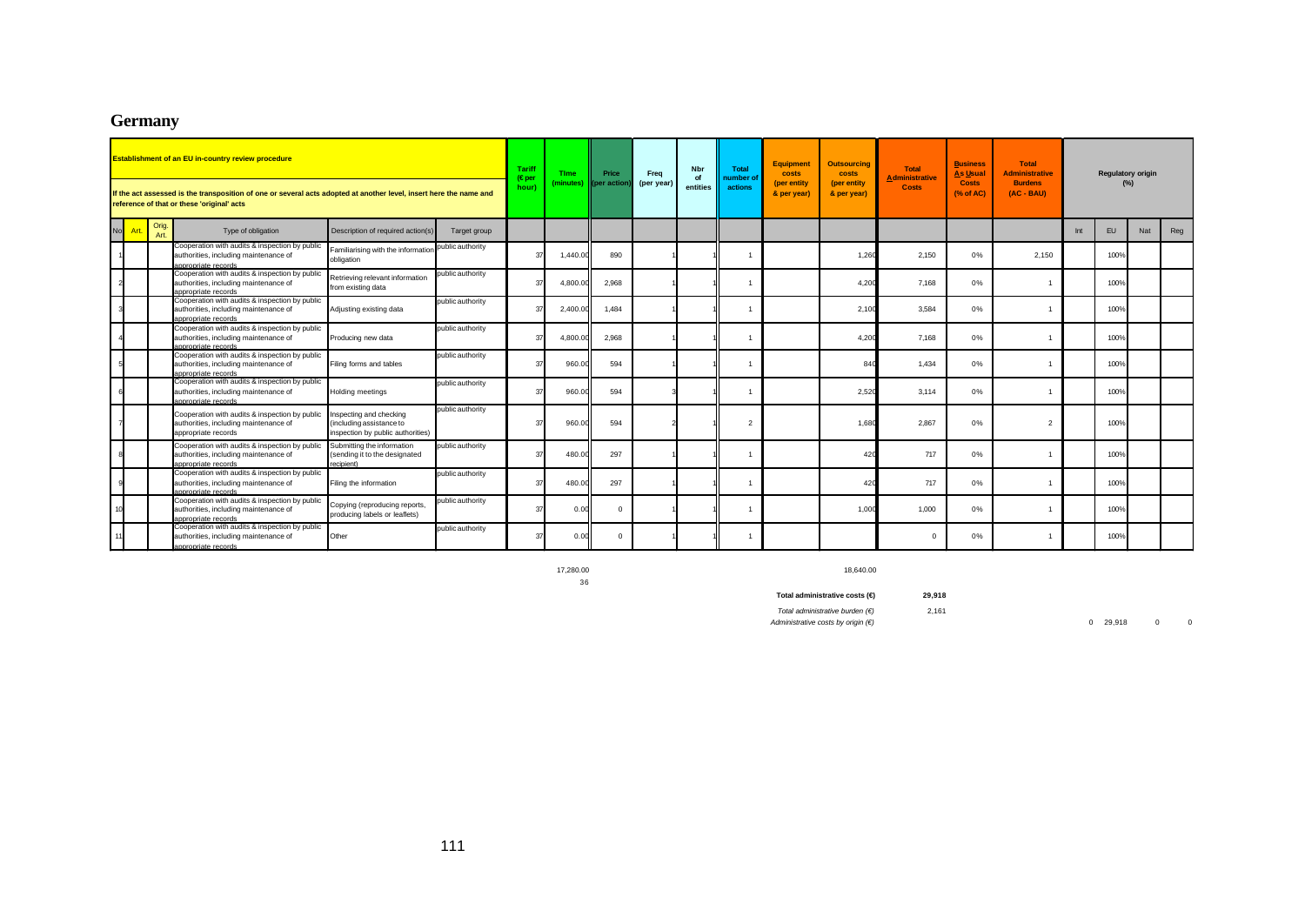### **Finland**

|    |      |               | <b>Establishment of an EU in-country review procedure</b><br>If the act assessed is the transposition of one or several acts adopted at another level, insert here the name and<br>reference of that or these 'original' acts |                                                                                          |                  | Tarif<br>(€pe<br>hour) | <b>Time</b><br>minutes) | Price<br>(per action) | Frea<br>(per year) | <b>Nbr</b><br>of<br>entities | <b>Total number</b><br>of actions | <b>Equipment</b><br>costs<br>(per entity<br>& per year) | <b>Outsourcing</b><br>costs<br>(per entity<br>& per year) | <b>Total</b><br><b>Administrative</b><br><b>Costs</b> | <b>Business</b><br><b>As Usual</b><br><b>Costs</b><br>(% of AC) | <b>Total</b><br><b>Administrative</b><br><b>Burdens</b><br>$(AC - BAU)$ |     | <b>Regulatory origin</b><br>(%) |     |     |
|----|------|---------------|-------------------------------------------------------------------------------------------------------------------------------------------------------------------------------------------------------------------------------|------------------------------------------------------------------------------------------|------------------|------------------------|-------------------------|-----------------------|--------------------|------------------------------|-----------------------------------|---------------------------------------------------------|-----------------------------------------------------------|-------------------------------------------------------|-----------------------------------------------------------------|-------------------------------------------------------------------------|-----|---------------------------------|-----|-----|
| No | Art. | Orig.<br>Art. | Type of obligation                                                                                                                                                                                                            | Description of required action(s)                                                        | Target group     |                        |                         |                       |                    |                              |                                   |                                                         |                                                           |                                                       |                                                                 |                                                                         | Int | EU.                             | Nat | Reg |
|    |      |               | Cooperation with audits & inspection by public<br>authorities, including maintenance of appropriate<br>acorde                                                                                                                 | Familiarising with the information<br>obligation                                         | public authority | 31                     | 96.00                   | 49                    |                    |                              | -1                                |                                                         |                                                           | 49                                                    | 0%                                                              | 49                                                                      |     | 100%                            |     |     |
|    |      |               | Cooperation with audits & inspection by public<br>authorities, including maintenance of appropriate<br><b>Pronds</b>                                                                                                          | Retrieving relevant information<br>from existing data                                    | public authority | 31                     | 240.00                  | 123                   |                    |                              |                                   |                                                         |                                                           | 123                                                   | 0%                                                              |                                                                         |     | 100%                            |     |     |
|    |      |               | Cooperation with audits & inspection by public<br>authorities, including maintenance of appropriate Adjusting existing data<br>ecords                                                                                         |                                                                                          | public authority | 31                     | 240.00                  | 123                   |                    |                              |                                   |                                                         |                                                           | 123                                                   | 0%                                                              |                                                                         |     | 100%                            |     |     |
|    |      |               | Cooperation with audits & inspection by public<br>authorities, including maintenance of appropriate<br>ecords                                                                                                                 | Producing new data                                                                       | public authority | 31                     | 480.00                  | 246                   |                    |                              |                                   |                                                         |                                                           | 246                                                   | 0%                                                              |                                                                         |     | 100%                            |     |     |
|    |      |               | Cooperation with audits & inspection by public<br>authorities, including maintenance of appropriate Filing forms and tables<br>ecords                                                                                         |                                                                                          | public authority | 31                     | 240.00                  | 123                   |                    |                              |                                   |                                                         |                                                           | 123                                                   | 0%                                                              |                                                                         |     | 100%                            |     |     |
|    |      |               | Cooperation with audits & inspection by public<br>authorities, including maintenance of appropriate Holding meetings<br><b>Pronds</b>                                                                                         |                                                                                          | public authority | 31                     | 480.00                  | 246                   |                    |                              |                                   |                                                         |                                                           | 246                                                   | 0%                                                              |                                                                         |     | 100%                            |     |     |
|    |      |               | Cooperation with audits & inspection by public<br>authorities, including maintenance of appropriate<br>records                                                                                                                | Inspecting and checking<br>(including assistance to<br>inspection by public authorities) | public authority | 31                     | 240.00                  | 123                   |                    |                              |                                   |                                                         |                                                           | 123                                                   | 0%                                                              |                                                                         |     | 100%                            |     |     |
|    |      |               | Cooperation with audits & inspection by public<br>authorities, including maintenance of appropriate (sending it to the designated<br>ecords                                                                                   | Submitting the information<br>ecinient)                                                  | public authority | 31                     | 96.00                   | 49                    |                    |                              |                                   |                                                         |                                                           | 49                                                    | 0%                                                              |                                                                         |     | 100%                            |     |     |
|    |      |               | Cooperation with audits & inspection by public<br>authorities, including maintenance of appropriate Filing the information<br>ecords.                                                                                         |                                                                                          | public authority | 31                     | 48.00                   | 25                    |                    |                              |                                   |                                                         |                                                           | 25                                                    | 0%                                                              |                                                                         |     | 100%                            |     |     |
|    |      |               | Cooperation with audits & inspection by public<br>authorities, including maintenance of appropriate<br>ecords                                                                                                                 | Copying (reproducing reports,<br>producing labels or leaflets)                           | public authority | 31                     | 48.00                   | 25                    |                    |                              |                                   |                                                         |                                                           | 25                                                    | 0%                                                              |                                                                         |     | 100%                            |     |     |
|    |      |               | Cooperation with audits & inspection by public<br>authorities, including maintenance of appropriate Other<br>records                                                                                                          |                                                                                          | public authority | 31                     |                         | $\Omega$              |                    |                              | -C                                |                                                         |                                                           |                                                       | 0%                                                              |                                                                         |     | 100%                            |     |     |

2,208.00 4.6

**Total administrative costs (€) 1,130**

*Total administrative burden (€)* 58

*Administrative costs by origin (€)* 0 1,130 0 0 0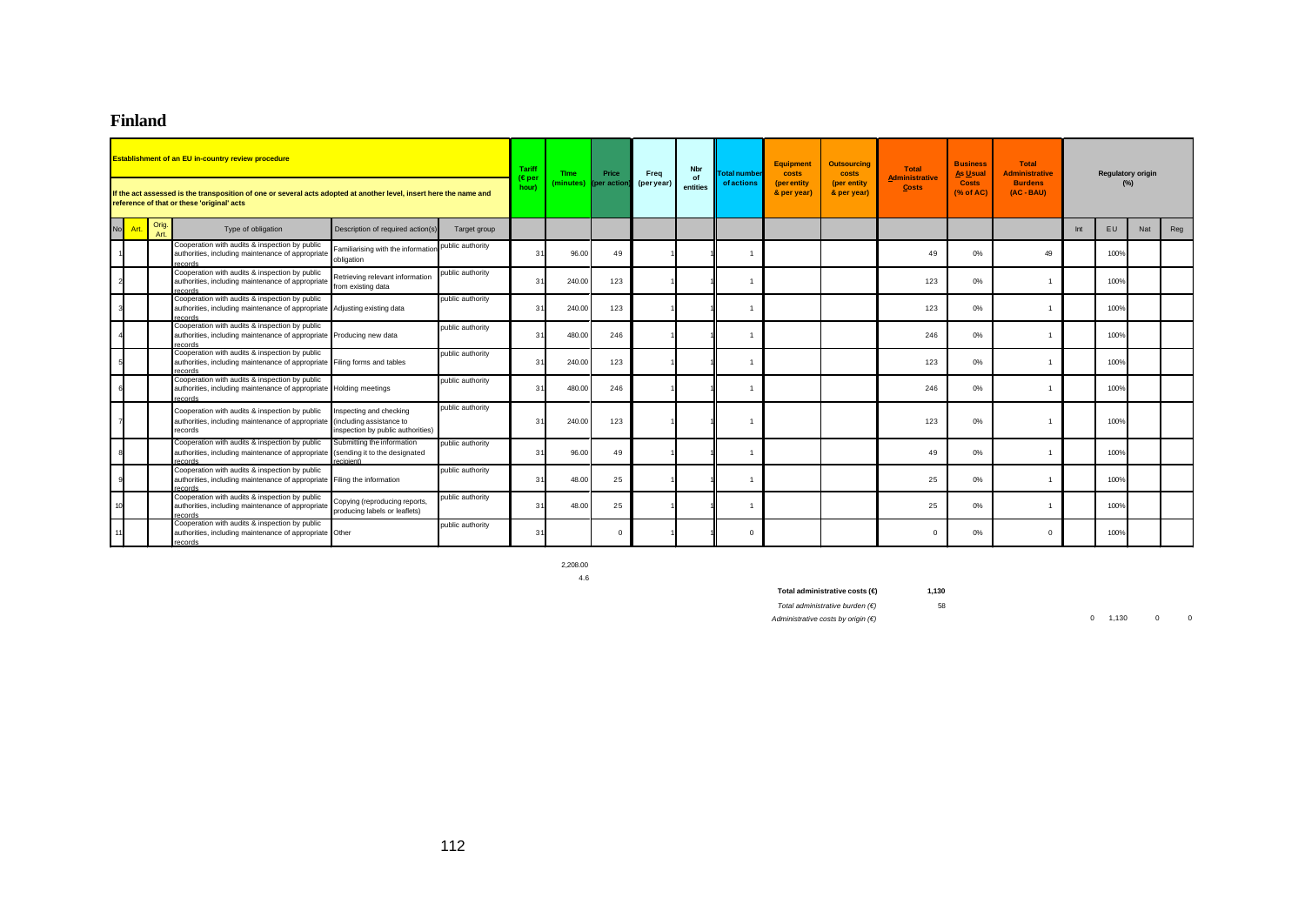Assumption 1: FI considered to be an outlier

Assumption 2: average no of days derived from HU, NL and DE

Assumption 3: outsourcing new MS based on HU, outsourcing old MS based on average of DE and NL

Assumption 4: 4 in-country reviews per year (other MS with desk review), of which 2 in category with high costs and 2 in category with lower costs)

| <b>MS</b>                                                            | tariff<br><b>∉</b> hour | Days<br>No | $\triangleleft$ year | Outsourcing average cost<br>$€$ / year | Days<br>No | Outsourcing<br>$\epsilon$ year | Low cost<br>$€$ / year | Days<br>no | <b>Outsourcing</b><br>$\epsilon$ year | <b>High cost</b><br>€/ year |
|----------------------------------------------------------------------|-------------------------|------------|----------------------|----------------------------------------|------------|--------------------------------|------------------------|------------|---------------------------------------|-----------------------------|
| Belgium                                                              | 31.3                    | 37         | 22,000               | 31,264                                 | 34         | 18,000                         | 26,513                 | 41         | 26,000                                | 36,265                      |
| <b>Bulgaria</b>                                                      | 2.1                     | 37         | 6,000                | 6.619                                  | 34         | 4,000                          | 4,569                  | 41         | 8,000                                 | 8,686                       |
| Czech Republic                                                       | 7.0                     | 37         | 6,000                | 8,075                                  | 34         | 4,000                          | 5,907                  | 41         | 8,000                                 | 10,300                      |
| Denmark                                                              | 41.9                    | 37         | 22,000               | 34,404                                 | 34         | 18,000                         | 29,398                 | 41         | 26,000                                | 39,745                      |
| Germany                                                              | 37.1                    | 36         | 18,640               | 29,335                                 | 36         | 18,640                         | 29,335                 | 36         | 18,640                                | 29,335                      |
| Estonia                                                              | 6.8                     | 37         | 6,000                | 8,021                                  | 34         | 4.000                          | 5,857                  | 41         | 8,000                                 | 10,240                      |
| Ireland                                                              | 39.4                    | 37         | 22,000               | 33,662                                 | 34         | 18,000                         | 28,716                 | 41         | 26,000                                | 38,922                      |
| Greece                                                               | 18.1                    | 37         | 22,000               | 27,351                                 | 34         | 18,000                         | 22,917                 | 41         | 26,000                                | 31,930                      |
| Spain                                                                | 21.3                    | 37         | 22,000               | 28,315                                 | 34         | 18,000                         | 23,803                 | 41         | 26,000                                | 32,997                      |
| France                                                               | 36.9                    | 37         | 22,000               | 32,925                                 | 34         | 18,000                         | 28,039                 | 41         | 26,000                                | 38,106                      |
| Italy                                                                | 42.2                    | 37         | 22,000               | 34,481                                 | 34         | 18,000                         | 29,469                 | 41         | 26,000                                | 39,831                      |
| Cyprus                                                               | 18.0                    | 37         | 6,000                | 11,330                                 | 34         | 4,000                          | 8,897                  | 41         | 8,000                                 | 13,906                      |
| Latvia                                                               | 5.6                     | 37         | 6,000                | 7,654                                  | 34         | 4,000                          | 5,520                  | 41         | 8,000                                 | 9,833                       |
| Lithuania                                                            | 5.1                     | 37         | 6,000                | 7,523                                  | 34         | 4,000                          | 5,399                  | 41         | 8,000                                 | 9,688                       |
| Luxembourg                                                           | 38.0                    | 37         | 6,000                | 17,235                                 | 34         | 4,000                          | 14,324                 | 41         | 8,000                                 | 20,450                      |
| Hungary                                                              | 6.9                     | 37         | 6,000                | 8,057                                  | 34         | 4,000                          | 5,890                  | 41         | 8,000                                 | 10,279                      |
| Malta                                                                | 12.3                    | 37         | 4,000                | 7,641                                  | 34         | 4,000                          | 7,345                  | 41         | 8,000                                 | 12,034                      |
| Netherlands                                                          | 31.5                    | 37         | 26,000               | 35,330                                 | 32         | 26,000                         | 33,943                 | 32         | 26,000                                | 33,943                      |
| Austria                                                              | 34.0                    | 37         | 22,000               | 32,057                                 | 34         | 18,000                         | 27,242                 | 41         | 26,000                                | 37,145                      |
| Poland                                                               | 8.1                     | 37         | 6,000                | 8,390                                  | 34         | 4,000                          | 6,196                  | 41         | 8,000                                 | 10,649                      |
| Portugal                                                             | 16.6                    | 37         | 22,000               | 26,921                                 | 34         | 18,000                         | 22,522                 | 41         | 26,000                                | 31,453                      |
| Romania                                                              | 5.1                     | 37         | 6,000                | 7,520                                  | 34         | 4,000                          | 5,397                  | 41         | 8,000                                 | 9,685                       |
| Slovenia                                                             | 15.4                    | 37         | 6,000                | 10,547                                 | 34         | 4,000                          | 8,178                  | 41         | 8,000                                 | 13,038                      |
| Slovakia                                                             | 4.8                     | 37         | 6,000                | 7,412                                  | 34         | 4,000                          | 5,297                  | 41         | 8,000                                 | 9,564                       |
| Finland                                                              | 30.7                    | 37         | 22,000               | 31,095                                 | 34         | 1,130                          | 9,487                  | 41         | 26,000                                | 36,078                      |
| Sweden                                                               | 35.9                    |            | 40,000               | 40,000                                 |            | 40,000                         | 40,000                 | 41         | 40,000                                | 51,769                      |
| <b>United Kingdom</b>                                                | 43.2                    | 37         | 22,000               | 34,774                                 | 34         | 18,000                         | 29,739                 | 41         | 26,000                                | 40,155                      |
| Total EU-27                                                          |                         |            |                      | 567,937                                |            |                                | 469,901                |            |                                       | 666,024                     |
| Total EU27 taking into account synergies for                         |                         |            |                      |                                        |            |                                |                        |            |                                       |                             |
| UNFCCC review (50% of costs saved)<br>Country visit to 4 MS per year |                         |            |                      | 283,968                                |            |                                | 234,951                |            |                                       | 333,012                     |

|                   |                                            | Average | low    | high    |
|-------------------|--------------------------------------------|---------|--------|---------|
| <b>Category 1</b> | desk review                                | 15.320  | 11,800 | 18.800  |
|                   | in-country                                 | 31,264  | 26,513 | 36.265  |
|                   | difference                                 | 15.944  | 14,713 | 17,465  |
| <b>Category 2</b> | desk review                                | 3,250   | 1.000  | 5,660   |
|                   | in-country                                 | 6,619   | 4,569  | 8,686   |
|                   | difference                                 | 3,369   | 3.569  | 3,026   |
|                   | Total 4 reviews (2 of each categ.)         | 38,625  | 36,563 | 40.982  |
|                   |                                            |         | 49000  | 100000  |
|                   | Total costs desk review + in coutry review |         | 85,563 | 140,982 |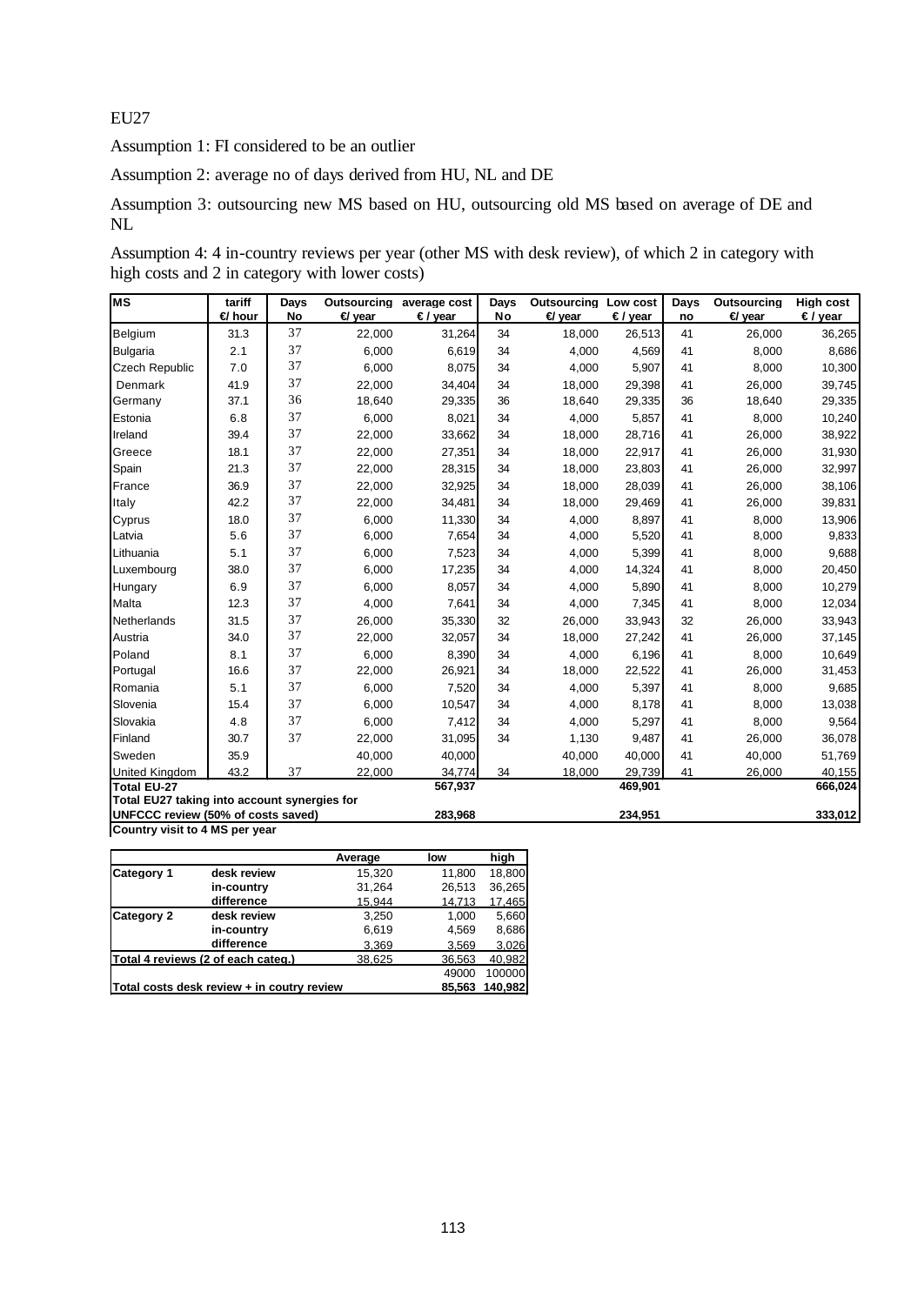# **Implementation of the revised ETS Directive (Reporting on the use of auctioning revenues)**

# **Hungary**

|            |               | <b>Report annually the use of auctioning revenues</b>   |                                                                                                       |                  | <b>Tariff</b><br>$(\epsilon$ per hour | Time<br>(minutes) | Price<br>(per action) | Frea<br>(per year) | Nbr<br>Ωf | Total<br>number of | <b>Equipment</b><br>costs<br>(per entity | <b>Outsourcing</b><br>costs<br>(per entity | <b>Total</b><br><b>Administrative</b> | <b>Business</b><br>As Usual<br><b>Costs</b> | <b>Total</b><br><b>Administrative</b><br><b>Burdens</b> |     |           | <b>Regulatory origin</b> |     |
|------------|---------------|---------------------------------------------------------|-------------------------------------------------------------------------------------------------------|------------------|---------------------------------------|-------------------|-----------------------|--------------------|-----------|--------------------|------------------------------------------|--------------------------------------------|---------------------------------------|---------------------------------------------|---------------------------------------------------------|-----|-----------|--------------------------|-----|
|            |               | the name and reference of that or these 'original' acts | If the act assessed is the transposition of one or several acts adopted at another level, insert here |                  |                                       |                   |                       |                    | entities  | actions            | & per year)                              | & per year)                                | Costs                                 | (% of AC)                                   | $(AC - BAU)$                                            |     |           | $(\%)$                   |     |
| No.<br>Art | Orig.<br>Art. | Type of obligation                                      | Description of required action(s)                                                                     | Target group     |                                       |                   |                       |                    |           |                    |                                          |                                            |                                       |                                             |                                                         | Int | <b>EU</b> | Nat                      | Reg |
|            |               | Submission of (recurring)<br>reports                    | Familiarising with the information public authority<br>obligation                                     |                  | 6.                                    | 1,440.00          | 166                   |                    |           |                    |                                          | 3.000                                      | 3,166                                 | 0%                                          | 3,166                                                   |     | 100%      |                          |     |
|            |               | Submission of (recurring)<br>reports                    | Retrieving relevant information<br>from existing data                                                 | public authority | 6.                                    | 2,400.00          | 276                   |                    |           |                    |                                          |                                            | 276                                   | 0%                                          | 276                                                     |     | 100%      |                          |     |
|            |               | Submission of (recurring)<br>reports                    | Adjusting existing data                                                                               | public authority | 6.                                    | 1.440.00          | 166                   |                    |           |                    |                                          |                                            | 166                                   | 0%                                          | 166                                                     |     | 100%      |                          |     |
|            |               | Submission of (recurring)<br>reports                    | Producing new data                                                                                    | public authority | 6.                                    | 1.920.00          | 221                   |                    |           |                    |                                          |                                            | 221                                   | 0%                                          | 221                                                     |     | 100%      |                          |     |
|            |               | Submission of (recurring)<br>renorts                    | Filing forms and tables                                                                               | public authority | 6.                                    |                   |                       |                    |           |                    |                                          |                                            | $\Omega$                              | 0%                                          | $\Omega$                                                |     | 100%      |                          |     |
|            |               | Submission of (recurring)<br>reports                    | Holding meetings                                                                                      | public authority | 6.                                    | 480.00            | 55                    |                    |           |                    |                                          |                                            | 55                                    | 0%                                          | 55                                                      |     | 100%      |                          |     |
|            |               | Submission of (recurring)<br>reports                    | Inspecting and checking<br>(including assistance to<br>inspection by public authorities)              | public authority | $\kappa$                              | 960.00            | 110                   |                    |           |                    |                                          |                                            | 110                                   | 0%                                          | 110                                                     |     | 100%      |                          |     |
|            |               | Submission of (recurring)<br>reports                    | Submitting the information<br>(sending it to the designated<br>recipient)                             | public authority | 6.                                    | 480.00            | 55                    |                    |           |                    |                                          |                                            | 55                                    | 0%                                          | 55                                                      |     | 100%      |                          |     |
|            |               | Submission of (recurring)<br>reports                    | Filing the information                                                                                | public authority | 6                                     | 480.00            | 55                    |                    |           |                    |                                          |                                            | 55                                    | 0%                                          | 55                                                      |     | 100%      |                          |     |
|            |               | Submission of (recurring)<br>reports                    | Training members and<br>employees about the information<br>obligations                                | public authority | 6.9                                   | 1.440             | 166                   |                    |           |                    |                                          | 3.000                                      | 3,166                                 | 0%                                          | 3,166                                                   |     | 100%      |                          |     |

3,840.00 8.0

**Total administrative costs (€) 7,270**

*Total administrative burden (€)* 7,270 *Administrative costs by origin (€)* 0 7,270 0 0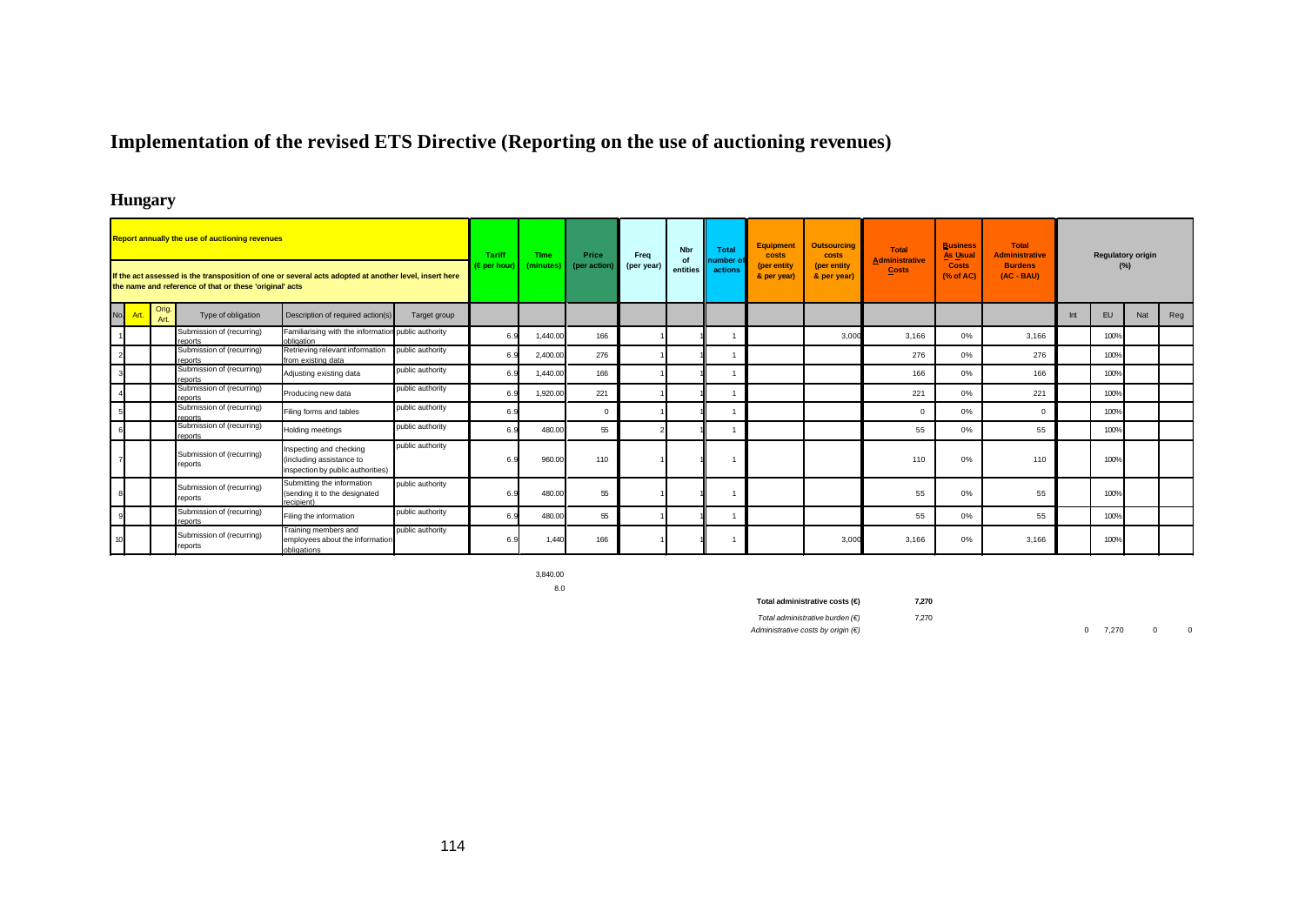### **The Netherlands**

|     |     |              | <b>Report annually the use of auctioning revenues</b><br>the name and reference of that or these 'original' acts | If the act assessed is the transposition of one or several acts adopted at another level, insert here |                  | <b>Tariff</b><br>(€per<br>hour) | <b>Time</b><br>(minutes) | Price<br>(per action) (per year) | Frea | Nbr<br>0f<br>entities | <b>Total</b><br>number of<br>actions | <b>Equipment</b><br>costs<br>(per entity<br>& per year) | <b>Outsourcing</b><br>costs<br>(per entity<br>& per year) | <b>Total</b><br><b>Administrative</b><br><b>Costs</b> | <b>Business</b><br>As Usual<br><b>Costs</b><br>(% of AC) | <b>Total</b><br><b>Administrative</b><br><b>Burdens</b><br>$(AC - BAU)$ |     | <b>Regulatory origin</b><br>$(\%)$ |     |     |
|-----|-----|--------------|------------------------------------------------------------------------------------------------------------------|-------------------------------------------------------------------------------------------------------|------------------|---------------------------------|--------------------------|----------------------------------|------|-----------------------|--------------------------------------|---------------------------------------------------------|-----------------------------------------------------------|-------------------------------------------------------|----------------------------------------------------------|-------------------------------------------------------------------------|-----|------------------------------------|-----|-----|
| No. | Art | Orig.<br>Art | Type of obligation                                                                                               | Description of required action(s)                                                                     | Target group     |                                 |                          |                                  |      |                       |                                      |                                                         |                                                           |                                                       |                                                          |                                                                         | Int | <b>EU</b>                          | Nat | Reg |
|     |     |              | Submission of (recurring)<br>reports                                                                             | Familiarising with the information public authority<br>obligation                                     |                  | 31.5                            | 240.00                   | 126                              |      |                       |                                      |                                                         |                                                           | 126                                                   | 0%                                                       | 126                                                                     |     | 100%                               |     |     |
|     |     |              | Submission of (recurring)<br>reports                                                                             | Retrieving relevant information<br>from existing data                                                 | public authority | 31.5                            | 960.00                   | 504                              |      |                       |                                      |                                                         |                                                           | 504                                                   | 0%                                                       | 504                                                                     |     | 100%                               |     |     |
|     |     |              | Submission of (recurring)<br>reports                                                                             | Adjusting existing data                                                                               | public authority | 31.5                            |                          | $\Omega$                         |      |                       |                                      |                                                         |                                                           |                                                       | $0\%$                                                    | $\Omega$                                                                |     | 100%                               |     |     |
|     |     |              | Submission of (recurring)<br>reports                                                                             | Producing new data                                                                                    | public authority | 31.5                            |                          | $\Omega$                         |      |                       |                                      |                                                         |                                                           |                                                       | 0%                                                       | $\Omega$                                                                |     | 100%                               |     |     |
|     |     |              | Submission of (recurring)<br>reports                                                                             | Filing forms and tables                                                                               | public authority | 31.5                            |                          |                                  |      |                       |                                      |                                                         |                                                           |                                                       | 0%                                                       | $\Omega$                                                                |     | 100%                               |     |     |
|     |     |              | Submission of (recurring)<br>reports                                                                             | Holding meetings                                                                                      | public authority | 31.5                            |                          |                                  |      |                       |                                      |                                                         |                                                           |                                                       | 0%                                                       | $\Omega$                                                                |     | 100%                               |     |     |
|     |     |              | Submission of (recurring)<br>reports                                                                             | Inspecting and checking<br>(including assistance to<br>inspection by public authorities)              | public authority | 31.5                            |                          |                                  |      |                       |                                      |                                                         |                                                           |                                                       | 0%                                                       | 0                                                                       |     | 100%                               |     |     |
|     |     |              | Submission of (recurring)<br>reports                                                                             | Submitting the information<br>(sending it to the designated<br>recipient)                             | public authority | 31.                             | 480.00                   | 252                              |      |                       |                                      |                                                         |                                                           | 252                                                   | 0%                                                       | 252                                                                     |     | 100%                               |     |     |
| 9   |     |              | Submission of (recurring)<br>reports                                                                             | Filing the information                                                                                | public authority | 31.5                            | 240.00                   | 126                              |      |                       |                                      |                                                         |                                                           | 126                                                   | $0\%$                                                    | 126                                                                     |     | 100%                               |     |     |
| 10  |     |              | Submission of (recurring)<br>reports                                                                             | Training members and<br>employees about the information<br>obligations                                | public authority | 31.                             | 0.00                     |                                  |      |                       |                                      |                                                         |                                                           |                                                       | 0%                                                       |                                                                         |     | 100%                               |     |     |

1,920.00 4.0

**Total administrative costs (€) 1,008**

*Total administrative burden (€)* 1,008

 $\Delta$ *Administrative costs by origin (€)* 0 1,008 0 0 0

115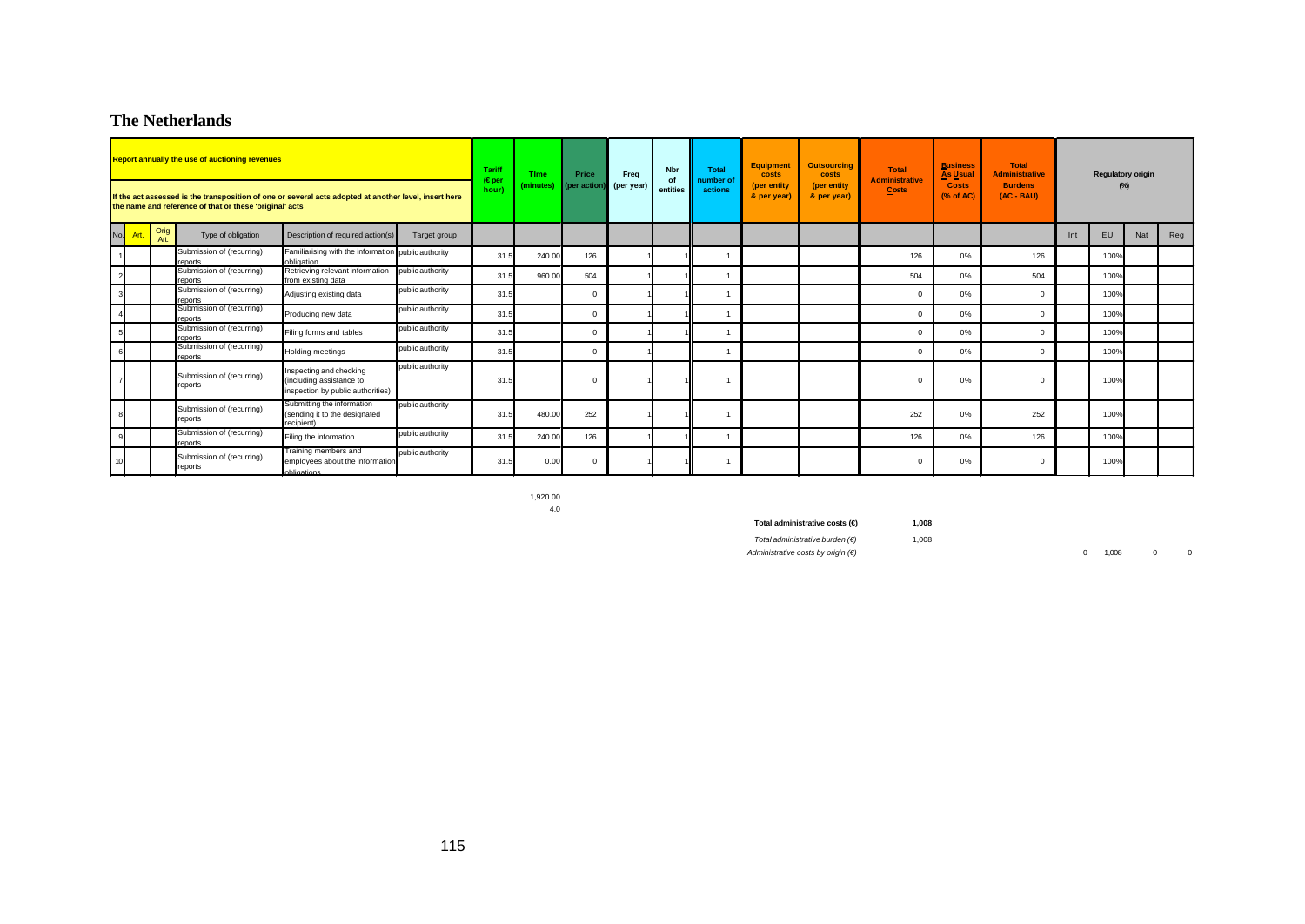# **Germany**

|     |      | <b>Report annually the use of auctioning revenues</b><br>If the act assessed is the transposition of one or several acts adopted at another level, insert here<br>the name and reference of that or these 'original' acts |                                      |                                                                                          |                  |    | <b>Time</b><br>(€per hour)<br>(minutes) | Price<br>(per action | Freq<br>(per year) | <b>Nbr</b><br>of | <b>Total</b><br>number of | <b>Equipment</b><br>costs<br>(per entity | <b>Outsourcing</b><br>costs<br>(per entity | <b>Total</b><br><b>Administrative</b> | <b>Business</b><br>As Usual<br><b>Costs</b> | <b>Total</b><br><b>Administrative</b><br><b>Burdens</b> |     |           | <b>Regulatory origin</b><br>$(\%)$ |     |
|-----|------|---------------------------------------------------------------------------------------------------------------------------------------------------------------------------------------------------------------------------|--------------------------------------|------------------------------------------------------------------------------------------|------------------|----|-----------------------------------------|----------------------|--------------------|------------------|---------------------------|------------------------------------------|--------------------------------------------|---------------------------------------|---------------------------------------------|---------------------------------------------------------|-----|-----------|------------------------------------|-----|
|     |      |                                                                                                                                                                                                                           |                                      |                                                                                          |                  |    |                                         |                      |                    | entities         | actions                   | & per year)                              | & per year)                                | <b>Costs</b>                          | $(%$ $(%$ $\mathbf{A}\mathbf{C})$           | (AC - BAU)                                              |     |           |                                    |     |
| No. | Art. | Orig.<br>Art.                                                                                                                                                                                                             | Type of obligation                   | Description of required action(s)                                                        | Target group     |    |                                         |                      |                    |                  |                           |                                          |                                            |                                       |                                             |                                                         | Int | <b>EU</b> | Nat                                | Reg |
|     |      |                                                                                                                                                                                                                           | Submission of (recurring)<br>reports | Familiarising with the information public authority<br>obligation                        |                  | 37 | 240.00                                  | 148                  |                    |                  |                           |                                          |                                            | 148                                   | $0\%$                                       | 148                                                     |     | 100%      |                                    |     |
|     |      |                                                                                                                                                                                                                           | Submission of (recurring)<br>reports | Retrieving relevant information<br>from existing data                                    | public authority | 37 | 240.0                                   | 148                  |                    |                  |                           |                                          |                                            | 148                                   | $0\%$                                       | 148                                                     |     | 100%      |                                    |     |
|     |      |                                                                                                                                                                                                                           | Submission of (recurring)<br>reports | Adjusting existing data                                                                  | public authority | 37 | 240.00                                  | 148                  |                    |                  |                           |                                          |                                            | 148                                   | $0\%$                                       | 148                                                     |     | 100%      |                                    |     |
|     |      |                                                                                                                                                                                                                           | Submission of (recurring)<br>reports | Producing new data                                                                       | public authority | 37 | 480.0                                   | 297                  |                    |                  |                           |                                          |                                            | 297                                   | $0\%$                                       | 297                                                     |     | 100%      |                                    |     |
|     |      |                                                                                                                                                                                                                           | Submission of (recurring)<br>reports | Filing forms and tables                                                                  | public authority |    | 240.0                                   | 148                  |                    |                  |                           |                                          |                                            | 148                                   | 0%                                          | 148                                                     |     | 100%      |                                    |     |
|     |      |                                                                                                                                                                                                                           | Submission of (recurring)<br>reports | Holding meetings                                                                         | public authority | 37 | 0.00                                    | $\Omega$             |                    |                  |                           |                                          |                                            | $\Omega$                              | 0%                                          | $\Omega$                                                |     | 100%      |                                    |     |
|     |      |                                                                                                                                                                                                                           | Submission of (recurring)<br>reports | Inspecting and checking<br>(including assistance to<br>inspection by public authorities) | public authority | 37 | 240.0                                   | 148                  |                    |                  |                           |                                          |                                            | 148                                   | 0%                                          | 148                                                     |     | 100%      |                                    |     |
|     |      |                                                                                                                                                                                                                           | Submission of (recurring)<br>reports | Submitting the information<br>(sending it to the designated<br>recipient)                | public authority |    | 120.0                                   | 74                   |                    |                  |                           |                                          |                                            | 74                                    | 0%                                          | 74                                                      |     | 100%      |                                    |     |
|     |      |                                                                                                                                                                                                                           | Submission of (recurring)<br>reports | Filing the information                                                                   | public authority | 37 | 120.00                                  | 74                   |                    |                  |                           |                                          |                                            | 74                                    | 0%                                          | 74                                                      |     | 100%      |                                    |     |

no information received 1,920.00

4.0

**Total administrative costs (€) 1,187**

*Total administrative burden (€)* 1,187

*Administrative costs by origin (€)* **1,187** 0 0 0 1,187 0 0 0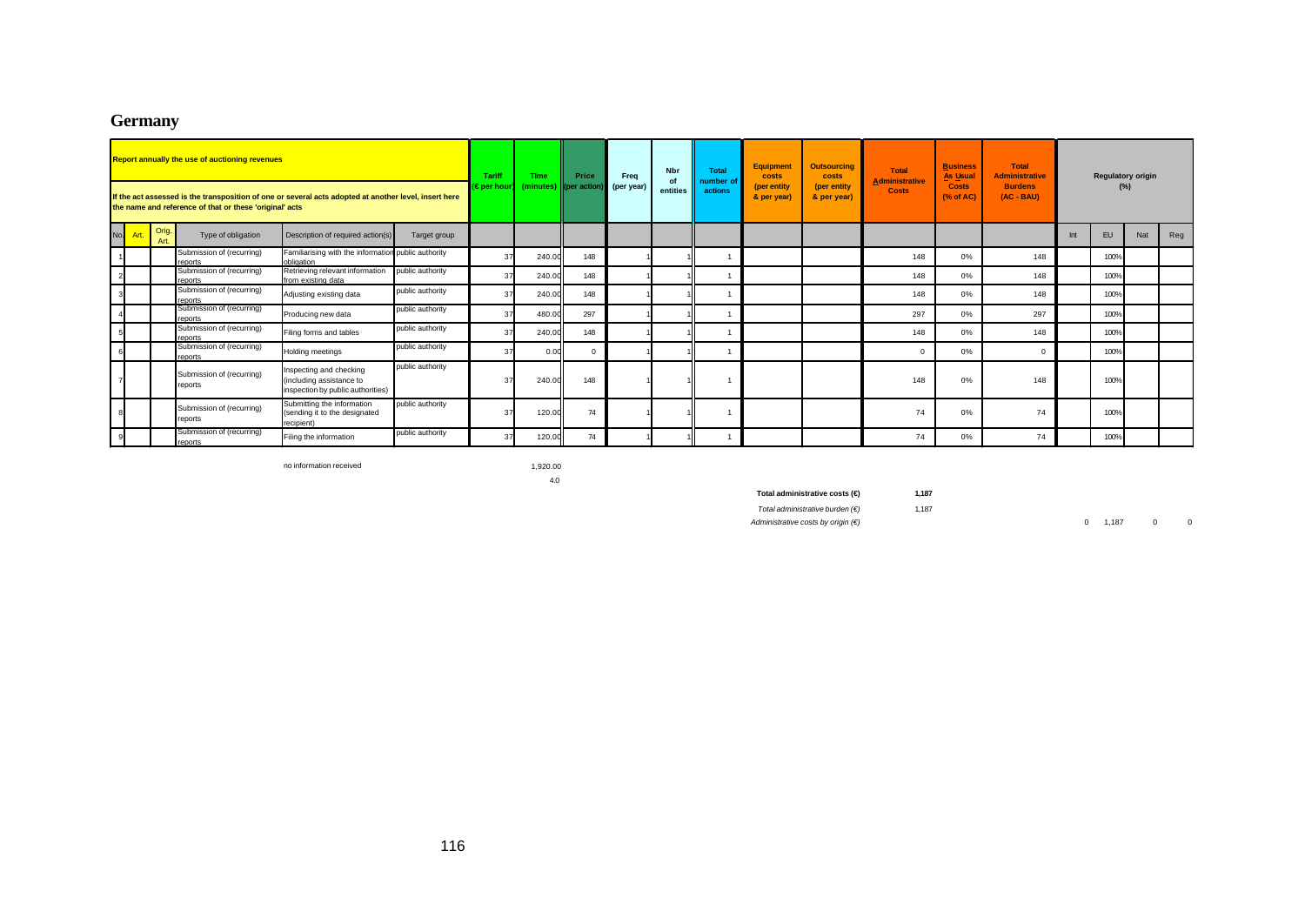Assumption: average no of days (5.5 days) derived from estimate from HU (8 days), NL (4 days) and DE (4 days)

| ΜS                    | <b>Tariff</b>    | <b>Days</b> | <b>Staff costs</b> |
|-----------------------|------------------|-------------|--------------------|
|                       | $\epsilon$ /hour | No          | €                  |
| Belgium               | 31.3             | 5.5         | 1,377              |
| <b>Bulgaria</b>       | 2.1              | 5.5         | 92                 |
| <b>Czech Republic</b> | 7.0              | 5.5         | 308                |
| Denmark               | 41.9             | 5.5         | 1,844              |
| Germany               | 37.1             | 5.5         | 1,190              |
| Estonia               | 6.8              | 5.5         | 300                |
| Ireland               | 39.4             | 5.5         | 1,733              |
| Greece                | 18.1             | 5.5         | 795                |
| Spain                 | 21.3             | 5.5         | 939                |
| France                | 36.9             | 5.5         | 1,624              |
| Italy                 | 42.2             | 5.5         | 1,855              |
| Cyprus                | 18.0             | 5.5         | 792                |
| Latvia                | 5.6              | 5.5         | 246                |
| Lithuania             | 5.1              | 5.5         | 226                |
| Luxembourg            | 38.0             | 5.5         | 1,670              |
| Hungary               |                  |             | 7,051              |
| Malta                 | 12.3             | 5.5         | 541                |
| Netherlands           |                  |             | 1,008              |
| Austria               | 34.0             | 5.5         | 1,495              |
| Poland                | 8.1              | 5.5         | 355                |
| Portugal              | 16.6             | 5.5         | 732                |
| Romania               | 5.1              | 5.5         | 226                |
| Slovenia              | 15.4             | 5.5         | 676                |
| Slovakia              | 4.8              | 5.5         | 210                |
| Finland               | 30.7             | 5.5         | 1,352              |
| Sweden                | 35.9             | 5.5         | 1,579              |
| <b>United Kingdom</b> | 43.2             | 5.5         | 1,899              |
| <b>Total</b>          |                  |             | 32,116             |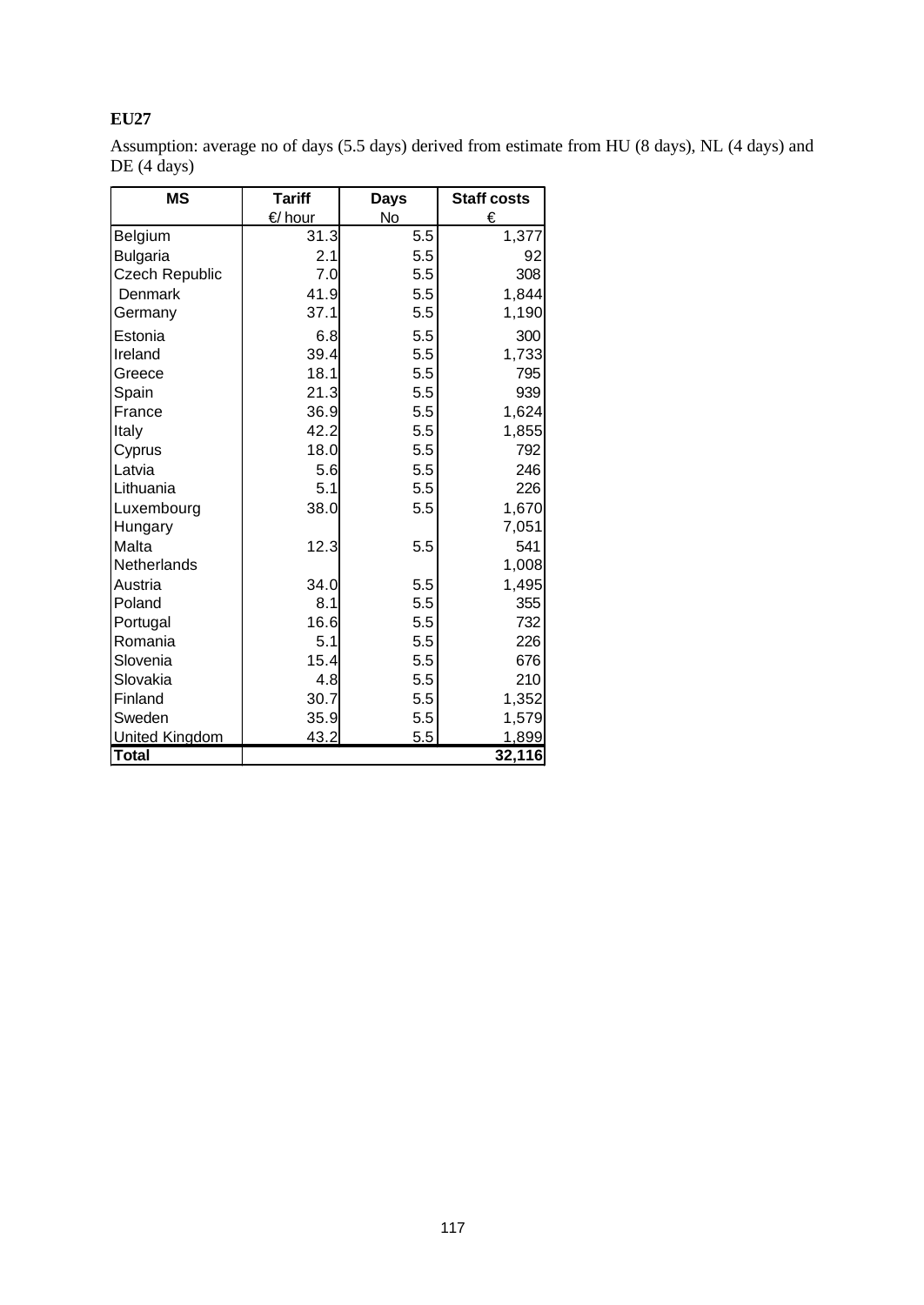# **Reporting requirements related to the full impacts of avi ation on the global climate**

# **Hungary**

|             |               | <b>Establishment of an EU review and compliance cycle under the Effort Sharing Decision</b>                                                                      |                                                                                          |                  | Tariff<br>(Epe) | <b>Time</b> | Price                 | Freq       | <b>Nbr</b><br><b>of</b> | <b>Total</b><br>number of | <b>Equipment</b><br>costs  | <b>Outsourcing</b><br>costs | <b>Total</b><br>Administrative | <b>Business</b><br>As Usual | <b>Total</b><br><b>Administrative</b> | share of activities<br>in total |     | <b>Regulatory origin</b> |     |     |
|-------------|---------------|------------------------------------------------------------------------------------------------------------------------------------------------------------------|------------------------------------------------------------------------------------------|------------------|-----------------|-------------|-----------------------|------------|-------------------------|---------------------------|----------------------------|-----------------------------|--------------------------------|-----------------------------|---------------------------------------|---------------------------------|-----|--------------------------|-----|-----|
|             |               | If the act assessed is the transposition of one or several acts adopted at another level, insert here the<br>name and reference of that or these 'original' acts |                                                                                          |                  | hour)           | (minutes)   | <b>Il</b> (per action | (per year) | entities                | actions                   | (per entity<br>& per year) | (per entity<br>& per year)  | Costs                          | <b>Costs</b><br>(% of AC)   | <b>Burdens</b><br>$(AC - BAU)$        | administrative cost             |     | (%)                      |     |     |
| No.<br>Art. | Orig.<br>Art. | Type of obligation                                                                                                                                               | Description of required action(s)                                                        | Target group     |                 |             |                       |            |                         |                           |                            |                             |                                |                             |                                       |                                 | Int | EU                       | Nat | Reg |
|             |               | Submission of (recurring) reports                                                                                                                                | Familiarising with the information public authority<br>obligation                        |                  |                 | 960.0       | 110                   |            |                         |                           |                            |                             | 110                            | 0%                          | 110                                   | 29%                             |     | 100%                     |     |     |
|             |               | Submission of (recurring) reports                                                                                                                                | Retrieving relevant information<br>rom existing data                                     | public authority |                 | 480.0       | 55                    |            |                         |                           |                            |                             | 55                             | 0%                          | 55                                    | 14%                             |     | 100%                     |     |     |
|             |               | Submission of (recurring) reports                                                                                                                                | Adjusting existing data                                                                  | public authority |                 | 480.00      | 55                    |            |                         |                           |                            |                             | 55                             | 0%                          | 55                                    | 14%                             |     | 100%                     |     |     |
|             |               | Submission of (recurring) reports                                                                                                                                | Producing new data                                                                       | public authority |                 | 0.00        | $\Omega$              |            |                         |                           |                            |                             | $\Omega$                       | 0%                          | $\Omega$                              | 0%                              |     | 100%                     |     |     |
|             |               | Submission of (recurring) reports                                                                                                                                | Filing forms and tables                                                                  | public authority |                 | 480.0       | 55                    |            |                         |                           |                            |                             | 55                             | 0%                          | 55                                    | 14%                             |     | 100%                     |     |     |
|             |               | Submission of (recurring) reports                                                                                                                                | Holding meetings                                                                         | public authority |                 | 0.00        | $\Omega$              |            |                         |                           |                            |                             | $\Omega$                       | 0%                          | $\Omega$                              | 0%                              |     | 100%                     |     |     |
|             |               | Submission of (recurring) reports                                                                                                                                | Inspecting and checking<br>(including assistance to<br>inspection by public authorities) | public authority |                 | 480.0       | 55                    |            |                         |                           |                            |                             | 55                             | 0%                          | 55                                    | 14%                             |     | 100%                     |     |     |
|             |               | Submission of (recurring) reports                                                                                                                                | Submitting the information<br>(sending it to the designated<br>recipient)                | public authority |                 | 480.00      | 55                    |            |                         |                           |                            |                             | 55                             | 0%                          | 55                                    | 14%                             |     | 100%                     |     |     |
|             |               | Submission of (recurring) reports                                                                                                                                | Filing the information                                                                   | public authority |                 |             | - 0                   |            |                         |                           |                            |                             | $\Omega$                       | 0%                          | $\Omega$                              | 0%                              |     | 100%                     |     |     |
|             |               | Submission of (recurring) reports                                                                                                                                | raining members and<br>emplovees about the information<br>obligations                    | public authority |                 | 0.0         | $\mathsf{C}$          |            |                         |                           |                            |                             |                                | 0%                          |                                       | 0%                              |     | 100%                     |     |     |

3,360.00 7.0

**Total administrative costs (€) 386**

*Total administrative burden (€)* 386

*Administrative costs by origin (€)* 0 386 0 0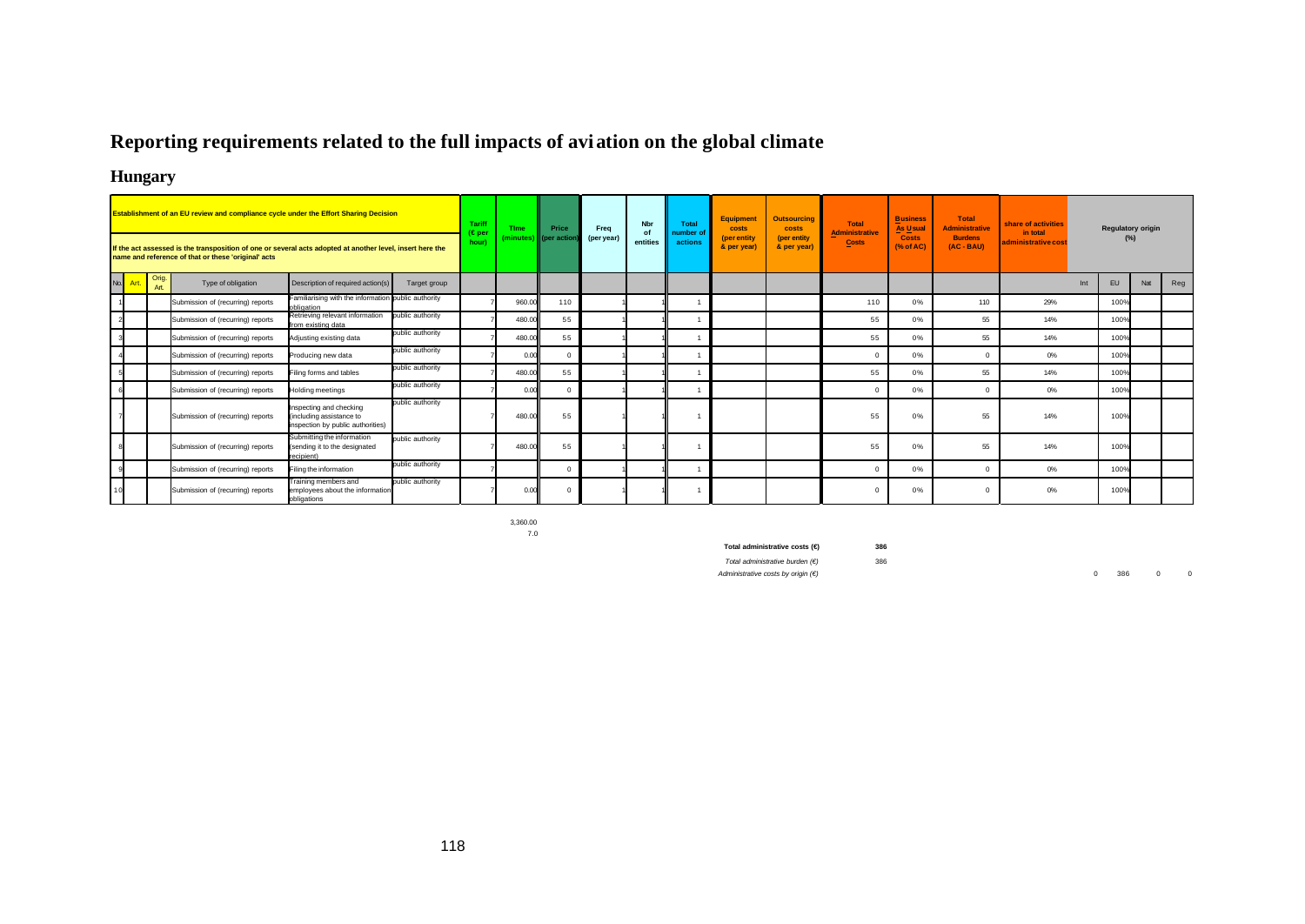|                       |               |            | totals costs |
|-----------------------|---------------|------------|--------------|
| <b>Member State</b>   | <b>Tariff</b> | Time       | per MS       |
|                       | €/ hour       | days/ year | €/ year      |
| Belgium               | 31.3          | 5.0        | 1,252        |
| <b>Bulgaria</b>       | 2.1           | 5.0        | 84           |
| <b>Czech Republic</b> | 7.0           | 5.0        | 280          |
| <b>Denmark</b>        | 41.9          | 5.0        | 1,676        |
| Germany               | 37.1          | 5.0        | 1,485        |
| Estonia               | 6.8           | 5.0        | 273          |
| Ireland               | 39.4          | 5.0        | 1,576        |
| Greece                | 18.1          | 5.0        | 723          |
| Spain                 | 21.3          | 5.0        | 853          |
| France                | 36.9          | 5.0        | 1,476        |
| Italy                 | 42.2          | 5.0        | 1,687        |
| Cyprus                | 18.0          | 5.0        | 720          |
| Latvia                | 5.6           | 5.0        | 224          |
| Lithuania             | 5.1           | 5.0        | 206          |
| Luxembourg            | 38.0          | 5.0        | 1,518        |
| Hungary               | 6.9           | 5.0        | 278          |
| Malta                 | 12.3          | 5.0        | 492          |
| <b>Netherlands</b>    | 31.5          | 5.0        | 1,261        |
| Austria               | 34.0          | 5.0        | 1,359        |
| Poland                | 8.1           | 5.0        | 323          |
| Portugal              | 16.6          | 5.0        | 665          |
| Romania               | 5.1           | 5.0        | 205          |
| Slovenia              | 15.4          | 5.0        | 614          |
| Slovakia              | 4.8           | 5.0        | 191          |
| Finland               | 30.7          | 5.0        | 1,229        |
| Sweden                | 35.9          | 5.0        | 1,435        |
| <b>United Kingdom</b> | 43.2          | 5.0        | 1,726        |
| Total EU-27           |               |            | 23,813       |

Assumption: 5 days per Member State needed for multiplier approach.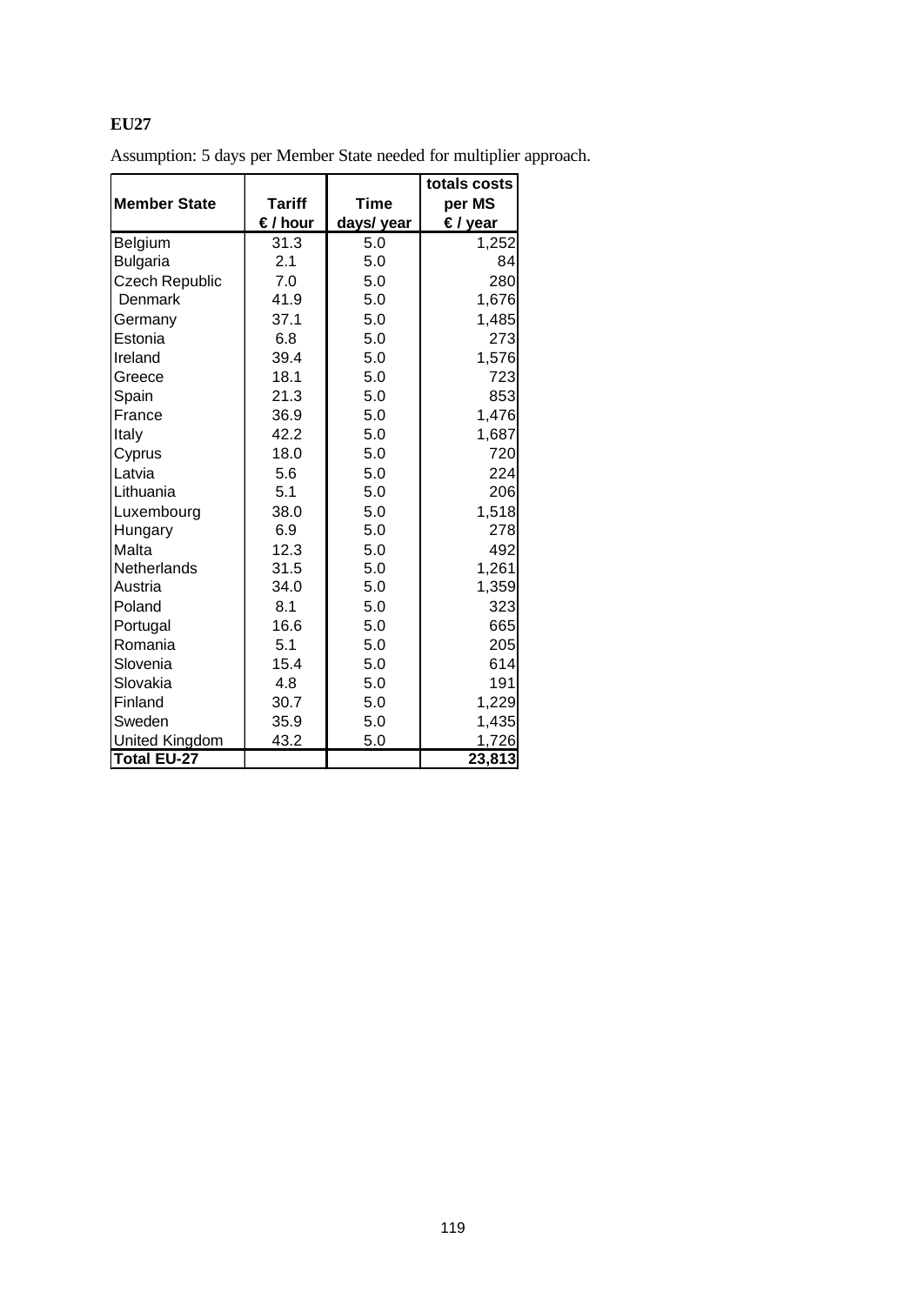# **Reporting related to biennial reporting on climate change impacts and adaptation**

### **Hungary**

|            |                     | <b>Reporting related to adaptation (biennnially)</b><br>If the act assessed is the transposition of one or several acts adopted at another level, insert here the<br>name and reference of that or these 'original' acts |                                                                                          |                  | <b>Tariff</b><br>(€per<br>hour | Time<br>(minutes) | Price<br>$\sqrt{\phantom{a}}$ (per action) | Freq<br>(per year) | <b>Nbr</b><br>of<br>entities | <b>Total</b><br>number of<br>actions | <b>Equipment</b><br>costs<br>(per entity<br>& per year) | <b>Outsourcing</b><br>costs<br>(per entity<br>& per year) | <b>Total</b><br><b>Administrative</b><br>Costs | <b>Business</b><br><b>As Usual</b><br><b>Costs</b><br>(% of AC) | <b>Total</b><br><b>Administrative</b><br><b>Burdens</b><br>$(AC-BAU)$ |     | <b>Regulatory origin</b><br>$(\%)$ |     |     |
|------------|---------------------|--------------------------------------------------------------------------------------------------------------------------------------------------------------------------------------------------------------------------|------------------------------------------------------------------------------------------|------------------|--------------------------------|-------------------|--------------------------------------------|--------------------|------------------------------|--------------------------------------|---------------------------------------------------------|-----------------------------------------------------------|------------------------------------------------|-----------------------------------------------------------------|-----------------------------------------------------------------------|-----|------------------------------------|-----|-----|
| <b>Art</b> | Orig.<br><b>Art</b> | Type of obligation                                                                                                                                                                                                       | Description of required action(s)                                                        | Target group     |                                |                   |                                            |                    |                              |                                      |                                                         |                                                           |                                                |                                                                 |                                                                       | Int | EU                                 | Nat | Reg |
|            |                     | Submission of (recurring) reports                                                                                                                                                                                        | Familiarising with the information public authority<br>obligation                        |                  |                                | 4,800.00          | 552                                        |                    |                              |                                      |                                                         | 5,000                                                     | 5,552                                          | $0\%$                                                           | 5,552                                                                 | 20% | 80%                                |     |     |
|            |                     | Submission of (recurring) reports                                                                                                                                                                                        | Retrieving relevant information<br>from existing data                                    | public authority |                                | 9,600.0           | 1.104                                      |                    |                              |                                      |                                                         | 10,000                                                    | 11.104                                         | 0%                                                              | 11,104                                                                | 20% | 80%                                |     |     |
|            |                     | Submission of (recurring) reports                                                                                                                                                                                        | Adjusting existing data                                                                  | public authority |                                |                   | $\Omega$                                   |                    |                              |                                      |                                                         |                                                           | $\mathbf{0}$                                   | 0%                                                              | $\mathbf{0}$                                                          | 20% | 80%                                |     |     |
|            |                     | Submission of (recurring) reports                                                                                                                                                                                        | Producing new data                                                                       | public authority |                                | 19,200.00         | 2.208                                      |                    |                              |                                      |                                                         | 20,000                                                    | 22.208                                         | $0\%$                                                           | 22.208                                                                | 20% | 80%                                |     |     |
|            |                     | Submission of (recurring) reports                                                                                                                                                                                        | Filing forms and tables                                                                  | public authority |                                |                   | $\Omega$                                   |                    |                              |                                      |                                                         |                                                           | $\mathbf 0$                                    | 0%                                                              | $\Omega$                                                              | 20% | 80%                                |     |     |
|            |                     | Submission of (recurring) reports                                                                                                                                                                                        | <b>Holding meetings</b>                                                                  | public authority |                                | 480.0             | 55                                         |                    |                              | 10 <sup>1</sup>                      |                                                         | 1,000                                                     | 1.552                                          | 0%                                                              | 1.552                                                                 | 20% | 80%                                |     |     |
|            |                     | Submission of (recurring) reports                                                                                                                                                                                        | Inspecting and checking<br>(including assistance to<br>inspection by public authorities) | public authority |                                |                   |                                            |                    |                              |                                      |                                                         |                                                           | $\Omega$                                       | 0%                                                              | $^{\circ}$                                                            | 20% | 80%                                |     |     |
|            |                     | Submission of (recurring) reports                                                                                                                                                                                        | Submitting the information<br>(sending it to the designated<br>recinient)                | public authority |                                | 4,800.0           | 552                                        |                    |                              |                                      |                                                         | 5,000                                                     | 5,552                                          | 0%                                                              | 5,552                                                                 | 20% | 80%                                |     |     |
|            |                     | Submission of (recurring) reports                                                                                                                                                                                        | Filing the information                                                                   | public authority |                                | 4.800.0           | 552                                        |                    |                              |                                      |                                                         | 5,000                                                     | 5.552                                          | 0%                                                              | 5,552                                                                 | 20% | 80%                                |     |     |
|            |                     | Submission of (recurring) reports                                                                                                                                                                                        | Training members and<br>employees about the information<br>obligations                   | public authority |                                | 480.00            |                                            |                    |                              |                                      |                                                         | 1,000                                                     | 1.000                                          | 0%                                                              | 1,000                                                                 | 20% | 80%                                |     |     |
| 11         |                     | Submission of (recurring) reports                                                                                                                                                                                        | Other                                                                                    | public authority |                                | 7.200.00          | 828                                        |                    |                              |                                      |                                                         | 40,000                                                    | 44.140                                         | $0\%$                                                           | 44.140                                                                | 20% | 80%                                |     |     |

191 107

51,360.00 87,000

95.5 **Total administrative costs (€) 96,660** *Total administrative burden (€)* 96,660 *Administrative costs by origin (€)* 19,332 77,328 0 0 0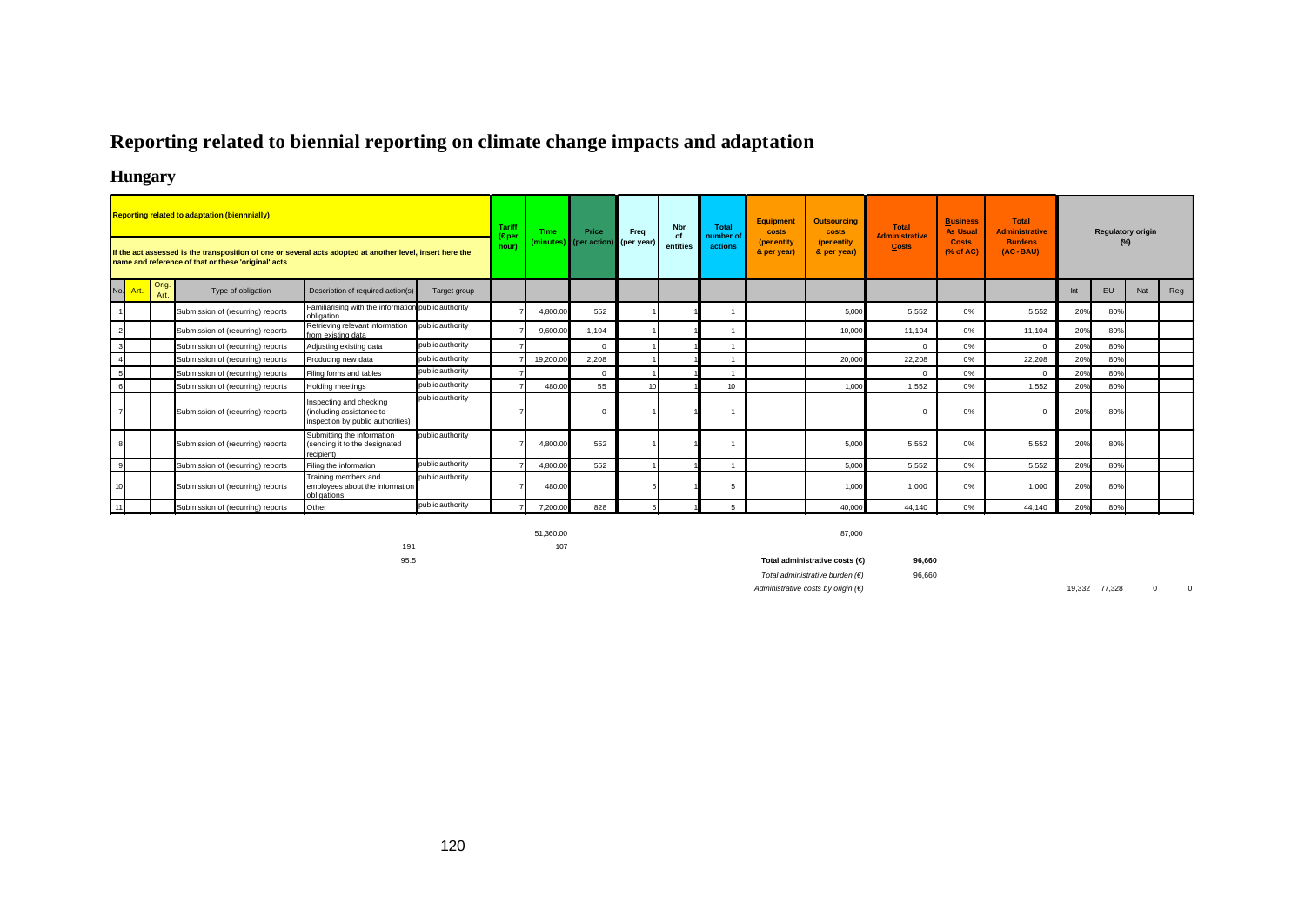# **Germany**

|             |               | <b>Reporting related to adaptation (biennnially)</b><br>If the act assessed is the transposition of one or several acts adopted at another level, insert here the name<br>and reference of that or these 'original' acts |                                                                                          |                  | Tariff<br>(€ per hour | Time<br>(minutes) | Price<br>loer action | Freq<br>(per year) | <b>Nbr</b><br>entities | <b>Total number of</b><br>actions | Equipment<br>costs<br>(per entity<br>& per year) | <b>Outsourcing</b><br>costs<br>(per entity<br>& per year) | <b>Total</b><br><b>Administrative</b><br><b>Costs</b> | <b>Business</b><br><b>As Usual</b><br><b>Costs</b><br>(% of AC) | <b>Total</b><br><b>Administrative</b><br><b>Burdens</b><br>$(AC - BAU)$ |     | <b>Regulatory origin</b><br>(%) |     |     |
|-------------|---------------|--------------------------------------------------------------------------------------------------------------------------------------------------------------------------------------------------------------------------|------------------------------------------------------------------------------------------|------------------|-----------------------|-------------------|----------------------|--------------------|------------------------|-----------------------------------|--------------------------------------------------|-----------------------------------------------------------|-------------------------------------------------------|-----------------------------------------------------------------|-------------------------------------------------------------------------|-----|---------------------------------|-----|-----|
| No.<br>Art. | Orig.<br>Art. | Type of obligation                                                                                                                                                                                                       | Description of required action(s)                                                        | Target group     |                       |                   |                      |                    |                        |                                   |                                                  |                                                           |                                                       |                                                                 |                                                                         | Int | EU                              | Nat | Reg |
|             |               | Submission of (recurring) reports                                                                                                                                                                                        | Familiarising with the information public authority<br>obligation                        |                  |                       | 7,200.00          | 4,452                |                    |                        |                                   |                                                  |                                                           | 4,452                                                 | 0%                                                              | 4,452                                                                   | 20% | 80%                             |     |     |
|             |               | Submission of (recurring) reports                                                                                                                                                                                        | Retrieving relevant information<br>from existing data                                    | public authority |                       | 7,200.00          | 4,452                |                    |                        |                                   |                                                  |                                                           | 4,452                                                 | 0%                                                              | 4,452                                                                   | 20% | 80%                             |     |     |
|             |               | Submission of (recurring) reports                                                                                                                                                                                        | Training members and<br>employees about the information<br>obligations                   | public authority |                       | 3,600.00          | 2.226                |                    |                        |                                   |                                                  |                                                           | 2,226                                                 | 0%                                                              | 2,226                                                                   | 20% | 80%                             |     |     |
|             |               | Submission of (recurring) reports                                                                                                                                                                                        | Producing new data                                                                       | public authority |                       | 14,400.00         | 8,904                |                    |                        |                                   |                                                  |                                                           | 8,904                                                 | 0%                                                              | 8,904                                                                   | 20% | 80%                             |     |     |
|             |               | Submission of (recurring) reports                                                                                                                                                                                        | Filing forms and tables                                                                  | public authority |                       |                   | $\Omega$             |                    |                        |                                   |                                                  |                                                           | $\Omega$                                              | 0%                                                              | $\Omega$                                                                | 20% | 80%                             |     |     |
|             |               | Submission of (recurring) reports                                                                                                                                                                                        | <b>Holding meetings</b>                                                                  | public authority |                       | 3,600.00          | 2.226                |                    |                        |                                   |                                                  |                                                           | 2.226                                                 | 0%                                                              | 2,226                                                                   | 20% | 80%                             |     |     |
|             |               | Submission of (recurring) reports                                                                                                                                                                                        | Inspecting and checking<br>(including assistance to<br>inspection by public authorities) | public authority |                       |                   |                      |                    |                        |                                   |                                                  |                                                           | $\Omega$                                              | 0%                                                              |                                                                         | 20% | 80%                             |     |     |
|             |               | Submission of (recurring) reports                                                                                                                                                                                        | Submitting the information<br>(sending it to the designated<br>recipient)                | public authority |                       | 2,880.00          | 1,781                |                    |                        |                                   |                                                  |                                                           | 1,781                                                 | 0%                                                              | 1,781                                                                   | 20% | 80%                             |     |     |
|             |               | public authority<br>Filing the information<br>Submission of (recurring) reports                                                                                                                                          |                                                                                          |                  | 1,440.00              | 890               |                      |                    |                        |                                   |                                                  | 890                                                       | 0%                                                    | 890                                                             | 20%                                                                     | 80% |                                 |     |     |
|             |               | Submission of (recurring) reports                                                                                                                                                                                        | Training members and<br>employees about the information<br>obligations                   | public authority |                       |                   |                      |                    |                        |                                   |                                                  | 30,000                                                    | 30,000                                                | 0%                                                              | 30,000                                                                  | 20% | 80%                             |     |     |

40,320.00 840 84

#### 1.75 **Total administrative costs (€) 54,931**

*Total administrative burden (€)* 54,931

*Administrative costs by origin (€)* 10,986 43,945 0 0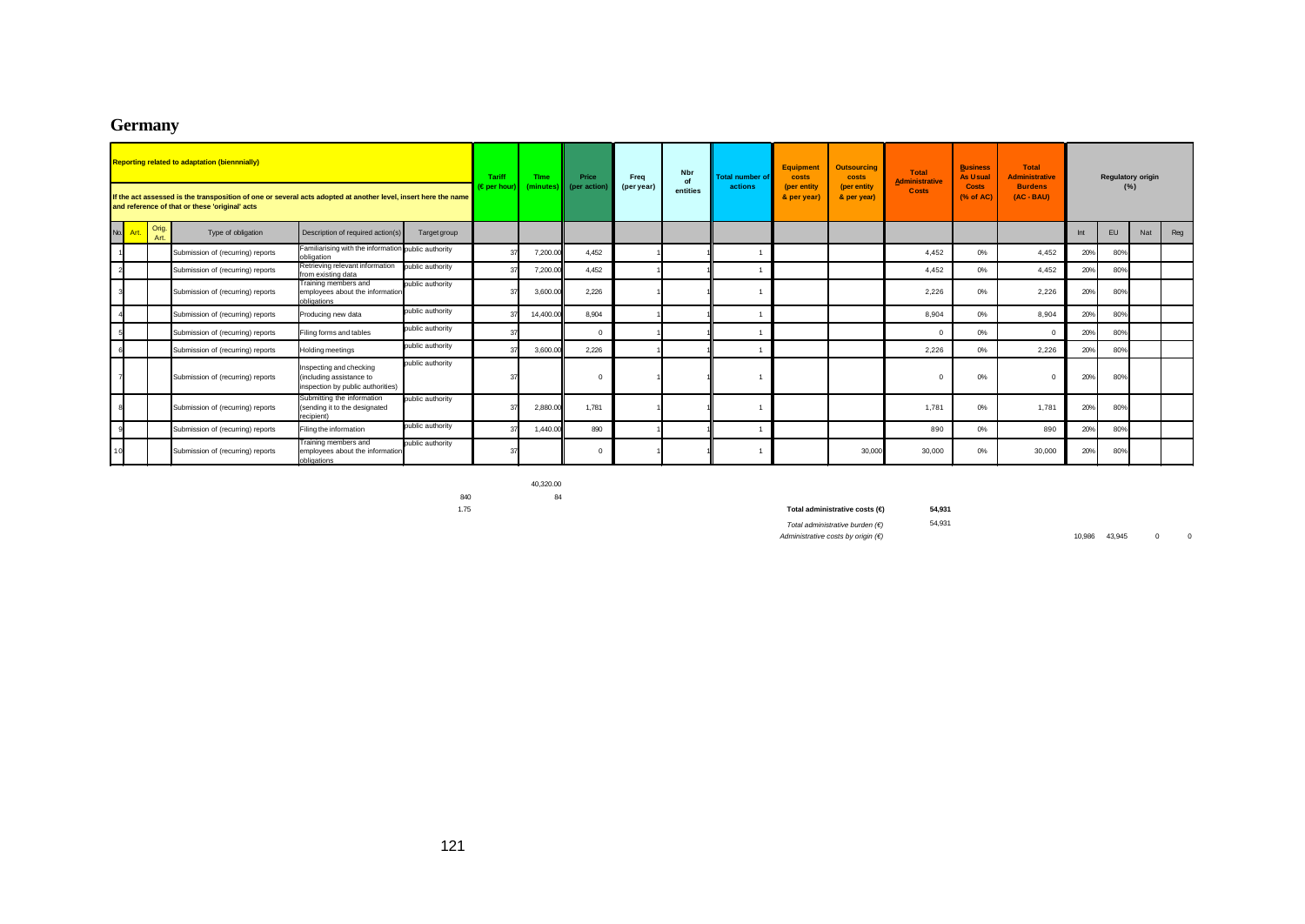# Assumption: 95 days staff cost per MS

| <b>MS</b>                     | tariff        | <b>Days</b> | <b>Staff cost</b> | Outsourcing<br>low cost | Outsourcing<br>high cost                                                                   | <b>Total costs</b> | total costs<br>low estimate high estimate |
|-------------------------------|---------------|-------------|-------------------|-------------------------|--------------------------------------------------------------------------------------------|--------------------|-------------------------------------------|
|                               | <b>€</b> hour | <b>No</b>   | $\bigoplus$ year  | $\bigoplus$ year        | $\bigoplus$ year                                                                           | $\bigoplus$ year   | $\triangleleft$ year                      |
| Belgium                       | 31.3          | 95          | 23,785            | 30,000                  | 87,000                                                                                     | 53,785             | 110,785                                   |
| Bulgaria                      | 2.1           | 95          | 1,589             | 30,000                  | 87,000                                                                                     | 31,589             | 88,589                                    |
| <b>Czech Repub</b>            | 7.0           | 95          | 5,328             | 30,000                  | 87,000                                                                                     | 35,328             | 92,328                                    |
| Denmark                       | 41.9          | 95          | 31,847            | 30,000                  | 87,000                                                                                     | 61,847             | 118,847                                   |
| Germany                       | 37.1          | 95          | 28,223            | 30,000                  | 87,000                                                                                     | 58,223             | 115,223                                   |
| Estonia                       | 6.8           | 95          | 5,190             | 30,000                  | 87,000                                                                                     | 35,190             | 92,190                                    |
| Ireland                       | 39.4          | 95          | 29,942            | 30,000                  | 87,000                                                                                     | 59,942             | 116,942                                   |
| Greece                        | 18.1          | 95          | 13,739            | 30,000                  | 87,000                                                                                     | 43,739             | 100,739                                   |
| Spain                         | 21.3          | 95          | 16,213            | 30,000                  | 87,000                                                                                     | 46,213             | 103,213                                   |
| France                        | 36.9          | 95          | 28,051            | 30,000                  | 87,000                                                                                     | 58,051             | 115,051                                   |
| Italy                         | 42.2          | 95          | 32,047            | 30,000                  | 87,000                                                                                     | 62,047             | 119,047                                   |
| Cyprus                        | 18.0          | 95          | 13,684            | 30,000                  | 87,000                                                                                     | 43,684             | 100,684                                   |
| Latvia                        | 5.6           | 95          | 4,247             | 30,000                  | 87,000                                                                                     | 34,247             | 91,247                                    |
| Lithuania                     | 5.1           | 95          | 3,910             | 30,000                  | 87,000                                                                                     | 33,910             | 90,910                                    |
| Luxembourg                    | 38.0          | 95          | 28,847            | 30,000                  | 87,000                                                                                     | 58,847             | 115,847                                   |
| Hungary                       | 6.9           | 95          | 5,282             | 30,000                  | 87,000                                                                                     | 35,282             | 92,282                                    |
| Malta                         | 12.3          | 95          | 9,347             | 30,000                  | 87,000                                                                                     | 39,347             | 96,347                                    |
| Netherlands                   | 31.5          | 95          | 23,955            | 30,000                  | 87,000                                                                                     | 53,955             | 110,955                                   |
| Austria                       | 34.0          | 95          | 25,823            | 30,000                  | 87,000                                                                                     | 55,823             | 112,823                                   |
| Poland                        | 8.1           | 95          | 6,137             | 30,000                  | 87,000                                                                                     | 36,137             | 93,137                                    |
| Portugal                      | 16.6          | 95          | 12,635            | 30,000                  | 87,000                                                                                     | 42,635             | 99,635                                    |
| Romania                       | 5.1           | 95          | 3,903             | 30,000                  | 87,000                                                                                     | 33,903             | 90,903                                    |
| Slovenia                      | 15.4          | 95          | 11,674            | 30,000                  | 87,000                                                                                     | 41,674             | 98,674                                    |
| Slovakia                      | 4.8           | 95          | 3,624             | 30,000                  | 87,000                                                                                     | 33,624             | 90,624                                    |
| Finland                       | 30.7          | 95          | 23,351            | 30,000                  | 87,000                                                                                     | 53,351             | 110,351                                   |
| Sweden                        | 35.9          | 95          | 27,270            | 30,000                  | 87,000                                                                                     | 57,270             | 114,270                                   |
| <b>United Kingdo</b>          | 43.2          | 95          | 32,799            | 30,000                  | 87,000                                                                                     | 62,799             | 119,799                                   |
| EU27                          |               |             | 452,443           | 810,000                 | 2,349,000                                                                                  | 1,262,443          | 2,801,443                                 |
|                               |               |             |                   |                         | Benefit for national communication (20% because only every 4 years and less comprehensive) |                    |                                           |
| <b>EU27 including benefit</b> |               |             | 361,955           | 648,000                 | 1,879,200                                                                                  | 1,009,955          | 2,241,155                                 |

Assumption: low and high level of outsourcing costs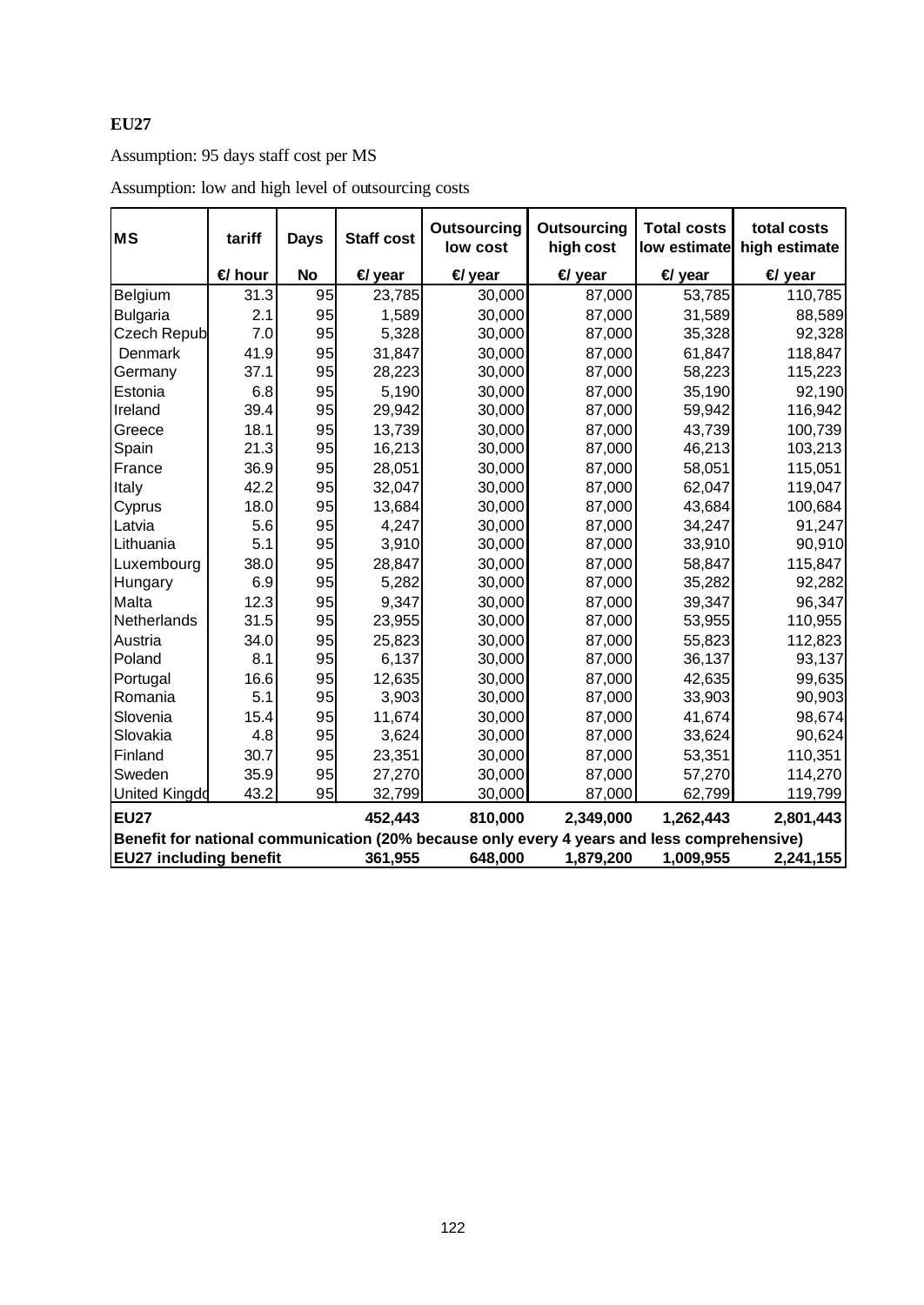# **Reporting related to LULUCF activities**

# *1) Proposed Change: Report emissions and removals from forest management activities on a mandatory basis*

Assumption 1: staff costs 100 days for MS that do not account for FM in 1st CP

| <b>MS</b>                 | <b>Tariff</b> | <b>Days</b> | Staff costs | <b>Outsourcing</b> | <b>Total</b> |
|---------------------------|---------------|-------------|-------------|--------------------|--------------|
|                           |               |             |             | costs              |              |
|                           | € hour        | No          | €           | €                  | €            |
| Belgium                   | 31.3          | 100         | 25,037      | 40,000             | 65,037       |
| <b>Bulgaria</b>           | 2.1           |             |             |                    |              |
| <b>Czech Republic</b>     | 7.0           |             |             |                    |              |
| Denmark                   | 41.9          |             |             |                    |              |
| Germany                   | 37.1          |             |             |                    |              |
| Estonia                   | 6.8           | 100         | 683         | 20,000             | 20,683       |
| Ireland                   | 39.4          | 100         | 3,940       | 40,000             | 43,940       |
| Greece                    | 18.1          |             |             |                    |              |
| Spain                     | 21.3          |             |             |                    |              |
| France                    | 36.9          |             |             |                    |              |
| Italy                     | 42.2          |             |             |                    |              |
| Cyprus                    | 18.0          | 100         | 1,801       | 20,000             | 21,801       |
| Latvia                    | 5.6           | 100         | 559         | 20,000             | 20,559       |
| Lithuania                 | 5.1           |             |             |                    |              |
| Luxembourg                | 38.0          | 100         | 3,796       | 40,000             | 43,796       |
| Hungary                   | 6.9           |             |             |                    |              |
| Malta                     | 12.3          | 100         | 1,230       | 20,000             | 21,230       |
| Netherlands               | 31.5          | 100         | 3,152       | 40,000             | 43,152       |
| Austria                   | 34.0          | 100         | 3,398       | 40,000             | 43,398       |
| Poland                    | 8.1           |             |             |                    |              |
| Portugal                  | 16.6          |             |             |                    |              |
| Romania                   | 5.1           |             |             |                    |              |
| Slovenia                  | 15.4          |             |             |                    |              |
| Slovakia                  | 4.8           | 100         | 477         | 20,000             | 20,477       |
| Finland                   | 30.7          |             |             |                    |              |
| Sweden                    | 35.9          |             |             |                    |              |
| <b>United Kingdom</b>     | 43.2          |             |             |                    |              |
| Total - EU27              |               |             | 44,071      | 300,000            | 344,071      |
| <b>Total without</b>      |               |             | 41,041      | 260,000            | 301,041      |
| <b>Cyprus &amp; Malta</b> |               |             |             |                    |              |

Assumption 2: outsourcing costs of 40,000  $\epsilon$  for EU15, 20,000  $\epsilon$  for EU12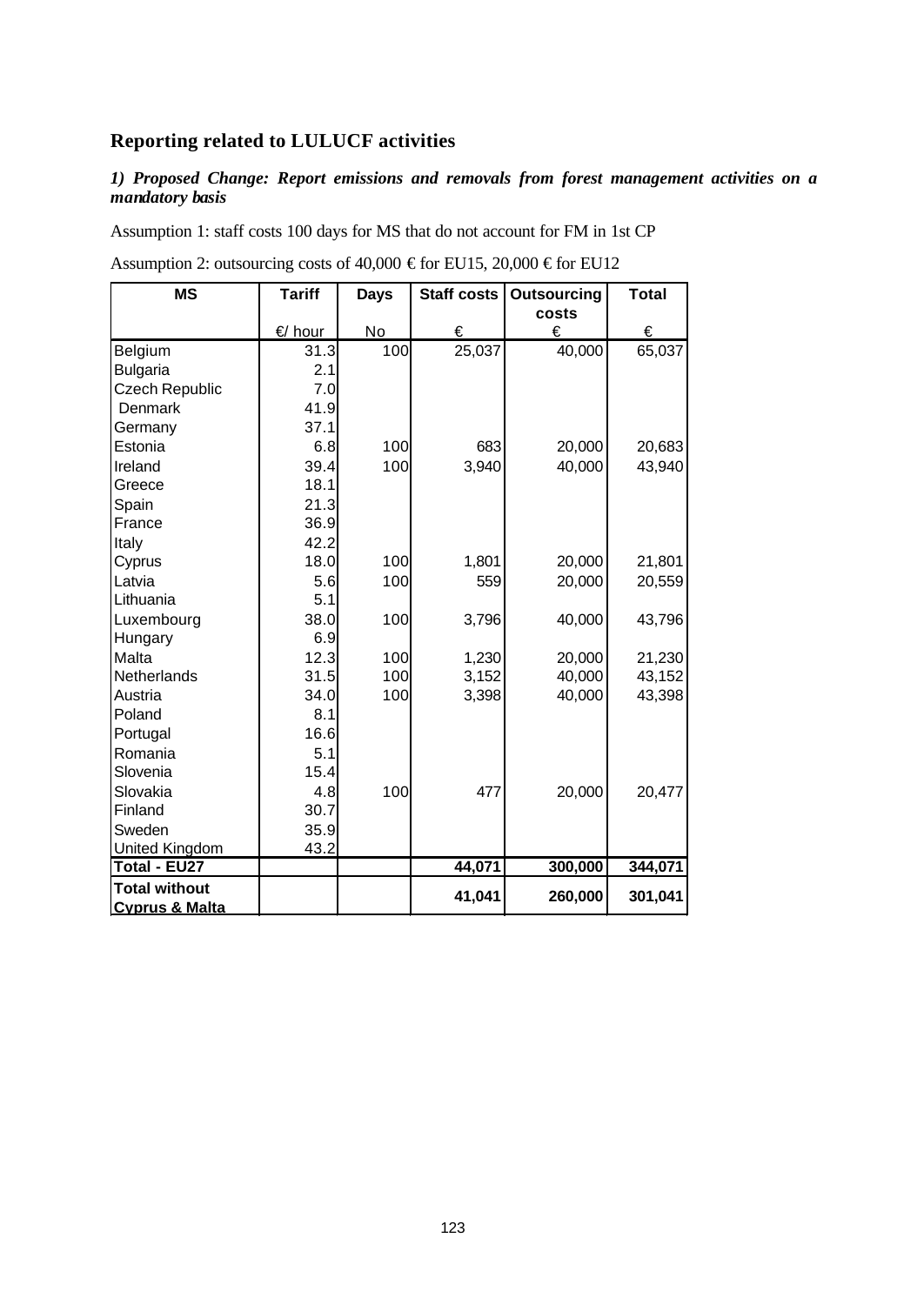# *2) Proposed Change: Report data on emissions from the harvested wood products pool.*

# **Sweden**

|                 |              | <b>LULUCF: Emissions from harvested wood products pool</b><br>If the act assessed is the transposition of one or several acts adopted at another level, insert here the<br>name and reference of that or these 'original' acts |                                                                                          |                  | Tariff<br>(€pei<br>hour) | Time<br>(minutes) | Price<br>(per<br>action) | Freq<br>(per year) | <b>Nbr</b><br>of<br>entities | <b>Total</b><br>number of<br>actions | <b>Equipment</b><br>costs<br>(per entity<br>& per year) | <b>Outsourcing</b><br>costs<br>(per entity<br>& per year) | <b>Total</b><br><b>Administrative</b><br>Costs | <b>Business</b><br>As Usual<br><b>Costs</b><br>(% of AC) | <b>Total</b><br><b>Administrative</b><br><b>Burdens</b><br>(AC - BAU) |      | <b>Regulatory origin</b><br>$(\%)$ |     |     |
|-----------------|--------------|--------------------------------------------------------------------------------------------------------------------------------------------------------------------------------------------------------------------------------|------------------------------------------------------------------------------------------|------------------|--------------------------|-------------------|--------------------------|--------------------|------------------------------|--------------------------------------|---------------------------------------------------------|-----------------------------------------------------------|------------------------------------------------|----------------------------------------------------------|-----------------------------------------------------------------------|------|------------------------------------|-----|-----|
| No.             | Orig.<br>Art | Type of obligation                                                                                                                                                                                                             | Description of required action(s)                                                        | Target group     |                          |                   |                          |                    |                              |                                      |                                                         |                                                           |                                                |                                                          |                                                                       | Int  | <b>EU</b>                          | Nat | Reg |
|                 |              | Submission of (recurring) reports                                                                                                                                                                                              | Familiarising with the information public authority<br>obligation                        |                  | 36                       | 4,800.00          | 2,872                    |                    |                              |                                      |                                                         | 10,000                                                    | 12,872                                         | 0%                                                       | 12,872                                                                | 100% |                                    |     |     |
|                 |              | Submission of (recurring) reports                                                                                                                                                                                              | Retrieving relevant information<br>from existing data                                    | public authority | 36                       |                   | $\Omega$                 |                    |                              |                                      |                                                         |                                                           |                                                | 0%                                                       | $\Omega$                                                              | 100% |                                    |     |     |
|                 |              | Submission of (recurring) reports                                                                                                                                                                                              | Adjusting existing data                                                                  | public authority | 36                       |                   | $\Omega$                 |                    |                              |                                      |                                                         |                                                           | $\Omega$                                       | 0%                                                       | $\overline{0}$                                                        | 100% |                                    |     |     |
|                 |              | Submission of (recurring) reports                                                                                                                                                                                              | Producing new data                                                                       | public authority | 36                       | 24,000.00 14,360  |                          |                    |                              |                                      |                                                         | 50,000                                                    | 64,360                                         | 0%                                                       | 64,360                                                                | 100% |                                    |     |     |
|                 |              | Submission of (recurring) reports                                                                                                                                                                                              | Filing forms and tables                                                                  | public authority | 36                       |                   | $\Omega$                 |                    |                              |                                      |                                                         |                                                           | $\Omega$                                       | 0%                                                       | $\overline{0}$                                                        | 100% |                                    |     |     |
| $6\overline{6}$ |              | Submission of (recurring) reports                                                                                                                                                                                              | Holding meetings                                                                         | public authority | 36                       | 480.00            | 287                      |                    |                              |                                      |                                                         | 1.000                                                     | 1.287                                          | 0%                                                       | 1.287                                                                 | 100% |                                    |     |     |
|                 |              | Submission of (recurring) reports                                                                                                                                                                                              | Inspecting and checking<br>(including assistance to<br>inspection by public authorities) | public authority | 36                       | 480.00            | 287                      |                    |                              |                                      |                                                         | 1.000                                                     | 1.287                                          | 0%                                                       | 1.287                                                                 | 100% |                                    |     |     |
|                 |              | Submission of (recurring) reports                                                                                                                                                                                              | Submitting the information<br>(sending it to the designated<br>recipient)                | public authority |                          |                   | $\Omega$                 |                    |                              |                                      |                                                         |                                                           |                                                | 0%                                                       | $\Omega$                                                              | 100% |                                    |     |     |
|                 |              | Submission of (recurring) reports                                                                                                                                                                                              | Filing the information                                                                   | public authority | 36                       |                   | $\Omega$                 |                    |                              |                                      |                                                         |                                                           |                                                | 0%                                                       | $\mathbf 0$                                                           | 100% |                                    |     |     |
|                 |              | Submission of (recurring) reports                                                                                                                                                                                              | Training members and<br>employees about the information<br>obligations                   | public authority |                          | 4,800.00          | 2,872                    |                    |                              |                                      |                                                         |                                                           | 2,872                                          | 0%                                                       | 2,872                                                                 | 100% |                                    |     |     |

34,560.00 72

**Total administrative costs (€) 82,678 82,678.4**

*Administrative costs by origin (€)* 82,678 0 0 0

*Total administrative burden (€)* 82,678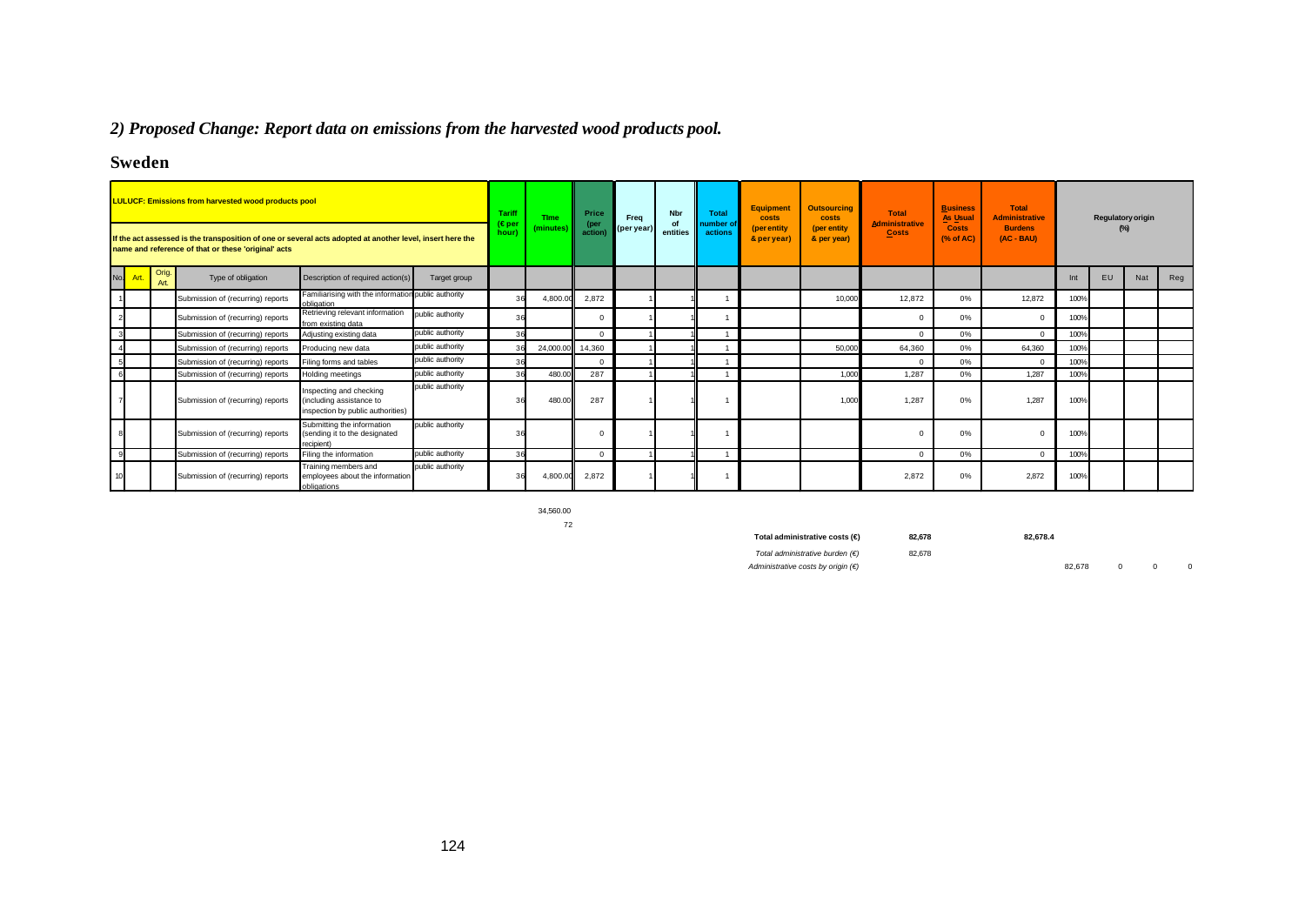### **Finland**

|     |     |               | <b>LULUCF: Emissions from harvested wood products pool</b><br>If the act assessed is the transposition of one or several acts adopted at another level, insert here the<br>name and reference of that or these 'original' acts |                                                                                          |                  | Tariff<br>(€per hou | Time<br>(minutes) | Price<br>(per action | Freq<br>(per year) | <b>Nbr</b><br>of<br>entities | Total number of<br>actions | <b>Equipment</b><br>costs<br>(per entity)<br>& per year) | <b>Outsourcing</b><br>costs<br>(per entity<br>& per year) | <b>Total</b><br><b>Administrative</b><br><b>Costs</b> | <b>Business</b><br><b>As Usual</b><br><b>Costs</b><br>$(%$ (% of AC) | <b>Total</b><br><b>Administrative</b><br><b>Burdens</b><br>$(AC - BAU)$ |      |    | <b>Regulatory origin</b><br>$(\%)$ |     |
|-----|-----|---------------|--------------------------------------------------------------------------------------------------------------------------------------------------------------------------------------------------------------------------------|------------------------------------------------------------------------------------------|------------------|---------------------|-------------------|----------------------|--------------------|------------------------------|----------------------------|----------------------------------------------------------|-----------------------------------------------------------|-------------------------------------------------------|----------------------------------------------------------------------|-------------------------------------------------------------------------|------|----|------------------------------------|-----|
| No. | Art | Orig.<br>Art. | Type of obligation                                                                                                                                                                                                             | Description of required action(s)                                                        | Target group     |                     |                   |                      |                    |                              |                            |                                                          |                                                           |                                                       |                                                                      |                                                                         | Int  | EU | Nat                                | Reg |
|     |     |               | Submission of (recurring) reports                                                                                                                                                                                              | Familiarising with the information public authority<br>obligation                        |                  |                     |                   |                      |                    |                              |                            |                                                          |                                                           |                                                       | 0%                                                                   |                                                                         |      |    |                                    |     |
|     |     |               | Submission of (recurring) reports                                                                                                                                                                                              | Retrieving relevant information<br>from existing data                                    | public authority |                     |                   |                      |                    |                              |                            |                                                          |                                                           |                                                       | 0%                                                                   |                                                                         |      |    |                                    |     |
|     |     |               | Submission of (recurring) reports                                                                                                                                                                                              | Adjusting existing data                                                                  | public authority |                     |                   |                      |                    |                              |                            |                                                          |                                                           |                                                       | 0%                                                                   |                                                                         |      |    |                                    |     |
|     |     |               | Submission of (recurring) reports                                                                                                                                                                                              | Producing new data                                                                       | public authority |                     | 24,000.00         | 12,280               |                    |                              |                            |                                                          | 50,000                                                    | 62,280                                                | 0%                                                                   | 62,280                                                                  | 100% |    |                                    |     |
|     |     |               | Submission of (recurring) reports                                                                                                                                                                                              | Filing forms and tables                                                                  | public authority |                     |                   |                      |                    |                              |                            |                                                          |                                                           | $\Omega$                                              | 0%                                                                   |                                                                         |      |    |                                    |     |
|     |     |               | Submission of (recurring) reports                                                                                                                                                                                              | Holding meetings                                                                         | public authority |                     |                   |                      |                    |                              |                            |                                                          |                                                           | $\Omega$                                              | 0%                                                                   |                                                                         |      |    |                                    |     |
|     |     |               | Submission of (recurring) reports                                                                                                                                                                                              | Inspecting and checking<br>(including assistance to<br>inspection by public authorities) | public authority |                     |                   |                      |                    |                              |                            |                                                          |                                                           |                                                       | 0%                                                                   |                                                                         |      |    |                                    |     |
|     |     |               | Submission of (recurring) reports                                                                                                                                                                                              | Submitting the information<br>(sending it to the designated<br>recipient)                | public authority |                     |                   |                      |                    |                              |                            |                                                          |                                                           |                                                       | 0%                                                                   |                                                                         |      |    |                                    |     |
|     |     |               | Submission of (recurring) reports                                                                                                                                                                                              | Filing the information                                                                   | public authority |                     |                   |                      |                    |                              |                            |                                                          |                                                           |                                                       | 0%                                                                   |                                                                         |      |    |                                    |     |

no detailed information received

**Total administrative costs (€) 62,280** *Total administrative burden (€)* 62,280 *Administrative costs by origin (€)* 62,280 0 0 0 0 0 0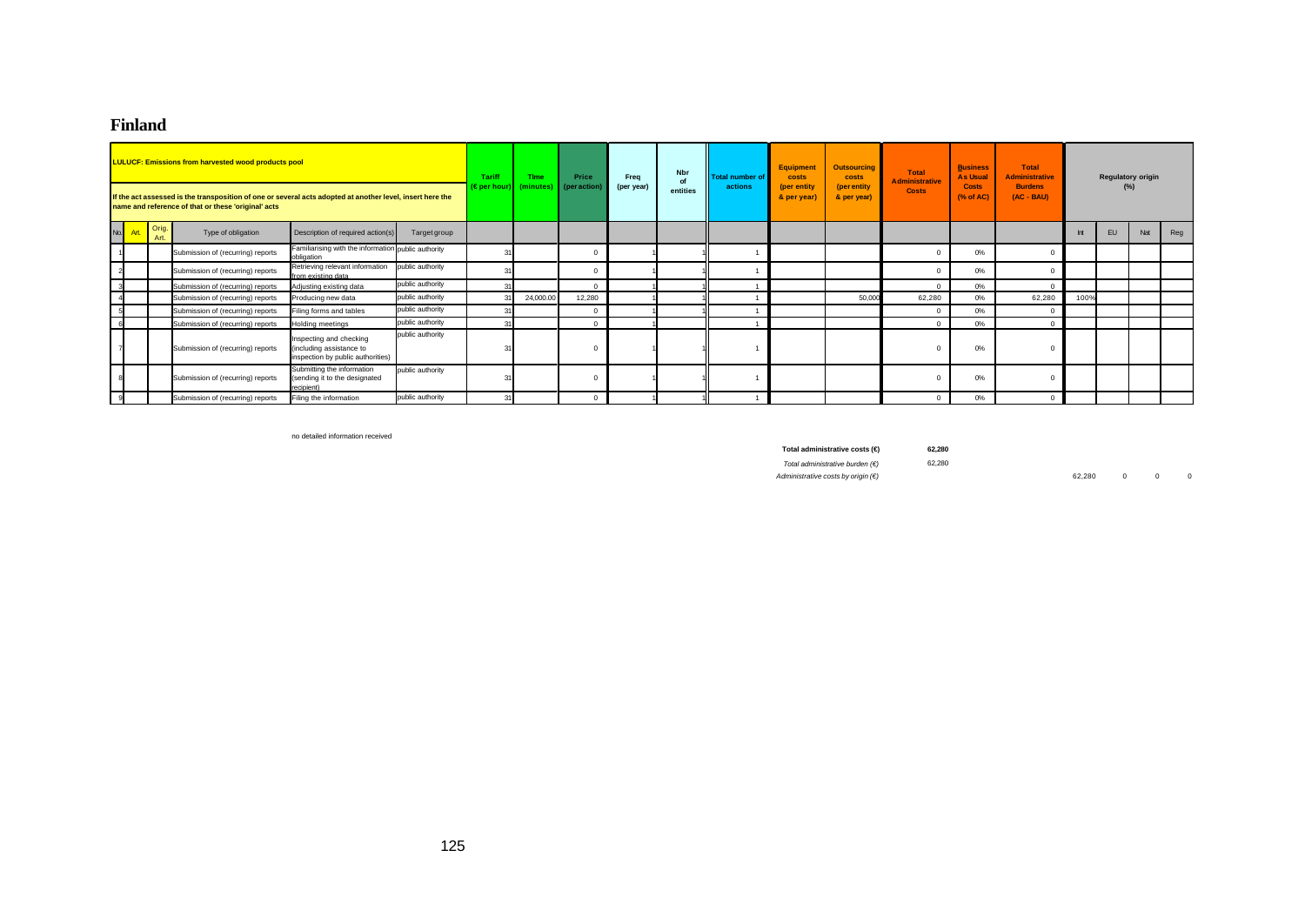| Assumption 1: Days needed between 50 (indicated by FI) and 70 (indicated by SE), average estimate |  |
|---------------------------------------------------------------------------------------------------|--|
| 60 days                                                                                           |  |

|                   |               | 60 days      | 50 days      | 70 days      | 60 days      | 50 days      | 70 days      |
|-------------------|---------------|--------------|--------------|--------------|--------------|--------------|--------------|
| <b>MS</b>         | <b>Tariff</b> | <b>Hours</b> | <b>Hours</b> | <b>Hours</b> | <b>Costs</b> | <b>Costs</b> | <b>Costs</b> |
|                   | €Hour         | <b>No</b>    | <b>No</b>    | No           | €            | €            | €            |
| Belgium           | 31.3          | 480          | 400          | 560          | 15,022       | 12,518       | 17,526       |
| <b>Bulgaria</b>   | 2.1           | 480          | 400          | 560          | 1,004        | 837          | 1,171        |
| Czech Republic    | 7.0           | 480          | 400          | 560          | 3,365        | 2,804        | 3,926        |
| Denmark           | 41.9          | 480          | 400          | 560          | 20,114       | 16,762       | 23,466       |
| Germany           | 37.1          | 480          | 400          | 560          | 17,825       | 14,854       | 20,796       |
| Estonia           | 6.8           | 480          | 400          | 560          | 3,278        | 2,731        | 3,824        |
| Ireland           | 39.4          | 480          | 400          | 560          | 18,911       | 15,759       | 22,062       |
| Greece            | 18.1          | 480          | 400          | 560          | 8,677        | 7,231        | 10,124       |
| Spain             | 21.3          | 480          | 400          | 560          | 10,240       | 8,533        | 11,947       |
| France            | 36.9          | 480          | 400          | 560          | 17,716       | 14,763       | 20,669       |
| Italy             | 42.2          | 480          | 400          | 560          | 20,240       | 16,867       | 23,613       |
| Cyprus            | 18.0          | 480          | 400          | 560          | 8,643        | 7,202        | 10,083       |
| Latvia            | 5.6           | 480          | 400          | 560          | 2,682        | 2,235        | 3,129        |
| Lithuania         | 5.1           | 480          | 400          | 560          | 2,470        | 2,058        | 2,881        |
| Luxembourg        | 38.0          | 480          | 400          | 560          | 18,219       | 15,183       | 21,256       |
| Hungary           | 6.9           | 480          | 400          | 560          | 3,336        | 2,780        | 3,892        |
| Malta             | 12.3          | 480          | 400          | 560          | 5,904        | 4,920        | 6,888        |
| Netherlands       | 31.5          | 480          | 400          | 560          | 15,129       | 12,608       | 17,651       |
| Austria           | 34.0          | 480          | 400          | 560          | 16,309       | 13,591       | 19,027       |
| Poland            | 8.1           | 480          | 400          | 560          | 3,876        | 3,230        | 4,522        |
| Portugal          | 16.6          | 480          | 400          | 560          | 7,980        | 6,650        | 9,310        |
| Romania           | 5.1           | 480          | 400          | 560          | 2,465        | 2,054        | 2,876        |
| Slovenia          | 15.4          | 480          | 400          | 560          | 7,373        | 6,144        | 8,602        |
| Slovakia          | 4.8           | 480          | 400          | 560          | 2,289        | 1,907        | 2,670        |
| Finland           | 30.7          | 480          | 400          | 560          | 14,748       | 12,290       | 17,206       |
| Sweden            | 35.9          | 480          | 400          | 560          | 17,223       | 14,353       | 20,094       |
| United Kingdom    | 43.2          | 480          | 400          | 560          | 20,715       | 17,263       | 24,168       |
| <b>Total EU27</b> |               |              |              |              | 285,754      | 238,128      | 333,379      |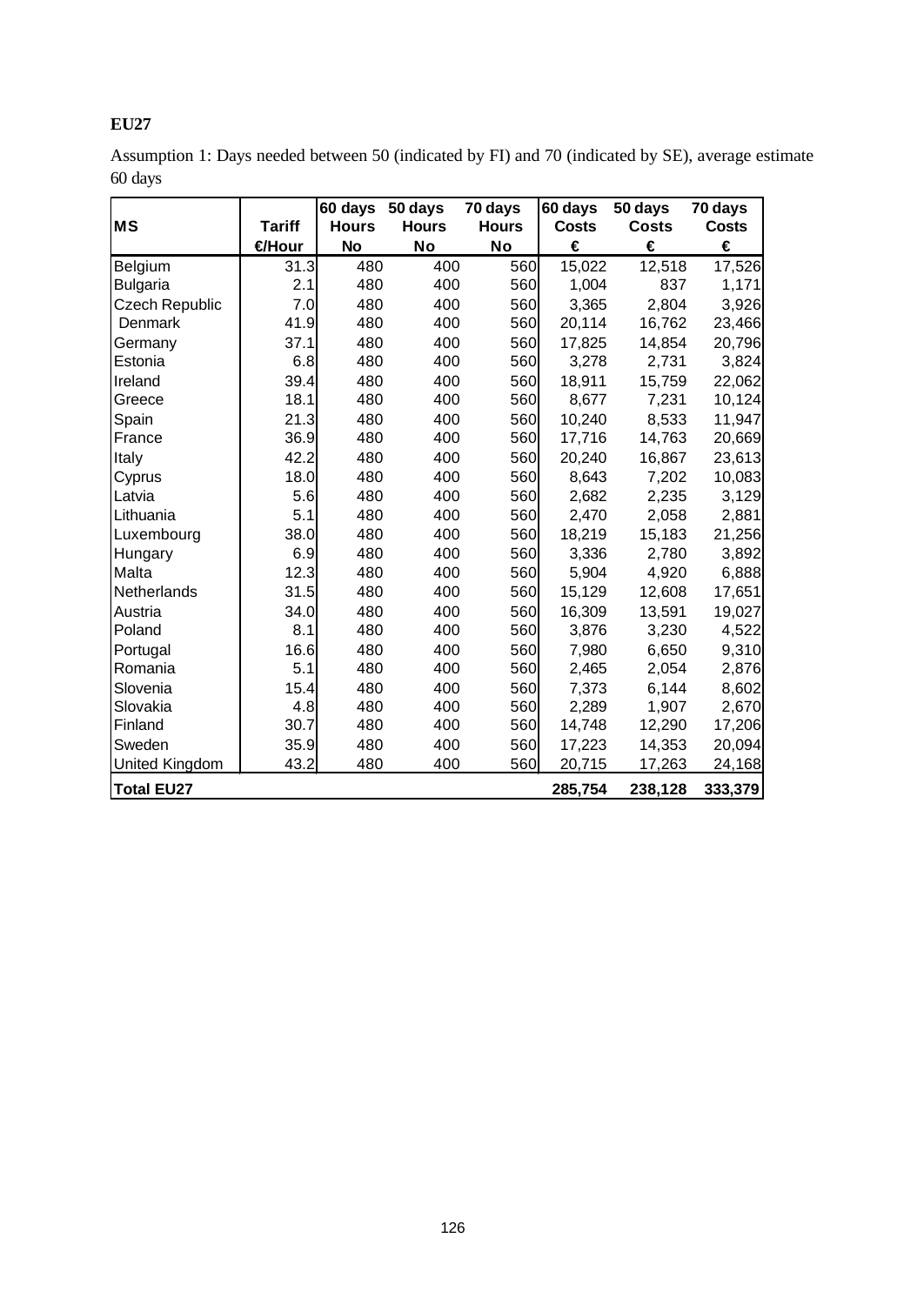# *3) Proposed Change: Estimate and report emissions and removals from rewetting and drainage activities*

# **Finland**

|     |                     | <b>LULUCF: Rewetting and drainage activities</b><br>If the act assessed is the transposition of one or several acts adopted at another level, insert here the<br>name and reference of that or these 'original' acts |                                                                                          |                  | Tariff<br>$(\epsilon$ per hour) | Time<br>(minutes) | Price<br>(per action) | Freq<br>(per year) | <b>Nbr</b><br>of<br>entities | Total number of<br>actions | <b>Equipment</b><br>costs<br>(per entity<br>& per year) | <b>Outsourcing</b><br>costs<br>(per entity)<br>& per year) | <b>Total</b><br><b>Administrative</b><br><b>Costs</b> | <b>Business</b><br><b>As Usual</b><br><b>Costs</b><br>$(%$ (% of AC) | <b>Total</b><br><b>Administrative</b><br><b>Burdens</b><br>$(AC - BAU)$ |      |           | <b>Regulatory origin</b><br>$(\%)$ |     |
|-----|---------------------|----------------------------------------------------------------------------------------------------------------------------------------------------------------------------------------------------------------------|------------------------------------------------------------------------------------------|------------------|---------------------------------|-------------------|-----------------------|--------------------|------------------------------|----------------------------|---------------------------------------------------------|------------------------------------------------------------|-------------------------------------------------------|----------------------------------------------------------------------|-------------------------------------------------------------------------|------|-----------|------------------------------------|-----|
| No. | Orig.<br>Art<br>Art | Type of obligation                                                                                                                                                                                                   | Description of required action(s)                                                        | Target group     |                                 |                   |                       |                    |                              |                            |                                                         |                                                            |                                                       |                                                                      |                                                                         | Int  | <b>EU</b> | Nat                                | Reg |
|     |                     | Submission of (recurring) reports                                                                                                                                                                                    | Familiarising with the information public authority<br>obligation                        |                  |                                 |                   |                       |                    |                              |                            |                                                         |                                                            |                                                       | 0%                                                                   |                                                                         | 100% |           |                                    |     |
|     |                     | Submission of (recurring) reports                                                                                                                                                                                    | Retrieving relevant information<br>from existing data                                    | public authority |                                 |                   | $\Omega$              |                    |                              |                            |                                                         |                                                            | $\Omega$                                              | 0%                                                                   | $\Omega$                                                                | 100% |           |                                    |     |
|     |                     | Submission of (recurring) reports                                                                                                                                                                                    | Adjusting existing data                                                                  | public authority | 31                              |                   | $\Omega$              |                    |                              |                            |                                                         |                                                            | $\Omega$                                              | 0%                                                                   | $\Omega$                                                                | 100% |           |                                    |     |
|     |                     | Submission of (recurring) reports                                                                                                                                                                                    | Producing new data                                                                       | public authority |                                 | 96,000.00         | 49,120                |                    |                              |                            |                                                         | 41,600                                                     | 90,720                                                | 0%                                                                   | 90,720                                                                  | 100% |           |                                    |     |
|     |                     | Submission of (recurring) reports                                                                                                                                                                                    | Filing forms and tables                                                                  | public authority |                                 |                   |                       |                    |                              |                            |                                                         |                                                            | $\Omega$                                              | 0%                                                                   |                                                                         | 100% |           |                                    |     |
|     |                     | Submission of (recurring) reports                                                                                                                                                                                    | Holding meetings                                                                         | public authority | 24                              |                   | $\Omega$              |                    |                              |                            |                                                         |                                                            | $\Omega$                                              | 0%                                                                   | $\Omega$                                                                | 100% |           |                                    |     |
|     |                     | Submission of (recurring) reports                                                                                                                                                                                    | Inspecting and checking<br>(including assistance to<br>inspection by public authorities) | public authority |                                 |                   |                       |                    |                              |                            |                                                         |                                                            |                                                       | 0%                                                                   | $\Omega$                                                                | 100% |           |                                    |     |
|     |                     | Submission of (recurring) reports                                                                                                                                                                                    | Submitting the information<br>(sending it to the designated<br>recinient                 | public authority |                                 |                   |                       |                    |                              |                            |                                                         |                                                            |                                                       | 0%                                                                   |                                                                         | 100% |           |                                    |     |
|     |                     | Submission of (recurring) reports                                                                                                                                                                                    | Filing the information                                                                   | public authority | 21                              |                   | $\Omega$              |                    |                              |                            |                                                         |                                                            | $\Omega$                                              | 0%                                                                   | $\Omega$                                                                | 100% |           |                                    |     |
|     |                     | Submission of (recurring) reports                                                                                                                                                                                    | Training members and<br>employees about the information<br>nhlinations                   | public authority |                                 |                   |                       |                    |                              |                            |                                                         |                                                            |                                                       | 0%                                                                   | $\Omega$                                                                | 100% |           |                                    |     |

200.0

96,000.00 41,600.00

**Total administrative costs (€) 90,720**

*Total administrative burden (€)* 90,720

*Administrative costs by origin (€)* 90,720 0 0 0 0 0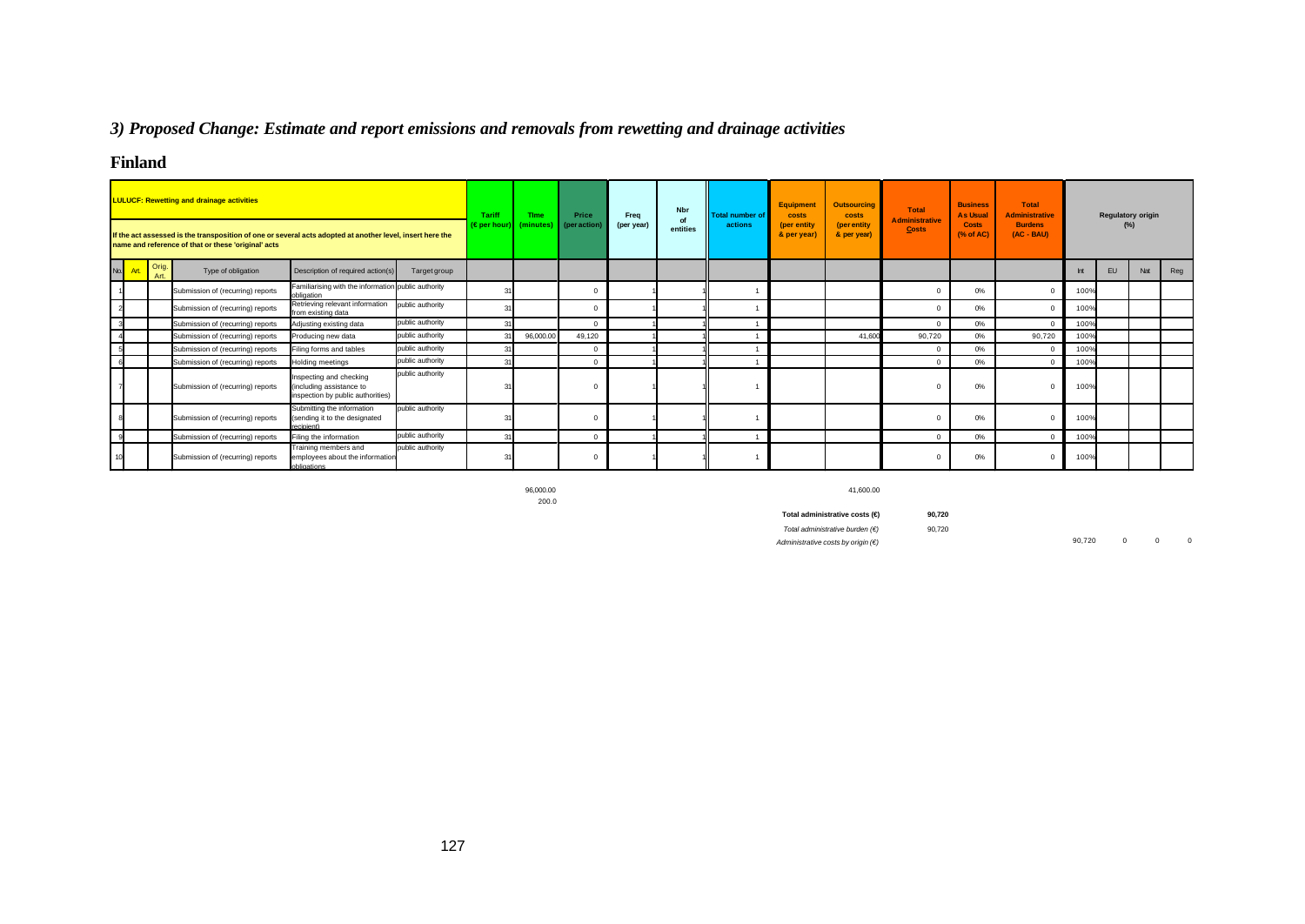# **Sweden**

|     |               | <b>LULUCF: Rewetting and drainage activities</b><br>If the act assessed is the transposition of one or several acts adopted at another level, insert here the<br>name and reference of that or these 'original' acts |                                                                                          |                  | Tariff<br>(€per hou | <b>Time</b><br>(minutes) | Price<br>(per action) | Freq<br>(per year) | <b>Nbr</b><br>of<br>entities | <b>Total number of</b><br>actions | <b>Equipment</b><br>costs<br>(per entity<br>& per year | <b>Outsourcing</b><br>costs<br>(per entity<br>& per year) | Total<br><b>Administrative</b><br><b>Costs</b> | <b>Business</b><br><b>As Usual</b><br>Costs<br>$(%$ (% of AC) | <b>Total</b><br><b>Administrative</b><br><b>Burdens</b><br>$(AC - BAU)$ |      | <b>Regulatory origin</b><br>(%) |     |     |
|-----|---------------|----------------------------------------------------------------------------------------------------------------------------------------------------------------------------------------------------------------------|------------------------------------------------------------------------------------------|------------------|---------------------|--------------------------|-----------------------|--------------------|------------------------------|-----------------------------------|--------------------------------------------------------|-----------------------------------------------------------|------------------------------------------------|---------------------------------------------------------------|-------------------------------------------------------------------------|------|---------------------------------|-----|-----|
| No. | Orig.<br>Art. | Type of obligation                                                                                                                                                                                                   | Description of required action(s)                                                        | Target group     |                     |                          |                       |                    |                              |                                   |                                                        |                                                           |                                                |                                                               |                                                                         | Int  | <b>EU</b>                       | Nat | Reg |
|     |               | Submission of (recurring) reports                                                                                                                                                                                    | Familiarising with the information public authority<br>obligation                        |                  |                     |                          |                       |                    |                              |                                   |                                                        |                                                           | $\Omega$                                       | 0%                                                            |                                                                         | 100% |                                 |     |     |
|     |               | Submission of (recurring) reports                                                                                                                                                                                    | Retrieving relevant information<br>from existing data                                    | public authority |                     |                          |                       |                    |                              |                                   |                                                        |                                                           | $\Omega$                                       | 0%                                                            |                                                                         | 100% |                                 |     |     |
|     |               | Submission of (recurring) reports                                                                                                                                                                                    | Adjusting existing data                                                                  | public authority | 36                  |                          | $\Omega$              |                    |                              |                                   |                                                        |                                                           | $\Omega$                                       | 0%                                                            | $\Omega$                                                                | 100% |                                 |     |     |
|     |               | Submission of (recurring) reports                                                                                                                                                                                    | Producing new data                                                                       | public authority | 36                  | 960.00                   | 574                   |                    |                              |                                   |                                                        | 2,000                                                     | 2.574                                          | 0%                                                            | 2,574                                                                   | 100% |                                 |     |     |
|     |               | Submission of (recurring) reports                                                                                                                                                                                    | Filing forms and tables                                                                  | public authority |                     |                          |                       |                    |                              |                                   |                                                        |                                                           | $\Omega$                                       | 0%                                                            |                                                                         | 100% |                                 |     |     |
|     |               | Submission of (recurring) reports                                                                                                                                                                                    | Holding meetings                                                                         | public authority |                     | 480.00                   | 287                   |                    |                              |                                   |                                                        | 1.000                                                     | 1.287                                          | 0%                                                            | 1.287                                                                   | 100% |                                 |     |     |
|     |               | Submission of (recurring) reports                                                                                                                                                                                    | Inspecting and checking<br>(including assistance to<br>inspection by public authorities) | public authority |                     |                          |                       |                    |                              |                                   |                                                        |                                                           | $\Omega$                                       | 0%                                                            |                                                                         | 100% |                                 |     |     |
|     |               | Submission of (recurring) reports                                                                                                                                                                                    | Submitting the information<br>(sending it to the designated<br>(treinient                | public authority |                     |                          |                       |                    |                              |                                   |                                                        |                                                           |                                                | 0%                                                            |                                                                         | 100% |                                 |     |     |
|     |               | Submission of (recurring) reports                                                                                                                                                                                    | Filing the information                                                                   | public authority | 36                  |                          | $\Omega$              |                    |                              |                                   |                                                        |                                                           | $\Omega$                                       | 0%                                                            |                                                                         | 100% |                                 |     |     |
|     |               | Submission of (recurring) reports                                                                                                                                                                                    | Training members and<br>employees about the information<br>phligations.                  | public authority |                     | 4,800.00                 | 2,872                 |                    |                              |                                   |                                                        | 10,000                                                    | 12,872                                         | 0%                                                            | 12,872                                                                  | 100% |                                 |     |     |

13.0

6,240.00 13,000.00

**Total administrative costs (€) 16,734** *Total administrative burden (€)* 16,734

*Administrative costs by origin (€)* 16,734 0 0 0 0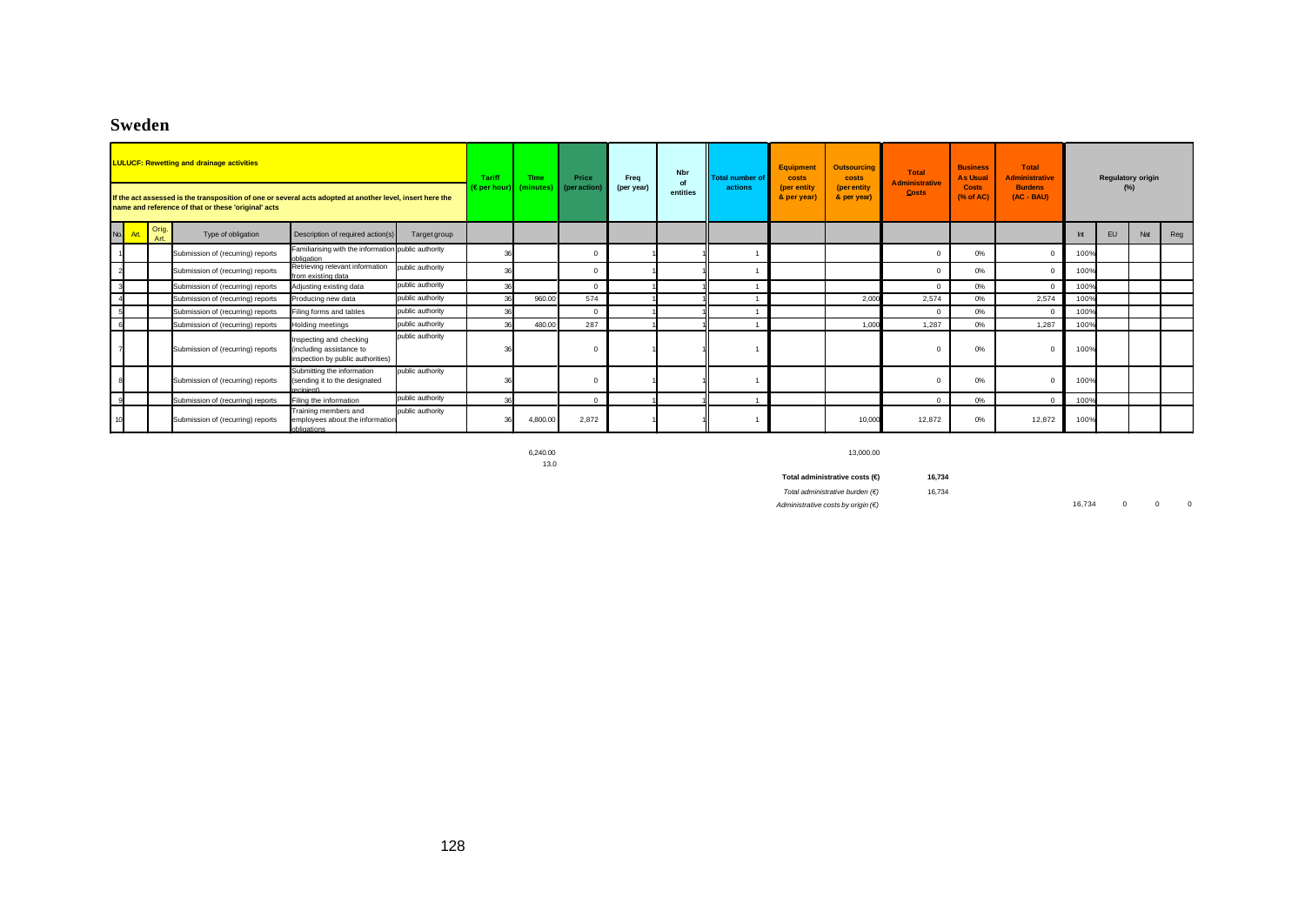# *4) Proposed change: Estimate and report emissions and removals subject to "force majeure" events*

# **Sweden**

|     |              | <b>LULUCF: Emissions subject to "force majeure" events</b><br>If the act assessed is the transposition of one or several acts adopted at another level, insert here the<br>name and reference of that or these 'original' acts |                                                                                          |                  | <b>Tariff</b><br>(€per hou | <b>Time</b><br><i>(minutes</i> | Price<br>(per action) | Freq<br>(per year) | <b>Nbr</b><br>of<br>entities | Total number of<br>actions | Equipment<br>costs<br>(per entity<br>& per year) | <b>Outsourcing</b><br>costs<br>(per entity)<br>& per year) | Total<br><b>Administrative</b><br><b>Costs</b> | <b>Business</b><br><b>As Usual</b><br><b>Costs</b><br>(% of AC) | <b>Total</b><br><b>Administrative</b><br><b>Burdens</b><br>$(AC - BAU)$ |      |           | <b>Regulatory origin</b><br>$(\%)$ |     |
|-----|--------------|--------------------------------------------------------------------------------------------------------------------------------------------------------------------------------------------------------------------------------|------------------------------------------------------------------------------------------|------------------|----------------------------|--------------------------------|-----------------------|--------------------|------------------------------|----------------------------|--------------------------------------------------|------------------------------------------------------------|------------------------------------------------|-----------------------------------------------------------------|-------------------------------------------------------------------------|------|-----------|------------------------------------|-----|
| No. | Orig.<br>Art | Type of obligation                                                                                                                                                                                                             | Description of required action(s)                                                        | Target group     |                            |                                |                       |                    |                              |                            |                                                  |                                                            |                                                |                                                                 |                                                                         | Int  | <b>EU</b> | Nat                                | Reg |
|     |              | Submission of (recurring) reports                                                                                                                                                                                              | Familiarising with the information public authority<br>obligation                        |                  |                            | 4,800.00                       | 2,871                 |                    |                              |                            |                                                  | 10,00                                                      | 12,871                                         | 0%                                                              | 12,871                                                                  | 100% |           |                                    |     |
|     |              | Submission of (recurring) reports                                                                                                                                                                                              | Retrieving relevant information<br>from existing data                                    | public authority | 36                         |                                |                       |                    |                              |                            |                                                  |                                                            |                                                | 0%                                                              |                                                                         | 100% |           |                                    |     |
|     |              | Submission of (recurring) reports                                                                                                                                                                                              | Adjusting existing data                                                                  | public authority | 36 <sub>1</sub>            |                                |                       |                    |                              |                            |                                                  |                                                            |                                                | 0%                                                              |                                                                         | 100% |           |                                    |     |
|     |              | Submission of (recurring) reports                                                                                                                                                                                              | Producing new data                                                                       | public authority | 36                         |                                |                       |                    |                              |                            |                                                  |                                                            |                                                | 0%                                                              |                                                                         | 100% |           |                                    |     |
|     |              | Submission of (recurring) reports                                                                                                                                                                                              | Filing forms and tables                                                                  | public authority | 36                         |                                | $\Omega$              |                    |                              |                            |                                                  |                                                            |                                                | 0%                                                              |                                                                         | 100% |           |                                    |     |
|     |              | Submission of (recurring) reports                                                                                                                                                                                              | Holding meetings                                                                         | public authority | 36                         |                                |                       |                    |                              |                            |                                                  |                                                            |                                                | 0%                                                              |                                                                         | 100% |           |                                    |     |
|     |              | Submission of (recurring) reports                                                                                                                                                                                              | Inspecting and checking<br>(including assistance to<br>inspection by public authorities) | public authority |                            |                                |                       |                    |                              |                            |                                                  |                                                            |                                                | 0%                                                              |                                                                         | 100% |           |                                    |     |
|     |              | Submission of (recurring) reports                                                                                                                                                                                              | Submitting the information<br>(sending it to the designated<br>recinient)                | public authority |                            |                                |                       |                    |                              |                            |                                                  |                                                            |                                                | 0%                                                              |                                                                         | 100% |           |                                    |     |
|     |              | Submission of (recurring) reports                                                                                                                                                                                              | Filing the information                                                                   | public authority | 36                         |                                |                       |                    |                              |                            |                                                  |                                                            | $\Omega$                                       | 0%                                                              |                                                                         | 100% |           |                                    |     |

10 days

4,800.00 10,000.00

**Total administrative costs (€) 12,871** *Total administrative burden (€)* 12,871 *Administrative costs by origin (€)* 12,871 0 0 0 0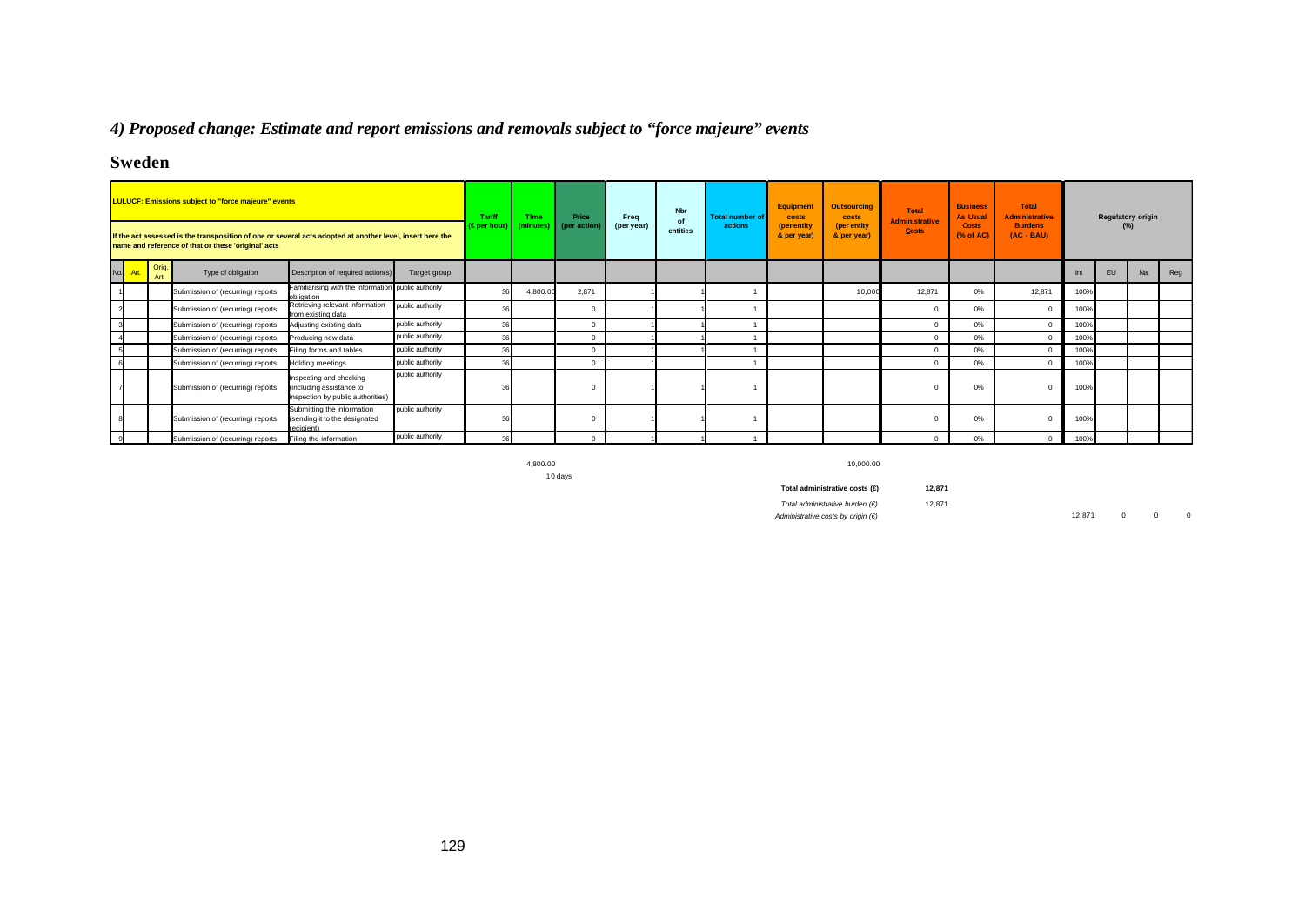### **Finland**

|          |               | <b>LULUCF: Emissions subject to "force majeure" events</b><br>If the act assessed is the transposition of one or several acts adopted at another level, insert here the<br>name and reference of that or these 'original' acts |                                                                                          |                  | <b>Tariff</b><br>(€per hour)∥ | <b>Time</b><br>(minutes) | Price<br>(per action | Freq<br>(per year) | <b>Nbr</b><br>of<br>entities | Total number of<br>actions | <b>Equipment</b><br>costs<br>(per entity)<br>& per year) | <b>Outsourcing</b><br>costs<br>(per entity<br>& per year) | <b>Total</b><br><b>Administrative</b><br><b>Costs</b> | <b>Business</b><br>÷<br><b>As Usual</b><br>. .<br><b>Costs</b><br>% of AC | <b>Total</b><br><b>Administrative</b><br><b>Burdens</b><br>$(AC - BAU)$ |      | <b>Regulatory origin</b> | (%) |     |
|----------|---------------|--------------------------------------------------------------------------------------------------------------------------------------------------------------------------------------------------------------------------------|------------------------------------------------------------------------------------------|------------------|-------------------------------|--------------------------|----------------------|--------------------|------------------------------|----------------------------|----------------------------------------------------------|-----------------------------------------------------------|-------------------------------------------------------|---------------------------------------------------------------------------|-------------------------------------------------------------------------|------|--------------------------|-----|-----|
| No. Art. | Orig.<br>Art. | Type of obligation                                                                                                                                                                                                             | Description of required action(s)                                                        | Target group     |                               |                          |                      |                    |                              |                            |                                                          |                                                           |                                                       |                                                                           |                                                                         | Int  | EU                       | Nat | Reg |
|          |               | Submission of (recurring) reports                                                                                                                                                                                              | Familiarising with the information public authority<br>obligation                        |                  |                               |                          |                      |                    |                              |                            |                                                          |                                                           |                                                       | 0%                                                                        |                                                                         | 100% |                          |     |     |
|          |               | Submission of (recurring) reports                                                                                                                                                                                              | Retrieving relevant information<br>from existing data                                    | public authority |                               |                          |                      |                    |                              |                            |                                                          |                                                           |                                                       | 0%                                                                        |                                                                         | 100% |                          |     |     |
|          |               | Submission of (recurring) reports                                                                                                                                                                                              | Adjusting existing data                                                                  | public authority | $\mathcal{P}$                 |                          | $\Omega$             |                    |                              |                            |                                                          |                                                           | $\Omega$                                              | 0%                                                                        |                                                                         | 100% |                          |     |     |
|          |               | Submission of (recurring) reports                                                                                                                                                                                              | Producing new data                                                                       | public authority | 26                            | 24,000.00                | 10,216               |                    |                              |                            |                                                          |                                                           | 10.216                                                | 0%                                                                        | 10,216                                                                  | 100% |                          |     |     |
|          |               | Submission of (recurring) reports                                                                                                                                                                                              | Filing forms and tables                                                                  | public authority |                               |                          | $\Omega$             |                    |                              |                            |                                                          |                                                           | $\Omega$                                              | 0%                                                                        |                                                                         | 100% |                          |     |     |
|          |               | Submission of (recurring) reports                                                                                                                                                                                              | Holding meetings                                                                         | public authority | 26                            |                          | $\Omega$             |                    |                              |                            |                                                          |                                                           |                                                       | 0%                                                                        |                                                                         | 100% |                          |     |     |
|          |               | Submission of (recurring) reports                                                                                                                                                                                              | Inspecting and checking<br>(including assistance to<br>inspection by public authorities) | public authority |                               |                          | $\Omega$             |                    |                              |                            |                                                          |                                                           |                                                       | 0%                                                                        |                                                                         | 100% |                          |     |     |
|          |               | Submission of (recurring) reports                                                                                                                                                                                              | Submitting the information<br>(sending it to the designated<br>recipient)                | public authority |                               |                          | $\Omega$             |                    |                              |                            |                                                          |                                                           |                                                       | 0%                                                                        |                                                                         | 100% |                          |     |     |
|          |               | Submission of (recurring) reports                                                                                                                                                                                              | Filing the information                                                                   | public authority | 26                            |                          | $\Omega$             |                    |                              |                            |                                                          |                                                           | $\Omega$                                              | 0%                                                                        | $\Omega$                                                                | 100% |                          |     |     |

no detailed information received

**Total administrative costs (€) 10,216**

*Total administrative burden (€)* 10,216

*Administrative costs by origin (€)* 10,216 0 0 0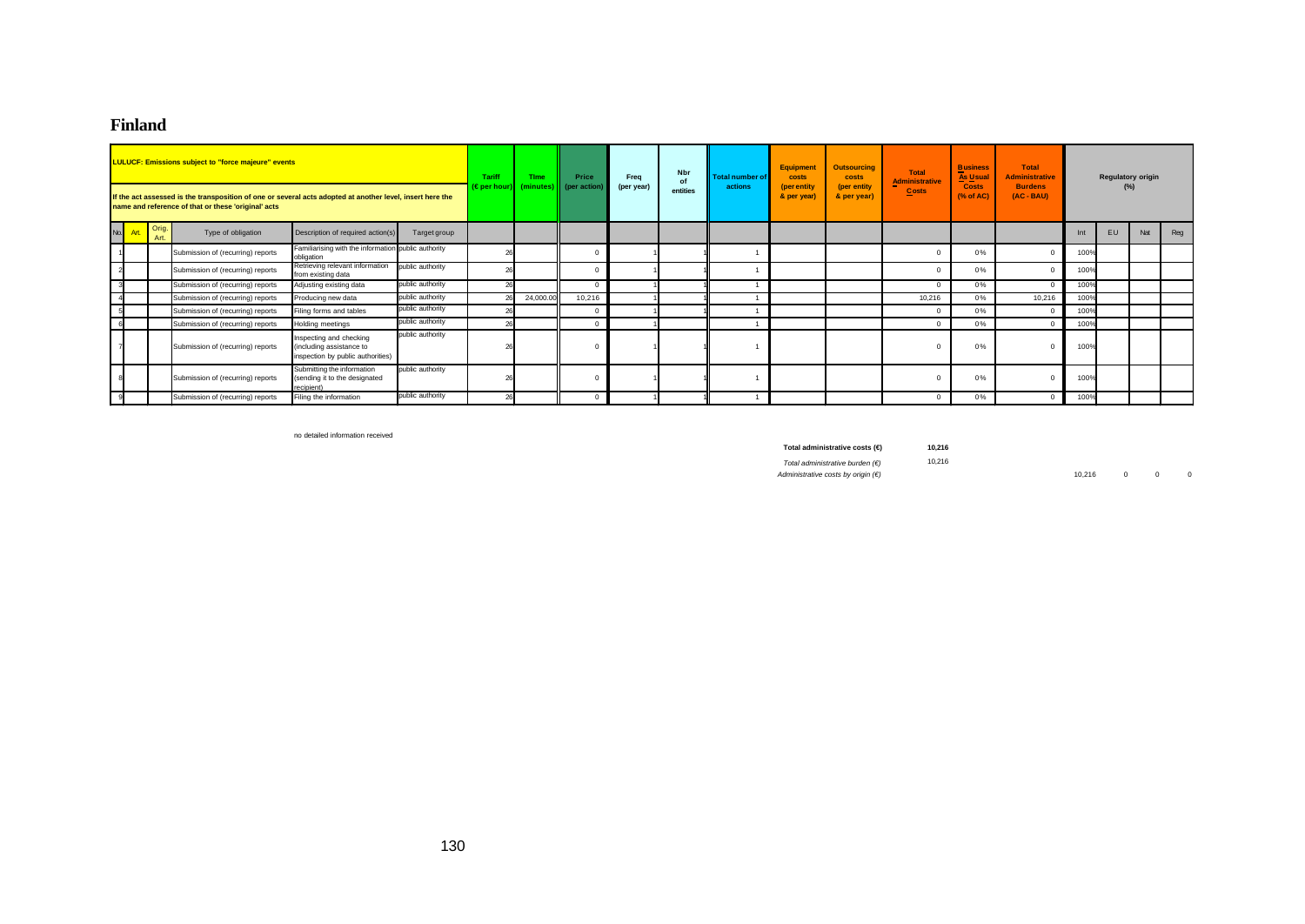# *5) Proposed change: Updating of forest management reference level values based on new data or methodological improvements*

# **Sweden**

|     |               | <b>LULUCF: Updating forest management based on new data</b><br>If the act assessed is the transposition of one or several acts adopted at another level, insert here the |                                                                                          |                  | Tariff<br>$(\epsilon$ per hour] | <b>Time</b><br>(minutes) | Price<br>(per action | Freq<br>(per year) | Nbr<br>of<br>entities | <b>Total number of</b><br>actions | <b>Equipment</b><br>costs<br>(per entity<br>& per year) | <b>Outsourcing</b><br>costs<br>(per entity<br>& per year) | <b>Total</b><br><b>Administrative</b><br>Costs | <b>Business</b><br><b>As Usual</b><br>Costs<br>$(%$ (% of AC) | Total<br><b>Administrative</b><br><b>Burdens</b><br>$(AC - BAU)$ |      | $(\%)$ | <b>Regulatory origin</b> |     |
|-----|---------------|--------------------------------------------------------------------------------------------------------------------------------------------------------------------------|------------------------------------------------------------------------------------------|------------------|---------------------------------|--------------------------|----------------------|--------------------|-----------------------|-----------------------------------|---------------------------------------------------------|-----------------------------------------------------------|------------------------------------------------|---------------------------------------------------------------|------------------------------------------------------------------|------|--------|--------------------------|-----|
|     |               | name and reference of that or these 'original' acts                                                                                                                      |                                                                                          |                  |                                 |                          |                      |                    |                       |                                   |                                                         |                                                           |                                                |                                                               |                                                                  |      |        |                          |     |
| No. | Orig.<br>Art. | Type of obligation                                                                                                                                                       | Description of required action(s)                                                        | Target group     |                                 |                          |                      |                    |                       |                                   |                                                         |                                                           |                                                |                                                               |                                                                  | In   | EU     | Nat                      | Reg |
|     |               | Submission of (recurring) reports                                                                                                                                        | Familiarising with the information public authority<br>obligation                        |                  |                                 | 480.0                    | 287                  |                    |                       |                                   |                                                         | 1.00                                                      | 1.287                                          | 0%                                                            | 1,287                                                            | 100% |        |                          |     |
|     |               | Submission of (recurring) reports                                                                                                                                        | Retrieving relevant information<br>from existing data                                    | public authority |                                 |                          |                      |                    |                       |                                   |                                                         |                                                           |                                                | 0%                                                            |                                                                  | 100% |        |                          |     |
|     |               | Submission of (recurring) reports                                                                                                                                        | Adjusting existing data                                                                  | public authority | 36                              |                          |                      |                    |                       |                                   |                                                         |                                                           | $\Omega$                                       | 0%                                                            | $\Omega$                                                         | 100% |        |                          |     |
|     |               | Submission of (recurring) reports                                                                                                                                        | Producing new data                                                                       | public authority | $\mathbf{R}$                    |                          |                      |                    |                       |                                   |                                                         |                                                           |                                                | 0%                                                            | $\Omega$                                                         | 1009 |        |                          |     |
|     |               | Submission of (recurring) reports                                                                                                                                        | Filing forms and tables                                                                  | public authority | 31                              |                          |                      |                    |                       |                                   |                                                         |                                                           |                                                | 0%                                                            | $\Omega$                                                         | 100% |        |                          |     |
|     |               | Submission of (recurring) reports                                                                                                                                        | Holding meetings                                                                         | public authority | 3(                              |                          |                      |                    |                       |                                   |                                                         |                                                           | $\Omega$                                       | 0%                                                            | $\Omega$                                                         | 100% |        |                          |     |
|     |               | Submission of (recurring) reports                                                                                                                                        | Inspecting and checking<br>(including assistance to<br>inspection by public authorities) | public authority |                                 |                          |                      |                    |                       |                                   |                                                         |                                                           |                                                | 0%                                                            | $\Omega$                                                         | 100% |        |                          |     |
|     |               | Submission of (recurring) reports                                                                                                                                        | Submitting the information<br>(sending it to the designated<br>recipient)                | public authority |                                 |                          |                      |                    |                       |                                   |                                                         |                                                           |                                                | 0%                                                            | $\Omega$                                                         | 100% |        |                          |     |
|     |               | Submission of (recurring) reports                                                                                                                                        | Filing the information                                                                   | public authority | 34                              |                          |                      |                    |                       |                                   |                                                         |                                                           |                                                | 0%                                                            | $\Omega$                                                         | 100% |        |                          |     |

1.00

**Total administrative costs (€) 1,287**

*Total administrative burden (€)* 1,287

*Administrative costs by origin (€)* 1,287 0 0 0 0 0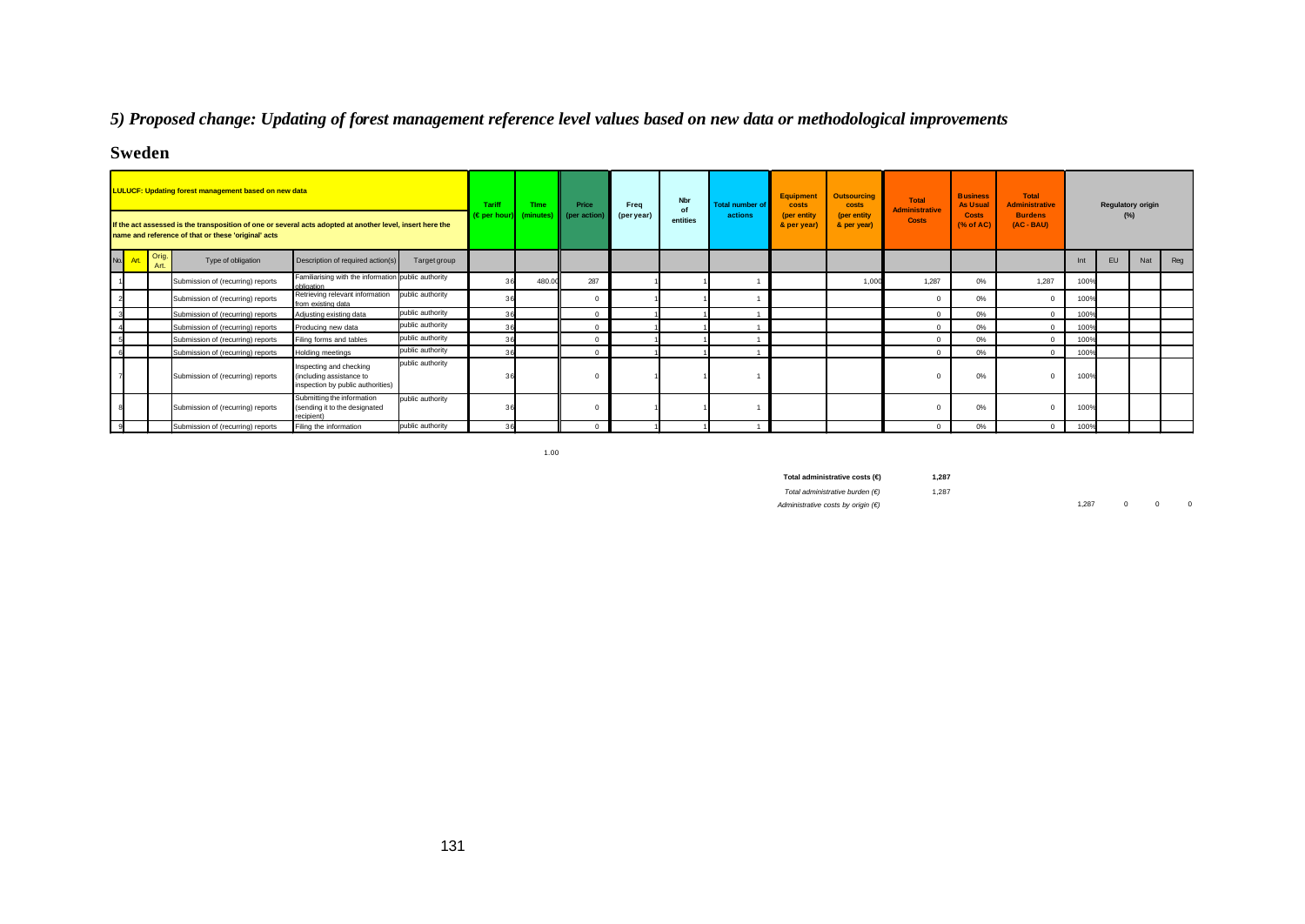| <b>MS</b>                             | <b>Tariff</b> | <b>Hours</b> |       | <b>Staff costs Outsourcing</b> | <b>Total</b> |
|---------------------------------------|---------------|--------------|-------|--------------------------------|--------------|
|                                       |               |              |       | costs                          |              |
|                                       | €hour         | <b>No</b>    | €     | €                              | €            |
| Belgium                               | 31.3          | 8            | 250   | 1,000                          | 1,250        |
| <b>Bulgaria</b>                       | 2.1           | 8            | 17    | 1,000                          | 1,017        |
| <b>Czech Republic</b>                 | 7.0           | 8            | 56    | 1,000                          | 1,056        |
| Denmark                               | 41.9          | 8            | 335   | 1,000                          | 1,335        |
| Germany                               | 37.1          | 8            | 297   | 1,000                          | 1,297        |
| Estonia                               | 6.8           | 8            | 55    | 1,000                          | 1,055        |
| Ireland                               | 39.4          | 8            | 315   | 1,000                          | 1,315        |
| Greece                                | 18.1          | 8            | 145   | 1,000                          | 1,145        |
| Spain                                 | 21.3          | 8            | 171   | 1,000                          | 1,171        |
| France                                | 36.9          | 8            | 295   | 1,000                          | 1,295        |
| Italy                                 | 42.2          | 8            | 337   | 1,000                          | 1,337        |
| Cyprus                                | 18.0          | 8            | 144   | 1,000                          | 1,144        |
| Latvia                                | 5.6           | 8            | 45    | 1,000                          | 1,045        |
| Lithuania                             | 5.1           | 8            | 41    | 1,000                          | 1,041        |
| Luxembourg                            | 38.0          | 8            | 304   | 1,000                          | 1,304        |
| Hungary                               | 6.9           | 8            | 56    | 1,000                          | 1,056        |
| Malta                                 | 12.3          | 8            | 98    | 1,000                          | 1,098        |
| Netherlands                           | 31.5          | 8            | 252   | 1,000                          | 1,252        |
| Austria                               | 34.0          | 8            | 272   | 1,000                          | 1,272        |
| Poland                                | 8.1           | 8            | 65    | 1,000                          | 1,065        |
| Portugal                              | 16.6          | 8            | 133   | 1,000                          | 1,133        |
| Romania                               | 5.1           | 8            | 41    | 1,000                          | 1,041        |
| Slovenia                              | 15.4          | 8            | 123   | 1,000                          | 1,123        |
| Slovakia                              | 4.8           | 8            | 38    | 1,000                          | 1,038        |
| Finland                               | 30.7          | 8            | 246   | 1,000                          | 1,246        |
| Sweden                                | 35.9          | 8            | 287   | 1,000                          | 1,287        |
| <b>United Kingdom</b>                 | 43.2          | 8            | 345   | 1,000                          | 1,345        |
| <b>Total EU27</b>                     |               |              | 4,763 | 27,000                         | 31,763       |
| <b>Total without Malta and Cyprus</b> |               |              | 4,520 | 25,000                         | 29,520       |

| Assumption: 1 day of staff costs and 1000 $\epsilon$ outsorucing costs as indicated by SE |  |  |
|-------------------------------------------------------------------------------------------|--|--|
|-------------------------------------------------------------------------------------------|--|--|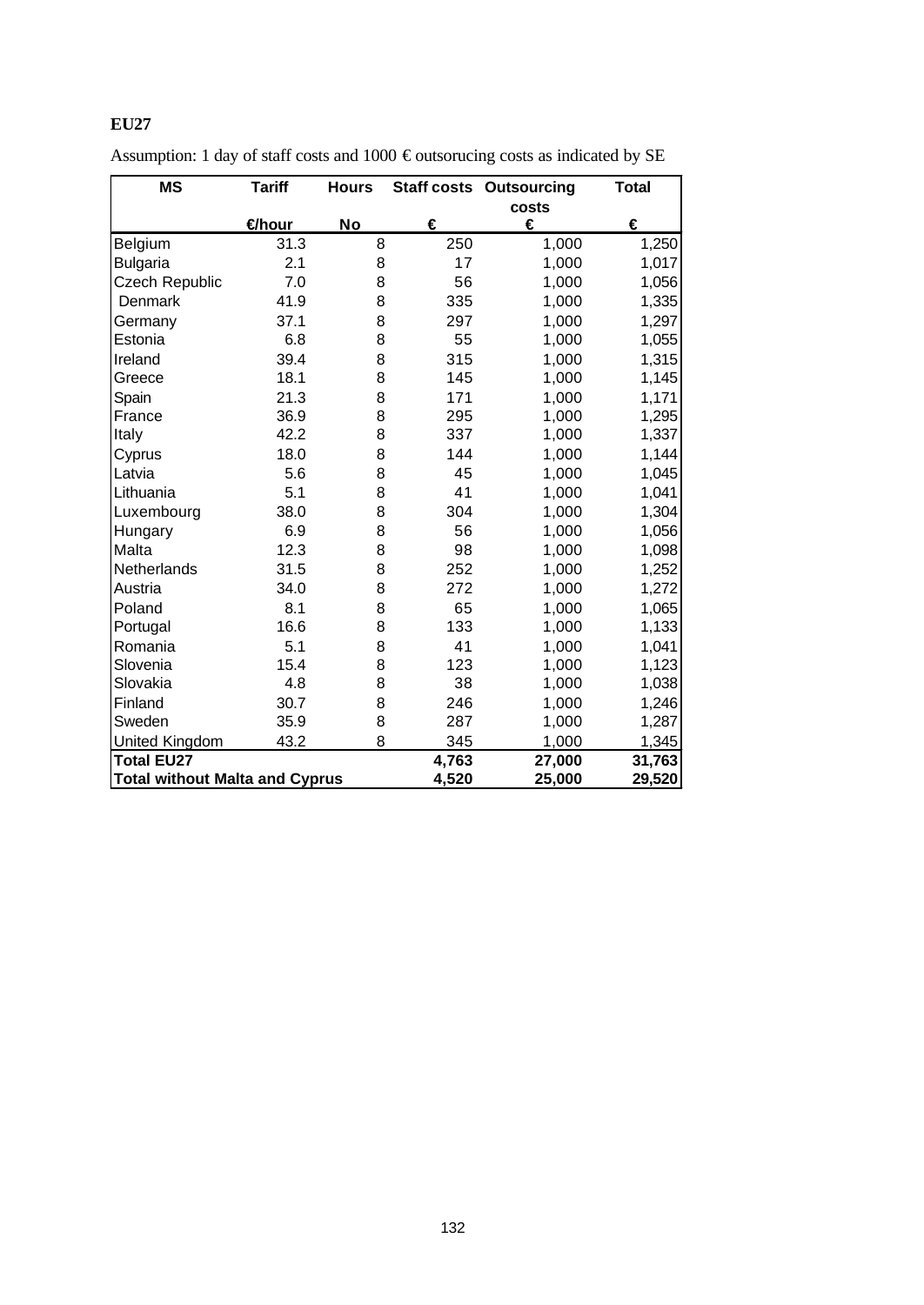# **Enhance comprehensiveness, completeness, consistency and transparency of reporting by Member States**

*1) Proposed change: Report projections separately for the ETS-sector and the non-ETS sector*

# **Hungary**

|     |                                                                                       | Report policies and measures separatley for the ETS-sector and the Non-ETS-sector                                                                                |                                                                                          |                  | Tariff<br>(€per hour | Time<br><i>(minutes)</i> | Price<br>(per action) | Freq<br>(per year) | <b>Nbr</b><br>of<br>entities | <b>Total number of</b><br>actions | <b>Equipment</b><br>costs<br>(per entity | <b>Outsourcing</b><br>costs<br>(per entity | Total<br><b>Administrative</b><br><b>Costs</b> | <b>Business</b><br><b>As Usual</b><br><b>Costs</b> | <b>Total</b><br><b>Administrative</b><br><b>Burdens</b> |     | <b>Regulatory origin</b><br>$(\%)$ |     |     |
|-----|---------------------------------------------------------------------------------------|------------------------------------------------------------------------------------------------------------------------------------------------------------------|------------------------------------------------------------------------------------------|------------------|----------------------|--------------------------|-----------------------|--------------------|------------------------------|-----------------------------------|------------------------------------------|--------------------------------------------|------------------------------------------------|----------------------------------------------------|---------------------------------------------------------|-----|------------------------------------|-----|-----|
|     |                                                                                       | If the act assessed is the transposition of one or several acts adopted at another level, insert here the<br>name and reference of that or these 'original' acts |                                                                                          |                  |                      |                          |                       |                    |                              |                                   | & per year)                              | & per year)                                |                                                | (% of AC)                                          | $(AC - BAU)$                                            |     |                                    |     |     |
| No. | Orig.<br>Type of obligation<br>Art<br>Submission of (recurring) reports<br>obligation |                                                                                                                                                                  | Description of required action(s)                                                        | Target group     |                      |                          |                       |                    |                              |                                   |                                          |                                            |                                                |                                                    |                                                         | Int | EU                                 | Nat | Reg |
|     |                                                                                       |                                                                                                                                                                  | Familiarising with the information public authority                                      |                  |                      |                          |                       |                    |                              |                                   |                                          |                                            |                                                | 0%                                                 |                                                         |     | 100%                               |     |     |
|     |                                                                                       | Submission of (recurring) reports                                                                                                                                | Retrieving relevant information<br>from existing data                                    | public authority |                      |                          |                       |                    |                              |                                   |                                          |                                            |                                                | 0%                                                 |                                                         |     | 100%                               |     |     |
|     |                                                                                       | Submission of (recurring) reports                                                                                                                                | Adjusting existing data                                                                  | public authority |                      | 480.00                   | 55                    |                    |                              |                                   |                                          | 17,000                                     | 17,110                                         | 0%                                                 | 17,110                                                  |     | 100%                               |     |     |
|     |                                                                                       | Submission of (recurring) reports                                                                                                                                | Producing new data                                                                       | public authority |                      | 480.00                   | 55                    |                    |                              |                                   |                                          | 2,000                                      | 2,110                                          | 0%                                                 | 2,110                                                   |     | 100%                               |     |     |
|     |                                                                                       | Submission of (recurring) reports                                                                                                                                | Filing forms and tables                                                                  | public authority |                      | 480.00                   | 55                    |                    |                              |                                   |                                          | 1.00                                       | 1,110                                          | 0%                                                 | 1,110                                                   |     | 100%                               |     |     |
|     |                                                                                       | Submission of (recurring) reports                                                                                                                                | Holding meetings                                                                         | public authority |                      | 480.00                   | 55                    |                    |                              |                                   |                                          |                                            | 166                                            | 0%                                                 | 166                                                     |     | 100%                               |     |     |
|     |                                                                                       | Submission of (recurring) reports                                                                                                                                | Inspecting and checking<br>(including assistance to<br>inspection by public authorities) | public authority |                      |                          |                       |                    |                              |                                   |                                          |                                            |                                                | 0%                                                 |                                                         |     | 100%                               |     |     |
|     |                                                                                       | Submission of (recurring) reports                                                                                                                                | Submitting the information<br>(sending it to the designated<br>recinient)                | public authority |                      | 480.0                    | 55                    |                    |                              |                                   |                                          |                                            | 55                                             | 0%                                                 | 55                                                      |     | 100%                               |     |     |
|     |                                                                                       | Submission of (recurring) reports                                                                                                                                | Filing the information                                                                   | public authority |                      | 480.00                   | 55                    |                    |                              |                                   |                                          |                                            | 55                                             | 0%                                                 | 55                                                      |     | 100%                               |     |     |

6

2,880.00 20,000.00

**Total administrative costs (€) 20,607** *Total administrative burden (€)* 20,607

*Administrative costs by origin (€)* 0 20,607 0 0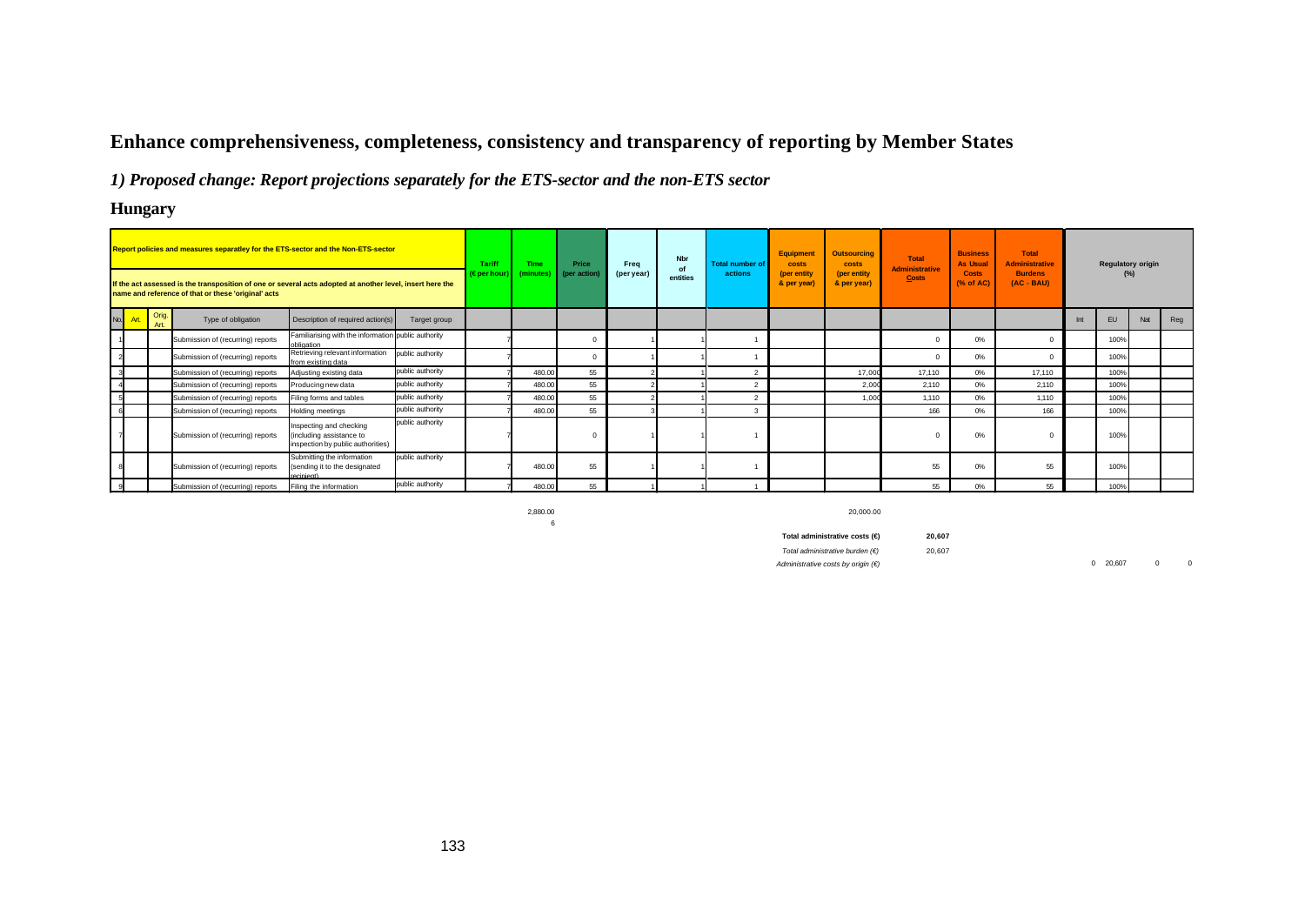### **Netherlands**

|                |          |                     | Report policies and measures separatley for the ETS-sector and the Non-ETS-sector<br>If the act assessed is the transposition of one or several acts adopted at another level, insert here the<br>name and reference of that or these 'original' acts |                                                                                          |                  | Tariff<br>(€ per<br>hour) | Time<br>minutes) | Price<br>(per action) | Freq<br>(per year) | <b>Nbr</b><br>of<br>entities | <b>Total</b><br>number of<br>actions | <b>Equipment</b><br>costs<br>(per entity<br>& per year) | <b>Outsourcing</b><br>costs<br>(per entity<br>& per year) | <b>Total</b><br><b>Administrative</b><br><b>Costs</b> | <b>Business</b><br><b>As Usual</b><br><b>Costs</b><br>$(%$ $(*)$ of AC) | Total<br><b>Administrative</b><br><b>Burdens</b><br>$(AC - BAU)$ |     | <b>Regulatory origin</b><br>$(\%)$ |     |     |
|----------------|----------|---------------------|-------------------------------------------------------------------------------------------------------------------------------------------------------------------------------------------------------------------------------------------------------|------------------------------------------------------------------------------------------|------------------|---------------------------|------------------|-----------------------|--------------------|------------------------------|--------------------------------------|---------------------------------------------------------|-----------------------------------------------------------|-------------------------------------------------------|-------------------------------------------------------------------------|------------------------------------------------------------------|-----|------------------------------------|-----|-----|
|                | No. Art. | Orig.<br><b>Art</b> | Type of obligation                                                                                                                                                                                                                                    | Description of required action(s)                                                        | Target group     |                           |                  |                       |                    |                              |                                      |                                                         |                                                           |                                                       |                                                                         |                                                                  | Int | <b>EU</b>                          | Nat | Reg |
|                |          |                     | Submission of (recurring) reports                                                                                                                                                                                                                     | Familiarising with the information public authority<br>obligation                        |                  | 32                        |                  | $^{\circ}$            |                    |                              |                                      |                                                         |                                                           | $\Omega$                                              | 0%                                                                      | $\Omega$                                                         |     | 100%                               |     |     |
| $\overline{2}$ |          |                     | Submission of (recurring) reports                                                                                                                                                                                                                     | Retrieving relevant information public authority<br>from existing data                   |                  | 32                        |                  | 0                     |                    |                              |                                      |                                                         |                                                           |                                                       | $0\%$                                                                   | $\Omega$                                                         |     | 100%                               |     |     |
| $\overline{3}$ |          |                     | Submission of (recurring) reports                                                                                                                                                                                                                     | Adjusting existing data                                                                  | public authority | 32                        | 7,200.00         | 3,780                 |                    |                              |                                      |                                                         |                                                           | 3.780                                                 | 0%                                                                      | 3.780                                                            |     | 100%                               |     |     |
|                |          |                     | Submission of (recurring) reports                                                                                                                                                                                                                     | Producing new data                                                                       | public authority | 32                        | 4,800.00         | 2,520                 |                    |                              |                                      |                                                         |                                                           | 2,520                                                 | 0%                                                                      | 2,520                                                            |     | 100%                               |     |     |
| 5              |          |                     | Submission of (recurring) reports                                                                                                                                                                                                                     | Filing forms and tables                                                                  | public authority | 32                        | 1,920.00         | 1,008                 |                    |                              |                                      |                                                         |                                                           | 1.008                                                 | 0%                                                                      | 1.008                                                            |     | 100%                               |     |     |
| 6              |          |                     | Submission of (recurring) reports                                                                                                                                                                                                                     | Holding meetings                                                                         | public authority | 32                        | 1,920.00         | 1,008                 |                    |                              | Э                                    |                                                         |                                                           | 3.024                                                 | 0%                                                                      | 3.024                                                            |     | 100%                               |     |     |
|                |          |                     | Submission of (recurring) reports                                                                                                                                                                                                                     | Inspecting and checking<br>(including assistance to<br>inspection by public authorities) | public authority |                           |                  |                       |                    |                              |                                      |                                                         |                                                           |                                                       | 0%                                                                      | $\Omega$                                                         |     | 100%                               |     |     |
|                |          |                     | Submission of (recurring) reports                                                                                                                                                                                                                     | Submitting the information<br>(sending it to the designated<br>recipient)                | public authority | $\mathcal{D}$             | 480.00           | 252                   |                    |                              |                                      |                                                         |                                                           | 252                                                   | 0%                                                                      | 252                                                              |     | 100%                               |     |     |
| 9              |          |                     | Submission of (recurring) reports                                                                                                                                                                                                                     | Filing the information                                                                   | public authority | 32                        | 480.00           | 252                   |                    |                              |                                      |                                                         |                                                           | 252                                                   | 0%                                                                      | 252                                                              |     | 100%                               |     |     |

16,800.00 35

**Total administrative costs (€) 10,836**

*Total administrative burden (€)* 10,836

*Administrative costs by origin (€)* 0 10,836 0 0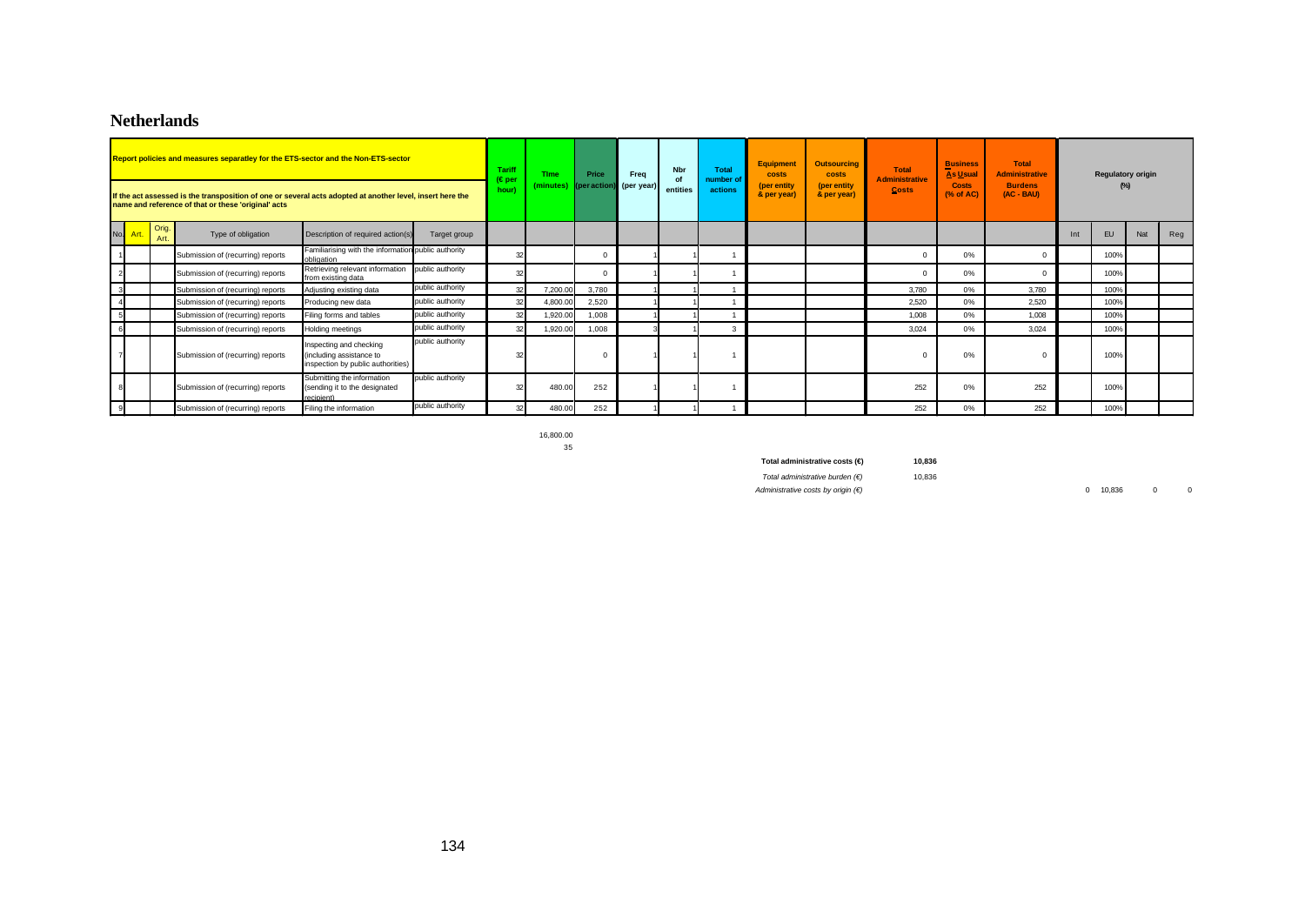### **Finland**

|                |               | Report policies and measures separatley for the ETS-sector and the Non-ETS-sector<br>If the act assessed is the transposition of one or several acts adopted at another level, insert here the<br>name and reference of that or these 'original' acts |                                                                                          |                  | <b>Tariff</b><br>(€per hour) | <b>Time</b><br>minutes | Price<br>(per action) | Freq<br>(per year) | Nbr<br>of<br>entities | <b>Total number of</b><br>actions | <b>Equipment</b><br>costs<br>(per entity<br>& per year) | <b>Outsourcing</b><br>costs<br>(per entity<br>& per year) | Total<br><b>Administrative</b><br>Costs | <b>Business</b><br><b>As Usual</b><br><b>Costs</b><br>(% of AC) | <b>Total</b><br><b>Administrative</b><br><b>Burdens</b><br>$(AC - BAU)$ | <b>Regulatory origin</b><br>$(\%)$ |     |     |
|----------------|---------------|-------------------------------------------------------------------------------------------------------------------------------------------------------------------------------------------------------------------------------------------------------|------------------------------------------------------------------------------------------|------------------|------------------------------|------------------------|-----------------------|--------------------|-----------------------|-----------------------------------|---------------------------------------------------------|-----------------------------------------------------------|-----------------------------------------|-----------------------------------------------------------------|-------------------------------------------------------------------------|------------------------------------|-----|-----|
| No.<br>Art.    | Orig.<br>Art. | Type of obligation                                                                                                                                                                                                                                    | Description of required action(s)                                                        | Target group     |                              |                        |                       |                    |                       |                                   |                                                         |                                                           |                                         |                                                                 |                                                                         | EU                                 | Nat | Reg |
|                |               | Submission of (recurring) reports                                                                                                                                                                                                                     | Familiarising with the information public authority<br>obligation                        |                  |                              |                        |                       |                    |                       |                                   |                                                         |                                                           | $\Omega$                                | 0%                                                              |                                                                         | 100%                               |     |     |
|                |               | Submission of (recurring) reports                                                                                                                                                                                                                     | Retrieving relevant information<br>from existing data                                    | public authority |                              |                        | $\Omega$              |                    |                       |                                   |                                                         |                                                           | $\Omega$                                | 0%                                                              |                                                                         | 100%                               |     |     |
| $\overline{3}$ |               | Submission of (recurring) reports                                                                                                                                                                                                                     | Adjusting existing data                                                                  | public authority |                              | 480.00                 | 246                   |                    |                       |                                   |                                                         |                                                           | 246                                     | 0%                                                              | 246                                                                     | 100%                               |     |     |
|                |               | Submission of (recurring) reports                                                                                                                                                                                                                     | Producing new data                                                                       | public authority |                              | 1,440.00               | 737                   |                    |                       |                                   |                                                         |                                                           | 737                                     | 0%                                                              | 737                                                                     | 100%                               |     |     |
|                |               |                                                                                                                                                                                                                                                       | Filing forms and tables                                                                  | public authority |                              | 240.00                 | 123                   |                    |                       |                                   |                                                         |                                                           | 123                                     | 0%                                                              | 123                                                                     | 100%                               |     |     |
|                |               |                                                                                                                                                                                                                                                       | <b>Holding meetings</b>                                                                  | public authority |                              | 96.00                  | 49                    |                    |                       |                                   |                                                         |                                                           | 49                                      | 0%                                                              | 49                                                                      | 100%                               |     |     |
|                |               | Submission of (recurring) reports                                                                                                                                                                                                                     | Inspecting and checking<br>(including assistance to<br>inspection by public authorities) | public authority |                              |                        |                       |                    |                       |                                   |                                                         |                                                           |                                         | 0%                                                              |                                                                         | 100%                               |     |     |
|                |               |                                                                                                                                                                                                                                                       | Submitting the information<br>(sending it to the designated<br>recipient)                | public authority |                              | 96.00                  | 49                    |                    |                       |                                   |                                                         |                                                           | 49                                      | 0%                                                              | 49                                                                      | 100%                               |     |     |
|                |               | Submission of (recurring) reports<br>Submission of (recurring) reports<br>Submission of (recurring) reports<br>Submission of (recurring) reports<br>Filing the information                                                                            |                                                                                          | public authority |                              | 48.00                  | 25                    |                    |                       |                                   |                                                         |                                                           | 25                                      | 0%                                                              | 25                                                                      | 100%                               |     |     |

2,400.00 5

**Total administrative costs (€) 1,228**

*Total administrative burden (€)* 1,228

*Administrative costs by origin (€)* 0 1,228 0 0 0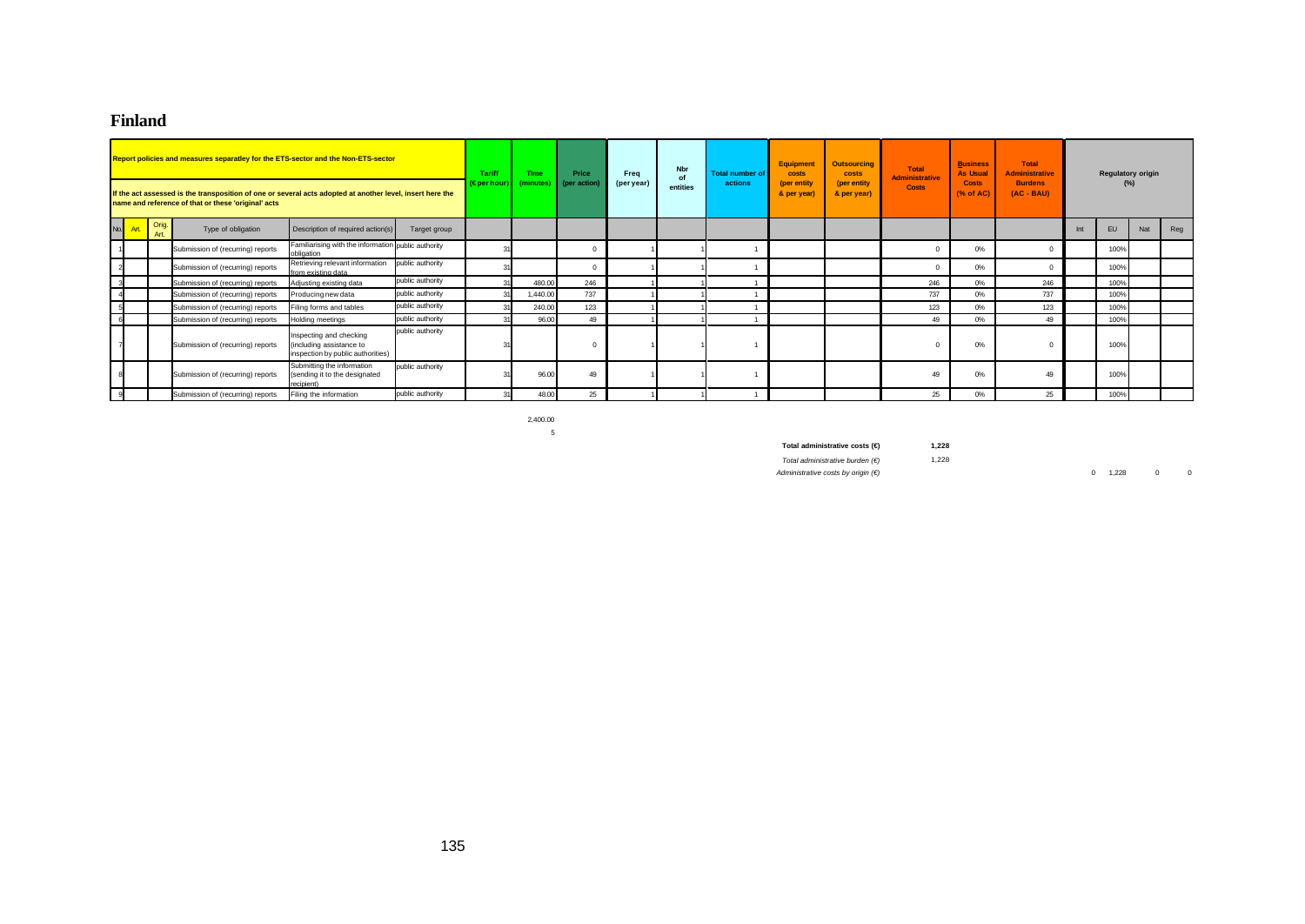|                       | tariff | 6 days | outsourcing | 35 days | 5 days | Total             |
|-----------------------|--------|--------|-------------|---------|--------|-------------------|
|                       | €hour  | hours  | €year       | hours   | hours  | <del></del> eyear |
| Belgium               | 31.3   | 48     | 20,000      | 280     | 40     | 8,763             |
| <b>Bulgaria</b>       | 2.1    | 48     | 20,000      | 280     | 40     | 20,100            |
| <b>Czech Republic</b> | 7.0    | 48     | 20,000      | 280     | 40     | 20,337            |
| Denmark               | 41.9   | 48     | 20,000      | 280     | 40     | 1,676             |
| Germany               | 37.1   | 48     | 20,000      | 280     | 40     | 1,485             |
| Estonia               | 6.8    | 48     | 20,000      | 280     | 40     | 20,328            |
| Ireland               | 39.4   | 48     | 20,000      | 280     | 40     | 1,576             |
| Greece                | 18.1   | 48     | 20,000      | 280     | 40     | 5,062             |
| Spain                 | 21.3   | 48     | 20,000      | 280     | 40     | 5,973             |
| France                | 36.9   | 48     | 20,000      | 280     | 40     | 1,476             |
| Italy                 | 42.2   | 48     | 20,000      | 280     | 40     |                   |
| Cyprus                | 18.0   | 48     | 20,000      | 280     | 40     | 20,864            |
| Latvia                | 5.6    | 48     | 20,000      | 280     | 40     | 20,268            |
| Lithuania             | 5.1    | 48     | 20,000      | 280     | 40     | 20,247            |
| Luxembourg            | 38.0   | 48     | 20,000      | 280     | 40     | 10,628            |
| Hungary               | 6.9    | 48     | 20,000      | 280     | 40     | 20,334            |
| Malta                 | 12.3   | 48     | 20,000      | 280     | 40     | 20,590            |
| Netherlands           | 31.5   | 48     | 20,000      | 280     | 40     | 8,826             |
| Austria               | 34.0   | 48     | 20,000      | 280     | 40     | 1,359             |
| Poland                | 8.1    | 48     | 20,000      | 280     | 40     | 20,388            |
| Portugal              | 16.6   | 48     | 20,000      | 280     | 40     | 4,655             |
| Romania               | 5.1    | 48     | 20,000      | 280     | 40     | 20,247            |
| Slovenia              | 15.4   | 48     | 20,000      | 280     | 40     | 20,737            |
| Slovakia              | 4.8    | 48     | 20,000      | 280     | 40     | 20,229            |
| Finland               | 30.7   | 48     | 20,000      | 280     | 40     | 1,229             |
| Sweden                | 35.9   | 48     | 20,000      | 280     | 40     | 1,435             |
| <b>United Kingdom</b> | 43.2   | 48     | 20,000      | 280     | 40     | 1,726             |
| <b>EU27</b>           |        |        |             |         |        | 300, 538          |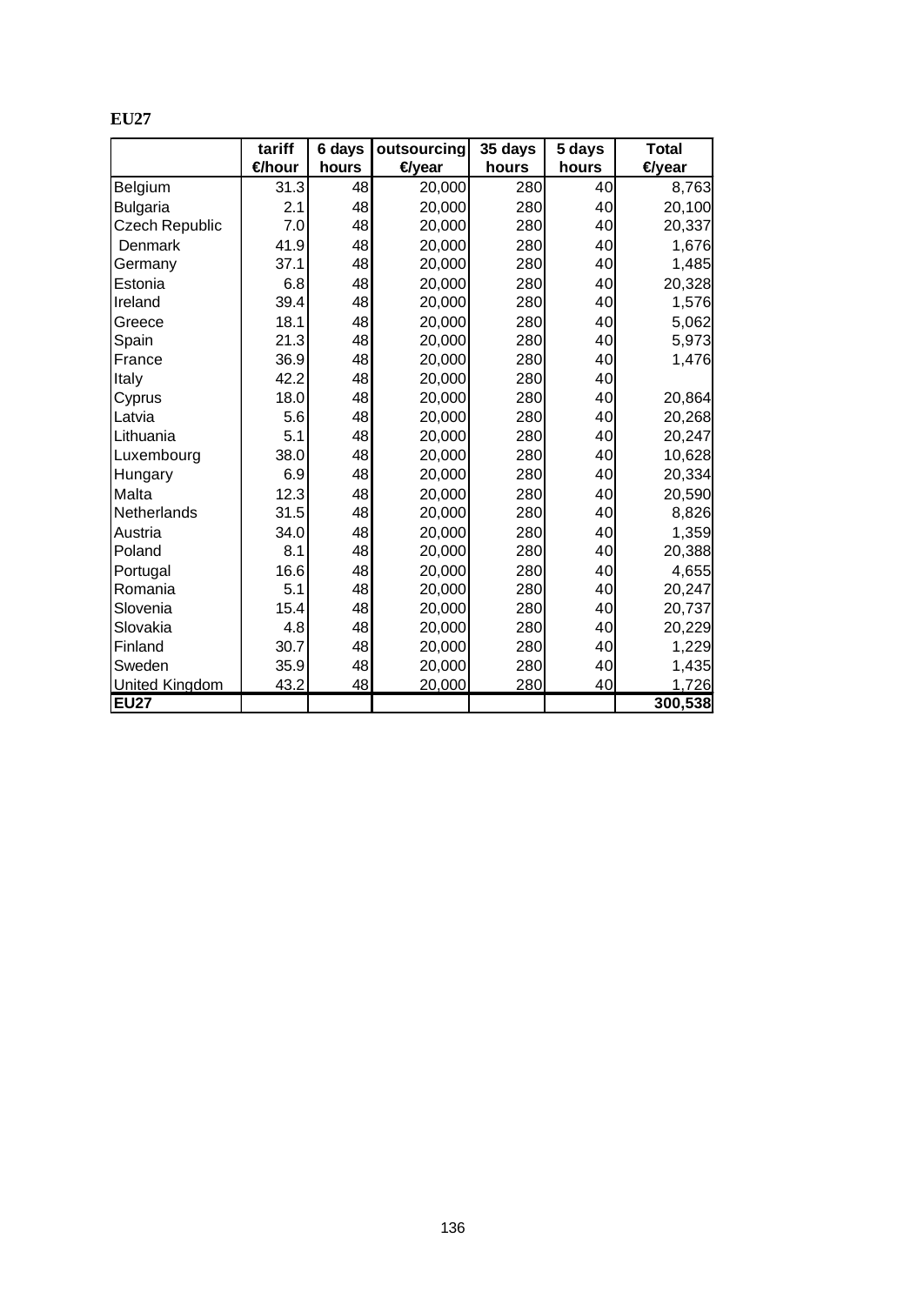# *2) Proposed change: Report policies and measures separately for the ETS-sector and the non-ETS sector*

# **Hungary**

| Report policies and masures separately for ETS and Non-ETS-sector, and those targeting both sectors<br>If the act assessed is the transposition of one or several acts adopted at another level, insert here the<br>name and reference of that or these 'original' acts |      |               | Tariff<br>(€ per<br>hour)         | Time<br>(minutes)                                                                        | Price<br>(per<br>action) | Freq<br>(per year) | <b>Nbr</b><br>of<br>entities | Total<br>number o<br>actions | <b>Equipment</b><br>costs<br>(per entity<br>& per year) | <b>Outsourcing</b><br>costs<br>(per entity<br>& per year) | <b>Total</b><br><b>Administrative</b><br>Costs | <b>Business</b><br><b>As Usual</b><br>Costs<br>$(%$ (% of AC) | <b>Total</b><br><b>Administrative</b><br><b>Burdens</b><br>$(AC - BAU)$ |          | <b>Regulatory origin</b><br>$(\%)$ |       |     |           |     |     |
|-------------------------------------------------------------------------------------------------------------------------------------------------------------------------------------------------------------------------------------------------------------------------|------|---------------|-----------------------------------|------------------------------------------------------------------------------------------|--------------------------|--------------------|------------------------------|------------------------------|---------------------------------------------------------|-----------------------------------------------------------|------------------------------------------------|---------------------------------------------------------------|-------------------------------------------------------------------------|----------|------------------------------------|-------|-----|-----------|-----|-----|
| No.                                                                                                                                                                                                                                                                     | Art. | Orig.<br>Art. | Type of obligation                | Description of required action(s)                                                        | Target group             |                    |                              |                              |                                                         |                                                           |                                                |                                                               |                                                                         |          |                                    |       | Int | <b>EU</b> | Nat | Reg |
|                                                                                                                                                                                                                                                                         |      |               | Submission of (recurring) reports | Familiarising with the information public authority<br>obligation                        |                          |                    |                              |                              |                                                         |                                                           |                                                |                                                               |                                                                         |          | 0%                                 |       |     | 100%      |     |     |
|                                                                                                                                                                                                                                                                         |      |               | Submission of (recurring) reports | Retrieving relevant information<br>from existing data                                    | public authority         |                    | 480.00                       | 55                           |                                                         |                                                           |                                                |                                                               | 1.00                                                                    | 1.110    | 0%                                 | 1.110 |     | 100%      |     |     |
|                                                                                                                                                                                                                                                                         |      |               | Submission of (recurring) reports | Adjusting existing data                                                                  | public authority         |                    |                              | $\Omega$                     |                                                         |                                                           |                                                |                                                               |                                                                         | $\Omega$ | 0%                                 |       |     | 100%      |     |     |
|                                                                                                                                                                                                                                                                         |      |               | Submission of (recurring) reports | Producing new data                                                                       | public authority         |                    | 480.00                       | 55                           |                                                         |                                                           | $\mathcal{D}$                                  |                                                               | 9,00                                                                    | 9,110    | 0%                                 | 9,110 |     | 100%      |     |     |
|                                                                                                                                                                                                                                                                         |      |               | Submission of (recurring) reports | Filing forms and tables                                                                  | public authority         |                    | 480.00                       | 55                           |                                                         |                                                           | $\mathcal{P}$                                  |                                                               | 500                                                                     | 610      | 0%                                 | 610   |     | 100%      |     |     |
|                                                                                                                                                                                                                                                                         |      |               | Submission of (recurring) reports | Holding meetings                                                                         | public authority         |                    | 480.00                       | 55                           |                                                         |                                                           | 3                                              |                                                               |                                                                         | 166      | 0%                                 | 166   |     | 100%      |     |     |
|                                                                                                                                                                                                                                                                         |      |               | Submission of (recurring) reports | Inspecting and checking<br>(including assistance to<br>inspection by public authorities) | public authority         |                    |                              | $\Omega$                     |                                                         |                                                           |                                                |                                                               |                                                                         |          | 0%                                 |       |     | 100%      |     |     |
|                                                                                                                                                                                                                                                                         |      |               | Submission of (recurring) reports | Submitting the information<br>sending it to the designated<br>recipient)                 | public authority         |                    | 480.00                       | 55                           |                                                         |                                                           |                                                |                                                               |                                                                         | 55       | 0%                                 | 55    |     | 100%      |     |     |
| 9                                                                                                                                                                                                                                                                       |      |               | Submission of (recurring) reports | Filing the information                                                                   | public authority         |                    | 480.00                       | 55                           |                                                         |                                                           |                                                |                                                               |                                                                         | 55       | 0%                                 | 55    |     | 100%      |     |     |

6

2,880.00 10,500.00

**Total administrative costs (€) 11,107**

*Total administrative burden (€)* 11,107

*Administrative costs by origin (€)* 0 11,107 0 0 0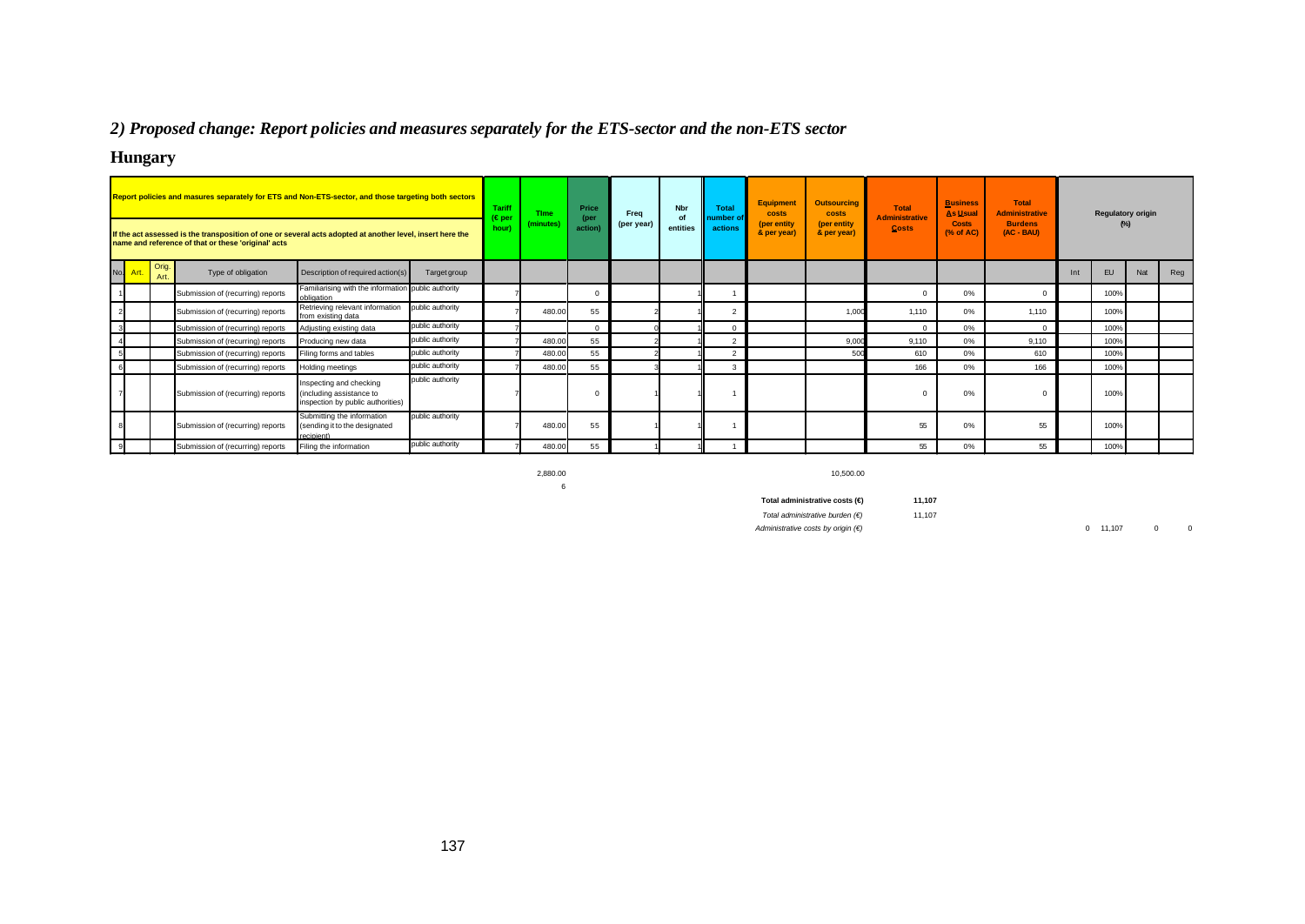# **Netherlands**

| Report policies and masures separately for ETS and Non-ETS-sector, and those targeting both sectors<br>If the act assessed is the transposition of one or several acts adopted at another level, insert here the<br>name and reference of that or these 'original' acts |            |              |                                   |                                                                                          | Tariff<br>(€per<br>hour) | <b>Time</b><br>(minutes) | Price<br>(per action) | Freq<br>(per year) | <b>Nbr</b><br>of<br>entities | <b>Total number</b><br>of actions | Equipment<br>costs<br>(per entity<br>& per year) | <b>Outsourcing</b><br>costs<br>(per entity<br>& per year) | <b>Total</b><br><b>Administrative</b><br><b>Costs</b> | <b>Business</b><br><b>As Usual</b><br><b>Costs</b><br>$(%$ $(*)$ of AC) | <b>Total</b><br><b>Administrative</b><br><b>Burdens</b><br>$(AC - BAU)$ |       |     | <b>Regulatory origin</b><br>$(\%)$ |     |     |
|-------------------------------------------------------------------------------------------------------------------------------------------------------------------------------------------------------------------------------------------------------------------------|------------|--------------|-----------------------------------|------------------------------------------------------------------------------------------|--------------------------|--------------------------|-----------------------|--------------------|------------------------------|-----------------------------------|--------------------------------------------------|-----------------------------------------------------------|-------------------------------------------------------|-------------------------------------------------------------------------|-------------------------------------------------------------------------|-------|-----|------------------------------------|-----|-----|
| No.                                                                                                                                                                                                                                                                     | <b>Art</b> | Orig.<br>Art | Type of obligation                | Description of required action(s)                                                        | Target group             |                          |                       |                    |                              |                                   |                                                  |                                                           |                                                       |                                                                         |                                                                         |       | Int | EU                                 | Nat | Reg |
|                                                                                                                                                                                                                                                                         |            |              | Submission of (recurring) reports | Familiarising with the information public authority<br>obligation                        |                          | 32                       |                       | $\Omega$           |                              |                                   |                                                  |                                                           |                                                       | $\Omega$                                                                | 0%                                                                      |       |     | 100%                               |     |     |
|                                                                                                                                                                                                                                                                         |            |              | Submission of (recurring) reports | Retrieving relevant information<br>from existing data                                    | public authority         |                          | 7,200.00              | 3,780              |                              |                                   |                                                  |                                                           |                                                       | 3,780                                                                   | 0%                                                                      | 3,780 |     | 100%                               |     |     |
|                                                                                                                                                                                                                                                                         |            |              | Submission of (recurring) reports | Adjusting existing data                                                                  | public authority         | 32                       |                       | $\Omega$           |                              |                                   |                                                  |                                                           |                                                       | $\Omega$                                                                | 0%                                                                      |       |     | 100%                               |     |     |
|                                                                                                                                                                                                                                                                         |            |              | Submission of (recurring) reports | Producing new data                                                                       | public authority         |                          | 2,400.00              | 1,260              |                              |                                   |                                                  |                                                           |                                                       | 1,260                                                                   | 0%                                                                      | 1,260 |     | 100%                               |     |     |
|                                                                                                                                                                                                                                                                         |            |              | Submission of (recurring) reports | Filing forms and tables                                                                  | public authority         |                          | 1,920.00              | 1,008              |                              |                                   |                                                  |                                                           |                                                       | 1,008                                                                   | 0%                                                                      | 1,008 |     | 100%                               |     |     |
|                                                                                                                                                                                                                                                                         |            |              | Submission of (recurring) reports | <b>Holding meetings</b>                                                                  | public authority         |                          | 1,440.00              | 756                |                              |                                   |                                                  |                                                           |                                                       | 756                                                                     | 0%                                                                      | 756   |     | 100%                               |     |     |
|                                                                                                                                                                                                                                                                         |            |              | Submission of (recurring) reports | Inspecting and checking<br>(including assistance to<br>inspection by public authorities) | public authority         |                          |                       |                    |                              |                                   |                                                  |                                                           |                                                       |                                                                         | 0%                                                                      |       |     | 100%                               |     |     |
|                                                                                                                                                                                                                                                                         |            |              | Submission of (recurring) reports | Submitting the information<br>(sending it to the designated<br>recipient)                | public authority         |                          | 480.00                | 252                |                              |                                   |                                                  |                                                           |                                                       | 252                                                                     | 0%                                                                      | 252   |     | 100%                               |     |     |
|                                                                                                                                                                                                                                                                         |            |              | Submission of (recurring) reports | Filing the information                                                                   | public authority         |                          | 480.00                | 252                |                              |                                   |                                                  |                                                           |                                                       | 252                                                                     | 0%                                                                      | 252   |     | 100%                               |     |     |

13,920.00 29

| Total administrative costs (€)              | 7.308 |
|---------------------------------------------|-------|
| Total administrative burden $(E)$           | 7.308 |
| Administrative costs by origin $(\epsilon)$ |       |

*Administrative costs by origin (€)* 0 7,308 0 0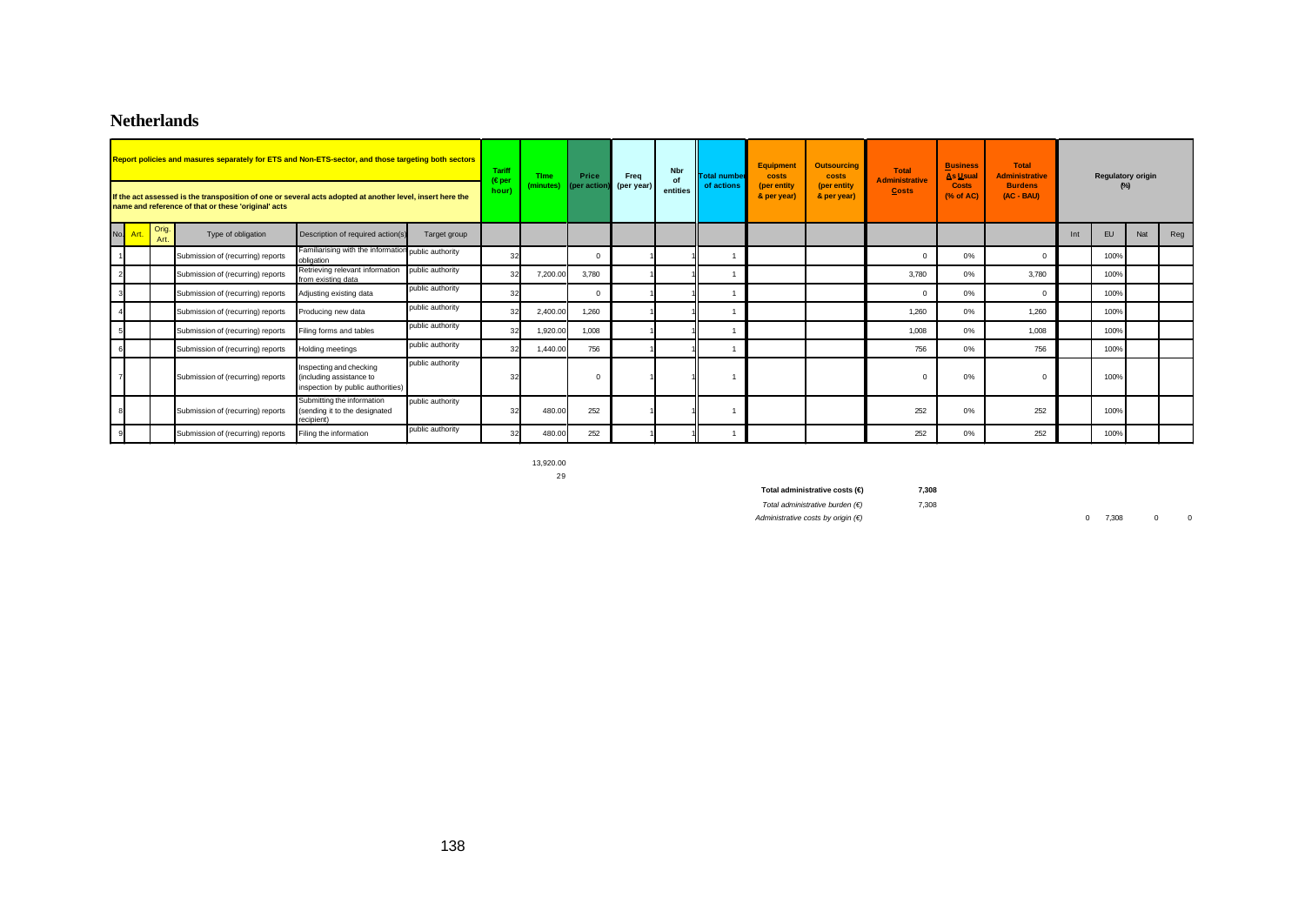## **Germany**

| Report policies and masures separately for ETS and Non-ETS-sector, and those targeting both sectors<br>If the act assessed is the transposition of one or several acts adopted at another level, insert here the<br>name and reference of that or these 'original' acts |  |  |                                   | Tariff<br>$\epsilon$ per hour)                                                           | Time<br>(minutes) | Price<br>(per action | Freq<br>(per year) | <b>Nbr</b><br>of<br>entities | <b>Total number of</b><br>actions | <b>Equipment</b><br>costs<br>(per entity<br>& per year) | <b>Outsourcing</b><br>costs<br>(per entity<br>& per year) | <b>Total</b><br><b>Administrative</b><br><b>Costs</b> | <b>Business</b><br><b>As Usual</b><br><b>Costs</b><br>$(%$ $(%$ $)$ $\wedge$ of AC) | <b>Total</b><br><b>Administrative</b><br><b>Burdens</b><br>(AC - BAU) |    | <b>Regulatory origin</b><br>$(\%)$ |     |      |  |  |
|-------------------------------------------------------------------------------------------------------------------------------------------------------------------------------------------------------------------------------------------------------------------------|--|--|-----------------------------------|------------------------------------------------------------------------------------------|-------------------|----------------------|--------------------|------------------------------|-----------------------------------|---------------------------------------------------------|-----------------------------------------------------------|-------------------------------------------------------|-------------------------------------------------------------------------------------|-----------------------------------------------------------------------|----|------------------------------------|-----|------|--|--|
| No.<br>Orig.<br>Type of obligation<br>Description of required action(s)<br>Target group<br>Art.                                                                                                                                                                         |  |  |                                   |                                                                                          |                   |                      |                    |                              |                                   |                                                         |                                                           |                                                       |                                                                                     | Int                                                                   | EU | Nat                                | Reg |      |  |  |
|                                                                                                                                                                                                                                                                         |  |  | Submission of (recurring) reports | Familiarising with the information public authority<br>obligation                        |                   |                      |                    |                              |                                   |                                                         |                                                           |                                                       |                                                                                     |                                                                       | 0% |                                    |     | 100% |  |  |
|                                                                                                                                                                                                                                                                         |  |  | Submission of (recurring) reports | Retrieving relevant information<br>from existing data                                    | public authority  |                      | 240.00             | 148                          |                                   |                                                         |                                                           |                                                       |                                                                                     | 148                                                                   | 0% | 148                                |     | 100% |  |  |
|                                                                                                                                                                                                                                                                         |  |  | Submission of (recurring) reports | Adjusting existing data                                                                  | public authority  |                      |                    |                              |                                   |                                                         |                                                           |                                                       |                                                                                     | $\Omega$                                                              | 0% |                                    |     | 100% |  |  |
|                                                                                                                                                                                                                                                                         |  |  | Submission of (recurring) reports | Producing new data                                                                       | public authority  |                      | 960.00             | 594                          |                                   |                                                         |                                                           |                                                       |                                                                                     | 594                                                                   | 0% | 594                                |     | 100% |  |  |
|                                                                                                                                                                                                                                                                         |  |  | Submission of (recurring) reports | Filing forms and tables                                                                  | public authority  |                      | 240.00             | 148                          |                                   |                                                         |                                                           |                                                       |                                                                                     | 148                                                                   | 0% | 148                                |     | 100% |  |  |
|                                                                                                                                                                                                                                                                         |  |  | Submission of (recurring) reports | Holding meetings                                                                         | public authority  | 37                   |                    |                              |                                   |                                                         |                                                           |                                                       |                                                                                     | $\Omega$                                                              | 0% |                                    |     | 100% |  |  |
|                                                                                                                                                                                                                                                                         |  |  | Submission of (recurring) reports | Inspecting and checking<br>(including assistance to<br>inspection by public authorities) | public authority  |                      |                    |                              |                                   |                                                         |                                                           |                                                       |                                                                                     |                                                                       | 0% |                                    |     | 100% |  |  |
|                                                                                                                                                                                                                                                                         |  |  | Submission of (recurring) reports | Submitting the information<br>(sending it to the designated<br>recipient)                | public authority  |                      |                    |                              |                                   |                                                         |                                                           |                                                       |                                                                                     |                                                                       | 0% |                                    |     | 100% |  |  |
|                                                                                                                                                                                                                                                                         |  |  | Submission of (recurring) reports | Filing the information                                                                   | public authority  |                      |                    |                              |                                   |                                                         |                                                           |                                                       |                                                                                     | $\Omega$                                                              | 0% |                                    |     | 100% |  |  |
| 10                                                                                                                                                                                                                                                                      |  |  | Submission of (recurring) reports | Other                                                                                    | public authority  |                      | 480.00             | 297                          |                                   |                                                         |                                                           |                                                       |                                                                                     | 297                                                                   | 0% | 297                                |     | 100% |  |  |

1,920.00 4

**Total administrative costs (€) 1,187**

*Total administrative burden (€)* 1,187

*Administrative costs by origin (€)* 0 1,187 0 0 0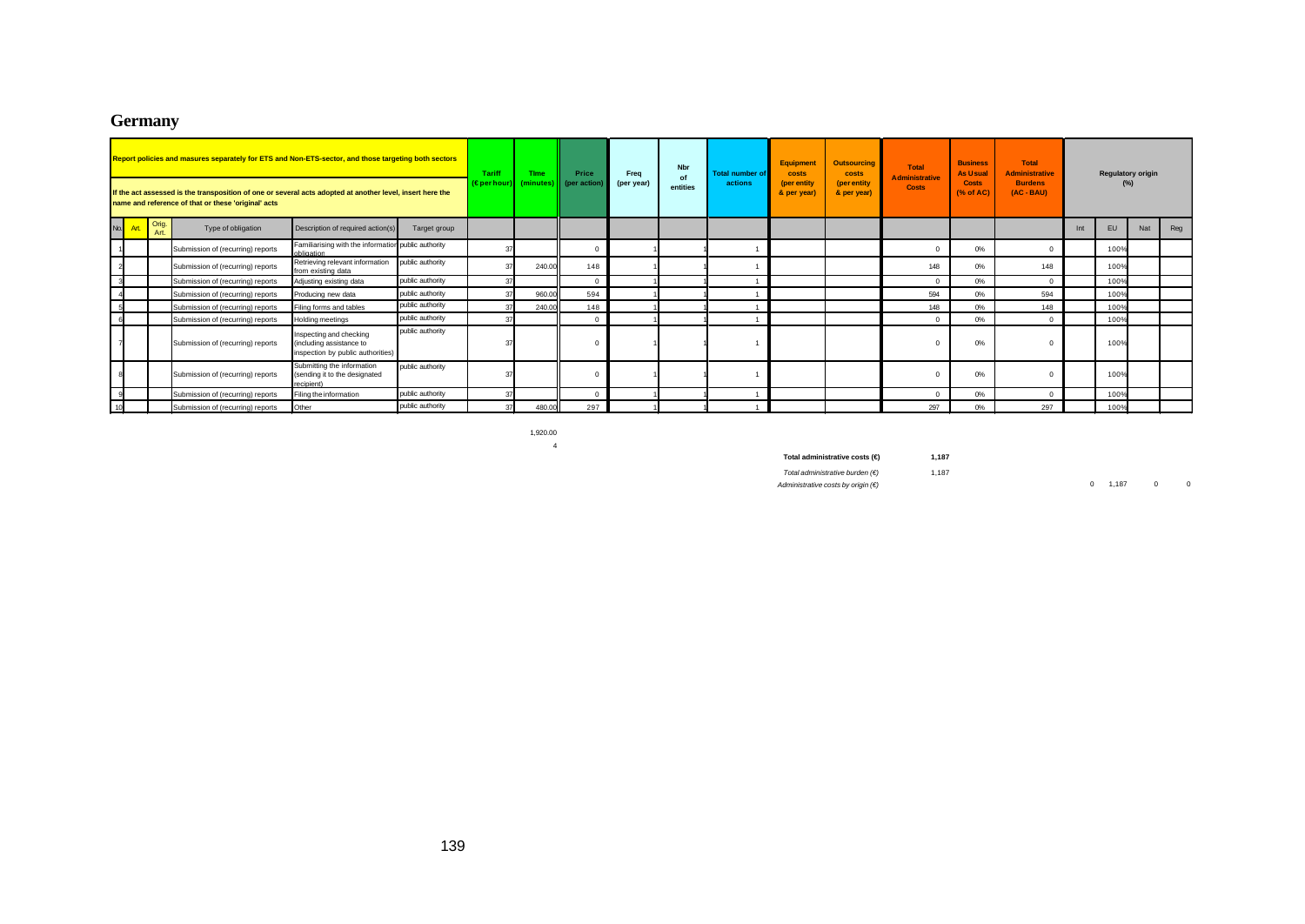## **Finland**

| Report policies and masures separately for ETS and Non-ETS-sector, and those targeting both sectors<br>If the act assessed is the transposition of one or several acts adopted at another level, insert here the<br>name and reference of that or these 'original' acts |      |               |                                   |                                                                                          | <b>Tariff</b><br>(€per<br>hour) | Time | Price<br>(minutes) (per action) | Frea<br>(per year) | <b>Nbr</b><br>of<br>entities | <b>Total</b><br>number of<br>actions | <b>Equipment</b><br>costs<br>(per entity<br>& per year) | <b>Outsourcing</b><br>costs<br>(per entity<br>& per year) | <b>Total</b><br>Administrative<br><b>Costs</b> | <b>Business</b><br><b>As Usual</b><br><b>Costs</b><br>(% of AC) | <b>Total</b><br><b>Administrative</b><br><b>Burdens</b><br>$(AC - BAU)$ |     | $(\%)$ | <b>Regulatory origin</b> |     |     |
|-------------------------------------------------------------------------------------------------------------------------------------------------------------------------------------------------------------------------------------------------------------------------|------|---------------|-----------------------------------|------------------------------------------------------------------------------------------|---------------------------------|------|---------------------------------|--------------------|------------------------------|--------------------------------------|---------------------------------------------------------|-----------------------------------------------------------|------------------------------------------------|-----------------------------------------------------------------|-------------------------------------------------------------------------|-----|--------|--------------------------|-----|-----|
| No.                                                                                                                                                                                                                                                                     | Art. | Orig.<br>Art. | Type of obligation                | Description of required action(s)                                                        | Target group                    |      |                                 |                    |                              |                                      |                                                         |                                                           |                                                |                                                                 |                                                                         |     | Int    | <b>EU</b>                | Nat | Reg |
|                                                                                                                                                                                                                                                                         |      |               | Submission of (recurring) reports | Familiarising with the information public authority<br>obligation                        |                                 |      |                                 |                    |                              |                                      |                                                         |                                                           |                                                | $\Omega$                                                        | 0%                                                                      |     |        | 100%                     |     |     |
|                                                                                                                                                                                                                                                                         |      |               | Submission of (recurring) reports | Retrieving relevant information<br>from existing data                                    | public authority                |      | 480.00                          | 246                |                              |                                      |                                                         |                                                           |                                                | 246                                                             | 0%                                                                      | 246 |        | 100%                     |     |     |
| 3                                                                                                                                                                                                                                                                       |      |               | Submission of (recurring) reports | Adjusting existing data                                                                  | public authority                |      |                                 |                    |                              |                                      |                                                         |                                                           |                                                | $\overline{0}$                                                  | 0%                                                                      |     |        | 100%                     |     |     |
|                                                                                                                                                                                                                                                                         |      |               | Submission of (recurring) reports | Producing new data                                                                       | public authority                |      | 480.00                          | 246                |                              |                                      |                                                         |                                                           |                                                | 246                                                             | 0%                                                                      | 246 |        | 100%                     |     |     |
| 5                                                                                                                                                                                                                                                                       |      |               | Submission of (recurring) reports | Filing forms and tables                                                                  | public authority                |      | 480.00                          | 246                |                              |                                      |                                                         |                                                           |                                                | 246                                                             | 0%                                                                      | 246 |        | 100%                     |     |     |
| 6                                                                                                                                                                                                                                                                       |      |               | Submission of (recurring) reports | Holding meetings                                                                         | public authority                |      | 96.00                           | 49                 |                              |                                      |                                                         |                                                           |                                                | 49                                                              | 0%                                                                      | 49  |        | 100%                     |     |     |
|                                                                                                                                                                                                                                                                         |      |               | Submission of (recurring) reports | Inspecting and checking<br>(including assistance to<br>inspection by public authorities) | public authority                |      |                                 |                    |                              |                                      |                                                         |                                                           |                                                | $\Omega$                                                        | 0%                                                                      |     |        | 100%                     |     |     |
|                                                                                                                                                                                                                                                                         |      |               | Submission of (recurring) reports | Submitting the information<br>(sending it to the designated<br>recipient)                | public authority                |      | 96.00                           | 49                 |                              |                                      |                                                         |                                                           |                                                | 49                                                              | 0%                                                                      | 49  |        | 100%                     |     |     |
|                                                                                                                                                                                                                                                                         |      |               | Submission of (recurring) reports | Filing the information                                                                   | public authority                |      | 48.00                           | 25                 |                              |                                      |                                                         |                                                           |                                                | 25                                                              | 0%                                                                      | 25  |        | 100%                     |     |     |

1,680.00 3.5

**Total administrative costs (€) 860**

*Total administrative burden (€)* 860<br>*Administrative costs by origin (€)* 

*Administrative costs by origin (€)* 0 860 0 0